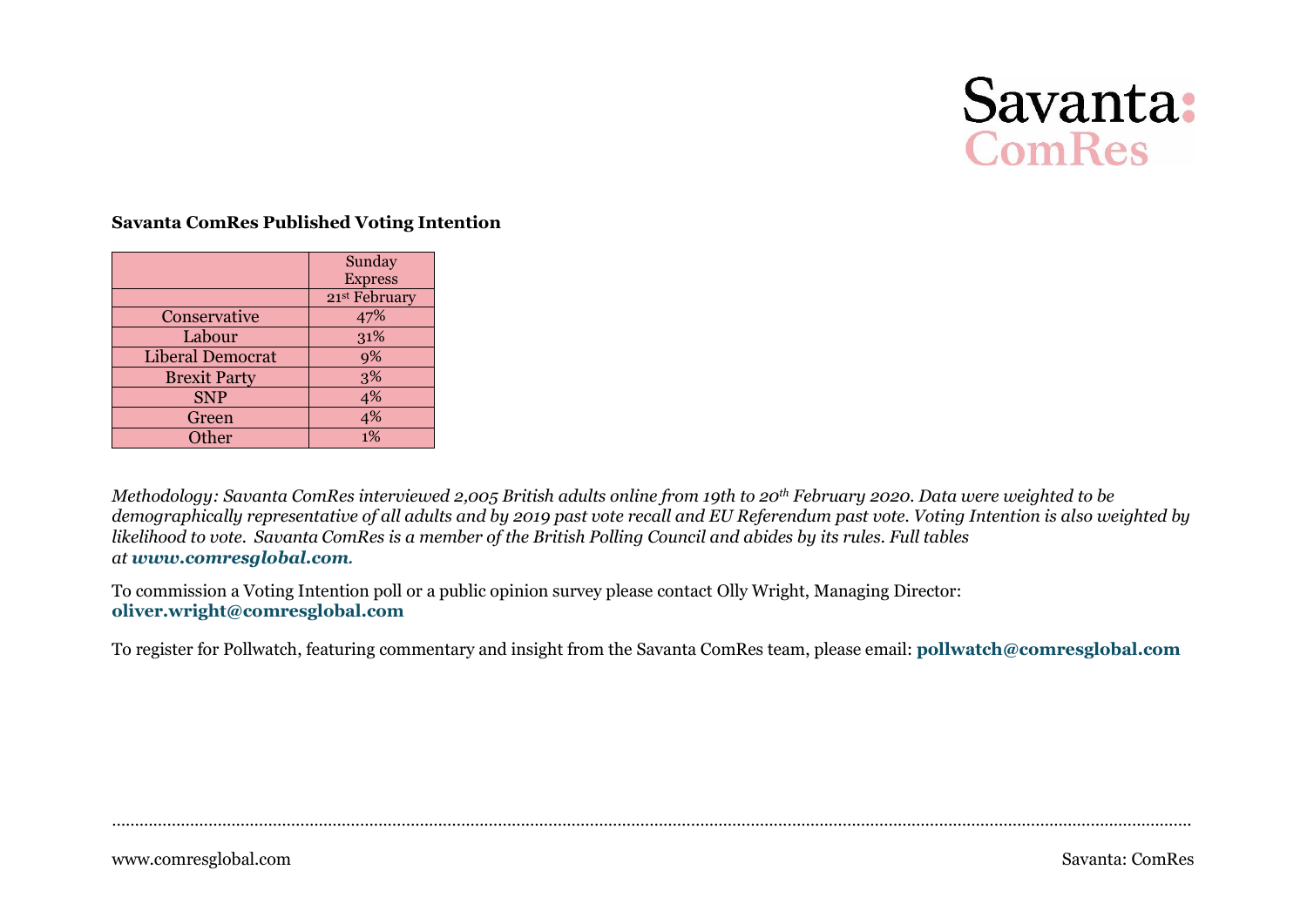Absolutes/col percents

Table 1

 **Q.1 Thinking back to the General Election of December 2019, which party, if any, did you vote for? Was it <...>, some other party, or did you not vote?Base: All respondents**

|                   |              | Gender      |                        |                          |                  |                               |                               | Age                           |                                          |                            |                      |                    |                         | Social Grade          |                                    |                         | <b>Employment Sector</b> |                          |
|-------------------|--------------|-------------|------------------------|--------------------------|------------------|-------------------------------|-------------------------------|-------------------------------|------------------------------------------|----------------------------|----------------------|--------------------|-------------------------|-----------------------|------------------------------------|-------------------------|--------------------------|--------------------------|
|                   | Total        | Male<br>(a) | Female<br>(b)          | $18 - 24$<br>(c)         | $25 - 34$<br>(d) | 35-44<br>(e)                  | 45-54<br>(f)                  | $55 - 64$<br>(g)              | $65+$<br>(h)                             | $18 - 34$<br>(i)           | 35-54<br>(i)         | $55+$<br>(k)       | AB<br>(1)               | C <sub>1</sub><br>(m) | C <sub>2</sub><br>(n)              | DE<br>(o)               | Public<br>(p)            | Pri-<br>vate<br>(q)      |
| Unweighted base   | 2005         | 1019        | 986                    | 233                      | 337              | 312                           | 334                           | 290                           | 499                                      | 570                        | 646                  | 789                | 549                     | 601                   | 336                                | 519                     | 299                      | 774                      |
| Weighted base     | 2005         | 979         | 1026                   | 223                      | 347              | 321                           | 355                           | 297                           | 463                                      | 570                        | 676                  | 760                | 547                     | 563                   | 407                                | 487                     | 330                      | 827                      |
| Conservative      | 769<br>38%   | 407<br>42%B | 362<br>35%             | 56<br>25%                | 94<br>27%        | 99<br>31%                     | 122<br>34%Cd                  | 136<br>46%CDEF                | 261<br>56%CDEFG 26%                      | 150                        | 222<br>33%I          | 397<br>52%IJ       | 231<br>42%0             | 225<br>40%0           | 178<br>44%0                        | 136<br>28%              | 98<br>30%                | 310<br>38%P              |
| Labour            | 572<br>29%   | 258<br>26%  | 314<br>31%a            | 86<br>39%EGH             | 124<br>36%GH     | 94<br>29%H                    | 115<br>32%GH                  | 70<br>24%h                    | 83<br>18%                                | 210<br>37%jK               | 209<br>31%K          | 153<br>20%         | 148<br>27%              | 152<br>27%            | 119<br>29%                         | 153<br>31%              | 116<br>$35\%$ q          | 234<br>28%               |
| Liberal Democrat  | 203<br>10%   | 108<br>11%  | 95<br>9%               | 20<br>9%                 | 30<br>9%         | 29<br>9%                      | 26<br>7%                      | 37<br>13%f                    | 61<br>13%dF                              | 49<br>9%                   | 55<br>8%             | 98<br>13%IJ        | 82<br>15%MNO            | 59<br>10%N            | 23<br>6%                           | 39<br>8%                | 17<br>5%                 | 91<br>11%P               |
| The Brexit Party  | 49<br>2%     | 26<br>3%    | 23<br>2%               | $*$<br>#                 | 14<br>4%Ce       | 5<br>$1\%$                    | 14<br>$4\%$ Ce                | 5<br>2%                       | 12<br>3%C                                | 14<br>2%                   | 19<br>3%             | 17<br>2%           | 1%                      | 14<br>3%              | $11\,$<br>3%                       | 18<br>$4\%L$            | 5<br>$1\%$               | $^{24}_{\phantom{1}3\%}$ |
| Green             | 45<br>2%     | 21<br>2%    | 24<br>2%               | 7<br>3%                  | 10<br>3%         | 6<br>2%                       | 11<br>3%                      | 4<br>1%                       | $_{1\%}^7$                               | 18<br>3%k                  | 17<br>3%             | 11<br>1%           | 15<br>3%                | 16<br>3%              | 5<br>1%                            | 10<br>2%                | 7<br>2%                  | $^{25}_{\phantom{1}3\%}$ |
| <b>SNP</b>        | 69<br>3%     | 40<br>4%    | 29<br>3%               | 6<br>2%                  | 9<br>3%          | 17<br>5%h                     | 9<br>3%                       | $15\,$<br>5%                  | 13<br>3%                                 | $15\,$<br>3%               | 27<br>4%             | 28<br>4%           | 18<br>3%                | 18<br>3%              | $11\,$<br>3%                       | $\bf{^{22}}$<br>4%      | 14<br>4%                 | 19<br>2%                 |
| Plaid Cymru       | 11<br>1%     | 6<br>1%     | 5<br>$\ast$            | $\overline{\phantom{a}}$ | ₩                | $\overline{2}$<br>1%          | $\overline{\mathbf{2}}$<br>M. | 3<br>1%                       | $\overline{4}$<br>$1\%$                  | $\mathbf{1}$<br>$\Delta L$ | $\bf{3}$<br>*        | 7<br>1%i           | $\Delta L$              | 6<br>$1\%$ ln         | $\overline{\phantom{a}}$<br>$\sim$ | $\overline{4}$<br>$1\%$ | $\overline{2}$<br>1%     | 5<br>$1\%$               |
| Some other party  | 10<br>$\ast$ | 8<br>$1\%$  | $\,2$<br>$\frac{1}{2}$ | #                        | $\ast$           | $\overline{\mathbf{2}}$<br>1% | $\overline{\mathbf{2}}$<br>1% | $\overline{\mathbf{2}}$<br>1% | $\overline{\mathbf{2}}$<br>$\frac{M}{2}$ | $\ast$                     | $\overline{4}$<br>1% | 4<br>1%            | $_{\rm *}^3$            | $_{\rm *}^2$          | $\mathbf 2$<br>$\frac{M}{2}$       | 3<br>1%                 | 3<br>1%                  | $\frac{4}{1\%}$          |
| Did not vote      | 224<br>11%   | 91<br>9%    | 133<br>13%A            | 32<br>15%GH              | 49<br>14%GH      | 62<br>19%FGH                  | 43<br>12%GH                   | 19<br>7%                      | 19<br>4%                                 | 81<br>14%K                 | 105<br>16%K          | 38<br>5%           | 31<br>6%                | 53<br>$9\%L$          | 56<br>14%Lm                        | 84<br>17%LM             | 56<br>17%Q               | 87<br>11%                |
| Don't remember    | 26<br>$1\%$  | 5<br>*      | 21<br>$2\%$ A          | 6<br>3%H                 | 6<br>2%h         | 4<br>1%                       | 5<br>1%h                      | $\overline{4}$<br>1%          | $\mathbf{1}$<br>#                        | 11<br>2%k                  | 9<br>$1\%$           | 5<br>1%            | $\overline{4}$<br>$1\%$ | 12<br>2%lN            | $\mathbf{1}$<br>条                  | 9<br>$2\%N$             | 7<br>2%                  | 15<br>2%                 |
| Prefer not to say | 26<br>1%     | 8<br>1%     | 19<br>2%a              | 9<br>4%EGH               | 10<br>3%EGH      | $\mathbf{1}$<br>$\frac{M}{N}$ | 5<br>2%gh                     |                               | $\mathbf{1}$<br>#                        | 19<br>$3\%$ JK             | 6<br>$1\%k$          | 1<br>$\frac{M}{N}$ | 8<br>1%                 | 6<br>1%               | $\overline{\mathbf{2}}$<br>条       | 10<br>$2\%n$            | 5<br>2%                  | 12<br>1%                 |

**Proportions/Means: Columns Tested (5%, 10% risk level) - a/b - c/d/e/f/g/h - i/j/k - l/m/n/o - p/q**

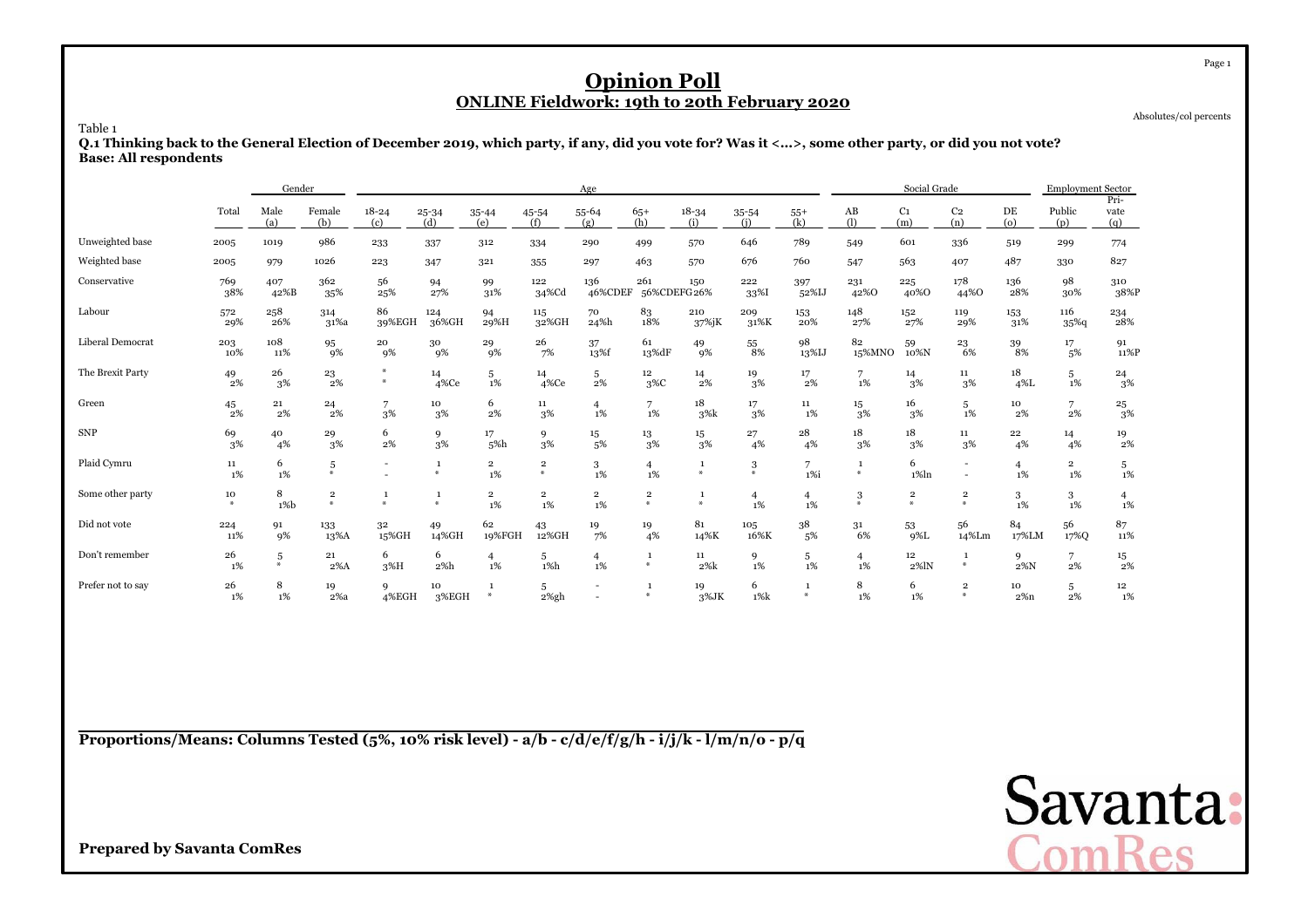| <b>Opinion Poll</b><br><b>ONLINE Fieldwork: 19th to 20th February 2020</b><br>Absolutes/col percents<br>Table 2<br>Q.1 Thinking back to the General Election of December 2019, which party, if any, did you vote for? Was it <>, some other party, or did you not vote?<br><b>Base: All respondents</b><br>Region |            |                               |                      |                     |                                  |                               |                            |                      |                             |                         |                       |                       |                      |  |
|-------------------------------------------------------------------------------------------------------------------------------------------------------------------------------------------------------------------------------------------------------------------------------------------------------------------|------------|-------------------------------|----------------------|---------------------|----------------------------------|-------------------------------|----------------------------|----------------------|-----------------------------|-------------------------|-----------------------|-----------------------|----------------------|--|
|                                                                                                                                                                                                                                                                                                                   |            |                               |                      |                     |                                  |                               | Yorkshire &                |                      |                             |                         |                       |                       |                      |  |
|                                                                                                                                                                                                                                                                                                                   | Total      | Scotland<br>(a)               | Wales<br>(b)         | NET: England<br>(d) | North East<br>(e)                | North West<br>(f)             | Humberside<br>(g)          | West Midlands<br>(h) | <b>East Midlands</b><br>(i) | Eastern<br>(i)          | London<br>(k)         | South East<br>(1)     | South West<br>(m)    |  |
| Unweighted base                                                                                                                                                                                                                                                                                                   | 2005       | 171                           | 110                  | 1724                | 69                               | 238                           | 173                        | 192                  | 161                         | 217                     | 209                   | 296                   | 169                  |  |
| Weighted base                                                                                                                                                                                                                                                                                                     | 2005       | 174                           | $100*$               | 1730                | $84*$                            | 231                           | 168                        | 178                  | 146                         | 192                     | 271                   | 281                   | 178                  |  |
| Conservative                                                                                                                                                                                                                                                                                                      | 769<br>38% | 41<br>24%                     | 33<br>33%            | 695<br>40%A         | $^{24}$<br>29%                   | 69<br>30%                     | 56<br>33%a                 | 80<br>45%AbEFGk      | 56<br>38%A                  | 90<br>47%ABEFGK         | 94<br>$35\%$ A        | 131<br>46%ABEFGK      | 95<br>53%ABEFGIK     |  |
| Labour                                                                                                                                                                                                                                                                                                            | 572<br>29% | 27<br>16%                     | 31<br>31%AlM         | 514<br>30%A         | 34<br>40%AJkLM                   | 108                           | 58<br>47%ABGHIJKLM 35%AjLM | 51<br>29%AM          | 48<br>33%ALM                | 48<br>25%A              | 74<br>27%AM           | 61<br>22%             | 31<br>17%            |  |
| Liberal Democrat                                                                                                                                                                                                                                                                                                  | 203<br>10% | 10<br>6%                      | 6<br>6%              | 187<br>11%a         | 9<br>11%                         | 19<br>8%                      | 10<br>6%                   | 15<br>8%             | 10<br>7%                    | 17<br>9%                | 37<br>14%AbGi         | 37<br>13%AbGi         | 32<br>18%ABFGHIJ     |  |
| The Brexit Party                                                                                                                                                                                                                                                                                                  | 49<br>2%   | $\overline{4}$<br>$2\%$       | $\overline{2}$<br>2% | 43<br>3%            | 3<br>3%                          | 9<br>$4\%m$                   | 9<br>5%kLM                 | 5<br>3%              | 4<br>3%                     | $\overline{4}$<br>$2\%$ | 5<br>2%               | $\overline{4}$<br>1%  | 1<br>1%              |  |
| Green                                                                                                                                                                                                                                                                                                             | 45<br>2%   |                               | $*$<br>$\Delta L$    | 45<br>3%a           | $\blacksquare$<br>$\overline{a}$ | $7^{\circ}$<br>$3\%$ A        | 5<br>$3\%$ A               | $3 -$<br>$2\%a$      | $\overline{2}$<br>2%        | 5<br>2%a                | 12<br>$4\%$ A         | $\overline{7}$<br>3%a | 3<br>2%              |  |
| <b>SNP</b>                                                                                                                                                                                                                                                                                                        | 69<br>3%   | 69<br>40%DBEFGHIJKLM-         |                      |                     |                                  |                               |                            |                      |                             |                         |                       |                       |                      |  |
| Plaid Cymru                                                                                                                                                                                                                                                                                                       | 11<br>1%   |                               | $11\,$               | 11%DAEFGHIJKLM      |                                  |                               |                            |                      |                             |                         |                       |                       |                      |  |
| Some other party                                                                                                                                                                                                                                                                                                  | 10         |                               |                      | 10<br>1%            | *                                | $\overline{\mathbf{2}}$<br>1% | $\mathbf{1}$<br>1%         |                      | *                           | $\mathbf{2}$<br>1%      | $\mathbf{1}$<br>$1\%$ | $\frac{M}{2}$         | $\overline{2}$<br>1% |  |
| Did not vote                                                                                                                                                                                                                                                                                                      | 224<br>11% | 19<br>11%                     | 15<br>15%FM          | 190<br>11%          | 13<br>15%fm                      | 15<br>7%                      | 23<br>14%Fm                | 20<br>11%            | 20<br>14%Fm                 | 23<br>12%f              | 36<br>13%Fm           | 27<br>10%             | 12<br>7%             |  |
| Don't remember                                                                                                                                                                                                                                                                                                    | 26<br>1%   | $\overline{\mathbf{2}}$<br>1% | #                    | 23<br>1%            |                                  | ٠                             | $\overline{4}$<br>2%F      | 3<br>2%f             | 5<br>3%FI                   | 1<br>$\ast$             | 3<br>1%               | 6<br>2%F              | 3<br>2%f             |  |
| Prefer not to say                                                                                                                                                                                                                                                                                                 | 26<br>1%   | $\mathbf{1}$<br>1%            | $\mathbf{1}$<br>1%   | 24<br>1%            | 1<br>2%                          | $\overline{2}$<br>1%          | $\overline{2}$<br>1%       | $\mathbf{1}$<br>1%   |                             | 3<br>1%                 | 8<br>3%im             | 7<br>3%im             |                      |  |

**Proportions/Means: Columns Tested (5%, 10% risk level) - a/d - b/d - c/d - a/b/c/e/f/g/h/i/j/k/l/m\* small base; \*\* very small base (under 30) ineligible for sig testing**

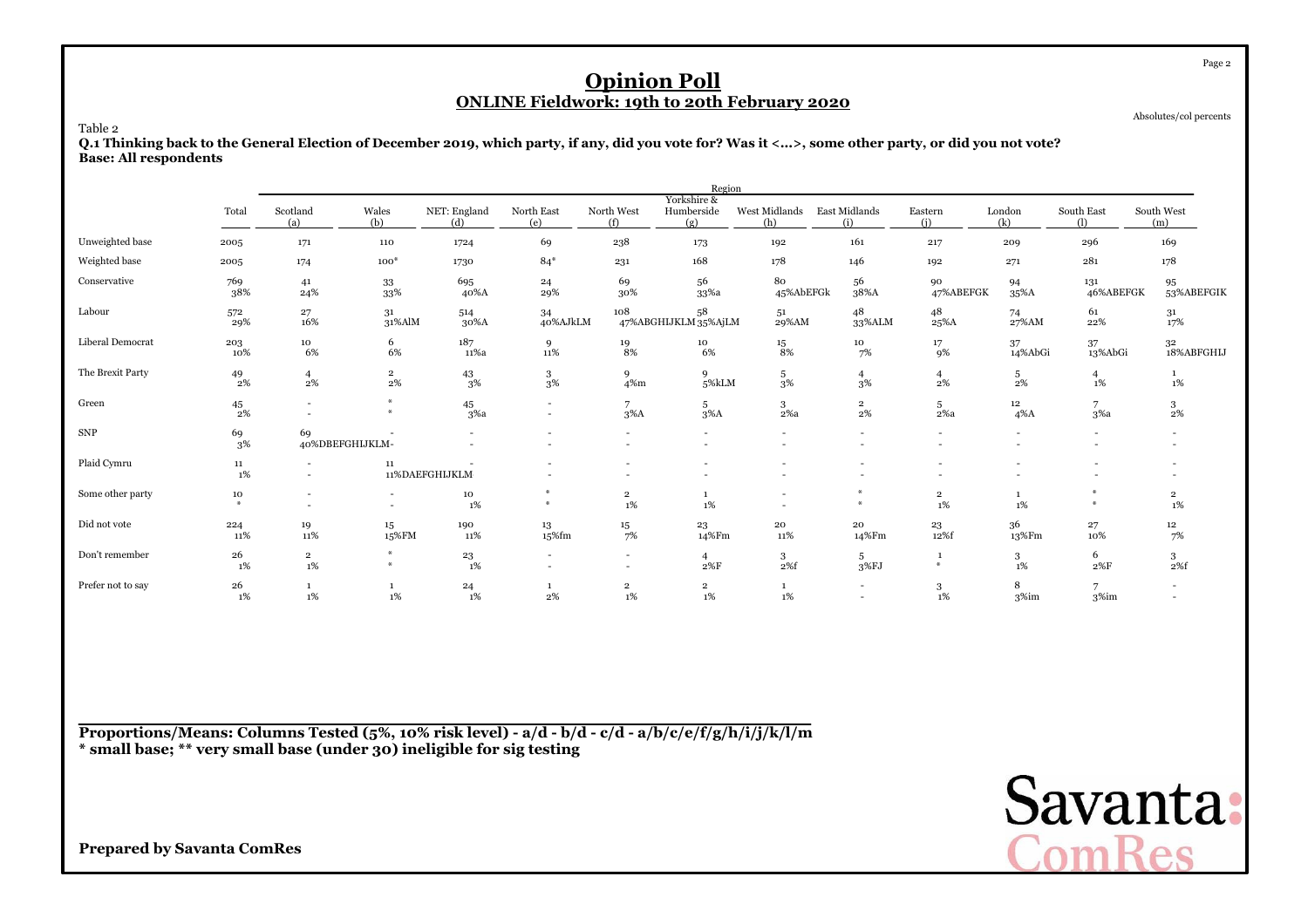Absolutes/col percents

Page 3

Table 3

 **Q.1 Thinking back to the General Election of December 2019, which party, if any, did you vote for? Was it <...>, some other party, or did you not vote?Base: All respondents**

|                   |             |                  |                  |                  | Past Vote                     |                          |                          |                               |                                                      |                              |                      |                                 | Voting Intention                           |                   |                                    |                          |                               |                                  | 2016 Referendum<br>Vote |                                            |
|-------------------|-------------|------------------|------------------|------------------|-------------------------------|--------------------------|--------------------------|-------------------------------|------------------------------------------------------|------------------------------|----------------------|---------------------------------|--------------------------------------------|-------------------|------------------------------------|--------------------------|-------------------------------|----------------------------------|-------------------------|--------------------------------------------|
|                   | Total       | Cons<br>(a)      | Lab<br>(b)       | Lib Dems<br>(c)  | <b>Brexit</b><br>Party<br>(d) | <b>SNP</b><br>(e)        | Plaid<br>Cymru<br>(f)    | Some<br>other<br>party<br>(g) | Did not<br>vote<br>(h)                               | Cons<br>(i)                  | Lab<br>(i)           | Lib Dems<br>(k)                 | <b>Brexit</b><br>Party<br>$\Omega$         | <b>SNP</b><br>(m) | Plaid<br>Cymru<br>(n)              | Green<br>$\circ$         | Some<br>other<br>party<br>(p) | Un-<br>likely to<br>vote<br>(q)  | Leave<br>(s)            | Remain<br>(t)                              |
| Unweighted base   | 2005        | 715              | 599              | 185              | 65                            | 76                       | 18                       | 73                            | 228                                                  | 713                          | 529                  | 129                             | 43                                         | 72                | 20                                 | 71                       | 11                            | 133                              | 879                     | 769                                        |
| Weighted base     | 2005        | 769              | 572              | 203              | $49*$                         | $69*$                    | $11^{**}$                | $55^*$                        | 224                                                  | 760                          | 494                  | $141*$                          | $40*$                                      | $67*$             | $16***$                            | $60*$                    | $8***$                        | $132*$                           | 862                     | 793                                        |
| Conservative      | 769<br>38%  | 769<br>100%BCDEG | $\sim$           |                  |                               |                          |                          |                               | $\overline{\phantom{a}}$<br>$\overline{\phantom{a}}$ | 689                          | -6<br>91%HJKLMOQ 1%  | 5<br>$3\%H$                     | 10<br>25%HJKMOQ -                          |                   |                                    | $\mathbf 2$<br>3%H       | -1<br>18%                     | 3<br>2%h                         | 569<br>66%T             | 157<br>20%                                 |
| Labour            | 572<br>29%  |                  | 572<br>100%ACDEG |                  |                               |                          |                          |                               | $\overline{\phantom{a}}$                             | 15<br>2%h                    | 450                  | $11\,$<br>91%HIKLMOQ8%HI        |                                            | 5<br>8%HI         | $\overline{2}$<br>10%              | 15<br>26%HIKLMQ          |                               | 14<br>10%HI                      | 149<br>17%              | 344<br>43%S                                |
| Liberal Democrat  | 203<br>10%  |                  | $\sim$           | 203<br>100%ABDEG |                               |                          |                          |                               |                                                      | 16<br>2%h                    | 13<br>3%H            | 114<br>81%HIJLMOQ -             |                                            | $1\%$             | 3<br>16%                           | 9                        | -1<br>16%HIJLMQ%              | 5<br>$4\%$ H                     | 10<br>1%                | 170<br>21%S                                |
| The Brexit Party  | 49<br>2%    |                  |                  |                  | 49<br>100%ABCEG               |                          |                          |                               |                                                      | 9<br>1%                      | 3<br>1%              | $*$<br>$\boldsymbol{\varkappa}$ | 24<br>61%HIJKMOQ -                         |                   |                                    | $\overline{2}$           | 1<br>4%HJk 19%                | $\overline{\mathbf{2}}$<br>$1\%$ | 45<br>$5\%T$            | $\overline{2}$<br>$\boldsymbol{\varkappa}$ |
| Green             | 45<br>$2\%$ |                  |                  |                  |                               |                          | $\overline{\phantom{a}}$ | 45<br>82%ABCDE                | $\overline{a}$                                       | $\mathbf 2$<br>条             | $\overline{4}$<br>1% | 3<br>$2\%$ HI                   | 1%                                         |                   | $\sim$<br>$\overline{\phantom{a}}$ | 25                       | 42%HIJKLMQ                    | $\overline{2}$<br>1%             | $12 \,$<br>1%           | 26<br>3%S                                  |
| ${\rm SNP}$       | 69<br>3%    |                  |                  |                  |                               | 69<br>100%ABCDG          |                          |                               |                                                      | $\overline{\mathbf{2}}$<br>₩ | 3<br>1%              | 1<br>$1\%$                      | $\overline{\phantom{a}}$<br>$\overline{a}$ | 60                | 90%HIJKLOQ                         | 2%HI                     | $\overline{\phantom{a}}$      | $\sim$                           | 20<br>2%                | $^{42}_{\phantom{1}5\%}{\rm S}$            |
| Plaid Cymru       | 11<br>1%    |                  |                  |                  |                               | $\overline{\phantom{a}}$ | $11\,$<br>100%           |                               |                                                      |                              |                      |                                 |                                            |                   | 9<br>57%                           | $\overline{\phantom{a}}$ |                               |                                  | 3<br>$\frac{M}{2}$      | 6<br>$1\%$                                 |
| Some other party  | 10<br>#     |                  |                  |                  |                               |                          | $\overline{\phantom{a}}$ | 10<br>18%ABCDE                | $\sim$                                               | 3<br>条                       | $\ast$               | 1<br>1%                         | 1<br>2%hJ                                  |                   |                                    | $\overline{\phantom{a}}$ | $\mathbf 2$<br>29%            |                                  | 6<br>1%                 | $\overline{4}$<br>1%                       |
| Did not vote      | 224<br>11%  |                  |                  |                  |                               |                          |                          |                               | 224<br>100%IJKLMOQ 3%                                | 23                           | 14<br>3%             | $\overline{4}$<br>3%            | $\overline{4}$<br>10%IJkM                  | 1<br>1%           | 3<br>17%                           | $\overline{4}$<br>6%     | $\ast$<br>6%                  | 105                              | 38<br>79%IJKLMO%        | $\frac{29}{4\%}$                           |
| Don't remember    | 26<br>1%    |                  |                  |                  |                               |                          |                          |                               |                                                      | $\overline{2}$<br>条          | $\overline{a}$       | $1\%$                           | $\overline{a}$                             | 1<br>1%j          |                                    |                          | $\overline{2}$<br>22%         | $\overline{\mathbf{2}}$<br>2%hiJ | 9<br>1%                 | 7<br>1%                                    |
| Prefer not to say | 26<br>1%    |                  |                  |                  |                               |                          |                          |                               |                                                      |                              | $\mathcal{H}$        | 1<br>1%i                        |                                            |                   |                                    | $\overline{2}$           | 3%HIJq -                      |                                  | $\mathcal{M}$           | $5\over 1\%$                               |

**Proportions/Means: Columns Tested (5%, 10% risk level) - a/b/c/d/e/f/g - h/i/j/k/l/m/n/o/p/q - s/t\* small base; \*\* very small base (under 30) ineligible for sig testing**

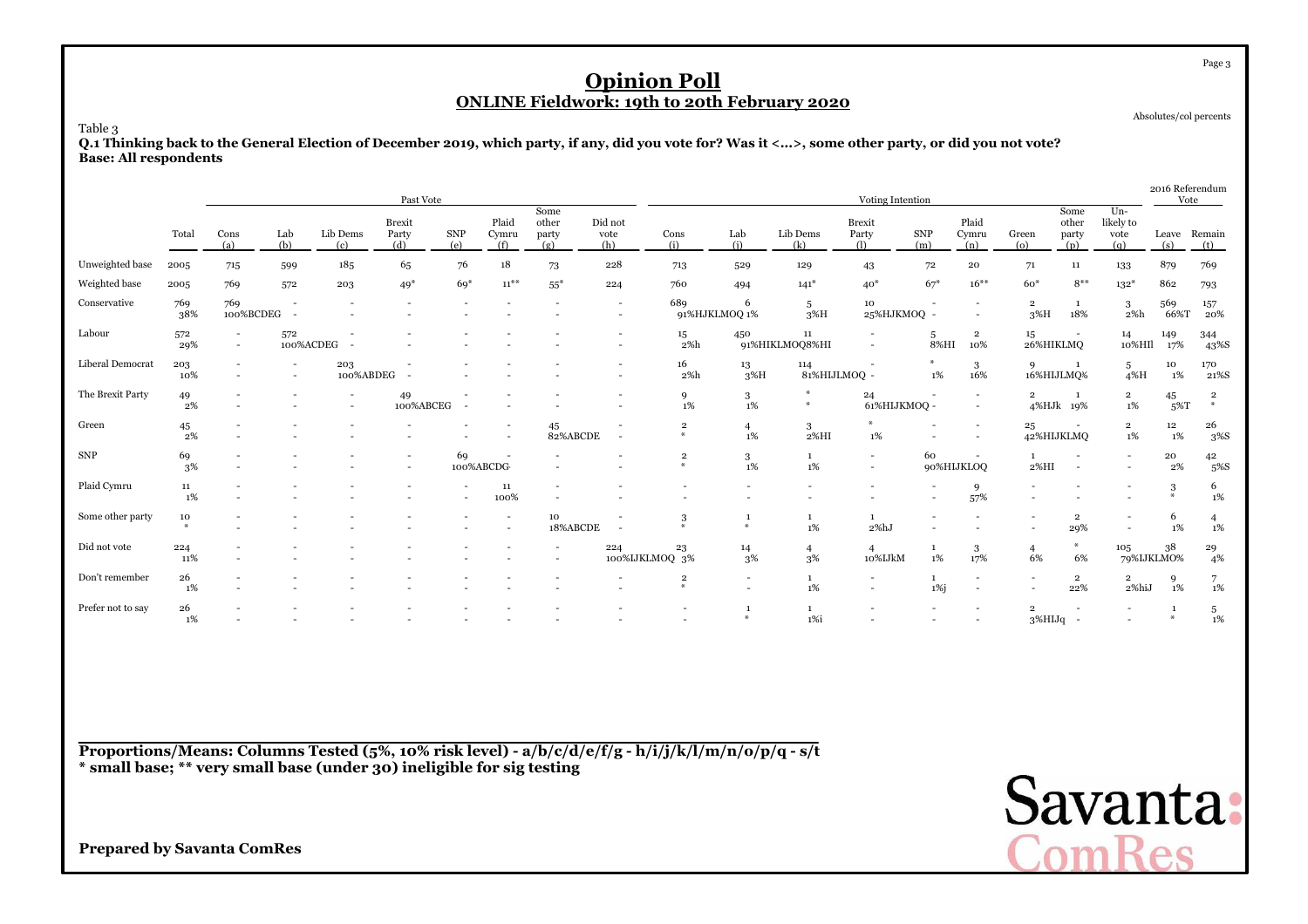Absolutes/col percents

Table 4 **Q.2 If there were a (UK) General Election tomorrow, how likely would you be to vote on a scale from 1 to 10, where 1 means you are certain NOT to vote and 10means you are absolutely CERTAIN to vote, or have you already voted by post?**

**Base: All respondents**

|                                          |             | Gender          |               |                          |                        |                           |                      | Age                                |                                            |                      |                      |                              |               | Social Grade                      |                         |                                | <b>Employment Sector</b> |                     |
|------------------------------------------|-------------|-----------------|---------------|--------------------------|------------------------|---------------------------|----------------------|------------------------------------|--------------------------------------------|----------------------|----------------------|------------------------------|---------------|-----------------------------------|-------------------------|--------------------------------|--------------------------|---------------------|
|                                          | Total       | Male<br>(a)     | Female<br>(b) | $18 - 24$<br>(c)         | 25-34<br>(d)           | $35 - 44$<br>(e)          | 45-54<br>(f)         | 55-64<br>(g)                       | $65+$<br>(h)                               | $18 - 34$<br>(i)     | 35-54<br>(i)         | $55+$<br>(k)                 | AB<br>(1)     | C <sub>1</sub><br>(m)             | C <sub>2</sub><br>(n)   | DE<br>$\omega$                 | Public<br>(p)            | Pri-<br>vate<br>(q) |
| Unweighted base                          | 2005        | 1019            | 986           | 233                      | 337                    | 312                       | 334                  | 290                                | 499                                        | 570                  | 646                  | 789                          | 549           | 601                               | 336                     | 519                            | 299                      | 774                 |
| Weighted base                            | 2005        | 979             | 1026          | 223                      | 347                    | 321                       | 355                  | 297                                | 463                                        | 570                  | 676                  | 760                          | 547           | 563                               | 407                     | 487                            | 330                      | 827                 |
| 10 - Certain to vote or<br>already voted | 1305<br>65% | 667<br>68%B     | 638<br>62%    | 128<br>57%               | 188<br>54%             | 173<br>54%                | 222<br>63%dE         | 222<br>75%CDEF                     | 372<br>80%CDEF                             | 316<br>55%           | 395<br>58%           | 595<br>78%IJ                 | 411<br>75%MNO | 366<br>65%0                       | 257<br>63%0             | 271<br>56%                     | 177<br>54%               | 513<br>62%P         |
| $\mathbf{Q}$                             | 179<br>9%   | 95<br>10%       | 83<br>8%      | 14<br>6%                 | 37<br>11%              | 34<br>10%                 | 32<br>9%             | 30<br>10%                          | 32<br>7%                                   | 50<br>9%             | 66<br>10%            | 63<br>8%                     | 39<br>7%      | 63<br>11%L                        | 36<br>9%                | 41<br>8%                       | 39<br>12%                | 76<br>9%            |
| 8                                        | 129<br>6%   | 57<br>6%        | 72<br>7%      | 29<br>13%deFGH 8%g       | 26                     | 25<br>$8\%$ g             | 17<br>5%             | 11<br>4%                           | 21<br>5%                                   | 55<br>10%JK          | 42<br>6%             | 33<br>4%                     | 28<br>5%      | 40<br>7%                          | 26<br>6%                | 36<br>7%                       | 13<br>4%                 | 71<br>9%P           |
| 7                                        | 68<br>3%    | 37<br>4%        | 31<br>3%      | 13<br>6%gH               | 12 <sup>2</sup><br>3%H | 18<br>$6\%gH$             | 14<br>4%H            | 8<br>3%H                           | 3<br>$1\%$                                 | $\bf{^{25}}$<br>4%K  | 33<br>5%K            | 10<br>1%                     | 16<br>3%      | 18<br>3%                          | 16<br>4%                | 19<br>4%                       | 29<br>9%Q                | 27<br>3%            |
| 6                                        | 33<br>2%    | $15\,$<br>$2\%$ | 18<br>$2\%$   | 3<br>1%H                 | 14<br>4%GH             | 2%H                       | 6<br>2%H             | $\overline{\mathbf{2}}$<br>$1\%$   | ₩<br>$\ast$                                | 17<br>3%K            | 14<br>2%K            | $\mathbf 2$<br>$\frac{1}{2}$ | 6<br>$1\%$    | 10<br>2%                          | $\overline{4}$<br>$1\%$ | 12<br>3%                       | 11<br>3%                 | 17<br>2%            |
| 5                                        | 66<br>3%    | 22<br>2%        | 44<br>$4\%$ A | 6<br>2%                  | 20<br>6%GH             | 19<br>6%cGH               | 14<br>4%GH           | $\overline{\mathbf{2}}$<br>1%      | 6<br>1%                                    | 25<br>4%K            | 33<br>5%K            | 8<br>1%                      | 11<br>2%      | 14<br>3%                          | 18<br>5%                | 23<br>5%Lm                     | 16<br>5%                 | 28<br>3%            |
| $\overline{4}$                           | 14<br>1%    | 9<br>1%         | 5<br>a.       | $\mathbf{1}$<br>$\omega$ | $\sim$                 | 6<br>2%DG                 | 3<br>1%              | $\overline{\phantom{a}}$<br>$\sim$ | $\overline{4}$<br>$1\%$                    | $\mathbf{1}$<br>$\#$ | 9<br>1%I             | $\overline{4}$<br>1%         | 3<br>1%       | $\,2\,$<br>$\ast$                 | 7<br>$2\%m$             | $\overline{\mathbf{2}}$<br>$*$ | $\overline{\phantom{a}}$ | 10<br>1%            |
| 3                                        | 25<br>1%    | 10<br>1%        | 16<br>2%      | $\,2\,$<br>1%            | 13<br>4%CeFGH          | $\overline{4}$<br>1%      | $\overline{2}$<br>1% | $\overline{\mathbf{2}}$<br>1%      | $\mathbf{1}$<br>$*$                        | 15<br>$3\%$ j $K$    | 7<br>1%              | $\overline{4}$<br>1%         | 6<br>1%       | $\overline{4}$<br>$1\%$           | 7<br>2%                 | 9<br>$2\%m$                    | $\overline{7}$<br>2%     | 11<br>1%            |
| $\overline{2}$                           | 18<br>1%    | 8<br>1%         | 10<br>1%      | 5<br>$2\%E$              | $\frac{3}{1\%}$        | $\ast$                    | 3<br>$1\%$           | $\overline{\mathbf{2}}$<br>$1\%$   | $\overline{4}$<br>$1\%$                    | 8<br>$1\%$           | $\overline{4}$<br>1% | 6<br>1%                      | 3<br>$1\%$    | $\overline{\mathbf{2}}$<br>$\ast$ | $\overline{4}$<br>$1\%$ | 9<br>2%lM                      | 5<br>1%                  | 4                   |
| 1 - Certain not to vote                  | 75<br>4%    | 27<br>3%        | 48<br>5%A     | 8<br>3%                  | 14<br>$4\%$ g          | 23<br>$7\%$ GH            | 16<br>5%G            | 3<br>1%                            | 11<br>2%                                   | $\bf{22}$<br>4%k     | 39<br>6%K            | 14<br>2%                     | 8<br>$1\%$    | 27<br>5%L                         | 11<br>3%                | 30<br>6%LN                     | 12<br>4%                 | $\frac{33}{4\%}$    |
| Prefer not to say/<br>Don't know         | 24<br>1%    | $11\,$<br>1%    | 13<br>1%      | 6<br>3%GH                | 9<br>3%GH              | $\overline{4}$<br>$1\%$ g | 3<br>$1\%$           |                                    | $\overline{2}$<br>$\boldsymbol{\varkappa}$ | 14<br>$3\%$ jK       | 7<br>$1\%$           | $\mathbf 2$<br>$\ast$        | 6<br>1%       | $\overline{4}$<br>$1\%$           | $\overline{2}$<br>1%    | 12<br>$2\%Mn$                  | 6<br>2%                  | 11<br>1%            |
| Don't know                               | 68<br>3%    | 21<br>2%        | 47<br>5%A     | 10<br>4%H                | 11<br>3%H              | 8<br>2%                   | 21<br>6%eH           | 14<br>5%H                          | 5<br>1%                                    | 21<br>4%             | 28<br>4%             | 19<br>2%                     | 11<br>2%      | 14<br>3%                          | 19<br>5%                | 24<br>$5\%$ Lm                 | 15<br>5%                 | 26<br>3%            |
| Mean                                     | 8.86        | 9.03B           | 8.69          | 8.67                     | 8.41                   | 8.26                      | 8.76E                | 9.45CDEF                           | 9.38CDEF                                   | 8.51                 | 8.52                 | 9.41J                        | 9.29MNO       | 8.900                             | 8.790                   | 8.35                           | 8.47                     | 8.77                |
| Standard deviation                       | 2.28        | 2.07            | 2.47          | 2.32                     | 2.54                   | 2.71                      | 2.41                 | 1.51                               | 1.82                                       | 2.46                 | 2.57                 | 1.71                         | 1.75          | 2.25                              | 2.27                    | 2.74                           | 2.45                     | 2.31                |

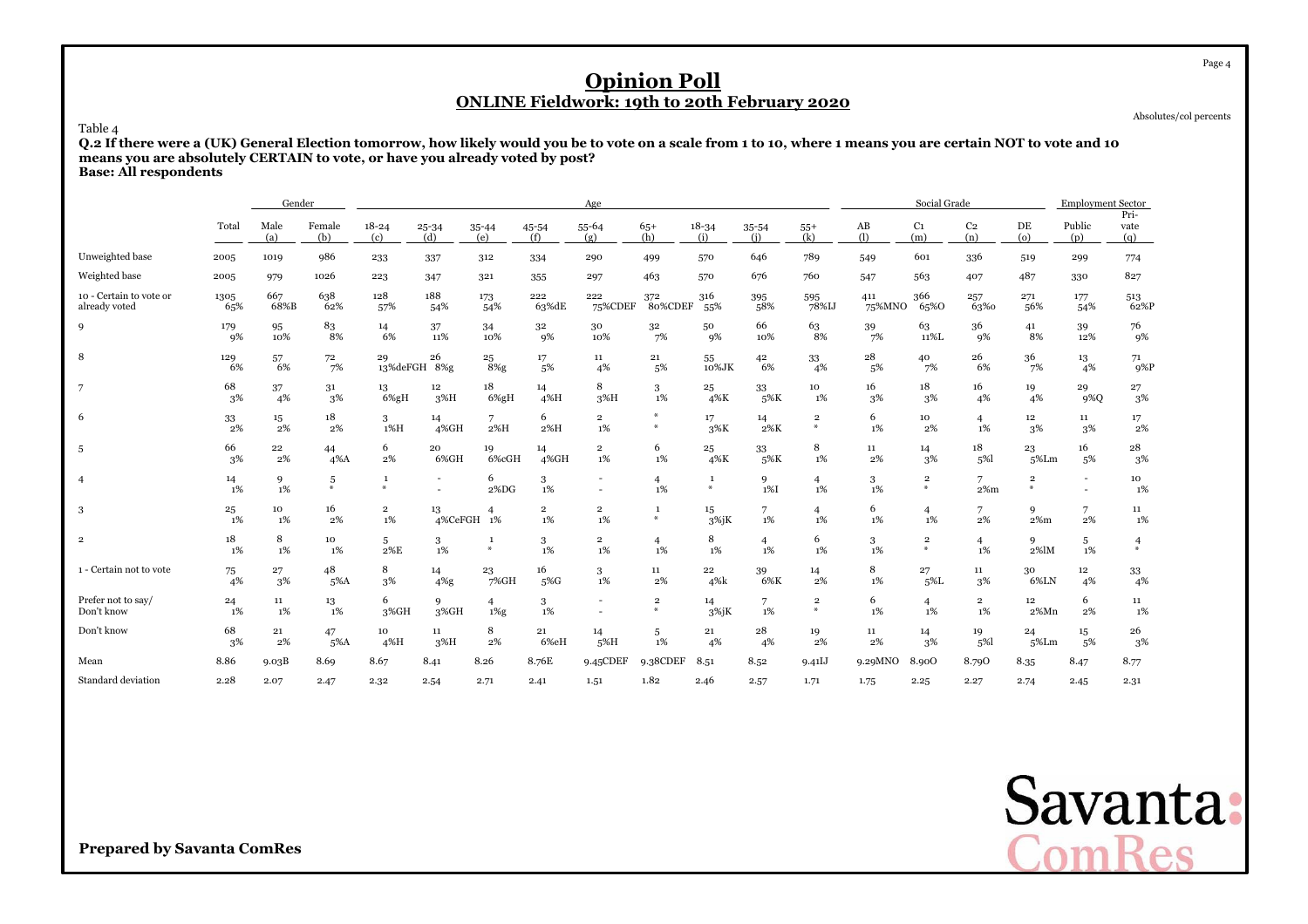Absolutes/col percents

Table 4

 **Q.2 If there were a (UK) General Election tomorrow, how likely would you be to vote on a scale from 1 to 10, where 1 means you are certain NOT to vote and 10means you are absolutely CERTAIN to vote, or have you already voted by post?Base: All respondents**

|                |             | Gender      |            |            |            |            |                     | Age   |                            |                     |            |                  |              | Social Grade         |                |            | <b>Employment Sector</b> |                     |
|----------------|-------------|-------------|------------|------------|------------|------------|---------------------|-------|----------------------------|---------------------|------------|------------------|--------------|----------------------|----------------|------------|--------------------------|---------------------|
|                | Total       | Male        | Female     | $18 - 24$  | 25-34      | 35-44      | $\frac{45-54}{(6)}$ | 55-64 | $65+$<br>$($ h             | $\frac{18-34}{(1)}$ | $35 - 54$  | $^{55+}_{\{1\}}$ | AB           | C <sub>1</sub><br>(m | C <sub>2</sub> | DE         | Public                   | Pri-<br>vate<br>(a) |
| Weighted base  | 2005        | 979         | 1026       | 223        | 347        | 321        | 355                 | 297   | 463                        | 570                 | 676        | 760              | 547          | 563                  | 407            | 487        | 330                      | 827                 |
| Standard error | 0.05        | 0.07        | 0.08       | 0.16       | 0.14       | 0.16       | 0.14                | 0.09  | 0.08                       | 0.11                | 0.10       | 0.06             | 0.08         | 0.09                 | 0.13           | 0.12       | 0.15                     | 0.08                |
| NET: 5-10      | 1781<br>89% | 893<br>91%B | 887<br>86% | 192<br>86% | 297<br>86% | 275<br>86% | 306<br>86%          | 275   | 435<br>93%CDEF 94%CDEF 86% | 489                 | 582<br>86% | 710<br>93%IJ     | 510<br>93%NO | 511<br>91%O          | 357<br>88%0    | 402<br>82% | 285<br>86%               | 732<br>89%          |

**Proportions/Means: Columns Tested (5%, 10% risk level) - a/b - c/d/e/f/g/h - i/j/k - l/m/n/o - p/q**



**Prepared by Savanta ComRes**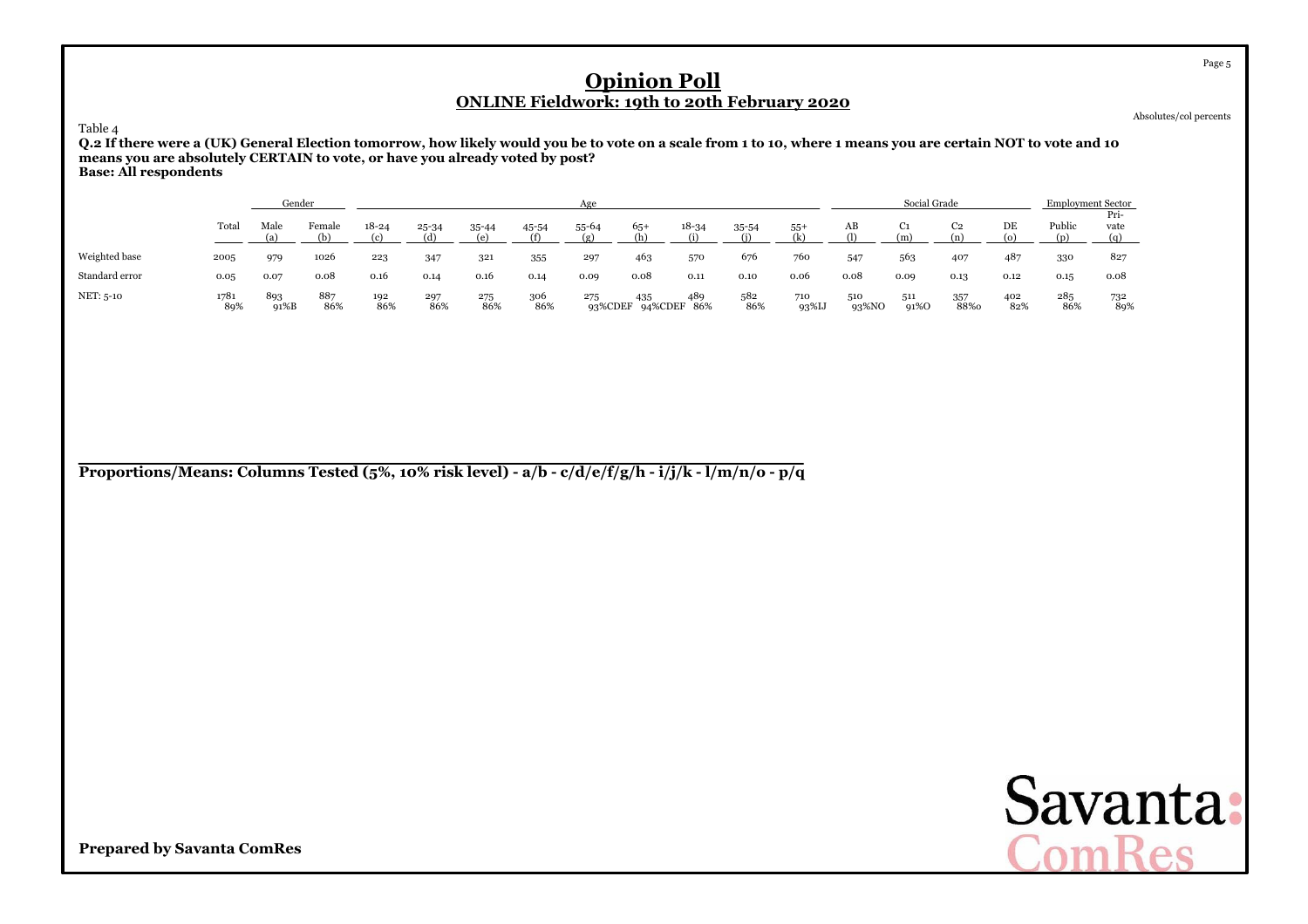Absolutes/col percents

#### Table 5

 **Q.2 If there were a (UK) General Election tomorrow, how likely would you be to vote on a scale from 1 to 10, where 1 means you are certain NOT to vote and 10means you are absolutely CERTAIN to vote, or have you already voted by post?Base: All respondents**

|                         |               |                                            |                          |                        |                      |                      |                                  | Region               |                      |                      |                         |                          |                   |
|-------------------------|---------------|--------------------------------------------|--------------------------|------------------------|----------------------|----------------------|----------------------------------|----------------------|----------------------|----------------------|-------------------------|--------------------------|-------------------|
|                         | Total         | Scotland<br>(a)                            | Wales<br>(b)             | NET: England<br>(d)    | North East<br>(e)    | North West<br>(f)    | Yorkshire &<br>Humberside<br>(g) | West Midlands<br>(h) | East Midlands<br>(i) | Eastern<br>(i)       | London<br>(k)           | South East<br>(1)        | South West<br>(m) |
| Unweighted base         | 2005          | 171                                        | 110                      | 1724                   | 69                   | 238                  | 173                              | 192                  | 161                  | 217                  | 209                     | 296                      | 169               |
| Weighted base           | 2005          | 174                                        | $100*$                   | 1730                   | $84*$                | 231                  | 168                              | 178                  | 146                  | 192                  | 271                     | 281                      | 178               |
| 10 - Certain to vote or | 1305          | 122                                        | 64                       | 1120                   | 53                   | 159                  | 96                               | 100                  | 90                   | 128                  | 160                     | 202                      | 131               |
| already voted           | 65%           | 70%GHk                                     | 64%                      | 65%                    | 63%                  | 69%GHk               | 57%                              | 56%                  | 61%                  | 67%gh                | 59%                     | 72%GHIK                  | 74%GHIK           |
| 9                       | 179           | $12\,$                                     | 7                        | 159                    | 10                   | 28                   | $15\,$                           | 17                   | 11                   | $\bf{22}$            | 27                      | 19                       | 11                |
|                         | 9%            | 7%                                         | 7%                       | 9%                     | 12%                  | 12%Lm                | 9%                               | 9%                   | 8%                   | 12%lm                | 10%                     | 7%                       | 6%                |
| 8                       | 129           | 11                                         | $\overline{4}$           | 114                    | 5                    | 16                   | $12\,$                           | 17                   | 15                   | 8                    | 8                       | $22\phantom{.0}$         | 10                |
|                         | 6%            | 6%                                         | 4%                       | 7%                     | 6%                   | 7%k                  | 7%                               | 10%jK                | 10%JK                | 4%                   | 3%                      | 8%K                      | 6%                |
| 7                       | 68            | $\overline{4}$                             | $\overline{2}$           | 62                     | 9                    | $\overline{4}$       | $\overline{7}$                   | 10                   | 3                    | 5                    | 14                      | 6                        | 3                 |
|                         | 3%            | 2%                                         | 2%                       | 4%                     | 11%AbFIJLM           | 2%                   | 4%                               | 6%FLm                | $2\%$                | 3%                   | 5%f                     | 2%                       | $2\%$             |
| 6                       | $33\,$<br>2%  | $\,2\,$<br>1%                              | 5<br>5%DaeFIJkL          | 26<br>1%               |                      | $\overline{2}$<br>1% | $\overline{4}$<br>2%             | 6<br>4%fil           | $\mathbf{1}$<br>1%   | $\overline{2}$<br>1% | $\overline{4}$<br>2%    | $\mathbf{3}$<br>1%       | 3<br>2%           |
| 5                       | 66            | 5                                          | $\overline{\mathbf{2}}$  | 59                     | $\mathbf{1}$         | 6                    | 10                               | 11                   | 6                    | 5                    | $\overline{7}$          | $\overline{7}$           | 5                 |
|                         | 3%            | 3%                                         | 2%                       | 3%                     | 1%                   | 3%                   | 6%                               | 6%l                  | 4%                   | 3%                   | 3%                      | 3%                       | $3\%$             |
| $\overline{4}$          | 14<br>1%      | $\blacksquare$<br>$\overline{\phantom{a}}$ | $\,2\,$<br>2%aFgL        | $12\phantom{.0}$<br>1% |                      | $\blacksquare$<br>۰  | ۰<br>٠                           | $\mathbf{1}$<br>1%   | $\sim$<br>$\sim$     | $\overline{2}$<br>1% | $5\overline{)}$<br>2%fL | $\overline{\phantom{a}}$ | 3<br>2%fl         |
| 3                       | 25            | -1                                         | $\overline{\mathbf{2}}$  | 23                     | $\overline{2}$       | $\overline{2}$       | $\overline{4}$                   | $\mathbf{2}$         | $\mathbf{1}$         | 1                    | 8                       | 3                        | $\mathbf{1}$      |
|                         | 1%            | $\frac{M}{2}$                              | 2%                       | 1%                     | 2%                   | 1%                   | 2%                               | 1%                   | $1\%$                | $\ast$               | 3%aj                    | 1%                       | $1\%$             |
| $\overline{2}$          | 18            | $\overline{\mathbf{2}}$                    | $\blacksquare$           | 16                     | 半                    | $\mathbf{1}$         | ۰                                | $\mathbf{1}$         | $\mathbf{1}$         | $\overline{2}$       | $\overline{4}$          | 3                        | $\mathbf{1}$      |
|                         | 1%            | 1%                                         | $\overline{\phantom{a}}$ | 1%                     | $1\%$                | $1\%$                | $\blacksquare$                   | 1%                   | $1\%$                | 1%                   | $2\%$                   | 1%                       | $1\%$             |
| 1 - Certain not to vote | $^{75}_{4\%}$ | 10<br>6%m                                  | $\frac{5}{5\%}$          | 60<br>3%               | $\overline{2}$<br>3% | $\frac{5}{2\%}$      | 11<br>7%flM                      | 6<br>3%              | 9<br>6%fM            | 10<br>$5\%m$         | 8<br>3%                 | $\frac{7}{3}$ %          | 3<br>1%           |
| Prefer not to say/      | 24            | $\mathbf{1}$                               | $\mathbf{1}$             | 21                     | $\mathbf{1}$         | 3                    | $\overline{2}$                   | $\overline{2}$       |                      | $\mathbf{1}$         | 6                       | 5                        | $\mathbf{1}$      |
| Don't know              | 1%            | 1%                                         | $1\%$                    | 1%                     | 2%                   | $1\%$                | $1\%$                            | $1\%$                |                      | 1%                   | 2%                      | 2%                       | $1\%$             |
| Don't know              | 68            | 5                                          | 5                        | 58                     | $\mathbf{1}$         | 3                    | 8                                | 5                    | 9                    | 5                    | 18                      | $\overline{4}$           | 6                 |
|                         | 3%            | 3%                                         | 5%1                      | 3%                     | $1\%$                | $1\%$                | 5%fl                             | 3%                   | $6\%$ FL             | 2%                   | 7%FjL                   | 1%                       | $3\%$             |
| Mean                    | 8.86          | 8.89                                       | 8.66                     | 8.87                   | 8.96                 | 9.19bGHIK            | 8.43                             | 8.58                 | 8.65                 | 8.84                 | 8.65                    | 9.12GHiK                 | 9.20bGHiK         |
| Standard deviation      | 2.28          | 2.44                                       | 2.52                     | 2.25                   | 2.01                 | 1.85                 | 2.65                             | 2.28                 | 2.56                 | 2.42                 | 2.46                    | 2.03                     | 1.87              |



**Prepared by Savanta ComRes**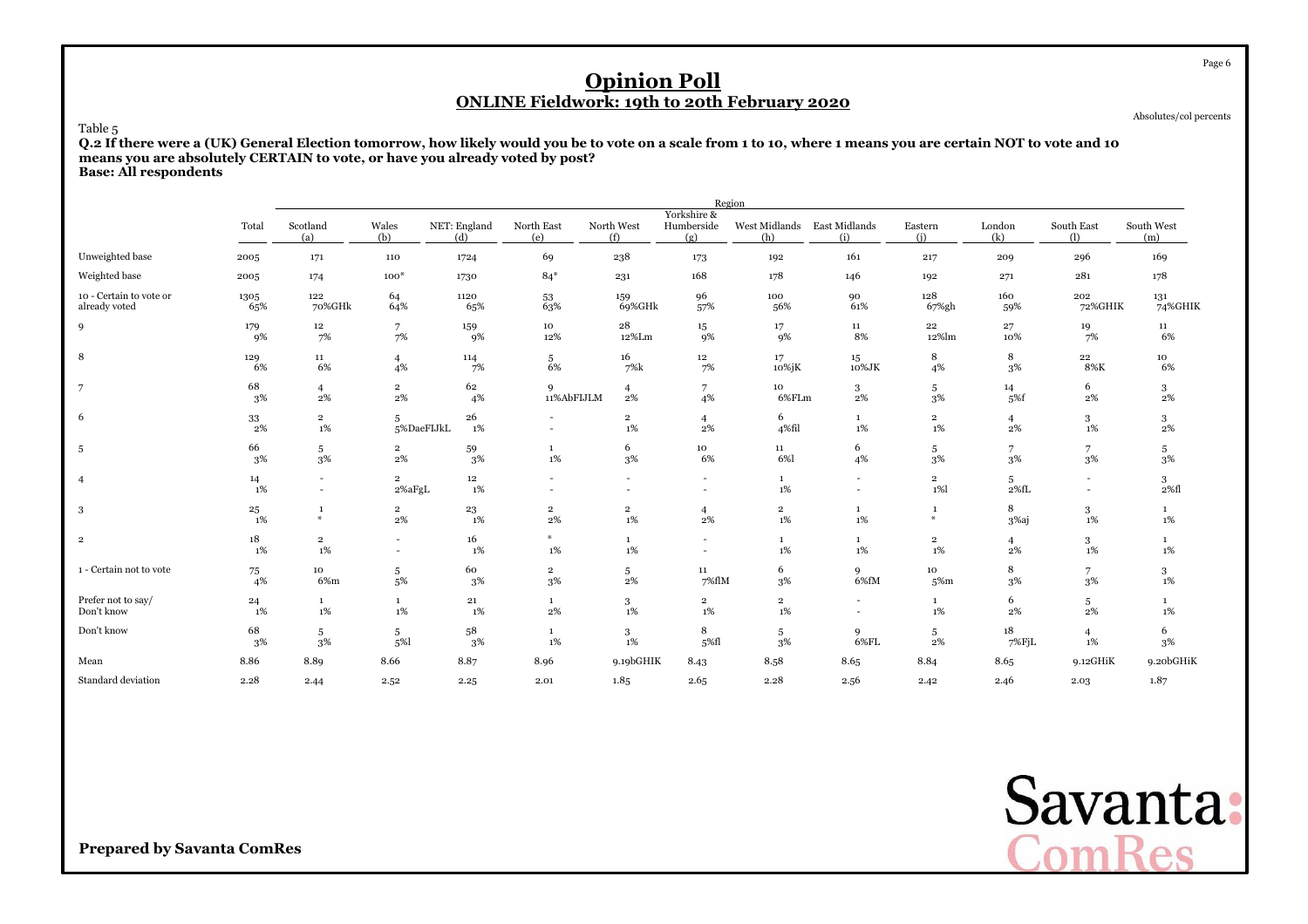Absolutes/col percents

Table 5

 **Q.2 If there were a (UK) General Election tomorrow, how likely would you be to vote on a scale from 1 to 10, where 1 means you are certain NOT to vote and 10means you are absolutely CERTAIN to vote, or have you already voted by post?Base: All respondents**

|                |             |             | Region    |                     |            |                   |             |                      |               |             |                        |                |                   |  |  |  |  |
|----------------|-------------|-------------|-----------|---------------------|------------|-------------------|-------------|----------------------|---------------|-------------|------------------------|----------------|-------------------|--|--|--|--|
|                |             |             |           |                     |            |                   | Yorkshire & |                      |               |             |                        |                |                   |  |  |  |  |
|                | Total       | Scotland    | Wales     | NET: England<br>(d) | North East | North West<br>(f) | Humberside  | West Midlands<br>(h) | East Midlands | Eastern     | London<br>$\mathbb{R}$ | South East     | South West<br>(m) |  |  |  |  |
|                |             |             |           |                     |            |                   |             |                      |               |             |                        |                |                   |  |  |  |  |
| Weighted base  | 2005        | 174         | $100*$    | 1730                | $84*$      | 231               | 168         | 178                  | 146           | 192         | 271                    | 281            | 178               |  |  |  |  |
| Standard error | 0.05        | 0.19        | 0.25      | 0.06                | 0.25       | 0.12              | 0.21        | 0.17                 | 0.21          | 0.17        | 0.18                   | 0.12           | 0.15              |  |  |  |  |
| NET: 5-10      | 1781<br>89% | 156<br>89%k | 85<br>85% | 1540<br>89%         | 78<br>92%k | 216<br>94%BGIK    | 144<br>85%  | 162<br>91%K          | 126<br>86%    | 172<br>89%k | 221<br>82%             | 258<br>92%bgiK | 164<br>92%K       |  |  |  |  |

**Proportions/Means: Columns Tested (5%, 10% risk level) - a/d - b/d - c/d - a/b/c/e/f/g/h/i/j/k/l/m\* small base; \*\* very small base (under 30) ineligible for sig testing**



**Prepared by Savanta ComRes**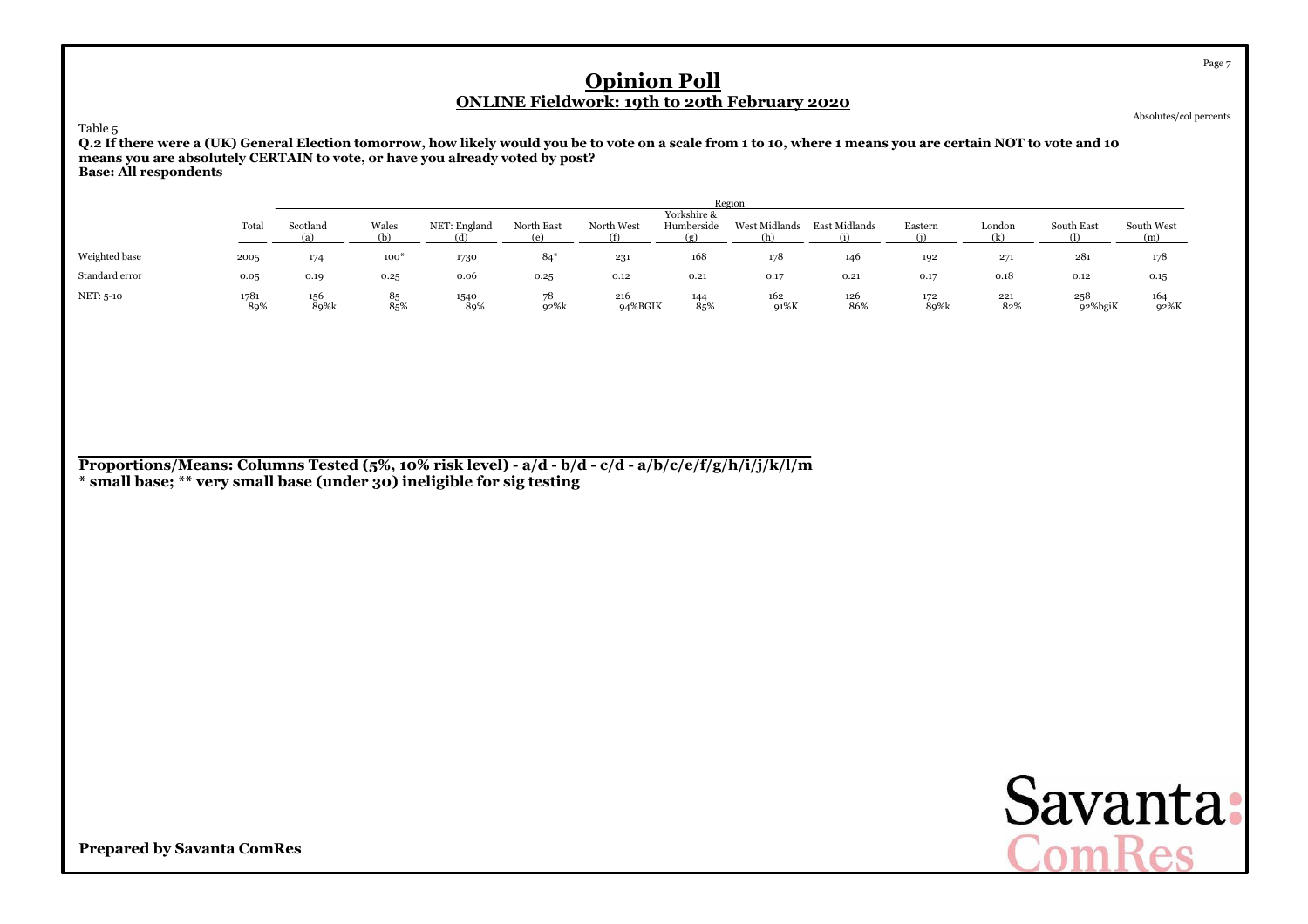Absolutes/col percents

#### Table 6

 **Q.2 If there were a (UK) General Election tomorrow, how likely would you be to vote on a scale from 1 to 10, where 1 means you are certain NOT to vote and 10means you are absolutely CERTAIN to vote, or have you already voted by post?Base: All respondents**

|                                          |             |                               |                            |                        | Past Vote                     |                               |                                    |                               |                        |                   |              |                         |                               | Voting Intention          |                                                      |                             |                               |                                                      |                          | 2016 Referendum<br>Vote        |
|------------------------------------------|-------------|-------------------------------|----------------------------|------------------------|-------------------------------|-------------------------------|------------------------------------|-------------------------------|------------------------|-------------------|--------------|-------------------------|-------------------------------|---------------------------|------------------------------------------------------|-----------------------------|-------------------------------|------------------------------------------------------|--------------------------|--------------------------------|
|                                          | Total       | Cons<br>(a)                   | Lab<br>(b)                 | Lib Dems<br>(c)        | <b>Brexit</b><br>Party<br>(d) | <b>SNP</b><br>(e)             | Plaid<br>Cymru<br>(f)              | Some<br>other<br>party<br>(g) | Did not<br>vote<br>(h) | Cons<br>(i)       | Lab<br>(i)   | Lib Dems<br>(k)         | <b>Brexit</b><br>Party<br>(1) | <b>SNP</b><br>(m)         | Plaid<br>Cymru<br>(n)                                | Green<br>$\left( 0 \right)$ | Some<br>other<br>party<br>(p) | $Un-$<br>likely to<br>vote<br>(q)                    | Leave<br>(s)             | Remain<br>(t)                  |
| Unweighted base                          | 2005        | 715                           | 599                        | 185                    | 65                            | 76                            | 18                                 | 73                            | 228                    | 713               | 529          | 129                     | 43                            | 72                        | 20                                                   | 71                          | 11                            | 133                                                  | 879                      | 769                            |
| Weighted base                            | 2005        | 769                           | 572                        | 203                    | $49*$                         | $69*$                         | $11^{**}$                          | $55*$                         | 224                    | 760               | 494          | $141*$                  | $40*$                         | $67*$                     | $16***$                                              | $60*$                       | $8***$                        | $132*$                                               | 862                      | 793                            |
| 10 - Certain to vote or<br>already voted | 1305<br>65% | 592<br>77%Bd                  | 397<br>69%                 | 157<br>78%b            | $33\,$<br>67%                 | 56<br>81%bd                   | 8<br>72%                           | 38<br>69%                     | 15<br>7%Q              | 584<br>77%HQ      | 363<br>73%HQ | 112<br>80%HQ            | 32<br>80%HQ                   | 54<br>80%HQ               | 11<br>68%                                            | 43<br>72%HQ                 | $\overline{4}$<br>46%         | $\overline{\phantom{a}}$<br>$\overline{\phantom{a}}$ | 620<br>72%               | 592<br>75%                     |
| 9                                        | 179<br>9%   | 75<br>10%                     | 62<br>11%                  | 16<br>8%               | 5<br>11%                      | 5<br>7%                       | <sup>1</sup><br>10%                | 7<br>13%                      | 5<br>2%                | 81<br>11%HO       | 53<br>11%HQ  | 13<br>9%HQ              | $\overline{2}$<br>5%Q         | 5<br>7%hQ                 | $\mathbf{1}$<br>7%                                   | $\overline{7}$<br>11%HQ     | 1<br>16%                      | $\overline{a}$<br>$\overline{\phantom{a}}$           | 83<br>10%                | $^{73}_{\ 9\%}$                |
| 8                                        | 129<br>6%   | 48<br>6%                      | 38<br>7%                   | 15<br>7%               | 3<br>5%                       | 5<br>8%                       | $\boldsymbol{\varkappa}$<br>3%     | 6<br>11%                      | 9<br>4%Q               | 49<br>6%Q         | 36<br>7%Q    | 7<br>5%Q                | $\overline{4}$<br>10%Q        | 5<br>8%Q                  | $\overline{\phantom{a}}$<br>$\sim$                   | 9<br>14%HIjKQ10%            | 1                             | $\overline{\phantom{a}}$                             | 50<br>6%                 | 49<br>6%                       |
| 7                                        | 68<br>3%    | 15<br>2%                      | 24<br>$4\%$ A              | 3<br>1%                | 3<br>6% ac                    | $\overline{\mathbf{2}}$<br>2% | <sup>1</sup><br>5%                 | $\mathbf{1}$<br>1%            | 17                     | 24<br>8%IKmoQ 3%q | 25<br>5%Q    | $\overline{2}$<br>$2\%$ |                               | 1<br>1%                   | $\mathbf{1}$<br>3%                                   | 1<br>1%                     | 6%                            | $\sim$                                               | 27<br>3%                 | 18<br>2%                       |
| 6                                        | 33<br>2%    | 10<br>1%                      | 7<br>1%                    | $\overline{4}$<br>2%   | $\mathbf{1}$<br>$2\%$         |                               | <sup>1</sup><br>7%                 | $\frac{M}{N}$<br>1%           | 3%ijq                  | 9<br>1%           | 6<br>1%      | 5<br>$3\%$ iq           | $\sim$                        | 1<br>1%                   | $\overline{4}$<br>22%                                | $*$<br>$1\%$                |                               |                                                      | 13<br>2%                 | 9<br>1%                        |
| 5                                        | 66<br>3%    | 15<br>$2\%c$                  | 17<br>$3\%C$               |                        | $\overline{2}$<br>3%C         | $\mathbf{1}$<br>$2\%c$        | $\overline{\phantom{a}}$<br>$\sim$ | $\overline{\phantom{a}}$<br>٠ | 27<br>12%IJKmOQ2%      | 14                | 11<br>2%     | $\overline{2}$<br>1%    | $\overline{2}$<br>5%Q         | $\overline{2}$<br>$3\%$ q | $\overline{\phantom{a}}$<br>$\overline{\phantom{a}}$ | $\frac{M}{N}$<br>$1\%$      | $\overline{2}$<br>22%         | $\overline{\phantom{a}}$                             | $^{23}_{\phantom{1}3\%}$ | $^{15}_{\ 2\%}$                |
| $\overline{4}$                           | 14<br>1%    | $\mathbf{1}$<br>$\ast$        | 1<br>$\frac{M}{2}$         | 3<br>$1\%a$            | $\mathbf{1}$<br>2%Ab          |                               |                                    |                               | 7<br>$3\%$ IJ $k$      |                   |              |                         |                               |                           |                                                      |                             |                               | 14                                                   | 3<br>10%HIJKlMO          | $\overline{\mathbf{2}}$<br>as. |
| 3                                        | 25<br>1%    | $\ast$                        | 6<br>$1\%$ A               |                        | $1\%$ A                       |                               |                                    | 1%                            | 18<br>8%IJKlMO -       |                   |              |                         |                               |                           |                                                      |                             |                               | 25                                                   | 6<br>19%HIJKLMO%         | 6<br>$1\%$                     |
| $\overline{\mathbf{2}}$                  | 18<br>$1\%$ | $\sim$                        | $\overline{4}$<br>$1\%$ A  | 1<br>$1\%a$            |                               |                               | $\sim$                             | $\mathbf{1}$<br>$2\%$ A       | 12<br>5%IJKmo -        |                   |              |                         |                               |                           |                                                      |                             |                               | 18                                                   | 6<br>14%HIJKLMO%         | 5<br>$1\%$                     |
| 1 - Certain not to vote                  | 75<br>4%    | <sup>1</sup><br>$\frac{1}{2}$ | $\mathbf 2$<br>$\ast$      | 1<br>$1\%$             | ₩<br>1%                       |                               |                                    |                               | 68<br>30%IJKLMO -      |                   |              |                         |                               |                           |                                                      |                             |                               | 75                                                   | 11<br>57%HIJKLMO%        | 9<br>1%                        |
| Prefer not to say/<br>Don't know         | 24<br>1%    |                               | $\mathbf{1}$<br>$\Delta L$ | $\mathbf{1}$<br>$\ast$ |                               |                               |                                    | ٠                             | 6<br>3%IJk             |                   |              |                         |                               |                           |                                                      |                             |                               |                                                      |                          | $\mathbf{1}$<br>4              |
| Don't know                               | 68<br>3%    | 11<br>1%                      | 14<br>$2\%$                | $\overline{2}$<br>1%   | $\mathbf{1}$<br>$2\%$         |                               | $*$<br>4%                          | $\mathbf{1}$<br>2%            | 33<br>15%IJKLMOQ       |                   |              |                         |                               |                           |                                                      |                             |                               |                                                      | 20<br>2%                 | 14<br>$2\%$                    |

**Proportions/Means: Columns Tested (5%, 10% risk level) - a/b/c/d/e/f/g - h/i/j/k/l/m/n/o/p/q - s/t\* small base; \*\* very small base (under 30) ineligible for sig testing**

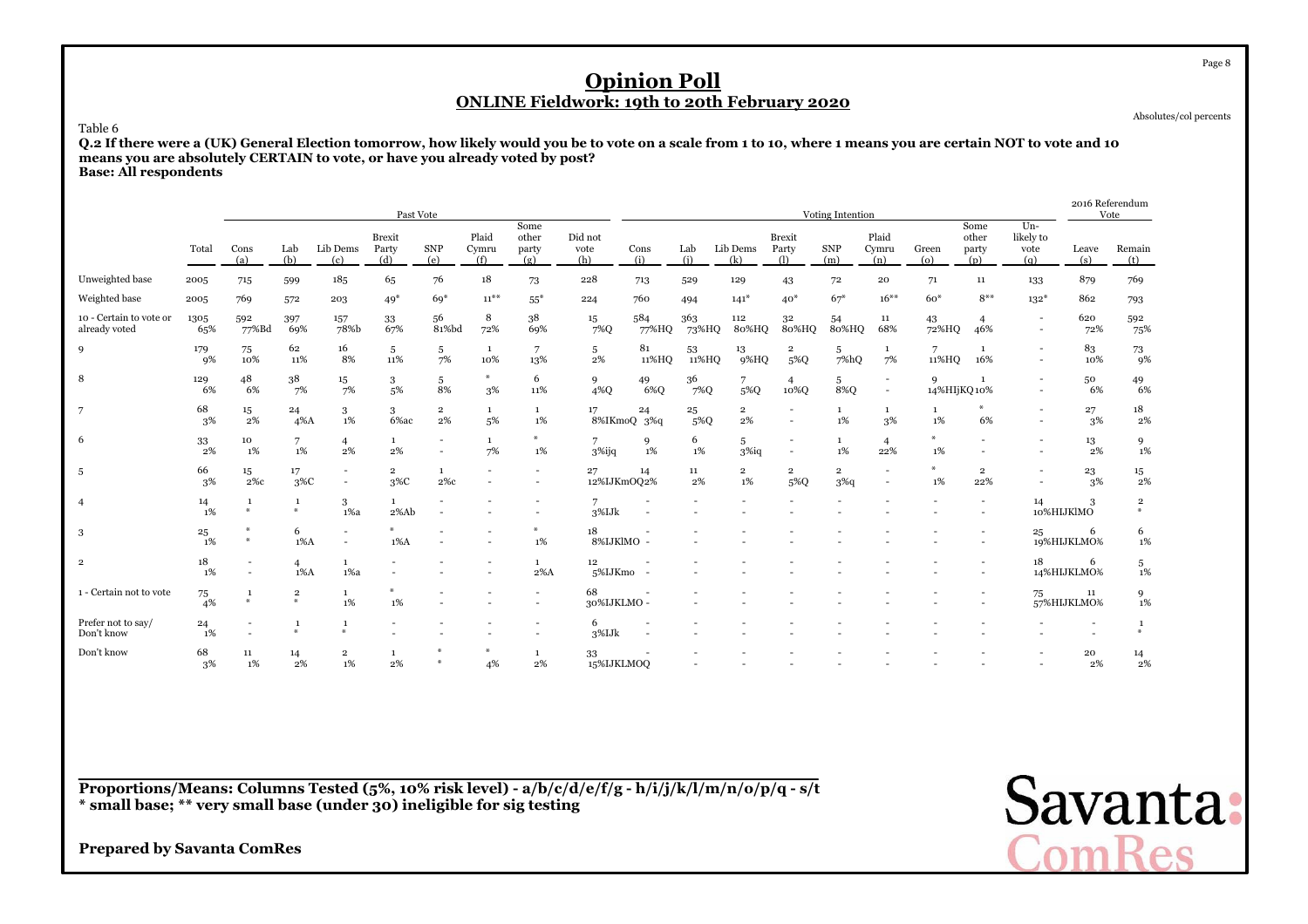Absolutes/col percents

Table 6

 **Q.2 If there were a (UK) General Election tomorrow, how likely would you be to vote on a scale from 1 to 10, where 1 means you are certain NOT to vote and 10means you are absolutely CERTAIN to vote, or have you already voted by post?Base: All respondents**

|                                      |              |              |              |              | Past Vote       |              |                |                        |                        |               |              |                      |                 | Voting Intention  |                       |                   |                        |                                   |              | 2016 Referendum<br>Vote |
|--------------------------------------|--------------|--------------|--------------|--------------|-----------------|--------------|----------------|------------------------|------------------------|---------------|--------------|----------------------|-----------------|-------------------|-----------------------|-------------------|------------------------|-----------------------------------|--------------|-------------------------|
|                                      | Total        | Cons         | Lab<br>(b)   | Lib Dems     | Brexit<br>Party | <b>SNP</b>   | Plaid<br>Cymru | Some<br>other<br>party | Did not<br>vote<br>(h) | Cons          | Lab          | Lib Dems<br>(k)      | Brexit<br>Party | <b>SNP</b><br>(m) | Plaid<br>Cvmru<br>(n) | Green<br>(O)      | Some<br>other<br>party | $Un-$<br>likely to<br>vote<br>(n) | Leave        | Remain                  |
| Weighted base                        | 2005         | 769          | 572          | 203          | $49*$           | $69*$        | $11***$        | $55*$                  | 224                    | 760           | 494          | $141^*$              | $40*$           | $67*$             | $16***$               | $60*$             | $8**$                  | $132*$                            | 862          | 793                     |
| Mean                                 | 8.86         | 9.54BD       | 9.23         | 9.46         | 9.08            | 9.61bD       | 9.40           | 9.35                   | 4.00Q                  | 9.53HQ        | 9.43HQ       | 9.57HQ               | 9.50HQ          | 9.55HQ            | 8.96                  | 9.51HQ            | 8.37                   | 1.84                              | 9.24         | 9.34                    |
| Standard deviation<br>Standard error | 2.28<br>0.05 | 1.10<br>0.04 | 1.61<br>0.07 | 1.40<br>0.10 | 1.79<br>0.22    | 0.97<br>0.11 | 1.29<br>0.31   | 1.47<br>0.17           | 3.04<br>0.22           | 1.03<br>0.04  | 1.14<br>0.05 | 1.05<br>0.09         | 1.22<br>0.19    | 1.11<br>0.13      | 1.72<br>0.39          | 0.90<br>0.11      | 2.11<br>0.64           | 1.08<br>0.09                      | 1.72<br>0.06 | 1.62<br>0.06            |
| NET: 5-10                            | 1781<br>89%  | 755<br>98%Bd | 544<br>95%   | 195<br>96%   | 47<br>94%       | 69<br>100%d  | 11<br>96%      | 52<br>95%              | 81<br>36%Q             | 760<br>100%HQ | 494          | 141<br>100%HQ 100%HQ | 40<br>100%HQ    | 67<br>100%HQ 100% | 16                    | 60<br>100%HQ 100% | 8                      | $\overline{\phantom{0}}$          | 817<br>95%   | 755<br>95%              |

**Proportions/Means: Columns Tested (5%, 10% risk level) - a/b/c/d/e/f/g - h/i/j/k/l/m/n/o/p/q - s/t\* small base; \*\* very small base (under 30) ineligible for sig testing**

Savanta:<br>ComRes

**Prepared by Savanta ComRes**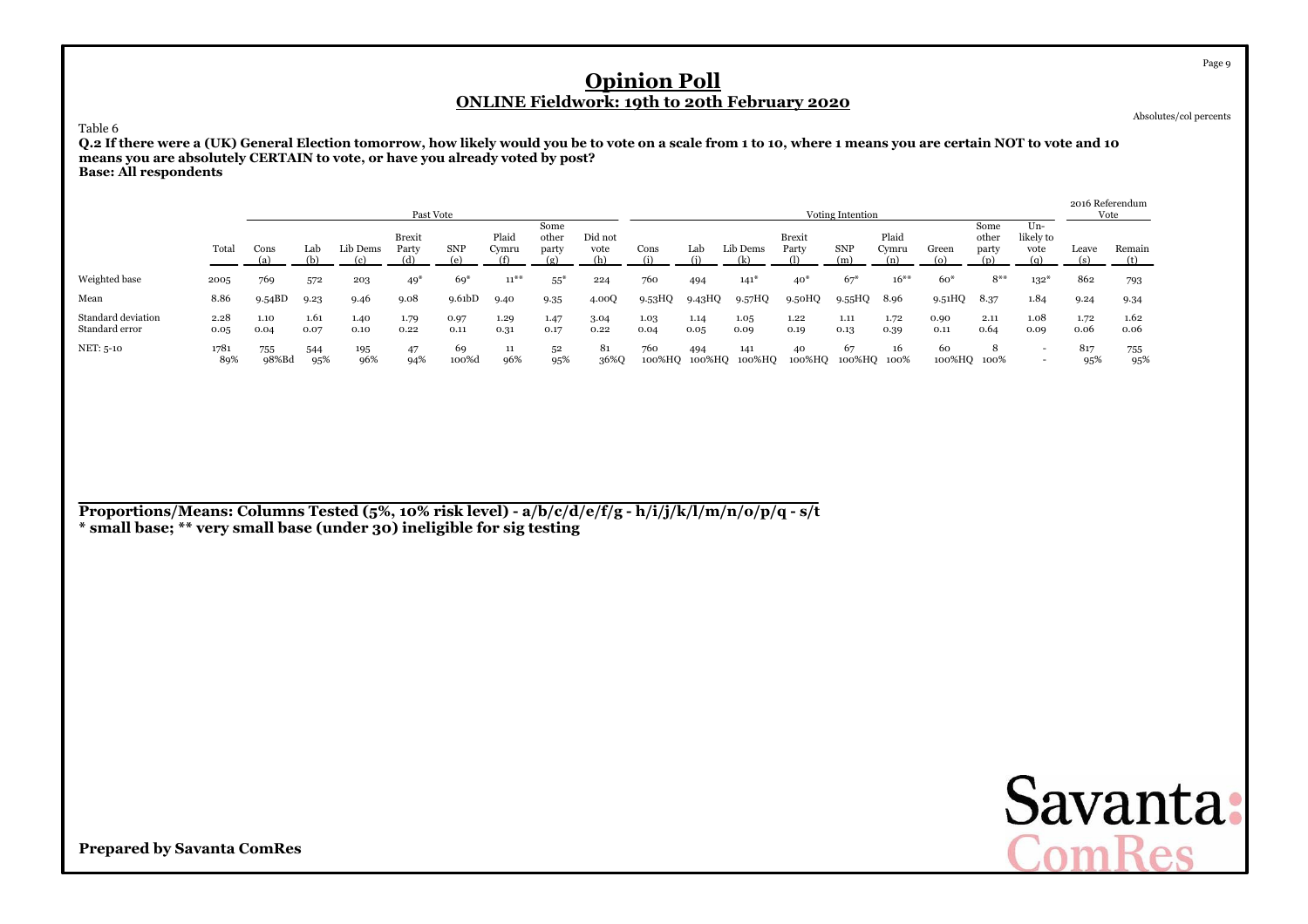Absolutes/col percents

Table 7

 **Q.2 If there were a (UK) General Election tomorrow, how likely would you be to vote on a scale from 1 to 10, where 1 means you are certain NOT to vote and 10means you are absolutely CERTAIN to vote, or have you already voted by post?Base: All respondents excl. Refused/ Don't know**

|                                          |              | Gender       |                    |                         |                        |                                          |                         | Age                     |                      |                        |                      |                      |               | Social Grade                    |                       |                      | <b>Employment Sector</b>                   |                     |
|------------------------------------------|--------------|--------------|--------------------|-------------------------|------------------------|------------------------------------------|-------------------------|-------------------------|----------------------|------------------------|----------------------|----------------------|---------------|---------------------------------|-----------------------|----------------------|--------------------------------------------|---------------------|
|                                          | Total        | Male<br>(a)  | Female<br>(b)      | $18 - 24$<br>(c)        | $25 - 34$<br>(d)       | $35 - 44$<br>(e)                         | 45-54<br>(f)            | 55-64<br>(g)            | $65+$<br>(h)         | $18 - 34$<br>(i)       | 35-54<br>(i)         | $55+$<br>(k)         | AB<br>(1)     | C <sub>1</sub><br>(m)           | C <sub>2</sub><br>(n) | DE<br>$\omega$       | Public<br>(p)                              | Pri-<br>vate<br>(a) |
| Unweighted base                          | 1921         | 988          | 933                | 214                     | 316                    | 302                                      | 318                     | 280                     | 491                  | 530                    | 620                  | 771                  | 531           | 581                             | 321                   | 488                  | 284                                        | 743                 |
| Weighted base                            | 1913         | 947          | 966                | 207                     | 327                    | 309                                      | 331                     | 283                     | 456                  | 534                    | 640                  | 739                  | 530           | 545                             | 386                   | 451                  | 309                                        | 789                 |
| 10 - Certain to vote or<br>already voted | 1305<br>68%  | 667<br>70%b  | 638<br>66%         | 128<br>62%              | 188<br>58%             | 173<br>56%                               | 222<br>67%DE            | 222<br>79%CDEF          | 372<br>82%CDEF       | 316<br>59%             | 395<br>62%           | 595<br>81%IJ         | 411<br>77%MNO | 366<br>67%O                     | 257<br>67%0           | 271<br>60%           | 177<br>57%                                 | 513<br>65%P         |
| 9                                        | 179<br>9%    | 95<br>10%    | 83<br>9%           | 14<br>7%                | 37<br>11%h             | 34<br>11%                                | 32<br>10%               | 30<br>11%               | 32<br>7%             | 50<br>9%               | 66<br>10%            | 63<br>8%             | 39<br>7%      | 63<br>12%L                      | 36<br>9%              | 41<br>9%             | 39<br>13%                                  | 76<br>10%           |
| 8                                        | 129<br>7%    | 57<br>6%     | 72<br>7%           | 29<br>14%deFGH          | 26<br>8%gh             | 25<br>8%gh                               | 17<br>5%                | 11<br>4%                | 21<br>5%             | 55<br>10%JK            | 42<br>7%             | 33<br>4%             | 28<br>5%      | 40<br>7%                        | 26<br>7%              | 36<br>8%             | 13<br>4%                                   | $\frac{71}{9\%P}$   |
| 7                                        | 68<br>4%     | 37<br>4%     | 31<br>3%           | 13<br>$6\%gH$           | 12 <sup>2</sup><br>4%H | 18<br>$6\%gH$                            | 14<br>4%H               | 8<br>3%H                | 3<br>1%              | 25<br>5%K              | 33<br>5%K            | 10<br>1%             | 16<br>3%      | 18<br>3%                        | 16<br>4%              | 19<br>4%             | 29<br>9%Q                                  | 27<br>3%            |
| 6                                        | 33<br>2%     | 15<br>2%     | 18<br>$2\%$        | 3<br>2%H                | 14<br>4%GH             | 7<br>2%H                                 | 6<br>2%H                | $\overline{2}$<br>$1\%$ | $\ast$               | 17<br>3%K              | 14<br>2%K            | $\overline{2}$<br>条  | 6<br>1%       | 10<br>2%                        | $\overline{4}$<br>1%  | 12<br>3%             | $11\,$<br>3%                               | 17<br>$2\%$         |
| 5                                        | 66<br>3%     | 22<br>2%     | 44<br>5%A          | 6<br>3%                 | 20<br>6%GH             | 19<br>6%GH                               | 14<br>4%GH              | $\overline{2}$<br>1%    | 6<br>1%              | 25<br>5%K              | 33<br>5%K            | 8<br>$1\%$           | 11<br>2%      | 14<br>3%                        | 18<br>5%1             | 23<br>5%Lm           | 16<br>5%                                   | 28<br>4%            |
| $\overline{4}$                           | 14<br>1%     | 9<br>1%      | 5<br>$\mathcal{H}$ | 1<br>$\frac{M}{2}$      |                        | 6<br>2%DG                                | 3<br>$1\%$              | $\overline{a}$          | $\overline{4}$<br>1% | <sup>1</sup><br>$\ast$ | 9<br>$1\%$ I         | $\overline{4}$<br>1% | 3<br>1%       | $\overline{2}$<br>$\frac{M}{2}$ | 7<br>$2\%$ m          | $\overline{2}$<br>M. | $\overline{\phantom{a}}$<br>$\overline{a}$ | 10<br>1%            |
| 3                                        | 25<br>1%     | 10<br>1%     | 16<br>2%           | $\overline{2}$<br>$1\%$ | 13<br>4%ceFGH          | 4<br>1%                                  | $\overline{2}$<br>$1\%$ | $\overline{2}$<br>$1\%$ | $\mathbf{1}$<br>₩    | 15<br>$3\%$ JK         | 7<br>1%              | 4<br>1%              | 6<br>1%       | 4<br>1%                         | 7<br>$2\%$            | 9<br>$2\%m$          | 7<br>2%                                    | 11<br>1%            |
| $\mathbf 2$                              | 18<br>1%     | 8<br>1%      | 10<br>1%           | 5<br>2%E                | 3<br>1%                | $\mathbf{1}$<br>$\boldsymbol{\varkappa}$ | 3<br>1%                 | $\overline{2}$<br>1%    | $\overline{4}$<br>1% | 8<br>1%                | $\overline{4}$<br>1% | 6<br>1%              | 3<br>1%       | $\overline{2}$<br>$\frac{1}{2}$ | $\overline{4}$<br>1%  | 9<br>$2\%$ lM        | 5<br>2%                                    | $\overline{4}$      |
| 1 - Certain not to vote                  | 75<br>4%     | 27<br>3%     | 48<br>5%A          | 8<br>$4\%$ g            | 14<br>$4\%$ G          | 23<br>$7\%$ GH                           | 16<br>5%G               | 3<br>$1\%$              | 11<br>2%             | $\bf{22}$<br>4%k       | 39<br>6%K            | 14<br>2%             | 8<br>$1\%$    | 27<br>$5\%$ L                   | 11<br>3%              | 30<br>7%LN           | $12\,$<br>4%                               | $\frac{33}{4\%}$    |
| Mean                                     | 8.86         | 9.03B        | 8.69               | 8.67                    | 8.41                   | 8.26                                     | 8.76E                   | 9.45CDEF                | 9.38CDEF             | 8.51                   | 8.52                 | 9.41J                | 9.29MNO       | 8.900                           | 8.790                 | 8.35                 | 8.47                                       | 8.77                |
| Standard deviation<br>Standard error     | 2.28<br>0.05 | 2.07<br>0.07 | 2.47<br>0.08       | 2.32<br>0.16            | 2.54<br>0.14           | 2.71<br>0.16                             | 2.41<br>0.14            | 1.51<br>0.09            | 1.82<br>0.08         | 2.46<br>0.11           | 2.57<br>0.10         | 1.71<br>0.06         | 1.75<br>0.08  | 2.25<br>0.09                    | 2.27<br>0.13          | 2.74<br>0.12         | 2.45<br>0.15                               | 2.31<br>0.08        |
| NET: 5-10                                | 1781<br>93%  | 893<br>94%b  | 887<br>92%         | 192<br>93%              | 297<br>91%             | 275<br>89%                               | 306<br>92%              | 275<br>97%CDEF          | 435<br>95%DE         | 489<br>92%             | 582<br>91%           | 710<br>96%IJ         | 510<br>96%mNO | 511<br>94%0                     | 357<br>93%            | 402<br>89%           | 285<br>92%                                 | 732<br>93%          |

**Proportions/Means: Columns Tested (5%, 10% risk level) - a/b - c/d/e/f/g/h - i/j/k - l/m/n/o - p/q**



**Prepared by Savanta ComRes**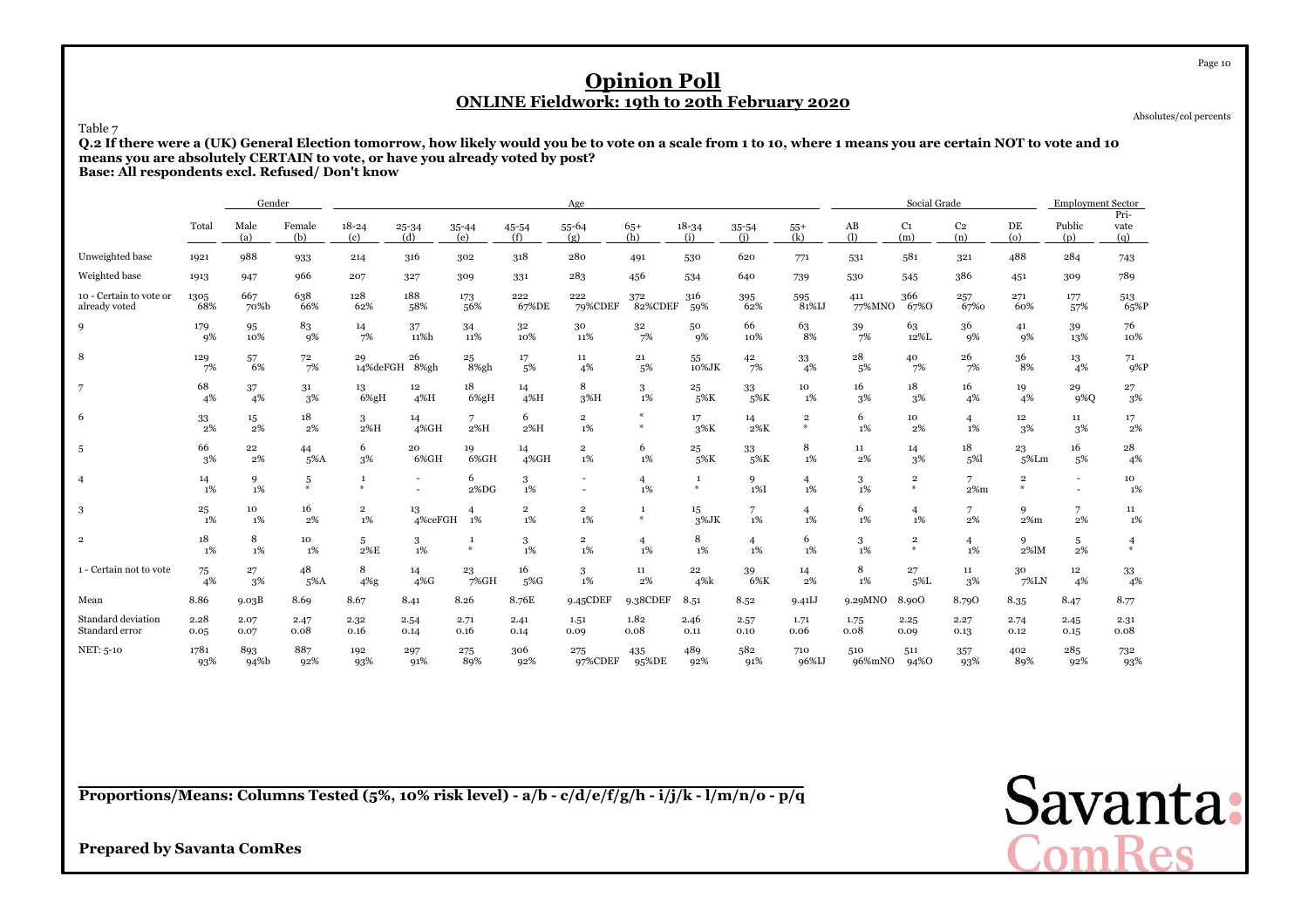Absolutes/col percents

Page 11

#### Table 8

 **Q.2 If there were a (UK) General Election tomorrow, how likely would you be to vote on a scale from 1 to 10, where 1 means you are certain NOT to vote and 10means you are absolutely CERTAIN to vote, or have you already voted by post?Base: All respondents excl. Refused/ Don't know**

|                         |              |                                    |                          |                           |                          |                               | Region                             |                         |                                  |                         |                |                          |                   |
|-------------------------|--------------|------------------------------------|--------------------------|---------------------------|--------------------------|-------------------------------|------------------------------------|-------------------------|----------------------------------|-------------------------|----------------|--------------------------|-------------------|
|                         | Total        | Scotland<br>(a)                    | Wales<br>(b)             | NET: England<br>(d)       | North East<br>(e)        | North West<br>(f)             | Yorkshire &<br>Humberside<br>(g)   | West Midlands<br>(h)    | East Midlands<br>(i)             | Eastern<br>(i)          | London<br>(k)  | South East<br>$\bigcap$  | South West<br>(m) |
| Unweighted base         | 1921         | 166                                | 105                      | 1650                      | 67                       | 232                           | 164                                | 184                     | 152                              | 210                     | 191            | 287                      | 163               |
| Weighted base           | 1913         | 168                                | $94*$                    | 1651                      | $82*$                    | 225                           | 158                                | 172                     | 137                              | 187                     | 246            | 272                      | 172               |
| 10 - Certain to vote or | 1305         | 122                                | 64                       | 1120                      | 53                       | 159                           | 96                                 | 100                     | 90                               | 128                     | 160            | 202                      | 131               |
| already voted           | 68%          | 72%GH                              | 68%                      | 68%                       | 64%                      | 71%gH                         | 61%                                | 58%                     | 65%                              | 69%h                    | 65%            | 74%GHik                  | 77%eGHiK          |
| 9                       | 179          | 12                                 | $\overline{7}$           | 159                       | 10                       | $\bf{^{28}}$                  | 15                                 | 17                      | 11                               | 22                      | 27             | 19                       | 11                |
|                         | 9%           | 7%                                 | 7%                       | 10%                       | 12%                      | 13%Lm                         | 9%                                 | 10%                     | 8%                               | 12%                     | 11%            | 7%                       | 6%                |
| 8                       | 129          | $11\,$                             | $\overline{4}$           | 114                       | 5                        | 16                            | $12 \,$                            | 17                      | $15\,$                           | 8                       | 8              | $\bf{22}$                | 10                |
|                         | 7%           | 7%                                 | 4%                       | 7%                        | 6%                       | 7%                            | 8%                                 | 10%jK                   | 11%JK                            | 4%                      | 3%             | 8%k                      | 6%                |
| 7                       | 68           | $\overline{4}$                     | $\overline{2}$           | 62                        | 9                        | 4                             | 7                                  | 10                      | 3                                | 5                       | 14             | 6                        | 3                 |
|                         | 4%           | 2%                                 | 3%                       | 4%                        | 11%AbFIJLM               | 2%                            | 5%                                 | 6%FLm                   | 2%                               | $3\%$                   | 6%flm          | $2\%$                    | $2\%$             |
| 6                       | 33<br>2%     | $\overline{2}$<br>1%               | 5<br>6%DAeFIJkL          | 26<br>2%                  |                          | $\overline{\mathbf{2}}$<br>1% | 4<br>2%                            | 6<br>4%fil              | $\mathbf{1}$<br>$1\%$            | $\overline{2}$<br>$1\%$ | 4<br>$2\%$     | 3<br>$1\%$               | 3<br>2%           |
| 5                       | 66           | 5                                  | $\overline{2}$           | 59                        | $\mathbf{1}$             | 6                             | 10                                 | $11\,$                  | 6                                | 5                       | 7              | 7                        | 5                 |
|                         | 3%           | 3%                                 | 3%                       | 4%                        | $1\%$                    | 3%                            | 6%                                 | 7%1                     | 4%                               | 3%                      | 3%             | 3%                       | 3%                |
|                         | 14<br>1%     | $\overline{\phantom{a}}$<br>$\sim$ | $\overline{2}$<br>2%aFgL | $12\phantom{.0}$<br>$1\%$ | $\overline{\phantom{a}}$ | $\sim$                        | $\overline{\phantom{a}}$<br>$\sim$ | $\mathbf{1}$<br>1%      | $\blacksquare$<br>$\overline{a}$ | $\overline{2}$<br>1%    | 5<br>$2\%$ fL  | $\overline{\phantom{a}}$ | 3<br>2%fl         |
| 3                       | $\bf{^{25}}$ | -1                                 | $\overline{2}$           | 23                        | $\overline{\mathbf{2}}$  | $\overline{\mathbf{2}}$       | 4                                  | $\overline{\mathbf{2}}$ | $\mathbf{1}$                     | $\mathbf{1}$            | 8              | 3                        | $\mathbf{1}$      |
|                         | 1%           | $\boldsymbol{\varkappa}$           | 2%                       | 1%                        | $2\%$                    | 1%                            | 2%                                 | 1%                      | $1\%$                            | $\ast$                  | 3%aj           | 1%                       | 1%                |
| $\overline{2}$          | 18           | $\overline{2}$                     | $\sim$                   | 16                        | ₩                        | $\mathbf{1}$                  | $\overline{\phantom{a}}$           | 1                       | $\mathbf{1}$                     | $\overline{2}$          | $\overline{4}$ | 3                        | $\mathbf{1}$      |
|                         | 1%           | 1%                                 | $\sim$                   | 1%                        | 1%                       | 1%                            | ÷.                                 | 1%                      | 1%                               | 1%                      | $2\%$          | 1%                       | 1%                |
| 1 - Certain not to vote | 75           | 10                                 | 5                        | 60                        | $\overline{2}$           | 5                             | $11\,$                             | 6                       | 9                                | 10                      | 8              | 7                        | 3                 |
|                         | 4%           | 6%fm                               | 5%                       | 4%                        | 3%                       | 2%                            | 7%FlM                              | 3%                      | $6\%$ flM                        | 5%m                     | 3%             | $3\%$                    | 1%                |
| Mean                    | 8.86         | 8.89                               | 8.66                     | 8.87                      | 8.96                     | 9.19bGHIK                     | 8.43                               | 8.58                    | 8.65                             | 8.84                    | 8.65           | 9.12GHiK                 | 9.20bGHiK         |
| Standard deviation      | 2.28         | 2.44                               | 2.52                     | 2.25                      | 2.01                     | 1.85                          | 2.65                               | 2.28                    | 2.56                             | 2.42                    | 2.46           | 2.03                     | 1.87              |
| Standard error          | 0.05         | 0.19                               | 0.25                     | 0.06                      | 0.25                     | 0.12                          | 0.21                               | 0.17                    | 0.21                             | 0.17                    | 0.18           | 0.12                     | 0.15              |
| NET: 5-10               | 1781         | 156                                | 85                       | 1540                      | 78                       | 216                           | 144                                | 162                     | 126                              | 172                     | 221            | 258                      | 164               |
|                         | 93%          | 93%                                | 91%                      | 93%                       | 95%                      | 96%bgijK                      | 91%                                | 94%                     | 91%                              | 92%                     | 90%            | 95%k                     | 95%k              |

**Proportions/Means: Columns Tested (5%, 10% risk level) - a/d - b/d - c/d - a/b/c/e/f/g/h/i/j/k/l/m\* small base; \*\* very small base (under 30) ineligible for sig testing**

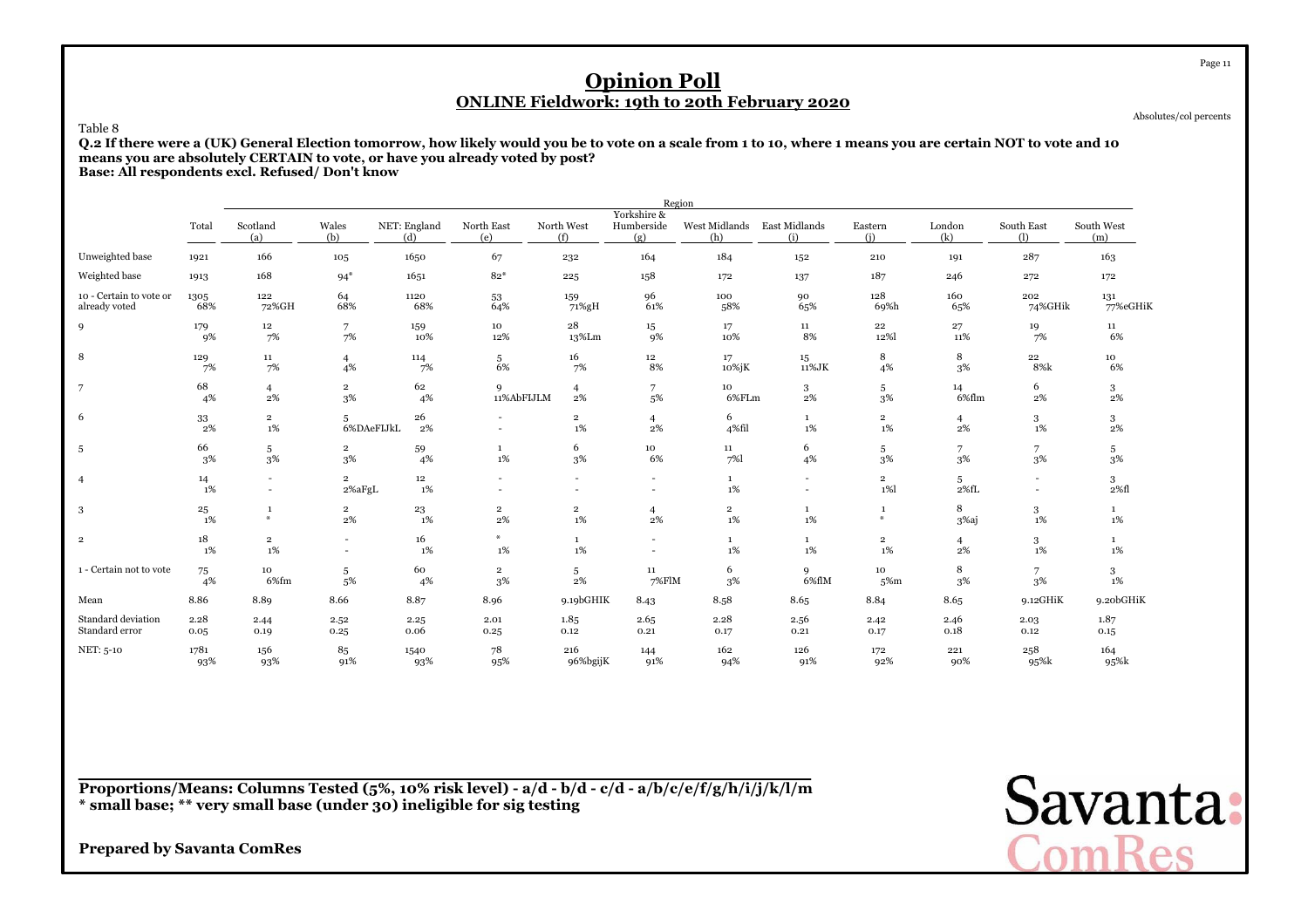Absolutes/col percents

Page 12

#### Table 9

 **Q.2 If there were a (UK) General Election tomorrow, how likely would you be to vote on a scale from 1 to 10, where 1 means you are certain NOT to vote and 10means you are absolutely CERTAIN to vote, or have you already voted by post?Base: All respondents excl. Refused/ Don't know**

|                                          |              |                                    |                              |                      | Past Vote                     |                      |                             |                                                      |                        |                    |              |                         |                                                      | Voting Intention          |                       |                   |                               |                                    | 2016 Referendum<br>Vote |                              |
|------------------------------------------|--------------|------------------------------------|------------------------------|----------------------|-------------------------------|----------------------|-----------------------------|------------------------------------------------------|------------------------|--------------------|--------------|-------------------------|------------------------------------------------------|---------------------------|-----------------------|-------------------|-------------------------------|------------------------------------|-------------------------|------------------------------|
|                                          | Total        | Cons<br>(a)                        | Lab<br>(b)                   | Lib Dems<br>(c)      | <b>Brexit</b><br>Party<br>(d) | <b>SNP</b><br>(e)    | Plaid<br>Cymru<br>(f)       | Some<br>other<br>party<br>(g)                        | Did not<br>vote<br>(h) | Cons<br>(i)        | Lab<br>(i)   | Lib Dems<br>(k)         | <b>Brexit</b><br>Party<br>(1)                        | <b>SNP</b><br>(m)         | Plaid<br>Cymru<br>(n) | Green<br>(o)      | Some<br>other<br>party<br>(p) | $Un -$<br>likely to<br>vote<br>(q) | Leave<br>(s)            | Remain<br>(t)                |
| Unweighted base                          | 1921         | 707                                | 586                          | 182                  | 64                            | 75                   | 17                          | 72                                                   | 190                    | 713                | 529          | 129                     | 43                                                   | 72                        | 20                    | 71                | $11\,$                        | 133                                | 862                     | 757                          |
| Weighted base                            | 1913         | 758                                | 558                          | 200                  | $48*$                         | $69*$                | $11^{***}$                  | $54*$                                                | 185                    | 760                | 494          | $141*$                  | $40*$                                                | $67*$                     | $16***$               | $60*$             | $8***$                        | $132*$                             | 843                     | 778                          |
| 10 - Certain to vote or<br>already voted | 1305<br>68%  | 592<br>78%B                        | 397<br>71%                   | 157<br>79%b          | 33<br>68%                     | 56<br>81%            | 8<br>75%                    | 38<br>70%                                            | 15<br>8%Q              | 584<br>77%HQ       | 363<br>73%HQ | 112<br>80%HQ            | 32<br>80%HQ                                          | 54<br>80%HQ               | 11<br>68%             | 43<br>72%HQ       | 46%                           |                                    | 620<br>74%              | 592<br>76%                   |
| 9                                        | 179<br>9%    | 75<br>10%                          | 62<br>11%                    | 16<br>8%             | 5<br>11%                      | 5<br>7%              | 1<br>10%                    | 7<br>13%                                             | -5<br>$3\%q$           | 81<br>11%HQ        | 53<br>11%HQ  | 13<br>9%HQ              | $\overline{2}$<br>5%Q                                | 5<br>7%Q                  | 1<br>7%               | 11%HQ             | 1<br>16%                      |                                    | 83<br>10%               | 73<br><b>9%</b>              |
| 8                                        | 129<br>7%    | 48<br>6%                           | 38<br>7%                     | 15<br>7%             | 3<br>6%                       | 5<br>8%              | $\boldsymbol{\omega}$<br>3% | 6<br>12%                                             | 9<br>5%Q               | 49<br>6%Q          | 36<br>7%Q    | 5%Q                     | 10%Q                                                 | 5<br>8%Q                  | $\sim$                | 9<br>14%HIjKQ 10% | $\mathbf{1}$                  |                                    | 50<br>6%                | 49<br>6%                     |
| 7                                        | 68<br>4%     | 15<br>2%                           | 24<br>$4\%$ A                | 3<br>1%              | 3<br>6%ac                     | $\overline{2}$<br>2% | $\mathbf{1}$<br>5%          | $\mathbf{1}$<br>1%                                   | 17                     | 24<br>9%IjKlMoQ3%q | 25<br>5%Q    | $\overline{2}$<br>$2\%$ |                                                      | $\mathbf{1}$<br>1%        | $\mathbf{1}$<br>3%    | 1<br>1%           | ₩<br>6%                       |                                    | 27<br>3%                | 18<br>$2\%$                  |
| 6                                        | 33<br>2%     | 10<br>1%                           | 7<br>$1\%$                   | $\overline{4}$<br>2% | $\mathbf{1}$<br>2%            | $\sim$               | $\mathbf{1}$<br>8%          | $*$<br>1%                                            | 7<br>4%IJO             | 9<br>1%            | 6<br>$1\%$   | 5<br>$3\%$ iq           | $\overline{\phantom{a}}$<br>$\overline{\phantom{a}}$ | $\mathbf{1}$<br>$1\%$     | $\overline{4}$<br>22% | $\ast$<br>1%      | $\overline{\phantom{a}}$      |                                    | 13<br>2%                | 9<br>1%                      |
| 5                                        | 66<br>3%     | 15<br>$2\%c$                       | 17<br>$3\%C$                 |                      | $\overline{2}$<br>$3\%C$      | 1<br>$2\%c$          |                             | $\overline{a}$                                       | 27<br>15%IJKMOQ2%      | 14                 | 11<br>2%     | $\overline{2}$<br>1%    | $\overline{2}$<br>5%Q                                | $\overline{2}$<br>$3\%$ q |                       | $*$<br>1%         | $\overline{2}$<br>22%         |                                    | 23<br>3%                | $^{15}_{\phantom{1}2\%}$     |
| $\overline{4}$                           | 14<br>1%     | 1<br>$\frac{M}{2}$                 | $\mathbf{1}$<br>$\mathbf{a}$ | 3<br>$1\%a$          | $\mathbf{1}$<br>2%Ab          |                      |                             |                                                      | 4%IJK                  |                    |              |                         |                                                      |                           |                       |                   |                               | 14                                 | 3<br>10%HIJKlMO*        | $\overline{\mathbf{2}}$<br>₩ |
| 3                                        | 25<br>1%     | $\ast$                             | 6<br>$1\%$ A                 |                      | $1\%$ A                       |                      |                             | $*$<br>1%                                            | 18<br>10%IJKlMO -      |                    |              |                         |                                                      |                           |                       |                   | $\overline{\phantom{a}}$      | 25                                 | 6<br>19%HIJKLMO%        | 6<br>1%                      |
| $\overline{2}$                           | 18<br>1%     | $\overline{\phantom{a}}$<br>$\sim$ | 4<br>$1\%$ A                 | $1\%a$               | $\ddot{\phantom{1}}$          |                      |                             | $\mathbf{1}$<br>$2\%$ A                              | 12<br>6%IJKmo          | $\sim$             |              |                         |                                                      |                           |                       |                   |                               | 18                                 | 6<br>14%hIJKLMO1%       | 5<br>$1\%$                   |
| 1 - Certain not to vote                  | 75<br>4%     | -1<br>$\Delta L$                   | $\mathbf 2$<br>$\Delta L$    | 1<br>1%              | *<br>$1\%$                    |                      |                             | $\overline{\phantom{a}}$<br>$\overline{\phantom{a}}$ | 68<br>37%IJKLMO-       |                    |              |                         |                                                      |                           |                       |                   |                               | 75                                 | 11<br>57%HIJKLMO%       | 9<br>1%                      |
| Mean                                     | 8.86         | 9.54BD                             | 9.23                         | 9.46                 | 9.08                          | 9.61 <sub>bD</sub>   | 9.40                        | 9.35                                                 | 4.00Q                  | 9.53HQ             | 9.43HQ       | 9.57HQ                  | 9.50HQ                                               | 9.55HQ                    | 8.96                  | 9.51HQ            | 8.37                          | 1.84                               | 9.24                    | 9.34                         |
| Standard deviation<br>Standard error     | 2.28<br>0.05 | 1.10<br>0.04                       | 1.61<br>0.07                 | 1.40<br>0.10         | 1.79<br>0.22                  | 0.97<br>0.11         | 1.29<br>0.31                | 1.47<br>0.17                                         | 3.04<br>0.22           | 1.03<br>0.04       | 1.14<br>0.05 | 1.05<br>0.09            | 1.22<br>0.19                                         | 1.11<br>0.13              | 1.72<br>0.39          | 0.90<br>0.11      | 2.11<br>0.64                  | 1.08<br>0.09                       | 1.72<br>0.06            | 1.62<br>0.06                 |

**Proportions/Means: Columns Tested (5%, 10% risk level) - a/b/c/d/e/f/g - h/i/j/k/l/m/n/o/p/q - s/t\* small base; \*\* very small base (under 30) ineligible for sig testing**

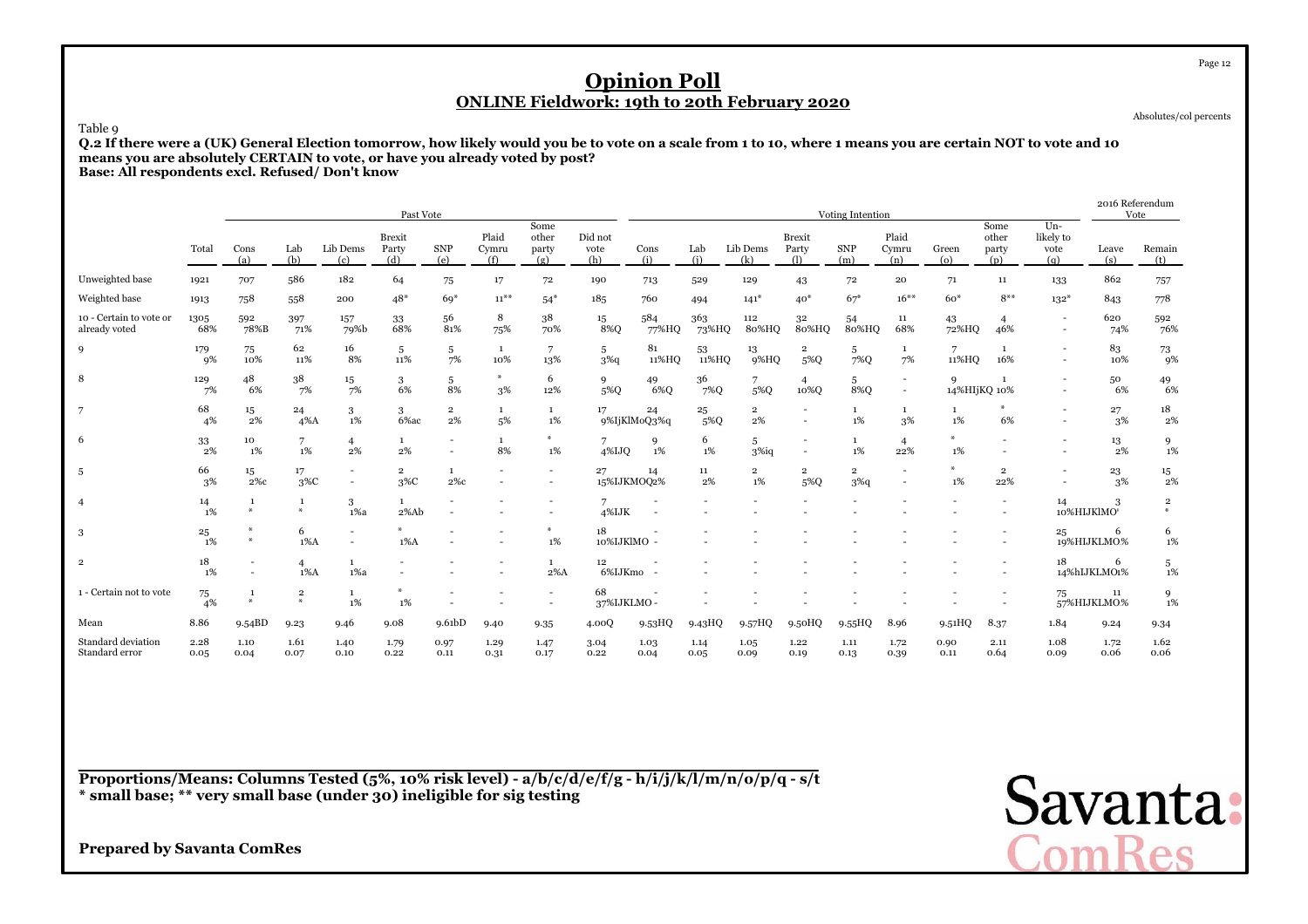Absolutes/col percents

Page 13

Table 9

 **Q.2 If there were a (UK) General Election tomorrow, how likely would you be to vote on a scale from 1 to 10, where 1 means you are certain NOT to vote and 10means you are absolutely CERTAIN to vote, or have you already voted by post?Base: All respondents excl. Refused/ Don't know**

|               |             |                     |     |            | Past Vote              |            |                |                        |                        |               |               |          |                                     | Voting Intention |                |                   |                        |                                                      | 2016 Referendum | Vote       |
|---------------|-------------|---------------------|-----|------------|------------------------|------------|----------------|------------------------|------------------------|---------------|---------------|----------|-------------------------------------|------------------|----------------|-------------------|------------------------|------------------------------------------------------|-----------------|------------|
|               | Total       | Cons                | Lab | Lib Dems   | Brexit<br>Party<br>(d) | <b>SNP</b> | Plaid<br>Cymru | Some<br>other<br>party | Did not<br>vote<br>(h) | Cons          | Lab           | Lib Dems | <b>Brexit</b><br>Party<br>$\bigcap$ | SNP<br>(m)       | Plaid<br>Cvmru | Green             | Some<br>other<br>party | Un-<br>likely to<br>vote<br>(n)                      | Leave           | Remain     |
| Weighted base | 1913        | 758                 | 558 | 200        | $48*$                  | $69*$      | $11^{**}$      | $54*$                  | 185                    | 760           | 494           | 141"     | $40^*$                              | $67*$            | $16***$        | $60*$             | $8**$                  | $132*$                                               | 843             | 778        |
| NET: 5-10     | 1781<br>93% | 755<br>100%BCDG 98% | 544 | 195<br>97% | 47<br>96%              | 69<br>100% | 11<br>100%     | 52<br>97%              | 81<br>43%Q             | 760<br>100%HQ | 494<br>100%HQ | 141      | 40<br>100%HQ 100%HQ 100%HQ 100%     | 67               | 16             | 60<br>100%HQ 100% |                        | $\overline{\phantom{0}}$<br>$\overline{\phantom{0}}$ | 817<br>97%      | 755<br>97% |

**Proportions/Means: Columns Tested (5%, 10% risk level) - a/b/c/d/e/f/g - h/i/j/k/l/m/n/o/p/q - s/t\* small base; \*\* very small base (under 30) ineligible for sig testing**

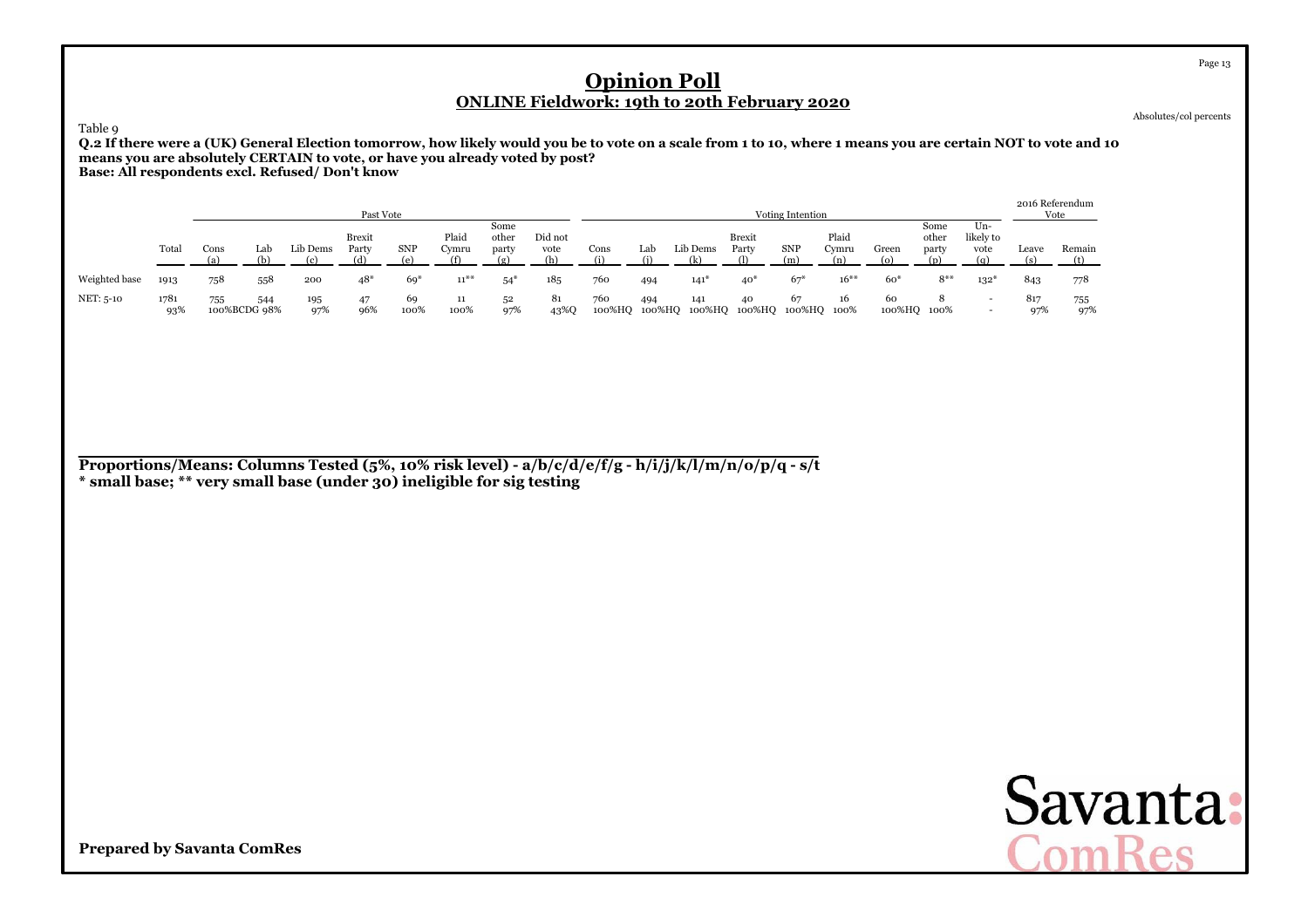Absolutes/col percents

Page 14

Table 10

 **Q.3 If there were a (UK) General Election tomorrow to elect MPs to Westminster, would you vote <...> or for another party?Base: All respondents likely to vote (5-10)**

|                   |                    | Gender                   |               |                  |                  |                      |                               | Age            |                        |                          |                      |                          |                          | Social Grade                  |                       |                      | <b>Employment Sector</b> |                          |
|-------------------|--------------------|--------------------------|---------------|------------------|------------------|----------------------|-------------------------------|----------------|------------------------|--------------------------|----------------------|--------------------------|--------------------------|-------------------------------|-----------------------|----------------------|--------------------------|--------------------------|
|                   | Total              | Male<br>(a)              | Female<br>(b) | $18 - 24$<br>(c) | $25 - 34$<br>(d) | 35-44<br>(e)         | 45-54<br>(f)                  | 55-64<br>(g)   | $65+$<br>(h)           | $18 - 34$<br>(i)         | $35 - 54$<br>(i)     | $55+$<br>(k)             | AB<br>(1)                | C <sub>1</sub><br>(m)         | C <sub>2</sub><br>(n) | DE<br>(o)            | Public<br>(p)            | Pri-<br>vate<br>(q)      |
| Unweighted base   | 1788               | 931                      | 857           | 200              | 286              | 264                  | 294                           | 270            | 474                    | 486                      | 558                  | 744                      | 512                      | 545                           | 297                   | 434                  | 264                      | 685                      |
| Weighted base     | 1781               | 893                      | 887           | 192              | 297              | 275                  | 306                           | 275            | 435                    | 489                      | 582                  | 710                      | 510                      | 511                           | 357                   | 402                  | 285                      | 732                      |
| Conservative      | 760<br>43%         | 419<br>47%B              | 342<br>39%    | 61<br>32%        | 93<br>31%        | 99<br>36%            | 117<br>38%                    | 141<br>51%CDEF | 250<br>57%CDEF         | 154<br>31%               | 216<br>37%i          | 391<br>55%IJ             | 234<br>46%0              | 221<br>43%0                   | 170<br>48%0           | 136<br>34%           | 100<br>35%               | 305<br>42%               |
| Labour            | 494<br>28%         | 239<br>27%               | 256<br>29%    | 80<br>41%EFGH    | 115<br>39%EfGH   | 73<br>26%H           | 94<br>31%GH                   | 57<br>21%      | 76<br>17%              | 195<br>40%JK             | 166<br>29%K          | 133<br>19%               | 130<br>25%               | 128<br>25%                    | 109<br>31%            | 128<br>32%lM         | 96<br>34%                | 207<br>28%               |
| Liberal Democrat  | 141<br>8%          | 71<br>8%                 | 70<br>8%      | 16<br>9%         | 30<br>10%        | 23<br>8%             | 19<br>6%                      | 19<br>7%       | $\substack{34 \\ 8\%}$ | 46<br>9%                 | 42<br>7%             | 53<br>7%                 | 63<br>12%MNO             | 37<br>$7\%$ N                 | $11\,$<br>3%          | 29<br>$7\%$ N        | 20<br>7%                 | 64<br>9%                 |
| <b>SNP</b>        | 67<br>4%           | 37<br>4%                 | 30<br>3%      | 8<br>4%          | 11<br>4%         | 16<br>6%fH           | 8<br>3%                       | 14<br>5%h      | 11<br>2%               | 19<br>4%                 | 24<br>4%             | $^{25}_{\phantom{1}3\%}$ | $^{15}_{\phantom{1}3\%}$ | 20<br>4%                      | 12<br>3%              | 21<br>5%             | 15<br>5%                 | $^{20}_{\phantom{1}3\%}$ |
| Plaid Cymru       | 16<br>$1\%$        | 8<br>1%                  | 8<br>1%       | as.              | 3<br>1%          | $\overline{2}$<br>1% | $\overline{\mathbf{2}}$<br>1% | 3<br>1%        | 6<br>1%                | 3<br>1%                  | $\overline{4}$<br>1% | $\frac{9}{1\%}$          | $\mathbf 2$<br>$\ast$    | 9<br>2%LN                     |                       | 5<br>$1\%n$          | $\overline{4}$<br>$1\%$  | 8<br>$1\%$               |
| Some other party  | 111<br>6%          | 64<br>7%                 | 46<br>5%      | 13<br>7%h        | 19<br>7%h        | 17<br>6%             | 27<br>9%H                     | 19<br>7%h      | 15<br>3%               | 32<br>7%                 | 45<br>8%k            | 34<br>5%                 | 27<br>5%                 | 31<br>6%                      | 23<br>7%              | 29<br>7%             | 17<br>6%                 | 58<br>8%                 |
| Prefer not to say | 5<br>$\frac{M}{2}$ | $\overline{\phantom{a}}$ | 5<br>$1\%$ A  | 華<br>#           | 1%H              | $\overline{a}$       |                               |                |                        | $\overline{4}$<br>$1\%K$ | $\Delta L$           | $\overline{\phantom{a}}$ | $\overline{a}$           | $\overline{\mathbf{2}}$<br>¥. | Ab                    | $\overline{2}$<br>1% | $\sim$<br>$\sim$         | 4<br>1%                  |
| Don't know        | 186<br>10%         | 56<br>6%                 | 131<br>15%A   | 14<br>7%         | 22<br>7%         | 46<br>17%CDGH        | 38<br>12%d                    | 23<br>8%       | 44<br>10%              | 36<br>7%                 | 84<br>14%IK          | 67<br>9%                 | 40<br>8%                 | 63<br>12%L                    | 31<br>9%              | 51<br>13%L           | 33<br>12%                | 66<br>9%                 |

**Proportions/Means: Columns Tested (5%, 10% risk level) - a/b - c/d/e/f/g/h - i/j/k - l/m/n/o - p/q**

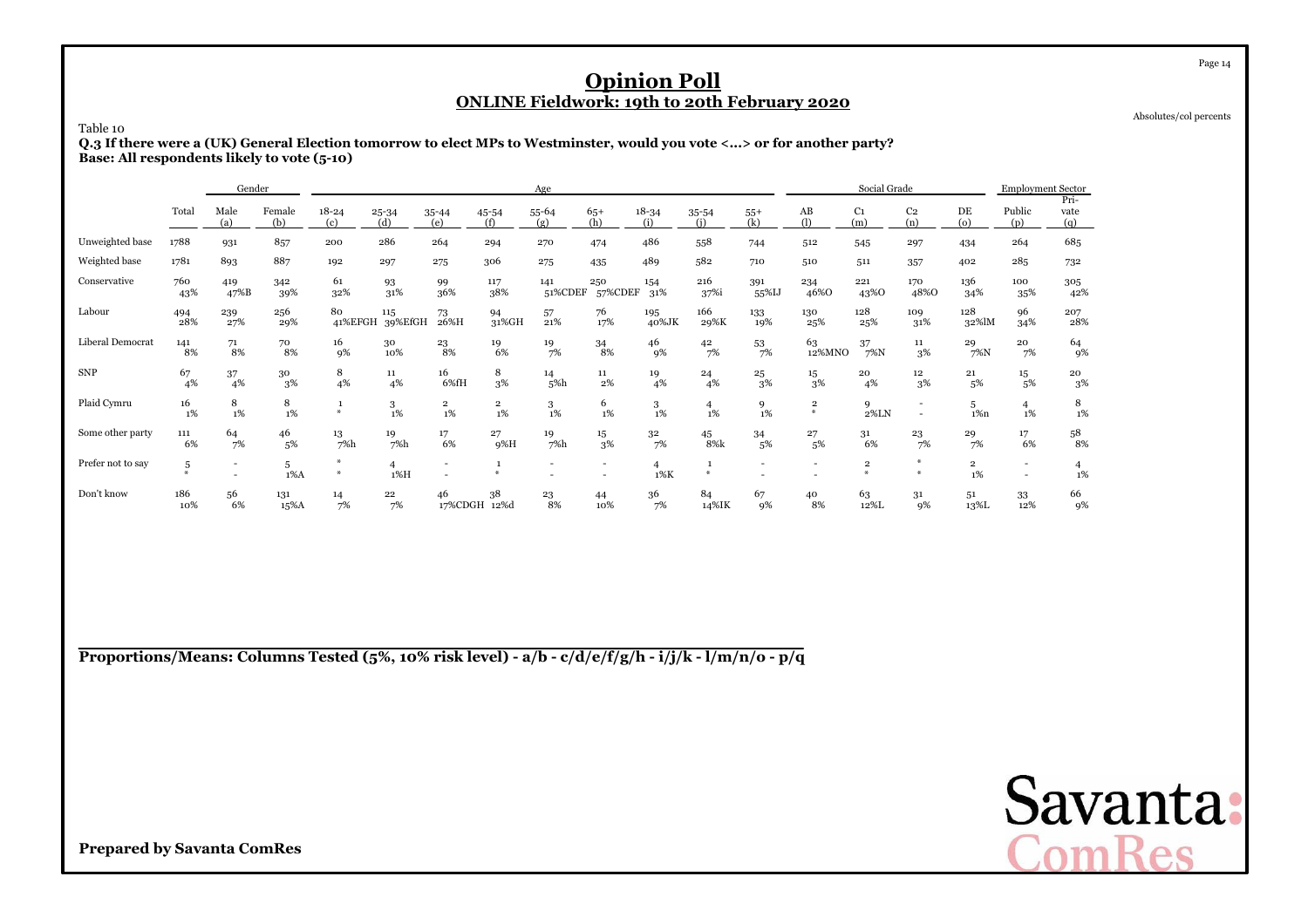Absolutes/col percents

Page 15

Table 11

 **Q.3 If there were a (UK) General Election tomorrow to elect MPs to Westminster, would you vote <...> or for another party?Base: All respondents likely to vote (5-10)**

|                   |                              |                 |                                                      |                                                      |                               |                          | Region                                               |                                    |                                                      |                        |                          |                                                      |                   |
|-------------------|------------------------------|-----------------|------------------------------------------------------|------------------------------------------------------|-------------------------------|--------------------------|------------------------------------------------------|------------------------------------|------------------------------------------------------|------------------------|--------------------------|------------------------------------------------------|-------------------|
|                   | Total                        | Scotland<br>(a) | Wales<br>(b)                                         | NET: England<br>(d)                                  | North East<br>(e)             | North West<br>(f)        | Yorkshire &<br>Humberside<br>(g)                     | West Midlands<br>(h)               | East Midlands<br>(i)                                 | Eastern<br>(i)         | London<br>(k)            | South East<br>(1)                                    | South West<br>(m) |
| Unweighted base   | 1788                         | 155             | 97                                                   | 1536                                                 | 63                            | 221                      | 149                                                  | 172                                | 138                                                  | 194                    | 173                      | 271                                                  | 155               |
| Weighted base     | 1781                         | 156             | $85*$                                                | 1540                                                 | $78*$                         | 216                      | 144                                                  | 162                                | 126                                                  | 172                    | 221                      | 258                                                  | 164               |
| Conservative      | 760<br>43%                   | 46<br>30%       | 31<br>37%                                            | 683<br>44%A                                          | 32<br>41%                     | 74<br>34%                | 56<br>39%                                            | 70<br>43%A                         | 52<br>42%a                                           | 89<br>52%ABFGK         | 86<br>39%                | 138<br>54%ABFGhIK                                    | 86<br>52%ABFGK    |
| Labour            | 494<br>28%                   | 16<br>10%       | 22<br>26%A                                           | 456<br>30%A                                          | 32<br>42%AbHJKLM              | 102                      | 51<br>47%ABgHIJKLM 35%AhJkLM                         | 41<br>25%A                         | 41<br>33%AlM                                         | 41<br>24%A             | 57<br>26%A               | 59<br>23%A                                           | 32<br>20%A        |
| Liberal Democrat  | $\underset{8\%}{^{141}}$     | 8<br>5%         | 3<br>3%                                              | 130<br>8%                                            | $\frac{5}{7\%}$               | $\frac{9}{4\%}$          | 6<br>5%                                              | $\frac{14}{9\%}$                   | 8<br>6%                                              | $\substack{14 \\ 8\%}$ | 28<br>13%ABFGi           | 25<br>10%bFg                                         | 20<br>12%ABFG     |
| <b>SNP</b>        | 67<br>4%                     | 67              | 43%DBEFGHIJKLM-                                      | $\overline{\phantom{0}}$<br>$\overline{\phantom{0}}$ | $\overline{\phantom{a}}$<br>۰ | $\sim$<br>$\overline{a}$ | $\overline{a}$<br>$\overline{\phantom{0}}$           | $\sim$<br>$\overline{\phantom{0}}$ | $\overline{a}$<br>$\overline{a}$                     |                        | $\overline{\phantom{a}}$ | $\overline{\phantom{a}}$<br>$\overline{\phantom{a}}$ |                   |
| Plaid Cymru       | 16<br>1%                     | $\sim$          | 16                                                   | 19%DAEFGHIJKLM-                                      |                               | $\overline{a}$           | $\overline{\phantom{a}}$<br>$\overline{\phantom{a}}$ | $\overline{\phantom{0}}$           | ٠<br>$\overline{\phantom{a}}$                        |                        |                          | $\overline{\phantom{a}}$                             |                   |
| Some other party  | 111<br>6%                    | 6<br>4%         | 3<br>4%                                              | 101<br>7%                                            | 4<br>5%                       | 13<br>6%                 | 6<br>4%                                              | $^{13}_{\ 8\%}$                    | 10<br>8%                                             | 10<br>6%               | 19<br>9%                 | 16<br>6%                                             | 10<br>6%          |
| Prefer not to say | $\,$ 5 $\,$<br>$\frac{M}{N}$ | $\sim$          | $\overline{\phantom{a}}$<br>$\overline{\phantom{a}}$ | 5<br>$\mathcal{M}_r$                                 | $\overline{\phantom{a}}$      | $\frac{1}{2}$<br>$\ast$  | $\overline{\phantom{a}}$                             | $\frac{M}{2}$                      | $\overline{\phantom{a}}$<br>$\overline{\phantom{0}}$ |                        | $\overline{4}$<br>2%     | $\overline{a}$                                       |                   |
| Don't know        | 186<br>10%                   | 12<br>8%        | 10<br>12%                                            | 164<br>11%                                           | 5<br>6%                       | 17<br>8%                 | 24<br>17%AeFLm                                       | 24<br>15%afL                       | 15<br>12%                                            | 18<br>11%              | 26<br>12%                | 20<br>8%                                             | 16<br>10%         |

**Proportions/Means: Columns Tested (5%, 10% risk level) - a/d - b/d - c/d - a/b/c/e/f/g/h/i/j/k/l/m\* small base; \*\* very small base (under 30) ineligible for sig testing**

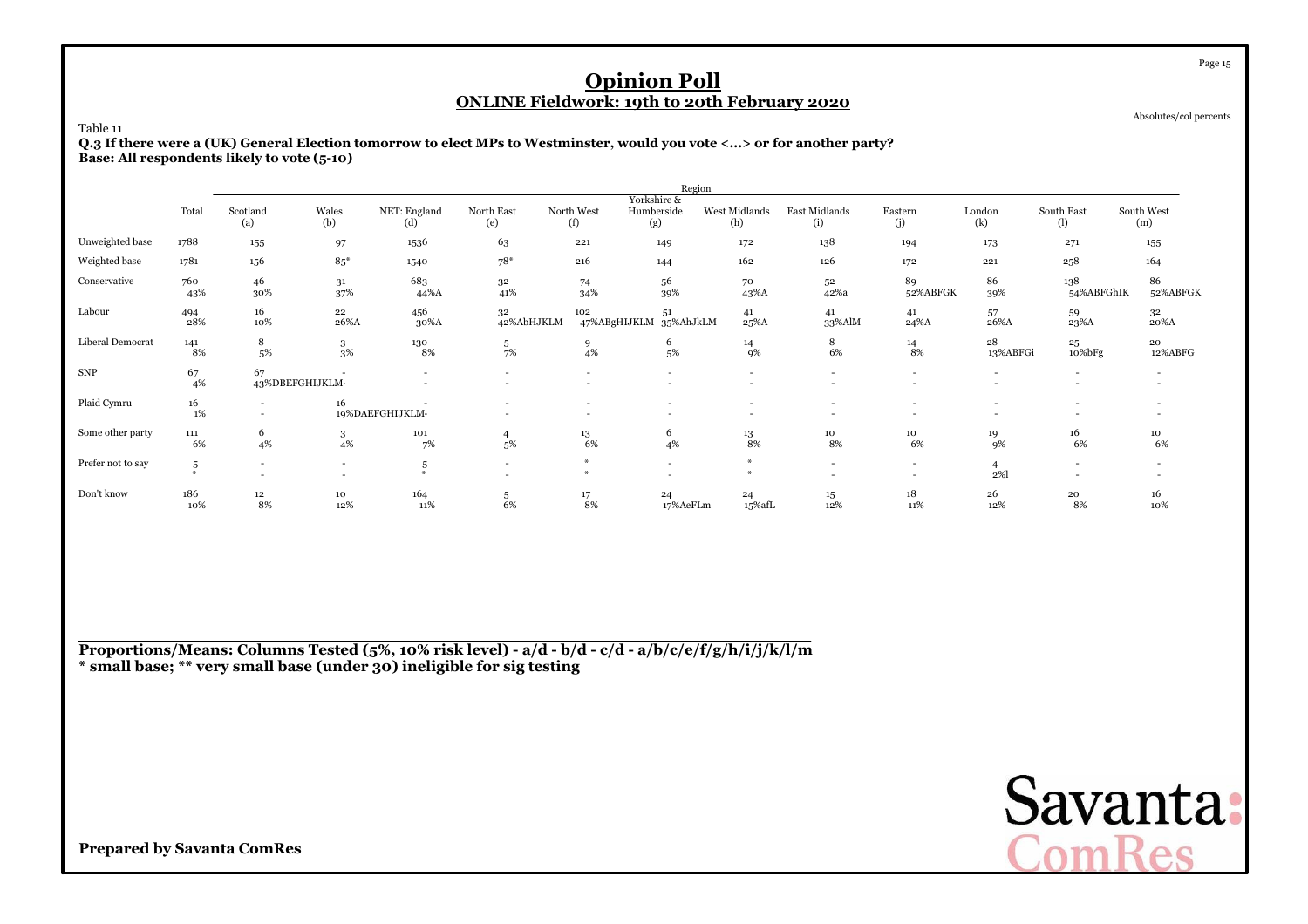Absolutes/col percents

Page 16

#### Table 12

 **Q.3 If there were a (UK) General Election tomorrow to elect MPs to Westminster, would you vote <...> or for another party?Base: All respondents likely to vote (5-10)**

|                   |                    |                          |                       |                    | Past Vote                                            |                               |                                    |                                                      |                        |                            |                                                      |                          | Voting Intention         |                    |                                                      |                             |                               |                                   | 2016 Referendum<br>Vote |                   |
|-------------------|--------------------|--------------------------|-----------------------|--------------------|------------------------------------------------------|-------------------------------|------------------------------------|------------------------------------------------------|------------------------|----------------------------|------------------------------------------------------|--------------------------|--------------------------|--------------------|------------------------------------------------------|-----------------------------|-------------------------------|-----------------------------------|-------------------------|-------------------|
|                   | Total              | Cons<br>(a)              | Lab<br>(b)            | Lib Dems<br>(c)    | Brexit<br>Party<br>(d)                               | <b>SNP</b><br>(e)             | Plaid<br>Cymru<br>(f)              | Some<br>other<br>party<br>(g)                        | Did not<br>vote<br>(h) | Cons<br>(i)                | Lab<br>(i)                                           | Lib Dems<br>(k)          | Brexit<br>Party<br>(1)   | <b>SNP</b><br>(m)  | Plaid<br>Cymru<br>(n)                                | Green<br>$\left( 0 \right)$ | Some<br>other<br>party<br>(p) | $Un-$<br>likely to<br>vote<br>(q) | Leave<br>(s)            | Remain<br>(t)     |
| Unweighted base   | 1788               | 704                      | 574                   | 177                | 61                                                   | $75\,$                        | 17                                 | 70                                                   | 84                     | 713                        | 529                                                  | 129                      | 43                       | 72                 | ${\bf 20}$                                           | 71                          | 11                            | $\blacksquare$                    | 831                     | 736               |
| Weighted base     | 1781               | 755                      | 544                   | 195                | $47*$                                                | 69*                           | $11^{**}$                          | $52*$                                                | $81*$                  | 760                        | 494                                                  | $141*$                   | $40*$                    | $67*$              | $16***$                                              | $60*$                       | $8***$                        | $-$ **                            | 817                     | 755               |
| Conservative      | 760<br>43%         | 689                      | 15<br>91%BCDEG 3%     | 16<br>8%B          | 9<br>19%BCE                                          | $\overline{2}$<br>3%          | $\sim$                             | 5<br>10%B                                            | 23                     | 760<br>28%JKLMO 100%HJKLMO |                                                      |                          |                          |                    |                                                      |                             |                               | $\overline{\phantom{a}}$          | 535<br>65%T             | 166<br>22%        |
| Labour            | 494<br>28%         | 6<br>1%                  | 450                   | 13<br>83%ACDEG 7%A | 3<br>6%A                                             | 3<br>$4\%$ A                  |                                    | 5<br>9%A                                             | 14<br>18%IKLMO         | $\overline{\phantom{a}}$   | 494<br>100%HIKLMO                                    |                          |                          |                    |                                                      |                             |                               |                                   | 117<br>14%              | 301<br>40%S       |
| Liberal Democrat  | 141<br>8%          | 5<br>1%                  | 11<br>$2\%$ A         | 114<br>58%ABDEG 1% | $\boldsymbol{\omega}$                                | $1\%$                         |                                    | 5<br>9%ABde                                          | $4\%$ IJ               | $\overline{\phantom{a}}$   | $\overline{\phantom{0}}$<br>$\overline{\phantom{a}}$ | 141<br>100%HIJLMO        |                          |                    |                                                      |                             |                               |                                   | 12<br>1%                | 114<br>15%S       |
| <b>SNP</b>        | 67<br>4%           | $\overline{\phantom{a}}$ | 5<br>$1\%$ A          |                    | $\overline{\phantom{a}}$<br>$\overline{\phantom{0}}$ | 60<br>87%ABCDG -              |                                    | $\overline{\phantom{a}}$                             | $1\%$ Ij               |                            |                                                      |                          | $\overline{\phantom{a}}$ | 67<br>100%HIJKLO - |                                                      |                             |                               |                                   | 19<br>2%                | 41<br>5%S         |
| Plaid Cymru       | 16<br>1%           |                          | $\overline{2}$<br>$*$ | 3<br>$1\%$ A       |                                                      |                               | 9<br>84%                           | $\overline{\phantom{a}}$<br>$\overline{\phantom{a}}$ | 3<br>3%IJk             |                            |                                                      |                          |                          |                    | 16<br>100%                                           |                             |                               |                                   | 5<br>1%                 | 11<br>1%          |
| Some other party  | 111<br>6%          | 13<br>2%                 | 18<br>3%              | 10<br>$5\%$ A      | 28<br>60%ABCE                                        | 2%                            | $\sim$<br>$\overline{\phantom{a}}$ | 29<br>56%ABCE                                        | 8<br>10%IJKM           |                            |                                                      | $\overline{\phantom{0}}$ | 40<br>100%HIJKM          |                    | $\overline{\phantom{a}}$<br>$\overline{\phantom{a}}$ | 60<br>100%HIJKM00%          | 8                             | $\overline{\phantom{a}}$          | 52<br>6%                | $^{43}_{\ 6\%}$   |
| Prefer not to say | 5<br>$\frac{M}{2}$ |                          |                       |                    |                                                      |                               |                                    | 2%ABc                                                | $1\%$ i                |                            |                                                      |                          |                          |                    |                                                      |                             |                               |                                   |                         | 3<br>$\mathbf{a}$ |
| Don't know        | 186<br>10%         | 42<br>6%                 | 43<br>8%              | 39<br>20%ABE       | 6<br>14%AE                                           | $\overline{\mathbf{2}}$<br>3% | $\overline{2}$<br>16%              | 8<br>15%AbE                                          | 28<br>35%IJKLMO        |                            |                                                      |                          |                          |                    |                                                      |                             |                               |                                   | 77<br>9%                | 76<br>10%         |

**Proportions/Means: Columns Tested (5%, 10% risk level) - a/b/c/d/e/f/g - h/i/j/k/l/m/n/o/p/q - s/t\* small base; \*\* very small base (under 30) ineligible for sig testing**

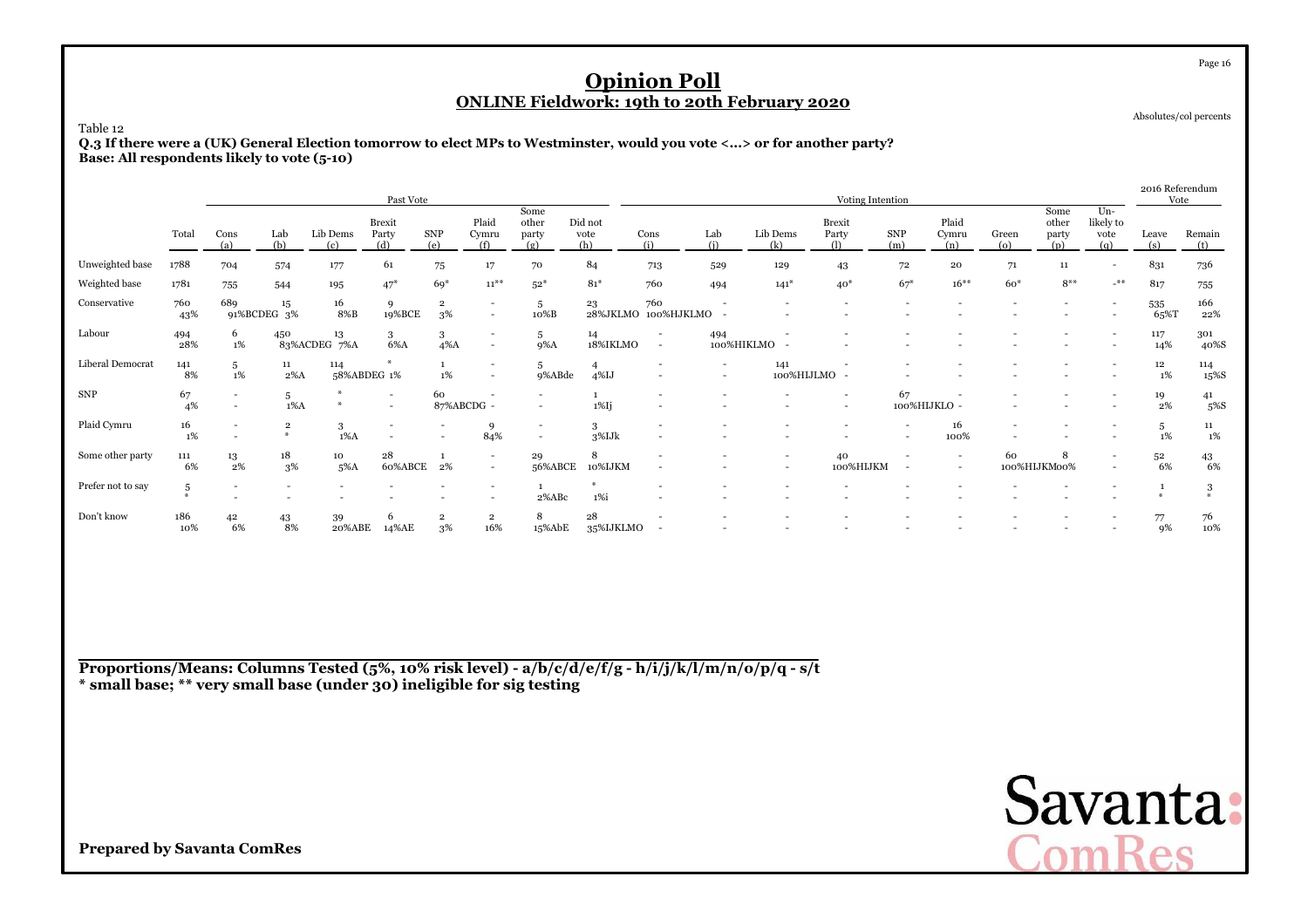| Table 13<br>Q.3a Please tell us which other party you would vote for. Would you vote for<br>Base: All respondents who would vote for another party |                          |                      |               |                    |                       |                          |                      | <b>Opinion Poll</b><br><b>ONLINE Fieldwork: 19th to 20th February 2020</b> |                       |                  |                      |                               |                          |                       |                       |                |                          | Page 17<br>Absolutes/col percents |
|----------------------------------------------------------------------------------------------------------------------------------------------------|--------------------------|----------------------|---------------|--------------------|-----------------------|--------------------------|----------------------|----------------------------------------------------------------------------|-----------------------|------------------|----------------------|-------------------------------|--------------------------|-----------------------|-----------------------|----------------|--------------------------|-----------------------------------|
|                                                                                                                                                    |                          |                      | Gender        |                    |                       |                          |                      |                                                                            |                       | Social Grade     |                      |                               | <b>Employment Sector</b> |                       |                       |                |                          |                                   |
|                                                                                                                                                    | Total                    | Male<br>(a)          | Female<br>(b) | $18 - 24$<br>(c)   | 25-34<br>(d)          | 35-44<br>(e)             | 45-54<br>(f)         | 55-64<br>(g)                                                               | $65+$<br>(h)          | $18 - 34$<br>(i) | 35-54<br>(i)         | $55+$<br>(k)                  | AB<br>(1)                | C <sub>1</sub><br>(m) | C <sub>2</sub><br>(n) | DE<br>$\omega$ | Public<br>(p)            | Pri-<br>vate<br>(q)               |
| Unweighted base                                                                                                                                    | 127                      | 75                   | 52            | 17                 | 20                    | 19                       | 32                   | 21                                                                         | 18                    | 37               | 51                   | 39                            | 31                       | 40                    | 20                    | 36             | 19                       | 62                                |
| Weighted base                                                                                                                                      | $111*$                   | $64*$                | $46*$         | $13***$            | $10^{**}$             | $17***$                  | $27***$              | $10^{**}$                                                                  | $15***$               | $32***$          | $45*$                | $34*$                         | $27***$                  | $31*$                 | $23***$               | $29***$        | $17***$                  | $58*$                             |
| <b>Brexit Party</b>                                                                                                                                | 40<br>36%                | 24<br>38%            | 16<br>34%     | $\mathbf{1}$<br>6% | 9<br>48%              | 6<br>34%                 | $11\,$<br>41%        | 8<br>44%                                                                   | 5<br>30%              | 10<br>31%        | 17<br>38%            | 13<br>38%                     | 6<br>22%                 | 10<br>32%             | 12<br>51%             | $12\,$<br>42%  | 5<br>31%                 | 24<br>41%                         |
| Green                                                                                                                                              | 60<br>55%                | 33<br>51%            | 28<br>60%     | 11<br>82%          | 8<br>42%              | 11<br>66%                | 12<br>42%            | 10<br>55%                                                                  | 8<br>56%              | 19<br>58%        | 23<br>52%            | 19<br>55%                     | 18<br>67%                | 20<br>64%             | 10<br>44%             | $12\,$<br>42%  | 9<br>50%                 | 30<br>52%                         |
| Some other party                                                                                                                                   | 8<br>7%                  | 5<br>8%              | 3<br>5%       | $\mathbf{1}$<br>9% | $\overline{2}$<br>10% | $\sim$<br>$\sim$         | $\overline{2}$<br>9% | $\ast$<br>$1\%$                                                            | $\overline{2}$<br>13% | 3<br>10%         | $\overline{2}$<br>5% | $\overline{\mathbf{2}}$<br>7% | 1<br>2%                  | $\mathbf{1}$<br>5%    | $\mathbf{1}$<br>5%    | 5<br>16%       | 1<br>4%                  | 5<br>8%                           |
| Prefer not to say                                                                                                                                  | $\overline{\phantom{0}}$ |                      |               |                    |                       | $\overline{\phantom{a}}$ |                      |                                                                            | $\overline{a}$        |                  |                      |                               |                          |                       |                       |                | $\overline{\phantom{a}}$ |                                   |
| Don't know                                                                                                                                         | 3<br>$2\%$               | $\overline{2}$<br>3% | AL.<br>1%     | 3%                 |                       | $\overline{\phantom{a}}$ | $\overline{2}$<br>8% |                                                                            |                       | #<br>$1\%$       | $\overline{2}$<br>5% |                               | 3<br>10%                 |                       |                       |                | 3<br>15%                 |                                   |

**Proportions/Means: Columns Tested (5%, 10% risk level) - a/b - c/d/e/f/g/h - i/j/k - l/m/n/o - p/q\* small base; \*\* very small base (under 30) ineligible for sig testing**

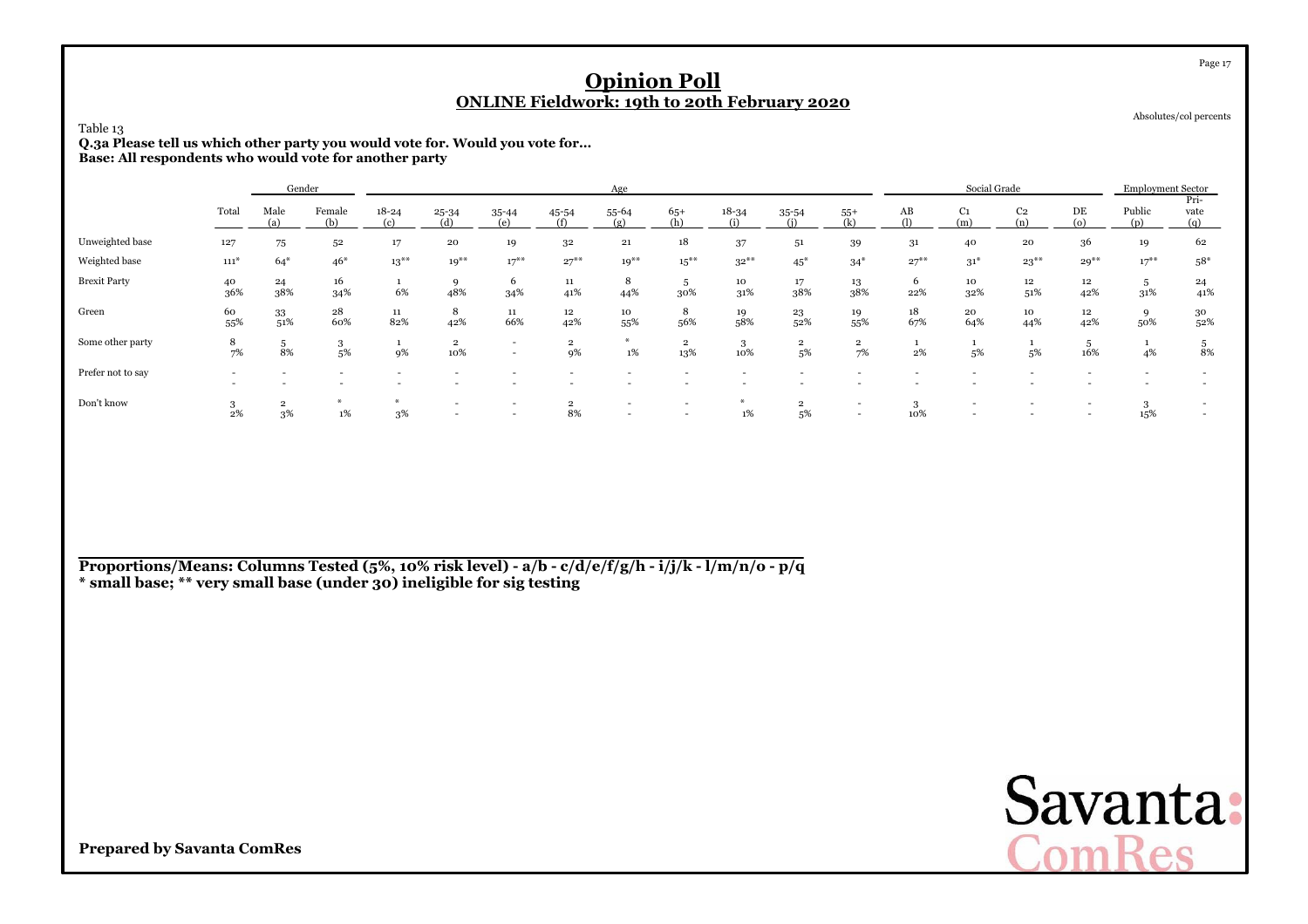| Table 14<br>Q.3a Please tell us which other party you would vote for. Would you vote for |                                                                                                                                                                                                                                |                          |                                                      |                                                      |                                                      | <b>Opinion Poll</b>                |                                                      | <b>ONLINE Fieldwork: 19th to 20th February 2020</b> |                          |                                                      |                                            |                   | Page 18<br>Absolutes/col percents |  |  |
|------------------------------------------------------------------------------------------|--------------------------------------------------------------------------------------------------------------------------------------------------------------------------------------------------------------------------------|--------------------------|------------------------------------------------------|------------------------------------------------------|------------------------------------------------------|------------------------------------|------------------------------------------------------|-----------------------------------------------------|--------------------------|------------------------------------------------------|--------------------------------------------|-------------------|-----------------------------------|--|--|
|                                                                                          | Base: All respondents who would vote for another party<br>Region<br>Yorkshire &<br>Wales<br>NET: England<br>North East<br>North West<br>West Midlands<br>East Midlands<br>London<br>Scotland<br>Humberside<br>Eastern<br>Total |                          |                                                      |                                                      |                                                      |                                    |                                                      |                                                     |                          |                                                      |                                            |                   |                                   |  |  |
|                                                                                          |                                                                                                                                                                                                                                | (a)                      | (b)                                                  | (d)                                                  | (e)                                                  | (f)                                | (g)                                                  | (h)                                                 | (i)                      | (i)                                                  | (k)                                        | South East<br>(1) | South West<br>(m)                 |  |  |
| Unweighted base                                                                          | 127                                                                                                                                                                                                                            | 5                        | $\overline{5}$                                       | 117                                                  | $\overline{4}$                                       | 14                                 | $\mathbf{Q}$                                         | 15                                                  | 10                       | 15                                                   | 20                                         | 19                | 11                                |  |  |
| Weighted base                                                                            | $111*$                                                                                                                                                                                                                         | $6***$                   | $3***$                                               | $101*$                                               | $4***$                                               | $13***$                            | $6***$                                               | $13***$                                             | $10^{**}$                | $10^{**}$                                            | $19***$                                    | $16***$           | $10^{**}$                         |  |  |
| <b>Brexit Party</b>                                                                      | 40<br>36%                                                                                                                                                                                                                      | $\overline{2}$<br>26%    | 3<br>87%                                             | 36<br>35%                                            | $\overline{2}$<br>59%                                | -3<br>23%                          | 3<br>47%                                             | 7<br>53%                                            | $\overline{4}$<br>37%    | 3<br>26%                                             | 35%                                        | 3<br>22%          | 40%                               |  |  |
| Green                                                                                    | 60<br>55%                                                                                                                                                                                                                      | 4<br>74%                 | #<br>13%                                             | 56<br>55%                                            | $\overline{\mathbf{2}}$<br>41%                       | 51%                                | 3<br>53%                                             | 5<br>40%                                            | 5<br>55%                 | 6<br>63%                                             | $11\,$<br>58%                              | 10<br>61%         | 6<br>60%                          |  |  |
| Some other party                                                                         | 8<br>7%                                                                                                                                                                                                                        | $\overline{\phantom{0}}$ | $\sim$<br>$\overline{\phantom{a}}$                   | 8<br>8%                                              | $\overline{\phantom{a}}$<br>$\overline{\phantom{a}}$ | $\mathbf{1}$<br>9%                 | $\overline{\phantom{a}}$<br>$\overline{\phantom{a}}$ | $*$<br>4%                                           | $\mathbf{1}$<br>8%       | 10%                                                  | 7%                                         | 3<br>17%          |                                   |  |  |
| Prefer not to say                                                                        |                                                                                                                                                                                                                                |                          | $\overline{\phantom{a}}$<br>$\overline{\phantom{a}}$ | $\overline{\phantom{a}}$<br>$\overline{\phantom{a}}$ | $\overline{a}$<br>$\overline{a}$                     | $\sim$<br>$\overline{\phantom{a}}$ | $\overline{\phantom{a}}$<br>$\overline{\phantom{a}}$ | $\sim$<br>$\overline{\phantom{a}}$                  | $\sim$<br>$\overline{a}$ | $\overline{\phantom{a}}$<br>$\overline{\phantom{a}}$ | $\overline{a}$<br>$\overline{\phantom{a}}$ | $\sim$            |                                   |  |  |
| Don't know                                                                               | 3<br>2%                                                                                                                                                                                                                        |                          | $\overline{\phantom{a}}$<br>$\overline{\phantom{a}}$ | 3<br>3%                                              | $\overline{\phantom{a}}$                             | $\overline{2}$<br>17%              | $\overline{\phantom{a}}$                             | $*$<br>3%                                           |                          |                                                      |                                            |                   |                                   |  |  |

**Proportions/Means: Columns Tested (5%, 10% risk level) - a/d - b/d - c/d - a/b/c/e/f/g/h/i/j/k/l/m\* small base; \*\* very small base (under 30) ineligible for sig testing**

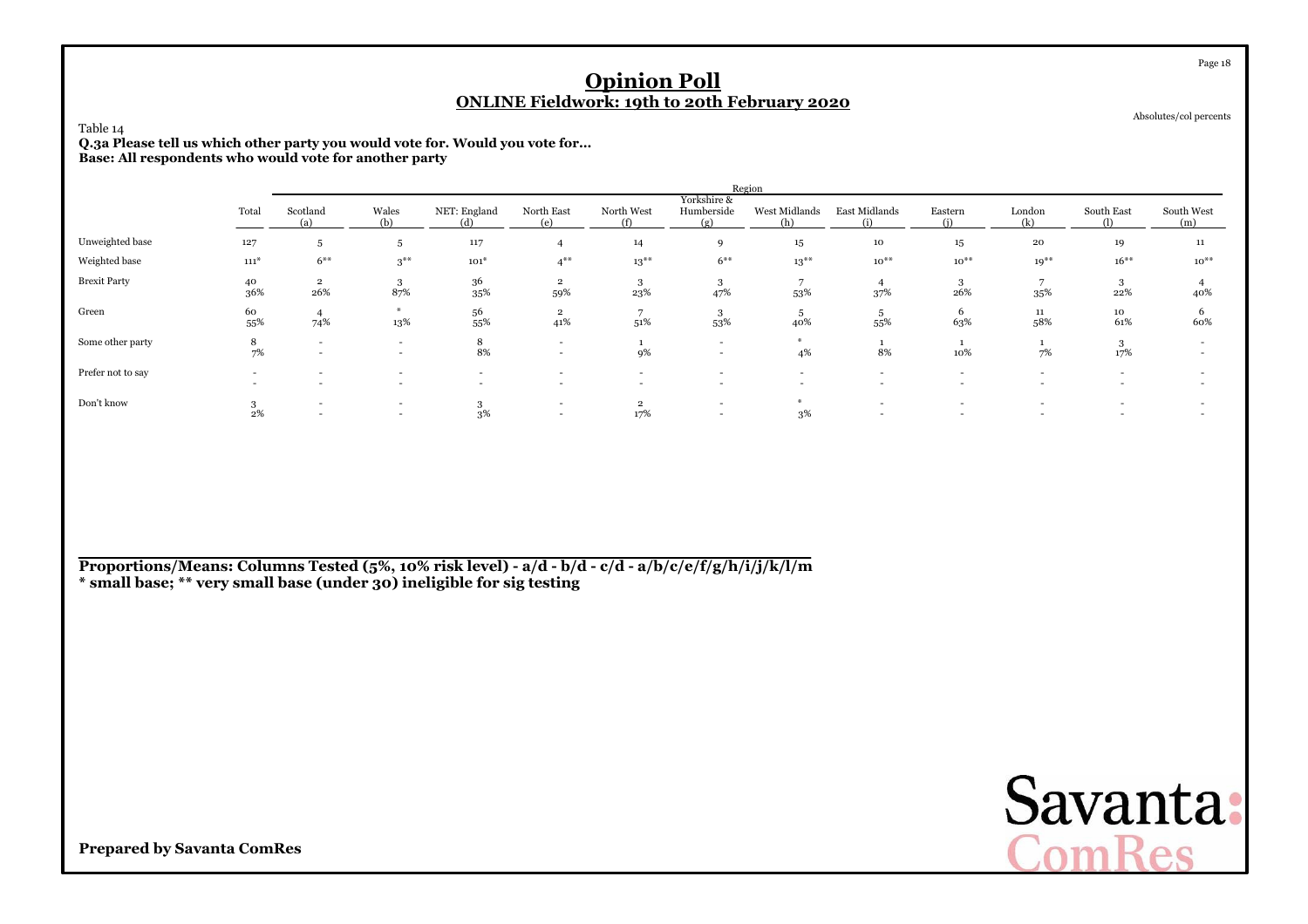#### Table 15

 **Q.3a Please tell us which other party you would vote for. Would you vote for...Base: All respondents who would vote for another party**

|                     |                          |                       |                                            |                          | Past Vote                     |                                                      |                                    |                              |                        |                                                      |       |                                                      |                        | Voting Intention                                     |                          |                                                      |                          |                                   | 2016 Referendum<br>Vote  |                      |
|---------------------|--------------------------|-----------------------|--------------------------------------------|--------------------------|-------------------------------|------------------------------------------------------|------------------------------------|------------------------------|------------------------|------------------------------------------------------|-------|------------------------------------------------------|------------------------|------------------------------------------------------|--------------------------|------------------------------------------------------|--------------------------|-----------------------------------|--------------------------|----------------------|
|                     | Total                    | Cons                  | Lab<br>(b)                                 | Lib Dems<br>(c)          | <b>Brexit</b><br>Party<br>(d) | <b>SNP</b>                                           | Plaid<br>Cymru<br>(f)              | Some<br>other<br>party<br>ſσ | Did not<br>vote<br>(h) | Cons                                                 | Lab   | Lib Dems<br>(k)                                      | <b>Brexit</b><br>Party | <b>SNP</b><br>(m)                                    | Plaid<br>Cymru<br>(n)    | Green<br>$\circ$                                     | Some<br>other<br>party   | $Un-$<br>likely to<br>vote<br>(q) | Leave<br>(s)             | Remain<br>(t)        |
| Unweighted base     | 127                      | 13                    | 18                                         | 10                       | 32                            | $\overline{2}$                                       | $\overline{\phantom{0}}$           | 41                           | 8                      | $\overline{a}$                                       |       | $\overline{\phantom{a}}$                             | 43                     | $\overline{\phantom{a}}$                             | $\overline{\phantom{a}}$ | 71                                                   | 11                       | $\overline{a}$                    | 58                       | 48                   |
| Weighted base       | $111*$                   | $13***$               | $18**$                                     | $10^{**}$                | $28**$                        | $1$ **                                               | $\star\ast$                        | $29*$                        | $8***$                 | $***$                                                | $***$ | $***$                                                | $40*$                  | $-$ **                                               | $-$ **                   | $60*$                                                | $8***$                   | $-$ **                            | $52*$                    | $43*$                |
| <b>Brexit Party</b> | 40<br>36%                | 10<br>77%             | $\overline{\phantom{a}}$<br>$\overline{a}$ | $\overline{\phantom{0}}$ | 24<br>87%                     | $\overline{\phantom{a}}$<br>$\overline{\phantom{0}}$ |                                    | 4%                           | 51%                    | $\overline{\phantom{a}}$<br>$\overline{\phantom{a}}$ |       | $\overline{\phantom{0}}$<br>$\overline{\phantom{0}}$ | 40<br>100%0            | $\overline{\phantom{a}}$<br>$\overline{\phantom{0}}$ |                          |                                                      |                          |                                   | 37<br>71%T               | 1%                   |
| Green               | 60<br>55%                | $\overline{2}$<br>12% | 15<br>88%                                  | 9<br>95%                 | $\overline{2}$<br>8%          | 100%                                                 | $\overline{\phantom{0}}$<br>$\sim$ | 25<br>87%                    | 4<br>43%               | $\overline{\phantom{a}}$                             |       |                                                      |                        |                                                      | $\overline{\phantom{0}}$ | 60<br>100%L                                          | $\overline{\phantom{a}}$ |                                   | $12 \overline{ }$<br>22% | 37<br>87%S           |
| Some other party    | 8<br>7%                  | 11%                   | $\overline{\phantom{a}}$<br>$\overline{a}$ | 5%                       | 5%                            | $\overline{\phantom{a}}$<br>$\overline{\phantom{0}}$ |                                    | $\overline{2}$<br>8%         | 6%                     | $\overline{\phantom{a}}$                             |       |                                                      |                        |                                                      |                          | $\overline{\phantom{a}}$<br>$\overline{\phantom{0}}$ | 8<br>100%                | $\overline{a}$                    | 3<br>6%                  | 3<br>7%              |
| Prefer not to say   | $\overline{\phantom{a}}$ |                       |                                            |                          |                               |                                                      |                                    |                              |                        |                                                      |       |                                                      |                        |                                                      |                          |                                                      |                          |                                   |                          |                      |
| Don't know          | 3<br>$2\%$               |                       | $\overline{2}$<br>12%                      | $\sim$                   | $\overline{\phantom{a}}$      | $\overline{\phantom{a}}$                             |                                    | 1%                           |                        | $\overline{a}$                                       |       |                                                      |                        |                                                      |                          |                                                      |                          |                                   | $\overline{\phantom{0}}$ | $\overline{2}$<br>5% |

**Proportions/Means: Columns Tested (5%, 10% risk level) - a/b/c/d/e/f/g - h/i/j/k/l/m/n/o/p/q - s/t \* small base; \*\* very small base (under 30) ineligible for sig testing**



**Prepared by Savanta ComRes**

Page 19

Absolutes/col percents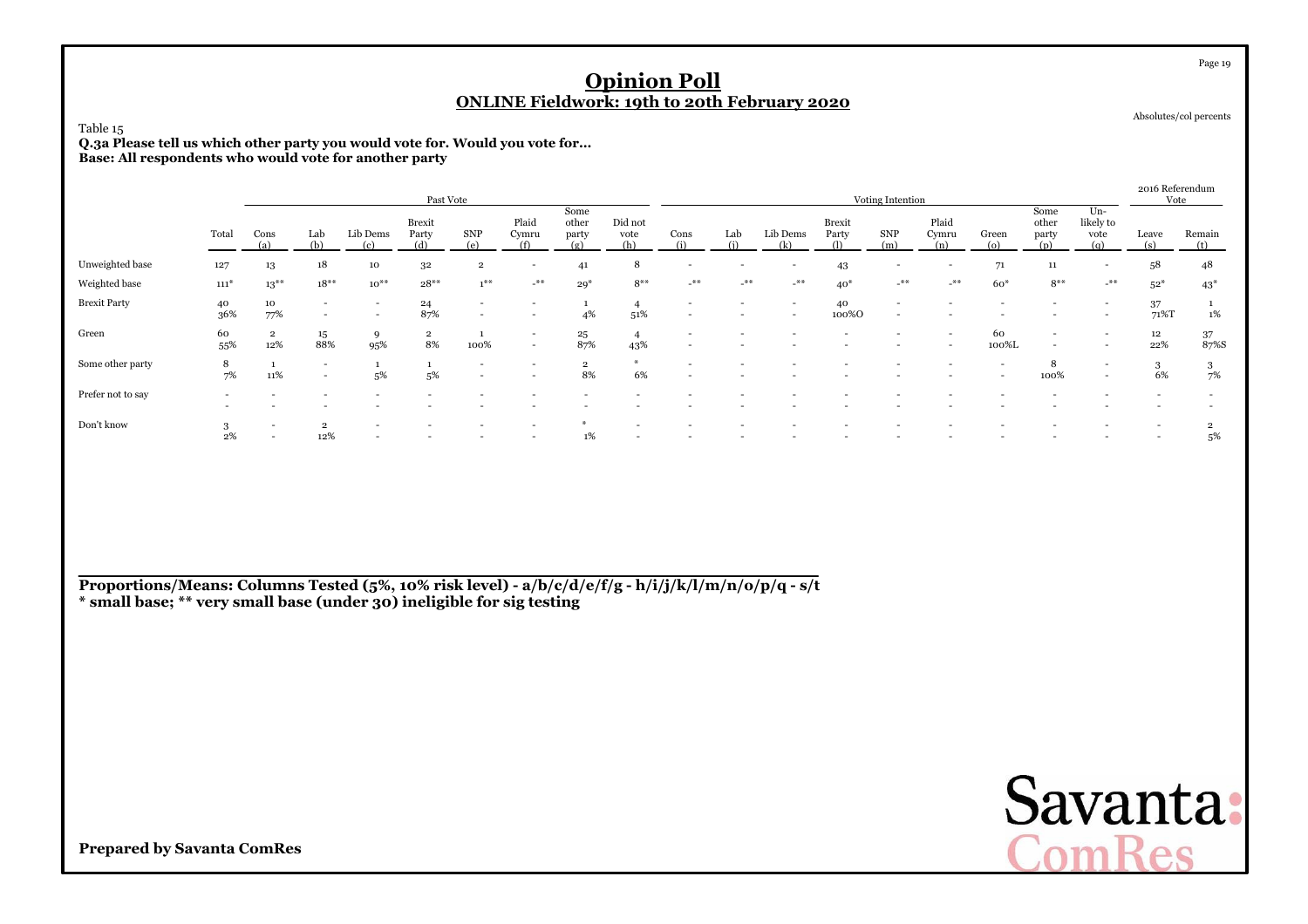Absolutes/col percents

Page 20

Table 16

 **Q.3/3a If there were a (UK) General Election tomorrow to elect MPs to Westminster, would you vote <...> or for another party?Base: All respondents likely to vote (5-10)**

|                     |                    | Gender                   |               |                    |                                  |                                  |                               | Age            |                                   |                  |                              |                       |                          | Social Grade           |                                                      |                           | <b>Employment Sector</b> |                     |
|---------------------|--------------------|--------------------------|---------------|--------------------|----------------------------------|----------------------------------|-------------------------------|----------------|-----------------------------------|------------------|------------------------------|-----------------------|--------------------------|------------------------|------------------------------------------------------|---------------------------|--------------------------|---------------------|
|                     | Total              | Male<br>(a)              | Female<br>(b) | $18 - 24$<br>(c)   | $25 - 34$<br>(d)                 | 35-44<br>(e)                     | 45-54<br>(f)                  | 55-64<br>(g)   | $65+$<br>(h)                      | $18 - 34$<br>(i) | 35-54<br>(i)                 | $55+$<br>(k)          | AB<br>(1)                | C <sub>1</sub><br>(m)  | C <sub>2</sub><br>(n)                                | DE<br>(o)                 | Public<br>(p)            | Pri-<br>vate<br>(q) |
| Unweighted base     | 1788               | 931                      | 857           | 200                | 286                              | 264                              | 294                           | 270            | 474                               | 486              | 558                          | 744                   | 512                      | 545                    | 297                                                  | 434                       | 264                      | 685                 |
| Weighted base       | 1781               | 893                      | 887           | 192                | 297                              | 275                              | 306                           | 275            | 435                               | 489              | 582                          | 710                   | 510                      | 511                    | 357                                                  | 402                       | 285                      | 732                 |
| Conservative        | 760<br>43%         | 419<br>47%B              | 342<br>39%    | 61<br>32%          | 93<br>31%                        | 99<br>36%                        | 117<br>38%                    | 141<br>51%CDEF | 250<br>57%CDEF                    | 154<br>31%       | 216<br>37%i                  | 391<br>55%IJ          | 234<br>46%0              | 221<br>43%0            | 170<br>48%O                                          | 136<br>34%                | 100<br>35%               | 305<br>42%          |
| Labour              | 494<br>28%         | 239<br>27%               | 256<br>29%    | 80<br>41%EFGH      | 115<br>39%EfGH                   | 73<br>26%H                       | 94<br>31%GH                   | 57<br>21%      | 76<br>17%                         | 195<br>40%JK     | 166<br>29%K                  | 133<br>19%            | 130<br>25%               | 128<br>25%             | 109<br>31%                                           | 128<br>32%lM              | 96<br>34%                | 207<br>28%          |
| Liberal Democrat    | 141<br>8%          | 71<br>8%                 | 70<br>8%      | 16<br>9%           | 30<br>10%                        | 23<br>8%                         | 19<br>6%                      | 19<br>7%       | 34<br>8%                          | 46<br>9%         | 42<br>7%                     | 53<br>7%              | 63<br>12%MNO             | 37<br>$7\%$ N          | 11<br>3%                                             | 29<br>$7\%$ N             | 20<br>7%                 | 64<br>9%            |
| <b>SNP</b>          | 67<br>4%           | 37<br>4%                 | 30<br>3%      | 8<br>4%            | 11<br>4%                         | 16<br>6%fH                       | 8<br>3%                       | 14<br>5%h      | 11<br>$2\%$                       | 19<br>4%         | 24<br>4%                     | 25<br>3%              | $15\,$<br>3%             | 20<br>4%               | 12 <sup>2</sup><br>3%                                | 21<br>5%                  | $15\,$<br>5%             | 20<br>3%            |
| Plaid Cymru         | 16<br>1%           | 8<br>$1\%$               | 8<br>1%       | 1<br>$\frac{M}{2}$ | 3<br>$1\%$                       | $\overline{\mathbf{2}}$<br>$1\%$ | $\overline{2}$<br>$1\%$       | 3<br>$1\%$     | 6<br>1%                           | 3<br>1%          | $\overline{4}$<br>1%         | 9<br>1%               | $\,2\,$<br>$\frac{M}{2}$ | 9<br>$2\%{\rm LN}$     | $\overline{\phantom{a}}$<br>$\overline{\phantom{a}}$ | 5<br>$1\%n$               | $\overline{4}$<br>1%     | 8<br>$1\%$          |
| <b>Brexit Party</b> | 40<br>2%           | 24<br>3%                 | 16<br>2%      | 1<br>$\frac{M}{2}$ | 9<br>3%ch                        | 6<br>2%                          | 11<br>4%CH                    | 8<br>3%ch      | 5<br>1%                           | 10<br>2%         | 17<br>3%                     | 13<br>2%              | 6<br>1%                  | 10<br>2%               | 12<br>3%                                             | 12<br>3%                  | 5<br>2%                  | $\frac{24}{3\%}$    |
| Green               | 60<br>$3\%$        | 33<br>4%                 | 28<br>3%      | 11<br>5%H          | 8<br>3%                          | 11<br>4%                         | 12<br>4%                      | 10<br>4%       | 8<br>2%                           | 19<br>4%         | 23<br>4%                     | 19<br>3%              | 18<br>4%                 | 20<br>4%               | 10<br>3%                                             | $12\phantom{.0}$<br>$3\%$ | 9<br>3%                  | 30<br>4%            |
| Some other party    | 8<br>$\frac{1}{2}$ | 5<br>1%                  | 3<br>$\ast$   | <sup>1</sup><br>1% | $\overline{\mathbf{2}}$<br>$1\%$ | $\overline{a}$                   | $\overline{\mathbf{2}}$<br>1% | Ab-<br>₩       | $\overline{\mathbf{2}}$<br>$\ast$ | 3<br>1%          | $\overline{\mathbf{2}}$<br>* | $\mathbf 2$<br>$\ast$ | 1<br>$\ast$              | $\mathbf{1}$<br>$\ast$ | $\mathbf{1}$<br>$\ast$                               | 5<br>$1\%$                | 1<br>$\divideontimes$    | $5\over 1\%$        |
| Prefer not to say   | 5<br>条             | $\overline{\phantom{a}}$ | 5<br>$1\%$ A  | $\frac{M}{N}$<br>条 | $\overline{4}$<br>$1\%$ H        |                                  | $\mathbf{1}$<br>$\mathcal{M}$ |                |                                   | 4<br>$1\%K$      | $\mathbf{1}$<br>美            |                       |                          | $\mathbf 2$<br>$\ast$  | $\Delta L$                                           | $\overline{2}$<br>1%      |                          | 4<br>1%             |
| Don't know          | 189<br>11%         | 58<br>6%                 | 131<br>15%A   | 15<br>8%           | 22<br>7%                         | 46                               | 40<br>17%CDGH 13%cD           | 23<br>8%       | 44<br>10%                         | 36<br>7%         | 86<br>15%IK                  | 67<br>9%              | 43<br>8%                 | 63<br>12%              | 31<br>9%                                             | 51<br>13%                 | 36<br>13%                | 66<br>9%            |

**Proportions/Means: Columns Tested (5%, 10% risk level) - a/b - c/d/e/f/g/h - i/j/k - l/m/n/o - p/q**

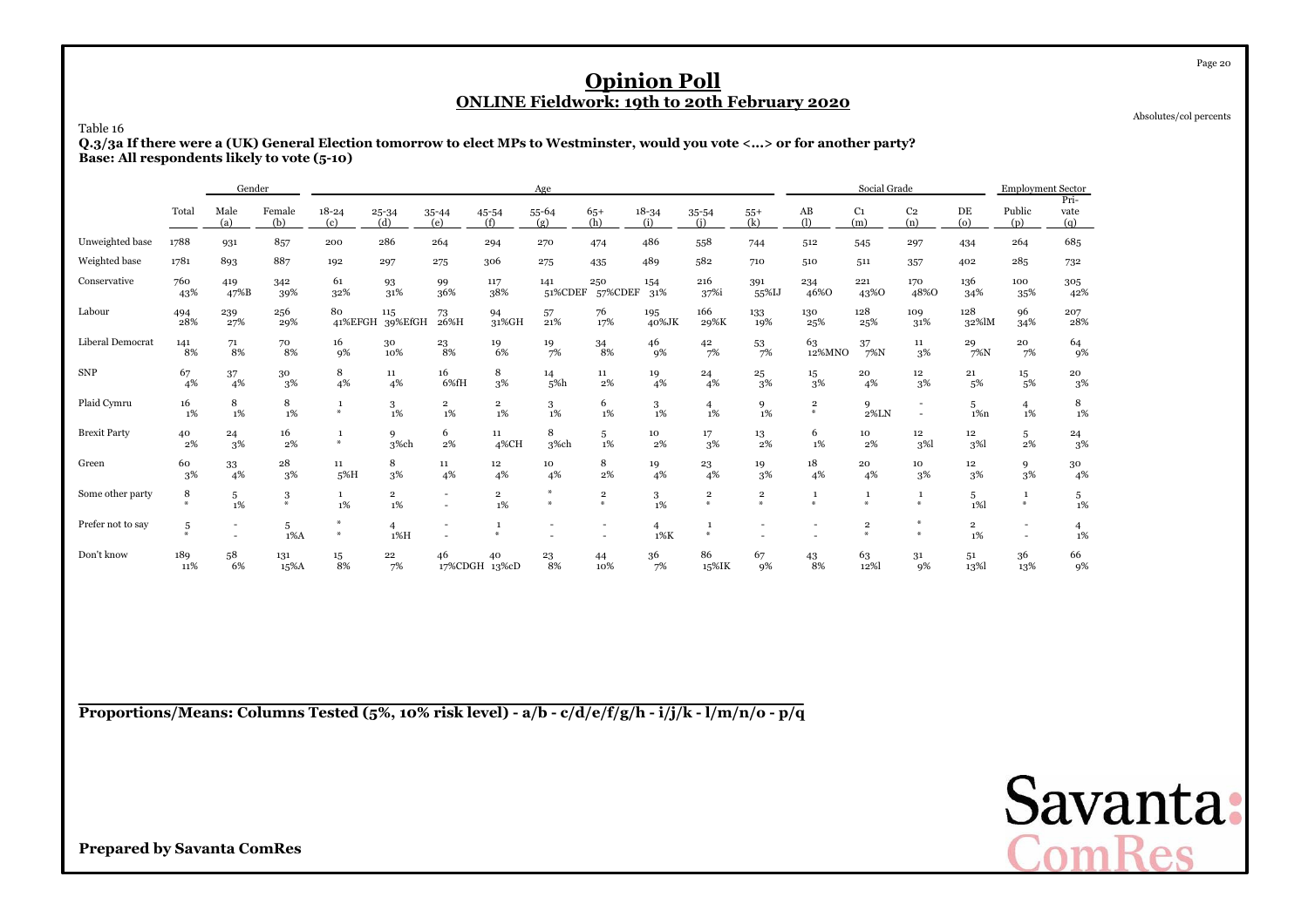Absolutes/col percents

Page 21

Table 17

 **Q.3/3a If there were a (UK) General Election tomorrow to elect MPs to Westminster, would you vote <...> or for another party?Base: All respondents likely to vote (5-10)**

|                     |                               |                                  |                    |                               |                                    |                       | Region                           |                           |                                                      |                       |                          |                          |                                     |
|---------------------|-------------------------------|----------------------------------|--------------------|-------------------------------|------------------------------------|-----------------------|----------------------------------|---------------------------|------------------------------------------------------|-----------------------|--------------------------|--------------------------|-------------------------------------|
|                     | Total                         | Scotland<br>(a)                  | Wales<br>(b)       | NET: England<br>(d)           | North East<br>(e)                  | North West<br>(f)     | Yorkshire &<br>Humberside<br>(g) | West Midlands<br>(h)      | East Midlands<br>(i)                                 | Eastern<br>(i)        | London<br>(k)            | South East<br>(1)        | South West<br>(m)                   |
| Unweighted base     | 1788                          | 155                              | 97                 | 1536                          | 63                                 | 221                   | 149                              | 172                       | 138                                                  | 194                   | 173                      | 271                      | 155                                 |
| Weighted base       | 1781                          | 156                              | $85*$              | 1540                          | $78*$                              | 216                   | 144                              | 162                       | 126                                                  | 172                   | 221                      | 258                      | 164                                 |
| Conservative        | 760<br>43%                    | 46<br>30%                        | 31<br>37%          | 683<br>44%A                   | 3 <sup>2</sup><br>41%              | 74<br>34%             | 56<br>39%                        | 70<br>43%A                | 52<br>42%a                                           | 89<br>52%ABFGK        | 86<br>39%                | 138<br>54%ABFGhIK        | 86<br>52%ABFGK                      |
| Labour              | 494<br>28%                    | 16<br>10%                        | 22<br>26%A         | 456<br>30%A                   | 32<br>42%AbHJKLM                   | 102                   | 51<br>47%ABgHIJKLM 35%AhJkLM     | 41<br>25%A                | 41<br>33%AlM                                         | 41<br>24%A            | 57<br>26%A               | $^{59}_{\rm 23\%A}$      | 3 <sup>2</sup><br>$20\% \mathrm{A}$ |
| Liberal Democrat    | 141<br>8%                     | 8<br>5%                          | 3<br>3%            | 130<br>8%                     | $\frac{5}{7\%}$                    | $\frac{9}{4\%}$       | 6<br>5%                          | 14<br>9%                  | 8<br>6%                                              | $\frac{14}{8\%}$      | 28<br>13%ABFGi           | $^{25}_{10\% {\rm bFg}}$ | 20<br>12%ABFG                       |
| ${\rm SNP}$         | 67<br>4%                      | 67                               | 43%DBEFGHIJKLM-    |                               |                                    |                       |                                  |                           | $\overline{\phantom{a}}$<br>$\overline{\phantom{a}}$ |                       |                          | $\sim$                   |                                     |
| Plaid Cymru         | 16<br>1%                      |                                  | 16                 | 19%DAEFGHIJKLM-               |                                    |                       | $\overline{\phantom{a}}$         |                           | $\overline{\phantom{a}}$                             |                       | $\overline{\phantom{a}}$ | $\overline{\phantom{a}}$ |                                     |
| <b>Brexit Party</b> | 40<br>2%                      | $\overline{\mathbf{2}}$<br>$1\%$ | $\mathbf{3}$<br>3% | 36<br>$2\%$                   | $\overline{\mathbf{2}}$<br>3%      | $_{\rm 1\%}^{\rm 3}$  | $\frac{3}{2\%}$                  | $\overline{7}$<br>4%      | $\overline{4}$<br>3%                                 | $\frac{3}{2\%}$       | 7<br>$3\%$               | 3<br>$1\%$               | 3%                                  |
| Green               | 60<br>3%                      | $\overline{4}$<br>$3\%$          | $\frac{M}{2}$      | 56<br>4%                      | $_{\rm 2\%}^{\rm 2}$               | 7<br>$3\%$            | $\frac{3}{2\%}$                  | $\frac{5}{3\%}$           | $\frac{5}{4%}$                                       | 6<br>4%               | 11<br>5%b                | 10<br>4%                 | 6<br>4%                             |
| Some other party    | 8<br>$\mathcal{M}_\mathrm{r}$ |                                  |                    | 8<br>1%                       | $\overline{\phantom{a}}$<br>$\sim$ | $\mathbf{1}$<br>1%    | $\overline{\phantom{0}}$         |                           | $1\%$                                                | $\mathbf{1}$<br>$1\%$ | $\mathbf{1}$<br>$1\%$    | $_{1\%}^3$               |                                     |
| Prefer not to say   | 5<br>$\mathcal{M}_\mathrm{r}$ |                                  |                    | 5<br>$\mathcal{M}_\mathrm{r}$ | ٠                                  | 4<br>$\boldsymbol{u}$ |                                  | 쏚<br>$\Delta \mathcal{E}$ | $\overline{\phantom{a}}$                             |                       | $\overline{4}$<br>2%l    |                          |                                     |
| Don't know          | 189<br>11%                    | 12<br>8%                         | 10<br>12%          | 167<br>11%                    | $5\over 6\%$                       | ${\bf 20}$<br>9%      | 24<br>17%AeFLm                   | 24<br>15%aL               | 15<br>12%                                            | $18\,$<br>11%         | 26<br>12%                | $\bf{20}$<br>8%          | 16<br>10%                           |

**Proportions/Means: Columns Tested (5%, 10% risk level) - a/d - b/d - c/d - a/b/c/e/f/g/h/i/j/k/l/m\* small base; \*\* very small base (under 30) ineligible for sig testing**

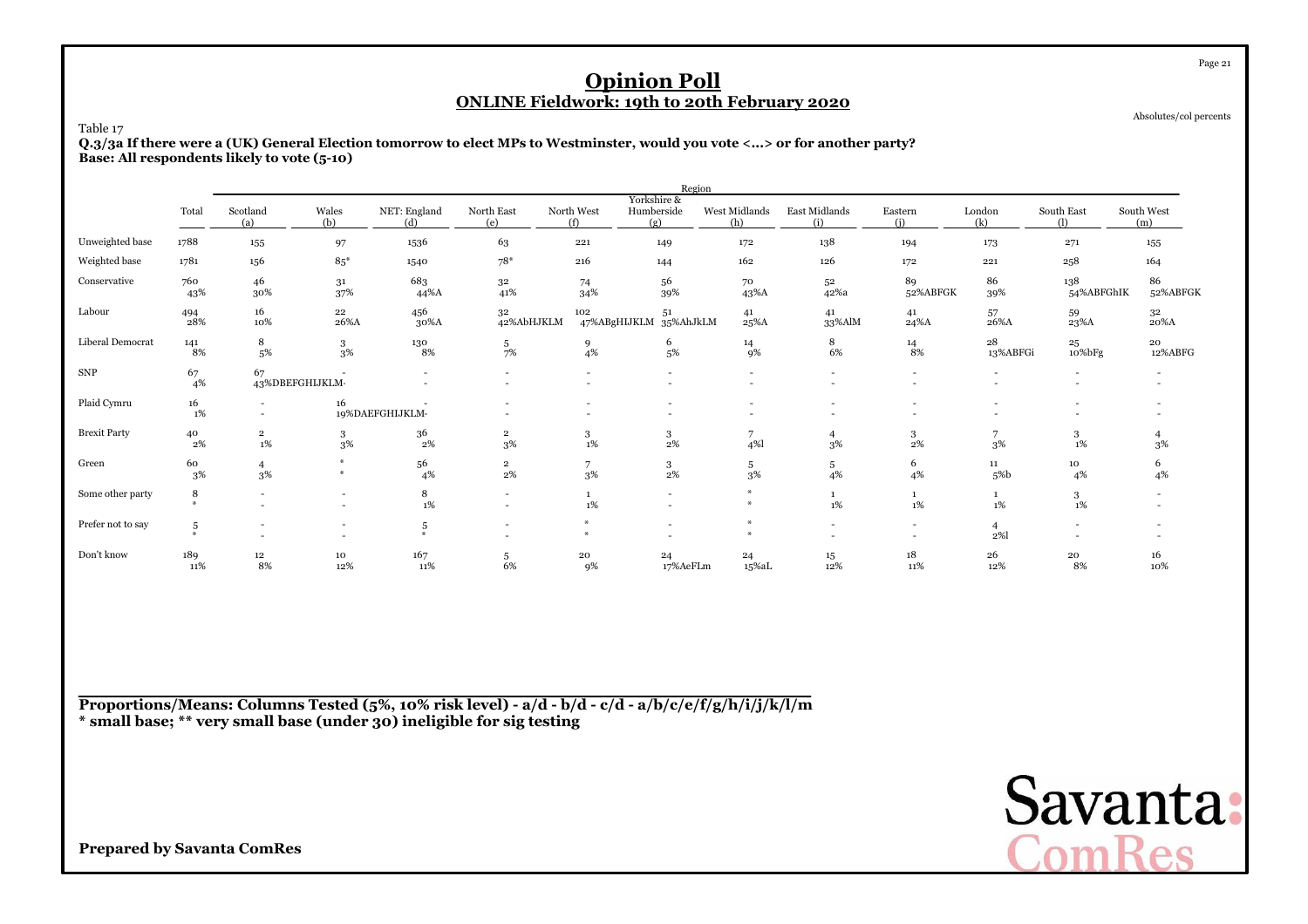Absolutes/col percents

Page 22

Table 18 **Q.3/3a If there were a (UK) General Election tomorrow to elect MPs to Westminster, would you vote <...> or for another party?Base: All respondents likely to vote (5-10)**

|                     |                 |                                    |                                                      |                                            | Past Vote                     |                               |                                            |                                                      |                            |                                                      |                                    |                          | Voting Intention              |                          |                          |                   |                               |                                   | 2016 Referendum<br>Vote |                 |
|---------------------|-----------------|------------------------------------|------------------------------------------------------|--------------------------------------------|-------------------------------|-------------------------------|--------------------------------------------|------------------------------------------------------|----------------------------|------------------------------------------------------|------------------------------------|--------------------------|-------------------------------|--------------------------|--------------------------|-------------------|-------------------------------|-----------------------------------|-------------------------|-----------------|
|                     | Total           | Cons<br>(a)                        | Lab<br>(b)                                           | Lib Dems<br>(c)                            | <b>Brexit</b><br>Party<br>(d) | SNP<br>(e)                    | Plaid<br>Cymru<br>(f)                      | Some<br>other<br>party<br>(g)                        | Did not<br>vote<br>(h)     | Cons<br>(i)                                          | Lab<br>(i)                         | Lib Dems<br>(k)          | <b>Brexit</b><br>Party<br>(1) | SNP<br>(m)               | Plaid<br>Cymru<br>(n)    | Green<br>(0)      | Some<br>other<br>party<br>(p) | $Un-$<br>likely to<br>vote<br>(q) | Leave<br>(s)            | Remain<br>(t)   |
| Unweighted base     | 1788            | 704                                | 574                                                  | 177                                        | 61                            | 75                            | 17                                         | 70                                                   | 84                         | 713                                                  | 529                                | 129                      | 43                            | 72                       | 20                       | 71                | 11                            | $\overline{\phantom{0}}$          | 831                     | 736             |
| Weighted base       | 1781            | 755                                | 544                                                  | 195                                        | $47*$                         | $69*$                         | $11***$                                    | $52*$                                                | $81*$                      | 760                                                  | 494                                | $141*$                   | $40*$                         | $67*$                    | $16***$                  | $60*$             | $8***$                        | $-$ **                            | 817                     | 755             |
| Conservative        | 760<br>43%      | 689                                | 15<br>91%BCDEG 3%                                    | 16<br>8%B                                  | 9<br>19%BCE                   | $\overline{\mathbf{2}}$<br>3% | $\overline{\phantom{a}}$                   | 5<br>10%B                                            | 23                         | 760<br>28%JKLMO 100%HJKLMO                           |                                    |                          |                               |                          |                          |                   |                               |                                   | 535<br>65%T             | 166<br>22%      |
| Labour              | 494<br>28%      | 6<br>1%                            | 450                                                  | 13<br>83%ACDEG 7%A                         | 3<br>6%A                      | 3<br>$4\%$ A                  | $\sim$                                     | 5<br>$9\%$ A                                         | 14<br>18%IKLMO             | $\overline{\phantom{a}}$<br>$\sim$                   | 494                                | 100%HIKLMO               |                               |                          |                          |                   |                               |                                   | 117<br>14%              | 301<br>40%S     |
| Liberal Democrat    | 141<br>8%       | 5<br>1%                            | 11<br>$2\%$ A                                        | 114                                        | 58%ABDEG 1%                   | $\mathbf{1}$<br>$1\%$         | $\overline{\phantom{a}}$<br>$\sim$         | 5<br>9%ABde                                          | $\overline{4}$<br>$4\%$ IJ | $\overline{\phantom{a}}$<br>$\overline{\phantom{a}}$ | $\overline{\phantom{a}}$<br>$\sim$ | 141<br>100%HIJLMO        |                               |                          |                          |                   |                               |                                   | $12\,$<br>1%            | 114<br>15%S     |
| ${\rm SNP}$         | 67<br>4%        | $\overline{\phantom{a}}$<br>$\sim$ | 5<br>$1\%$ A                                         |                                            | $\overline{\phantom{a}}$      | 60<br>87%ABCDG -              |                                            |                                                      | $1\%$ Ij                   |                                                      |                                    |                          | $\sim$                        | 67                       | 100%HIJKLO-              |                   |                               |                                   | 19<br>2%                | 41<br>5%S       |
| Plaid Cymru         | 16<br>$1\%$     | $\overline{\phantom{a}}$           | $\,2$<br>$\mathbf{a}$                                | 3<br>$1\%$ A                               |                               |                               | 9<br>84%                                   | $\overline{\phantom{a}}$<br>$\overline{\phantom{a}}$ | 3<br>3%IJk                 | ٠                                                    |                                    |                          |                               | $\overline{\phantom{a}}$ | 16<br>100%               |                   |                               |                                   | 5<br>1%                 | 11<br>1%        |
| <b>Brexit Party</b> | 40<br>$2\%$     | 10<br>1%B                          | $\overline{\phantom{a}}$<br>$\overline{\phantom{a}}$ | $\overline{\phantom{a}}$<br>$\overline{a}$ | 24<br>53%ABCEG -              |                               |                                            | 2%BC                                                 | $\overline{4}$<br>5%IJKm   |                                                      |                                    | $\overline{\phantom{a}}$ | 40<br>100%HIJKMO              |                          |                          |                   |                               |                                   | 37<br>$5\%T$            | #               |
| Green               | 60<br>3%        | $\mathbf 2$<br>$\ast$              | $15\,$<br>$3\%$ A                                    | 9<br>$5\%$ A                               | $\overline{2}$<br>5%A         | $\mathbf{1}$<br>$2\%$ A       | $\overline{\phantom{a}}$<br>$\overline{a}$ | 25                                                   | 48%ABCDE 4%IJK             |                                                      |                                    |                          |                               |                          | $\overline{\phantom{a}}$ | 60<br>100%HIJKLM- |                               |                                   | $12\,$<br>1%            | 37<br>5%S       |
| Some other party    | 8               | 1<br>$\mathbf{w}$                  | $\overline{\phantom{a}}$                             | $\sim$                                     | 3%ABc                         | $\overline{\phantom{0}}$      |                                            | $\overline{2}$<br>4%ABCe                             | 1%i                        |                                                      |                                    |                          |                               |                          |                          |                   | 8<br>100%                     |                                   | 3<br>$\mathcal{M}$      | 3<br>$\Delta L$ |
| Prefer not to say   | 5<br>$\Delta L$ |                                    |                                                      |                                            |                               |                               |                                            | 2%ABc                                                | 1%i                        |                                                      |                                    |                          |                               |                          |                          |                   |                               |                                   | 1<br>$*$                | 3<br>#          |
| Don't know          | 189<br>11%      | 42<br>6%                           | 46<br>8%a                                            | 39<br>20%ABE                               | 6<br>14%AE                    | $\overline{\mathbf{2}}$<br>3% | $\overline{2}$<br>16%                      | $\mathbf Q$<br>16%AbE                                | 28<br>35%IJKLMO            |                                                      |                                    |                          |                               |                          |                          |                   |                               |                                   | 77<br>9%                | 78<br>10%       |

**Proportions/Means: Columns Tested (5%, 10% risk level) - a/b/c/d/e/f/g - h/i/j/k/l/m/n/o/p/q - s/t\* small base; \*\* very small base (under 30) ineligible for sig testing**

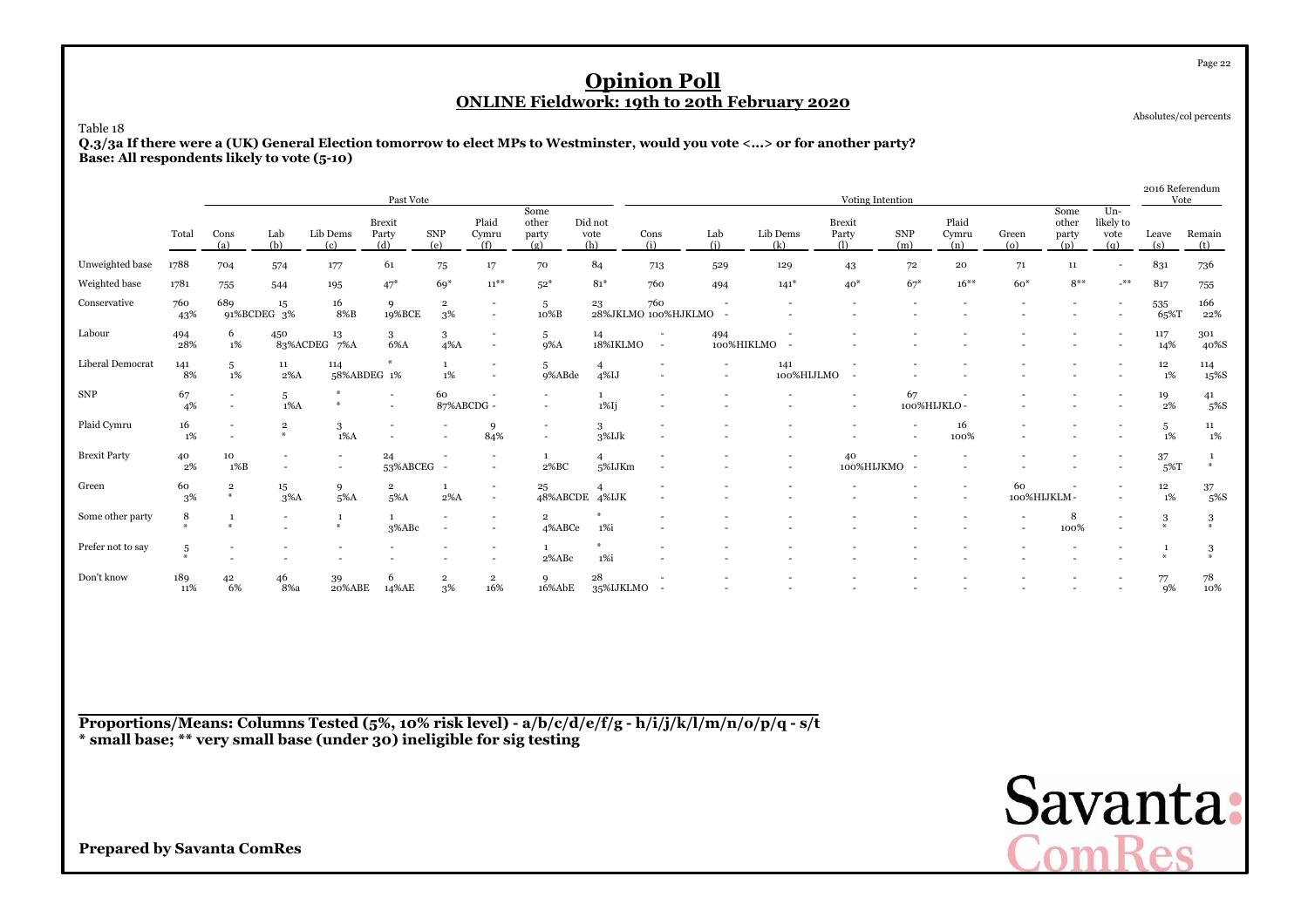Absolutes/col percents

Page 23

Table 19

 **Q.4 If it were a legal requirement for you to vote, do you think you would probably vote <...> or for some other party?Base: All respondents not specifying a party**

|                   |            |                                                      | Gender                        |                                    |                                                      |                          |                          | Age                                        |                               |                                            |                      |                      |                                                      | Social Grade                  |                          |                         | <b>Employment Sector</b>                             |                                           |
|-------------------|------------|------------------------------------------------------|-------------------------------|------------------------------------|------------------------------------------------------|--------------------------|--------------------------|--------------------------------------------|-------------------------------|--------------------------------------------|----------------------|----------------------|------------------------------------------------------|-------------------------------|--------------------------|-------------------------|------------------------------------------------------|-------------------------------------------|
|                   | Total      | Male<br>(a)                                          | Female<br>(b)                 | $18 - 24$<br>(c)                   | $25 - 34$<br>(d)                                     | $35 - 44$<br>(e)         | 45-54<br>(f)             | 55-64<br>(g)                               | $65+$<br>(h)                  | $18 - 34$<br>(i)                           | $35 - 54$            | $55+$<br>(k)         | AB<br>(1)                                            | C <sub>1</sub><br>(m)         | C <sub>2</sub><br>(n)    | DE<br>(o)               | Public<br>(p)                                        | Pri-<br>vate<br>(q)                       |
| Unweighted base   | 200        | 70                                                   | 130                           | $15^{\circ}$                       | 26                                                   | 46                       | 39                       | 25                                         | 49                            | 41                                         | 85                   | 74                   | 47                                                   | 68                            | 30                       | 55                      | 35                                                   | 68                                        |
| Weighted base     | 194        | $58*$                                                | $136*$                        | $15***$                            | $25***$                                              | $46*$                    | $41***$                  | $23***$                                    | $44*$                         | $41***$                                    | $87*$                | $67*$                | $43*$                                                | 66*                           | $32***$                  | $54*$                   | $36***$                                              | $70*$                                     |
| Conservative      | 20<br>10%  | 8<br>14%                                             | 12<br>8%                      | $\sim$<br>$\overline{\phantom{a}}$ | $\overline{4}$<br>16%                                | $\overline{4}$<br>8%     | 6<br>14%                 | $\overline{\phantom{a}}$<br>$\sim$         | 6<br>14%                      | $\overline{4}$<br>10%                      | 9<br>11%             | 6<br>9%              | 3<br>8%                                              | $\overline{4}$<br>6%          | 3<br>10%                 | 9<br>17%                | $\overline{2}$<br>4%                                 | 12<br>17%                                 |
| Labour            | 29<br>15%  | 9<br>16%                                             | 20<br>15%                     | 5<br>33%                           | 3<br>12%                                             | 9<br>19%                 | 6<br>13%                 | 3<br>13%                                   | 4<br>9%                       | 8<br>20%                                   | 14<br>17%            | 7<br>10%             | 6<br>14%                                             | 8<br>12%                      | 8<br>24%                 | 8<br>15%                | $\frac{3}{9\%}$                                      | $\begin{array}{c} 13 \\ 18\% \end{array}$ |
| Liberal Democrat  | 13<br>7%   | 5<br>8%                                              | 8<br>6%                       |                                    | $\overline{\phantom{a}}$<br>$\overline{\phantom{a}}$ | $\overline{4}$<br>9%     | 3<br>8%                  | $\overline{\mathbf{2}}$<br>9%              | 3<br>8%                       | $\overline{\phantom{a}}$<br>$\overline{a}$ | 8<br>9%              | 6<br>8%              | $\overline{4}$<br>8%                                 | 8<br>12%0                     | $\mathbf{1}$<br>2%       | $\mathbf{1}$<br>2%      | $\mathbf{1}$<br>$3\%$                                | 7<br>10%                                  |
| <b>SNP</b>        | 2%         | $\overline{2}$<br>3%                                 | $\overline{\mathbf{2}}$<br>2% |                                    | $\overline{\phantom{0}}$                             | $\overline{2}$<br>5%     | $\overline{\phantom{0}}$ | $\overline{\phantom{0}}$                   | $\overline{\mathbf{2}}$<br>4% |                                            | $\overline{2}$<br>2% | $\mathbf{2}$<br>3%   | $\overline{\phantom{0}}$<br>$\overline{\phantom{a}}$ | $1\%$                         | $\overline{\phantom{a}}$ | 3<br>6%                 | $\mathbf{2}$<br>5%                                   | 1<br>2%                                   |
| Plaid Cymru       | 3<br>1%    | M.<br>$1\%$                                          | $\overline{\mathbf{2}}$<br>2% |                                    | 1%                                                   |                          |                          | $\overline{\mathbf{2}}$<br>10%             | $\overline{\phantom{a}}$      | $1\%$                                      |                      | $\overline{2}$<br>3% | $\overline{\phantom{a}}$                             | $\overline{2}$<br>4%          |                          | 1%                      | 3<br>7%                                              |                                           |
| Some other party  | 16<br>8%   | 6<br>11%                                             | 10<br>7%                      |                                    | ₩<br>$2\%$                                           | $\overline{4}$<br>9%     | 6<br>15%                 | 3<br>15%                                   | $\overline{\mathbf{2}}$<br>4% | ₩<br>1%                                    | 10<br>12%            | 5<br>8%              | 7<br>16%M                                            | $1\%$                         | 3<br>11%                 | 5<br>9%                 | 6<br>16%                                             | $\frac{5}{7\%}$                           |
| Prefer not to say | 10<br>5%   | $\overline{\phantom{a}}$<br>$\overline{\phantom{a}}$ | 10<br>$7\%$ A                 | ₩<br>3%                            | $\overline{4}$<br>14%                                | $\overline{\phantom{a}}$ | 3<br>6%                  | $\overline{\phantom{a}}$<br>$\overline{a}$ | 3<br>8%e                      | $\overline{4}$<br>10%                      | 3<br>3%              | 3<br>5%              | $\overline{\phantom{a}}$<br>$\overline{\phantom{a}}$ | $\overline{\mathbf{2}}$<br>3% | ₩<br>1%                  | $\overline{7}$<br>14%Lm | $\overline{\phantom{a}}$<br>$\overline{\phantom{a}}$ | 5%                                        |
| Don't know        | 100<br>51% | 27<br>47%                                            | 72<br>53%                     | 10<br>64%                          | 14<br>54%                                            | 23<br>51%                | 18<br>43%                | $12\,$<br>53%                              | 23<br>53%                     | 24<br>58%                                  | 41<br>47%            | 35<br>53%            | 23<br>54%                                            | 39<br>60%0                    | 17<br>53%                | 20<br>38%               | 20<br>55%                                            | 29<br>42%                                 |

**Proportions/Means: Columns Tested (5%, 10% risk level) - a/b - c/d/e/f/g/h - i/j/k - l/m/n/o - p/q\* small base; \*\* very small base (under 30) ineligible for sig testing**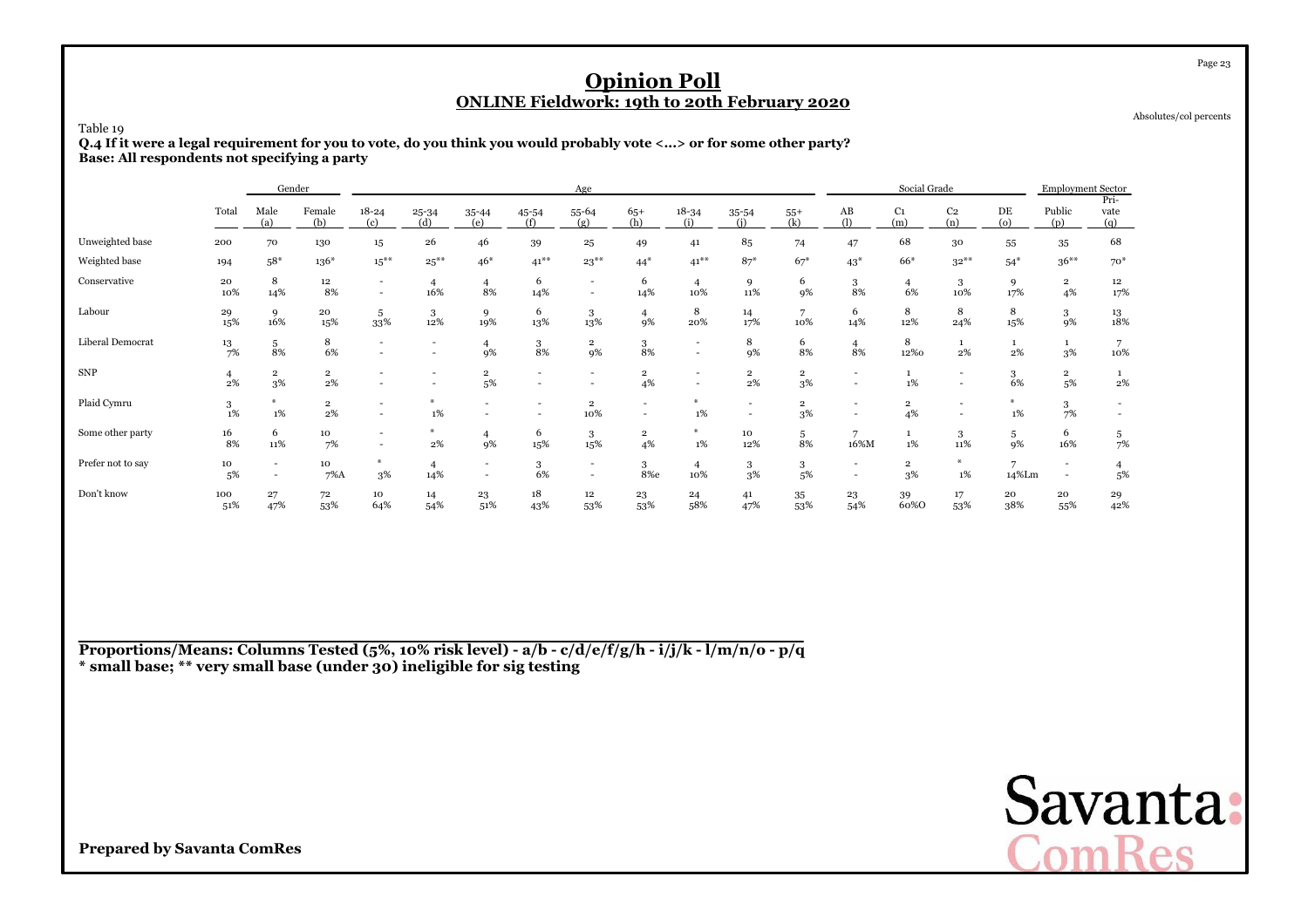Absolutes/col percents

Page 24

#### Table 20

 **Q.4 If it were a legal requirement for you to vote, do you think you would probably vote <...> or for some other party?Base: All respondents not specifying a party**

|                   |                  |                                    |                                                      |                                                      |                                                      |                                                      |                                    | Region                                               |                                                      |                                                      |                      |                                                      |                          |
|-------------------|------------------|------------------------------------|------------------------------------------------------|------------------------------------------------------|------------------------------------------------------|------------------------------------------------------|------------------------------------|------------------------------------------------------|------------------------------------------------------|------------------------------------------------------|----------------------|------------------------------------------------------|--------------------------|
|                   | Total            | Scotland<br>(a)                    | Wales<br>(b)                                         | NET: England<br>(d)                                  | North East<br>(e)                                    | North West<br>(f)                                    | Yorkshire &<br>Humberside<br>(g)   | West Midlands<br>(h)                                 | East Midlands<br>(i)                                 | Eastern<br>(i)                                       | London<br>(k)        | South East<br>(1)                                    | South West<br>(m)        |
| Unweighted base   | 200              | $11\,$                             | $12\,$                                               | 177                                                  | 5                                                    | 23                                                   | 24                                 | 27                                                   | 17                                                   | $\bf{^{22}}$                                         | 23                   | 23                                                   | 13                       |
| Weighted base     | 194              | $12^{**}$                          | $10^{**}$                                            | 172                                                  | $5***$                                               | $20^{**}$                                            | $24***$                            | $24***$                                              | $15***$                                              | $18***$                                              | $30***$              | $20**$                                               | $16***$                  |
| Conservative      | 20<br>10%        | $\overline{2}$<br>14%              | $\ast$<br>5%                                         | 17<br>10%                                            | $*$<br>6%                                            | $\ast$<br>2%                                         | $\overline{4}$<br>18%              | 3<br>14%                                             | 3<br>21%                                             | AL.<br>$2\%$                                         | 12%                  | $\overline{2}$<br>9%                                 |                          |
| Labour            | 29<br>15%        | $\overline{a}$<br>$\sim$           | 14%                                                  | 28<br>16%                                            | 1<br>30%                                             | 5<br>24%                                             | 3<br>13%                           | $\overline{4}$<br>16%                                | $\overline{4}$<br>30%                                | 5<br>25%                                             | $\overline{2}$<br>7% | $\overline{2}$<br>10%                                | $\overline{2}$<br>11%    |
| Liberal Democrat  | $\frac{13}{7\%}$ | $\overline{\phantom{a}}$<br>$\sim$ | 15%                                                  | 12<br>7%                                             | $\overline{\phantom{a}}$<br>$\overline{\phantom{a}}$ | 1<br>7%                                              | $\mathbf{2}$<br>9%                 | $\overline{\mathbf{2}}$<br>10%                       | 1<br>6%                                              | $\overline{\phantom{0}}$<br>$\overline{\phantom{a}}$ | 4%                   | $\overline{2}$<br>11%                                | 8%                       |
| ${\rm SNP}$       | $\frac{4}{2%}$   | $\overline{4}$<br>32%              | $\overline{\phantom{a}}$                             | $\overline{\phantom{a}}$<br>$\overline{\phantom{0}}$ |                                                      | $\overline{\phantom{a}}$<br>$\overline{\phantom{a}}$ | $\overline{\phantom{a}}$           | $\overline{\phantom{a}}$                             | $\overline{\phantom{a}}$<br>-                        |                                                      | $\sim$               | $\overline{\phantom{a}}$<br>$\overline{\phantom{a}}$ |                          |
| Plaid Cymru       | 3<br>1%          | $\sim$<br>$\sim$                   | 3<br>27%                                             | $\overline{\phantom{0}}$<br>$\overline{a}$           |                                                      | $\overline{\phantom{a}}$<br>$\overline{\phantom{a}}$ | $\overline{a}$<br>$\overline{a}$   | $\overline{\phantom{a}}$<br>$\overline{\phantom{a}}$ | $\overline{\phantom{a}}$<br>$\overline{\phantom{a}}$ |                                                      |                      | $\overline{\phantom{a}}$<br>$\overline{a}$           |                          |
| Some other party  | 16<br>8%         | $\sim$                             | $\overline{\phantom{a}}$<br>$\overline{\phantom{a}}$ | 16<br>9%                                             | $\overline{\phantom{a}}$                             | 3<br>17%                                             | 4<br>15%                           | 4%                                                   | 8%                                                   | $\overline{2}$<br>9%                                 | 13%                  | $\overline{\phantom{a}}$<br>$\overline{\phantom{a}}$ | 7%                       |
| Prefer not to say | 10<br>5%         | $\sim$<br>$\overline{\phantom{a}}$ | $\overline{\phantom{a}}$<br>$\sim$                   | 10<br>6%                                             | 1<br>23%                                             | 1<br>6%                                              | $\sim$<br>$\overline{\phantom{a}}$ | 華<br>$2\%$                                           | $\overline{\phantom{a}}$<br>$\overline{\phantom{a}}$ | $\overline{2}$<br>9%                                 | 6<br>19%             | -<br>$\overline{\phantom{a}}$                        | $\overline{\phantom{a}}$ |
| Don't know        | 100<br>51%       | 7<br>55%                           | 4<br>40%                                             | 89<br>52%                                            | $\overline{2}$<br>41%                                | 9<br>43%                                             | 11<br>45%                          | 13<br>55%                                            | 5<br>35%                                             | 10<br>55%                                            | 13<br>44%            | 14<br>70%                                            | 12<br>74%                |

**Proportions/Means: Columns Tested (5%, 10% risk level) - a/d - b/d - c/d - a/b/c/e/f/g/h/i/j/k/l/m\*\* very small base (under 30) ineligible for sig testing**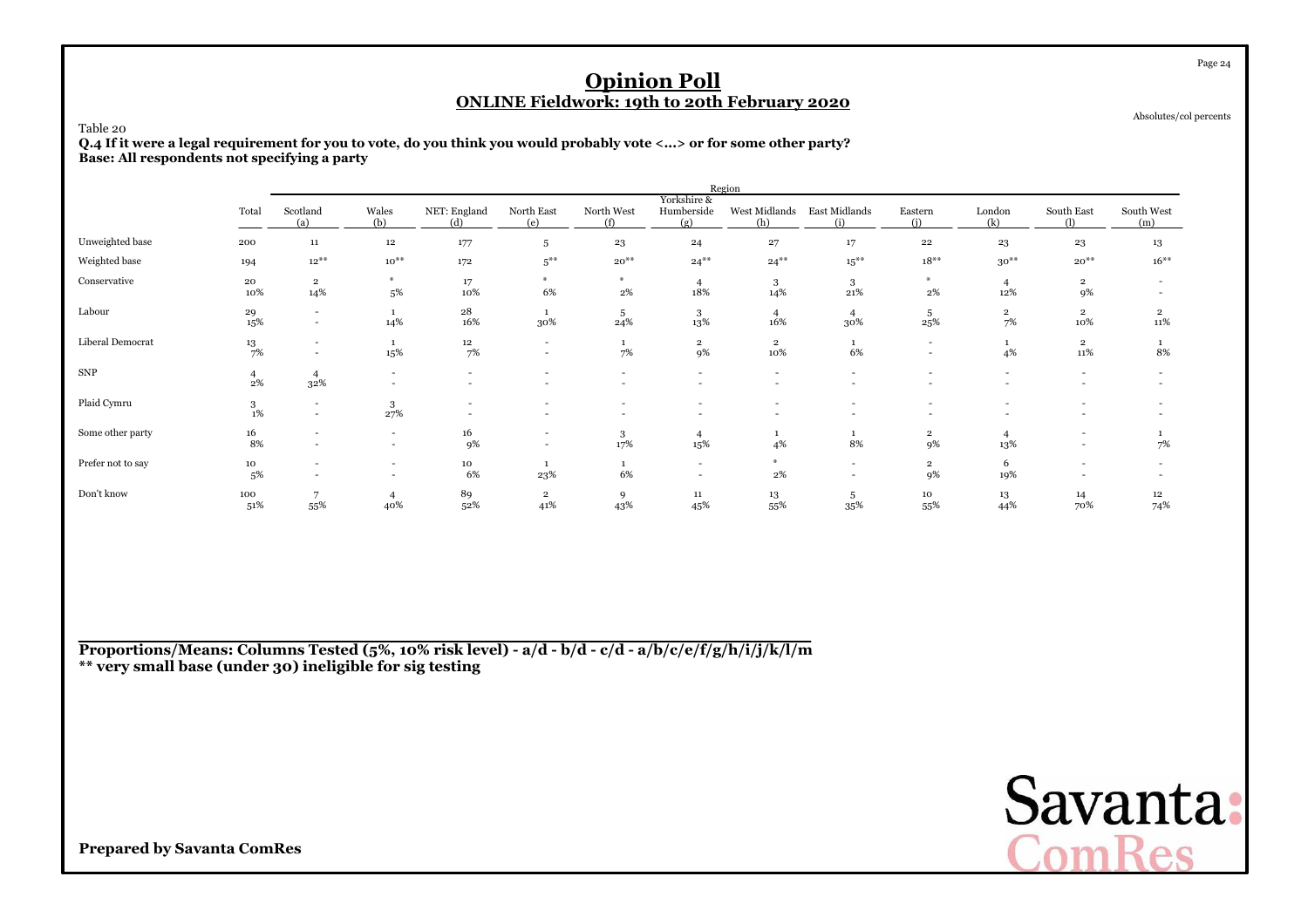Absolutes/col percents

#### Table 21

 **Q.4 If it were a legal requirement for you to vote, do you think you would probably vote <...> or for some other party?Base: All respondents not specifying a party**

|                   |            |                                                      |                               |                       | Past Vote                |                                 |                                                      |                                |                        |             |            |                 |                        | Voting Intention  |                       |              |                               |                                 | 2016 Referendum          | Vote                     |
|-------------------|------------|------------------------------------------------------|-------------------------------|-----------------------|--------------------------|---------------------------------|------------------------------------------------------|--------------------------------|------------------------|-------------|------------|-----------------|------------------------|-------------------|-----------------------|--------------|-------------------------------|---------------------------------|--------------------------|--------------------------|
|                   | Total      | Cons<br>(a)                                          | Lab<br>(b)                    | Lib Dems<br>(c)       | Brexit<br>Party<br>(d)   | <b>SNP</b><br>(e)               | Plaid<br>Cymru<br>(f)                                | Some<br>other<br>party<br>(g)  | Did not<br>vote<br>(h) | Cons<br>(i) | Lab<br>(i) | Lib Dems<br>(k) | Brexit<br>Party<br>(1) | <b>SNP</b><br>(m) | Plaid<br>Cymru<br>(n) | Green<br>(o) | Some<br>other<br>party<br>(p) | Un-<br>likely to<br>vote<br>(q) | Leave<br>(s)             | Remain<br>(t)            |
| Unweighted base   | 200        | 40                                                   | 51                            | 38                    | 11                       | $\overline{2}$                  | $\overline{\mathbf{2}}$                              | 9                              | 31                     |             |            |                 |                        |                   |                       |              |                               |                                 | 84                       | 77                       |
| Weighted base     | 194        | $42*$                                                | $46*$                         | $39*$                 | $6***$                   | $2***$                          | $2^{\ast\ast}$                                       | $q^{\ast\ast}$                 | $29***$                | $***$       | $-$ **     | $**$            | $-$ **                 | $***$             | **                    | $-$ **       | $***$                         | $-$ **                          | $78*$                    | $82*$                    |
| Conservative      | 20<br>10%  | $12\,$<br>28%BC                                      | $\overline{2}$<br>4%          | $\overline{2}$<br>5%  | $\mathbf{1}$<br>11%      |                                 |                                                      | 4%                             | 3<br>10%               |             |            |                 |                        |                   |                       |              |                               |                                 | 11<br>14%                | 5<br>7%                  |
| Labour            | 29<br>15%  | 3%                                                   | 16<br>34%Ac                   | 6<br>15%              | 1<br>11%                 |                                 |                                                      |                                | 14%                    |             |            |                 |                        |                   |                       |              |                               |                                 | 7<br>10%                 | 14<br>17%                |
| Liberal Democrat  | 13<br>7%   | 2%                                                   | $\overline{\mathbf{2}}$<br>4% | 9<br>22%AB            | $\overline{\phantom{a}}$ |                                 | $\mathbf{1}$<br>83%                                  |                                |                        |             |            |                 |                        |                   |                       |              |                               |                                 | $\overline{\phantom{a}}$ | 10<br>13%S               |
| <b>SNP</b>        | 4<br>2%    | $\overline{\phantom{a}}$<br>$\overline{\phantom{a}}$ | 4<br>9%ac                     |                       |                          |                                 |                                                      |                                |                        |             |            |                 |                        |                   |                       |              |                               |                                 | 1%                       | 3<br>4%                  |
| Plaid Cymru       | 3<br>1%    | $\overline{\phantom{a}}$                             |                               |                       |                          |                                 | ₩<br>17%                                             |                                | $\overline{2}$<br>7%   |             |            |                 |                        |                   |                       |              |                               |                                 | 3<br>3%                  | $\overline{\phantom{a}}$ |
| Some other party  | 16<br>8%   | 3%                                                   | $\overline{\mathbf{2}}$<br>5% | $\overline{4}$<br>10% | $\mathbf{2}$<br>28%      |                                 | $\overline{\phantom{a}}$<br>$\overline{\phantom{a}}$ | $\overline{\mathbf{2}}$<br>25% | $\overline{4}$<br>15%  |             |            |                 |                        |                   |                       |              |                               |                                 | 9<br>11%                 | 6<br>8%                  |
| Prefer not to say | 10<br>5%   | 3<br>6%                                              | $\mathbf{1}$<br>2%            |                       |                          |                                 |                                                      | 10%                            | 1%                     |             |            |                 |                        |                   |                       |              |                               |                                 | $\overline{4}$<br>6%     | 5<br>6%                  |
| Don't know        | 100<br>51% | 24<br>57%                                            | 19<br>42%                     | 19<br>48%             | 3<br>50%                 | $\overline{\mathbf{2}}$<br>100% | $\overline{a}$<br>$\overline{\phantom{0}}$           | 6<br>61%                       | 15<br>53%              |             |            |                 |                        |                   |                       |              |                               |                                 | 43<br>55%                | 38<br>46%                |

**Proportions/Means: Columns Tested (5%, 10% risk level) - a/b/c/d/e/f/g - h/i/j/k/l/m/n/o/p/q - s/t\* small base; \*\* very small base (under 30) ineligible for sig testing**



**Prepared by Savanta ComRes**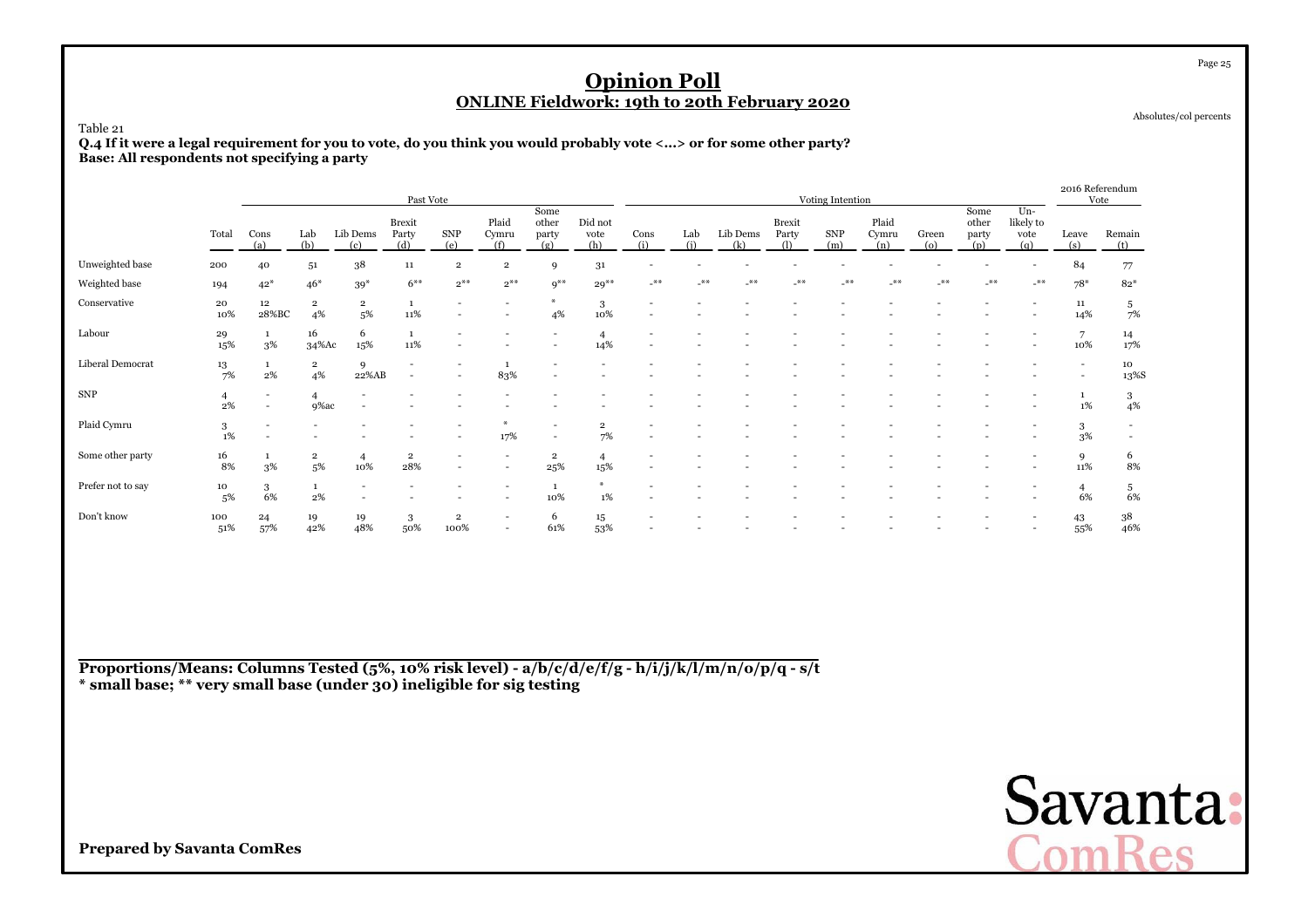| Table 22<br>Q.4a Please tell us which other party you would vote for. Would you vote for<br>Base: All respondents who would vote for another party |                       |                                                                                                                                                                                                   |                    |                                                      |                          |                                            |                          | <b>ONLINE Fieldwork: 19th to 20th February 2020</b>  |                                                      | <b>Opinion Poll</b>                                  |           |          |                                                      |                                                      |                                                      |                                                      |                                                      |                                                      | Page 26<br>Absolutes/col percents |
|----------------------------------------------------------------------------------------------------------------------------------------------------|-----------------------|---------------------------------------------------------------------------------------------------------------------------------------------------------------------------------------------------|--------------------|------------------------------------------------------|--------------------------|--------------------------------------------|--------------------------|------------------------------------------------------|------------------------------------------------------|------------------------------------------------------|-----------|----------|------------------------------------------------------|------------------------------------------------------|------------------------------------------------------|------------------------------------------------------|------------------------------------------------------|------------------------------------------------------|-----------------------------------|
|                                                                                                                                                    |                       | Social Grade<br>Gender<br>Age<br>C <sub>2</sub><br>DE<br>Total<br>Male<br>Female<br>$18 - 24$<br>$18 - 34$<br>AB<br>C <sub>1</sub><br>55-64<br>$65+$<br>35-54<br>$55+$<br>25-34<br>35-44<br>45-54 |                    |                                                      |                          |                                            |                          |                                                      |                                                      |                                                      |           |          |                                                      |                                                      |                                                      |                                                      | <b>Employment Sector</b>                             | Pri-                                                 |                                   |
|                                                                                                                                                    |                       | (a)                                                                                                                                                                                               | (b)                | (c)                                                  | (d)                      | (e)                                        | (f)                      | (g)                                                  | (h)                                                  | (i)                                                  | (i)       | (k)      | (1)                                                  | (m)                                                  | (n)                                                  | (o)                                                  | Public<br>(p)                                        | vate<br>(q)                                          |                                   |
| Unweighted base                                                                                                                                    | 15                    | 6                                                                                                                                                                                                 | $\mathbf{Q}$       | $\overline{\phantom{a}}$                             |                          | 3                                          | -5                       | $\overline{4}$                                       | $\overline{2}$                                       |                                                      | 8         | 6        | 6                                                    | $\overline{2}$                                       | $\overline{2}$                                       | 5                                                    | 3                                                    | -5                                                   |                                   |
| Weighted base                                                                                                                                      | $16*$                 | $6***$                                                                                                                                                                                            | $10^{**}$          | $\rightarrow$                                        | ***                      | $4***$                                     | $6***$                   | $3***$                                               | $2^{**}$                                             | ***                                                  | $10^{**}$ | $5***$   | $7***$                                               | $1***$                                               | $3***$                                               | $5***$                                               | $6***$                                               | $5***$                                               |                                   |
| The Brexit Party                                                                                                                                   | $\overline{2}$<br>12% | 12%                                                                                                                                                                                               | 13%                | $\sim$                                               | $\sim$<br>$\sim$         | 17%                                        | 1<br>11%                 | 16%                                                  | $\overline{\phantom{a}}$<br>$\overline{\phantom{a}}$ | $\overline{\phantom{a}}$                             | 14%       | 11%      | 1<br>10%                                             | $\overline{\phantom{a}}$<br>$\overline{\phantom{a}}$ | $\overline{\phantom{a}}$                             | 27%                                                  | $\overline{\phantom{a}}$<br>$\overline{\phantom{a}}$ | 30%                                                  |                                   |
| Green                                                                                                                                              | 43%                   | $\overline{2}$<br>34%                                                                                                                                                                             | 5<br>49%           | $\overline{\phantom{a}}$<br>$\overline{\phantom{a}}$ | $\overline{\phantom{0}}$ | $\overline{\phantom{a}}$<br>$\overline{a}$ | 3<br>54%                 | $\overline{2}$<br>67%                                | 67%                                                  | $\overline{\phantom{a}}$<br>$\sim$                   | 3<br>34%  | 3<br>67% | $\overline{4}$<br>58%                                | 59%                                                  | $\sim$<br>$\overline{a}$                             | $\overline{\mathbf{2}}$<br>50%                       | 1<br><b>9%</b>                                       | 3<br>63%                                             |                                   |
| Some other party                                                                                                                                   | 9%                    | 10%                                                                                                                                                                                               | $\mathbf{1}$<br>8% | $\sim$<br>$\sim$                                     | $*$<br>100%              | $\frac{M}{2m}$<br>9%                       | $\sim$<br>$\overline{a}$ | 1<br>17%                                             | $\overline{\phantom{a}}$<br>$\overline{a}$           | $\ast$<br>100%                                       | $*$<br>4% | 12%      | $\overline{\phantom{a}}$<br>$\overline{\phantom{a}}$ | #<br>41%                                             | $\overline{\phantom{a}}$<br>$\overline{\phantom{0}}$ | 23%                                                  | $\overline{\phantom{a}}$<br>$\overline{\phantom{a}}$ | $*$<br>8%                                            |                                   |
| Prefer not to say                                                                                                                                  |                       |                                                                                                                                                                                                   |                    |                                                      |                          |                                            |                          |                                                      |                                                      |                                                      |           |          |                                                      |                                                      |                                                      |                                                      |                                                      |                                                      |                                   |
| Don't know                                                                                                                                         | 6<br>35%              | 3<br>45%                                                                                                                                                                                          | 3<br>29%           | $\overline{\phantom{a}}$<br>$\overline{\phantom{a}}$ | $\overline{\phantom{a}}$ | 3<br>73%                                   | $\mathbf{2}$<br>34%      | $\overline{\phantom{a}}$<br>$\overline{\phantom{a}}$ | 33%                                                  | $\overline{\phantom{a}}$<br>$\overline{\phantom{a}}$ | -5<br>49% | 11%      | $\overline{\mathbf{2}}$<br>32%                       | $\overline{\phantom{a}}$<br>$\overline{\phantom{0}}$ | 3<br>100%                                            | $\overline{\phantom{a}}$<br>$\overline{\phantom{0}}$ | 5<br>91%                                             | $\overline{\phantom{a}}$<br>$\overline{\phantom{a}}$ |                                   |

**Proportions/Means: Columns Tested (5%, 10% risk level) - a/b - c/d/e/f/g/h - i/j/k - l/m/n/o - p/q\* small base; \*\* very small base (under 30) ineligible for sig testing**

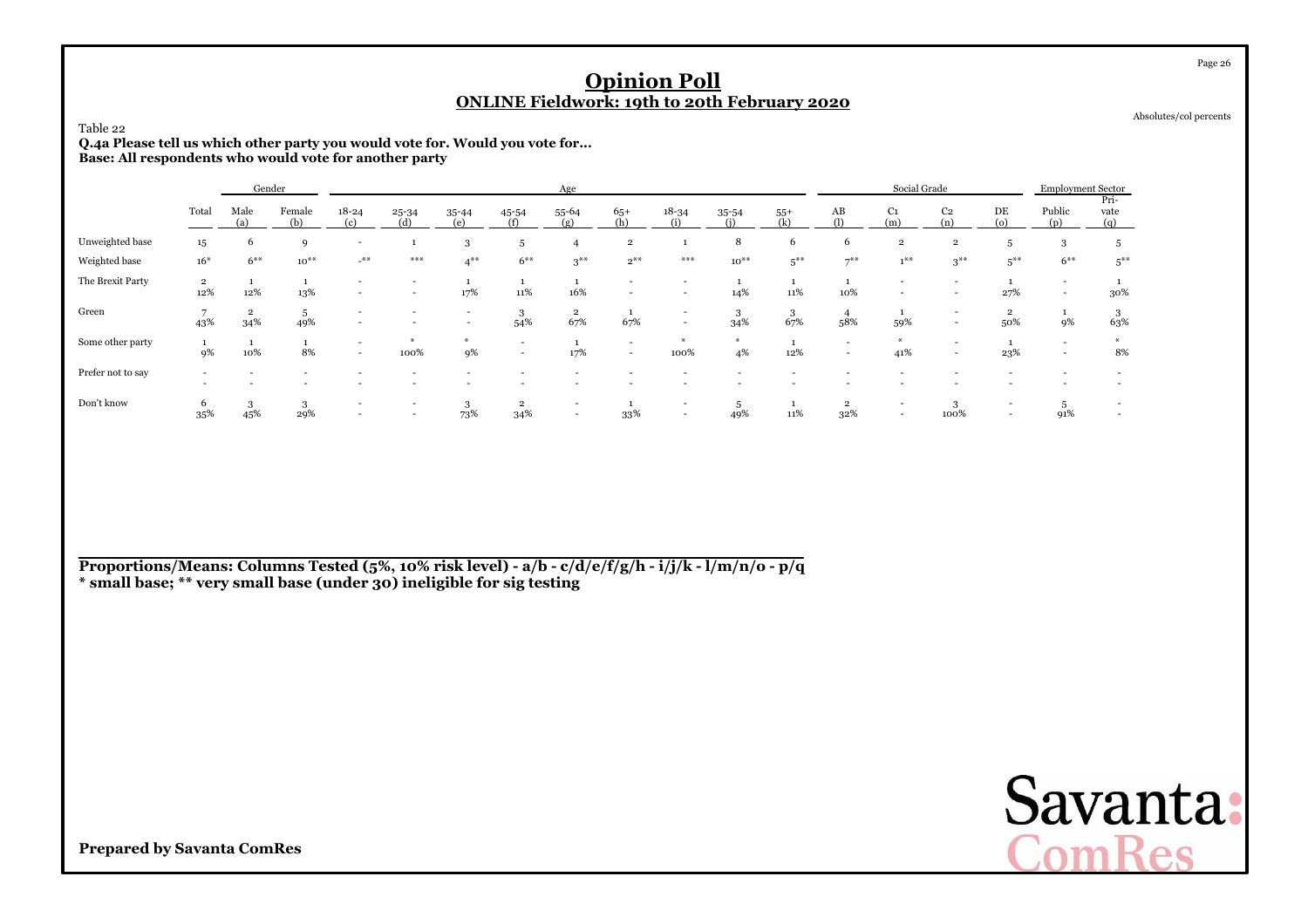| Table 23<br>Q.4a Please tell us which other party you would vote for. Would you vote for<br>Base: All respondents who would vote for another party |                                                                                                                                                                                                                                                                                                                              |                                                      |                                                      |                                                      |                          |                                                      | <b>Opinion Poll</b>                        | <b>ONLINE Fieldwork: 19th to 20th February 2020</b> |          |                          |                                                      |                          | Page 27<br>Absolutes/col percents |  |  |
|----------------------------------------------------------------------------------------------------------------------------------------------------|------------------------------------------------------------------------------------------------------------------------------------------------------------------------------------------------------------------------------------------------------------------------------------------------------------------------------|------------------------------------------------------|------------------------------------------------------|------------------------------------------------------|--------------------------|------------------------------------------------------|--------------------------------------------|-----------------------------------------------------|----------|--------------------------|------------------------------------------------------|--------------------------|-----------------------------------|--|--|
|                                                                                                                                                    | Region<br>Yorkshire &                                                                                                                                                                                                                                                                                                        |                                                      |                                                      |                                                      |                          |                                                      |                                            |                                                     |          |                          |                                                      |                          |                                   |  |  |
|                                                                                                                                                    | Humberside<br>Wales<br>North West<br>West Midlands<br>East Midlands<br>NET: England<br>North East<br>London<br>South East<br>South West<br>Total<br>Eastern<br>(b)<br>(i)<br>(k)<br>(1)<br>(f)<br>(g)<br>(h)<br>(i)<br>(e)<br>(d)<br>(m)<br>$\overline{\phantom{a}}$<br>$\overline{\phantom{a}}$<br>$\overline{\phantom{a}}$ |                                                      |                                                      |                                                      |                          |                                                      |                                            |                                                     |          |                          |                                                      |                          |                                   |  |  |
| Unweighted base                                                                                                                                    | 15                                                                                                                                                                                                                                                                                                                           |                                                      | 15                                                   |                                                      | 3                        | $\,2\,$                                              | $\overline{2}$                             | $\overline{2}$                                      | 3        | $\overline{2}$           |                                                      |                          |                                   |  |  |
| Weighted base                                                                                                                                      | $16*$                                                                                                                                                                                                                                                                                                                        | $-$ **                                               | $16***$                                              | $\mathcal{L}^{\# \#}$                                | $3***$                   | $4***$                                               | $1***$                                     | $1***$                                              | $2^{**}$ | $4***$                   | $\rightarrow$ $\!$                                   | $1***$                   |                                   |  |  |
| The Brexit Party                                                                                                                                   | $\overline{\mathbf{2}}$<br>12%                                                                                                                                                                                                                                                                                               | $\sim$<br>$\sim$                                     | $\overline{2}$<br>12%                                | $\sim$<br>$\overline{\phantom{a}}$                   | 21%                      | $\overline{\phantom{a}}$<br>$\overline{\phantom{a}}$ |                                            | $\sim$<br>$\overline{\phantom{a}}$                  | 77%      | $\overline{\phantom{a}}$ |                                                      |                          |                                   |  |  |
| Green                                                                                                                                              | 7<br>43%                                                                                                                                                                                                                                                                                                                     | $\sim$<br>$\overline{\phantom{a}}$                   | $7\phantom{.0}$<br>43%                               | $\overline{\phantom{a}}$                             | $\overline{a}$<br>$\sim$ | -1<br>23%                                            | 56%                                        | 47%                                                 |          | 100%                     | $\overline{\phantom{a}}$<br>$\overline{\phantom{a}}$ | 100%                     |                                   |  |  |
| Some other party                                                                                                                                   | 1<br>9%                                                                                                                                                                                                                                                                                                                      | $\overline{\phantom{0}}$<br>$\sim$                   | 9%                                                   | $\overline{\phantom{a}}$                             | $\overline{a}$           | $\overline{\phantom{a}}$<br>$\overline{\phantom{a}}$ | 44%                                        | 53%                                                 | 23%      | $\overline{\phantom{a}}$ |                                                      |                          |                                   |  |  |
| Prefer not to say                                                                                                                                  |                                                                                                                                                                                                                                                                                                                              |                                                      | $\overline{\phantom{a}}$<br>$\overline{\phantom{a}}$ | $\overline{\phantom{a}}$<br>$\overline{\phantom{a}}$ | $\overline{a}$           | $\overline{\phantom{a}}$<br>$\overline{\phantom{a}}$ | $\overline{a}$<br>$\overline{\phantom{a}}$ | $\overline{\phantom{0}}$<br>۰                       |          |                          |                                                      | $\overline{\phantom{a}}$ |                                   |  |  |
| Don't know                                                                                                                                         | 6<br>35%                                                                                                                                                                                                                                                                                                                     | $\overline{\phantom{0}}$<br>$\overline{\phantom{0}}$ | 6<br>35%                                             | $\sim$<br>$\overline{\phantom{a}}$                   | 3<br>79%                 | 3<br>77%                                             | $\overline{\phantom{a}}$<br>$\overline{a}$ | $\overline{\phantom{a}}$                            |          |                          | $\overline{a}$                                       | $\overline{\phantom{a}}$ |                                   |  |  |

**Proportions/Means: Columns Tested (5%, 10% risk level) - a/d - b/d - c/d - a/b/c/e/f/g/h/i/j/k/l/m\* small base; \*\* very small base (under 30) ineligible for sig testing**

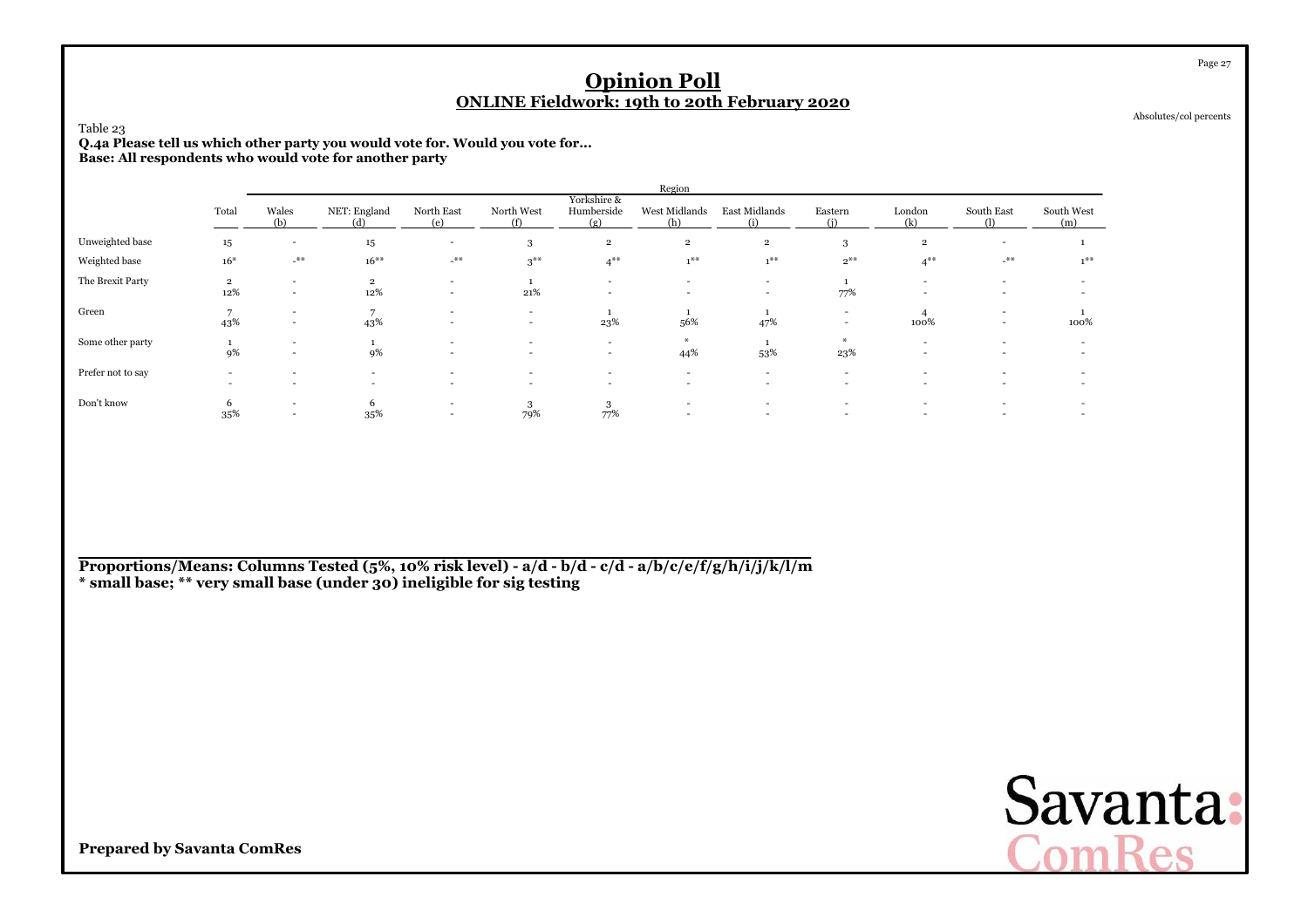#### Table 24

**Q.4a Please tell us which other party you would vote for. Would you vote for... Base: All respondents who would vote for another party**

|                   |                       |                |                          |                                                      | Past Vote                |                          |                          |                               |                        |             |            |                 |                        | Voting Intention |                       |                   |                               |                                 | 2016 Referendum<br>Vote        |               |
|-------------------|-----------------------|----------------|--------------------------|------------------------------------------------------|--------------------------|--------------------------|--------------------------|-------------------------------|------------------------|-------------|------------|-----------------|------------------------|------------------|-----------------------|-------------------|-------------------------------|---------------------------------|--------------------------------|---------------|
|                   | Total                 | Cons<br>(a)    | Lab<br>(b)               | Lib Dems<br>(c)                                      | Brexit<br>Party<br>(d)   | <b>SNP</b><br>(e)        | Plaid<br>Cymru<br>(f)    | Some<br>other<br>party<br>(g) | Did not<br>vote<br>(h) | Cons<br>(i) | Lab<br>(i) | Lib Dems<br>(k) | <b>Brexit</b><br>Party | SNP<br>(m)       | Plaid<br>Cymru<br>(n) | Green<br>$\omega$ | Some<br>other<br>party<br>(n) | Un-<br>likely to<br>vote<br>(q) | Leave<br>(s)                   | Remain<br>(t) |
| Unweighted base   | 15                    | $\overline{2}$ |                          | $\overline{4}$                                       | 3                        | $\overline{\phantom{0}}$ | $\overline{\phantom{a}}$ |                               |                        |             |            |                 |                        |                  |                       |                   |                               |                                 | 8                              | 5             |
| Weighted base     | $16*$                 | $1*$           | $2^{**}$                 | $4***$                                               | $2***$                   | $-$ **                   | $-$ **                   | $2^{**}$                      | $4***$                 | $-$ **      | $**$       | $\mathcal{N}^*$ | $***$                  | $***$            | $***$                 | $***$             | $**$                          | $***$                           | $Q^{\divideontimes\#}$         | $6***$        |
| The Brexit Party  | $\overline{2}$<br>12% | 53%            | $\overline{\phantom{0}}$ |                                                      | 70%                      | $\sim$                   |                          |                               |                        |             |            |                 |                        |                  |                       |                   |                               |                                 | $\overline{\mathbf{2}}$<br>23% | $\sim$        |
| Green             | 43%                   |                | $\overline{\phantom{0}}$ | 100%                                                 | $\overline{\phantom{0}}$ |                          | $\overline{a}$           | $\overline{2}$<br>100%        | 12%                    |             |            |                 |                        |                  |                       |                   |                               |                                 | $\overline{\mathbf{2}}$<br>27% | 65%           |
| Some other party  | 9%                    | 47%            |                          |                                                      |                          |                          |                          | -                             | 20%                    |             |            |                 |                        |                  |                       |                   |                               |                                 | 11%                            |               |
| Prefer not to say |                       |                |                          |                                                      |                          |                          |                          |                               |                        |             |            |                 |                        |                  |                       |                   |                               |                                 |                                |               |
| Don't know        | $\sigma$<br>35%       |                | $\overline{2}$<br>100%   | $\overline{\phantom{a}}$<br>$\overline{\phantom{a}}$ | 30%                      |                          |                          |                               | 68%                    |             |            |                 |                        |                  |                       |                   |                               |                                 | 3<br>39%                       | 35%           |

**Proportions/Means: Columns Tested (5%, 10% risk level) - a/b/c/d/e/f/g - h/i/j/k/l/m/n/o/p/q - s/t\* small base; \*\* very small base (under 30) ineligible for sig testing**

**Prepared by Savanta ComRes**

Page 28

Absolutes/col percents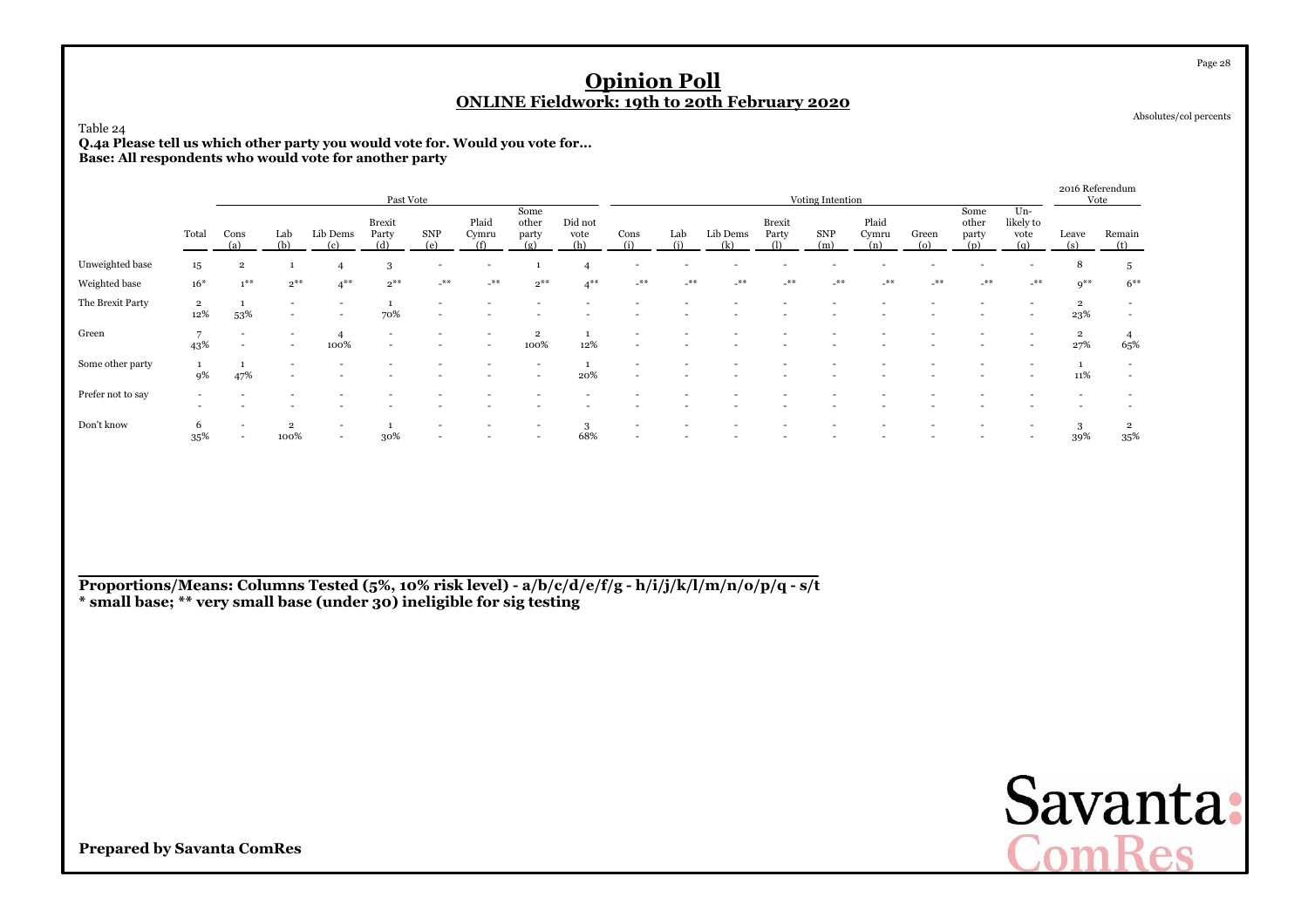Absolutes/col percents

Page 29

Table 25

 **Q.4/4a If it were a legal requirement for you to vote, do you think you would probably vote <...> or for some other party?Base: All respondents not specifying a party**

|                   |                               |                                    | Gender                           |                                                      |                                            |                          |                    | Age                                |                                                      |                                                      |                                                      |                               |                       | Social Grade          |                                                      |                      | <b>Employment Sector</b>                             |                                                      |
|-------------------|-------------------------------|------------------------------------|----------------------------------|------------------------------------------------------|--------------------------------------------|--------------------------|--------------------|------------------------------------|------------------------------------------------------|------------------------------------------------------|------------------------------------------------------|-------------------------------|-----------------------|-----------------------|------------------------------------------------------|----------------------|------------------------------------------------------|------------------------------------------------------|
|                   | Total                         | Male<br>(a)                        | Female<br>(b)                    | $18 - 24$<br>(c)                                     | $25 - 34$<br>(d)                           | 35-44<br>(e)             | 45-54<br>(f)       | $55 - 64$<br>(g)                   | $65+$<br>(h)                                         | $18 - 34$<br>(i)                                     | 35-54<br>(i)                                         | $55+$<br>(k)                  | AB<br>(1)             | C <sub>1</sub><br>(m) | C <sub>2</sub><br>(n)                                | DE<br>(o)            | Public<br>(p)                                        | Pri-<br>vate<br>(q)                                  |
| Unweighted base   | 200                           | 70                                 | 130                              | 15                                                   | 26                                         | 46                       | 39                 | 25                                 | 49                                                   | 41                                                   | 85                                                   | 74                            | 47                    | 68                    | $30\,$                                               | 55                   | 35                                                   | 68                                                   |
| Weighted base     | 194                           | $58*$                              | $136*$                           | $15***$                                              | $25***$                                    | $46*$                    | $41***$            | $23***$                            | $44*$                                                | $41***$                                              | $87*$                                                | $67*$                         | $43*$                 | 66*                   | $32***$                                              | $54*$                | $36***$                                              | $70*$                                                |
| Conservative      | 20<br>10%                     | 8<br>14%                           | 12<br>8%                         | $\overline{\phantom{a}}$<br>$\overline{\phantom{a}}$ | $\overline{4}$<br>16%                      | $\overline{4}$<br>8%     | 6<br>14%           | $\overline{\phantom{a}}$<br>$\sim$ | 6<br>14%                                             | $\overline{4}$<br>10%                                | 9<br>11%                                             | 6<br>9%                       | 3<br>8%               | $\overline{4}$<br>6%  | 3<br>10%                                             | 9<br>17%             | $\overline{2}$<br>4%                                 | 12<br>17%                                            |
| Labour            | 29<br>15%                     | 9<br>16%                           | 20<br>15%                        | 5<br>33%                                             | 3<br>12%                                   | 9<br>19%                 | 6<br>13%           | 3<br>13%                           | $\overline{4}$<br>9%                                 | 8<br>20%                                             | 14<br>17%                                            | 7<br>10%                      | 6<br>14%              | 8<br>12%              | 8<br>24%                                             | 8<br>15%             | 3<br>9%                                              | $\substack{13 \ 18\%}$                               |
| Liberal Democrat  | 13<br>7%                      | 5<br>8%                            | 8<br>6%                          | $\overline{a}$                                       | $\overline{\phantom{a}}$<br>$\overline{a}$ | 4<br>9%                  | 3<br>8%            | $\overline{\mathbf{2}}$<br>9%      | $\,$ 3 $\,$<br>8%                                    | $\overline{\phantom{a}}$<br>$\overline{\phantom{a}}$ | 8<br>9%                                              | 6<br>8%                       | $\overline{4}$<br>8%  | 8<br>12%0             | 1<br>2%                                              | 1<br>2%              | $\mathbf{1}$<br>3%                                   | 7<br>10%                                             |
| <b>SNP</b>        | $\overline{4}$<br>2%          | $\overline{\mathbf{2}}$<br>3%      | $\overline{\mathbf{2}}$<br>$2\%$ |                                                      | $\overline{a}$                             | $\,2\,$<br>5%            | ٠                  |                                    | $\overline{\mathbf{2}}$<br>4%                        | $\overline{\phantom{0}}$<br>$\overline{\phantom{a}}$ | $\overline{2}$<br>2%                                 | $\overline{\mathbf{2}}$<br>3% |                       | $\mathbf{1}$<br>1%    | $\overline{\phantom{a}}$<br>$\sim$                   | 3<br>6%              | $\overline{2}$<br>5%                                 | $\mathbf{1}$<br>2%                                   |
| Plaid Cymru       | 3<br>$1\%$                    | $\frac{M}{N}$<br>1%                | $\overline{\mathbf{2}}$<br>$2\%$ | $\overline{a}$                                       | 1%                                         |                          |                    | $\overline{\mathbf{2}}$<br>10%     | $\overline{\phantom{a}}$                             | $1\%$                                                | $\overline{\phantom{a}}$<br>$\overline{\phantom{a}}$ | $\overline{\mathbf{2}}$<br>3% |                       | $\overline{2}$<br>4%  | $\overline{\phantom{a}}$<br>$\overline{\phantom{a}}$ | ₩<br>$1\%$           | 3<br>7%                                              | $\overline{\phantom{a}}$<br>$\overline{\phantom{a}}$ |
| The Brexit Party  | $\overline{\mathbf{2}}$<br>1% | 1<br>1%                            | $\mathbf{1}$<br>$1\%$            |                                                      | $\blacksquare$                             | 1<br>1%                  | $\mathbf{1}$<br>2% | 1<br>$2\%$                         |                                                      |                                                      | 1<br>2%                                              | 1<br>$1\%$                    | 2%                    |                       | $\overline{\phantom{a}}$<br>$\overline{\phantom{a}}$ | 1<br>2%              | ۰<br>$\blacksquare$                                  | 2%                                                   |
| Green             | 7<br>4%                       | $\overline{\mathbf{2}}$<br>4%      | 5<br>4%                          |                                                      |                                            | $\overline{\phantom{a}}$ | 3<br>8%            | $\overline{\mathbf{2}}$<br>10%     | $\mathbf{1}$<br>$2\%$                                |                                                      | 3<br>4%                                              | 3<br>5%                       | $\overline{4}$<br>9%M | $\mathbf{1}$<br>1%    | $\overline{\phantom{a}}$                             | $\overline{2}$<br>4% | 1<br>1%                                              | 3<br>4%                                              |
| Some other party  | $\mathbf{1}$<br>1%            | $\mathbf{1}$<br>1%                 | $\mathbf{1}$<br>$1\%$            | $\overline{a}$                                       | 2%                                         | $\frac{M}{2m}$<br>1%     |                    | 1<br>$3\%$                         | $\overline{\phantom{a}}$<br>$\overline{\phantom{a}}$ | $\frac{1}{2}$<br>$1\%$                               | $*$<br>$\frac{M}{2}$                                 | 1<br>$1\%$                    |                       | $1\%$                 | $\overline{\phantom{a}}$                             | $\mathbf{1}$<br>2%   | $\overline{\phantom{0}}$<br>$\overline{\phantom{0}}$ | $1\%$                                                |
| Prefer not to say | 10<br>5%                      | $\overline{\phantom{a}}$<br>$\sim$ | 10<br>$7\%$ A                    | $*$<br>3%                                            | $\overline{4}$<br>14%                      | $\overline{\phantom{a}}$ | 3<br>6%            |                                    | 3<br>8%e                                             | $\overline{4}$<br>10%                                | 3<br>3%                                              | 3<br>5%                       |                       | $\overline{2}$<br>3%  | $*$<br>$1\%$                                         | 7<br>14%Lm           | $\overline{\phantom{a}}$                             | 4<br>5%                                              |
| Don't know        | 105<br>54%                    | $30\,$<br>52%                      | 75<br>55%                        | 10<br>64%                                            | 14<br>54%                                  | 26<br>57%                | 20<br>48%          | $12\,$<br>53%                      | 24<br>54%                                            | 24<br>58%                                            | 46<br>53%                                            | 36<br>54%                     | 26<br>60%0            | 39<br>60%0            | 20<br>63%                                            | 20<br>38%            | 25<br>69%                                            | 29<br>42%                                            |

**Proportions/Means: Columns Tested (5%, 10% risk level) - a/b - c/d/e/f/g/h - i/j/k - l/m/n/o - p/q\* small base; \*\* very small base (under 30) ineligible for sig testing**

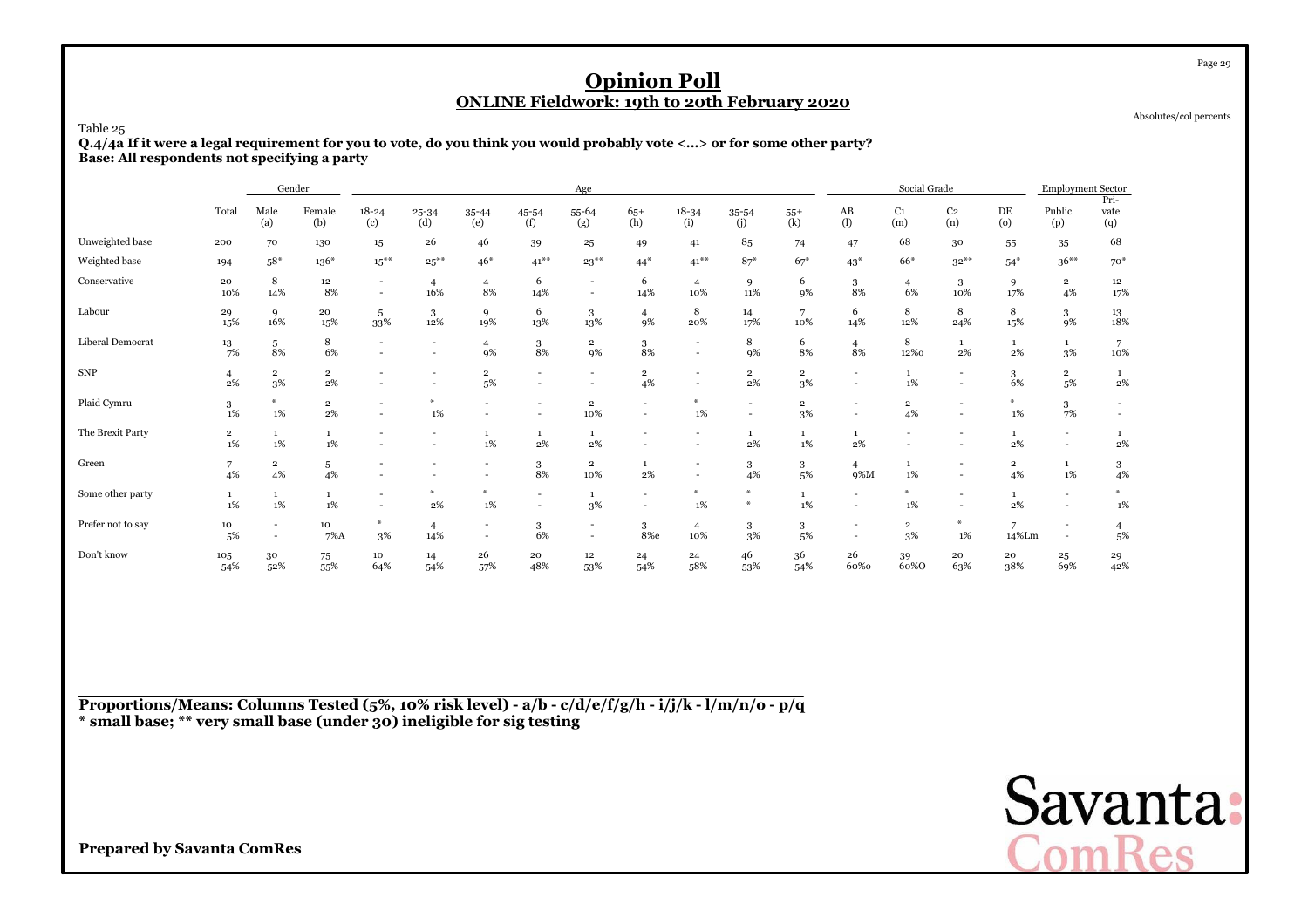Absolutes/col percents

#### Table 26

 **Q.4/4a If it were a legal requirement for you to vote, do you think you would probably vote <...> or for some other party?Base: All respondents not specifying a party**

|                   |                               |                                                      |                                                      |                                  |                               |                    |                                                      | Region                                               |                                    |                                                      |                       |                          |                                                      |
|-------------------|-------------------------------|------------------------------------------------------|------------------------------------------------------|----------------------------------|-------------------------------|--------------------|------------------------------------------------------|------------------------------------------------------|------------------------------------|------------------------------------------------------|-----------------------|--------------------------|------------------------------------------------------|
|                   | Total                         | Scotland<br>(a)                                      | Wales<br>(b)                                         | NET: England<br>(d)              | North East<br>(e)             | North West<br>(f)  | Yorkshire &<br>Humberside<br>(g)                     | West Midlands East Midlands<br>(h)                   | (i)                                | Eastern<br>(i)                                       | London<br>(k)         | South East<br>(1)        | South West<br>(m)                                    |
| Unweighted base   | 200                           | ${\bf 11}$                                           | $12\,$                                               | 177                              | 5                             | 23                 | 24                                                   | 27                                                   | $17\,$                             | $\bf{^{22}}$                                         | 23                    | 23                       | 13                                                   |
| Weighted base     | 194                           | $12^{**}$                                            | $10^{**}$                                            | 172                              | $5***$                        | $20^{**}$          | $24***$                                              | $24***$                                              | $15***$                            | $18***$                                              | $30**$                | $20^{**}$                | $16***$                                              |
| Conservative      | 20<br>10%                     | $\overline{2}$<br>14%                                | $\frac{M}{2}$<br>5%                                  | 17<br>10%                        | $+$<br>6%                     | $\ast$<br>$2\%$    | $\overline{4}$<br>18%                                | 3<br>14%                                             | 3<br>$21\%$                        | $\ast$<br>$2\%$                                      | $\overline{4}$<br>12% | $\overline{2}$<br>9%     |                                                      |
| Labour            | 29<br>15%                     | $\overline{\phantom{a}}$<br>$\overline{\phantom{a}}$ | 1<br>14%                                             | 28<br>16%                        | 1<br>30%                      | 5<br>24%           | $\frac{3}{13\%}$                                     | $\overline{4}$<br>16%                                | $\overline{4}$<br>30%              | 5<br>25%                                             | $\overline{2}$<br>7%  | $\mathbf{2}$<br>10%      | $\overline{2}$<br>11%                                |
| Liberal Democrat  | 13<br>7%                      | $\overline{\phantom{a}}$<br>$\blacksquare$           | 1<br>15%                                             | $12\,$<br>7%                     | ٠<br>$\sim$                   | $\mathbf{1}$<br>7% | $\overline{2}$<br>9%                                 | $\overline{2}$<br>10%                                | $\mathbf{1}$<br>6%                 | $\overline{\phantom{a}}$<br>$\overline{\phantom{a}}$ | $\mathbf{1}$<br>4%    | $\mathbf{2}$<br>$11\%$   | $\mathbf{1}$<br>8%                                   |
| <b>SNP</b>        | $\overline{4}$<br>$2\%$       | $\overline{4}$<br>32%                                | $\overline{\phantom{a}}$<br>$\overline{\phantom{a}}$ | $\overline{\phantom{0}}$         | $\overline{\phantom{a}}$      | $\sim$             | $\overline{\phantom{0}}$<br>$\sim$                   | $\overline{\phantom{a}}$<br>$\overline{\phantom{a}}$ | $\sim$                             | $\overline{\phantom{a}}$                             | $\overline{a}$        | $\overline{\phantom{a}}$ | $\overline{\phantom{0}}$<br>$\overline{\phantom{a}}$ |
| Plaid Cymru       | 3<br>$1\%$                    | $\sim$<br>$\sim$                                     | 3<br>27%                                             | $\sim$                           | ۰                             |                    |                                                      | $\overline{\phantom{a}}$                             | $\overline{\phantom{a}}$           | $\overline{\phantom{a}}$                             |                       |                          |                                                      |
| The Brexit Party  | $\overline{\mathbf{2}}$<br>1% | $\overline{\phantom{a}}$                             | $\overline{\phantom{a}}$<br>$\overline{\phantom{a}}$ | $\overline{\mathbf{2}}$<br>$1\%$ | ٠<br>$\overline{\phantom{a}}$ | $\mathbf{1}$<br>4% |                                                      | $\overline{\phantom{a}}$                             | $\overline{\phantom{a}}$<br>$\sim$ | 7%                                                   |                       |                          |                                                      |
| Green             | $\overline{7}$<br>4%          |                                                      | $\overline{\phantom{a}}$<br>$\overline{\phantom{a}}$ | $\overline{7}$<br>4%             | $\overline{\phantom{0}}$<br>٠ | $\sim$<br>$\sim$   | $\mathbf{1}$<br>3%                                   | 1<br>2%                                              | $\mathbf{1}$<br>4%                 | $\overline{\phantom{a}}$                             | 4<br>13%              | $\overline{\phantom{a}}$ | 7%                                                   |
| Some other party  | $\mathbf{1}$<br>$1\%$         |                                                      | $\overline{\phantom{a}}$<br>$\overline{\phantom{a}}$ | $\mathbf{1}$<br>$1\%$            |                               |                    | $\overline{\phantom{a}}$<br>$\overline{\phantom{a}}$ | *<br>$2\%$                                           | $\mathbf{1}$<br>4%                 | $\sim$<br>2%                                         |                       |                          |                                                      |
| Prefer not to say | 10<br>5%                      | ٠                                                    | $\overline{\phantom{a}}$<br>$\overline{\phantom{a}}$ | 10<br>6%                         | 1<br>23%                      | $\mathbf{1}$<br>6% | $\overline{\phantom{a}}$<br>$\sim$                   | *<br>2%                                              | $\sim$<br>$\sim$                   | $\overline{2}$<br>9%                                 | 6<br>19%              |                          |                                                      |
| Don't know        | 105<br>54%                    | 7<br>55%                                             | $\overline{4}$<br>40%                                | $\frac{95}{55\%}$                | $\overline{2}$<br>41%         | 11<br>57%          | 14<br>57%                                            | 13<br>55%                                            | 5<br>35%                           | 10<br>55%                                            | 13<br>44%             | 14<br>70%                | $12\phantom{.0}$<br>74%                              |

**Proportions/Means: Columns Tested (5%, 10% risk level) - a/d - b/d - c/d - a/b/c/e/f/g/h/i/j/k/l/m\*\* very small base (under 30) ineligible for sig testing**



**Prepared by Savanta ComRes**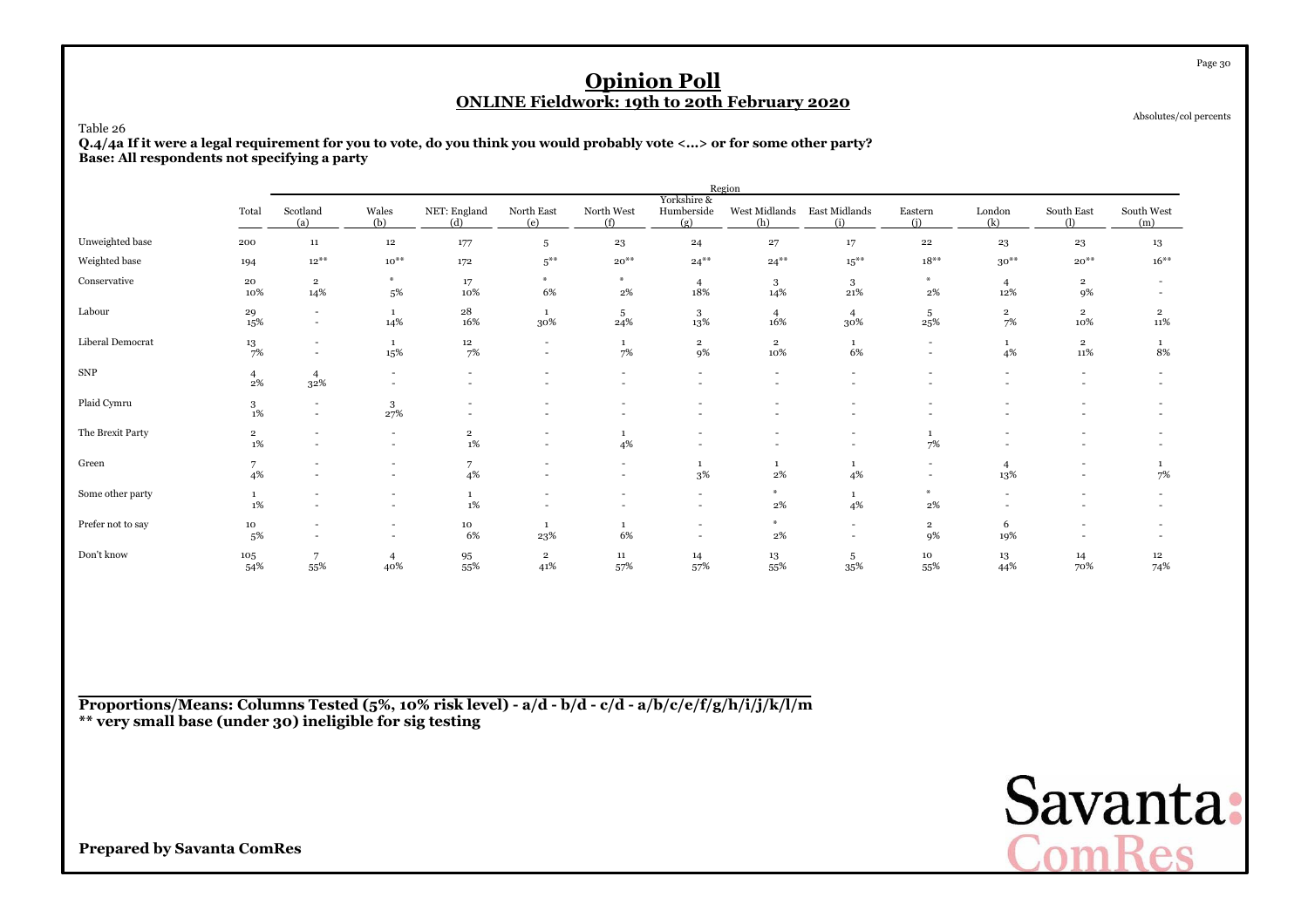Absolutes/col percents

Page 31

#### Table 27

 **Q.4/4a If it were a legal requirement for you to vote, do you think you would probably vote <...> or for some other party?Base: All respondents not specifying a party**

|                   |                               |                                    |                               |                               | Past Vote                                  |                          |                          |                               |                               |             |            |                 |                             | Voting Intention  |                       |              |                               |                                   | 2016 Referendum                                      | Vote                                       |
|-------------------|-------------------------------|------------------------------------|-------------------------------|-------------------------------|--------------------------------------------|--------------------------|--------------------------|-------------------------------|-------------------------------|-------------|------------|-----------------|-----------------------------|-------------------|-----------------------|--------------|-------------------------------|-----------------------------------|------------------------------------------------------|--------------------------------------------|
|                   | Total                         | Cons<br>(a)                        | Lab<br>(b)                    | Lib Dems<br>(c)               | <b>Brexit</b><br>Party<br>(d)              | <b>SNP</b><br>(e)        | Plaid<br>Cymru<br>(f)    | Some<br>other<br>party<br>(g) | Did not<br>vote<br>(h)        | Cons<br>(i) | Lab<br>(i) | Lib Dems<br>(k) | Brexit<br>Party<br>$\Omega$ | <b>SNP</b><br>(m) | Plaid<br>Cymru<br>(n) | Green<br>(o) | Some<br>other<br>party<br>(p) | $Un-$<br>likely to<br>vote<br>(q) | Leave<br>(s)                                         | Remain<br>(t)                              |
| Unweighted base   | 200                           | 40                                 | 51                            | 38                            | 11                                         | $\overline{\mathbf{2}}$  | $\,2\,$                  | $\mathbf Q$                   | 31                            |             |            |                 |                             |                   |                       |              |                               |                                   | 84                                                   | 77                                         |
| Weighted base     | 194                           | $42*$                              | $46*$                         | $39*$                         | $6***$                                     | $2***$                   | $2***$                   | $9***$                        | $29**$                        | $-$ **      | $-$ **     | **              | _**                         | $***$             | 关关                    | _**          | $***$                         | $-$ **                            | $78*$                                                | $82*$                                      |
| Conservative      | 20<br>10%                     | 12<br>28%BC                        | $\overline{\mathbf{2}}$<br>4% | $\overline{\mathbf{2}}$<br>5% | 1<br>11%                                   |                          |                          | 圣<br>4%                       | 3<br>10%                      |             |            |                 |                             |                   |                       |              |                               |                                   | 11<br>14%                                            | $\frac{5}{7\%}$                            |
| Labour            | 29<br>15%                     | 1<br>$3\%$                         | 16<br>34%Ac                   | 6<br>15%                      | $\mathbf{1}$<br>11%                        |                          |                          |                               | $\overline{4}$<br>14%         |             |            |                 |                             |                   |                       |              |                               |                                   | $\overline{7}$<br>10%                                | $\frac{14}{17\%}$                          |
| Liberal Democrat  | $\frac{13}{7\%}$              | 1<br>$2\%$                         | $\overline{\mathbf{2}}$<br>4% | 9<br>22%AB                    | $\overline{\phantom{a}}$<br>$\overline{a}$ | $\overline{\phantom{a}}$ | 1<br>83%                 |                               |                               |             |            |                 |                             |                   |                       |              |                               |                                   | $\overline{\phantom{a}}$<br>$\overline{\phantom{a}}$ | 10<br>13%S                                 |
| ${\rm SNP}$       | 4<br>2%                       | $\overline{\phantom{a}}$<br>$\sim$ | 4<br>9%ac                     |                               |                                            |                          |                          |                               |                               |             |            |                 |                             |                   |                       |              |                               |                                   | $\mathbf{1}$<br>$1\%$                                | $\mathbf{3}$<br>4%                         |
| Plaid Cymru       | 3<br>1%                       | $\sim$                             |                               |                               |                                            |                          | 17%                      | $\overline{\phantom{a}}$      | $\overline{\mathbf{2}}$<br>7% |             |            |                 |                             |                   |                       |              |                               |                                   | 3<br>$3\%$                                           | $\sim$                                     |
| The Brexit Party  | $\overline{\mathbf{2}}$<br>1% | $\mathbf{1}$<br>$2\%$              |                               | $\overline{\phantom{0}}$      | $\mathbf{1}$<br>20%                        |                          |                          |                               |                               |             |            |                 |                             |                   |                       |              |                               |                                   | $\,2\,$<br>$3\%$                                     | $\overline{\phantom{a}}$<br>$\blacksquare$ |
| Green             | 7<br>4%                       |                                    |                               | $\overline{4}$<br>10%ab       |                                            |                          |                          | 2<br>25%                      | 2%                            |             |            |                 |                             |                   |                       |              |                               |                                   | $\overline{2}$<br>3%                                 | $\frac{4}{5\%}$                            |
| Some other party  | 1%                            | $\mathbf{1}$<br>1%                 |                               |                               |                                            |                          |                          | $\overline{\phantom{a}}$      | 3%                            |             |            |                 |                             |                   |                       |              |                               |                                   | $\mathbf{1}$<br>1%                                   |                                            |
| Prefer not to say | 10<br>5%                      | 3<br>6%                            | -1<br>2%                      |                               |                                            |                          |                          | 1<br>10%                      | 1%                            |             |            |                 |                             |                   |                       |              |                               |                                   | $\overline{4}$<br>6%                                 | $\begin{array}{c} 5 \\ 6\% \end{array}$    |
| Don't know        | 105<br>54%                    | 24<br>57%                          | $\bf 21$<br>47%               | 19<br>48%                     | $\overline{4}$<br>58%                      | $\overline{2}$<br>100%   | $\overline{\phantom{a}}$ | 6<br>61%                      | 18<br>63%                     |             |            |                 |                             |                   |                       |              |                               |                                   | 46<br>60%                                            | 40<br>49%                                  |

**Proportions/Means: Columns Tested (5%, 10% risk level) - a/b/c/d/e/f/g - h/i/j/k/l/m/n/o/p/q - s/t\* small base; \*\* very small base (under 30) ineligible for sig testing**

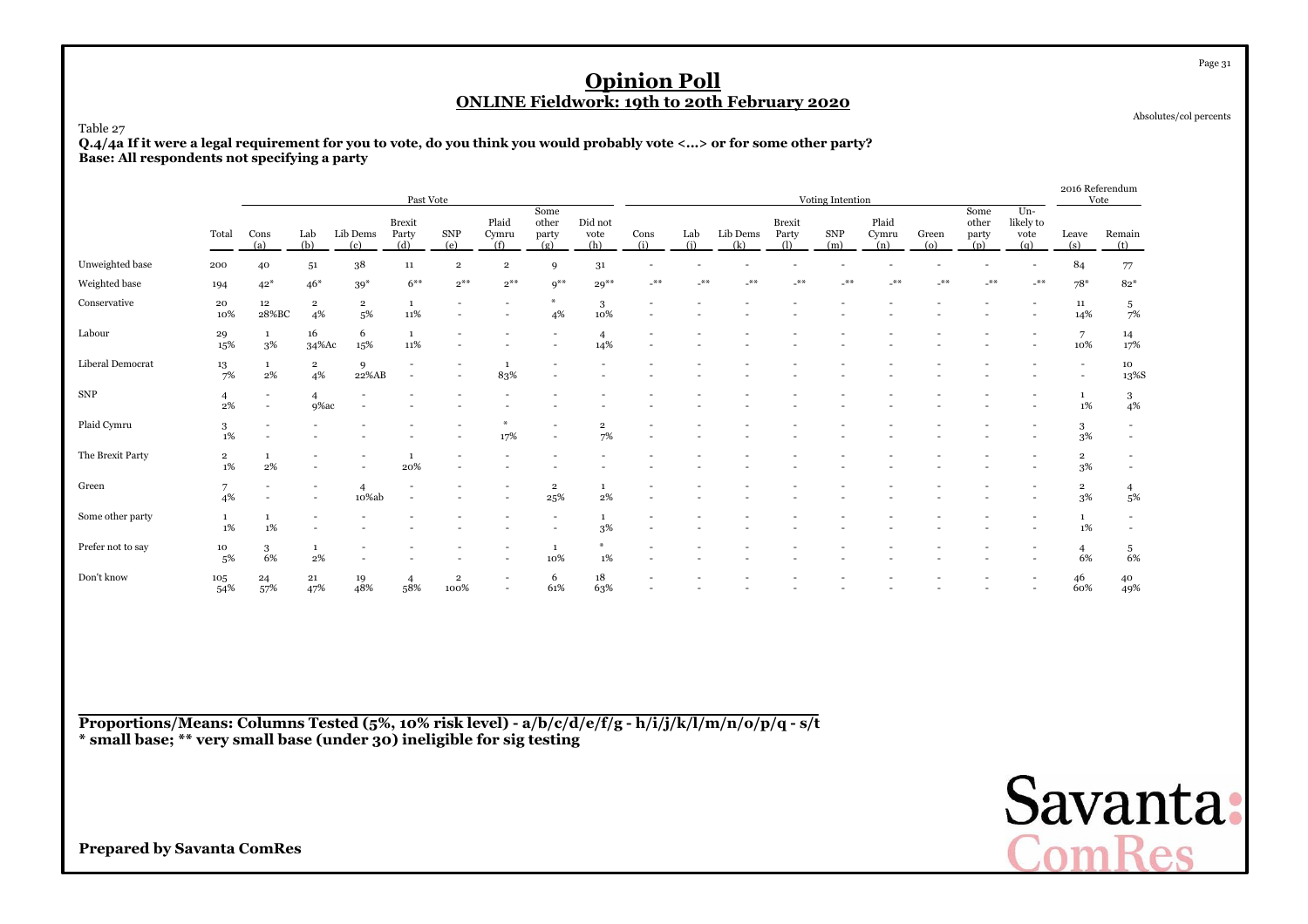Absolutes/col percents

Page 32

## Table 28**Q.3/4 Voting intention (TURNOUT WEIGHTED) Base: All respondents likely to vote and expressing a voting intention**

|                     |                       | Gender                |               |                   |                         |                    |                               | Age            |                                          |                     |                                         |                             |                               | Social Grade           |                                                      |                           | <b>Employment Sector</b> | Pri-        |
|---------------------|-----------------------|-----------------------|---------------|-------------------|-------------------------|--------------------|-------------------------------|----------------|------------------------------------------|---------------------|-----------------------------------------|-----------------------------|-------------------------------|------------------------|------------------------------------------------------|---------------------------|--------------------------|-------------|
|                     | Total                 | Male<br>(a)           | Female<br>(b) | $18 - 24$<br>(c)  | $25 - 34$<br>(d)        | 35-44<br>(e)       | 45-54<br>(f)                  | 55-64<br>(g)   | $65+$<br>(h)                             | $18 - 34$<br>(i)    | 35-54<br>(i)                            | $55+$<br>(k)                | AB<br>$\Omega$                | C <sub>1</sub><br>(m)  | C <sub>2</sub><br>(n)                                | DE<br>$\omega$            | Public<br>(p)            | vate<br>(q) |
| Unweighted base     | 1574                  | 848                   | 726           | 177               | 244                     | 216                | 257                           | 247            | 433                                      | 421                 | 473                                     | 680                         | 465                           | 475                    | 260                                                  | 374                       | 221                      | 607         |
| Weighted base       | 1572                  | 818                   | 754           | 170               | 255                     | 229                | 267                           | 254            | 398                                      | 424                 | 495                                     | 652                         | 466                           | 445                    | 317                                                  | 345                       | 238                      | 654         |
| Conservative        | 741<br>47%            | 407<br>50%b           | 333<br>44%    | 56<br>33%         | 90<br>35%               | 93<br>41%          | 115<br>43%с                   | 136<br>54%CDEF | 251                                      | 145<br>63%CDEFG 34% | 208<br>42%I                             | 387<br>59%IJ                | 228<br>49%0                   | 214<br>48%O            | 164<br>52%0                                          | 135<br>39%                | 92<br>39%                | 297<br>45%  |
| Labour              | 490<br>31%            | 231<br>28%            | 259<br>34%A   | 79<br>47%EFGH     | 108<br>42%eGH           | 75<br>33%GH        | 94<br>35%GH                   | 58<br>23%      | 77<br>19%                                | 186<br>44%JK        | 169<br>34%K                             | 135<br>21%                  | 130<br>28%                    | 128<br>29%             | 108<br>34%                                           | 124<br>36%Lm              | 92<br>39%q               | 202<br>31%  |
| Liberal Democrat    | 146<br>9%             | 73<br>9%              | 73<br>10%     | 16<br>9%          | 28<br>11%               | 25<br>11%          | 21<br>8%                      | 20<br>8%       | 37<br>9%                                 | 44<br>10%           | 46<br>9%                                | 57<br>9%                    | 64<br>14%mNO                  | 42<br>$9\%$ N          | $11\,$<br>4%                                         | 29<br>8%N                 | 18<br>8%                 | 67<br>10%   |
| NET: Other          | 195<br>12%            | 106<br>13%            | 88<br>12%     | 19<br>11%         | 30<br>12%               | 35<br>15%H         | 37<br>14%H                    | 40<br>16%H     | 33<br>8%                                 | 49<br>12%           | 73<br>15%                               | 73<br>11%                   | 43<br>9%                      | 60<br>14%              | 34<br>11%                                            | 57<br>$17\%$ Ln           | 35<br>15%                | 87<br>13%   |
| <b>Brexit Party</b> | 39<br>3%              | 24<br>3%              | 16<br>2%      | $\mathbf{1}$<br>条 | 9<br>3%ch               | 5<br>$2\%$         | 12 <sup>2</sup><br>4%CH       | 8<br>3%ch      | $\overline{4}$<br>1%                     | 10<br>2%            | 17<br>3%                                | 13<br>2%                    | 6<br>$1\%$                    | 10<br>2%               | 12 <sup>12</sup><br>4%                               | 12 <sub>2</sub><br>$4\%L$ | 5<br>2%                  | 24<br>4%    |
| Green               | 64<br>4%              | 33<br>4%              | 30<br>4%      | 10<br>6%h         | 8<br>3%                 | 11<br>5%           | 15<br>5%h                     | 12<br>5%       | 9<br>2%                                  | 17<br>4%            | 25<br>5%                                | 21<br>3%                    | 21<br>4%                      | 19<br>4%               | 10<br>$3\%$                                          | 14<br>4%                  | 9<br>4%                  | 31<br>5%    |
| <b>SNP</b>          | 67<br>4%              | 37<br>5%              | 30<br>4%      | 7<br>4%           | 10<br>4%                | 17<br><b>8%FH</b>  | $\overline{7}$<br>3%          | 14<br>6%       | 12<br>3%                                 | 17<br>4%            | 25<br>5%                                | 26<br>4%                    | 15<br>3%                      | 20<br>4%               | 12<br>4%                                             | 21<br>6%1                 | 15<br>6%q                | 21<br>3%    |
| Plaid Cymru         | 17<br>1%              | $7\overline{ }$<br>1% | 10<br>1%      | 条                 | $\overline{2}$<br>1%    | $\mathbf{1}$<br>1% | $\overline{2}$<br>1%          | 5<br>2%        | 6<br>1%                                  | 3<br>1%             | $\overline{4}$<br>1%                    | 11<br>2%                    | $\overline{\mathbf{2}}$<br>条  | 10<br>$2\%$ LN         | $\overline{\phantom{a}}$<br>$\overline{\phantom{a}}$ | 5<br>$1\%n$               | 6<br>2%                  | 7<br>1%     |
| Another party       | 8<br>$\divideontimes$ | 5<br>$1\%$            | 3<br>$*$      | 1%                | $\overline{2}$<br>$1\%$ | 圣<br>条             | $\overline{\mathbf{2}}$<br>1% | $\frac{M}{2}$  | $\overline{\mathbf{2}}$<br>$\frac{M}{2}$ | $\frac{3}{1\%}$     | $\mathbf 2$<br>$\boldsymbol{\varkappa}$ | $\sqrt{3}$<br>$\frac{1}{2}$ | $\mathbf{1}$<br>$\frac{1}{2}$ | $\mathbf{1}$<br>$\ast$ | $\Delta L$                                           | 5<br>$1\%$ L              | -1<br>$\ast$             | 4<br>$1\%$  |

**Proportions/Means: Columns Tested (5%, 10% risk level) - a/b - c/d/e/f/g/h - i/j/k - l/m/n/o - p/q**

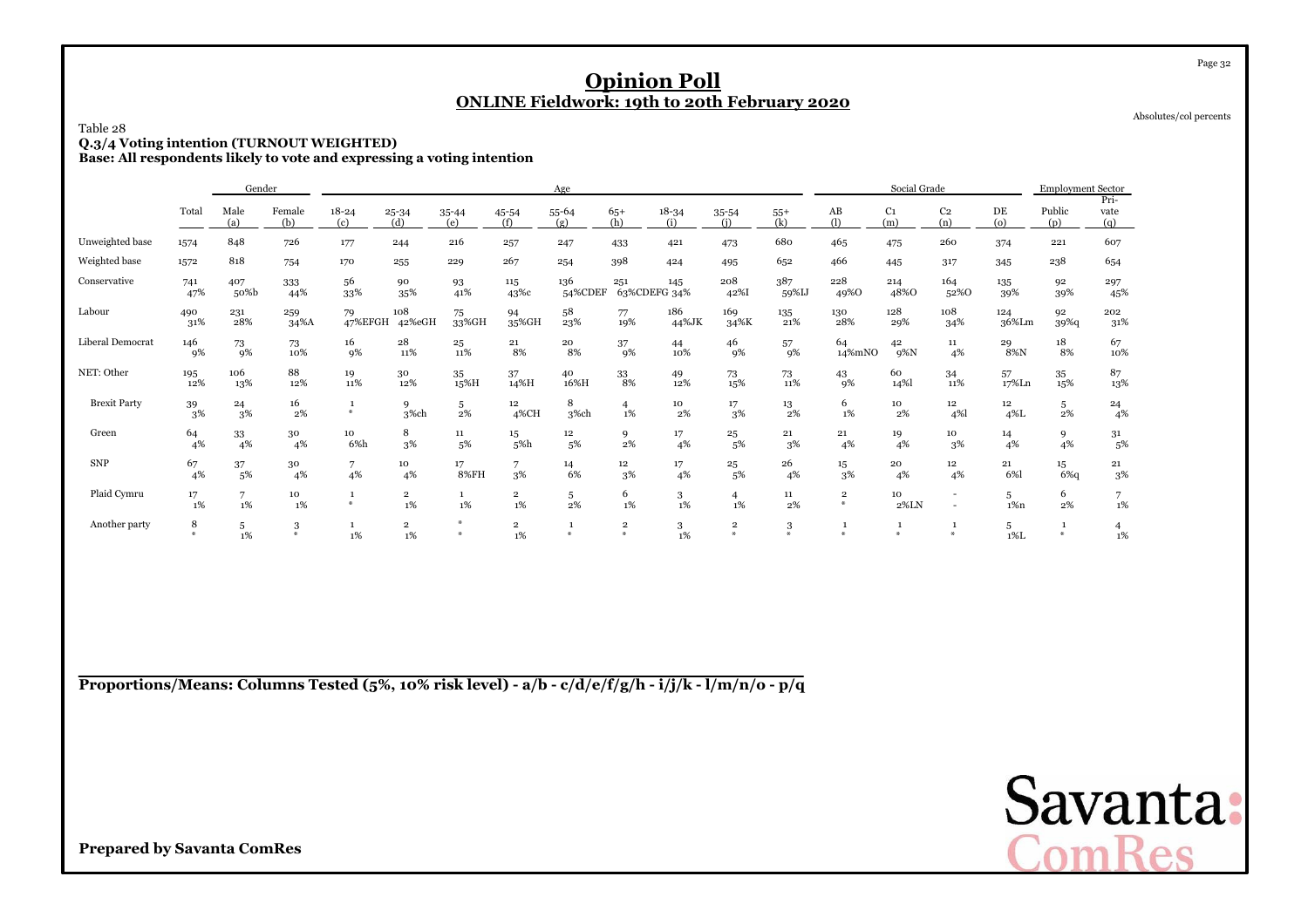| Table 29<br>Q.3/4 Voting intention (TURNOUT WEIGHTED)<br>Base: All respondents likely to vote and expressing a voting intention |                                                                                                                                                                                                                                                                                                |                               |                                                                                                                                                     |                                                      | <b>ONLINE Fieldwork: 19th to 20th February 2020</b> |                          | <b>Opinion Poll</b>      |                          |                                                      |                                    |                      |                          | Page 33<br>Absolutes/col percents |  |  |  |  |
|---------------------------------------------------------------------------------------------------------------------------------|------------------------------------------------------------------------------------------------------------------------------------------------------------------------------------------------------------------------------------------------------------------------------------------------|-------------------------------|-----------------------------------------------------------------------------------------------------------------------------------------------------|------------------------------------------------------|-----------------------------------------------------|--------------------------|--------------------------|--------------------------|------------------------------------------------------|------------------------------------|----------------------|--------------------------|-----------------------------------|--|--|--|--|
|                                                                                                                                 | Region<br>Yorkshire &<br>Wales<br>Humberside<br>East Midlands<br>Scotland<br>NET: England<br>North East<br>North West<br>West Midlands<br>Eastern<br>London<br>South East<br>South West<br>Total                                                                                               |                               |                                                                                                                                                     |                                                      |                                                     |                          |                          |                          |                                                      |                                    |                      |                          |                                   |  |  |  |  |
|                                                                                                                                 |                                                                                                                                                                                                                                                                                                | (a)                           | (b)<br>(e)<br>(f)<br>(g)<br>(i)<br>(k)<br>(h)<br>(i)<br>ጠ<br>(m)<br>(d)<br>86<br>169<br>148<br>142<br>1345<br>57<br>195<br>125<br>145<br>124<br>243 |                                                      |                                                     |                          |                          |                          |                                                      |                                    |                      |                          |                                   |  |  |  |  |
| Unweighted base                                                                                                                 | 1574                                                                                                                                                                                                                                                                                           |                               | 139<br>$70*$<br>$77*$<br>136<br>$114*$<br>1353<br>194<br>120<br>152<br>190<br>232<br>142<br>145                                                     |                                                      |                                                     |                          |                          |                          |                                                      |                                    |                      |                          |                                   |  |  |  |  |
| Weighted base                                                                                                                   | 1572                                                                                                                                                                                                                                                                                           |                               |                                                                                                                                                     |                                                      |                                                     |                          |                          |                          |                                                      |                                    |                      |                          |                                   |  |  |  |  |
| Conservative                                                                                                                    | 68<br>664<br>86<br>81<br>46<br>56<br>85<br>30<br>30<br>73<br>53<br>133<br>741<br>56%ABFk<br>47%<br>32%<br>43%<br>37%<br>47%A<br>50%AF<br>46%A<br>57%ABFk<br>45 <sup>%a</sup><br>57%ABeFgiK<br>39%<br>49%A<br>58<br>490<br>$15\,$<br>23<br>452<br>31<br>100<br>50<br>42<br>55<br>32<br>41<br>43 |                               |                                                                                                                                                     |                                                      |                                                     |                          |                          |                          |                                                      |                                    |                      |                          |                                   |  |  |  |  |
| Labour                                                                                                                          | 31%                                                                                                                                                                                                                                                                                            | 11%                           | 29%A                                                                                                                                                | 33%A                                                 | 45%AhJkLM                                           | 52%ABHIJKLM              | 41%AhJkLM                | 30%A                     | 38%ALM                                               | 28%A                               | 29%A                 | $25\%$ A                 | 22%A                              |  |  |  |  |
| Liberal Democrat                                                                                                                | 146<br>9%                                                                                                                                                                                                                                                                                      | 8<br>6%                       | $\overline{4}$<br>5%                                                                                                                                | 134<br>10%                                           | 5<br>8%                                             | 10<br>5%                 | 8<br>7%                  | $15\,$<br>11%f           | 8<br>7%                                              | 13<br>9%                           | 27<br>14%AbFgi       | 27<br>11%aF              | 21<br>14%AbFgi                    |  |  |  |  |
| NET: Other                                                                                                                      | 195<br>12%                                                                                                                                                                                                                                                                                     | 73                            | 20<br>51%DBEFGHIJKLM5%DEFGHIJKLM 8%                                                                                                                 | 102                                                  | 3<br>5%                                             | 11<br>6%                 | 6<br>5%                  | 13<br>9%                 | 10<br>9%                                             | 10<br>7%                           | $\bf{^{22}}$<br>12%f | 15<br>6%                 | 11<br>8%                          |  |  |  |  |
| <b>Brexit Party</b>                                                                                                             | 39<br>3%                                                                                                                                                                                                                                                                                       | $\overline{\mathbf{2}}$<br>1% | 3<br>4%                                                                                                                                             | 35<br>3%                                             | $\overline{2}$<br>3%                                | $\overline{4}$<br>2%     | 3<br>2%                  | 7<br>5%al                | 3<br>3%                                              | 3<br>2%                            | 7<br>4%              | 3<br>$1\%$               | $\overline{4}$<br>3%              |  |  |  |  |
| Green                                                                                                                           | 64<br>4%                                                                                                                                                                                                                                                                                       | $\overline{4}$<br>3%          | 1%                                                                                                                                                  | 59<br>4%                                             | $\overline{2}$<br>2%                                | 6<br>3%                  | $\overline{4}$<br>3%     | 6<br>4%                  | 5<br>5%                                              | 6<br>4%                            | 14<br>$8\%B$         | 10<br>4%                 | 7<br>5%                           |  |  |  |  |
| <b>SNP</b>                                                                                                                      | 67<br>4%                                                                                                                                                                                                                                                                                       | 67                            | 47%DBEFGHIJKLM-                                                                                                                                     | $\overline{\phantom{a}}$<br>$\overline{\phantom{a}}$ | $\overline{\phantom{a}}$                            | $\sim$                   | $\overline{\phantom{a}}$ | $\overline{\phantom{a}}$ | $\overline{\phantom{a}}$<br>$\overline{\phantom{a}}$ | $\overline{\phantom{a}}$<br>$\sim$ |                      | $\overline{\phantom{a}}$ |                                   |  |  |  |  |
| Plaid Cymru                                                                                                                     | 17<br>1%                                                                                                                                                                                                                                                                                       | $\overline{a}$                | 17                                                                                                                                                  | 22%DAEFGHIJKLM-                                      |                                                     | $\overline{\phantom{a}}$ |                          |                          | $\overline{\phantom{a}}$                             | $\overline{\phantom{a}}$           |                      |                          |                                   |  |  |  |  |
| Another party                                                                                                                   | 8<br>$\mathbf{w}$                                                                                                                                                                                                                                                                              | $\overline{\phantom{0}}$      |                                                                                                                                                     | 8<br>1%                                              |                                                     | $\mathbf{1}$<br>1%       | $\overline{a}$           | 1<br>$\divideontimes$    | 1<br>1%                                              | $\mathbf{1}$<br>1%                 | -1<br>1%             | $\overline{2}$<br>1%     |                                   |  |  |  |  |

**Proportions/Means: Columns Tested (5%, 10% risk level) - a/d - b/d - c/d - a/b/c/e/f/g/h/i/j/k/l/m\* small base; \*\* very small base (under 30) ineligible for sig testing**

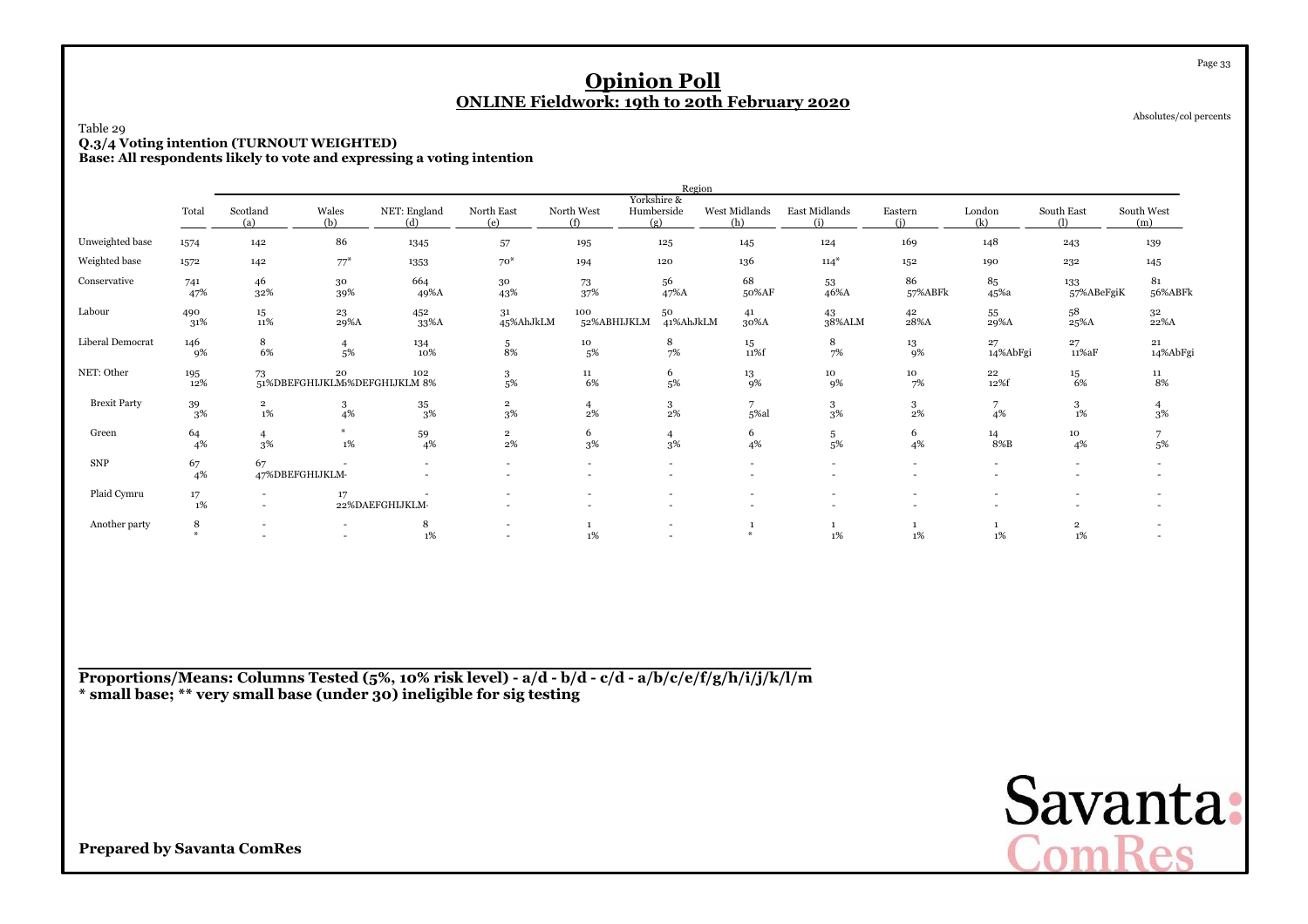## Table 30**Q.3/4 Voting intention (TURNOUT WEIGHTED) Base: All respondents likely to vote and expressing a voting intention**

|                     |                   |                                                      |                                    |                                                      | Past Vote                                            |                               |                          |                                            |                               |                          |                          |                          | Voting Intention         |                          |                       |                   |                               |                                   | 2016 Referendum<br>Vote |                                 |
|---------------------|-------------------|------------------------------------------------------|------------------------------------|------------------------------------------------------|------------------------------------------------------|-------------------------------|--------------------------|--------------------------------------------|-------------------------------|--------------------------|--------------------------|--------------------------|--------------------------|--------------------------|-----------------------|-------------------|-------------------------------|-----------------------------------|-------------------------|---------------------------------|
|                     | Total             | Cons<br>(a)                                          | Lab<br>(b)                         | Lib Dems<br>(c)                                      | Brexit<br>Party<br>(d)                               | SNP<br>(e)                    | Plaid<br>Cymru<br>(f)    | Some<br>other<br>party<br>(g)              | Did not<br>vote<br>(h)        | Cons<br>(i)              | Lab<br>(i)               | Lib Dems<br>(k)          | Brexit<br>Party<br>(1)   | <b>SNP</b><br>(m)        | Plaid<br>Cymru<br>(n) | Green<br>$\omega$ | Some<br>other<br>party<br>(p) | $Un-$<br>likely to<br>vote<br>(a) | Leave<br>(s)            | Remain<br>(t)                   |
| Unweighted base     | 1574              | 654                                                  | 516                                | 152                                                  | 51                                                   | 70                            | 16                       | 60                                         | 46                            | 679                      | 499                      | 123                      | 40                       | 69                       | 18                    | 67                | 9                             |                                   | 740                     | 665                             |
| Weighted base       | 1572              | 699                                                  | 492                                | 170                                                  | $40*$                                                | $65*$                         | $10^{**}$                | $44*$                                      | $46*$                         | 725                      | 466                      | $135*$                   | $38*$                    | $64*$                    | $14***$               | $57*$             | $6***$                        | $-$ **                            | 730                     | 680                             |
| Conservative        | 741<br>47%        | 673                                                  | 14<br>96%BCDEG 3%                  | 17<br>10%B                                           | 9<br>23%BCE                                          | $\overline{\mathbf{2}}$<br>3% | $\overline{\phantom{a}}$ | 5<br>12%Be                                 | $18\,$<br>39%JKLMO 100%HJKLMO | 725                      |                          |                          |                          |                          |                       |                   |                               |                                   | 524<br>72%T             | $\frac{163}{24\%}$              |
| Labour              | 490<br>31%        | $7\overline{ }$<br>1%                                | 440                                | 18<br>90%ACDEG 11%A                                  | 3<br>$7\%$ A                                         | 3<br>4%a                      | $\overline{\phantom{a}}$ | $\overline{4}$<br>10%A                     | 13<br>29%IKLMO                | $\overline{\phantom{a}}$ | 466                      | 100%HIKLMO               |                          |                          |                       |                   |                               |                                   | 116<br>16%              | 302<br>44%S                     |
| Liberal Democrat    | 146<br>9%         | 5<br>1%                                              | 12<br>$2\%$ A                      | 118                                                  | 70%ABDEG 1%                                          | $\mathbf{1}$<br>$1\%$         | 1<br>14%                 | 10%ABdE                                    | 3<br>6%IJmo                   | $\overline{\phantom{a}}$ | $\overline{\phantom{a}}$ | 135                      | 100%HIJLMO               |                          |                       |                   |                               |                                   | ${\bf 11}$<br>2%        | 120<br>18%S                     |
| NET: Other          | 195<br>12%        | 14<br>2%                                             | 25<br>$5\%$ A                      | 16<br>9%Ab                                           | 28<br>69%ABC                                         | 59                            | 9<br>92%ABCDG6%          | 29<br>68%ABC                               | $12\,$<br>26%IJK              |                          |                          |                          | 38<br>100%HIJK           | 64                       | 14<br>100%HIJK 100%   | 57                | 6<br>100%HIJK 100%            |                                   | 80<br>11%               | $\frac{95}{14\%}$               |
| <b>Brexit Party</b> | 39<br>3%          | 10<br>1%B                                            | $\sim$<br>$\overline{\phantom{a}}$ | $\overline{\phantom{a}}$<br>$\overline{\phantom{a}}$ | 24<br>61%ABCEG -                                     |                               |                          | 3%BC                                       | $\overline{4}$<br>8%IJKMO     | $\overline{\phantom{a}}$ |                          | $\overline{\phantom{a}}$ | 38<br>100%HIJKMO -       |                          |                       |                   |                               |                                   | 37<br>$5\%T$            | $\frac{1}{2}$                   |
| Green               | 64<br>4%          | $\overline{\mathbf{2}}$<br>$*$                       | 15<br>$3\%$ A                      | $12\,$<br>7%AB                                       | $\overline{2}$<br>5%A                                | $\mathbf{1}$<br>$2\%$ A       | $\overline{\phantom{a}}$ | 26                                         | 60%ABCDE 8%IJKM               |                          |                          |                          |                          |                          |                       | 57                | 100%HIJKLM-                   |                                   | 13<br>2%                | $^{40}_{\phantom{1}6\%{\rm S}}$ |
| ${\rm SNP}$         | 67<br>4%          | $\overline{\phantom{a}}$<br>$\overline{\phantom{a}}$ | 8<br>$2\%$ A                       |                                                      | $\overline{\phantom{0}}$<br>$\overline{\phantom{a}}$ | 58                            | 90%ABCDG -               |                                            | $1\%$ Ij                      |                          |                          |                          | $\overline{\phantom{a}}$ | 64                       | 100%HIJKLO-           |                   |                               |                                   | 19<br>3%                | 42<br>6%S                       |
| Plaid Cymru         | 17<br>1%          | $\overline{\phantom{a}}$<br>$\overline{\phantom{a}}$ | $\overline{2}$<br>$\ast$           | 3<br>$2\%$ A                                         |                                                      |                               | 9<br>86%                 | $\overline{a}$<br>$\overline{\phantom{a}}$ | 8%IJKMo                       |                          |                          |                          |                          | $\overline{\phantom{a}}$ | 14<br>100%            |                   |                               |                                   | 6<br>1%                 | 10<br>1%                        |
| Another party       | 8<br>$\mathbf{M}$ | $\overline{\mathbf{2}}$<br>$\boldsymbol{u}$          |                                    |                                                      | 3%ABc                                                |                               |                          | $\overline{2}$<br>5%ABCe                   | 2%IJ                          |                          |                          |                          |                          |                          |                       |                   | 6<br>100%                     |                                   | 華                       | 3<br>$\mathbf{a}$               |

**Proportions/Means: Columns Tested (5%, 10% risk level) - a/b/c/d/e/f/g - h/i/j/k/l/m/n/o/p/q - s/t\* small base; \*\* very small base (under 30) ineligible for sig testing**



Absolutes/col percents

Page 34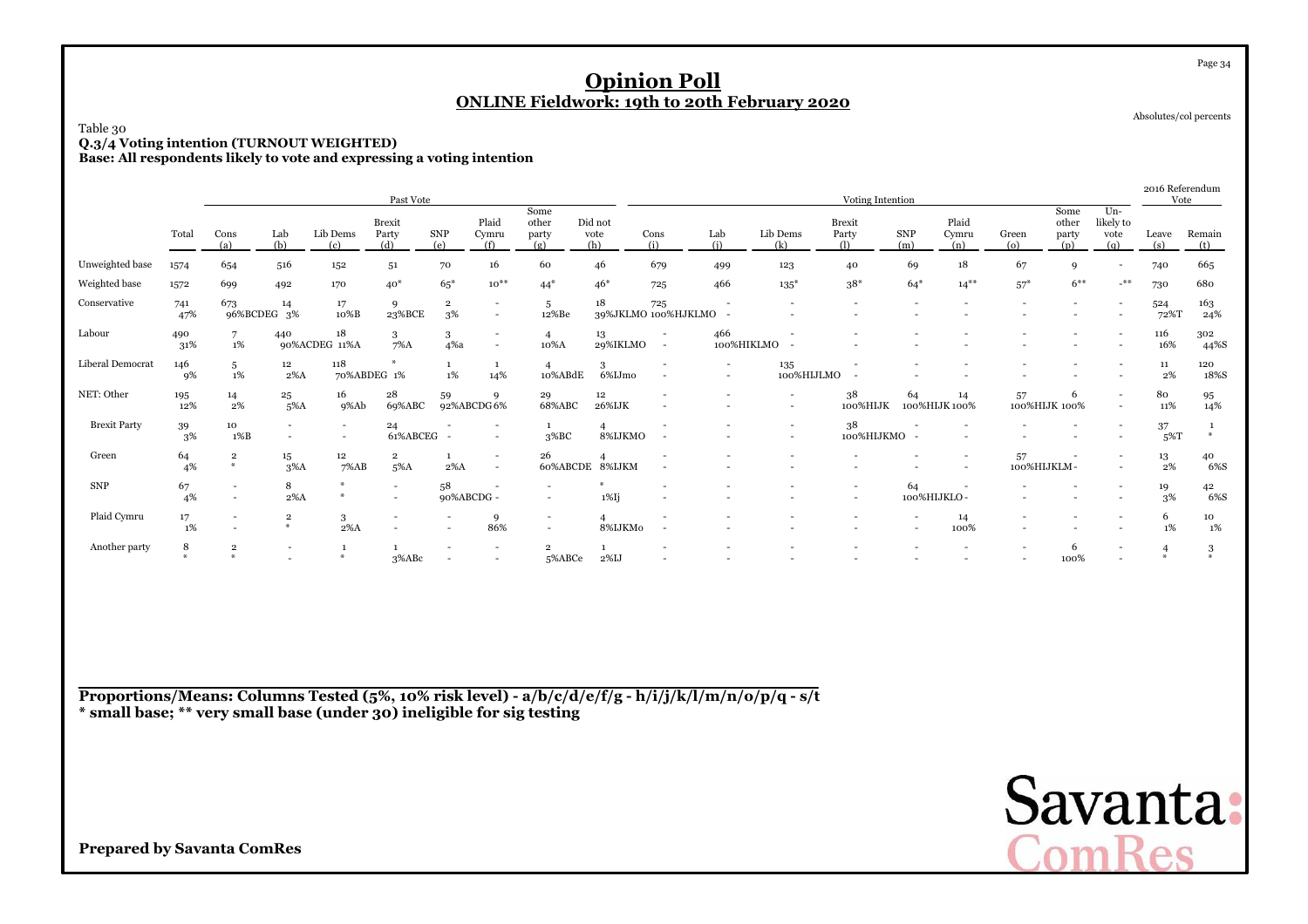Absolutes/col percents

## Table 31**Q.5 How did you vote in the EU Referendum in 2016? Base: All respondents**

|                   |            | Gender               |               |                                          |               |                  |              | Age              |                                                      |                     |             |                                                      |              | Social Grade          |                         |                | <b>Employment Sector</b> |                     |
|-------------------|------------|----------------------|---------------|------------------------------------------|---------------|------------------|--------------|------------------|------------------------------------------------------|---------------------|-------------|------------------------------------------------------|--------------|-----------------------|-------------------------|----------------|--------------------------|---------------------|
|                   | Total      | Male<br>(a)          | Female<br>(b) | $18 - 24$<br>$\left( \mathrm{c} \right)$ | 25-34<br>(d)  | $35 - 44$<br>(e) | 45-54<br>(f) | $55 - 64$<br>(g) | $65+$<br>(h)                                         | $18 - 34$           | $35 - 54$   | $55+$                                                | AB<br>(1)    | C <sub>1</sub><br>(m) | C <sub>2</sub><br>(n)   | DE<br>$\omega$ | Public<br>(p)            | Pri-<br>vate<br>(q) |
| Unweighted base   | 2005       | 1019                 | 986           | 233                                      | 337           | 312              | 334          | 290              | 499                                                  | 570                 | 646         | 789                                                  | 549          | 601                   | 336                     | 519            | 299                      | 774                 |
| Weighted base     | 2005       | 979                  | 1026          | 223                                      | 347           | 321              | 355          | 297              | 463                                                  | 570                 | 676         | 760                                                  | 547          | 563                   | 407                     | 487            | 330                      | 827                 |
| Leave             | 862<br>43% | 418<br>43%           | 444<br>43%    | 35<br>16%                                | 112<br>32%C   | 128<br>40%Cd     | 164<br>46%CD | 146<br>49%CDE    | 277                                                  | 147<br>60%CDEFG 26% | 293<br>43%  | 423<br>56%IJ                                         | 211<br>39%   | 233<br>41%            | 207<br>51%LMo           | 212<br>43%     | 112<br>34%               | 337<br>41%p         |
| Remain            | 793<br>40% | 415<br>42%B          | 378<br>37%    | 59<br>27%                                | 163<br>47%CfH | 133<br>41%C      | 139<br>39%C  | 128<br>43%C      | 170<br>37%C                                          | 223<br>39%          | 272<br>40%  | 298<br>39%                                           | 264<br>48%NO | 244<br>43%NO          | 123<br>30%              | 162<br>33%     | 148<br>45%               | 347<br>42%          |
| Did not vote      | 309<br>15% | 130<br>13%           | 179<br>17%A   | 117<br>53%DEFGH 15%GH                    | 52            | 55<br>17%GH      | 47<br>13%GH  | 22<br>7%H        | 15<br>3%                                             | 169<br>30%JK        | 103<br>15%K | 37<br>5%                                             | 66<br>12%    | 73<br>13%             | 71<br>17%               | 99<br>20%LM    | 59<br>18%                | 124<br>15%          |
| Can't remember    | 20<br>1%   | 9<br>1%              | 11<br>1%      | 3<br>$1\%gH$                             | 13<br>4%EFGH  | 1%h              |              |                  | $\overline{\phantom{a}}$<br>$\overline{\phantom{a}}$ | 16<br>3%JK          | $1\%k$      | $\overline{\phantom{a}}$<br>$\overline{\phantom{a}}$ |              | $1\%$                 | 4<br>1%                 | 8<br>$2\%$ L   | 6<br>2%                  | 12<br>1%            |
| Prefer not to say | 21<br>1%   | $\overline{ }$<br>1% | 14<br>1%      | 8<br>4%EFGH                              | 2%eGH         |                  | G.<br>$1\%$  |                  | $\overline{\mathbf{2}}$                              | 15<br>3%JK          | 1%          | $\overline{\mathbf{2}}$<br>$\boldsymbol{\omega}$     | 6<br>1%      | $\epsilon$<br>$1\%$   | $\overline{2}$<br>$1\%$ | 1%             | 2%                       | 1%                  |

**Proportions/Means: Columns Tested (5%, 10% risk level) - a/b - c/d/e/f/g/h - i/j/k - l/m/n/o - p/q**

Savanta:<br>ComRes

**Prepared by Savanta ComRes**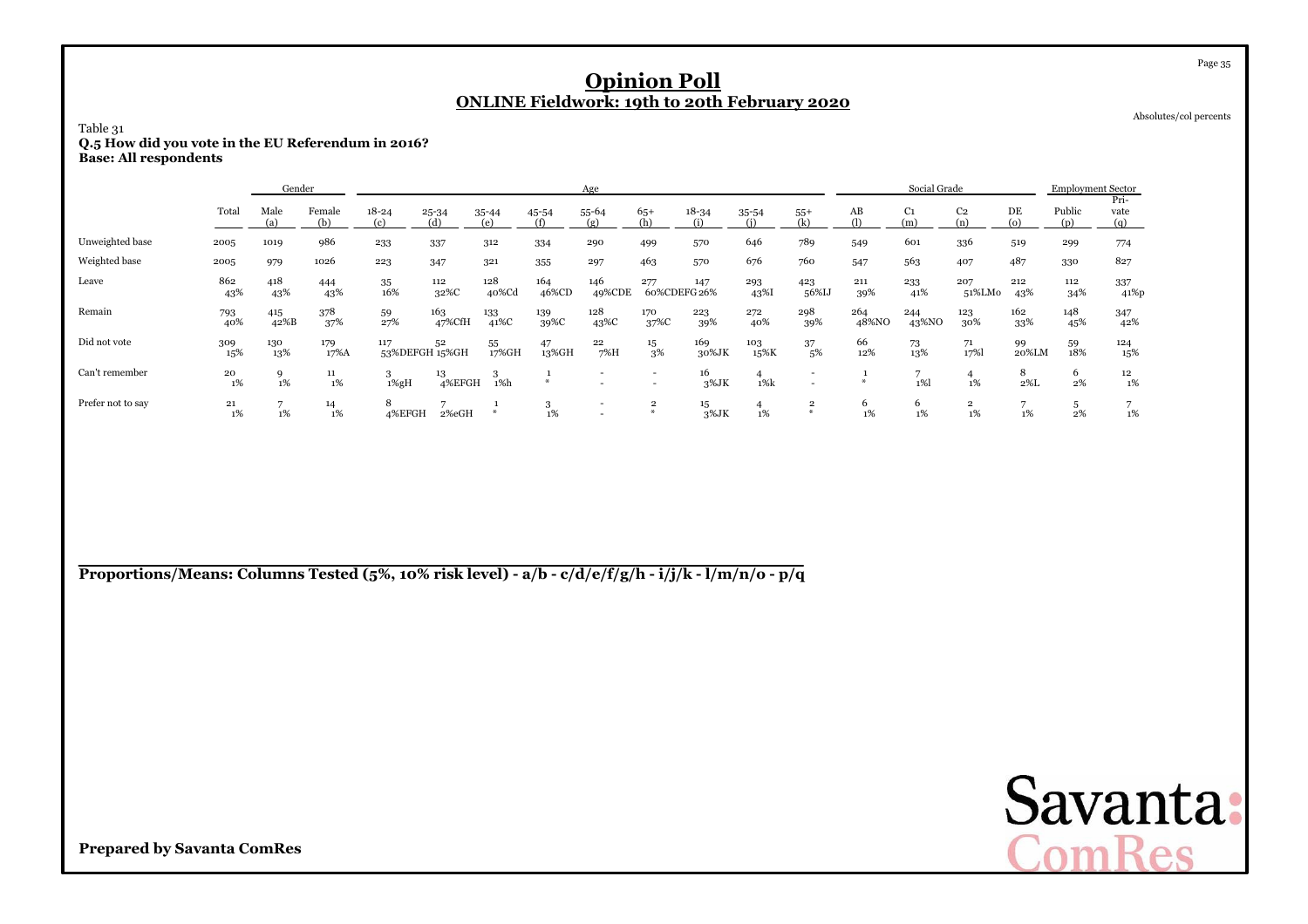| Table 32<br>Q.5 How did you vote in the EU Referendum in 2016?<br><b>Base: All respondents</b> |                                                                                                                                                                                                      |                      |                                    |             |                       | <b>Opinion Poll</b><br><b>ONLINE Fieldwork: 19th to 20th February 2020</b> |              |                         |                         |                      |                 |            | Page 36<br>Absolutes/col percents |  |  |
|------------------------------------------------------------------------------------------------|------------------------------------------------------------------------------------------------------------------------------------------------------------------------------------------------------|----------------------|------------------------------------|-------------|-----------------------|----------------------------------------------------------------------------|--------------|-------------------------|-------------------------|----------------------|-----------------|------------|-----------------------------------|--|--|
|                                                                                                | Region<br>Yorkshire &<br>Scotland<br>Wales<br>North East<br>Humberside<br>West Midlands East Midlands<br>Total<br>NET: England<br>North West<br>London<br>South East<br>South West<br>Eastern<br>(m) |                      |                                    |             |                       |                                                                            |              |                         |                         |                      |                 |            |                                   |  |  |
|                                                                                                | (k)<br>(b)<br>(d)<br>(f)<br>(i)<br>(i)<br>(1)<br>(a)<br>(e)<br>(g)<br>(h)<br>69<br>238<br>161<br>173<br>296<br>171<br>1724<br>192<br>217<br>209<br>2005<br>110                                       |                      |                                    |             |                       |                                                                            |              |                         |                         |                      |                 |            |                                   |  |  |
| Unweighted base                                                                                |                                                                                                                                                                                                      |                      |                                    |             |                       |                                                                            |              |                         |                         |                      |                 |            | 169                               |  |  |
| Weighted base                                                                                  | 2005                                                                                                                                                                                                 | 174                  | $100*$                             | 1730        | $84*$                 | 231                                                                        | 168          | 178                     | 146                     | 192                  | 271             | 281        | 178                               |  |  |
| Leave                                                                                          | 862<br>43%                                                                                                                                                                                           | 61<br>35%            | 40<br>39%                          | 762<br>44%A | 3 <sup>2</sup><br>38% | 92<br>40%                                                                  | 83<br>50%AfK | 81<br>45%a              | 74<br>50%AfK            | 102<br>53%ABeFKL     | 101<br>37%      | 119<br>42% | 78<br>44%                         |  |  |
| Remain                                                                                         | 793<br>40%                                                                                                                                                                                           | 86<br>49%DGHIJL      | 44<br>43%g                         | 663<br>38%  | 34<br>41%             | 102<br>44%GiJ                                                              | 53<br>31%    | 64<br>36%               | 50<br>34%               | 63<br>33%            | 109<br>40%      | 109<br>39% | 80<br>45%GiJ                      |  |  |
| Did not vote                                                                                   | 309<br>15%                                                                                                                                                                                           | 23<br>13%            | 16<br>16%                          | 270<br>16%  | $15\,$<br>18%         | 36<br>15%                                                                  | 24<br>14%    | 31<br>17%m              | 21<br>14%               | 25<br>13%            | 54<br>$20\%$ jM | 45<br>16%  | 19<br>10%                         |  |  |
| Can't remember                                                                                 | 20<br>1%                                                                                                                                                                                             | $\frac{3}{2\%}$      | $\overline{\phantom{a}}$<br>$\sim$ | 17<br>1%    | $\mathbf{1}$<br>1%    | $\mathcal{M}$                                                              | 5<br>$3%$ Fk | $\overline{2}$<br>$1\%$ | $\overline{2}$<br>$1\%$ | $1\%$                | -1<br>$1\%$     | 3<br>1%    | $\mathbf 2$<br>$1\%$              |  |  |
| Prefer not to say                                                                              | 21<br>1%                                                                                                                                                                                             | $\overline{2}$<br>1% | 1<br>1%                            | 18<br>1%    | 2%                    | $\mathcal{M}$                                                              | 3<br>2%      | 1%                      | $*$<br>$*$              | $\overline{2}$<br>1% | 5<br>2%         | 5<br>2%    | $\overline{\phantom{a}}$          |  |  |

**Proportions/Means: Columns Tested (5%, 10% risk level) - a/d - b/d - c/d - a/b/c/e/f/g/h/i/j/k/l/m\* small base; \*\* very small base (under 30) ineligible for sig testing**

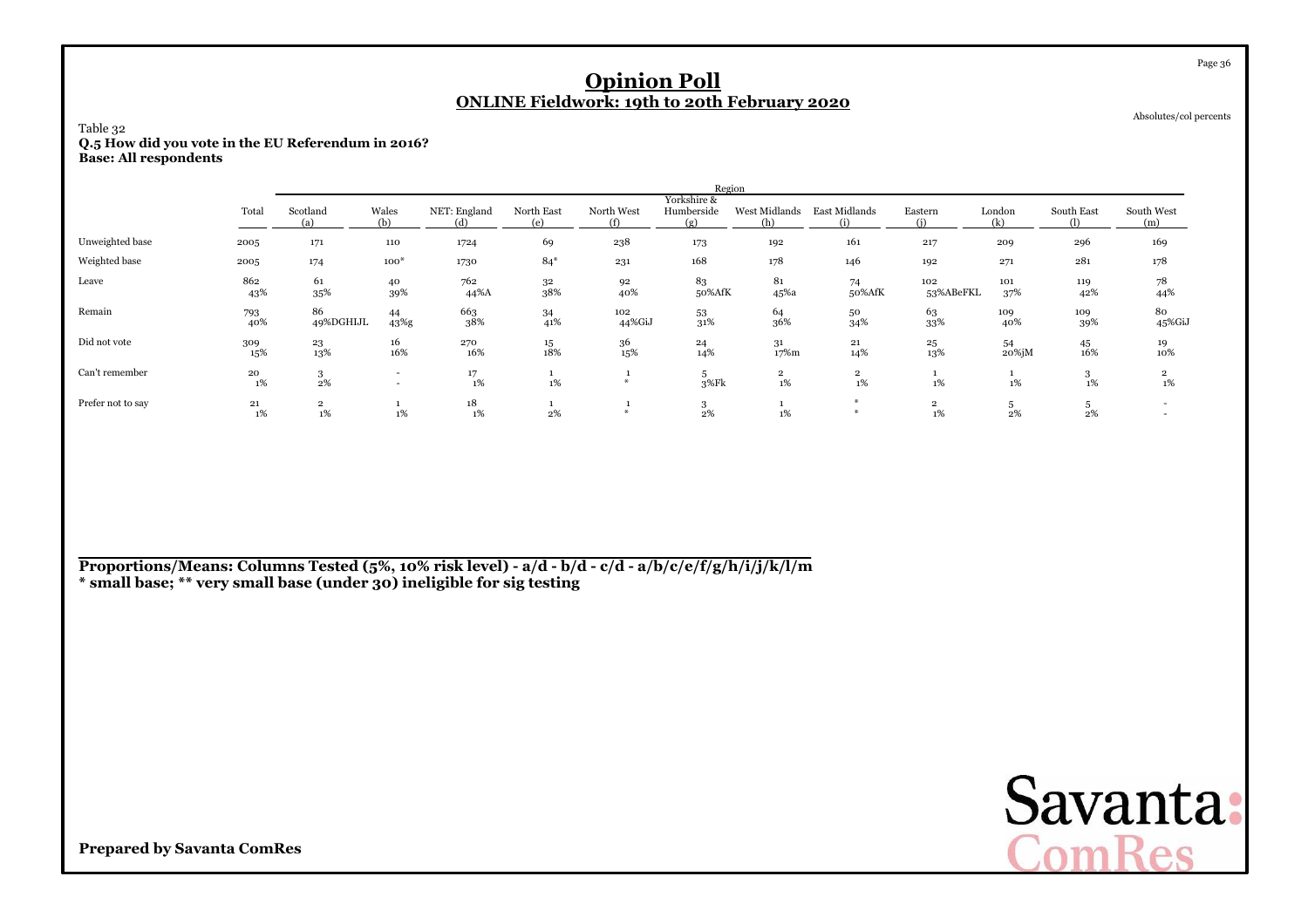| Table 33<br>Q.5 How did you vote in the EU Referendum in 2016?<br><b>Base: All respondents</b> |                  |                                            |                     |                    |                               |                      |                          |                                                      | <b>Opinion Poll</b><br><b>ONLINE Fieldwork: 19th to 20th February 2020</b> |                                                      |                          |                                                      |                                                      |                                 |                       |                   |                               |                                   |                          | Page 37<br>Absolutes/col percents  |
|------------------------------------------------------------------------------------------------|------------------|--------------------------------------------|---------------------|--------------------|-------------------------------|----------------------|--------------------------|------------------------------------------------------|----------------------------------------------------------------------------|------------------------------------------------------|--------------------------|------------------------------------------------------|------------------------------------------------------|---------------------------------|-----------------------|-------------------|-------------------------------|-----------------------------------|--------------------------|------------------------------------|
|                                                                                                |                  |                                            |                     |                    | Past Vote                     |                      |                          |                                                      |                                                                            |                                                      |                          |                                                      |                                                      | Voting Intention                |                       |                   |                               |                                   | 2016 Referendum<br>Vote  |                                    |
|                                                                                                | Total            | Cons<br>(a)                                | Lab<br>(b)          | Lib Dems<br>(c)    | <b>Brexit</b><br>Party<br>(d) | <b>SNP</b><br>(e)    | Plaid<br>Cymru<br>(f)    | Some<br>other<br>party<br>(g)                        | Did not<br>vote<br>(h)                                                     | Cons<br>(i)                                          | Lab<br>(i)               | Lib Dems<br>(k)                                      | Brexit<br>Party<br>(1)                               | <b>SNP</b><br>(m)               | Plaid<br>Cymru<br>(n) | Green<br>$\omega$ | Some<br>other<br>party<br>(p) | $Un-$<br>likely to<br>vote<br>(a) | Leave<br>(s)             | Remain<br>(t)                      |
| Unweighted base                                                                                | 2005             | 715                                        | 599                 | 185                | 65                            | 76                   | 18                       | 73                                                   | 228                                                                        | 713                                                  | 529                      | 129                                                  | 43                                                   | 72                              | 20                    | 71                | 11                            | 133                               | 879                      | 769                                |
| Weighted base                                                                                  | 2005             | 769                                        | 572                 | 203                | $49*$                         | $69*$                | $11^{***}$               | $55*$                                                | 224                                                                        | 760                                                  | 494                      | $141*$                                               | $40*$                                                | $67*$                           | $16***$               | $60*$             | $8***$                        | $132*$                            | 862                      | 793                                |
| Leave                                                                                          | 862<br>43%       | 569                                        | 149<br>74%BCEG 26%C | 10<br>5%           | 45                            | 20<br>91%ABCEG29%C   | 3<br>30%                 | 17<br>32%C                                           | 38<br>17%k                                                                 | 535                                                  | 117<br>70%HJKMOQ %hK     | 12<br>8%                                             | 37<br>Q                                              | 19<br>94%HIJKMO9%hK             | 5<br>30%              | 12<br>19%K        | 3<br>44%                      | 26<br>19%K                        | 862<br>100%T             | $\overline{\phantom{a}}$<br>$\sim$ |
| Remain                                                                                         | 793<br>40%       | 157<br>20%D                                | 344<br>60%AD        | 170<br>84%ABDEG 4% | $\overline{\mathbf{2}}$       | 42<br>60%AD          | 6<br>52%                 | 30<br>55%AD                                          | 29<br>13%                                                                  | 166<br>22%HL                                         | 301<br>61%HILO           | 114                                                  | 81%HIJLMOQ 1%                                        | 41                              | 11<br>61%HILQ 67%     | 37                | 3<br>62%HILQ 39%              | 22<br>17%L                        | $\overline{\phantom{0}}$ | 793<br>100%S                       |
| Did not vote                                                                                   | 309<br>15%       | 39<br>5%                                   | 74<br>13%AD         | 22<br>11%Ad        | -1<br>2%                      | $\overline{4}$<br>6% | $\overline{2}$<br>18%    | $\overline{7}$<br>14%AD                              | 152<br>68%IJKLMO                                                           | 56<br>7%                                             | 70<br>14%Im              | 14<br>10%                                            | $\overline{\mathbf{2}}$<br>5%                        | $\overline{4}$<br>6%            | 1<br>4%               | 12<br>19%IlM      | $*$<br>6%                     | 84<br>63%IJKLMO -                 |                          |                                    |
| Can't remember                                                                                 | ${\bf 20}$<br>1% | 3<br>$*$                                   | 1%                  |                    | -1<br>2%с                     | 3<br>4%ABC           | $\overline{a}$<br>$\sim$ | $\overline{\phantom{a}}$<br>$\overline{\phantom{a}}$ | 4<br>$2\%$ i                                                               | 3<br>$\frac{M}{2}$                                   | 6<br>1%                  | $\overline{\phantom{a}}$<br>$\overline{\phantom{a}}$ | $\overline{\phantom{a}}$<br>$\overline{\phantom{a}}$ | $\overline{\mathbf{2}}$<br>3%IK |                       |                   | <sup>1</sup><br>10%           | -1<br>1%                          |                          | $\overline{\phantom{a}}$           |
| Prefer not to say                                                                              | 21<br>1%         | $\overline{\phantom{a}}$<br>$\blacksquare$ | #                   |                    | ٠<br>$\overline{\phantom{a}}$ | $1\%$ A              |                          | $\overline{\phantom{a}}$<br>$\overline{\phantom{a}}$ | $\mathbf{1}$<br>1%i                                                        | $\overline{\phantom{a}}$<br>$\overline{\phantom{a}}$ | $\overline{\phantom{a}}$ | $\mathbf{1}$<br>$1\%$ i                              | $\overline{\phantom{0}}$<br>$\overline{\phantom{a}}$ | $1\%$ Ij                        |                       |                   |                               |                                   |                          |                                    |

**Proportions/Means: Columns Tested (5%, 10% risk level) - a/b/c/d/e/f/g - h/i/j/k/l/m/n/o/p/q - s/t\* small base; \*\* very small base (under 30) ineligible for sig testing**

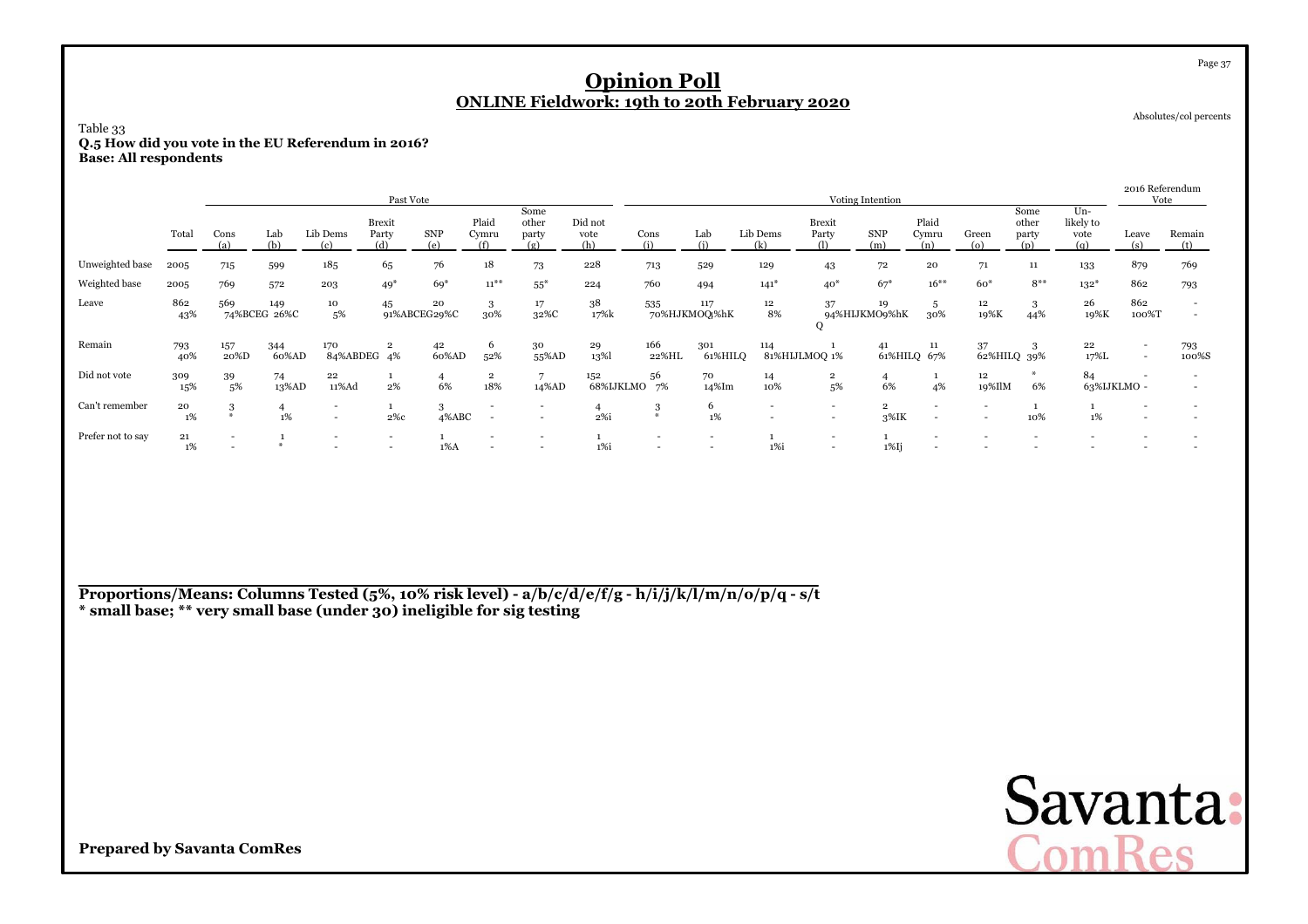Absolutes/col percents

# Table 34**Q.5 How did you vote in the EU Referendum in 2016? Base: All respondents excl Don't know/ Prefer not to say/ Did not vote**

|                 |            | Gender     |            |                       |                |              |              | Age               |                     |              |             |              |              | Social Grade         |                       |              | <b>Employment Sector</b> |                     |
|-----------------|------------|------------|------------|-----------------------|----------------|--------------|--------------|-------------------|---------------------|--------------|-------------|--------------|--------------|----------------------|-----------------------|--------------|--------------------------|---------------------|
|                 | Total      | Male       | Female     | $18 - 24$<br>$\alpha$ | 25-34<br>(d)   | 35-44<br>(۵) | 45-54<br>(f) | 55-64<br>$\sigma$ | $65+$               | $18 - 34$    | $35 - 54$   | $55+$<br>Œ   | AB           | C <sub>1</sub><br>(m | C <sub>2</sub><br>ſn` | DE           | Public                   | Pri-<br>vate<br>(a) |
| Unweighted base | 1648       | 870        | 778        | 98                    | 264            | 250          | 283          | 270               | 483                 | 362          | 533         | 753          | 473          | 503                  | 273                   | 399          | 237                      | 641                 |
| Weighted base   | 1655       | 833        | 822        | $95*$                 | 275            | 261          | 304          | 275               | 446                 | 369          | 565         | 721          | 474          | 477                  | 330                   | 374          | 260                      | 684                 |
| Leave           | 862<br>52% | 418<br>50% | 444<br>54% | 35<br>37%             | 112<br>41%     | 128<br>49%cd | 164<br>54%CD | 146<br>53%CD      | 277<br>62%CDEfG 40% | 147          | 293<br>52%  | 423<br>59%IJ | 211<br>44%   | 233<br>49%           | 207<br>63%LM          | 212<br>57%LM | 112<br>43%               | 337<br>49%          |
| Remain          | 793<br>48% | 415<br>50% | 378<br>46% | 59<br>63%eFGH         | 163<br>59%eFGH | 133<br>51%H  | 139<br>46%h  | 128<br>47%H       | 170<br>38%          | 223<br>60%JK | 272<br>48%K | 298<br>41%   | 264<br>56%NO | 244<br>51%NO         | 123<br>37%            | 162<br>43%   | 148<br>57%               | 347<br>51%          |

**Proportions/Means: Columns Tested (5%, 10% risk level) - a/b - c/d/e/f/g/h - i/j/k - l/m/n/o - p/q\* small base**

Savanta:<br>ComRes

**Prepared by Savanta ComRes**

Page 38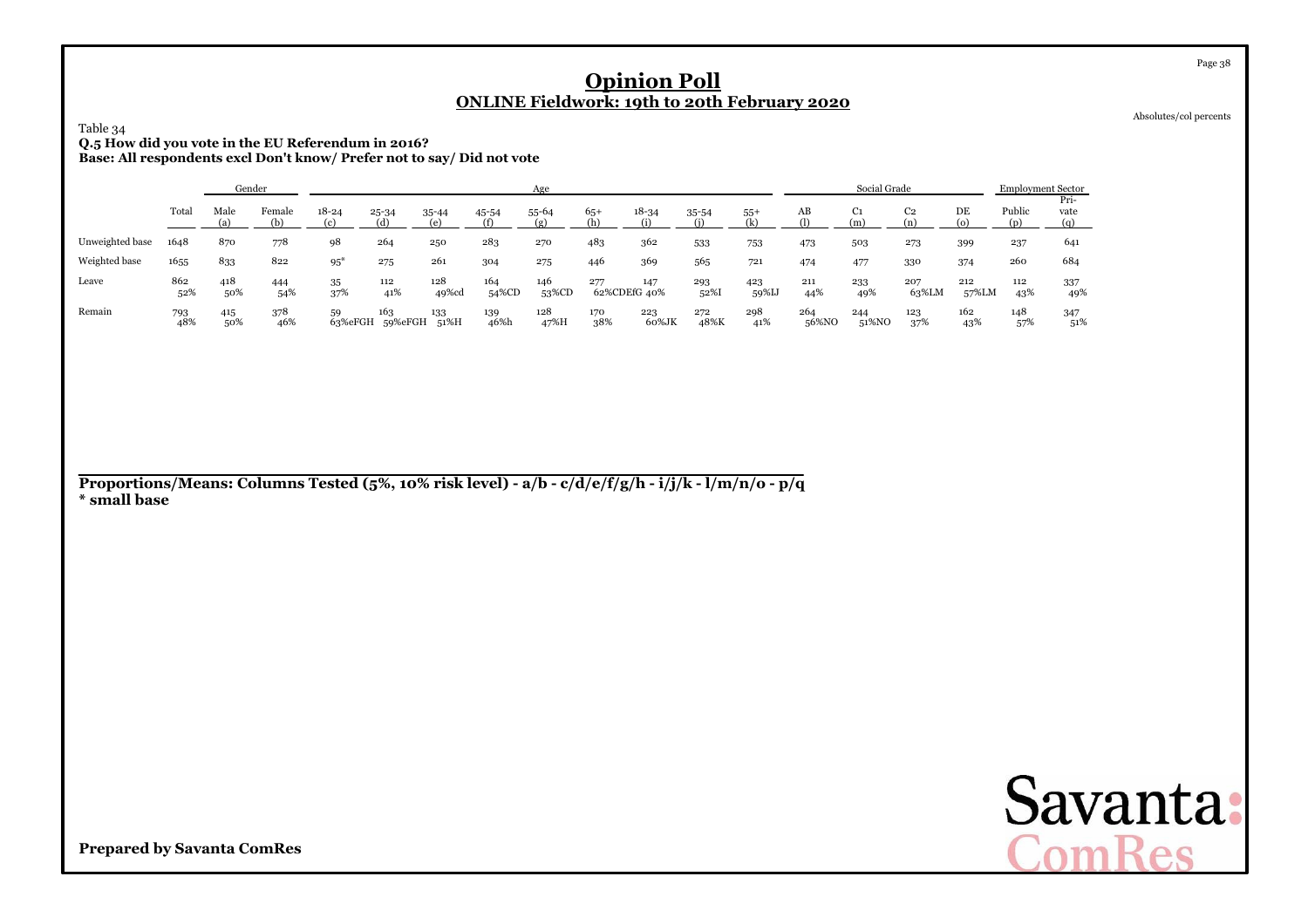Absolutes/col percents

Page 39

### Table 35 **Q.5 How did you vote in the EU Referendum in 2016?Base: All respondents excl Don't know/ Prefer not to say/ Did not vote**

|                 |            |                 | Region<br>Yorkshire & |                     |            |               |                |                      |               |                  |               |                   |                   |  |  |  |  |
|-----------------|------------|-----------------|-----------------------|---------------------|------------|---------------|----------------|----------------------|---------------|------------------|---------------|-------------------|-------------------|--|--|--|--|
|                 | Total      | Scotland<br>(a) | Wales<br>(ኬ)          | NET: England<br>(d) | North East | North West    | Humberside     | West Midlands<br>(h) | East Midlands | Eastern          | London<br>(k) | South East<br>(1) | South West<br>(m) |  |  |  |  |
| Unweighted base | 1648       | 143             | 93                    | 1412                | 54         | 195           | 140            | 152                  | 137           | 187              | 156           | 243               | 148               |  |  |  |  |
| Weighted base   | 1655       | 147             | $83*$                 | 1425                | $66*$      | 193           | 136            | 145                  | 123           | 165              | 210           | 228               | 158               |  |  |  |  |
| Leave           | 862<br>52% | 61<br>41%       | 40<br>48%             | 762<br>53%A         | 32<br>48%  | 92<br>47%     | 83<br>61%AbFKm | 81<br>56%A           | 74<br>60%Afk  | 102<br>62%AbFKlm | 101<br>48%    | 119<br>52%a       | 78<br>50%         |  |  |  |  |
| Remain          | 793<br>48% | 86<br>59%DGHIJl | 44<br>52%gj           | 663<br>47%          | 34<br>52%  | 102<br>53%GiJ | 53<br>39%      | 64<br>44%            | 50<br>40%     | 63<br>38%        | 109<br>52%GiJ | 109<br>48%j       | 80<br>50%gj       |  |  |  |  |

**Proportions/Means: Columns Tested (5%, 10% risk level) - a/d - b/d - c/d - a/b/c/e/f/g/h/i/j/k/l/m\* small base; \*\* very small base (under 30) ineligible for sig testing**

Savanta:<br>ComRes

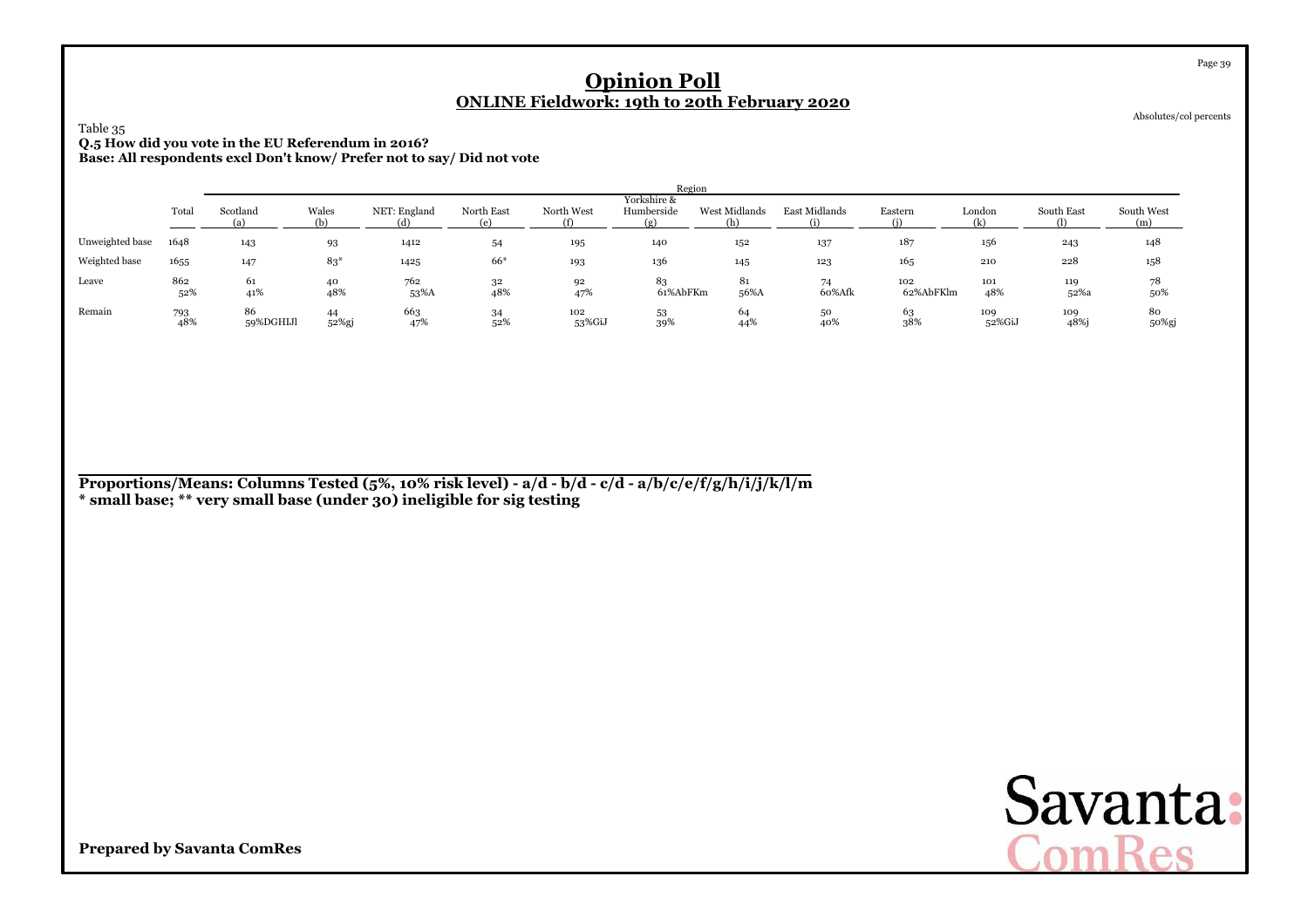### Table 36 **Q.5 How did you vote in the EU Referendum in 2016?Base: All respondents excl Don't know/ Prefer not to say/ Did not vote**

|                 |            |             |                     |                    | Past Vote                     |             |                                    |                        |                        |             |                    |          | Voting Intention |                    |                       |              |                        |                            |                    | 2016 Referendum<br>Vote |
|-----------------|------------|-------------|---------------------|--------------------|-------------------------------|-------------|------------------------------------|------------------------|------------------------|-------------|--------------------|----------|------------------|--------------------|-----------------------|--------------|------------------------|----------------------------|--------------------|-------------------------|
|                 | Total      | Cons        | Lab                 | Lib Dems           | <b>Brexit</b><br>Party<br>(d) | <b>SNP</b>  | Plaid<br>Cymru                     | Some<br>other<br>party | Did not<br>vote<br>(h) | Cons        | Lab                | Lib Dems | Brexit<br>Party  | <b>SNP</b>         | Plaid<br>Cymru<br>(n) | Green<br>(o) | Some<br>other<br>party | $Un-$<br>likely to<br>vote | Leave              | Remain<br>(t)           |
| Unweighted base | 1648       | 679         | 507                 | 167                | 61                            | 68          | 16                                 | 61                     | 69                     | 662         | 439                | 115      | 40               | 66                 | 19                    | 56           | $\Omega$               | 52                         | 879                | 769                     |
| Weighted base   | 1655       | 727         | 493                 | 181                | $47*$                         | $62*$       | $Q^{\divideontimes\divideontimes}$ | $47*$                  | $67*$                  | 701         | 418                | $126*$   | $38*$            | $60*$              | $15***$               | $49*$        | $6***$                 | $48*$                      | 862                | 793                     |
| Leave           | 862<br>52% | 569         | 149<br>78%BCEG 30%C | 10<br>6%           | 45<br>95%ABCEG33%C            | 20          | 3<br>37%                           | 17<br>37%C             | 38<br>56%JKMO          | 535         | 117<br>76%HJKMOO%K | 12<br>9% | 37               | 19<br>99%HIJKMO2%K | 31%                   | 12<br>24%K   | 3<br>53%               | 26                         | 862<br>54%JKMO00%T |                         |
| Remain          | 793<br>48% | 157<br>22%D | 344<br>70%AD        | 170<br>94%ABDEG 5% |                               | 42<br>67%AD | 6<br>63%                           | 30<br>63%AD            | 29<br>44%IL            | 166<br>24%L | 301<br>72%HILO     | 114      | 91%HIJLMOQ1%     | 41                 | 11<br>68%HILQ 69%     | 37           | 76%HILQ 47%            | 22<br>46%IL                |                    | 793<br>100%S            |

**Proportions/Means: Columns Tested (5%, 10% risk level) - a/b/c/d/e/f/g - h/i/j/k/l/m/n/o/p/q - s/t \* small base; \*\* very small base (under 30) ineligible for sig testing**



**Prepared by Savanta ComRes**

Page 40

Absolutes/col percents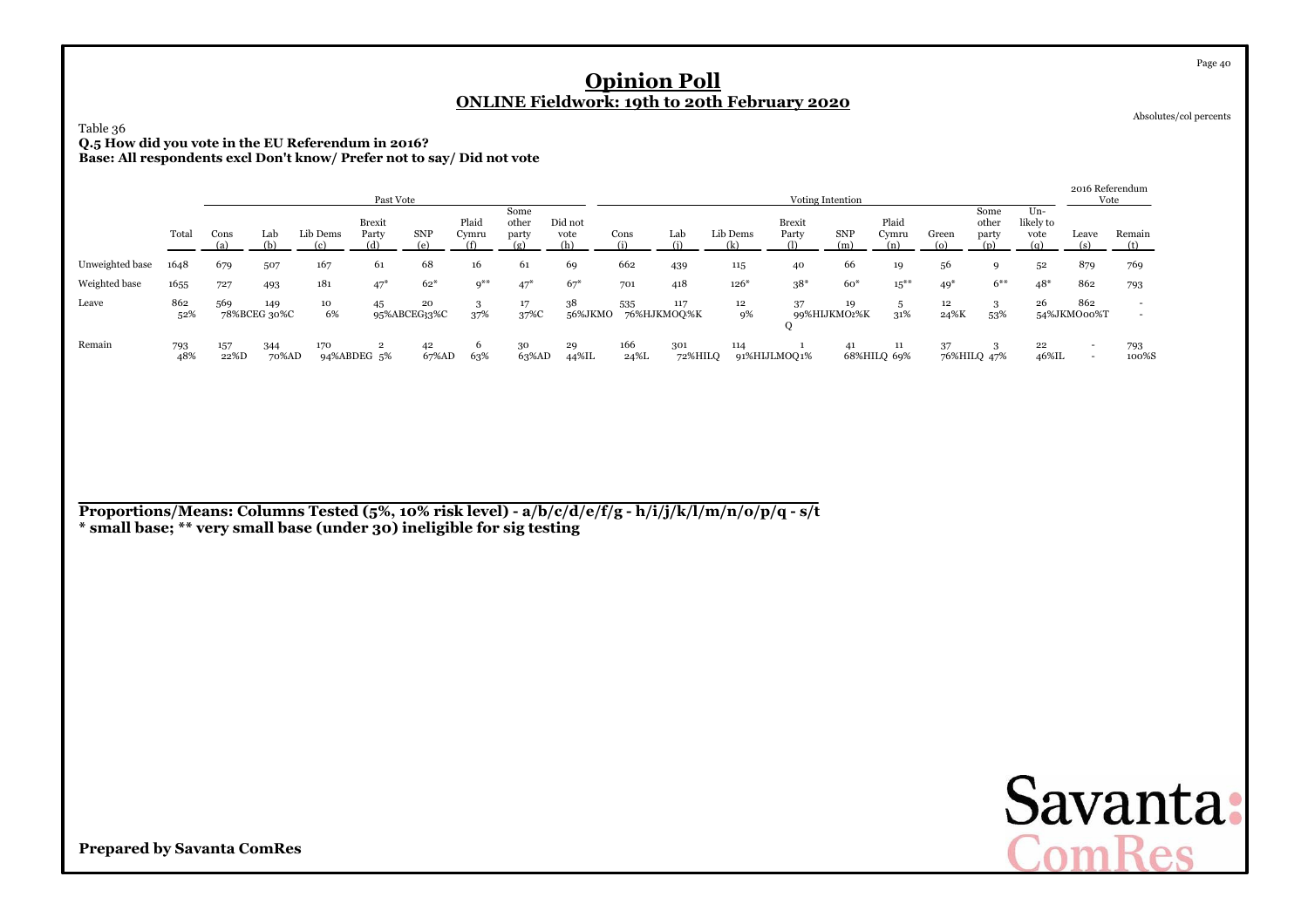Absolutes/col percents

Page 41

Table 37 **Q.6 To what extent do you agree or disagree with each of the following statements?Summary TableBase: All respondents**

**Statements** I prefer The BBC licenseThe BBC should<br>The BBC is an be treated I prefer BBC coverage is The BBC should fee should befee should be The BBC is an be treated<br>The BBC licence replaced by a The BBC license important part differently to be treated watching Sky, better than continue to BBC News BBC News differently to Netflix or that of Sky, fund free TV other channels Amazon than the Netflix or licenses for coverage is too coverage is too<br>left-leaning, right-leaning, fee should besubscription<br>service fee is good of British other channels Amazon than the Netflix or licenses for left-leaning, right-leaning, scrappedvalue for money V BBC Amazon all over 75s politically politically Unweighted base 2005 <sup>2005</sup> <sup>2005</sup> <sup>2005</sup> <sup>2005</sup> <sup>2005</sup> <sup>2005</sup> <sup>2005</sup> <sup>2005</sup> <sup>2005</sup> Weighted base 2005 <sup>2005</sup> <sup>2005</sup> <sup>2005</sup> <sup>2005</sup> <sup>2005</sup> <sup>2005</sup> <sup>2005</sup> <sup>2005</sup> <sup>2005</sup> NET: Agreee 1227  $\begin{array}{cc}\n 1227 & 688 \\
61\% & 34\% \n \end{array}$ 8 579 1266 568 846 586 1577 444 349 61% 34% 29% 63% 28% 42% 29% 79% 22% 17% Strongly agree (+2) 863 $3\frac{323}{2}$  242  $2 \t 581$  219 <sup>496</sup> <sup>239</sup> <sup>1180</sup>0  $196$   $118$ 43% $\%$  16% 12% 29% 11% 25% 12% 59% 10% 6% Somewhat agree (+1) 3644 365 337 685 349  $349$   $349$   $348$ <br> $17\%$   $17\%$   $17\%$ 8 397 248 231 18% 18% 17% 34% 17% 17% 17% 20% 12% 12% Neither agree nor (0)  $\begin{array}{c} 282 \\ 14\% \end{array}$  <sup>379</sup>9 336 326 420 0  $463$   $492$   $187$   $656$   $670$ disagreee 14% 19% 17% 16% 21% 23% 25% 9% 33% 33% Somewhat disagree (-1) 183 276 <sup>387</sup> <sup>160</sup> $\frac{320}{247}$   $\frac{324}{247}$   $\frac{89}{24}$   $\frac{302}{24}$   $\frac{313}{24}$ 9% 14% 19% 8% 16% 12% 16% 4% 15% 16% Strongly disagree (-2) 192 $\begin{array}{c} 450 \\ 22\% \end{array}$  $\frac{620}{100}$  200  $\frac{570}{200}$   $\frac{381}{200}$   $\frac{398}{200}$   $\frac{76}{200}$   $\frac{285}{200}$   $\frac{339}{200}$ 10% 22% 31% 10% 28% 19% 20% 4% 14% 17% NET: Disagree 375 <sup>727</sup> <sup>1007</sup> 3600 890 628 722 166 587 653 19% $\%$  36% 50% 18% 44% 31% 36% 8% 29% 33% Don't know $\frac{122}{22}$   $\frac{212}{212}$   $\frac{82}{212}$   $\frac{53}{212}$   $\frac{127}{212}$   $\frac{68}{212}$   $\frac{205}{212}$   $\frac{75}{212}$   $\frac{319}{212}$   $\frac{333}{212}$ 6% $\%$  11% 4% 3% 6% 3% 10% 4% 16% 17% Mean 0.81 -0.09 -0.42 0.66 -0.36 0.17 -0.16 1.30 -0.14 -0.31 Standard deviationn 1.37 1.44 1.41 1.26 1.38 8 1.45 1.33 1.08 1.20  $1.20$   $1.15$ <br>0.03 0.03 Standard error 0.03 $0.03$   $0.03$   $0.03$   $0.03$   $0.03$   $0.03$   $0.03$   $0.02$ 0.03 0.03

> Savanta:  $ComRec$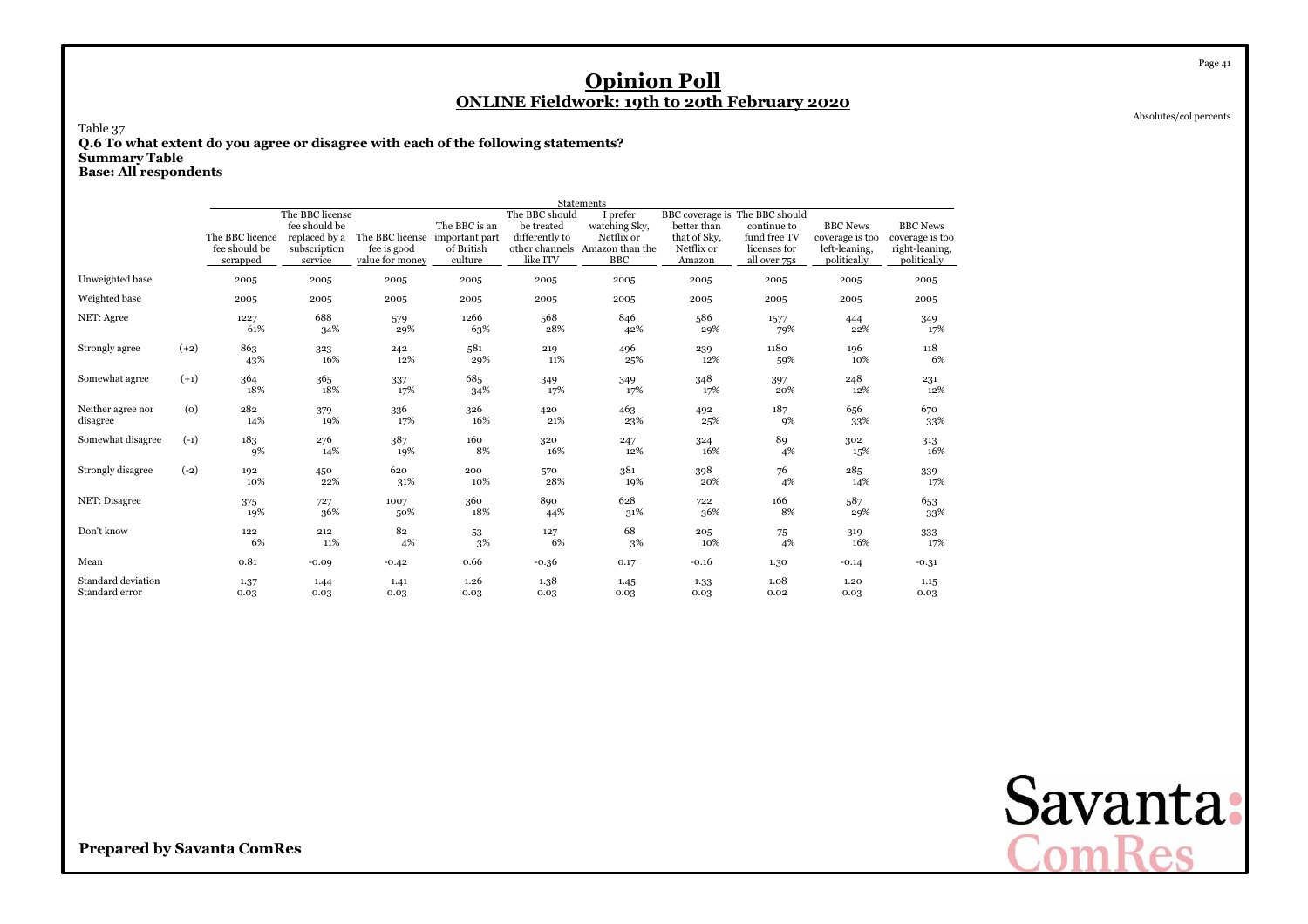Absolutes/col percents

Page 42

Table 38

**Q.6 To what extent do you agree or disagree with each of the following statements? The BBC licence fee should be scrapped**

**Base: All respondents**

|                                      |        |              | Gender       |               |                        |                     |               |               | Age           |                |                   |              |              |               | Social Grade          |                       |                          | <b>Employment Sector</b> |                     |
|--------------------------------------|--------|--------------|--------------|---------------|------------------------|---------------------|---------------|---------------|---------------|----------------|-------------------|--------------|--------------|---------------|-----------------------|-----------------------|--------------------------|--------------------------|---------------------|
|                                      |        | Total        | Male<br>(a)  | Female<br>(b) | $18 - 24$<br>(c)       | 25-34<br>(d)        | 35-44<br>(e)  | 45-54<br>(f)  | 55-64<br>(g)  | $65+$<br>(h)   | $18 - 34$<br>(i)  | 35-54<br>(i) | $55+$<br>(k) | AB<br>(1)     | C <sub>1</sub><br>(m) | C <sub>2</sub><br>(n) | DE<br>$\left( 0 \right)$ | Public<br>(p)            | Pri-<br>vate<br>(q) |
| Unweighted base                      |        | 2005         | 1019         | 986           | 233                    | 337                 | 312           | 334           | 290           | 499            | 570               | 646          | 789          | 549           | 601                   | 336                   | 519                      | 299                      | 774                 |
| Weighted base                        |        | 2005         | 979          | 1026          | 223                    | 347                 | 321           | 355           | 297           | 463            | 570               | 676          | 760          | 547           | 563                   | 407                   | 487                      | 330                      | 827                 |
| NET: Agree                           |        | 1227<br>61%  | 568<br>58%   | 659<br>64%A   | 136<br>61%H            | 221<br>64%gH        | 226<br>70%CGH | 241<br>68%GH  | 165<br>56%    | 238<br>51%     | 357<br>63%K       | 467<br>69%IK | 403<br>53%   | 262<br>48%    | 351<br>62%L           | 282<br>69%Lm          | 332<br>68%Lm             | 209<br>63%               | 536<br>65%          |
| Strongly agree                       | $(+2)$ | 863<br>43%   | 406<br>41%   | 456<br>44%    | 73<br>33%              | 185<br>53%CGH       | 165<br>51%CGH | 169<br>48%CgH | 116<br>39%    | 155<br>33%     | 258<br>45%K       | 334<br>49%K  | 271<br>36%   | 181<br>33%    | 233<br>41%L           | 209<br>51%LM          | 239<br>49%LM             | 148<br>45%               | 375<br>45%          |
| Somewhat agree                       | $(+1)$ | 364<br>18%   | 162<br>17%   | 202<br>20%    | 63<br>28%DEfGH 10%     | 36                  | 61<br>19%D    | 72<br>20%D    | 49<br>17%d    | 83<br>18%D     | 99<br>17%         | 133<br>20%   | 132<br>17%   | 81<br>15%     | 117<br>21%L           | 72<br>18%             | 93<br>19%                | 61<br>19%                | 161<br>19%          |
| Neither agree nor<br>disagree        | (0)    | 282<br>14%   | 150<br>15%   | 131<br>13%    | 31<br>14%              | 52<br>15%           | 33<br>10%     | 39<br>11%     | 51<br>17%Ef   | 75<br>16%Ef    | 83<br>15%j        | 72<br>11%    | 126<br>17%J  | 110<br>20%MNO | 71<br>13%             | 47<br>11%             | 53<br>11%                | 48<br>14%                | 113<br>14%          |
| Somewhat disagree                    | $(-1)$ | 183<br>9%    | 105<br>11%B  | 78<br>8%      | 23<br>11%E             | 27<br>8%e           | 13<br>4%      | 25<br>7%      | 32<br>11%E    | 63<br>14%DEF   | 50<br>$9%$ j      | 38<br>6%     | 95<br>13%iJ  | 62<br>11%O    | 53<br>9%              | 39<br>10%0            | 29<br>6%                 | 23<br>7%                 | 67<br>8%            |
| Strongly disagree                    | $(-2)$ | 192<br>10%   | 108<br>11%b  | 84<br>8%      | 12 <sup>12</sup><br>5% | 14<br>4%            | 22<br>7%      | 33<br>$9\%D$  | 38<br>13%CDE  | 72<br>16%CDEF  | 26<br>5%          | 56<br>8%I    | 110<br>14%IJ | 79<br>14%MNO  | 56<br>10%N            | 18<br>4%              | 39<br>8% <sub>n</sub>    | 28<br>9%                 | $\frac{59}{7\%}$    |
| NET: Disagree                        |        | 375<br>19%   | 213<br>22%B  | 162<br>16%    | 35<br>16%              | 41<br>12%           | 35<br>11%     | 58<br>16%e    | 69<br>23%cDEf | 136<br>29%CDEF | 76<br>13%         | 94<br>14%    | 205<br>27%IJ | 141<br>26%MNO | 109<br>19%nO          | 57<br>14%             | 68<br>14%                | 51<br>15%                | 125<br>15%          |
| Don't know                           |        | 122<br>6%    | 48<br>5%     | 74<br>7%a     | 20<br>9%fGH            | 33<br>9%FGH         | 27<br>8%fGH   | 16<br>5%      | 11<br>4%      | 14<br>3%       | 53<br>$9\%$ j $K$ | 43<br>6%K    | 25<br>3%     | 34<br>6%      | 32<br>6%              | 21<br>5%              | 34<br>7%                 | 22<br>7%                 | $^{53}_{\ 6\%}$     |
| Mean                                 |        | 0.81         | 0.70         | 0.91A         | $0.8$ <sub>O</sub> H   | 1.12 <sub>CGH</sub> | 1.13CGH       | 0.94GH        | 0.61          | 0.41           | 0.99K             | 1.03K        | 0.49         | 0.44          | 0.79L                 | 1.08LM                | 1.03LM                   | 0.90                     | 0.94                |
| Standard deviation<br>Standard error |        | 1.37<br>0.03 | 1.42<br>0.05 | 1.32<br>0.04  | 1.21<br>0.08           | 1.22<br>0.07        | 1.23<br>0.07  | 1.34<br>0.07  | 1.44<br>0.09  | 1.48<br>0.07   | 1.23<br>0.05      | 1.30<br>0.05 | 1.47<br>0.05 | 1.45<br>0.06  | 1.37<br>0.06          | 1.22<br>0.07          | 1.29<br>0.06             | 1.33<br>0.08             | 1.29<br>0.05        |

**Proportions/Means: Columns Tested (5%, 10% risk level) - a/b - c/d/e/f/g/h - i/j/k - l/m/n/o - p/q**

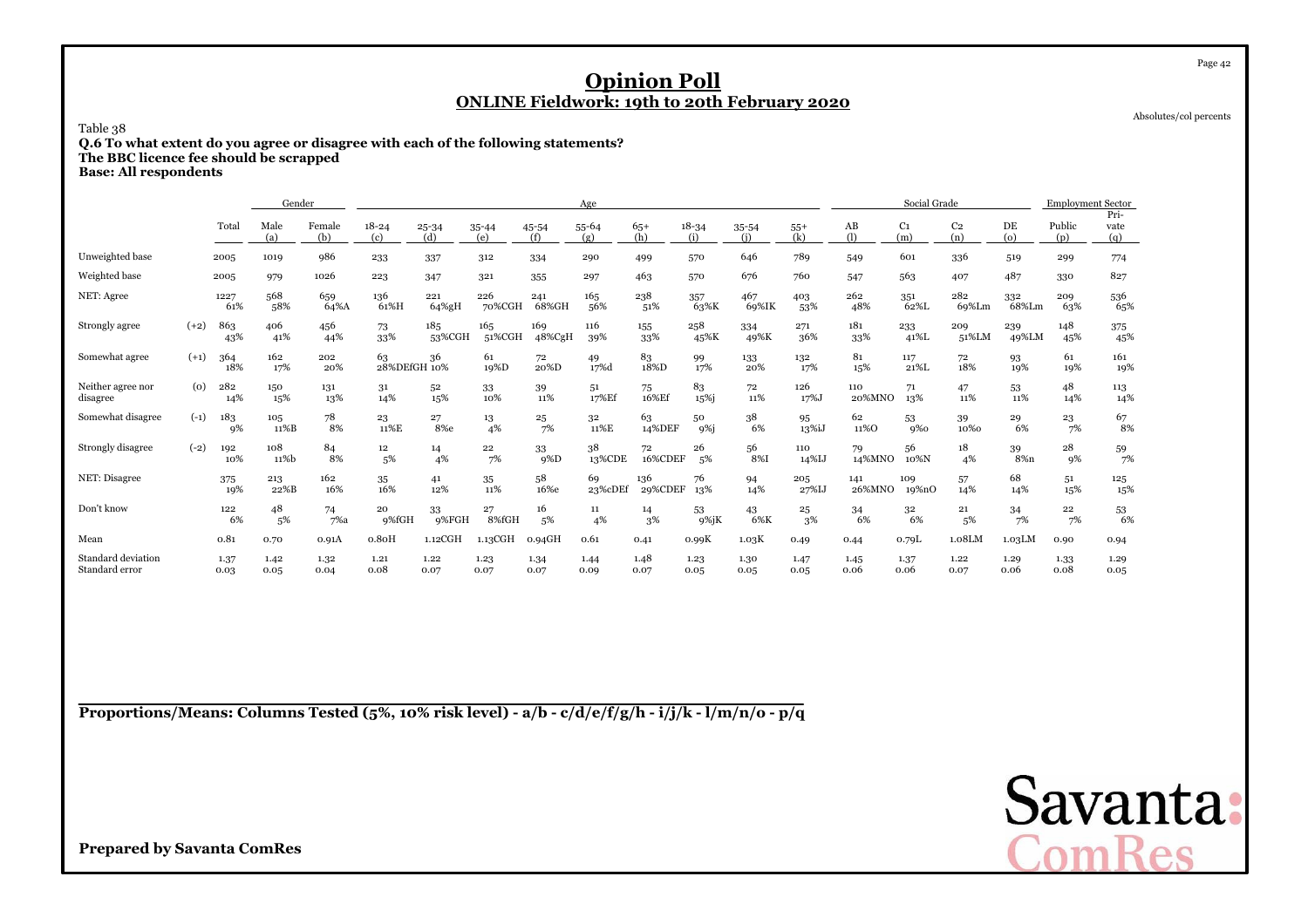Absolutes/col percents

Page 43

### Table 39

**Q.6 To what extent do you agree or disagree with each of the following statements? The BBC licence fee should be scrapped**

**Base: All respondents**

|                                      |        |              |                     |                                  |                     |                   |                   | Region                           |                      |               |                 |               |                   |                                           |
|--------------------------------------|--------|--------------|---------------------|----------------------------------|---------------------|-------------------|-------------------|----------------------------------|----------------------|---------------|-----------------|---------------|-------------------|-------------------------------------------|
|                                      |        | Total        | Scotland<br>(a)     | Wales<br>(b)                     | NET: England<br>(d) | North East<br>(e) | North West<br>(f) | Yorkshire &<br>Humberside<br>(g) | West Midlands<br>(h) | East Midlands | Eastern<br>(i)  | London<br>(k) | South East<br>(1) | South West<br>(m)                         |
| Unweighted base                      |        | 2005         | 171                 | 110                              | 1724                | 69                | 238               | 173                              | 192                  | 161           | 217             | 209           | 296               | 169                                       |
| Weighted base                        |        | 2005         | 174                 | $100*$                           | 1730                | $84*$             | 231               | 168                              | 178                  | 146           | 192             | 271           | 281               | 178                                       |
| NET: Agree                           |        | 1227<br>61%  | 113<br>65%M         | 59<br>59%                        | 1055<br>61%         | 61<br>73%biJKlM   | 147<br>64%M       | 114<br>68%jKM                    | 127<br>71%bIJKLM     | 86<br>59%     | 110<br>57%      | 151<br>56%    | 166<br>59%        | 93<br>52%                                 |
| Strongly agree                       | $(+2)$ | 863<br>43%   | 92<br>53%DbIjKLM    | 41<br>41%                        | 730<br>42%          | 46<br>54%iKlM     | 102<br>44%        | 84<br>50%iKlM                    | 85<br>47%kM          | 57<br>39%     | 80<br>42%       | 100<br>37%    | 113<br>40%        | 63<br>35%                                 |
| Somewhat agree                       | $(+1)$ | 364<br>18%   | $\bf 21$<br>12%     | 18<br>18%                        | 325<br>19%a         | 16<br>19%         | 45<br>19%a        | $30\,$<br>18%                    | 42<br>24%Aj          | 29<br>20%a    | $30\,$<br>16%   | 51<br>19%     | 53<br>19%         | $\begin{array}{c} 29 \\ 16\% \end{array}$ |
| Neither agree nor<br>disagree        | (0)    | 282<br>14%   | 23<br>13%           | 22<br>22%dFGjL                   | 237<br>14%          | 10<br>11%         | 26<br>11%         | 16<br>10%                        | 24<br>13%            | 26<br>18%gl   | 24<br>12%       | 45<br>17%g    | 32<br>12%         | 34<br>19%fGl                              |
| Somewhat disagree                    | $(-1)$ | 183<br>9%    | 16<br>9%B           | $\overline{\mathbf{2}}$<br>$2\%$ | 165<br>10%B         | 8<br>9%b          | 26<br>11%B        | $12\,$<br>7%                     | $\frac{13}{7\%}$     | 9<br>6%       | 26<br>13%BghI   | 25<br>$9\%B$  | 28<br>10%B        | 19<br>11%B                                |
| Strongly disagree                    | $(-2)$ | 192<br>10%   | 12<br>7%            | 9<br>9%                          | 170<br>10%          | 3<br>3%           | 17<br>7%          | 16<br>9%h                        | 7<br>4%              | 13<br>9%      | 22<br>12%eH     | 25<br>9%h     | 41<br>15%AEFH     | 27<br>15%AEFH                             |
| NET: Disagree                        |        | 375<br>19%   | $\bf{^{28}}$<br>16% | 12<br>12%                        | 335<br>19%b         | 10<br>$12\%$      | 43<br>19%h        | 28<br>16%                        | 20<br>11%            | 21<br>15%     | 48<br>25%aBEgHI | 50<br>18%h    | 69<br>25%aBegHI   | 46<br>26%aBEgHI                           |
| Don't know                           |        | 122<br>6%    | 10<br>6%            | 8<br>8%                          | 103<br>6%           | 3<br>4%           | 14<br>6%          | 10<br>6%                         | 7<br>4%              | 13<br>9%m     | 11<br>6%        | 25<br>9%hlm   | 13<br>5%          | 4%                                        |
| Mean                                 |        | 0.81         | 1.01dJkLM           | 0.86m                            | 0.79                | 1.15JKLM          | $0.87$ $M$        | $0.98$ j $LM$                    | 1.08iJKLM            | 0.82m         | 0.66            | 0.72          | 0.63              | 0.49                                      |
| Standard deviation<br>Standard error |        | 1.37<br>0.03 | 1.32<br>0.11        | 1.30<br>0.13                     | 1.38<br>0.03        | 1.17<br>0.14      | 1.34<br>0.09      | 1.36<br>0.11                     | 1.15<br>0.08         | 1.31<br>0.11  | 1.46<br>0.10    | 1.35<br>0.10  | 1.49<br>0.09      | 1.46<br>0.11                              |

**Proportions/Means: Columns Tested (5%, 10% risk level) - a/d - b/d - c/d - a/b/c/e/f/g/h/i/j/k/l/m\* small base; \*\* very small base (under 30) ineligible for sig testing**

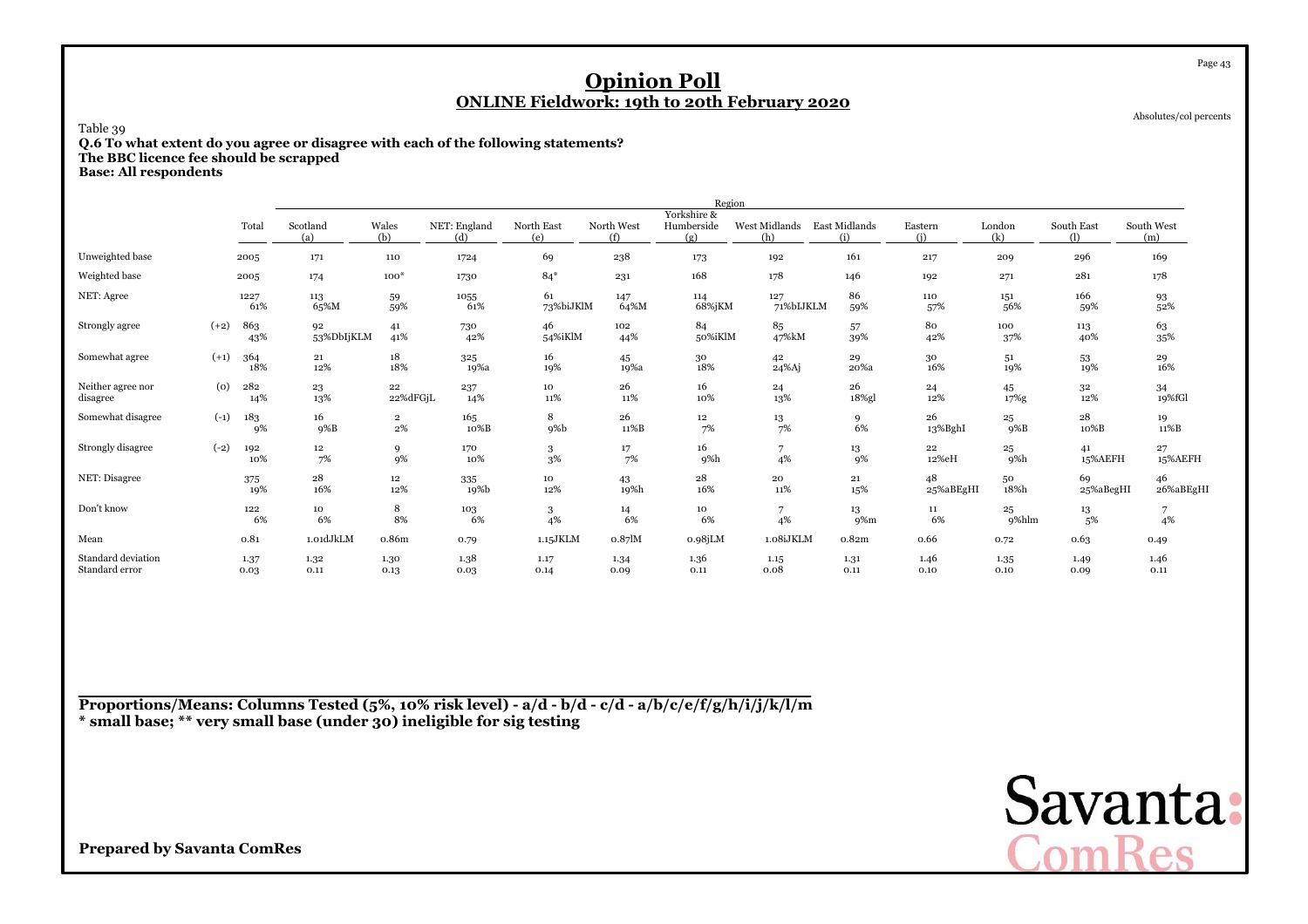Absolutes/col percents

Page 44

### Table 40

**Q.6 To what extent do you agree or disagree with each of the following statements? The BBC licence fee should be scrapped**

**Base: All respondents**

|                                      |        |              |               |               |                 | Past Vote                     |                   |                                |                               |                        |               |                |                    |                                             | Voting Intention          |                       |                   |                                    |                                   | 2016 Referendum<br>Vote |               |
|--------------------------------------|--------|--------------|---------------|---------------|-----------------|-------------------------------|-------------------|--------------------------------|-------------------------------|------------------------|---------------|----------------|--------------------|---------------------------------------------|---------------------------|-----------------------|-------------------|------------------------------------|-----------------------------------|-------------------------|---------------|
|                                      |        | Total        | Cons<br>(a)   | Lab<br>(b)    | Lib Dems<br>(c) | <b>Brexit</b><br>Party<br>(d) | <b>SNP</b><br>(e) | Plaid<br>Cymru<br>(f)          | Some<br>other<br>party<br>(g) | Did not<br>vote<br>(h) | Cons<br>(i)   | Lab<br>(i)     | Lib Dems<br>(k)    | <b>Brexit</b><br>Party<br>$\left( 1\right)$ | <b>SNP</b><br>(m)         | Plaid<br>Cymru<br>(n) | Green<br>(o)      | Some<br>other<br>party<br>(p)      | $Un-$<br>likely to<br>vote<br>(q) | Leave<br>(s)            | Remain<br>(t) |
| Unweighted base                      |        | 2005         | 715           | 599           | 185             | 65                            | 76                | 18                             | 73                            | 228                    | 713           | 529            | 129                | 43                                          | 72                        | ${\bf 20}$            | 71                | 11                                 | 133                               | 879                     | 769           |
| Weighted base                        |        | 2005         | 769           | 572           | 203             | $49*$                         | $69*$             | $11^{***}$                     | $55*$                         | 224                    | 760           | 494            | $141*$             | $40*$                                       | $67*$                     | $16***$               | $60*$             | $8**$                              | $132*$                            | 862                     | 793           |
| NET: Agree                           |        | 1227<br>61%  | 504<br>66%BCG | 338<br>59%CG  | 72<br>36%       | 42<br>85%ABCG                 | 51<br>74%BCG      | 6<br>50%                       | 24<br>44%                     | 157<br>70%jKO          | 495<br>65%KO  | 308<br>62%KO   | 54<br>39%          | 35                                          | 48<br>88%HIJKmO1%KO       | 44%                   | 24<br>40%         | 7<br>85%                           | 94<br>71%jKO                      | 629<br>73%T             | 375<br>47%    |
| Strongly agree                       | $(+2)$ | 863<br>43%   | 351<br>46%CG  | 238<br>42%Cg  | 32<br>16%       | 35<br>70%ABCG                 | 42<br>61%ABCG 29% | 3                              | 15<br>28%C                    | 123<br>55%IJKO         | 343<br>45%KO  | 217<br>44%KO   | $\bf 27$<br>19%    | 32<br>$\circ$                               | 40<br>80%HIJKMO>%IJKO 13% | $\overline{2}$        | 14<br>23%         | 5<br>63%                           | 76                                | 459<br>58%IJKO 53%T     | 240<br>30%    |
| Somewhat agree                       | $(+1)$ | 364<br>18%   | 153<br>20%    | 100<br>17%    | 41<br>20%       | 15%                           | 10<br>14%         | $\overline{\mathbf{2}}$<br>20% | 16%                           | 34<br>15%              | 152<br>20%    | 91<br>18%      | 28<br>20%          | $\frac{3}{8\%}$                             | 8<br>12%                  | 5<br>31%              | 10<br>17%         | $\overline{2}$<br>22%              | 18<br>13%                         | 170<br>20%              | 135<br>17%    |
| Neither agree nor<br>disagree        | (0)    | 282<br>14%   | 123<br>16%De  | 73<br>13%     | 31<br>15%de     | 3<br>5%                       | 5<br>7%           | $\mathbf{1}$<br>7%             | $\mathbf{Q}$<br>16%de         | 30<br>13%lm            | 126<br>17%JLM | 56<br>11%      | 24<br>17%LM        | $\mathbf{1}$<br>2%                          | 3<br>4%                   | 3<br>21%              | 8<br>14%lm        |                                    | 15<br>11%                         | 105<br>12%              | 131<br>17%S   |
| Somewhat disagree                    | $(-1)$ | 183<br>9%    | 64<br>8%      | 49<br>9%      | 40<br>20%ABDe   | $\mathbf 2$<br>3%             | 6<br>9%           | $\mathbf{1}$<br>5%             | 10<br>18%ABD                  | 8<br>4%                | 67<br>9%HQ    | 44<br>9%HQ     | 24<br>17%HIJlQ     | $\mathbf{1}$<br>4%                          | 8<br>12%HQ                | 3%                    | 12<br>20%HIJLQ 6% |                                    | $\overline{4}$<br>3%              | 50<br>6%                | 109<br>14%S   |
| Strongly disagree                    | $(-2)$ | 192<br>10%   | 46<br>6%      | 71<br>12%Ad   | 52<br>25%ABDEg  | 4%                            | 6%                | 3<br>30%                       | 13%A                          | 5<br>2%                | 42<br>6%h     | 60<br>12%HIO   | 35<br>25%HIJLMQ 3% |                                             | 4<br>6%                   | 25%                   | 9<br>15%HIlQ      | -1<br>9%                           | 6<br>5%                           | 46<br>5%                | 130<br>16%S   |
| NET: Disagree                        |        | 375<br>19%   | 109<br>14%    | 120<br>21%AD  | 92<br>45%ABDEg  | 7%                            | 10<br>15%         | $\overline{4}$<br>35%          | 17<br>31%AbDE                 | 14<br>6%               | 110<br>14%Hq  | 104<br>21%HIlO | 59<br>42%HIJLMQ 7% | 3                                           | $12^{\circ}$<br>18%Hq     | 5<br>29%              | 21<br>35%HIJLMQ5% |                                    | 10<br>8%                          | 95<br>11%               | 239<br>30%S   |
| Don't know                           |        | 122<br>6%    | 32<br>4%      | 42<br>$7\%$ A | 7<br>4%         | 3%                            | 3<br>4%           | $\mathbf{1}$<br>9%             | 5<br>9%a                      | 23<br>10%IJK           | 29<br>4%      | 26<br>5%       | 3<br>2%            | $\mathbf{1}$<br>2%                          | $\overline{4}$<br>7%      | 6%                    | 6<br>11%IK        | $\overline{\phantom{a}}$<br>$\sim$ | 13<br>10%IjK                      | 33<br>4%                | 47<br>6%s     |
| Mean                                 |        | 0.81         | 0.95BCG       | o.73CG        | $-0.20$         | 1.48ABCG                      | 1.20BCG           | 0.15                           | 0.31C                         | 1.30IJKO               | $0.94$ j $KO$ | 0.77KO         | $-0.10$            |                                             | 1.61IJKmO 1.14jKO         | 0.03                  | 0.15              | 1.25                               | 1.30LJKO                          | $1.14$ T                | 0.33          |
| Standard deviation<br>Standard error |        | 1.37<br>0.03 | 1.24<br>0.05  | 1.44<br>0.06  | 1.44<br>0.11    | 1.03<br>0.13                  | 1.26<br>0.15      | 1.78<br>0.45                   | 1.45<br>0.18                  | 1.04<br>0.07           | 1.24<br>0.05  | 1.44<br>0.06   | 1.47<br>0.13       | 0.98<br>0.15                                | 1.33<br>0.16              | 1.47<br>0.35          | 1.47<br>0.18      | 1.35<br>0.41                       | 1.14<br>0.10                      | 1.18<br>0.04            | 1.49<br>0.06  |

**Proportions/Means: Columns Tested (5%, 10% risk level) - a/b/c/d/e/f/g - h/i/j/k/l/m/n/o/p/q - s/t\* small base; \*\* very small base (under 30) ineligible for sig testing**

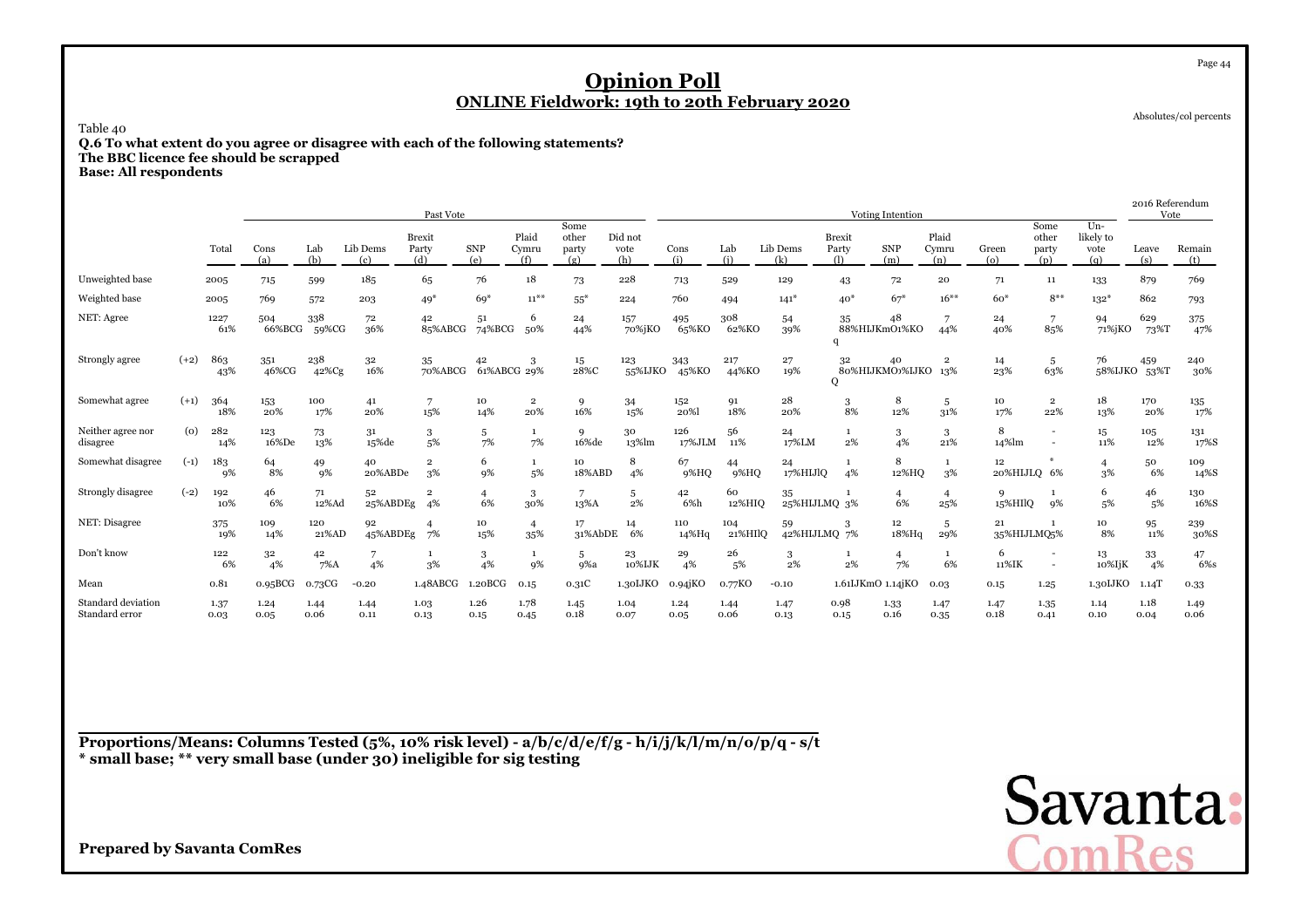Absolutes/col percents

Page 45

Table 41

**Q.6 To what extent do you agree or disagree with each of the following statements? The BBC license fee should be replaced by a subscription service**

**Base: All respondents**

|                                      |        |              | Gender       |               |                  |                  |                      |              | Age           |               |                  |              |              |               | Social Grade          |                       |                          | <b>Employment Sector</b> |                     |
|--------------------------------------|--------|--------------|--------------|---------------|------------------|------------------|----------------------|--------------|---------------|---------------|------------------|--------------|--------------|---------------|-----------------------|-----------------------|--------------------------|--------------------------|---------------------|
|                                      |        | Total        | Male<br>(a)  | Female<br>(b) | $18 - 24$<br>(c) | $25 - 34$<br>(d) | $35 - 44$<br>(e)     | 45-54<br>(f) | 55-64<br>(g)  | $65+$<br>(h)  | $18 - 34$<br>(i) | 35-54<br>(i) | $55+$<br>(k) | AB<br>(1)     | C <sub>1</sub><br>(m) | C <sub>2</sub><br>(n) | DE<br>$\left( 0 \right)$ | Public<br>(p)            | Pri-<br>vate<br>(q) |
| Unweighted base                      |        | 2005         | 1019         | 986           | 233              | 337              | 312                  | 334          | 290           | 499           | 570              | 646          | 789          | 549           | 601                   | 336                   | 519                      | 299                      | 774                 |
| Weighted base                        |        | 2005         | 979          | 1026          | 223              | 347              | 321                  | 355          | 297           | 463           | 570              | 676          | 760          | 547           | 563                   | 407                   | 487                      | 330                      | 827                 |
| NET: Agree                           |        | 688<br>34%   | 342<br>35%   | 346<br>34%    | 69<br>31%        | 124<br>36%h      | 140<br>44%CdfGH 36%H | 128          | 93<br>31%     | 134<br>29%    | 193<br>34%       | 268<br>40%iK | 226<br>30%   | 182<br>33%    | 212<br>38%0           | 145<br>36%            | 149<br>30%               | 131<br>40%               | 306<br>37%          |
| Strongly agree                       | $(+2)$ | 323<br>16%   | 186<br>19%B  | 137<br>13%    | 24<br>11%        | 51<br>15%        | 79<br>25%CDGH        | 67<br>19%CH  | 51<br>17%cH   | 51<br>11%     | 75<br>13%        | 146<br>22%IK | 102<br>13%   | 73<br>13%     | 105<br>19%L           | 73<br>18%             | 72<br>15%                | 63<br>19%                | 148<br>18%          |
| Somewhat agree                       | $(+1)$ | 365<br>18%   | 155<br>16%   | 209<br>20%A   | 45<br>20%        | 73<br>21%G       | 61<br>19%            | 61<br>17%    | 42<br>14%     | 83<br>18%     | 118<br>21%k      | 122<br>18%   | 125<br>16%   | 109<br>20%    | 108<br>19%            | 72<br>18%             | 77<br>16%                | 68<br>21%                | 158<br>19%          |
| Neither agree nor<br>disagree        | (0)    | 379<br>19%   | 180<br>18%   | 199<br>19%    | 31<br>14%        | 70<br>20%        | 48<br>15%            | 83<br>23%CE  | 54<br>18%     | 93<br>20%ce   | 101<br>18%       | 131<br>19%   | 148<br>19%   | 94<br>17%     | 103<br>18%            | 84<br>21%             | 98<br>20%                | 62<br>19%                | 160<br>19%          |
| Somewhat disagree                    | $(-1)$ | 276<br>14%   | 146<br>15%   | 130<br>13%    | 40<br>18%DE      | 36<br>10%        | 29<br>9%             | 47<br>13%    | 48<br>16%dE   | 77<br>17%DE   | 75<br>13%        | 76<br>11%    | 125<br>16%J  | 88<br>16%     | 78<br>14%             | 51<br>12%             | 60<br>12%                | 36<br>11%                | 112<br>14%          |
| Strongly disagree                    | $(-2)$ | 450<br>22%   | 237<br>24%   | 213<br>21%    | 49<br>22%        | 75<br>22%        | 66<br>21%            | 66<br>19%    | 76<br>25%f    | 119<br>26%F   | 124<br>22%       | 132<br>20%   | 194<br>26%J  | 140<br>26%m   | 114<br>20%            | 92<br>23%             | 104<br>21%               | 68<br>21%                | 161<br>19%          |
| NET: Disagree                        |        | 727<br>36%   | 384<br>39%B  | 343<br>33%    | 89<br>40%dEf     | 111<br>32%       | 95<br>30%            | 113<br>32%   | 123<br>42%DEF | 196<br>42%DEF | 199<br>35%       | 208<br>31%   | 319<br>42%IJ | 228<br>42%MnO | 192<br>34%            | 142<br>35%            | 164<br>34%               | 104<br>31%               | 273<br>33%          |
| Don't know                           |        | 212<br>11%   | 73<br>7%     | 138<br>13%A   | 34<br>15%FGH     | 42<br>12%        | 38<br>12%            | 30<br>8%     | 27<br>9%      | 40<br>9%      | 77<br>13%K       | 68<br>10%    | 67<br>9%     | 44<br>8%      | 55<br>10%             | 36<br>9%              | 77<br>16%LMN             | 34<br>10%                | 87<br>11%           |
| Mean                                 |        | $-0.09$      | $-0.10$      | $-0.08$       | $-0.24$          | $-0.03H$         | o.20CdGH             | 0.05CgH      | $-0.20$       | $-0.31$       | $-0.11$          | $0.12$ IK    | $-0.27$      | $-0.22$       | 0.02L                 | $-0.04$               | $-0.12$                  | 0.07                     | 0.03                |
| Standard deviation<br>Standard error |        | 1.44<br>0.03 | 1.48<br>0.05 | 1.40<br>0.05  | 1.40<br>0.10     | 1.42<br>0.08     | 1.53<br>0.09         | 1.41<br>0.08 | 1.47<br>0.09  | 1.37<br>0.06  | 1.41<br>0.06     | 1.47<br>0.06 | 1.41<br>0.05 | 1.43<br>0.06  | 1.45<br>0.06          | 1.45<br>0.08          | 1.43<br>0.07             | 1.46<br>0.09             | 1.43<br>0.05        |

**Proportions/Means: Columns Tested (5%, 10% risk level) - a/b - c/d/e/f/g/h - i/j/k - l/m/n/o - p/q**

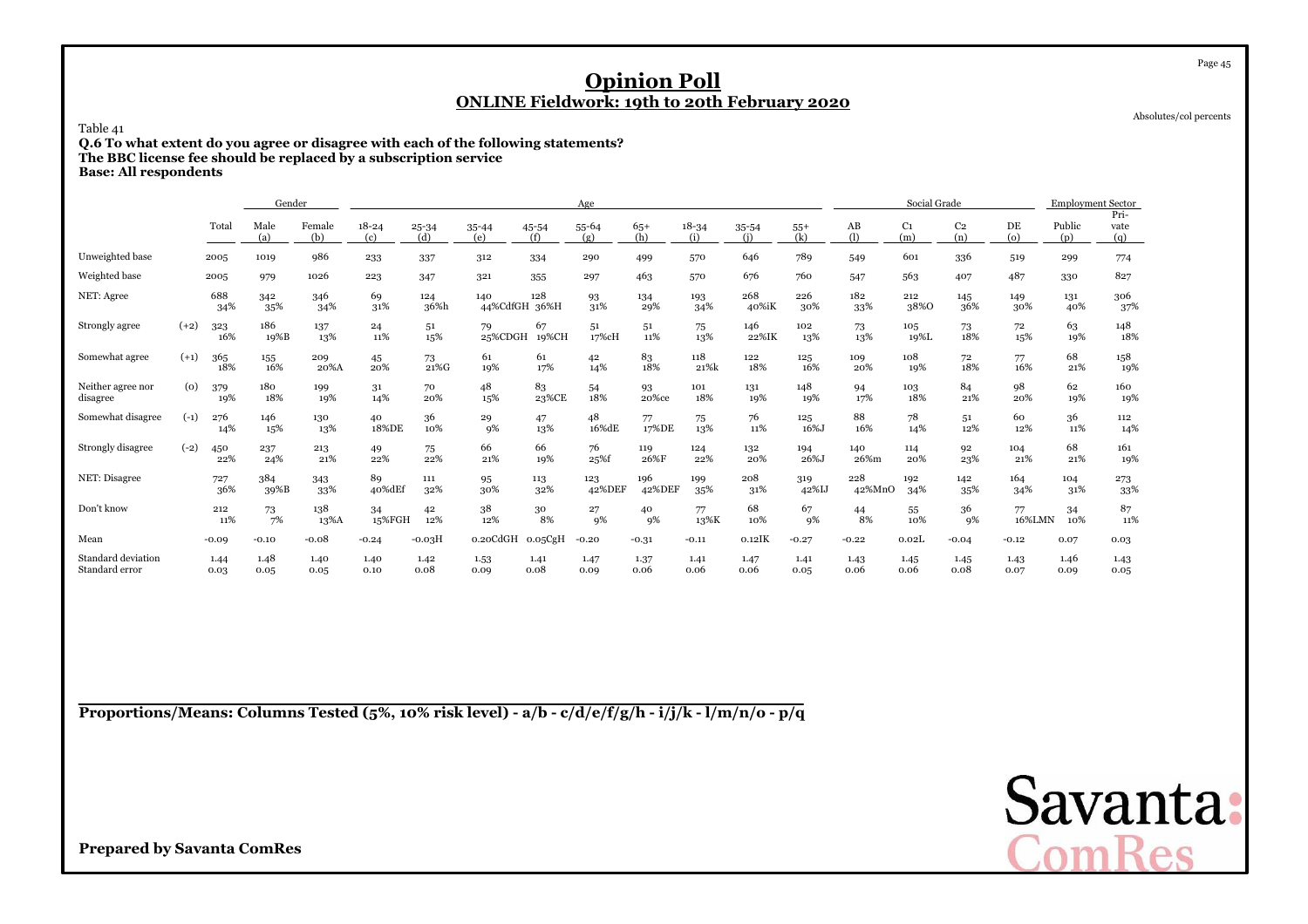Absolutes/col percents

Page 46

Table 42

**Q.6 To what extent do you agree or disagree with each of the following statements? The BBC license fee should be replaced by a subscription service**

**Base: All respondents**

|                                      |        |              |                 |                  |                     |                        |                   |                                  | Region               |                      |                |               |                   |                   |
|--------------------------------------|--------|--------------|-----------------|------------------|---------------------|------------------------|-------------------|----------------------------------|----------------------|----------------------|----------------|---------------|-------------------|-------------------|
|                                      |        | Total        | Scotland<br>(a) | Wales<br>(b)     | NET: England<br>(d) | North East<br>(e)      | North West<br>(f) | Yorkshire &<br>Humberside<br>(g) | West Midlands<br>(h) | East Midlands<br>(i) | Eastern<br>(i) | London<br>(k) | South East<br>(1) | South West<br>(m) |
| Unweighted base                      |        | 2005         | 171             | 110              | 1724                | 69                     | 238               | 173                              | 192                  | 161                  | 217            | 209           | 296               | 169               |
| Weighted base                        |        | 2005         | 174             | $100*$           | 1730                | $84*$                  | 231               | 168                              | 178                  | 146                  | 192            | 271           | 281               | 178               |
| NET: Agree                           |        | 688<br>34%   | 70<br>40%Ijm    | 37<br>37%        | 580<br>34%          | 44<br>52%bFGHIJKLM 32% | 74                | 60<br>35%                        | 63<br>35%            | 42<br>29%            | 58<br>30%      | 95<br>35%     | 92<br>33%         | 52<br>29%         |
| Strongly agree                       | $(+2)$ | 323<br>16%   | 37<br>21%dfjklm | $\bf 21$<br>21%  | 265<br>15%          | 24<br>28%FiJKLM        | 31<br>13%         | 30<br>18%                        | $32\,$<br>18%        | 23<br>16%            | 26<br>14%      | 36<br>13%     | 38<br>14%         | 24<br>14%         |
| Somewhat agree                       | $(+1)$ | 365<br>18%   | 33<br>19%       | 16<br>16%        | 315<br>$18\%$       | 20<br>24%i             | 43<br>19%         | 29<br>17%                        | 31<br>17%            | 19<br>13%            | 32<br>17%      | 59<br>22%i    | 54<br>19%         | 28<br>16%         |
| Neither agree nor<br>disagree        | (o)    | 379<br>19%   | $\bf 21$<br>12% | 23<br>23%Al      | 335<br>19%A         | 12<br>15%              | 49<br>21%Al       | 25<br>15%                        | 40<br>22%AL          | 43<br>29%AEGJkL      | 34<br>18%      | 52<br>19%a    | 41<br>15%         | 38<br>21%Al       |
| Somewhat disagree                    | $(-1)$ | 276<br>14%   | 24<br>14%       | 8<br>8%          | 244<br>14%          | 11<br>13%              | 38<br>16%bi       | 24<br>14%                        | 23<br>13%            | 14<br>10%            | 29<br>15%      | $32\,$<br>12% | 45<br>16%bi       | 28<br>16%         |
| Strongly disagree                    | $(-2)$ | 450<br>22%   | 34<br>20%       | $\bf{22}$<br>22% | 394<br>23%          | 12<br>15%              | 49<br>21%         | 40<br>24%                        | 29<br>17%            | 28<br>19%            | 50<br>26%eH    | 63<br>23%     | 75<br>27%eH       | 47<br>26%eH       |
| NET: Disagree                        |        | 727<br>36%   | 58<br>33%       | 31<br>31%        | 638<br>37%          | $\frac{23}{28\%}$      | 87<br>38%         | 64<br>38%                        | 52<br>29%            | 42<br>29%            | 79<br>41%eHI   | 95<br>35%     | 121<br>43%abEHI   | 75<br>42%beHI     |
| Don't know                           |        | 212<br>11%   | 26<br>15%eM     | 9<br>9%          | 177<br>10%          | 5<br>6%                | 21<br>9%          | 19<br>11%                        | 23<br>13%m           | 20<br>14%m           | 21<br>11%      | 29<br>11%     | 27<br>10%         | 12<br>7%          |
| Mean                                 |        | $-0.09$      | $0.10$ j $LM$   | 0.06             | $-0.12$             | 0.40FgiJKLM            | $-0.15$           | $-0.09$                          | 0.09JLM              | $-0.04$              | $-0.25$        | $-0.11$       | $-0.26$           | $-0.28$           |
| Standard deviation<br>Standard error |        | 1.44<br>0.03 | 1.52<br>0.13    | 1.47<br>0.15     | 1.43<br>0.04        | 1.44<br>0.18           | 1.37<br>0.09      | 1.50<br>0.12                     | 1.39<br>0.11         | 1.37<br>0.11         | 1.44<br>0.10   | 1.42<br>0.10  | 1.46<br>0.09      | 1.41<br>0.11      |

**Proportions/Means: Columns Tested (5%, 10% risk level) - a/d - b/d - c/d - a/b/c/e/f/g/h/i/j/k/l/m\* small base; \*\* very small base (under 30) ineligible for sig testing**

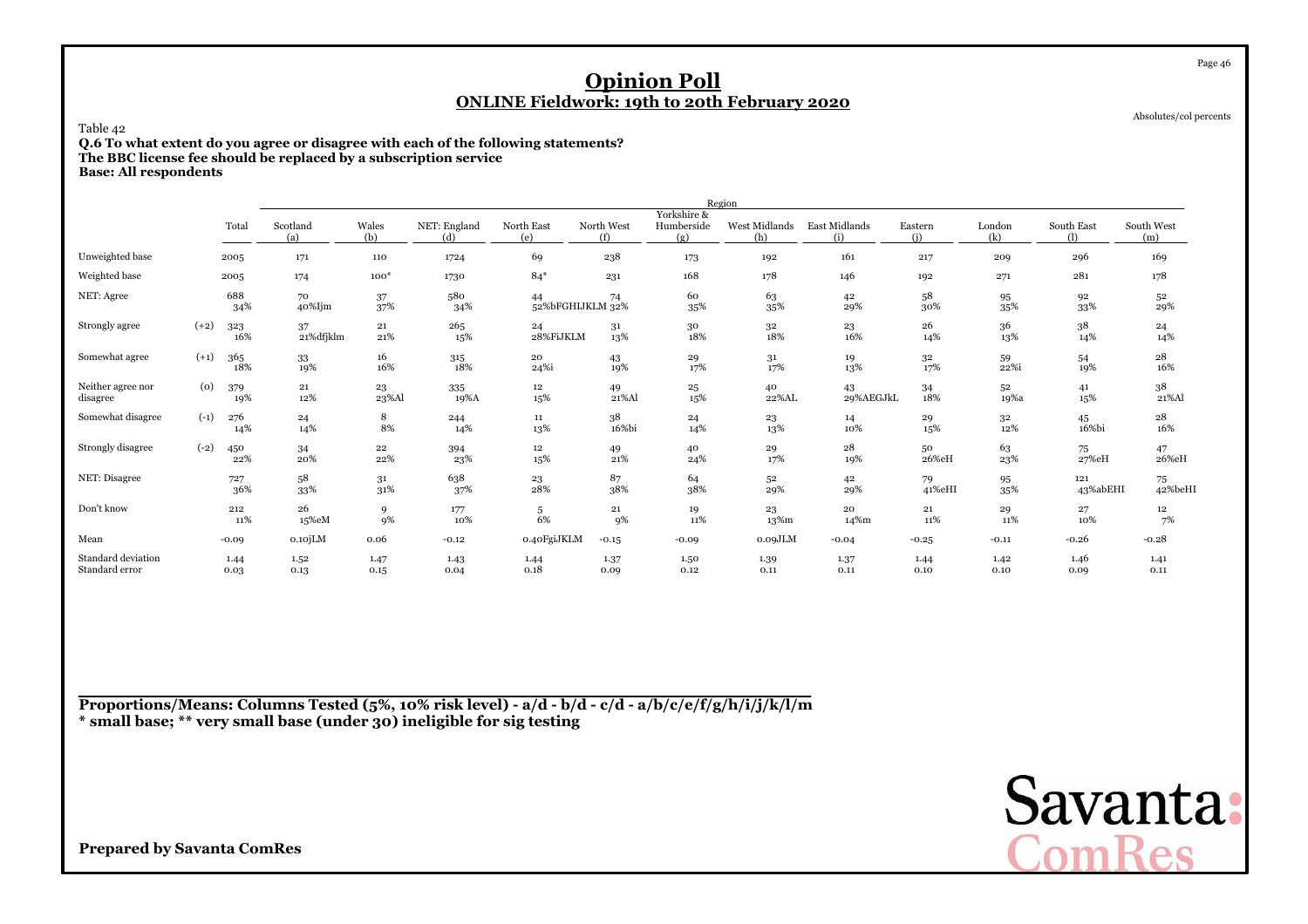Absolutes/col percents

Page 47

Table 43

**Q.6 To what extent do you agree or disagree with each of the following statements? The BBC license fee should be replaced by a subscription service**

**Base: All respondents**

|                                      |        |              |               |              |                 | Past Vote                     |              |                                |                               |                        |                      |               |                 |                               | <b>Voting Intention</b> |                                |                 |                               |                                   | 2016 Referendum<br>Vote |               |
|--------------------------------------|--------|--------------|---------------|--------------|-----------------|-------------------------------|--------------|--------------------------------|-------------------------------|------------------------|----------------------|---------------|-----------------|-------------------------------|-------------------------|--------------------------------|-----------------|-------------------------------|-----------------------------------|-------------------------|---------------|
|                                      |        | Total        | Cons<br>(a)   | Lab<br>(b)   | Lib Dems<br>(c) | <b>Brexit</b><br>Party<br>(d) | SNP<br>(e)   | Plaid<br>Cymru<br>(f)          | Some<br>other<br>party<br>(g) | Did not<br>vote<br>(h) | Cons<br>(i)          | Lab<br>(i)    | Lib Dems<br>(k) | <b>Brexit</b><br>Party<br>(1) | <b>SNP</b><br>(m)       | Plaid<br>Cymru<br>(n)          | Green<br>(o)    | Some<br>other<br>party<br>(p) | $Un-$<br>likely to<br>vote<br>(a) | Leave<br>(s)            | Remain<br>(t) |
| Unweighted base                      |        | 2005         | 715           | 599          | 185             | 65                            | 76           | 18                             | 73                            | 228                    | 713                  | 529           | 129             | 43                            | 72                      | 20                             | 71              | 11                            | 133                               | 879                     | 769           |
| Weighted base                        |        | 2005         | 769           | 572          | 203             | $49*$                         | $69*$        | $11***$                        | $55*$                         | 224                    | 760                  | 494           | $141*$          | $40*$                         | $67*$                   | $16***$                        | $60*$           | $8^{**}$                      | $132*$                            | 862                     | 793           |
| NET: Agree                           |        | 688<br>34%   | 322<br>42%BC  | 181<br>32%C  | 37<br>18%       | 27<br>55%aBCEg 35%C           | 25           | 3<br>23%                       | 20<br>36%C                    | 65<br>29%              | 326<br>43%HJKOQ33%kQ | 164           | 33<br>23%       | 20                            | 22<br>51%HJKOQ33%q      | $\overline{\mathbf{2}}$<br>11% | 15<br>24%       | $\overline{4}$<br>49%         | 28<br>21%                         | 393<br>46%T             | 204<br>26%    |
| Strongly agree                       | $(+2)$ | 323<br>16%   | 156<br>20%BCG | 78<br>14%C   | 11<br>6%        | 15<br>31%aBCG                 | 16<br>23%bCG | $\overline{\mathbf{2}}$<br>16% | $\overline{4}$<br>8%          | 37<br>16%K             | 156<br>21%JKOq       | 77<br>16%K    | 6<br>4%         | 12                            | 14<br>29%hJKOQ 21%Ko    | 美<br>2%                        | 5<br>8%         | $\overline{4}$<br>47%         | 17<br>13%K                        | 204<br>24%T             | 72<br>9%      |
| Somewhat agree                       | $(+1)$ | 365<br>18%   | 167<br>22%Ce  | 103<br>18%   | 26<br>13%       | 12<br>24%C                    | 9<br>12%     | 1<br>7%                        | 15<br>28%bCE                  | 28<br>12%              | 170<br>22%HjmQ       | 87<br>18%O    | 26<br>19%Q      | 9<br>22%Q                     | 8<br>13%                | 1<br><b>9%</b>                 | 10<br>16%       | 3%                            | 10<br>8%                          | 189<br>22%T             | 132<br>17%    |
| Neither agree nor<br>disagree        | (0)    | 379<br>19%   | 158<br>21%B   | 88<br>15%    | 41<br>20%       | 9<br>18%                      | 9<br>13%     | $\overline{\mathbf{2}}$<br>16% | 8<br>14%                      | 49<br>22%J             | 149<br>20%J          | 70<br>14%     | 31<br>22%i      | 17%                           | 9<br>13%                | 3<br>18%                       | 7<br>12%        | $\overline{2}$<br>21%         | 27<br>21%                         | 164<br>19%              | 144<br>18%    |
| Somewhat disagree                    | $(-1)$ | 276<br>14%   | 96<br>12%d    | 82<br>14%D   | 43<br>21%AbD    | $\mathbf{2}$<br>4%            | 8<br>12%     | *<br>4%                        | 8<br>14%d                     | 29<br>13%              | 96<br>13%            | 70<br>14%     | 24<br>17%       | 5<br>12%                      | 7<br>10%                | $\overline{2}$<br>11%          | 16<br>26%HIJM - |                               | 23<br>17%                         | 79<br>9%                | 140<br>18%S   |
| Strongly disagree                    | $(-2)$ | 450<br>22%   | 137<br>18%    | 160<br>28%AD | 61<br>30%AD     | 13%                           | 21<br>30%AD  | 4<br>33%                       | $11\,$<br>20%                 | 41<br>18%              | 131<br>17%           | 145<br>29%HIl | 47<br>34%HILq   | 6<br>15%                      | 21<br>31%HI             | 28%                            | 16<br>27%i      | 1<br>18%                      | 30<br>22%                         | 151<br>17%              | 225<br>28%S   |
| NET: Disagree                        |        | 727<br>36%   | 233<br>30%d   | 243<br>42%AD | 104<br>51%AbDG  | 9<br>18%                      | 29<br>42%aD  | $\overline{4}$<br>37%          | 19<br>34%d                    | 70<br>31%              | 227<br>30%           | 216<br>44%HIl | 71<br>50%HIL    | 11<br>27%                     | 27<br>41%i              | 6<br>38%                       | 32<br>53%HIL    | 18%                           | 53<br>40%i                        | 229<br>27%              | 364<br>46%S   |
| Don't know                           |        | 212<br>11%   | 55<br>7%      | 60<br>11%a   | 20<br>10%       | 4<br>8%                       | 10%          | 3<br>24%                       | 8<br>15%A                     | 40<br>18%IJKl          | 58<br>8%             | 45<br>9%      | 6<br>4%         | $\overline{2}$<br>5%          | 9<br>13%K               | 5<br>33%                       | 11%k            | 1<br>11%                      | 24<br>18%IJKl                     | 76<br>9%                | 81<br>10%     |
| Mean                                 |        | $-0.09$      | 0.15BC        | $-0.28C$     | $-0.64$<br>G    | 0.60ABCE -0.15C               |              | $-0.42$                        | $-0.11C$                      | $-0.05KO$              | 0.18hJKm-0.27k<br>OQ |               | $-0.59$<br>Q    | 0.39JKmO-0.20                 |                         | $-0.78$                        | $-0.53$         | 0.67                          | $-0.34$                           | 0.28T                   | $-0.44$       |
| Standard deviation<br>Standard error |        | 1.44<br>0.03 | 1.41<br>0.05  | 1.47<br>0.06 | 1.25<br>0.10    | 1.39<br>0.18                  | 1.63<br>0.20 | 1.69<br>0.45                   | 1.36<br>0.17                  | 1.42<br>0.11           | 1.41<br>0.06         | 1.50<br>0.07  | 1.28<br>0.11    | 1.45<br>0.23                  | 1.62<br>0.20            | 1.27<br>0.33                   | 1.34<br>0.17    | 1.72<br>0.54                  | 1.40<br>0.14                      | 1.44<br>0.05            | 1.36<br>0.05  |

**Proportions/Means: Columns Tested (5%, 10% risk level) - a/b/c/d/e/f/g - h/i/j/k/l/m/n/o/p/q - s/t \* small base; \*\* very small base (under 30) ineligible for sig testing**

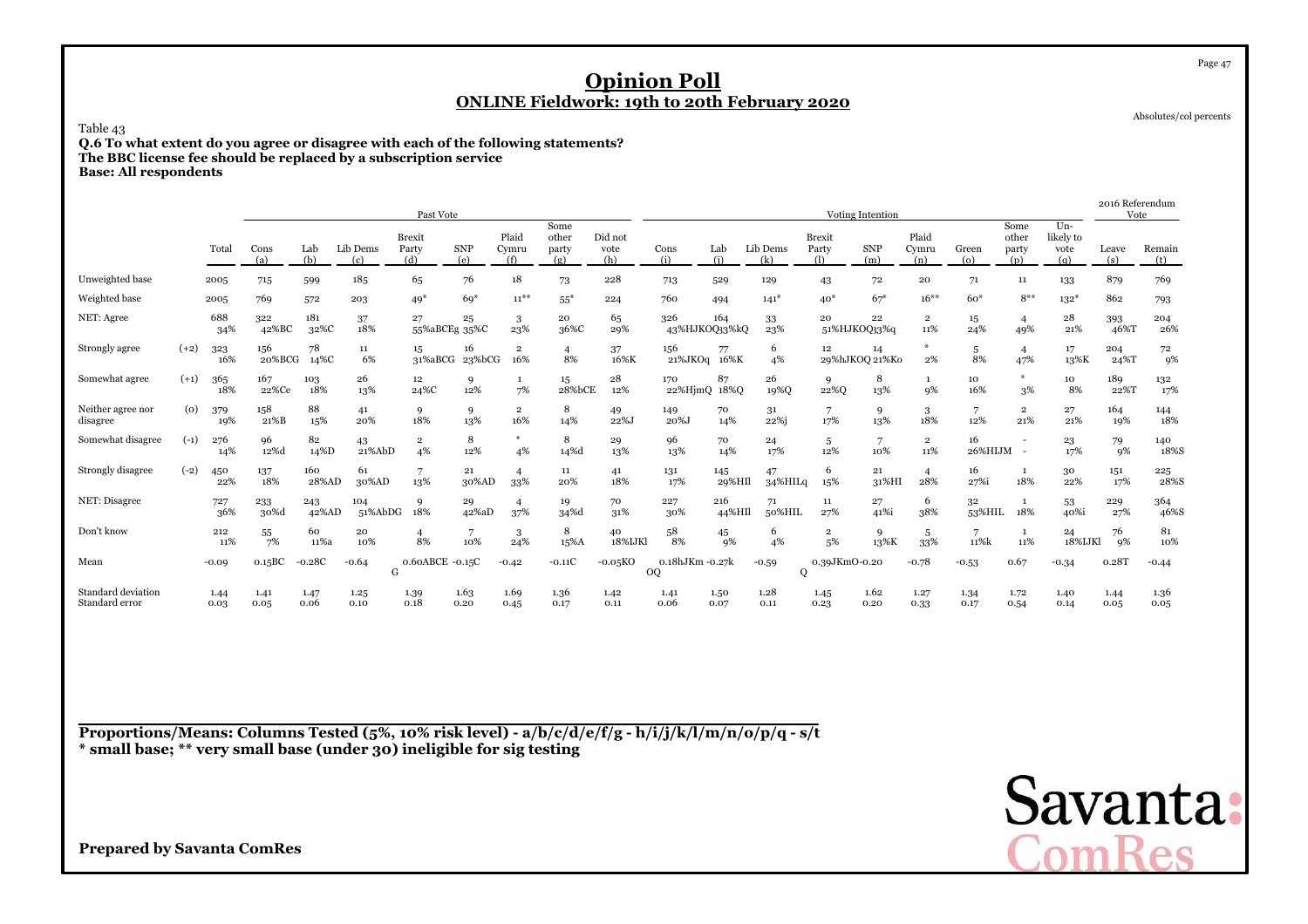Absolutes/col percents

### Table 44

**Q.6 To what extent do you agree or disagree with each of the following statements? The BBC license fee is good value for money**

**Base: All respondents**

|                                      |        |              | Gender       |               |                  |                  |               |               | Age          |               |                  |              |              |                 | Social Grade          |                       |                | <b>Employment Sector</b> |                     |
|--------------------------------------|--------|--------------|--------------|---------------|------------------|------------------|---------------|---------------|--------------|---------------|------------------|--------------|--------------|-----------------|-----------------------|-----------------------|----------------|--------------------------|---------------------|
|                                      |        | Total        | Male<br>(a)  | Female<br>(b) | $18 - 24$<br>(c) | $25 - 34$<br>(d) | 35-44<br>(e)  | 45-54<br>(f)  | 55-64<br>(g) | $65+$<br>(h)  | $18 - 34$<br>(i) | 35-54<br>(i) | $55+$<br>(k) | $\rm AB$<br>(1) | C <sub>1</sub><br>(m) | C <sub>2</sub><br>(n) | DE<br>$\omega$ | Public<br>(p)            | Pri-<br>vate<br>(q) |
| Unweighted base                      |        | 2005         | 1019         | 986           | 233              | 337              | 312           | 334           | 290          | 499           | 570              | 646          | 789          | 549             | 601                   | 336                   | 519            | 299                      | 774                 |
| Weighted base                        |        | 2005         | 979          | 1026          | 223              | 347              | 321           | 355           | 297          | 463           | 570              | 676          | 760          | 547             | 563                   | 407                   | 487            | 330                      | 827                 |
| NET: Agree                           |        | 579<br>29%   | 316<br>32%B  | 263<br>26%    | 73<br>33%DE      | 68<br>20%        | 71<br>22%     | 95<br>27%d    | 99<br>33%DE  | 173<br>37%DEF | 142<br>25%       | 166<br>25%   | 272<br>36%IJ | 208<br>38%MNO   | 160<br>28%            | 93<br>23%             | 119<br>24%     | 80<br>24%                | 225<br>27%          |
| Strongly agree                       | $(+2)$ | 242<br>12%   | 135<br>14%B  | 107<br>10%    | 20<br>9%         | 22<br>6%         | 29<br>9%      | 41<br>12%D    | 43<br>15%cDe | 87<br>19%CDEF | 42<br>7%         | 70<br>10%    | 130<br>17%IJ | 95<br>17%MNO    | 66<br>12%             | 32<br>8%              | 50<br>10%      | 35<br>11%                | 79<br>10%           |
| Somewhat agree                       | $(+1)$ | 337<br>17%   | 181<br>19%b  | 156<br>15%    | 53<br>24%DEF     | 46<br>13%        | 42<br>13%     | 54<br>15%     | 55<br>19%    | 86<br>19%de   | 100<br>17%       | 96<br>14%    | 141<br>19%J  | 113<br>21%nO    | 94<br>17%             | 61<br>15%             | 69<br>14%      | 45<br>14%                | 146<br>18%          |
| Neither agree nor<br>disagree        | (o)    | 336<br>17%   | 167<br>17%   | 169<br>16%    | 29<br>13%        | 59<br>17%        | 50<br>16%     | 55<br>16%     | 53<br>18%    | 90<br>19%с    | 88<br>15%        | 105<br>16%   | 143<br>19%   | 91<br>17%       | 101<br>18%            | 73<br>18%             | 72<br>15%      | 65<br>20%                | 128<br>15%          |
| Somewhat disagree                    | $(-1)$ | 387<br>19%   | 168<br>17%   | 219<br>21%A   | 45<br>20%        | 52<br>15%        | 58<br>18%     | 72<br>20%     | 59<br>20%    | 102<br>22%D   | 96<br>17%        | 130<br>19%   | 161<br>21%i  | 103<br>19%      | 126<br>22%n           | 67<br>16%             | 91<br>19%      | 51<br>15%                | 183<br>22%P         |
| Strongly disagree                    | $(-2)$ | 620<br>31%   | 305<br>31%   | 315<br>31%    | 50<br>22%        | 140<br>40%CGH    | 129<br>40%CGH | 126<br>35%CgH | 81<br>27%H   | 94<br>20%     | 190<br>33%K      | 255<br>38%K  | 176<br>23%   | 127<br>23%      | 153<br>27%            | 157<br>39%LM          | 183<br>38%LM   | 109<br>33%               | 265<br>32%          |
| NET: Disagree                        |        | 1007<br>50%  | 473<br>48%   | 534<br>52%    | 94<br>42%        | 192<br>55%CgH    | 187<br>58%CGH | 198<br>56%CgH | 140<br>47%   | 197<br>42%    | 286<br>50%k      | 384<br>57%IK | 337<br>44%   | 230<br>42%      | 279<br>50%L           | 224<br>55%L           | 274<br>56%LM   | 160<br>48%               | 448<br>54%          |
| Don't know                           |        | 82<br>4%     | 22<br>2%     | 60<br>6%A     | 26<br>12%EFGH    | 28<br>8%eFGH     | 13<br>4%H     | 2%            | 5<br>$2\%$   | 3<br>$1\%$    | 55<br>10%JK      | 20<br>$3\%K$ | 8<br>$1\%$   | 19<br>3%        | 24<br>4%              | 18<br>4%              | 22<br>5%       | 25<br>8%O                | 26<br>3%            |
| Mean                                 |        | $-0.42$      | $-0.34B$     | $-0.49$       | $-0.26$ DEF      | $-0.76$          | $-0.70$       | $-0.54d$      | $-0.27$ DEF  | $-0.07$ DEFg  | $-0.57$          | $-0.62$      | $-0.15$ IJ   | $-0.10$ MNO     | $-0.38NC$             | $-0.66$               | $-0.62$        | $-0.50$                  | $-0.51$             |
| Standard deviation<br>Standard error |        | 1.41<br>0.03 | 1.45<br>0.05 | 1.38<br>0.05  | 1.37<br>0.10     | 1.33<br>0.07     | 1.37<br>0.08  | 1.41<br>0.08  | 1.42<br>0.08 | 1.41<br>0.06  | 1.36<br>0.06     | 1.40<br>0.06 | 1.42<br>0.05 | 1.44<br>0.06    | 1.37<br>0.06          | 1.36<br>0.08          | 1.40<br>0.06   | 1.40<br>0.08             | 1.37<br>0.05        |

**Proportions/Means: Columns Tested (5%, 10% risk level) - a/b - c/d/e/f/g/h - i/j/k - l/m/n/o - p/q**



**Prepared by Savanta ComRes**

#### Page 48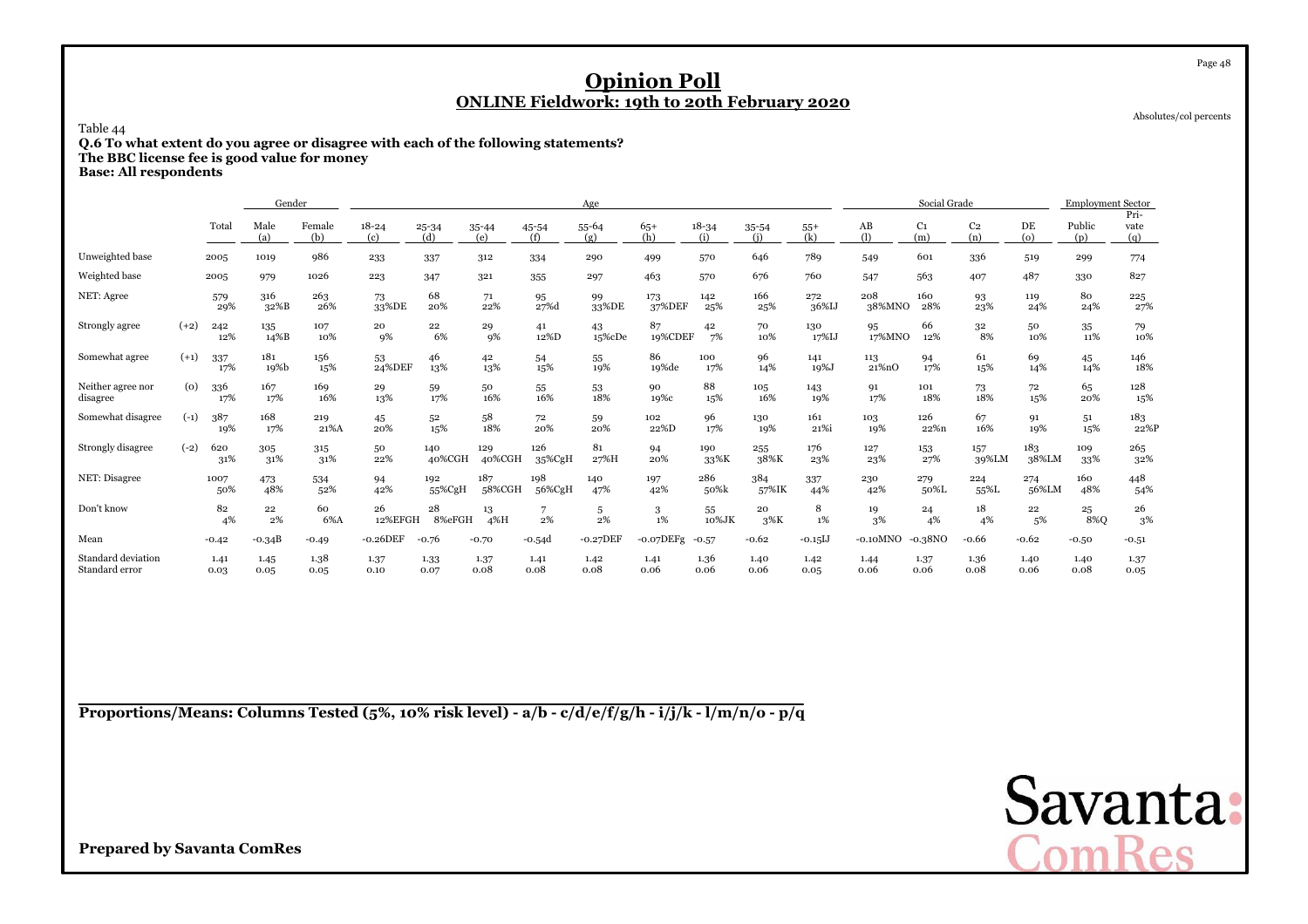Absolutes/col percents

Page 49

### Table 45

 **Q.6 To what extent do you agree or disagree with each of the following statements?The BBC license fee is good value for money**

**Base: All respondents**

|                                      |        |              |                   |                      |                     |                      |                   | Region                           |                      |                      |                |                     |              |                   |
|--------------------------------------|--------|--------------|-------------------|----------------------|---------------------|----------------------|-------------------|----------------------------------|----------------------|----------------------|----------------|---------------------|--------------|-------------------|
|                                      |        | Total        | Scotland<br>(a)   | Wales<br>(b)         | NET: England<br>(d) | North East<br>(e)    | North West<br>(f) | Yorkshire &<br>Humberside<br>(g) | West Midlands<br>(h) | East Midlands<br>(i) | Eastern<br>(i) | London<br>(k)       | South East   | South West<br>(m) |
| Unweighted base                      |        | 2005         | 171               | 110                  | 1724                | 69                   | 238               | 173                              | 192                  | 161                  | 217            | 209                 | 296          | 169               |
| Weighted base                        |        | 2005         | 174               | $100*$               | 1730                | $84*$                | 231               | 168                              | 178                  | 146                  | 192            | 271                 | 281          | 178               |
| NET: Agree                           |        | 579<br>29%   | 39<br>22%         | 26<br>26%            | 515<br>30%a         | 25<br>29%            | 63<br>27%         | 43<br>26%                        | 40<br>22%            | 46<br>32%ah          | 67<br>35%AgH   | 79<br>29%           | 86<br>31%ah  | 66<br>37%AbfgH    |
| Strongly agree                       | $(+2)$ | 242<br>12%   | 18<br>10%         | 11<br>11%            | 214<br>12%          | 8<br>9%              | 27<br>12%         | 14<br>9%                         | 12<br>7%             | 19<br>13%h           | 21<br>11%      | 38<br>14%H          | 47<br>17%aGH | 28<br>16%gH       |
| Somewhat agree                       | $(+1)$ | 337<br>17%   | $\bf 21$<br>12%   | $15\,$<br>15%        | 301<br>17%          | $17\,$<br>20%        | 36<br>15%         | 29<br>17%                        | 28<br>15%            | 27<br>19%            | 46<br>24%AfhkL | 42<br>15%           | 40<br>14%    | 38<br>21%Al       |
| Neither agree nor<br>disagree        | (0)    | 336<br>17%   | 26<br>15%         | 14<br>14%            | 296<br>17%          | 11<br>13%            | 48<br>21%         | 23<br>14%                        | 30<br>17%            | 25<br>17%            | 29<br>15%      | 51<br>19%           | 51<br>18%    | 28<br>16%         |
| Somewhat disagree                    | $(-1)$ | 387<br>19%   | 34<br>20%         | 27<br>27%deFghj      | 326<br>19%          | $12\,$<br>15%        | 37<br>16%         | 29<br>17%                        | $^{\rm 32}$<br>18%   | 29<br>20%            | 34<br>18%      | 54<br>20%           | 59<br>21%    | 40<br>23%         |
| Strongly disagree                    | $(-2)$ | 620<br>31%   | 71<br>41%DIJKLM   | 30<br>29%            | 519<br>30%          | 35<br>42%IJKLM       | 73<br>32%m        | 67<br>40%IJKLM                   | 71<br>40%IJKLM       | $38\,$<br>26%        | 50<br>26%      | 71<br>26%           | 74<br>26%    | 41<br>23%         |
| NET: Disagree                        |        | 1007<br>50%  | 105<br>60%DFIJKLM | 57<br>57%j           | 845<br>49%          | 47<br>56%            | 111<br>48%        | 96<br>57%iJklm                   | 102<br>57%fiJKLM     | 67<br>46%            | 83<br>43%      | 125<br>46%          | 132<br>47%   | 81<br>45%         |
| Don't know                           |        | 82<br>4%     | 5<br>3%           | $\overline{4}$<br>4% | 74<br>4%            | $\mathbf 2$<br>$2\%$ | 9<br>4%           | 6<br>3%                          | 6<br>4%              | 8<br>6%m             | 13<br>7%M      | $15\,$<br>5%        | 12<br>4%     | 3<br>$2\%$        |
| Mean                                 |        | $-0.42$      | $-0.71$           | $-0.52$              | $-0.38A$            | $-0.61$              | -0.42ah           | $-0.65$                          | $-0.71$              | $-0.29AGH$           | $-0.25AGH$     | $-0.31\mathrm{AGH}$ | $-0.27AGH$   | $-0.16$ AbeGH     |
| Standard deviation<br>Standard error |        | 1.41<br>0.03 | 1.39<br>0.11      | 1.36<br>0.13         | 1.42<br>0.03        | 1.44<br>0.18         | 1.41<br>0.09      | 1.40<br>0.11                     | 1.34<br>0.10         | 1.41<br>0.11         | 1.40<br>0.10   | 1.41<br>0.10        | 1.45<br>0.09 | 1.41<br>0.11      |

**Proportions/Means: Columns Tested (5%, 10% risk level) - a/d - b/d - c/d - a/b/c/e/f/g/h/i/j/k/l/m\* small base; \*\* very small base (under 30) ineligible for sig testing**

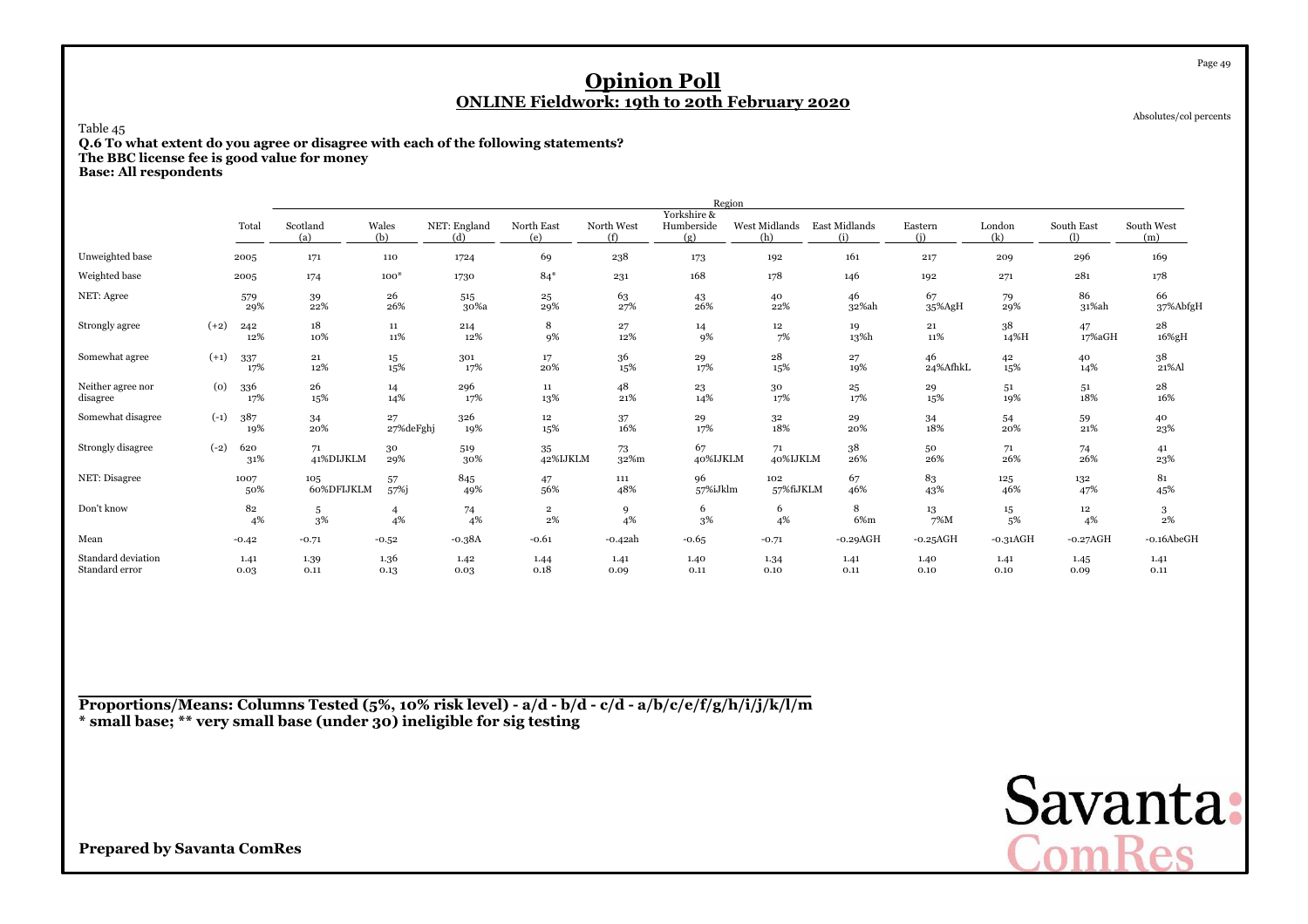Absolutes/col percents

Page 50

Table 46

 **Q.6 To what extent do you agree or disagree with each of the following statements?The BBC license fee is good value for money**

**Base: All respondents**

|                                      |        |              |                |               |                      | Past Vote                     |                           |                       |                               |                        |                  |                           |                             | Voting Intention            |                          |                       |                      |                               |                                   | 2016 Referendum         | Vote          |
|--------------------------------------|--------|--------------|----------------|---------------|----------------------|-------------------------------|---------------------------|-----------------------|-------------------------------|------------------------|------------------|---------------------------|-----------------------------|-----------------------------|--------------------------|-----------------------|----------------------|-------------------------------|-----------------------------------|-------------------------|---------------|
|                                      |        | Total        | Cons<br>(a)    | Lab<br>(b)    | Lib Dems<br>(c)      | <b>Brexit</b><br>Party<br>(d) | <b>SNP</b><br>(e)         | Plaid<br>Cymru<br>(f) | Some<br>other<br>party<br>(g) | Did not<br>vote<br>(h) | Cons<br>(i)      | Lab<br>(i)                | Lib Dems<br>(k)             | Brexit<br>Party<br>$\Omega$ | <b>SNP</b><br>(m)        | Plaid<br>Cymru<br>(n) | Green<br>(o)         | Some<br>other<br>party<br>(p) | $Un-$<br>likely to<br>vote<br>(q) | Leave<br>(s)            | Remain<br>(t) |
| Unweighted base                      |        | 2005         | 715            | 599           | 185                  | 65                            | 76                        | 18                    | 73                            | 228                    | 713              | 529                       | 129                         | 43                          | 72                       | 20                    | 71                   | 11                            | 133                               | 879                     | 769           |
| Weighted base                        |        | 2005         | 769            | 572           | 203                  | $49*$                         | $69*$                     | $11^{***}$            | $55*$                         | 224                    | 760              | 494                       | $141*$                      | $40*$                       | $67*$                    | $16***$               | $60*$                | $8***$                        | $132*$                            | 862                     | 793           |
| NET: Agree                           |        | 579<br>29%   | 183<br>24%d    | 195<br>34%AD  | 111<br>55%ABDEg12%   | 6                             | 17<br>24%                 | 5<br>48%              | 22<br>41%ADe                  | 29<br>13%              | 177<br>23%HLO    | 175                       | 76<br>35%HILmQ 54%HIJLMQ 7% | 3                           | 16                       | 8<br>24%HLQ 52%       | 32                   | 53%HIJLMO%                    | 13<br>10%                         | 171<br>20%              | 339<br>43%S   |
| Strongly agree                       | $(+2)$ | 242<br>12%   | 59<br>8%       | 95<br>17%AD   | 59<br>29%ABDE 5%     | $\mathbf 2$                   | 8<br>11%                  | $\overline{2}$<br>15% | 12<br>21%AD                   | $\overline{2}$<br>1%   | 56<br>7%HQ       | 89<br>18%HILO             | 43<br>30%HIJLMQ 3%q         |                             | 8<br>12%HQ               | $\overline{2}$<br>14% | $12 \,$              | 20%HILQ 6%                    | $\overline{\phantom{a}}$          | 54<br>6%                | 168<br>21%S   |
| Somewhat agree                       | $(+1)$ | 337<br>17%   | 124<br>16%d    | 100<br>18%d   | 52<br>26%ABDE        | $\overline{4}$<br>7%          | 9<br>13%                  | $\overline{4}$<br>33% | 11<br>20%d                    | 27<br>12%              | 121<br>16%       | 87<br>18%Lq               | 34<br>24%HiLmQ              | $\overline{2}$<br>4%        | 8<br>12%                 | 6<br>37%              | 20                   | 33%HIJLMQ%                    | 13<br>10%                         | 117<br>14%              | 171<br>22%S   |
| Neither agree nor<br>disagree        | (0)    | 336<br>17%   | 147<br>19%bEg  | 84<br>15%E    | 41<br>20%Eg          | 5<br>10%                      | 3<br>4%                   | $\mathbf{1}$<br>11%   | 5<br>9%                       | 38<br>17%lM            | 152<br>20%JLMq   | 65<br>13%m                | 24<br>17%lM                 | $\mathbf{1}$<br>4%          | 5%                       | $\mathbf{1}$<br>8%    | 10<br>17%lm          | 1<br>10%                      | 16<br>12%                         | 146<br>17%              | 132<br>17%    |
| Somewhat disagree                    | $(-1)$ | 387<br>19%   | 198<br>26%BCDE | 93<br>16%     | 25<br>12%            | $\overline{4}$<br>9%          | 9<br>13%                  | $\overline{4}$<br>32% | 14<br>25%bCD                  | 31<br>14%              | 200<br>26%HJKLMO | 67<br>13%                 | 18<br>13%                   | $\overline{2}$<br>4%        | 9<br>13%                 | 5<br>30%              | 9<br>14%             | 1<br>19%                      | 25<br>19%L                        | 199<br>23 <sup>%T</sup> | 136<br>17%    |
| Strongly disagree                    | $(-2)$ | 620<br>31%   | 229<br>30%C    | 176<br>31%C   | 21<br>11%            | 34                            | 38<br>68%ABCG 55%ABCG10%  |                       | 13<br>23%C                    | 93<br>41%IjKO          | 219<br>29%KO     | 168<br>34%iKO             | 18<br>13%                   | 34<br>0                     | 36<br>85%HIJKMO%IJKO 11% | $\overline{2}$        | 10<br>16%            | $\overline{4}$<br>56%         | 61                                | 335<br>46%IJKO 39%T     | 165<br>21%    |
| NET: Disagree                        |        | 1007<br>50%  | 427<br>55%BC   | 269<br>47%C   | 47<br>23%            | 38                            | 47<br>77%ABCG 68%aBCG 42% | 5                     | 27<br>49%C                    | 124<br>55%jKO          | 419<br>55%JKO    | 235<br>47%KO              | 36<br>26%                   | 35<br>O                     | 45<br>89%HIJKMO%iJKO 41% |                       | 18<br>30%            | 6<br>75%                      | 86                                | 533<br>65%iJKO 62%T     | 301<br>38%    |
| Don't know                           |        | 82<br>4%     | 13<br>2%       | 24<br>$4\%$ A | $\overline{4}$<br>2% | 1%                            | 3<br>4%                   |                       | -1<br>1%                      | 32<br>14%IJKLMO        | 13<br>2%         | 20<br>$4\%$               | $\overline{4}$<br>3%        |                             | 4%                       |                       |                      |                               | 17                                | 13<br>13%IJKLmOt%       | 20<br>3%      |
| Mean                                 |        | $-0.42$      | -0.55 $DE$     | $-0.28$ ADE   | 0.51ABDE-1.30<br>G   |                               | $-0.91$                   | 0.10                  | $-0.10$ ADE                   | $-0.97L$               | $-0.54$ HLmQ     | -0.29HILMQ 0.48HIJL<br>MQ |                             | $-1.63$                     | $-0.87L$                 | 0.14                  | 0.27HIJL -1.10<br>MQ |                               | $-1.16L$                          | $-0.76$                 | 0.05S         |
| Standard deviation<br>Standard error |        | 1.41<br>0.03 | 1.28<br>0.05   | 1.50<br>0.06  | 1.32<br>0.10         | 1.20<br>0.15                  | 1.49<br>0.17              | 1.33<br>0.31          | 1.52<br>0.18                  | 1.17<br>0.08           | 1.27<br>0.05     | 1.55<br>0.07              | 1.39<br>0.12                | 0.99<br>0.15                | 1.51<br>0.18             | 1.33<br>0.30          | 1.37<br>0.16         | 1.34<br>0.40                  | 1.05<br>0.10                      | 1.28<br>0.04            | 1.46<br>0.05  |

**Proportions/Means: Columns Tested (5%, 10% risk level) - a/b/c/d/e/f/g - h/i/j/k/l/m/n/o/p/q - s/t\* small base; \*\* very small base (under 30) ineligible for sig testing**

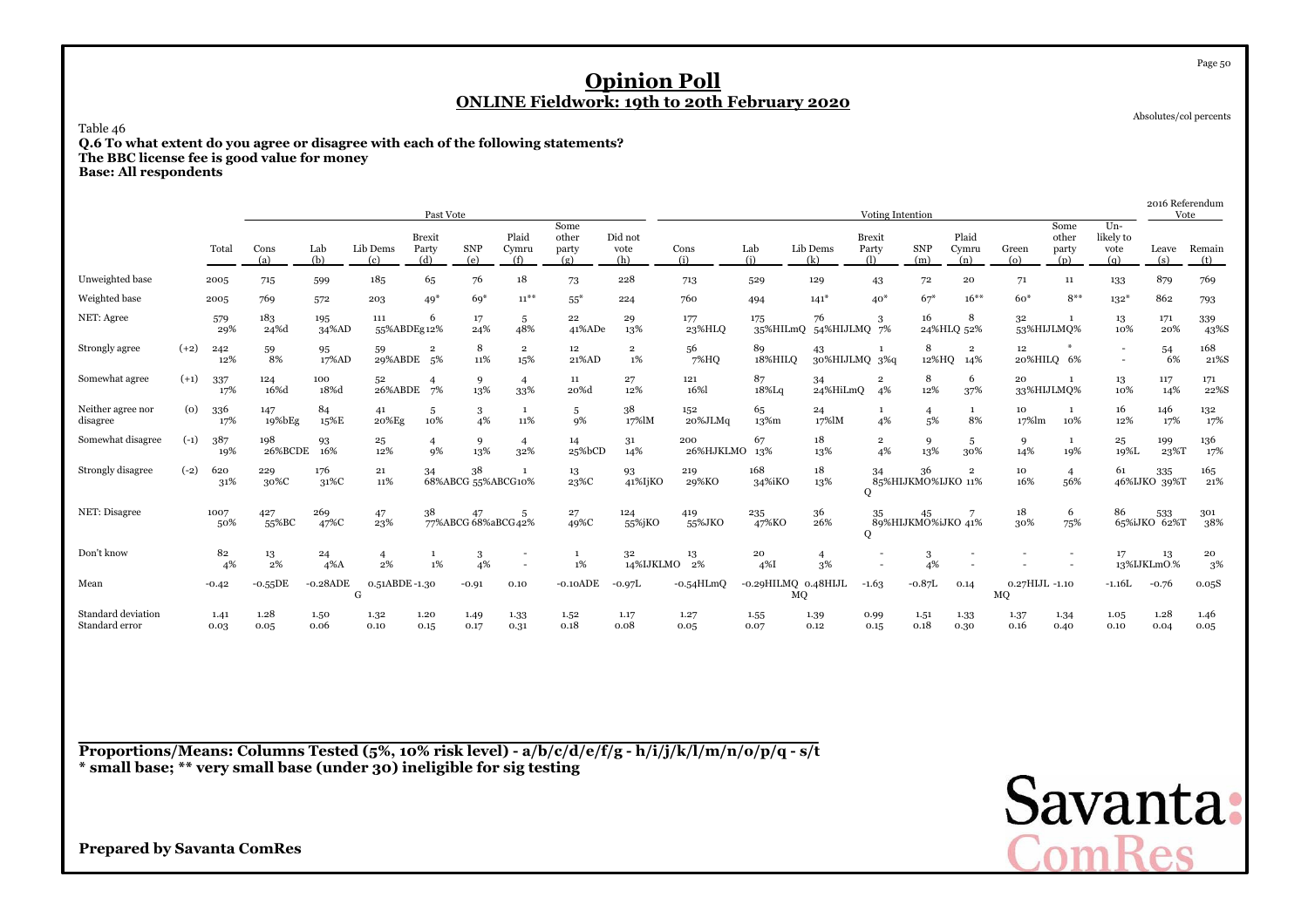Absolutes/col percents

Page 51

Table 47

**Q.6 To what extent do you agree or disagree with each of the following statements? The BBC is an important part of British culture**

**Base: All respondents**

|                                      |        |              | Gender       |               |                  |               |                  |              | Age              |                               |                  |                  |                    |                     | Social Grade          |                       |                | <b>Employment Sector</b> |                     |
|--------------------------------------|--------|--------------|--------------|---------------|------------------|---------------|------------------|--------------|------------------|-------------------------------|------------------|------------------|--------------------|---------------------|-----------------------|-----------------------|----------------|--------------------------|---------------------|
|                                      |        | Total        | Male<br>(a)  | Female<br>(b) | $18 - 24$<br>(c) | 25-34<br>(d)  | $35 - 44$<br>(e) | 45-54<br>(f) | $55 - 64$<br>(g) | $65+$<br>(h)                  | $18 - 34$<br>(i) | $35 - 54$<br>(i) | $55+$<br>(k)       | AB<br>(1)           | C <sub>1</sub><br>(m) | C <sub>2</sub><br>(n) | DE<br>$\omega$ | Public<br>(p)            | Pri-<br>vate<br>(q) |
| Unweighted base                      |        | 2005         | 1019         | 986           | 233              | 337           | 312              | 334          | 290              | 499                           | 570              | 646              | 789                | 549                 | 601                   | 336                   | 519            | 299                      | 774                 |
| Weighted base                        |        | 2005         | 979          | 1026          | 223              | 347           | 321              | 355          | 297              | 463                           | 570              | 676              | 760                | 547                 | 563                   | 407                   | 487            | 330                      | 827                 |
| NET: Agree                           |        | 1266<br>63%  | 640<br>65%b  | 626<br>61%    | 147<br>66%DE     | 181<br>52%    | 179<br>56%       | 222<br>63%D  | 205<br>69%DE     | 332<br>72%DEF                 | 328<br>57%       | 401<br>59%       | 537<br>71%IJ       | 386<br>71%NO        | 376<br>67%NO          | 216<br>53%            | 287<br>59%     | 211<br>64%               | 507<br>61%          |
| Strongly agree                       | $(+2)$ | 581<br>29%   | 328<br>34%B  | 253<br>25%    | 55<br>25%        | 73<br>21%     | 84<br>26%        | 95<br>27%    | 102<br>34%CDef   | 171<br>37%CDEF                | 128<br>23%       | 179<br>26%       | 274<br>36%IJ       | 195<br>36%mNO       | 171<br>30%no          | 97<br>24%             | 119<br>24%     | 86<br>26%                | 223<br>27%          |
| Somewhat agree                       | $(+1)$ | 685<br>34%   | 312<br>32%   | 374<br>36%a   | 91<br>41%DE      | 108<br>31%    | 95<br>30%        | 128<br>36%   | 103<br>35%       | 161<br>35%                    | 199<br>35%       | 222<br>33%       | 264<br>35%         | 192<br>35%          | 205<br>36%n           | 119<br>29%            | 169<br>35%     | 124<br>38%               | 283<br>34%          |
| Neither agree nor<br>disagree        | (0)    | 326<br>16%   | 133<br>14%   | 193<br>19%A   | 35<br>16%        | 58<br>17%     | 57<br>18%g       | 67<br>19%G   | 36<br>12%        | 73<br>16%                     | 93<br>16%        | 124<br>18%k      | 109<br>14%         | 81<br>15%           | 87<br>15%             | 77<br>19%             | 81<br>17%      | 52<br>16%                | 146<br>18%          |
| Somewhat disagree                    | $(-1)$ | 160<br>8%    | 83<br>8%     | 77<br>8%      | 20<br>9%         | 37<br>11%gh   | 28<br>9%         | 26<br>7%     | 19<br>6%         | 31<br>7%                      | 57<br>10%K       | 54<br>8%         | 49<br>6%           | 36<br>7%            | 40<br>7%              | 40<br>10%             | 44<br>9%       | 18<br>6%                 | 73<br>9%            |
| Strongly disagree                    | $(-2)$ | 200<br>10%   | 106<br>11%   | 94<br>9%      | 13<br>6%         | 47<br>13%CH   | 49<br>15%CfgH    | 35<br>10%H   | 30<br>10%H       | 26<br>6%                      | 60<br>11%k       | 84<br>12%K       | 55<br>7%           | 34<br>6%            | 50<br>9%              | 61<br>15%LM           | 55<br>11%L     | 34<br>10%                | 79<br>10%           |
| NET: Disagree                        |        | 360<br>18%   | 189<br>19%   | 171<br>17%    | 34<br>15%        | 84<br>24%CfGH | 76<br>24%CfGH    | 61<br>17%h   | 48<br>16%        | 56<br>12%                     | 117<br>21%K      | 138<br>20%K      | 105<br>14%         | 70<br>13%           | 89<br>16%             | 101<br>25%LM          | 99<br>20%Lm    | 52<br>16%                | 152<br>18%          |
| Don't know                           |        | 53<br>3%     | 17<br>2%     | 36<br>$4\%$ A | 8<br>4%H         | 24<br>7%EFGH  | 8<br>$3\%H$      | 4<br>1%      | 7<br>2%H         | $\mathbf{1}$<br>$\frac{M}{2}$ | 32<br>6%JK       | 13<br>2%         | 9<br>1%            | 10<br>2%            | 11<br>2%              | 13<br>3%              | 19<br>4%lm     | 15<br>5%                 | 22<br>3%            |
| Mean                                 |        | 0.66         | 0.70         | 0.62          | 0.72DE           | 0.38          | 0.44             | 0.63D        | 0.79DE           | 0.91cDEF                      | 0.52             | 0.54             | 0.87 <sub>IJ</sub> | 0.89 <sub>mNO</sub> | 0.74NO                | 0.38                  | 0.54           | 0.67                     | 0.62                |
| Standard deviation<br>Standard error |        | 1.26<br>0.03 | 1.32<br>0.04 | 1.21<br>0.04  | 1.13<br>0.08     | 1.34<br>0.08  | 1.38<br>0.08     | 1.24<br>0.07 | 1.27<br>0.08     | 1.14<br>0.05                  | 1.27<br>0.05     | 1.31<br>0.05     | 1.19<br>0.04       | 1.16<br>0.05        | 1.22<br>0.05          | 1.36<br>0.08          | 1.29<br>0.06   | 1.24<br>0.07             | 1.25<br>0.05        |

**Proportions/Means: Columns Tested (5%, 10% risk level) - a/b - c/d/e/f/g/h - i/j/k - l/m/n/o - p/q**

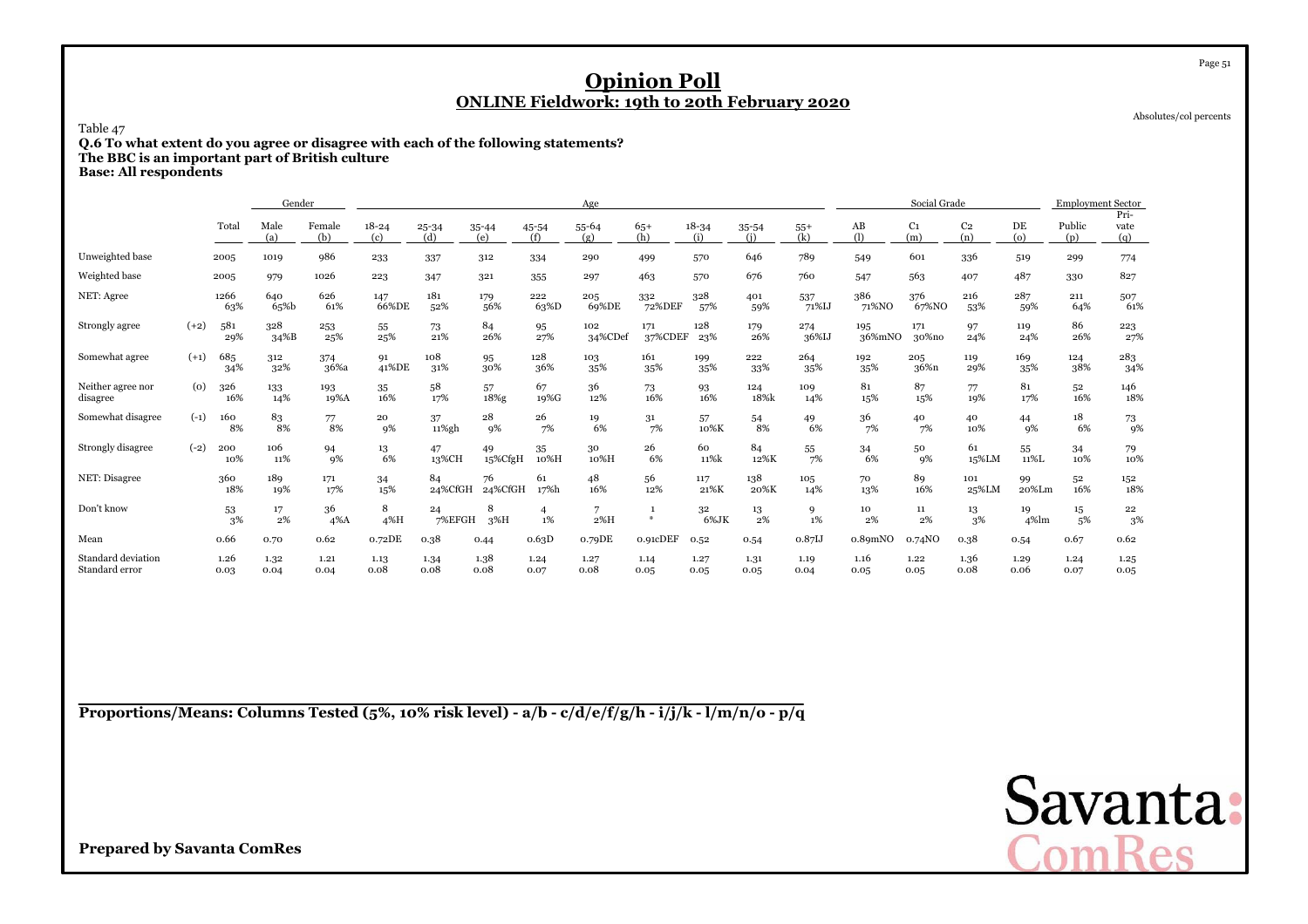Absolutes/col percents

Page 52

### Table 48

**Q.6 To what extent do you agree or disagree with each of the following statements? The BBC is an important part of British culture**

**Base: All respondents**

|                                      |        |              |                   |              |                     |                               |                   |                                  | Region                        |                      |                |                 |                      |                         |
|--------------------------------------|--------|--------------|-------------------|--------------|---------------------|-------------------------------|-------------------|----------------------------------|-------------------------------|----------------------|----------------|-----------------|----------------------|-------------------------|
|                                      |        | Total        | Scotland<br>(a)   | Wales<br>(b) | NET: England<br>(d) | North East<br>(e)             | North West<br>(f) | Yorkshire &<br>Humberside<br>(g) | West Midlands<br>(h)          | East Midlands<br>(i) | Eastern<br>(i) | London<br>(k)   | South East<br>ጠ      | South West<br>(m)       |
| Unweighted base                      |        | 2005         | 171               | 110          | 1724                | 69                            | 238               | 173                              | 192                           | 161                  | 217            | 209             | 296                  | 169                     |
| Weighted base                        |        | 2005         | 174               | $100*$       | 1730                | $84*$                         | 231               | 168                              | 178                           | 146                  | 192            | 271             | 281                  | 178                     |
| NET: Agree                           |        | 1266<br>63%  | 100<br>57%        | 58<br>58%    | 1108<br>64%         | 41<br>49%                     | 156<br>68%aEH     | 100<br>59%                       | 102<br>57%                    | 88<br>60%            | 128<br>67%Eh   | 187<br>69%AbEgH | 181<br>65%E          | 126<br>71%AbEgHi        |
| Strongly agree                       | $(+2)$ | 581<br>29%   | 36<br>21%         | 26<br>26%    | 518<br>30%A         | 16<br>19%                     | 72<br>31%AeH      | 40<br>24%                        | 35<br>20%                     | 40<br>27%            | 54<br>28%h     | 88<br>33%AeH    | 107<br>38%AbEGHIJ    | 65<br>36%AEGH           |
| Somewhat agree                       | $(+1)$ | 685<br>34%   | 64<br>37%L        | 31<br>31%    | 590<br>34%          | $\bf 25$<br>30%               | 83<br>36%L        | 60<br>35 <sup>%</sup> l          | 66<br>37%L                    | 47<br>32%            | 74<br>38%L     | 98<br>36%L      | 74<br>26%            | 61<br>34%               |
| Neither agree nor<br>disagree        | (0)    | 326<br>16%   | 19<br>11%         | 23<br>23%AFm | 284<br>16%a         | 24<br>28%AFgjKlM              | 30<br>13%         | 28<br>16%                        | 31<br>18%a                    | 26<br>18%a           | 31<br>16%      | 40<br>15%       | 50<br>18%a           | 24<br>14%               |
| Somewhat disagree                    | $(-1)$ | 160<br>8%    | 16<br>9%          | 8<br>8%      | 136<br>8%           | 6<br>8%                       | 19<br>8%          | 16<br>9%                         | 20<br>11%K                    | 9<br>6%              | $15\,$<br>8%   | 13<br>5%        | 22<br>8%             | 16<br>9%                |
| Strongly disagree                    | $(-2)$ | 200<br>10%   | 31<br>18%DBFJKLM  | 8<br>8%      | 161<br>9%           | 11<br>14%                     | 20<br>8%          | $\bf{20}$<br>12%                 | 24<br>13%jkM                  | 17<br>12%            | $15\,$<br>8%   | 21<br>$8\%$     | 23<br>8%             | 11<br>6%                |
| NET: Disagree                        |        | 360<br>18%   | 47<br>27%DbFiJKLM | 16<br>16%    | 297<br>17%          | 18<br>21%                     | 38<br>17%         | 36<br>21%K                       | 43<br>24%fjKLM                | 26<br>18%            | 30<br>16%      | 34<br>13%       | 45<br>16%            | $_{\rm 15\%}^{\rm 27}$  |
| Don't know                           |        | 53<br>$3\%$  | 9<br>5%DHjLM      | 3<br>$3\%$   | 41<br>$2\%$         | $\overline{\mathbf{2}}$<br>2% | 6<br>3%           | 5<br>3%                          | $\overline{\mathbf{2}}$<br>1% | 5%hjlm               | 3<br>$1\%$     | 10<br>4%        | $\overline{4}$<br>2% | $\overline{2}$<br>$1\%$ |
| Mean                                 |        | 0.66         | 0.36              | 0.63         | 0.69A               | 0.34                          | 0.76AEgH          | 0.52                             | 0.39                          | 0.61                 | 0.73AEH        | 0.84AEGH        | 0.79AEGH             | o.87AEGH                |
| Standard deviation<br>Standard error |        | 1.26<br>0.03 | 1.41<br>0.11      | 1.20<br>0.12 | 1.25<br>0.03        | 1.27<br>0.16                  | 1.24<br>0.08      | 1.30<br>0.10                     | 1.30<br>0.09                  | 1.30<br>0.10         | 1.19<br>0.08   | 1.18<br>0.08    | 1.27<br>0.07         | 1.19<br>0.09            |

**Proportions/Means: Columns Tested (5%, 10% risk level) - a/d - b/d - c/d - a/b/c/e/f/g/h/i/j/k/l/m\* small base; \*\* very small base (under 30) ineligible for sig testing**

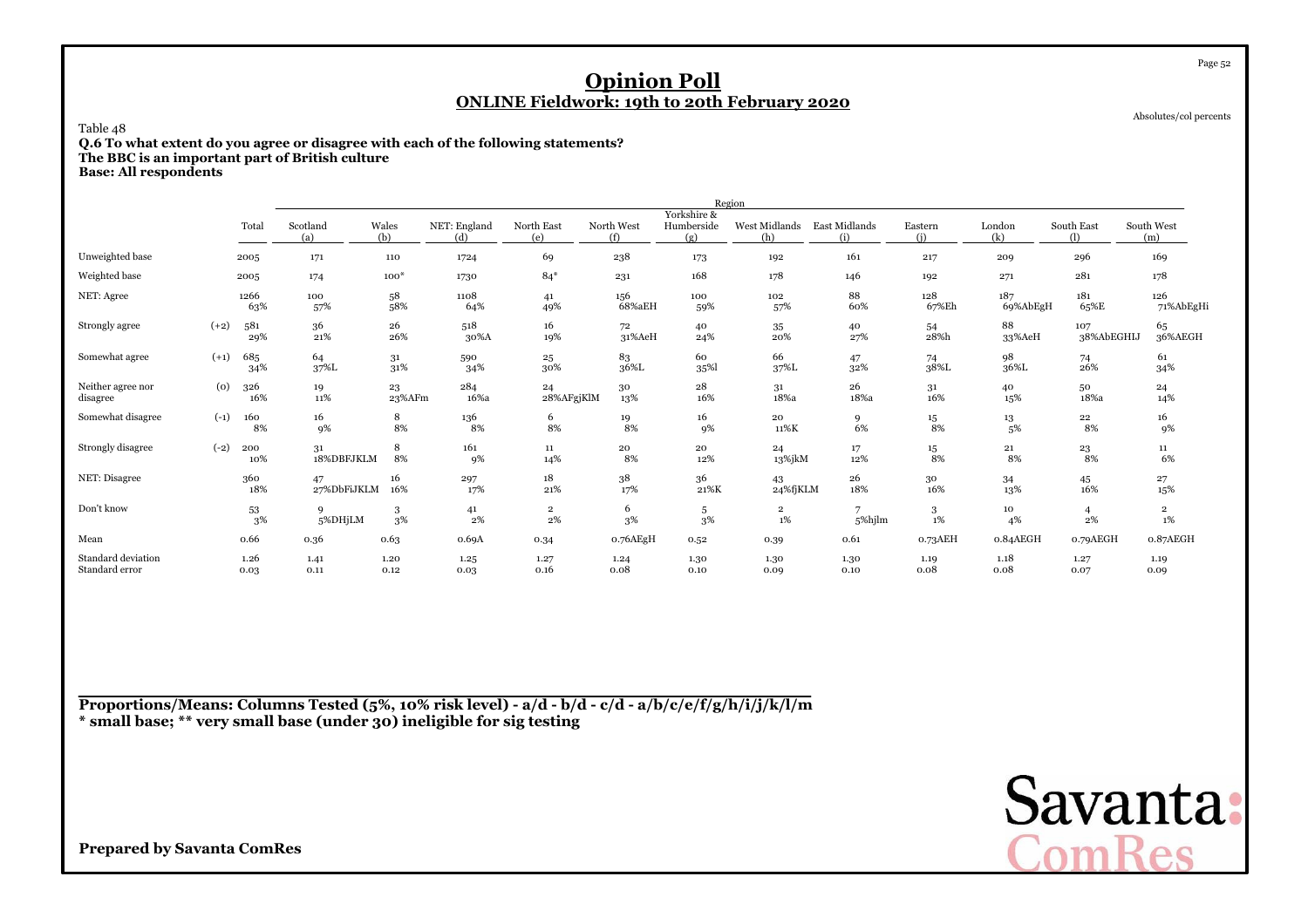Absolutes/col percents

Page 53

Table 49

**Q.6 To what extent do you agree or disagree with each of the following statements? The BBC is an important part of British culture**

**Base: All respondents**

|                                      |        |              |               |               |                       | Past Vote                     |                       |                       |                               |                        |                 |                |                                  |                               | Voting Intention             |                       |                      |                                                      |                                   | 2016 Referendum<br>Vote |               |
|--------------------------------------|--------|--------------|---------------|---------------|-----------------------|-------------------------------|-----------------------|-----------------------|-------------------------------|------------------------|-----------------|----------------|----------------------------------|-------------------------------|------------------------------|-----------------------|----------------------|------------------------------------------------------|-----------------------------------|-------------------------|---------------|
|                                      |        | Total        | Cons<br>(a)   | Lab<br>(b)    | Lib Dems<br>(c)       | <b>Brexit</b><br>Party<br>(d) | SNP<br>(e)            | Plaid<br>Cymru<br>(f) | Some<br>other<br>party<br>(g) | Did not<br>vote<br>(h) | Cons<br>(i)     | Lab<br>(i)     | Lib Dems<br>(k)                  | <b>Brexit</b><br>Party<br>(1) | <b>SNP</b><br>(m)            | Plaid<br>Cymru<br>(n) | Green<br>$\omega$    | Some<br>other<br>party<br>(p)                        | $Un-$<br>likely to<br>vote<br>(q) | Leave<br>(s)            | Remain<br>(t) |
| Unweighted base                      |        | 2005         | 715           | 599           | 185                   | 65                            | 76                    | 18                    | 73                            | 228                    | 713             | 529            | 129                              | 43                            | 72                           | 20                    | 71                   | 11                                                   | 133                               | 879                     | 769           |
| Weighted base                        |        | 2005         | 769           | 572           | 203                   | $49*$                         | $69*$                 | $11^{**}$             | $55*$                         | 224                    | 760             | 494            | $141*$                           | $40*$                         | $67*$                        | $16***$               | $60*$                | $8***$                                               | $132*$                            | 862                     | 793           |
| NET: Agree                           |        | 1266<br>63%  | 493<br>64%DE  | 386<br>67%DE  | 163                   | 21<br>80%ABDE 43%             | 31<br>45%             | $\overline{7}$<br>59% | 45<br>82%ABDE 41%             | 92                     | 495<br>65%HLMQ  | 329<br>67%HLMQ | 112<br>80%HIJLMQ32%              | 13                            | 29<br>44%                    | 11<br>66%             | 47                   | $\mathbf{1}$<br>78%HIjLMQ.5%                         | 62<br>47%                         | 496<br>58%              | 596<br>75%S   |
| Strongly agree                       | $(+2)$ | 581<br>29%   | 193<br>25%D   | 194<br>34%ADE | 117                   | 6<br>58%ABDEG12%              | 13<br>19%             | $\overline{4}$<br>35% | 23<br>42%ADE                  | 19<br><b>9%</b>        | 192<br>25%HlQ   | 162            | 86<br>33%HILMQ 61%HIJLMO12%<br>Q | 5                             | 11<br>17%h                   | $\overline{5}$<br>29% | 26                   | 43%HILMQ15%                                          | 15<br>11%                         | 183<br>21%              | 333<br>42%S   |
| Somewhat agree                       | $(+1)$ | 685<br>34%   | 300<br>39%bCE | 191<br>33%C   | 46<br>23%             | 16<br>32%                     | 18<br>26%             | 3<br>24%              | 22<br>40%C                    | 72<br>32%K             | 303<br>40%hjKLm | 168<br>34%K    | 26<br>18%                        | 8<br>21%                      | 18<br>27%                    | -6<br>37%             | 21<br>36%K           | $\overline{\phantom{a}}$<br>$\overline{\phantom{a}}$ | 47<br>36%K                        | 312<br>36%              | 264<br>33%    |
| Neither agree nor<br>disagree        | (0)    | 326<br>16%   | 127<br>17%    | 75<br>13%     | 29<br>15%             | 6<br>11%                      | 9<br>13%              | 3<br>29%              | 6<br>10%                      | 55<br>25%IJKM          | 123<br>16%      | 64<br>13%      | 18<br>13%                        | 9<br>23 <sup>%j</sup>         | 8<br>12%                     | $\overline{4}$<br>26% | 9<br>15%             | $\overline{4}$<br>46%                                | 24<br>18%                         | 148<br>17%T             | 98<br>12%     |
| Somewhat disagree                    | $(-1)$ | 160<br>8%    | 69<br>$9\%C$  | 46<br>8%C     | 5<br>2%               | 6<br>12%Cg                    | 10<br>14%CG           | $*$<br>3%             | $\overline{2}$<br>3%          | 21<br>9%O              | 70<br>$9\%$ O   | 43<br>$9\%$ o  | 6<br>4%                          | 3<br>7%                       | 11<br>16%ijKO                | ₩<br>2%               | 1<br>1%              | $\overline{\phantom{a}}$<br>$\overline{a}$           | 14<br>11%kO                       | 85<br>10%T              | 41<br>5%      |
| Strongly disagree                    | $(-2)$ | 200<br>10%   | 71<br>$9\%C$  | 50<br>$9\%C$  | $\overline{4}$<br>2%  | 16                            | 19<br>31%ABCG 27%ABCG | 3%                    | 3<br>5%                       | 36<br>16%IJKO          | 65<br>9%k       | 48<br>10%K     | 4<br>3%                          | $15^{\circ}$                  | 18<br>38%HIJKOQ26%hIJKO 2%   |                       | 3<br>5%              | $\overline{2}$<br>28%                                | 23                                | 117<br>18%IJKO 14%T     | 45<br>6%      |
| NET: Disagree                        |        | 360<br>18%   | 139<br>18%CG  | 96<br>17%Cg   | 9<br>4%               | 21                            | 28<br>43%ABCG 41%ABCG | 6%                    | $\overline{4}$<br>8%          | 57<br>25%IjKO          | 135<br>18%KO    | 91<br>18%KO    | 10<br>7%                         | 18                            | 29<br>44%HIJKOq 43%HIJKOq 4% |                       | $\overline{4}$<br>7% | $\overline{2}$<br>28%                                | 37                                | 202<br>28%IJKO 23%T     | 86<br>11%     |
| Don't know                           |        | 53<br>3%     | 9<br>$1\%$    | 15<br>3%a     | $\mathbf{1}$<br>$1\%$ | 1<br>2%                       | 1%                    | 1<br>6%               | $\overline{\phantom{a}}$      | 20<br>9%IJKlmO         | 8<br>1%         | 10<br>2%       | $\frac{M}{2}$                    |                               | 2%                           | 1<br>4%               |                      | 1<br>11%                                             | 9<br>7%IJKo                       | 16<br>2%                | 12<br>2%      |
| Mean                                 |        | 0.66         | 0.63DE        | o.78aDE       | 1.33ABDE-0.20         |                               | $-0.03$               | 0.91                  | 1.11AbDE 0.09l                |                        | 0.65HLMQ        | 0.73HLMQ       | 1.31HIJL<br>MQ                   | $-0.38$                       | $-0.08$                      | 0.92                  | 1.09HIJL -0.29<br>MQ |                                                      | 0.14                              | 0.43                    | 1.02S         |
| Standard deviation<br>Standard error |        | 1.26<br>0.03 | 1.22<br>0.05  | 1.25<br>0.05  | 0.95<br>0.07          | 1.49<br>0.19                  | 1.52<br>0.18          | 1.09<br>0.26          | 1.04<br>0.12                  | 1.24<br>0.09           | 1.20<br>0.05    | 1.28<br>0.06   | 1.04<br>0.09                     | 1.47<br>0.22                  | 1.49<br>0.18                 | 0.95<br>0.22          | 1.06<br>0.13         | 1.47<br>0.46                                         | 1.32<br>0.12                      | 1.31<br>0.04            | 1.13<br>0.04  |

**Proportions/Means: Columns Tested (5%, 10% risk level) - a/b/c/d/e/f/g - h/i/j/k/l/m/n/o/p/q - s/t\* small base; \*\* very small base (under 30) ineligible for sig testing**

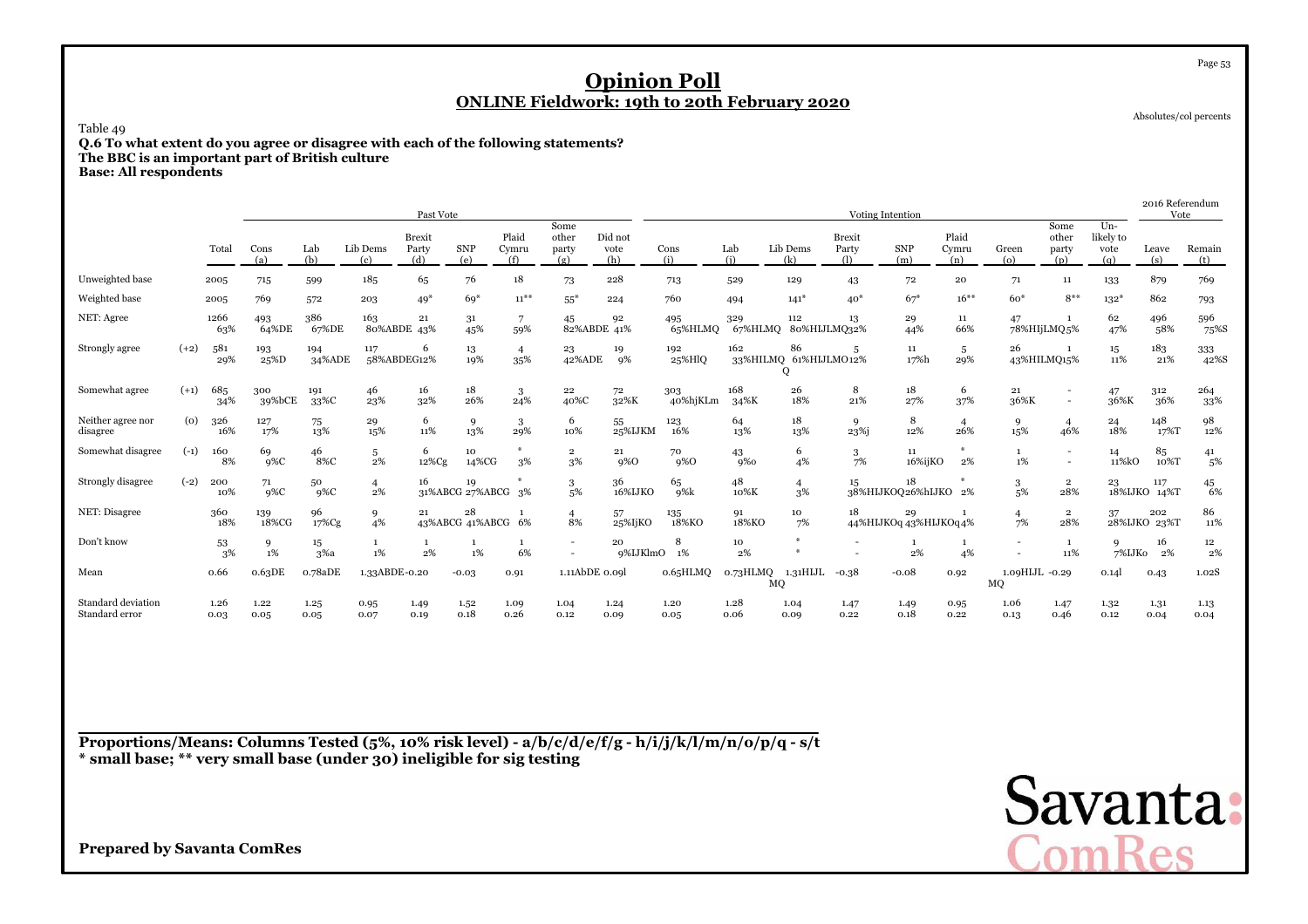Absolutes/col percents

Page 54

Table 50

 **Q.6 To what extent do you agree or disagree with each of the following statements? The BBC should be treated differently to other channels like ITVBase: All respondents**

|                                      |        |              | Gender       |               |                  |                  |                  |              | Age              |                |                  |              |                                    |               | Social Grade          |                       |              | <b>Employment Sector</b> |                     |
|--------------------------------------|--------|--------------|--------------|---------------|------------------|------------------|------------------|--------------|------------------|----------------|------------------|--------------|------------------------------------|---------------|-----------------------|-----------------------|--------------|--------------------------|---------------------|
|                                      |        | Total        | Male<br>(a)  | Female<br>(b) | $18 - 24$<br>(c) | $25 - 34$<br>(d) | $35 - 44$<br>(e) | 45-54<br>(f) | $55 - 64$<br>(g) | $65+$<br>(h)   | $18 - 34$<br>(i) | 35-54<br>(i) | $55+$<br>$\overline{(\mathbf{k})}$ | AB<br>(1)     | C <sub>1</sub><br>(m) | C <sub>2</sub><br>(n) | DE<br>(o)    | Public<br>(p)            | Pri-<br>vate<br>(q) |
| Unweighted base                      |        | 2005         | 1019         | 986           | 233              | 337              | 312              | 334          | 290              | 499            | 570              | 646          | 789                                | 549           | 601                   | 336                   | 519          | 299                      | 774                 |
| Weighted base                        |        | 2005         | 979          | 1026          | 223              | 347              | 321              | 355          | 297              | 463            | 570              | 676          | 760                                | 547           | 563                   | 407                   | 487          | 330                      | 827                 |
| NET: Agree                           |        | 568<br>28%   | 323<br>33%B  | 245<br>24%    | 54<br>24%        | 75<br>22%        | 83<br>26%        | 85<br>24%    | 106<br>36%CDEF   | 165<br>36%CDEF | 130<br>23%       | 168<br>25%   | 270<br>36%IJ                       | 215<br>39%MNO | 161<br>29%No          | 78<br>19%             | 114<br>23%   | 82<br>25%                | 228<br>28%          |
| Strongly agree                       | $(+2)$ | 219<br>11%   | 124<br>13%B  | 94<br>9%      | 16<br>7%         | 29<br>8%         | 28<br>9%         | 25<br>7%     | 47<br>16%CDEF    | 73<br>16%CDEF  | 45<br>8%         | 53<br>8%     | 120<br>16%IJ                       | 80<br>15%NO   | 66<br>12%N            | 29<br>7%              | 45<br>9%     | 32<br>10%                | 78<br>9%            |
| Somewhat agree                       | $(+1)$ | 349<br>17%   | 198<br>20%B  | 151<br>15%    | 38<br>17%        | 46<br>13%        | 55<br>17%        | 60<br>17%    | 58<br>20%d       | 91<br>20%D     | 85<br>15%        | 115<br>17%   | 150<br>20%I                        | 135<br>25%MNO | 96<br>17%n            | 50<br>12%             | 69<br>14%    | 50<br>15%                | 150<br>18%          |
| Neither agree nor<br>disagree        | (0)    | 420<br>21%   | 196<br>20%   | 224<br>22%    | 63<br>28%EGH     | 92<br>27%EGH     | 54<br>17%        | 78<br>22%    | 52<br>18%        | 80<br>17%      | 156<br>27%JK     | 132<br>20%   | 132<br>17%                         | 106<br>19%    | 124<br>22%            | 89<br>22%             | 100<br>21%   | 87<br>26%                | 176<br>21%          |
| Somewhat disagree                    | $(-1)$ | 320<br>16%   | 148<br>15%   | 173<br>17%    | 40<br>18%        | 43<br>12%        | 54<br>17%        | 55<br>16%    | 36<br>12%        | 92<br>20%DG    | 83<br>15%        | 110<br>16%   | 128<br>17%                         | 72<br>13%     | 113<br>20%LO          | 66<br>16%             | 69<br>14%    | 45<br>14%                | 141<br>17%          |
| Strongly disagree                    | $(-2)$ | 570<br>28%   | 274<br>28%   | 295<br>29%    | 43<br>19%        | 108<br>31%Ch     | 101<br>31%CH     | 116<br>33%CH | 90<br>30%Ch      | 112<br>24%     | 151<br>26%       | 217<br>32%iK | 202<br>27%                         | 130<br>24%    | 137<br>24%            | 150<br>37%LM          | 153<br>31%LM | 100<br>30%               | 230<br>28%          |
| NET: Disagree                        |        | 890<br>44%   | 422<br>43%   | 468<br>46%    | 83<br>37%        | 151<br>43%       | 155<br>48%C      | 171<br>48%C  | 126<br>43%       | 204<br>44%     | 234<br>41%       | 326<br>48%I  | 330<br>43%                         | 202<br>37%    | 249<br>44%L           | 216<br>53%LMo         | 222<br>46%L  | 145<br>44%               | 370<br>45%          |
| Don't know                           |        | 127<br>6%    | 38<br>4%     | 89<br>$9\%$ A | 22<br>10%GH      | 29<br>8%gH       | 28<br>9%GH       | 21<br>6%h    | 13<br>4%         | 15<br>3%       | 51<br>9%K        | 49<br>7%K    | 27<br>4%                           | 25<br>5%      | 29<br>5%              | 24<br>6%              | 51<br>10%LMN | $15\,$<br>5%             | 53<br>6%            |
| Mean                                 |        | $-0.36$      | $-0.26B$     | $-0.45$       | $-0.28f$         | $-0.48$          | $-0.50$          | $-0.53$      | $-0.22$ d $EF$   | $-0.17$ DEF    | $-0.40$          | $-0.51$      | $-0.19L$                           | $-0.07MNO$    | -0.30NO               | $-0.68$               | $-0.50$      | $-0.42$                  | $-0.38$             |
| Standard deviation<br>Standard error |        | 1.38<br>0.03 | 1.41<br>0.05 | 1.34<br>0.04  | 1.22<br>0.08     | 1.33<br>0.08     | 1.38<br>0.08     | 1.33<br>0.07 | 1.49<br>0.09     | 1.43<br>0.06   | 1.29<br>0.06     | 1.35<br>0.06 | 1.45<br>0.05                       | 1.41<br>0.06  | 1.35<br>0.06          | 1.31<br>0.07          | 1.37<br>0.06 | 1.35<br>0.08             | 1.35<br>0.05        |

**Proportions/Means: Columns Tested (5%, 10% risk level) - a/b - c/d/e/f/g/h - i/j/k - l/m/n/o - p/q**

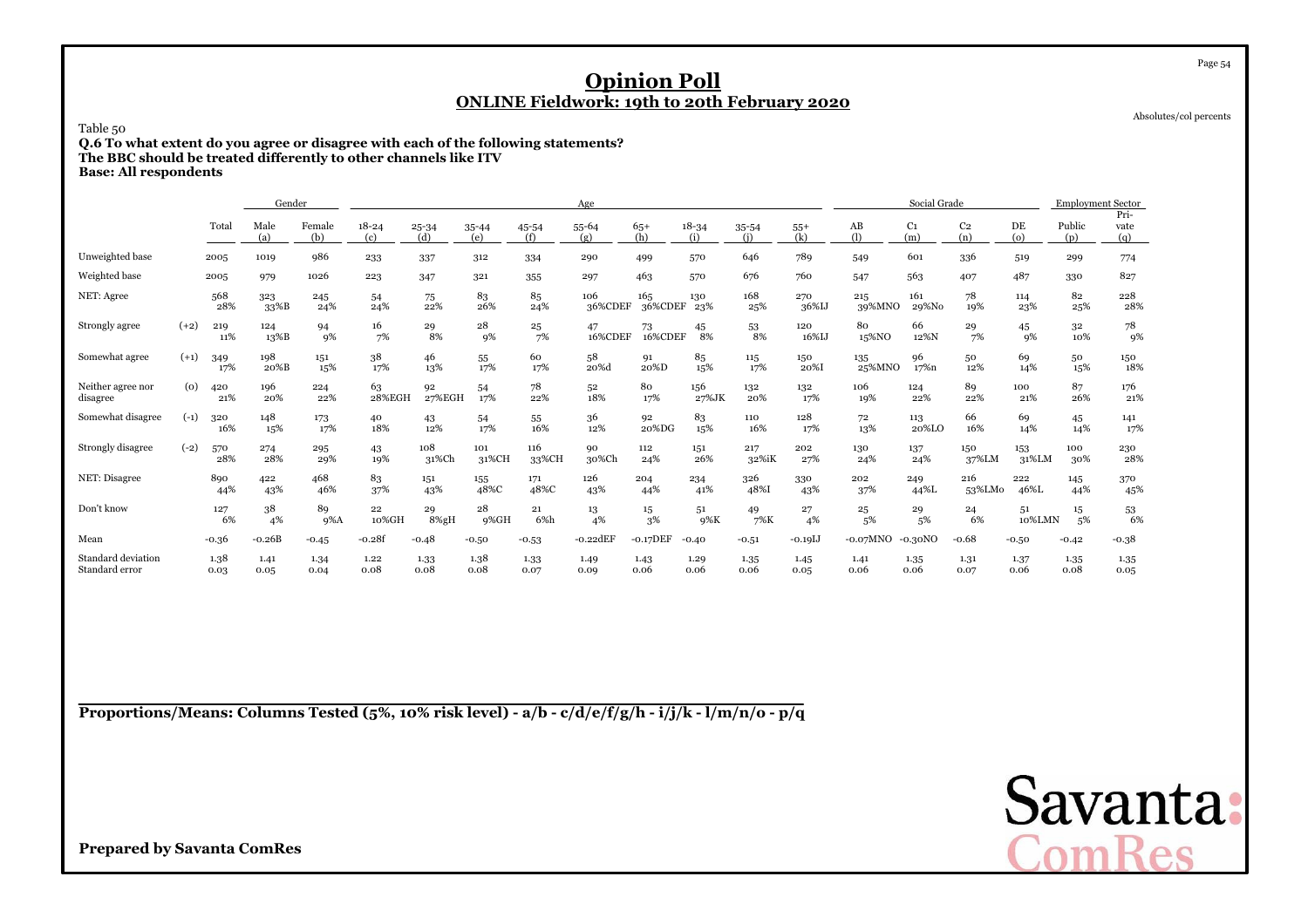Absolutes/col percents

Page 55

Table 51

**Q.6 To what extent do you agree or disagree with each of the following statements? The BBC should be treated differently to other channels like ITV**

**Base: All respondents**

|                                      |        |              |                 |                      |                     |                      |                   | Region                           |                      |                      |                |               |                  |                   |
|--------------------------------------|--------|--------------|-----------------|----------------------|---------------------|----------------------|-------------------|----------------------------------|----------------------|----------------------|----------------|---------------|------------------|-------------------|
|                                      |        | Total        | Scotland<br>(a) | Wales<br>(b)         | NET: England<br>(d) | North East<br>(e)    | North West<br>(f) | Yorkshire &<br>Humberside<br>(g) | West Midlands<br>(h) | East Midlands<br>(i) | Eastern<br>(i) | London<br>(k) | South East<br>O) | South West<br>(m) |
| Unweighted base                      |        | 2005         | 171             | 110                  | 1724                | 69                   | 238               | 173                              | 192                  | 161                  | 217            | 209           | 296              | 169               |
| Weighted base                        |        | 2005         | 174             | $100*$               | 1730                | $84*$                | 231               | 168                              | 178                  | 146                  | 192            | 271           | 281              | 178               |
| NET: Agree                           |        | 568<br>28%   | 40<br>23%       | 22<br>22%            | 506<br>29%          | 28<br>33%gH          | 74<br>32%aGH      | 34<br>20%                        | 35<br>19%            | 46<br>32%GH          | 56<br>29%gH    | 85<br>31%GH   | 80<br>29%gH      | 68<br>38%ABGHl    |
| Strongly agree                       | $(+2)$ | 219<br>11%   | 13<br>8%        | 11<br>11%            | 195<br>11%          | 11<br>13%H           | 19<br>8%          | $11\,$<br>6%                     | 9<br>5%              | 16<br>11%h           | 23<br>12%H     | 33<br>12%H    | 41<br>15%AFGH    | 33<br>18%AFGHi    |
| Somewhat agree                       | $(+1)$ | 349<br>17%   | 26<br>15%       | $12\,$<br>12%        | 311<br>18%          | 16<br>19%            | 55<br>24%ABGHL    | 23<br>14%                        | 26<br>14%            | 30<br>21%            | 34<br>18%      | 52<br>19%     | 39<br>14%        | 35<br>20%         |
| Neither agree nor<br>disagree        | (0)    | 420<br>21%   | 33<br>19%       | 19<br>19%            | 368<br>21%          | 11<br>13%            | 49<br>21%         | 32<br>19%                        | 41<br>23%            | 31<br>21%            | 50<br>26%E     | 58<br>$21\%$  | 61<br>22%        | 35<br>20%         |
| Somewhat disagree                    | $(-1)$ | 320<br>16%   | 23<br>13%       | 21<br>21%Fj          | 277<br>16%          | 16<br>19%f           | 23<br>10%         | 38<br>22%AFiJ                    | 37<br>20%Fj          | 21<br>14%            | 24<br>12%      | 46<br>17%f    | 46<br>16%f       | 27<br>15%         |
| Strongly disagree                    | $(-2)$ | 570<br>28%   | 65<br>37%DiJKM  | 34<br>34%kM          | 471<br>27%          | 26<br>31%            | 67<br>29%m        | 53<br>32%M                       | 55<br>31%M           | 40<br>27%            | 48<br>25%      | 63<br>23%     | 81<br>29%m       | 36<br>20%         |
| NET: Disagree                        |        | 890<br>44%   | 88<br>50%FJkM   | 55<br>55%DFiJKM      | 747<br>43%          | 42<br>50%m           | 91<br>39%         | 91<br>54%FIJKlM                  | 92<br>52%FiJKM       | 61<br>41%            | 72<br>37%      | 109<br>40%    | 127<br>45%m      | 63<br>$35\%$      |
| Don't know                           |        | 127<br>6%    | 14<br>8%        | $\overline{4}$<br>4% | 110<br>6%           | $\overline{4}$<br>5% | $\frac{17}{7\%}$  | 11<br>7%                         | 11<br>6%             | 9<br>6%              | 14<br>7%       | 19<br>7%      | 13<br>5%         | 12<br>7%          |
| Mean                                 |        | $-0.36$      | $-0.62$         | $-0.58$              | $-0.32A$            | $-0.37$              | $-0.31aGH$        | $-0.64$                          | $-0.62$              | $-0.28aGH$           | $-0.23$ AbGH   | $-0.22$ AbGH  | $-0.32aGH$       | 0.01ABfGHL        |
| Standard deviation<br>Standard error |        | 1.38<br>0.03 | 1.37<br>0.11    | 1.37<br>0.13         | 1.38<br>0.03        | 1.47<br>0.18         | 1.38<br>0.09      | 1.27<br>0.10                     | 1.24<br>0.09         | 1.39<br>0.11         | 1.37<br>0.10   | 1.37<br>0.10  | 1.43<br>0.09     | 1.43<br>0.11      |

**Proportions/Means: Columns Tested (5%, 10% risk level) - a/d - b/d - c/d - a/b/c/e/f/g/h/i/j/k/l/m\* small base; \*\* very small base (under 30) ineligible for sig testing**

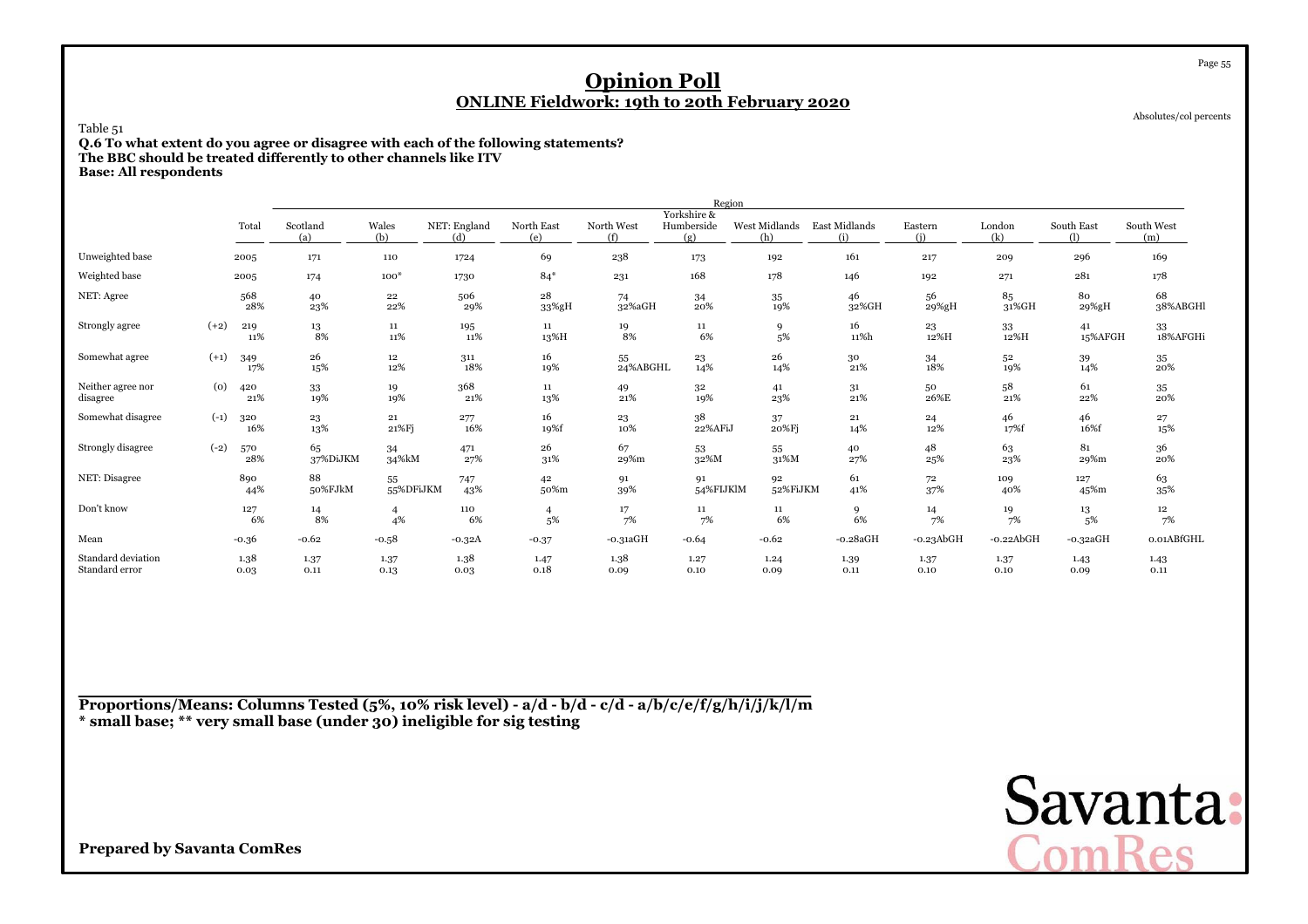Absolutes/col percents

Page 56

Table 52

 **Q.6 To what extent do you agree or disagree with each of the following statements? The BBC should be treated differently to other channels like ITVBase: All respondents**

|                                      |        |              |               |                  |                 | Past Vote                     |                           |                       |                               |                        |                  |               |                     | Voting Intention              |                                    |                       |                          |                               |                                    | Vote             | 2016 Referendum |
|--------------------------------------|--------|--------------|---------------|------------------|-----------------|-------------------------------|---------------------------|-----------------------|-------------------------------|------------------------|------------------|---------------|---------------------|-------------------------------|------------------------------------|-----------------------|--------------------------|-------------------------------|------------------------------------|------------------|-----------------|
|                                      |        | Total        | Cons<br>(a)   | Lab<br>(b)       | Lib Dems<br>(c) | <b>Brexit</b><br>Party<br>(d) | <b>SNP</b><br>(e)         | Plaid<br>Cymru<br>(f) | Some<br>other<br>party<br>(g) | Did not<br>vote<br>(h) | Cons<br>(i)      | Lab<br>(i)    | Lib Dems<br>(k)     | <b>Brexit</b><br>Party<br>(1) | <b>SNP</b><br>(m)                  | Plaid<br>Cymru<br>(n) | Green<br>(o)             | Some<br>other<br>party<br>(p) | $Un -$<br>likely to<br>vote<br>(q) | Leave<br>(s)     | Remain<br>(t)   |
| Unweighted base                      |        | 2005         | 715           | 599              | 185             | 65                            | 76                        | 18                    | 73                            | 228                    | 713              | 529           | 129                 | 43                            | 72                                 | 20                    | 71                       | 11                            | 133                                | 879              | 769             |
| Weighted base                        |        | 2005         | 769           | 572              | 203             | $49*$                         | $69*$                     | $11***$               | $55*$                         | 224                    | 760              | 494           | $141*$              | $40*$                         | $67*$                              | $16***$               | $60*$                    | $8***$                        | $132*$                             | 862              | 793             |
| NET: Agree                           |        | 568<br>28%   | 193<br>25%    | 188<br>33%AD     | 106<br>52%ABDEg | 9<br>17%                      | 17<br>24%                 | 3<br>26%              | 21<br>39%ADe                  | 24<br>11%              | 203<br>27%HLO    | 154<br>31%HLQ | 71<br>50%HIJLMQ 10% |                               | 16<br>24%HlQ                       | 5<br>28%              | 26<br>43%HIjLMQ6%        |                               | 15<br>12%                          | 200<br>23%       | 312<br>39%S     |
| Strongly agree                       | $(+2)$ | 219<br>11%   | 52<br>7%      | 81<br>14%A       | 52<br>26%ABDE   | 5<br>9%                       | 6<br>8%                   | $\overline{2}$<br>22% | 10<br>18%A                    | 6<br>3%                | 49<br>6%h        | 78<br>16%HIQ  | 37<br>26%HIJLMQ 6%  | $\overline{2}$                | 6<br>9%h                           | 3<br>19%              | 10<br>16%HIQ             | $\overline{\phantom{a}}$      | 6<br>4%                            | 72<br>8%         | 124<br>16%S     |
| Somewhat agree                       | $(+1)$ | 349<br>17%   | 141<br>18%d   | 107<br>19%d      | 54<br>26%ABD    | $\overline{4}$<br>8%          | 11<br>16%                 | $*$<br>4%             | $11\,$<br>21%d                | 18<br>8%               | 154<br>20%HjLQ   | 76<br>15%HlQ  | 34<br>24%HJLO       | $\mathbf 2$<br>4%             | 11<br>16%hlq                       | 1<br>9%               | 16<br>27%HJLQ 6%         |                               | 10<br>7%                           | 127<br>15%       | 187<br>24%S     |
| Neither agree nor<br>disagree        | (0)    | 420<br>21%   | 160<br>21%D   | 114<br>20%D      | 39<br>19%d      | $\overline{4}$<br>8%          | 14<br>20%d                | 3<br>28%              | 12<br>23%D                    | 60<br>27%iLo           | 152<br>20%L      | 108<br>22%L   | 35<br>25%L          | $2\%$                         | 14<br>20%L                         | -5<br>30%             | 9<br>14%                 | - 1<br>10%                    | 28<br>21%L                         | 162<br>19%       | 151<br>19%      |
| Somewhat disagree                    | $(-1)$ | 320<br>16%   | 143<br>19%DE  | 89<br>16%E       | 31<br>15%E      | 3<br>7%                       | 3<br>5%                   | 3<br>25%              | 6<br>11%                      | 30<br>13%M             | 138<br>18%Mo     | 77<br>16%M    | 17<br>12%m          | 3<br>8%                       | $\overline{2}$<br>3%               | $\overline{4}$<br>23% | 6<br>9%                  | 3<br>35%                      | 20<br>15%M                         | 135<br>16%       | 137<br>17%      |
| Strongly disagree                    | $(-2)$ | 570<br>28%   | 247<br>32%BCG | 146<br>$25\%$ C  | 19<br>9%        | 31                            | 31<br>63%ABCEG44%aBCG 11% |                       | 9<br>17%                      | 75<br>33%K             | 242<br>$32\%$ jK | 131<br>26%K   | 15<br>11%           | 31<br>$\mathbf{O}$            | 30<br>78%HIJKMO <sub>1</sub> %iJKO | $\overline{2}$<br>11% | 14<br>24%K               | 3<br>37%                      | 50<br>38%JKo                       | 323<br>38%T      | 156<br>20%      |
| NET: Disagree                        |        | 890<br>44%   | 390<br>51%BCG | 235<br>$41\%$ Cg | 50<br>24%       | 35                            | 34<br>70%ABCEG49%CG       | $\overline{4}$<br>36% | 15<br>28%                     | 104<br>47%Ko           | 380<br>50%JKO    | 208<br>42%K   | 32<br>23%           | 34<br>Q                       | 32<br>86%HIJKMO7%K                 | 5<br>34%              | 20<br>33%                | 6<br>72%                      | 70<br>53%jKO                       | 458<br>53%T      | 293<br>37%      |
| Don't know                           |        | 127<br>6%    | 26<br>3%      | 36<br>6%A        | 9<br>4%         | $\overline{2}$<br>5%          | 5<br>7%                   | -1<br>10%             | 6<br>10%A                     | 35<br>16%IJKL          | $\bf 25$<br>3%   | 24<br>5%      | 3<br>$2\%$          | $1\%$                         | 5<br>8%ik                          | 1<br>7%               | 6<br>9%IK                | 1<br>11%                      | 19                                 | 42<br>14%IJKL 5% | 37<br>.5%       |
| Mean                                 |        | $-0.36$      | $-0.53D$      | $-0.21$ ADE      | 0.46ABDE        | $-1.12$                       | $-0.65d$                  | $*$                   | 0.14AbDE-0.78L                |                        | $-0.50HLO$       | $-0.23$ HILmQ | 0.44HJL<br>MoQ      | $-1.50$                       | $-0.63L$                           | 0.02                  | $0.03$ HILM $-1.15$<br>Q |                               | $-0.87L$                           | $-0.62$          | $-0.02S$        |
| Standard deviation<br>Standard error |        | 1.38<br>0.03 | 1.31<br>0.05  | 1.42<br>0.06     | 1.30<br>0.10    | 1.41<br>0.18                  | 1.45<br>0.17              | 1.41<br>0.35          | 1.40<br>0.17                  | 1.16<br>0.08           | 1.32<br>0.05     | 1.43<br>0.06  | 1.31<br>0.12        | 1.15<br>0.18                  | 1.46<br>0.18                       | 1.33<br>0.31          | 1.48<br>0.18             | 0.96<br>0.31                  | 1.22<br>0.11                       | 1.37<br>0.05     | 1.38<br>0.05    |

**Proportions/Means: Columns Tested (5%, 10% risk level) - a/b/c/d/e/f/g - h/i/j/k/l/m/n/o/p/q - s/t\* small base; \*\* very small base (under 30) ineligible for sig testing**

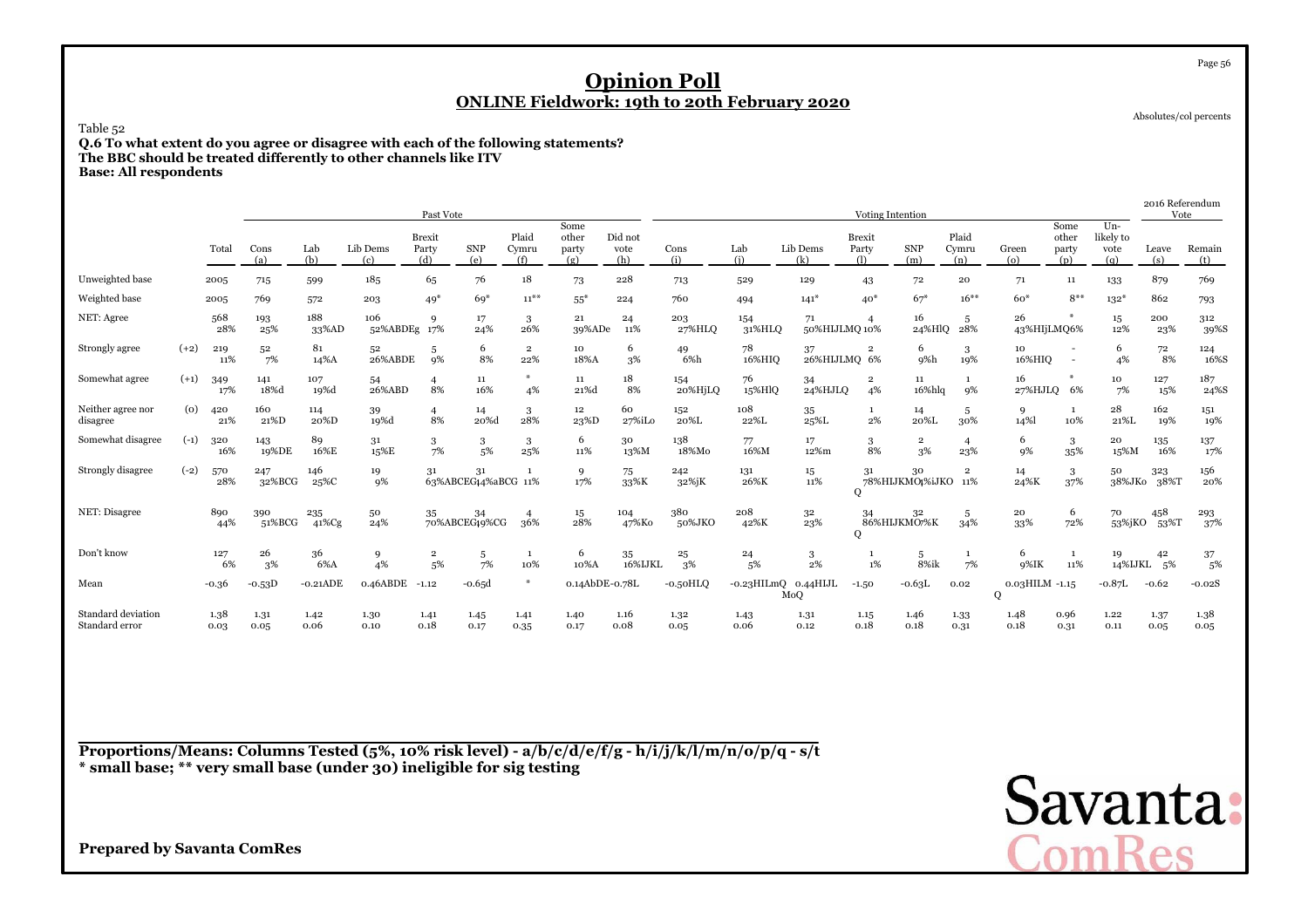Absolutes/col percents

Page 57

Table 53

 **Q.6 To what extent do you agree or disagree with each of the following statements?I prefer watching Sky, Netflix or Amazon than the BBC**

**Base: All respondents**

|                                      | Gender |              |              |               |                  |                  |               |                     | Age               |                     |                  |              |              |              | Social Grade          |                       |                          | <b>Employment Sector</b> |                     |
|--------------------------------------|--------|--------------|--------------|---------------|------------------|------------------|---------------|---------------------|-------------------|---------------------|------------------|--------------|--------------|--------------|-----------------------|-----------------------|--------------------------|--------------------------|---------------------|
|                                      |        | Total        | Male<br>(a)  | Female<br>(b) | $18 - 24$<br>(c) | $25 - 34$<br>(d) | 35-44<br>(e)  | 45-54<br>(f)        | 55-64<br>(g)      | $65+$<br>(h)        | $18 - 34$<br>(i) | 35-54<br>(i) | $55+$<br>(k) | AB<br>(1)    | C <sub>1</sub><br>(m) | C <sub>2</sub><br>(n) | DE<br>$\left( 0 \right)$ | Public<br>(p)            | Pri-<br>vate<br>(q) |
| Unweighted base                      |        | 2005         | 1019         | 986           | 233              | 337              | 312           | 334                 | 290               | 499                 | 570              | 646          | 789          | 549          | 601                   | 336                   | 519                      | 299                      | 774                 |
| Weighted base                        |        | 2005         | 979          | 1026          | 223              | 347              | 321           | 355                 | 297               | 463                 | 570              | 676          | 760          | 547          | 563                   | 407                   | 487                      | 330                      | 827                 |
| NET: Agree                           |        | 846<br>42%   | 397<br>41%   | 449<br>44%    | 155<br>70%EFGH   | 231<br>66%EFGH   | 178<br>56%FGH | 131<br>37%GH        | 74<br>25%H        | 77<br>17%           | 386<br>68%JK     | 310<br>46%K  | 150<br>20%   | 219<br>40%   | 237<br>42%            | 180<br>44%            | 210<br>43%               | 173<br>52%               | 416<br>50%          |
| Strongly agree                       | $(+2)$ | 496<br>25%   | 240<br>25%   | 257<br>25%    | 91<br>41%FGH     | 134<br>39%FGH    | 107<br>33%FGH | 85<br>24%GH         | 41<br>14%H        | 39<br>8%            | 225<br>39%JK     | 192<br>28%K  | 80<br>11%    | 125<br>23%   | 135<br>24%            | 113<br>28%            | 123<br>25%               | 102<br>31%               | 247<br>30%          |
| Somewhat agree                       | $(+1)$ | 349<br>17%   | 157<br>16%   | 192<br>19%    | 64<br>29%FGH     | 97<br>28%FGH     | 71<br>22%FGH  | 47<br>13%H          | 33<br>11%         | 38<br>8%            | 161<br>28%JK     | 118<br>17%K  | 71<br>9%     | 94<br>17%    | 102<br>18%            | 67<br>16%             | 86<br>18%                | 71<br>21%                | 169<br>20%          |
| Neither agree nor<br>disagree        | (0)    | 463<br>23%   | 229<br>23%   | 234<br>23%    | 40<br>18%        | 70<br>20%        | 64<br>20%     | 112<br>32%CDEGH 23% | 69                | 107<br>23%          | 111<br>19%       | 176<br>26%I  | 176<br>23%   | 117<br>21%   | 125<br>22%            | 115<br>28%Lmo         | 105<br>22%               | 83<br>25%                | 182<br>22%          |
| Somewhat disagree                    | $(-1)$ | 247<br>12%   | 128<br>13%   | 119<br>12%    | 15<br>7%         | 24<br>7%         | 34<br>11%     | 41<br>11%cd         | 46<br>16%CD       | 87<br>19%CDEF       | 39<br>7%         | 75<br>11%I   | 133<br>17%IJ | 73<br>13%N   | 73<br>13%N            | 31<br>8%              | 70<br>14%N               | 26<br>8%                 | 92<br>11%           |
| Strongly disagree                    | $(-2)$ | 381<br>19%   | 199<br>20%   | 182<br>18%    | 5<br>2%          | 12<br>3%         | 38<br>12%CD   | 66<br>19%CDE        | 85<br>29%CDEF     | 175<br>38%CDEFG 3%  | 17               | 104<br>15%I  | 260<br>34%IJ | 123<br>22%nO | 108<br>19%            | 70<br>17%             | 81<br>17%                | 41<br>12%                | 113<br>14%          |
| NET: Disagree                        |        | 628<br>31%   | 326<br>33%b  | 302<br>29%    | 20<br>9%         | 36<br>10%        | 73<br>23%CD   | 106<br>30%CDe       | 131<br>44%CDEF    | 262<br>57%CDEFG 10% | 56               | 179<br>27%I  | 393<br>52%IJ | 196<br>36%N  | 181<br>32%N           | 101<br>25%            | 150<br>31%n              | 67<br>20%                | 205<br>25%          |
| Don't know                           |        | 68<br>3%     | 26<br>3%     | 42<br>4%      | 7<br>3%          | 10<br>3%         | 5<br>2%       | 5<br>1%             | 23<br>8%cDEFH 4%f | 18                  | 17<br>3%         | 10<br>2%     | 41<br>5%iJ   | 15<br>3%     | 21<br>4%              | 11<br>3%              | 22<br>4%                 | 8<br>2%                  | 23<br>3%            |
| Mean                                 |        | 0.17         | 0.12         | 0.22          | 1.03EFGH         | 0.94EFGH         | $0.55$ FGH    | $0.13$ GH           | $-0.37H$          | $-0.72$             | $0.97$ JK        | 0.33K        | $-0.59$      | 0.05         | 0.16                  | 0.31L                 | 0.22                     | 0.52                     | 0.43                |
| Standard deviation<br>Standard error |        | 1.45<br>0.03 | 1.46<br>0.05 | 1.43<br>0.05  | 1.05<br>0.07     | 1.10<br>0.06     | 1.37<br>0.08  | 1.40<br>0.08        | 1.41<br>0.09      | 1.30<br>0.06        | 1.08<br>0.05     | 1.40<br>0.06 | 1.35<br>0.05 | 1.48<br>0.06 | 1.45<br>0.06          | 1.41<br>0.08          | 1.43<br>0.06             | 1.35<br>0.08             | 1.39<br>0.05        |

**Proportions/Means: Columns Tested (5%, 10% risk level) - a/b - c/d/e/f/g/h - i/j/k - l/m/n/o - p/q**

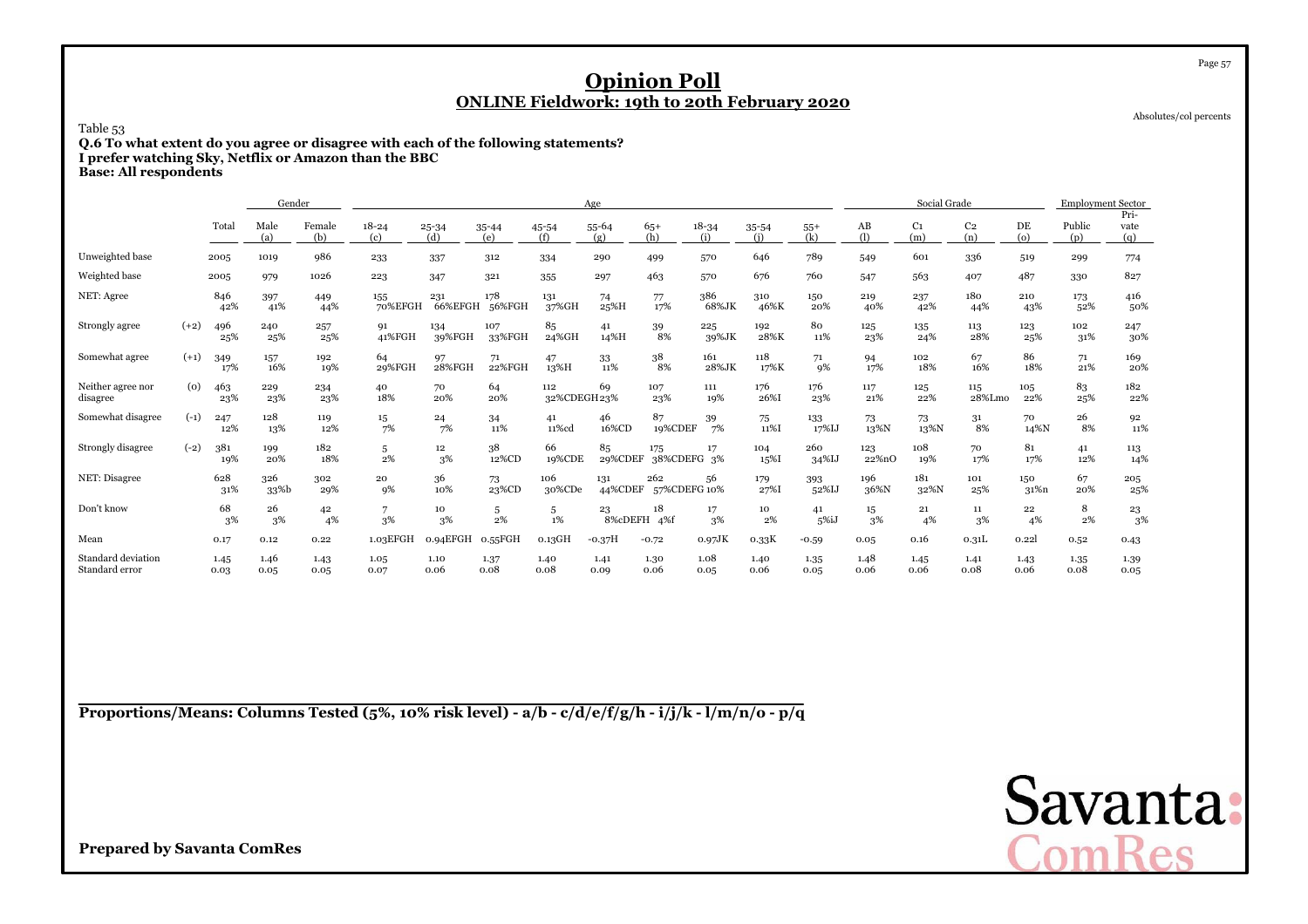Absolutes/col percents

Page 58

Table 54

 **Q.6 To what extent do you agree or disagree with each of the following statements?I prefer watching Sky, Netflix or Amazon than the BBC**

**Base: All respondents**

|                                      |        |              |                 |                  |                     |                      |                   | Region                           |                      |                      |                        |               |                   |                     |
|--------------------------------------|--------|--------------|-----------------|------------------|---------------------|----------------------|-------------------|----------------------------------|----------------------|----------------------|------------------------|---------------|-------------------|---------------------|
|                                      |        | Total        | Scotland<br>(a) | Wales<br>(h)     | NET: England<br>(d) | North East<br>(e)    | North West<br>(f) | Yorkshire &<br>Humberside<br>(g) | West Midlands<br>(ከ) | East Midlands<br>(i) | Eastern<br>(i)         | London<br>(k) | South East<br>(1) | South West<br>(m)   |
| Unweighted base                      |        | 2005         | 171             | 110              | 1724                | 69                   | 238               | 173                              | 192                  | 161                  | 217                    | 209           | 296               | 169                 |
| Weighted base                        |        | 2005         | 174             | $100*$           | 1730                | $84*$                | 231               | 168                              | 178                  | 146                  | 192                    | 271           | 281               | 178                 |
| NET: Agree                           |        | 846<br>42%   | 84<br>48%jM     | 42<br>42%        | 720<br>42%          | 49<br>59%bFiJKLM     | 94<br>41%         | 77<br>46%m                       | 84<br>$47\%$ jm      | 63<br>43%            | 71<br>37%              | 105<br>39%    | 112<br>40%        | 64<br>36%           |
| Strongly agree                       | $(+2)$ | 496<br>25%   | 60<br>34%DFJKLM | $\bf{27}$<br>27% | 409<br>24%          | 26<br>31%kL          | 55<br>24%         | 51<br>30%KLm                     | 52<br>29%KLm         | 39<br>27%            | 44<br>23%              | 53<br>20%     | 52<br>19%         | 36<br>20%           |
| Somewhat agree                       | $(+1)$ | 349<br>17%   | 24<br>14%       | $15\,$<br>15%    | 311<br>18%          | 23<br>28%AbfgiJm     | 39<br>17%         | 27<br>16%                        | 31<br>18%            | 24<br>16%            | 26<br>14%              | 51<br>19%     | 60<br>$21\%aJ$    | $\bf{^{28}}$<br>16% |
| Neither agree nor<br>disagree        | (0)    | 463<br>23%   | 43<br>25%       | 27<br>27%        | 392<br>23%          | 16<br>19%            | 54<br>23%         | 41<br>24%                        | 48<br>27%            | 41<br>28%jm          | 38<br>20%              | 53<br>20%     | 69<br>24%         | 34<br>19%           |
| Somewhat disagree                    | $(-1)$ | 247<br>12%   | 13<br>8%        | 7<br>7%          | 227<br>13%ab        | 8<br>9%              | 28<br>12%         | 16<br>10%                        | 19<br>11%            | 15<br>10%            | 24<br>12%              | 46<br>17%ABgi | 38<br>14%ab       | 33<br>18%ABGhi      |
| Strongly disagree                    | $(-2)$ | 381<br>19%   | 27<br>16%       | 23<br>23%eh      | 331<br>19%          | 9<br>11%             | 47<br>21%         | 27<br>16%                        | 24<br>14%            | 26<br>17%            | 55<br>29%AEfGHIKLm 19% | 50            | 56<br>20%         | 36<br>20%           |
| NET: Disagree                        |        | 628<br>31%   | 41<br>23%       | 30<br>30%        | 558<br>32%A         | 17<br>20%            | 76<br>33%aeh      | 43<br>26%                        | 44<br>24%            | 40<br>28%            | 79<br>41%AbEGHI        | 96<br>36%AEgH | 94<br>33%Aeh      | 69<br>39%AEGHi      |
| Don't know                           |        | 68<br>3%     | 7<br>4%         | $1\%$            | 60<br>3%            | $\overline{2}$<br>2% | 7<br>3%           | 4%                               | 3<br>2%              | $\mathbf{2}$<br>2%   | 5<br>3%                | 17<br>6%hiL   | 6<br>$2\%$        | 12<br>6%bHiL        |
| Mean                                 |        | 0.17         | 0.45DFJKLM      | 0.17             | 0.14                | 0.59bFJKLM           | 0.12              | 0.36JkLM                         | 0.39fJKLM            | 0.25J                | $-0.10$                | 0.04          | 0.05              | $-0.03$             |
| Standard deviation<br>Standard error |        | 1.45<br>0.03 | 1.45<br>0.11    | 1.50<br>0.14     | 1.44<br>0.04        | 1.32<br>0.16         | 1.46<br>0.10      | 1.44<br>0.11                     | 1.38<br>$0.10\,$     | 1.42<br>0.11         | 1.55<br>0.11           | 1.42<br>0.10  | 1.39<br>0.08      | 1.45<br>0.11        |

**Proportions/Means: Columns Tested (5%, 10% risk level) - a/d - b/d - c/d - a/b/c/e/f/g/h/i/j/k/l/m\* small base; \*\* very small base (under 30) ineligible for sig testing**

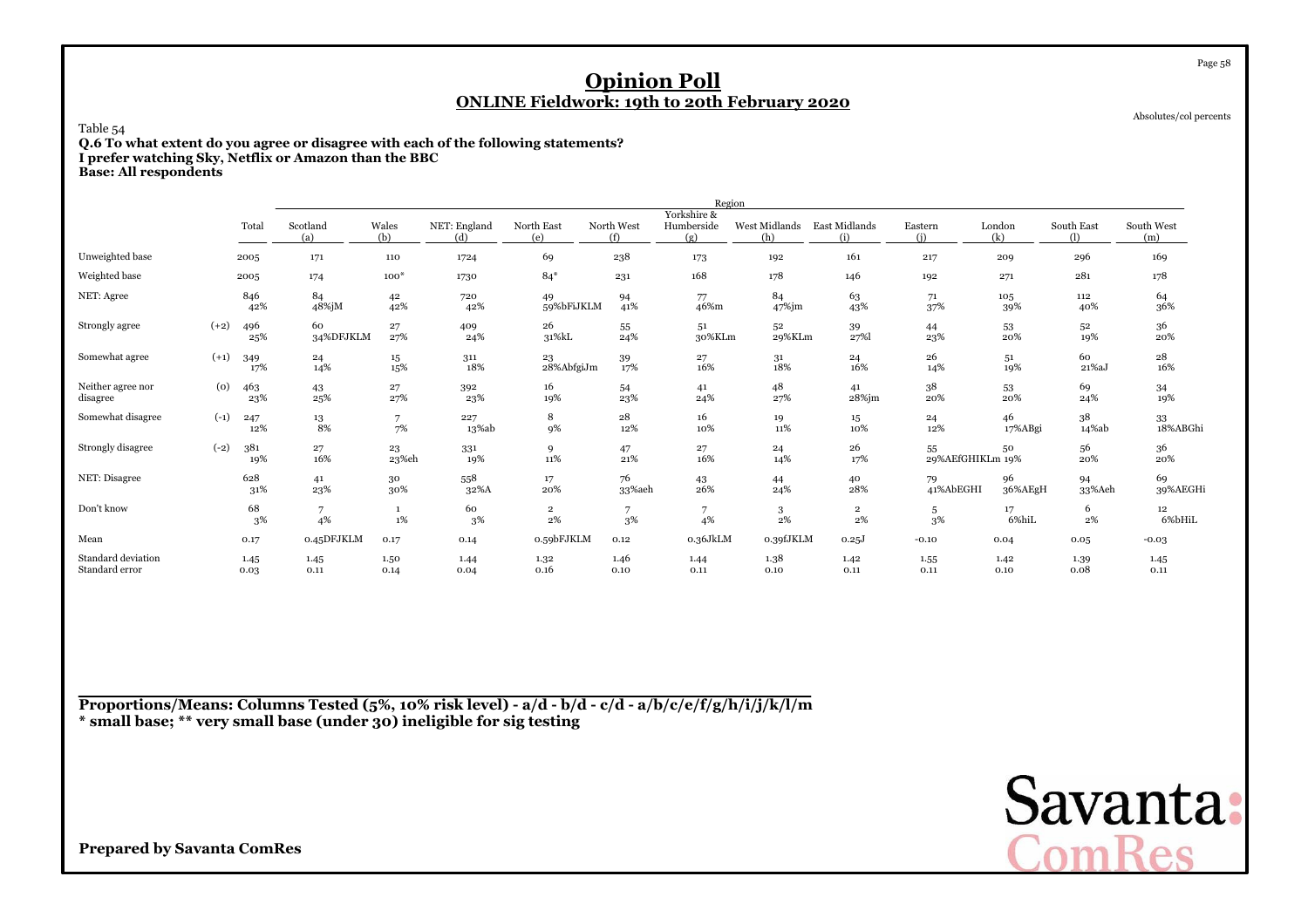Absolutes/col percents

Page 59

Table 55

 **Q.6 To what extent do you agree or disagree with each of the following statements?I prefer watching Sky, Netflix or Amazon than the BBC**

**Base: All respondents**

|                                      |        |              |               |               |                     | Past Vote                     |                    |                                |                               |                        |              |                       |                 |                               | Voting Intention     |                       |                                |                               |                                   | 2016 Referendum<br>Vote |               |
|--------------------------------------|--------|--------------|---------------|---------------|---------------------|-------------------------------|--------------------|--------------------------------|-------------------------------|------------------------|--------------|-----------------------|-----------------|-------------------------------|----------------------|-----------------------|--------------------------------|-------------------------------|-----------------------------------|-------------------------|---------------|
|                                      |        | Total        | Cons<br>(a)   | Lab<br>(b)    | Lib Dems<br>(c)     | <b>Brexit</b><br>Party<br>(d) | <b>SNP</b><br>(e)  | Plaid<br>Cymru<br>(f)          | Some<br>other<br>party<br>(g) | Did not<br>vote<br>(h) | Cons<br>(i)  | Lab<br>(i)            | Lib Dems<br>(k) | <b>Brexit</b><br>Party<br>O). | <b>SNP</b><br>(m)    | Plaid<br>Cymru<br>(n) | Green<br>$\left( 0 \right)$    | Some<br>other<br>party<br>(p) | $Un-$<br>likely to<br>vote<br>(q) | Leave<br>(s)            | Remain<br>(t) |
| Unweighted base                      |        | 2005         | 715           | 599           | 185                 | 65                            | 76                 | 18                             | 73                            | 228                    | 713          | 529                   | 129             | 43                            | 72                   | 20                    | 71                             | 11                            | 133                               | 879                     | 769           |
| Weighted base                        |        | 2005         | 769           | 572           | 203                 | $49*$                         | $69*$              | $11***$                        | $55*$                         | 224                    | 760          | 494                   | $141*$          | $40*$                         | $67*$                | $16***$               | $60*$                          | $8**$                         | $132*$                            | 862                     | 793           |
| NET: Agree                           |        | 846<br>42%   | 287<br>37%c   | 266<br>46%ACG | 60<br>30%           | 29<br>59%AbCG                 | 43<br>62%ABCG 21%  | $\overline{\mathbf{2}}$        | 18<br>32%                     | 118<br>53%IKO          | 293<br>39%   | 240<br>49%IKO         | 47<br>33%       | 22<br>54%iKo                  | 41<br>61%IjKO        | 24%                   | 21<br>34%                      | 5<br>63%                      | 72<br>55%IKO                      | 362<br>42%T             | 282<br>36%    |
| Strongly agree                       | $(+2)$ | 496<br>25%   | 162<br>21%C   | 164<br>29%ACg | 20<br>10%           | 20<br>40%ACG                  | 33<br>47%ABCG      | 4%                             | 10<br>18%                     | 75<br>34%IKo           | 160<br>21%K  | 153<br>31%IKo         | 17<br>12%       | 18<br>45%IjKO                 | 30<br>45%IJKO        | 3<br>18%              | 12<br>20%                      | 3<br>44%                      | 48<br>36%IKO                      | 223<br>26%T             | 151<br>19%    |
| Somewhat agree                       | $(+1)$ | 349<br>17%   | 125<br>16%    | 102<br>18%    | 40<br>20%           | 10<br>20%                     | 10<br>15%          | $\overline{\mathbf{2}}$<br>17% | 8<br>14%                      | 43<br>19%              | 133<br>18%   | 87<br>18%             | 30<br>21%       | $\overline{4}$<br>9%          | 10<br>16%            | -1<br>6%              | 9<br>15%                       | $\mathbf{1}$<br>19%           | 24<br>19%                         | 139<br>16%              | 131<br>17%    |
| Neither agree nor<br>disagree        | (0)    | 463<br>23%   | 186<br>24%C   | 125<br>22%    | 33<br>16%           | 10<br>20%                     | 18<br>25%          | $\overline{2}$<br>20%          | 16<br>30%C                    | 58<br>26%              | 179<br>24%   | 106<br>21%            | 29<br>21%       | 5<br>12%                      | 16<br>24%            | 3<br>18%              | 17<br>27%                      | 1<br>19%                      | 29<br>22%                         | 211<br>25%              | 174<br>22%    |
| Somewhat disagree                    | $(-1)$ | 247<br>12%   | 111<br>14%bdE | 60<br>11%     | 35<br>17%BdE        | 3<br>6%                       | 3<br>5%            | 1<br>10%                       | 11<br>20%BDE                  | 14<br>6%               | 107          | 60<br>14%HmOQ 12%HOq  | 22              | 6<br>16%HmOQ14%0              | 4<br>6%              | 7%                    | $\overline{\mathbf{2}}$<br>3%  | 8%                            | 5%                                | 98<br>11%               | 127<br>16%S   |
| Strongly disagree                    | $(-2)$ | 381<br>19%   | 162<br>21%E   | 104<br>18%E   | 68<br>33%ABDEG 12%  | 6                             | 5<br>7%            | 5<br>44%                       | 10<br>17%e                    | 16<br>7%               | 156          | 77<br>21%HJMQ 16%Hm   | 43              | 30%HIJMQ18%Hm                 | $\overline{4}$<br>7% | 8<br>47%              | 20                             | 33%HIJMQ10%                   | 13<br>9%                          | 165<br>19%              | 189<br>24%S   |
| NET: Disagree                        |        | 628<br>31%   | 273<br>35%BDE | 164<br>29%E   | 103<br>51%ABDEg 18% | 9                             | 8<br>12%           | 6<br>53%                       | 21<br>38%DE                   | 29<br>13%              | 264          | 137<br>35%HJMQ 28%HMQ | 65              | 13<br>46%HIJMQ32%HMQ          | 8<br>12%             | 9<br>54%              | 21                             | 35%HMQ 18%                    | 20<br>15%                         | 263<br>31%              | 316<br>40%S   |
| Don't know                           |        | 68<br>3%     | 23<br>3%      | 17<br>3%      | 4%                  | -1<br>3%                      | $\mathbf{1}$<br>1% | 1<br>6%                        |                               | 18<br>8%IJK            | 25<br>3%k    | 11<br>2%              |                 | -1<br>$2\%$                   | 1<br>2%              | 1<br>4%               | $\overline{\mathbf{2}}$<br>3%k |                               | 11<br>9%IJK                       | 25<br>3%                | 20<br>3%      |
| Mean                                 |        | 0.17         | 0.02C         | 0.29ACg       | $-0.47$             | $0.71\text{AbCG}$             | 0.90ABCG -0.76     |                                | $-0.05c$                      | 0.72IJKO               | 0.04K        | 0.37IKO               | $-0.31$         | o.51iKo                       | 0.89IJKO             | $-0.62$               | $-0.14$                        | 0.80                          | 0.72IJKO                          | 0.19T                   | $-0.09$       |
| Standard deviation<br>Standard error |        | 1.45<br>0.03 | 1.43<br>0.05  | 1.46<br>0.06  | 1.40<br>0.10        | 1.39<br>0.17                  | 1.26<br>0.15       | 1.39<br>0.34                   | 1.33<br>0.16                  | 1.24<br>0.09           | 1.43<br>0.05 | 1.44<br>0.06          | 1.41<br>0.12    | 1.62<br>0.25                  | 1.25<br>0.15         | 1.62<br>0.37          | 1.53<br>0.18                   | 1.44<br>0.43                  | 1.32<br>0.12                      | 1.45<br>0.05            | 1.45<br>0.05  |

**Proportions/Means: Columns Tested (5%, 10% risk level) - a/b/c/d/e/f/g - h/i/j/k/l/m/n/o/p/q - s/t\* small base; \*\* very small base (under 30) ineligible for sig testing**

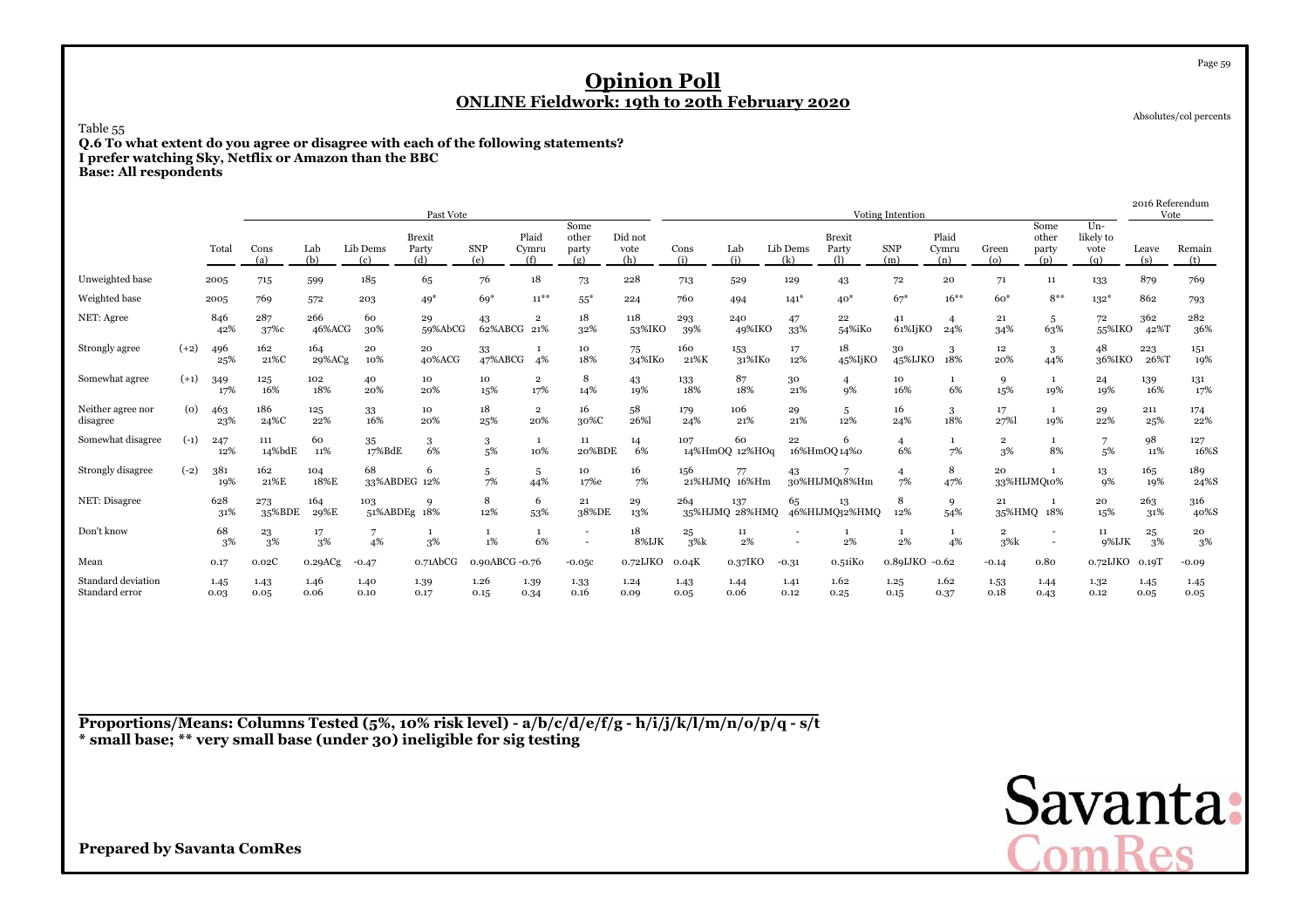Absolutes/col percents

Table 56

 **Q.6 To what extent do you agree or disagree with each of the following statements?BBC coverage is better than that of Sky, Netflix or AmazonBase: All respondents**

|                                      |        |              | Gender       |               |                  |                       |                      |              | Age           |                |                  |                  |              |              | Social Grade          |                       |              | <b>Employment Sector</b> |                     |
|--------------------------------------|--------|--------------|--------------|---------------|------------------|-----------------------|----------------------|--------------|---------------|----------------|------------------|------------------|--------------|--------------|-----------------------|-----------------------|--------------|--------------------------|---------------------|
|                                      |        | Total        | Male<br>(a)  | Female<br>(b) | $18 - 24$<br>(c) | $25 - 34$<br>(d)      | $35 - 44$<br>(e)     | 45-54<br>(f) | 55-64<br>(g)  | $65+$<br>(h)   | $18 - 34$<br>(i) | $35 - 54$<br>(i) | $55+$<br>(k) | AB<br>(1)    | C <sub>1</sub><br>(m) | C <sub>2</sub><br>(n) | DE<br>(o)    | Public<br>(p)            | Pri-<br>vate<br>(q) |
| Unweighted base                      |        | 2005         | 1019         | 986           | 233              | 337                   | 312                  | 334          | 290           | 499            | 570              | 646              | 789          | 549          | 601                   | 336                   | 519          | 299                      | 774                 |
| Weighted base                        |        | 2005         | 979          | 1026          | 223              | 347                   | 321                  | 355          | 297           | 463            | 570              | 676              | 760          | 547          | 563                   | 407                   | 487          | 330                      | 827                 |
| NET: Agree                           |        | 586<br>29%   | 310<br>32%B  | 277<br>27%    | 47<br>21%        | 74<br>21%             | 82<br>25%            | 110<br>31%CD | 101<br>34%CDE | 173<br>37%CDEf | 120<br>21%       | 191<br>28%I      | 275<br>36%IJ | 176<br>32%0  | 173<br>31%0           | 117<br>29%            | 120<br>25%   | 86<br>26%                | 236<br>29%          |
| Strongly agree                       | $(+2)$ | 239<br>12%   | 141<br>14%B  | 98<br>10%     | 20<br>9%         | 22<br>6%              | 31<br>10%            | 37<br>11%d   | 51<br>17%CDEF | 78<br>17%CDEF  | 42<br>7%         | 68<br>10%        | 129<br>17%IJ | 83<br>15%0   | 69<br>12%0            | 46<br>11%             | 41<br>8%     | 36<br>11%                | 81<br>10%           |
| Somewhat agree                       | $(+1)$ | 348<br>17%   | 169<br>17%   | 179<br>17%    | 27<br>12%        | 51<br>15%             | 51<br>16%            | 72<br>20%C   | 51<br>17%     | 95<br>21%Cd    | 78<br>14%        | 123<br>18%i      | 146<br>19%I  | 93<br>17%    | 104<br>18%            | 71<br>17%             | 80<br>16%    | 50<br>15%                | 154<br>19%          |
| Neither agree nor<br>disagree        | (0)    | 492<br>25%   | 257<br>26%   | 235<br>23%    | 46<br>21%        | 68<br>20%             | 92<br>29%cD          | 92<br>26%d   | 81<br>27%d    | 113<br>24%     | 114<br>20%       | 185<br>27%I      | 193<br>25%I  | 136<br>25%   | 143<br>25%            | 100<br>25%            | 112<br>23%   | 89<br>27%                | 196<br>24%          |
| Somewhat disagree                    | $(-1)$ | 324<br>16%   | 140<br>14%   | 184<br>18%a   | 67               | 64<br>30%DEFGH 19%fGh | 51<br>16%            | 44<br>12%    | 34<br>12%     | 63<br>14%      | 131<br>23%JK     | 96<br>14%        | 97<br>13%    | 97<br>18%n   | 97<br>17%n            | 51<br>13%             | 78<br>16%    | 54<br>16%                | 153<br>18%          |
| Strongly disagree                    | $(-2)$ | 398<br>20%   | 202<br>21%   | 196<br>19%    | 44<br>20%H       | 109                   | 77<br>31%CeFGH 24%GH | 70<br>20%H   | 48<br>16%H    | 49<br>11%      | 153<br>27%jK     | 147<br>22%K      | 97<br>13%    | 91<br>17%    | 99<br>18%             | 97<br>24%LM           | 111<br>23%LM | 70<br>21%                | 178<br>22%          |
| NET: Disagree                        |        | 722<br>36%   | 342<br>35%   | 379<br>37%    | 111<br>50%EFGH   | 174<br>50%EFGH        | 128<br>40%fGH        | 114<br>32%H  | 82<br>28%     | 112<br>24%     | 285<br>50%JK     | 243<br>36%K      | 194<br>26%   | 187<br>34%   | 196<br>35%            | 148<br>36%            | 190<br>39%   | 124<br>38%               | 331<br>40%          |
| Don't know                           |        | 205<br>10%   | 70<br>7%     | 135<br>13%A   | 19<br>9%         | 32<br>9%              | 18<br>6%             | 38<br>11%E   | 33<br>11%E    | 65<br>14%cdE   | 51<br>9%         | 57<br>8%         | 98<br>13%IJ  | 48<br>9%     | 51<br><b>9%</b>       | 41<br>10%             | 65<br>13%LM  | 31<br>9%                 | 63<br>8%            |
| Mean                                 |        | $-0.16$      | $-0.10b$     | $-0.23$       | $-0.44$          | $-0.59$               | $-0.31D$             | $-0.12CD$    | 0.08CDE       | 0.23CDEF       | $-0.53$          | $-0.21$          | $0.17$ IJ    | $-0.04nO$    | $-0.10$ <sup>O</sup>  | $-0.22$               | $-0.33$      | $-0.24$                  | $-0.25$             |
| Standard deviation<br>Standard error |        | 1.33<br>0.03 | 1.36<br>0.04 | 1.29<br>0.04  | 1.24<br>0.09     | 1.30<br>0.07          | 1.29<br>0.08         | 1.31<br>0.08 | 1.35<br>0.08  | 1.28<br>0.06   | 1.28<br>0.06     | 1.31<br>0.05     | 1.31<br>0.05 | 1.33<br>0.06 | 1.30<br>0.06          | 1.36<br>0.08          | 1.31<br>0.06 | 1.31<br>0.08             | 1.30<br>0.05        |

**Proportions/Means: Columns Tested (5%, 10% risk level) - a/b - c/d/e/f/g/h - i/j/k - l/m/n/o - p/q**

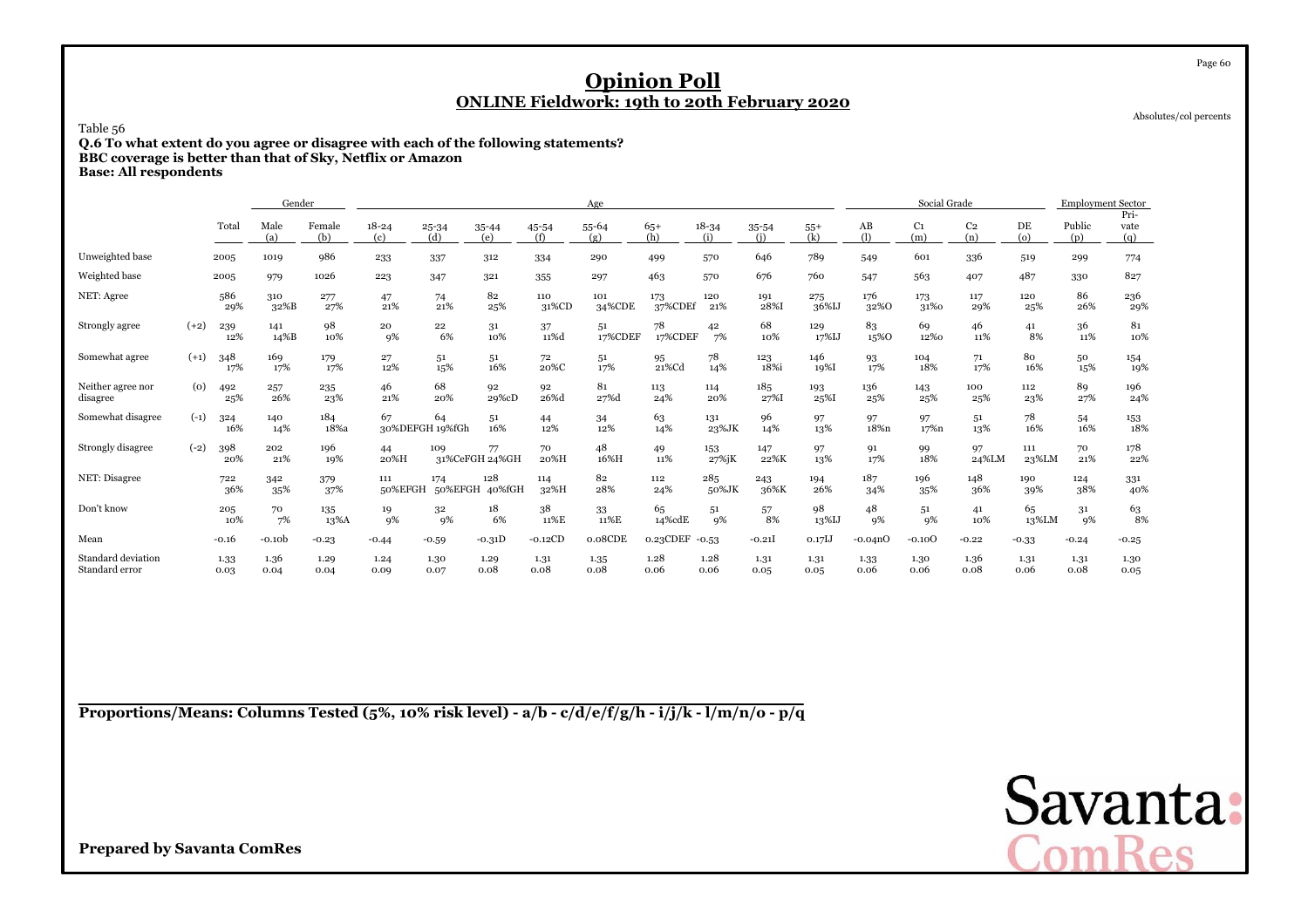Absolutes/col percents

Page 61

Table 57

 **Q.6 To what extent do you agree or disagree with each of the following statements?BBC coverage is better than that of Sky, Netflix or AmazonBase: All respondents**

|                                      |        |              |                        |                     |                     |                        |                   |                                  | Region                 |                      |                                         |               |                   |                   |
|--------------------------------------|--------|--------------|------------------------|---------------------|---------------------|------------------------|-------------------|----------------------------------|------------------------|----------------------|-----------------------------------------|---------------|-------------------|-------------------|
|                                      |        | Total        | Scotland<br>(a)        | Wales<br>(b)        | NET: England<br>(d) | North East<br>(e)      | North West<br>(f) | Yorkshire &<br>Humberside<br>(g) | West Midlands<br>(h)   | East Midlands<br>(i) | Eastern<br>(i)                          | London<br>(k) | South East<br>(1) | South West<br>(m) |
| Unweighted base                      |        | 2005         | 171                    | 110                 | 1724                | 69                     | 238               | 173                              | 192                    | 161                  | 217                                     | 209           | 296               | 169               |
| Weighted base                        |        | 2005         | 174                    | $100*$              | 1730                | $84*$                  | 231               | 168                              | 178                    | 146                  | 192                                     | 271           | 281               | 178               |
| NET: Agree                           |        | 586<br>29%   | 39<br>23%              | 27<br>27%           | 520<br>30%a         | 19<br>22%              | 75<br>33%Ah       | 49<br>29%                        | 42<br>23%              | 42<br>29%            | 57<br>30%                               | 85<br>31%a    | 83<br>30%         | 67<br>38%AEH      |
| Strongly agree                       | $(+2)$ | 239<br>12%   | $12\phantom{.0}$<br>7% | 11<br>11%           | 216<br>12%a         | 9<br>$11\%$            | 31<br>14%a        | 17<br>10%                        | $\substack{15 \\ 8\%}$ | 17<br>12%            | 24<br>12%                               | 31<br>11%     | 43<br>15%AH       | 28<br>16%Ah       |
| Somewhat agree                       | $(+1)$ | 348<br>17%   | 27<br>16%              | 17<br>17%           | 304<br>18%          | 10<br>11%              | 44<br>19%         | $3^{\rm 2}$<br>19%               | 27<br>15%              | 25<br>17%            | 33<br>17%                               | 54<br>20%     | 40<br>14%         | 39<br>22%el       |
| Neither agree nor<br>disagree        | (0)    | 492<br>25%   | 55<br>32%DgJLM         | 29<br>29%m          | 408<br>24%          | 18<br>21%              | 57<br>25%         | 36<br>21%                        | 46<br>25%              | 41<br>28%m           | 39<br>21%                               | 75<br>28%m    | 62<br>22%         | 34<br>19%         |
| Somewhat disagree                    | $(-1)$ | 324<br>16%   | 24<br>14%              | 20<br>20%fk         | 280<br>16%          | 23<br>28%AFIJKM        | 28<br>12%         | 31<br>19%k                       | 37<br>21%FIK           | 17<br>12%            | 29<br>15%                               | 31<br>12%     | 56<br>20%FiK      | 26<br>15%         |
| Strongly disagree                    | $(-2)$ | 398<br>20%   | 41<br>24%bf            | 14<br>14%           | 343<br>20%          | 23<br>27%bfk           | 37<br>16%         | 36<br>22%                        | 43<br>24%bfk           | $32\,$<br>22%        | $\begin{array}{c} 35 \\ 18 \end{array}$ | 44<br>16%     | 54<br>19%         | 38<br>21%         |
| NET: Disagree                        |        | 722<br>36%   | 65<br>37%fk            | 34<br>34%           | 622<br>36%          | 46<br>55%ABFgIJKLM 28% | 65                | 68<br>40%FK                      | 80<br>45%FiJK          | 49<br>33%            | 64<br>33%                               | 76<br>28%     | 110<br>39%FK      | 64<br>36%         |
| Don't know                           |        | 205<br>10%   | 15<br>8%e              | 10<br>$10\%$ e $\,$ | 181<br>10%          | $\overline{2}$<br>2%   | 33<br>14%aEHlM    | 16<br>9%e                        | 11<br>6%               | 14<br>9%e            | 32<br>17%AEgHiLM                        | 36<br>13%EH   | 25<br>9%e         | 13<br>7%          |
| Mean                                 |        | $-0.16$      | $-0.34$                | $-0.11$             | $-0.15$             | $-0.49$                | 0.02AEgH          | $-0.25$                          | $-0.40$                | $-0.16$              | $-0.11eh$                               | $-0.02AEH$    | $-0.15h$          | $-0.05$ ae $H$    |
| Standard deviation<br>Standard error |        | 1.33<br>0.03 | 1.25<br>0.10           | 1.22<br>0.12        | 1.34<br>0.03        | 1.31<br>0.16           | 1.33<br>0.09      | 1.33<br>0.11                     | 1.27<br>0.09           | 1.34<br>0.11         | 1.36<br>0.10                            | 1.29<br>0.09  | 1.37<br>0.08      | 1.41<br>0.11      |

**Proportions/Means: Columns Tested (5%, 10% risk level) - a/d - b/d - c/d - a/b/c/e/f/g/h/i/j/k/l/m\* small base; \*\* very small base (under 30) ineligible for sig testing**

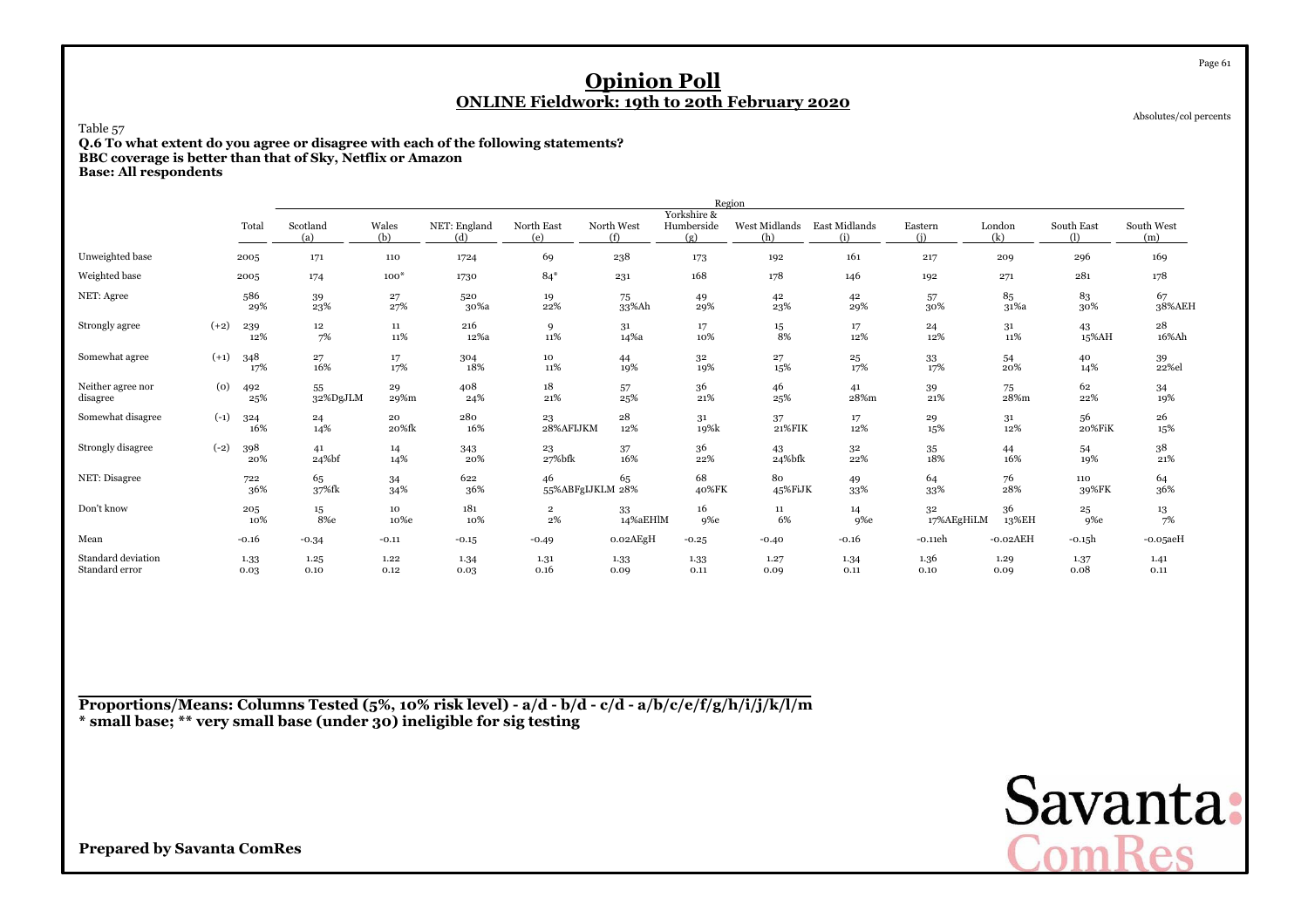Absolutes/col percents

Page 62

Table 58

 **Q.6 To what extent do you agree or disagree with each of the following statements?BBC coverage is better than that of Sky, Netflix or AmazonBase: All respondents**

|                                      |        |              |              |               |                    | Past Vote                     |                           |                       |                               |                        |                      |                |                    |                               | Voting Intention      |                       |                      |                                                      |                                    | 2016 Referendum<br>Vote |                         |
|--------------------------------------|--------|--------------|--------------|---------------|--------------------|-------------------------------|---------------------------|-----------------------|-------------------------------|------------------------|----------------------|----------------|--------------------|-------------------------------|-----------------------|-----------------------|----------------------|------------------------------------------------------|------------------------------------|-------------------------|-------------------------|
|                                      |        | Total        | Cons<br>(a)  | Lab<br>(b)    | Lib Dems<br>(c)    | <b>Brexit</b><br>Party<br>(d) | <b>SNP</b><br>(e)         | Plaid<br>Cymru<br>(f) | Some<br>other<br>party<br>(g) | Did not<br>vote<br>(h) | Cons<br>(i)          | Lab<br>(i)     | Lib Dems<br>(k)    | <b>Brexit</b><br>Party<br>(1) | <b>SNP</b><br>(m)     | Plaid<br>Cymru<br>(n) | Green<br>$\omega$    | Some<br>other<br>party<br>(p)                        | $Un -$<br>likely to<br>vote<br>(g) | Leave<br>(s)            | Remain<br>(t)           |
| Unweighted base                      |        | 2005         | 715          | 599           | 185                | 65                            | 76                        | 18                    | 73                            | 228                    | 713                  | 529            | 129                | 43                            | 72                    | 20                    | 71                   | 11                                                   | 133                                | 879                     | 769                     |
| Weighted base                        |        | 2005         | 769          | 572           | 203                | $49*$                         | $69*$                     | $11^{**}$             | $55*$                         | 224                    | 760                  | 494            | $141*$             | $40*$                         | $67*$                 | $16***$               | $60*$                | $8***$                                               | $132*$                             | 862                     | 793                     |
| NET: Agree                           |        | 586<br>29%   | 213<br>28%D  | 187<br>33%aDe | 101                | 50%ABDE 13%                   | 15<br>22%                 | 5<br>41%              | 21<br>38%aDe                  | 30<br>13%              | 211<br>28%HLO        | 166<br>34%HILQ | 73                 | -5<br>52%HIJLMQ 12%           | 16<br>23%h            | 6<br>39%              | 25<br>41%HILMQ -     |                                                      | 19<br>15%                          | 219<br>25%              | 315<br>40%S             |
| Strongly agree                       | $(+2)$ | 239<br>12%   | 69<br>9%     | 86<br>15%Ae   | 57                 | 3<br>28%ABDEG 7%              | 4<br>6%                   | $\overline{2}$<br>19% | 8<br>14%                      | 3%                     | 68<br>$9\%$ Hq       | 77<br>16%HIMQ  | 45<br>32%HIJLMoQ9% | 3                             | 3<br>5%               | 3<br>18%              | 11<br>18%HIMQ -      |                                                      | 5<br>4%                            | 68<br>8%                | 146<br>18%S             |
| Somewhat agree                       | $(+1)$ | 348<br>17%   | 144<br>19%D  | 102<br>18%D   | 44<br>22%D         | 3<br>7%                       | 11<br>17%                 | $\overline{2}$<br>22% | 13<br>24%D                    | 23<br>10%              | 144<br>19%HLq        | 89<br>18%HLq   | 28<br>20%HLq       | $\mathbf{1}$<br>3%            | 12<br>19%hL           | 3<br>22%              | 14<br>23%HLQ         | $\overline{\phantom{a}}$<br>$\overline{\phantom{a}}$ | 15<br>11%                          | 151<br>17%              | 169<br>21% <sub>S</sub> |
| Neither agree nor<br>disagree        | (0)    | 492<br>25%   | 194<br>25%   | 132<br>23%    | 46<br>23%          | 8<br>17%                      | 14<br>20%                 | 3<br>23%              | 17<br>32%d                    | 61<br>27%              | 196<br>26%jl         | 105<br>21%     | 31<br>22%          | $\overline{4}$<br>11%         | 12<br>17%             | $\overline{4}$<br>22% | 18<br>29%            | $\overline{4}$<br>55%                                | 30<br>22%                          | 204<br>24%              | 206<br>26%              |
| Somewhat disagree                    | $(-1)$ | 324<br>16%   | 130<br>17%   | 91<br>16%     | 27<br>13%          | 8<br>16%                      | 10<br>15%                 | -1<br>13%             | 5<br>10%                      | 38<br>17%              | 130<br>17%           | 81<br>16%      | 15<br>11%          | 8<br>20%                      | 12<br>17%             | $\overline{4}$<br>22% | 8<br>14%             | 1<br>8%                                              | 23<br>17%                          | 146<br>17%T             | 95<br>12%               |
| Strongly disagree                    | $(-2)$ | 398<br>20%   | 149<br>19%C  | 117<br>20%C   | 14<br>7%           | 22                            | 25<br>44%ABCG 36%ABCG 10% |                       | 8<br>14%                      | 57<br>25%iKO           | 146<br>19%Ko         | 114<br>23%KO   | 14<br>10%          | 19                            | 23<br>47%HIJKOq4%IjKO | -1<br>7%              | 6<br>9%              | 3<br>37%                                             | 38<br>28%IKO                       | 212<br>25%T             | 107<br>13%              |
| NET: Disagree                        |        | 722<br>36%   | 280<br>36%Cg | 208<br>36%Cg  | 41<br>20%          | 30                            | 35<br>60%ABCG 51%ABCG 23% | 3                     | 13<br>24%                     | 95<br>42%KO            | 276<br>36%Ko         | 194<br>39%KO   | 29<br>21%          | 27                            | 35<br>66%HIJKOQ1%IjKO | 5<br>30%              | 14<br>23%            | 3<br>45%                                             | 61<br>46%iKO                       | 358<br>41%T             | 202<br>25%              |
| Don't know                           |        | 205<br>10%   | 83<br>11%    | 45<br>8%      | 15<br>7%           | 5<br>10%                      | 5<br>7%                   | -1<br>13%             | $\overline{4}$<br>6%          | 38<br>17%IJKo          | 77<br>10%J           | 29<br>6%       | 8<br>6%            | $\overline{4}$<br>11%         | 6<br>8%               | -1<br><b>9%</b>       | $\overline{4}$<br>7% | $\overline{\phantom{a}}$                             | 23<br>17%IJK0                      | 81<br>9%                | 70<br>9%                |
| Mean                                 |        | $-0.16$      | $-0.21DE$    | $-0.10DE$     | 0.54ABDE-0.94<br>g |                               | $-0.63$                   | 0.31                  | 0.15aDE                       | -0.62l                 | $-0.21\mathrm{HLMQ}$ | $-0.14HLMQ$    | 0.56HIJL<br>MQ     | $-1.04$                       | $-0.63$               | 0.22                  | 0.27HIJL -0.81<br>MQ |                                                      | $-0.67$                            | $-0.36$                 | 0.21S                   |
| Standard deviation<br>Standard error |        | 1.33<br>0.03 | 1.28<br>0.05 | 1.38<br>0.06  | 1.26<br>0.10       | 1.29<br>0.17                  | 1.33<br>0.16              | 1.36<br>0.35          | 1.25<br>0.15                  | 1.15<br>0.08           | 1.27<br>0.05         | 1.41<br>0.06   | 1.34<br>0.12       | 1.30<br>0.21                  | 1.31<br>0.16          | 1.28<br>0.31          | 1.23<br>0.15         | 1.01<br>0.30                                         | 1.21<br>0.11                       | 1.30<br>0.05            | 1.31<br>0.05            |

**Proportions/Means: Columns Tested (5%, 10% risk level) - a/b/c/d/e/f/g - h/i/j/k/l/m/n/o/p/q - s/t\* small base; \*\* very small base (under 30) ineligible for sig testing**

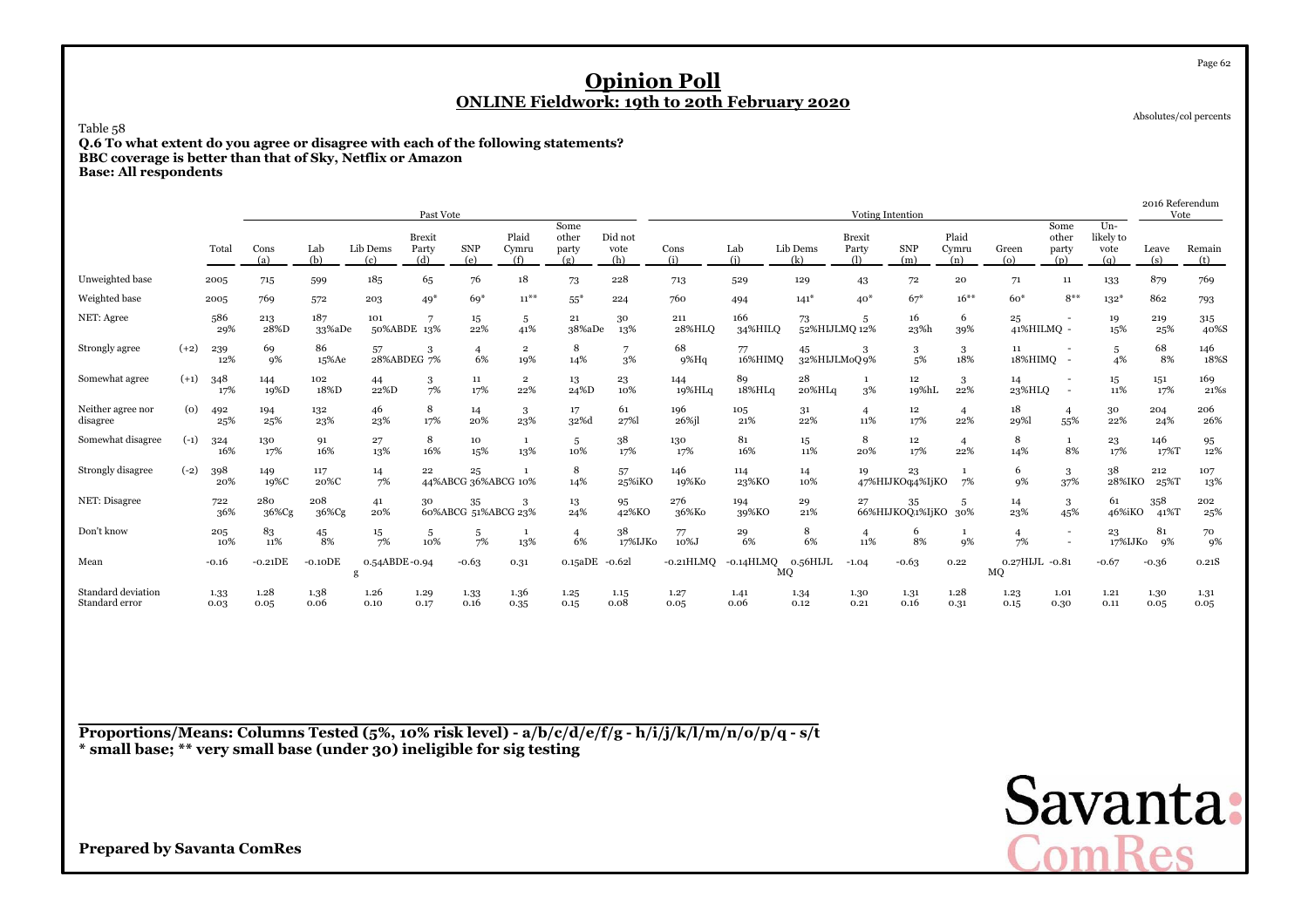Absolutes/col percents

Page 63

Table 59

 **Q.6 To what extent do you agree or disagree with each of the following statements?The BBC should continue to fund free TV licenses for all over 75s**

**Base: All respondents**

|                                      |        |              | Gender       |               |                        |                   |                  |              | Age          |                              |                  |                  |              |                       | Social Grade          |                       |               | <b>Employment Sector</b> |                     |
|--------------------------------------|--------|--------------|--------------|---------------|------------------------|-------------------|------------------|--------------|--------------|------------------------------|------------------|------------------|--------------|-----------------------|-----------------------|-----------------------|---------------|--------------------------|---------------------|
|                                      |        | Total        | Male<br>(a)  | Female<br>(b) | $18 - 24$<br>(c)       | 25-34<br>(d)      | $35 - 44$<br>(e) | 45-54<br>(f) | 55-64<br>(g) | $65+$<br>(h)                 | $18 - 34$<br>(i) | $35 - 54$<br>(i) | $55+$<br>(k) | AB<br>(1)             | C <sub>1</sub><br>(m) | C <sub>2</sub><br>(n) | DE<br>(o)     | Public<br>(p)            | Pri-<br>vate<br>(q) |
| Unweighted base                      |        | 2005         | 1019         | 986           | 233                    | 337               | 312              | 334          | 290          | 499                          | 570              | 646              | 789          | 549                   | 601                   | 336                   | 519           | 299                      | 774                 |
| Weighted base                        |        | 2005         | 979          | 1026          | 223                    | 347               | 321              | 355          | 297          | 463                          | 570              | 676              | 760          | 547                   | 563                   | 407                   | 487           | 330                      | 827                 |
| NET: Agree                           |        | 1577<br>79%  | 744<br>76%   | 833<br>81%A   | 143<br>64%             | 273<br>79%C       | 237<br>74%C      | 285<br>80%Ce | 248<br>84%CE | 390<br>84%CdE                | 416<br>73%       | 522<br>77%       | 638<br>84%IJ | 421<br>77%            | 438<br>78%            | 336<br>83%            | 382<br>78%    | 262<br>79%               | 630<br>76%          |
| Strongly agree                       | $(+2)$ | 1180<br>59%  | 561<br>57%   | 619<br>60%    | 87<br>39%              | 204<br>59%C       | 177<br>55%C      | 211<br>60%C  | 187<br>63%Ce | 314<br>68%CDEF               | 290<br>51%       | 388<br>57%i      | 502<br>66%IJ | 299<br>55%            | 317<br>56%            | 255<br>63%Lm          | 309<br>63%LM  | 204<br>$62%$ g           | 447<br>54%          |
| Somewhat agree                       | $(+1)$ | 397<br>20%   | 183<br>19%   | 214<br>21%    | 57<br>25%H             | 70<br>20%         | 61<br>19%        | 74<br>21%    | 61<br>21%    | 76<br>16%                    | 126<br>22%k      | 134<br>20%       | 137<br>18%   | 122<br>22%0           | 120<br>21%0           | 81<br>20%             | 73<br>15%     | 57<br>17%                | 183<br>22%          |
| Neither agree nor<br>disagree        | (o)    | 187<br>9%    | 100<br>10%   | 88<br>9%      | 32<br>14%GH            | 33<br>$9\%g$      | 31<br>10%g       | 42<br>12%Gh  | 14<br>5%     | 36<br>8%                     | 65<br>11%K       | 73<br>11%K       | 50<br>7%     | 55<br>10%             | 56<br>10%             | 32<br>8%              | 44<br>9%      | 33<br>10%                | 85<br>10%           |
| Somewhat disagree                    | $(-1)$ | 89<br>4%     | 48<br>5%     | 41<br>4%      | $12\phantom{.0}$<br>6% | 12<br>3%          | 18<br>5%         | 9<br>3%      | 15<br>5%     | 23<br>5%                     | 24<br>4%         | 27<br>4%         | 38<br>5%     | 33<br>6% <sub>n</sub> | 22<br>4%              | 13<br>3%              | 20<br>4%      | 10<br>3%                 | 35<br>4%            |
| Strongly disagree                    | $(-2)$ | 76<br>4%     | 47<br>5%b    | 30<br>3%      | 18<br>8%DeFgH          | $\mathbf Q$<br>3% | 13<br>4%         | 12<br>3%     | 11<br>4%     | 13<br>3%                     | 27<br>5%         | 25<br>4%         | 24<br>3%     | 23<br>4%              | 27<br>5%              | $12\,$<br>3%          | 14<br>3%      | 10<br>3%                 | 37<br>4%            |
| NET: Disagree                        |        | 166<br>8%    | 94<br>10%b   | 71<br>7%      | 31<br>14%DFH           | 21<br>6%          | 31<br>10%        | 21<br>6%     | 26<br>9%     | 36<br>8%                     | 51<br>9%         | 52<br>8%         | 62<br>8%     | 56<br>10%n            | 49<br>$q\%$           | 25<br>6%              | 35<br>7%      | 20<br>6%                 | 72<br>9%            |
| Don't know                           |        | 75<br>4%     | 41<br>4%     | 34<br>3%      | 17<br>8%FGH            | 21<br>6%FgH       | 22<br>7%FGH      | 7<br>2%h     | 8<br>$3\%H$  | $\overline{\mathbf{2}}$<br>* | 37<br>7%K        | 28<br>4%K        | 9<br>1%      | 15<br>3%              | 20<br>4%              | 13<br>3%              | 27<br>$5\%$ L | 16<br>5%                 | 40<br>5%            |
| Mean                                 |        | 1.30         | 1.24         | 1.36A         | 0.88                   | 1.37C             | 1.24C            | 1.33C        | 1.38C        | 1.42CE                       | 1.18             | 1.29             | 1.40         | 1.20                  | 1.25                  | 1.41Lm                | 1.39Lm        | 1.399                    | 1.23                |
| Standard deviation<br>Standard error |        | 1.08<br>0.02 | 1.14<br>0.04 | 1.01<br>0.03  | 1.27<br>0.09           | 0.99<br>0.06      | 1.13<br>0.07     | 1.02<br>0.06 | 1.06<br>0.06 | 1.02<br>0.05                 | 1.13<br>0.05     | 1.07<br>0.04     | 1.03<br>0.04 | 1.12<br>0.05          | 1.12<br>0.05          | 0.99<br>0.06          | 1.03<br>0.05  | 1.00<br>0.06             | 1.11<br>0.04        |

**Proportions/Means: Columns Tested (5%, 10% risk level) - a/b - c/d/e/f/g/h - i/j/k - l/m/n/o - p/q**

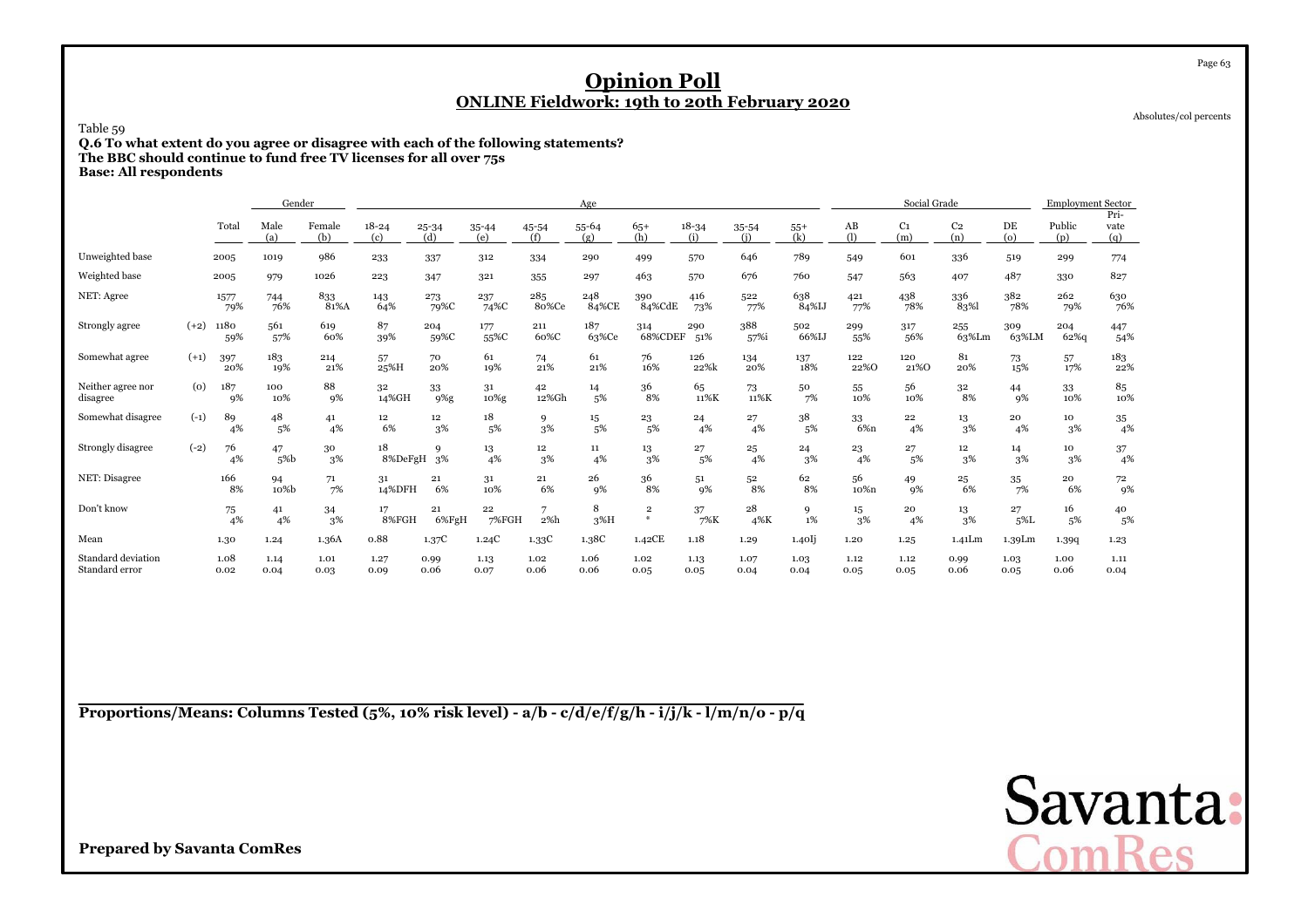Absolutes/col percents

Page 64

Table 60

 **Q.6 To what extent do you agree or disagree with each of the following statements?The BBC should continue to fund free TV licenses for all over 75s**

**Base: All respondents**

|                                      |        |              |                      |                                  |                     |                   |                         | Region                           |                      |                      |                |               |                      |                   |
|--------------------------------------|--------|--------------|----------------------|----------------------------------|---------------------|-------------------|-------------------------|----------------------------------|----------------------|----------------------|----------------|---------------|----------------------|-------------------|
|                                      |        | Total        | Scotland<br>(a)      | Wales<br>(b)                     | NET: England<br>(d) | North East<br>(e) | North West<br>(f)       | Yorkshire &<br>Humberside<br>(g) | West Midlands<br>(h) | East Midlands<br>(i) | Eastern<br>(i) | London<br>(k) | South East<br>$\cup$ | South West<br>(m) |
| Unweighted base                      |        | 2005         | 171                  | 110                              | 1724                | 69                | 238                     | 173                              | 192                  | 161                  | 217            | 209           | 296                  | 169               |
| Weighted base                        |        | 2005         | 174                  | $100*$                           | 1730                | $84*$             | 231                     | 168                              | 178                  | 146                  | 192            | 271           | 281                  | 178               |
| NET: Agree                           |        | 1577<br>79%  | 138<br>79%e          | 76<br>76%                        | 1363<br>79%         | 56<br>66%         | 188<br>82%E             | 139<br>83%E                      | 146<br>82%E          | 115<br>78%e          | 151<br>78%e    | 211<br>78%e   | 217<br>77%e          | 140<br>78%e       |
| Strongly agree                       | $(+2)$ | 1180<br>59%  | 111<br>64%ei         | 52<br>52%                        | 1017<br>59%         | 41<br>48%         | 146<br>64%bEi           | 115<br>68%BEIKLM                 | 110<br>62%e          | 78<br>53%            | 113<br>59%     | 153<br>56%    | 161<br>57%           | 100<br>56%        |
| Somewhat agree                       | $(+1)$ | 397<br>20%   | 27<br>16%            | 24<br>24%g                       | 346<br>20%          | $15\,$<br>18%     | 42<br>18%               | 25<br>15%                        | 36<br>20%            | 36<br>25%aG          | 38<br>19%      | 58<br>21%     | 56<br>20%            | 40<br>22%         |
| Neither agree nor<br>disagree        | (0)    | 187<br>9%    | $^{13}_{\ 8\%}$      | 15<br>15%daGJk                   | 159<br>9%           | 13<br>15%Gj       | 26<br>$11\% \mathrm{G}$ | $\overline{7}$<br>4%             | 18<br>10%g           | 12<br>8%             | 13<br>7%       | 22<br>8%      | 30<br>11%G           | 18<br>10%g        |
| Somewhat disagree                    | $(-1)$ | 89<br>4%     | $\overline{4}$<br>2% | $\overline{\mathbf{2}}$<br>$2\%$ | 83<br>5%            | 5<br>6%           | 5<br>2%                 | 5<br>3%                          | 4<br>$2\%$           | $\overline{4}$<br>3% | 13<br>7%aFHi   | 15<br>5%      | 19<br>7%AFHi         | 12<br>7%afh       |
| Strongly disagree                    | $(-2)$ | 76<br>4%     | 8<br>4%              | $\overline{2}$<br>$2\%$          | 67<br>4%            | 7<br>9%bFhL       | $\overline{4}$<br>2%    | 5<br>3%                          | 5<br>3%              | 7<br>5%              | 11<br>5%f      | $11\,$<br>4%  | 3%                   | 9<br>5%           |
| NET: Disagree                        |        | 166<br>8%    | 12<br>7%             | $\overline{4}$<br>4%             | 150<br>9%           | 13<br>15%aBFgH    | 10<br>4%                | 11<br>6%                         | 9<br>5%              | $11\,$<br>8%         | 24<br>12%aBFgH | 25<br>9%f     | 27<br>9%Fh           | 21<br>12%bFH      |
| Don't know                           |        | 75<br>4%     | $11\,$<br>6%djlM     | $\overline{4}$<br>4%M            | 59<br>3%            | 3<br>4%M          | 7<br>3%M                | 11<br>6%jlM                      | 6<br>3%M             | 9<br>6%lM            | 5<br>$2\%m$    | $12\,$<br>4%M | 7<br>$2\%m$          |                   |
| Mean                                 |        | 1.30         | 1.41Em               | 1.28                             | 1.29                | 0.95              | 1.44EjlM                | 1.51EiJkLM                       | 1.40Em               | 1.27                 | 1.22           | 1.27e         | 1.26e                | 1.17              |
| Standard deviation<br>Standard error |        | 1.08<br>0.02 | 1.06<br>0.08         | 0.96<br>0.09                     | 1.08<br>0.03        | 1.32<br>0.16      | 0.92<br>0.06            | 0.98<br>0.08                     | 0.96<br>0.07         | 1.09<br>0.09         | 1.19<br>0.08   | 1.10<br>0.08  | 1.08<br>0.06         | 1.17<br>0.09      |

**Proportions/Means: Columns Tested (5%, 10% risk level) - a/d - b/d - c/d - a/b/c/e/f/g/h/i/j/k/l/m\* small base; \*\* very small base (under 30) ineligible for sig testing**

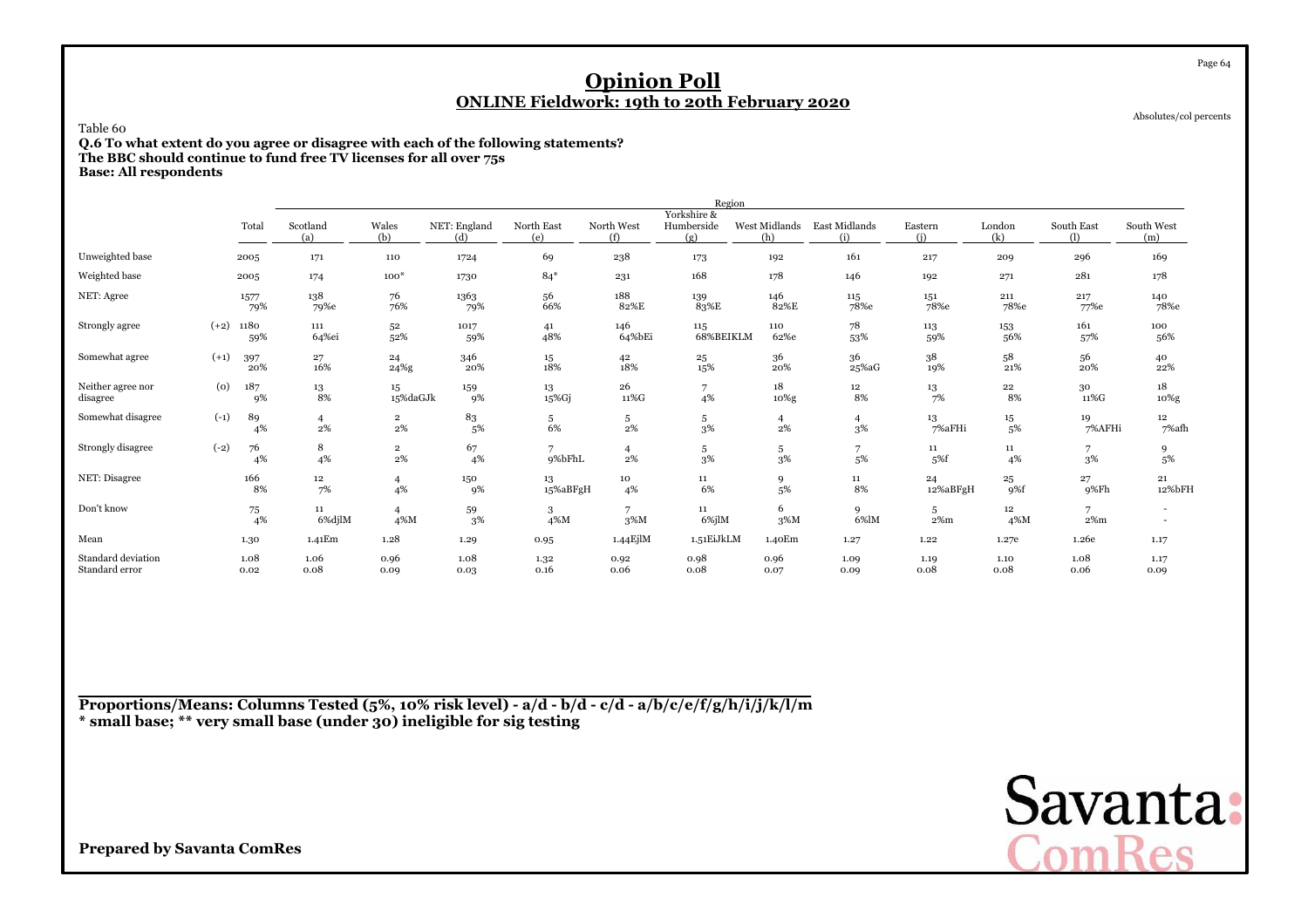Absolutes/col percents

Page 65

Table 61

**Q.6 To what extent do you agree or disagree with each of the following statements? The BBC should continue to fund free TV licenses for all over 75s**

|  | <b>Base: All respondents</b> |
|--|------------------------------|
|--|------------------------------|

|                                      |        |              |               |              |                 | Past Vote                     |                        |                       |                               |                        |                |                      |                      |                               | Voting Intention      |                               |                      |                               |                                    | 2016 Referendum<br>Vote |                  |
|--------------------------------------|--------|--------------|---------------|--------------|-----------------|-------------------------------|------------------------|-----------------------|-------------------------------|------------------------|----------------|----------------------|----------------------|-------------------------------|-----------------------|-------------------------------|----------------------|-------------------------------|------------------------------------|-------------------------|------------------|
|                                      |        | Total        | Cons<br>(a)   | Lab<br>(b)   | Lib Dems<br>(c) | <b>Brexit</b><br>Party<br>(d) | <b>SNP</b><br>(e)      | Plaid<br>Cymru<br>(f) | Some<br>other<br>party<br>(g) | Did not<br>vote<br>(h) | Cons<br>(i)    | Lab<br>(i)           | Lib Dems<br>(k)      | <b>Brexit</b><br>Party<br>(1) | <b>SNP</b><br>(m)     | Plaid<br>Cymru<br>(n)         | Green<br>(o)         | Some<br>other<br>party<br>(p) | $Un -$<br>likely to<br>vote<br>(q) | Leave<br>(s)            | Remain<br>(t)    |
| Unweighted base                      |        | 2005         | 715           | 599          | 185             | 65                            | 76                     | 18                    | 73                            | 228                    | 713            | 529                  | 129                  | 43                            | 72                    | 20                            | 71                   | 11                            | 133                                | 879                     | 769              |
| Weighted base                        |        | 2005         | 769           | 572          | 203             | $49*$                         | $69*$                  | $11^{**}$             | $55^*$                        | 224                    | 760            | 494                  | $141*$               | $40*$                         | $67*$                 | $16***$                       | $60*$                | $8***$                        | $132*$                             | 862                     | 793              |
| NET: Agree                           |        | 1577<br>79%  | 646<br>84%BCG | 442<br>77%g  | 147<br>72%      | 42<br>85%cG                   | 55<br>80%              | 10<br>87%             | 37<br>67%                     | 161<br>72%             | 635            | 387<br>84%HJkOq78%ho | 107<br>76%           | 30<br>74%                     | 55<br>83%0            | 13<br>80%                     | 41<br>68%            | 6<br>82%                      | 100<br>75%                         | 739<br>86%T             | 596<br>75%       |
| Strongly agree                       | $(+2)$ | 1180<br>59%  | 508<br>66%BCG | 322<br>56%CG | 74<br>36%       | 41                            | 46<br>83%ABCEG66%CG    | 8<br>69%              | 23<br>42%                     | 130<br>58%KO           | 499<br>66%hJKO | 288<br>58%KO         | 57<br>40%            | 28<br>69%KO                   | 48                    | $\overline{7}$<br>72%hJKO 45% | 23<br>39%            | 5<br>63%                      | 81<br>61%KO                        | 602<br>70%T             | 404<br>51%       |
| Somewhat agree                       | $(+1)$ | 397<br>20%   | 138<br>18%D   | 120<br>21%D  | 73<br>36%ABDE   | 2%                            | 9<br>14%D              | 2<br>18%              | 14<br>25%D                    | 31<br>14%              | 136<br>18%     | 99<br>20%hLm         | 50                   | $\overline{2}$<br>36%HIJLMQ5% | $\overline{ }$<br>10% | 6<br>35%                      | 18                   | 29%HILMQ19%                   | 19<br>14%                          | 137<br>16%              | 192<br>24%S      |
| Neither agree nor<br>disagree        | (0)    | 187<br>9%    | 49<br>6%      | 63<br>11%A   | 27<br>13%A      | 4<br>8%                       | 5<br>8%                |                       | $\overline{4}$<br>7%          | 27<br>12%I             | 48<br>6%       | 54<br>11%I           | 20<br>14%I           | 8<br>19%Im                    | $\overline{4}$<br>6%  | $\mathbf 2$<br>11%            | 5<br>8%              | 1<br>18%                      | 13<br>10%                          | 51<br>6%                | 93<br>12%S       |
| Somewhat disagree                    | $(-1)$ | 89<br>4%     | 30<br>4%      | 30<br>5%     | 17<br>8%Ade     | 1%                            | $1\%$                  | 1<br>13%              | 5<br>9%adE                    | 5<br>2%                | 33<br>4%       | 24<br>5%             | 6<br>4%              | 1<br>2%                       | 1%                    | 9%                            | 6<br>10%HiM          | ٠<br>$\overline{\phantom{a}}$ | 5<br>4%                            | 26<br>3%                | 45<br>6%S        |
| Strongly disagree                    | $(-2)$ | 76<br>4%     | 27<br>4%      | 25<br>4%     | 8<br>4%         | $1\%$                         | $\overline{4}$<br>5%   |                       | 5<br>$8%$ ad                  | 3%                     | 26<br>3%       | 20<br>4%             | 5<br>4%              | $\overline{\phantom{a}}$      | 3<br>4%               |                               | 11%HIJkLQ -          |                               | 3<br>2%                            | 27<br>3%                | $\frac{37}{5\%}$ |
| NET: Disagree                        |        | 166<br>8%    | 57<br>7%      | 55<br>10%d   | 25<br>13%AD     | 2%                            | $\overline{4}$<br>6%   | 1<br>13%              | 10<br>17%AbDe                 | 11<br>5%               | 59<br>8%       | 44<br>9%             | 11<br>8%             | $\mathbf{1}$<br>$2\%$         | 3<br>5%               | 9%                            | 13<br>21%HIJKLMQ     |                               | 8<br>6%                            | 53<br>6%                | 82<br>10%S       |
| Don't know                           |        | 75<br>4%     | 17<br>2%      | 13<br>2%     | 4<br>$2\%$      | 2<br>5%                       | $\overline{4}$<br>6%ab |                       | 5<br>9%ABC                    | 25<br>11%IJK0          | 18<br>2%       | 9<br>2%              | $\overline{2}$<br>2% | $\overline{2}$<br>5%          | 6%iJ                  |                               | $\overline{2}$<br>3% |                               | $11\,$<br>8%IJK                    | 18<br>2%                | 22<br>3%         |
| Mean                                 |        | 1.30         | 1.42BCG       | 1.22Cg       | 0.94            | 1.73ABCG                      | 1.43CG                 | 1.44                  | 0.91                          | 1.37KO                 | 1.41JKO        | 1.260                | 1.06                 | 1.48KO                        | $1.55$ j $KO$         | 1.17                          | 0.76                 | 1.46                          | 1.39KO                             | 1.49T                   | 1.14             |
| Standard deviation<br>Standard error |        | 1.08<br>0.02 | 1.02<br>0.04  | 1.12<br>0.05 | 1.11<br>0.08    | 0.77<br>0.10                  | 1.08<br>0.13           | 1.05<br>0.25          | 1.33<br>0.16                  | 1.03<br>0.07           | 1.03<br>0.04   | 1.10<br>0.05         | 1.04<br>0.09         | 0.89<br>0.14                  | 0.99<br>0.12          | 0.97<br>0.22                  | 1.38<br>0.17         | 0.83<br>0.25                  | 1.01<br>0.09                       | 0.97<br>0.03            | 1.14<br>0.04     |

**Proportions/Means: Columns Tested (5%, 10% risk level) - a/b/c/d/e/f/g - h/i/j/k/l/m/n/o/p/q - s/t\* small base; \*\* very small base (under 30) ineligible for sig testing**

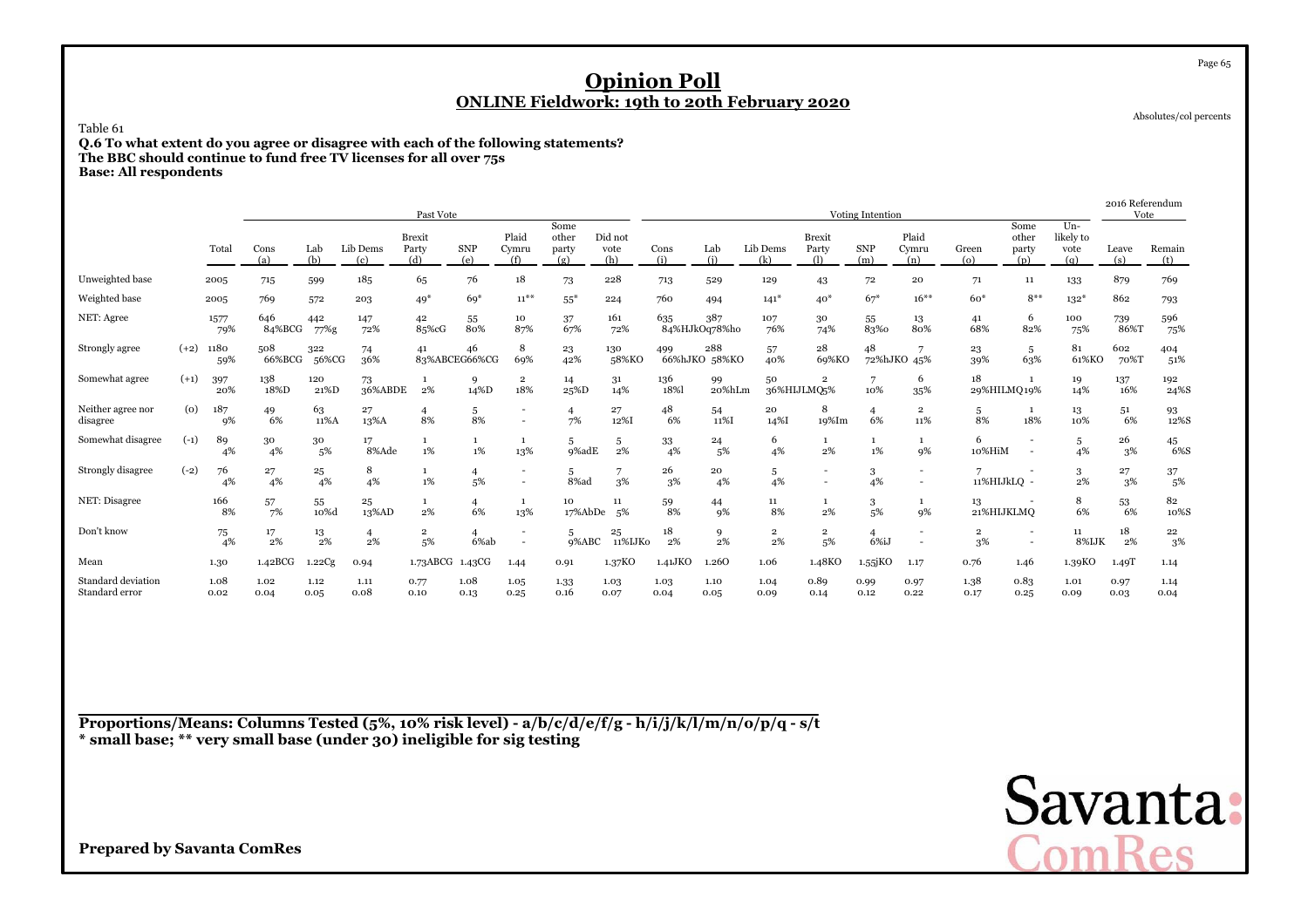Absolutes/col percents

Page 66

#### Table 62

 **Q.6 To what extent do you agree or disagree with each of the following statements?BBC News coverage is too left-leaning, politically**

**Base: All respondents**

|                                      |        |              | Gender       |                          |                  |                  |              |              | Age          |                     |                  |                  |              |               | Social Grade          |                       |              | <b>Employment Sector</b> |                     |
|--------------------------------------|--------|--------------|--------------|--------------------------|------------------|------------------|--------------|--------------|--------------|---------------------|------------------|------------------|--------------|---------------|-----------------------|-----------------------|--------------|--------------------------|---------------------|
|                                      |        | Tota         | Male<br>(a)  | Female<br>(b)            | $18 - 24$<br>(c) | $25 - 34$<br>(d) | 35-44<br>(e) | 45-54<br>(f) | 55-64<br>(g) | $65+$<br>(h)        | $18 - 34$<br>(i) | $35 - 54$<br>(i) | $55+$<br>(k) | AB<br>(1)     | C <sub>1</sub><br>(m) | C <sub>2</sub><br>(n) | DE<br>(o)    | Public<br>(p)            | Pri-<br>vate<br>(q) |
| Unweighted base                      |        | 2005         | 1019         | 986                      | 233              | 337              | 312          | 334          | 290          | 499                 | 570              | 646              | 789          | 549           | 601                   | 336                   | 519          | 299                      | 774                 |
| Weighted base                        |        | 2005         | 979          | 1026                     | 223              | 347              | 321          | 355          | 297          | 463                 | 570              | 676              | 760          | 547           | 563                   | 407                   | 487          | 330                      | 827                 |
| NET: Agree                           |        | 444<br>22%   | 263<br>27%B  | 180<br>18%               | 27<br>12%        | 66<br>19%с       | 63<br>20%C   | 75<br>21%C   | 61<br>21%C   | 152<br>33%CDEFG 16% | 93               | 138<br>20%       | 214<br>28%IJ | 144<br>26%NO  | 126<br>22%            | 79<br>19%             | 95<br>20%    | 45<br>14%                | 183<br>22%P         |
| Strongly agree                       | $(+2)$ | 196<br>10%   | 128<br>13%B  | 67<br>7%                 | 6<br>3%          | 28<br>8%C        | 25<br>8%C    | 31<br>$9\%C$ | 36<br>12%C   | 71<br>15%CDEF       | 34<br>6%         | 55<br>8%         | 107<br>14%IJ | 58<br>11%     | 56<br>10%             | 42<br>10%             | 40<br>8%     | 18<br>6%                 | 70<br>8%            |
| Somewhat agree                       | $(+1)$ | 248<br>12%   | 135<br>14%b  | 113<br>11%               | 21<br>10%        | 38<br>11%        | 38<br>12%    | 44<br>12%    | 26<br>9%     | 81<br>18%CDefG      | 59<br>10%        | 82<br>12%        | 107<br>14%i  | 86<br>16%No   | 71<br>13%             | 36<br>9%              | 55<br>11%    | 26<br>8%                 | 113<br>14%P         |
| Neither agree nor<br>disagree        | (0)    | 656<br>33%   | 314<br>32%   | 342<br>33%               | 63<br>28%        | 114<br>33%       | 108<br>34%   | 130<br>37%ch | 104<br>35%   | 137<br>30%          | 177<br>31%       | 238<br>35%       | 241<br>32%   | 158<br>29%    | 191<br>34%            | 144<br>35%            | 163<br>33%   | 119<br>36%               | 286<br>35%          |
| Somewhat disagree                    | $(-1)$ | 302<br>15%   | 163<br>17%b  | 139<br>14%               | 51<br>23%DEFg    | 35<br>10%        | 45<br>14%    | 40<br>11%    | 48<br>16%D   | 83<br>18%DF         | 85<br>15%        | 86<br>13%        | 131<br>17%J  | 100<br>18%NO  | 89<br>16%             | 50<br>12%             | 62<br>13%    | 51<br>15%                | 114<br>14%          |
| Strongly disagree                    | $(-2)$ | 285<br>14%   | 155<br>16%b  | 130<br>13%               | 33<br>15%e       | 56<br>16%E       | 30<br>9%     | 46<br>13%    | 51<br>17%E   | 68<br>15%e          | 89<br>16%i       | 76<br>11%        | 120<br>16%J  | 97<br>18%mNo  | 74<br>13%             | 48<br>12%             | 66<br>13%    | 43<br>13%                | 112<br>14%          |
| NET: Disagree                        |        | 587<br>29%   | 318<br>32%B  | 269<br>26%               | 84<br>38%DEF     | 90<br>26%        | 76<br>24%    | 86<br>24%    | 99<br>33%dEF | 151<br>33%dEF       | 174<br>31%J      | 162<br>24%       | 250<br>33%J  | 197<br>36%MNO | 163<br>29%            | 99<br>24%             | 128<br>26%   | 94<br>28%                | 227<br>27%          |
| Don't know                           |        | 319<br>16%   | 84<br>9%     | 235<br>$23\% \mathrm{A}$ | 49<br>22%GH      | 77<br>22%GH      | 74<br>23%GH  | 64<br>18%GH  | 32<br>11%H   | 23<br>5%            | 126<br>22%K      | 138<br>20%K      | 54<br>7%     | 49<br>9%      | 83<br>15%L            | 86<br>21%LM           | 101<br>21%LM | 72<br>22%Q               | 130<br>16%          |
| Mean                                 |        | $-0.14$      | $-0.09$      | $-0.19$                  | $-0.49$          | $-0.20C$         | $-0.08C$     | $-0.09C$     | $-0.20C$     | 0.01Cdg             | $-0.31$          | $-0.081$         | $-0.07$      | $-0.19$       | $-0.12$               | $-0.08$               | $-0.15$      | $-0.29$                  | $-0.12p$            |
| Standard deviation<br>Standard error |        | 1.20<br>0.03 | 1.26<br>0.04 | 1.13<br>0.04             | 1.04<br>0.08     | 1.21<br>0.08     | 1.11<br>0.07 | 1.16<br>0.07 | 1.25<br>0.08 | 1.28<br>0.06        | 1.16<br>0.05     | 1.14<br>0.05     | 1.27<br>0.05 | 1.26<br>0.06  | 1.18<br>0.05          | 1.18<br>0.07          | 1.17<br>0.06 | 1.08<br>0.07             | 1.17<br>0.05        |

**Proportions/Means: Columns Tested (5%, 10% risk level) - a/b - c/d/e/f/g/h - i/j/k - l/m/n/o - p/q**

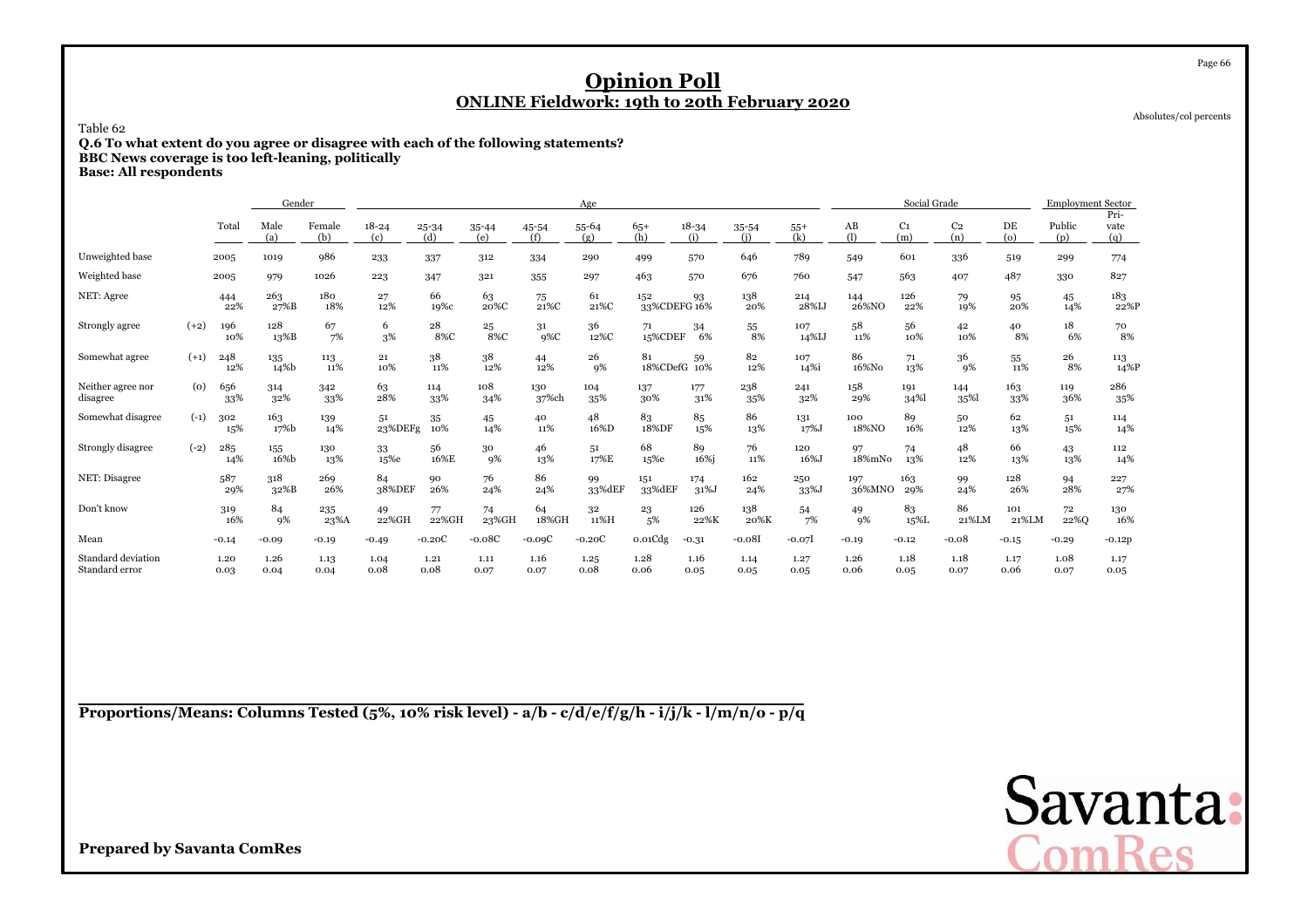Absolutes/col percents

Page 67

### Table 63

 **Q.6 To what extent do you agree or disagree with each of the following statements?BBC News coverage is too left-leaning, politically**

**Base: All respondents**

|                                      |        |              |                        |               |                     |                   |                   |                                  | Region               |                      |                   |               |                 |                   |
|--------------------------------------|--------|--------------|------------------------|---------------|---------------------|-------------------|-------------------|----------------------------------|----------------------|----------------------|-------------------|---------------|-----------------|-------------------|
|                                      |        | Total        | Scotland<br>(a)        | Wales<br>(b)  | NET: England<br>(d) | North East<br>(e) | North West<br>(f) | Yorkshire &<br>Humberside<br>(g) | West Midlands<br>(h) | East Midlands<br>(i) | Eastern<br>(i)    | London<br>(k) | South East<br>ጠ | South West<br>(m) |
| Unweighted base                      |        | 2005         | 171                    | 110           | 1724                | 69                | 238               | 173                              | 192                  | 161                  | 217               | 209           | 296             | 169               |
| Weighted base                        |        | 2005         | 174                    | $100*$        | 1730                | $84*$             | 231               | 168                              | 178                  | 146                  | 192               | 271           | 281             | 178               |
| NET: Agree                           |        | 444<br>22%   | $\bf{^{28}}$<br>16%    | 15<br>15%     | 401<br>23%A         | 12<br>15%         | 49<br>$21\%$      | 38<br>23%                        | 39<br>22%            | 43<br>29%ABEf        | 48<br>25%Ab       | 70<br>26%Abe  | 62<br>22%       | 40<br>22%         |
| Strongly agree                       | $(+2)$ | 196<br>10%   | 13<br>8%               | 7<br>7%       | 176<br>10%          | 9<br>11%          | 18<br>8%          | $17\,$<br>10%                    | 20<br>11%            | 23<br>16%ABFkM       | 19<br>10%         | 25<br>9%      | 31<br>11%       | $\frac{13}{7\%}$  |
| Somewhat agree                       | $(+1)$ | 248<br>12%   | $\substack{14 \\ 8\%}$ | 9<br>9%       | 225<br>13%          | 3<br>4%           | 30<br>13%e        | 21<br>13%e                       | 19<br>11%            | 20<br>13%E           | 30<br>15%aE       | 45<br>17%AbEl | 30<br>11%       | 26<br>15%aE       |
| Neither agree nor<br>disagree        | (0)    | 656<br>33%   | 58<br>33%              | 29<br>29%     | 569<br>33%          | 36<br>42%Gi       | 79<br>34%         | 45<br>26%                        | 60<br>33%            | 41<br>28%            | 64<br>33%         | 85<br>31%     | 97<br>35%       | 62<br>35%         |
| Somewhat disagree                    | $(-1)$ | 302<br>15%   | 25<br>15%              | 15<br>15%     | 262<br>15%          | 15<br>18%         | 36<br>16%         | 26<br>15%                        | 29<br>16%            | 21<br>14%            | 30<br>15%         | 33<br>12%     | 45<br>16%       | 26<br>15%         |
| Strongly disagree                    | $(-2)$ | 285<br>14%   | 30<br>17%hj            | 17<br>17%     | 238<br>14%          | 9<br>$11\%$       | $28\,$<br>12%     | 28<br>17%h                       | 17<br>10%            | 21<br>15%            | ${\bf 20}$<br>10% | 35<br>13%     | 46<br>16%hj     | 33<br>$18\%$ Hj   |
| NET: Disagree                        |        | 587<br>29%   | 56<br>32%              | 32<br>32%     | 499<br>29%          | 24<br>29%         | 64<br>28%         | 54<br>32%                        | 47<br>26%            | 42<br>29%            | 50<br>26%         | 69<br>25%     | 91<br>32%       | 59<br>33%         |
| Don't know                           |        | 319<br>16%   | 34<br>19%LM            | 23<br>23%DiLM | 261<br>15%          | 12<br>14%         | 39<br>17%lm       | 32<br>19%LM                      | 33<br>18%LM          | 20<br>14%            | 30<br>16%         | 47<br>17%lm   | 31<br>11%       | 18<br>10%         |
| Mean                                 |        | $-0.14$      | $-0.32$                | $-0.36$       | $-0.11ab$           | $-0.16$           | $-0.13$           | $-0.19$                          | $-0.03ab$            | 0.02Ab               | $-0.02AB$         | $-0.04ab$     | $-0.17$         | $-0.24$           |
| Standard deviation<br>Standard error |        | 1.20<br>0.03 | 1.19<br>0.10           | 1.20<br>0.13  | 1.20<br>0.03        | 1.12<br>0.15      | 1.14<br>0.08      | 1.28<br>0.11                     | 1.17<br>0.09         | 1.32<br>0.11         | 1.15<br>0.08      | 1.20<br>0.09  | 1.23<br>0.08    | 1.19<br>0.10      |

**Proportions/Means: Columns Tested (5%, 10% risk level) - a/d - b/d - c/d - a/b/c/e/f/g/h/i/j/k/l/m\* small base; \*\* very small base (under 30) ineligible for sig testing**

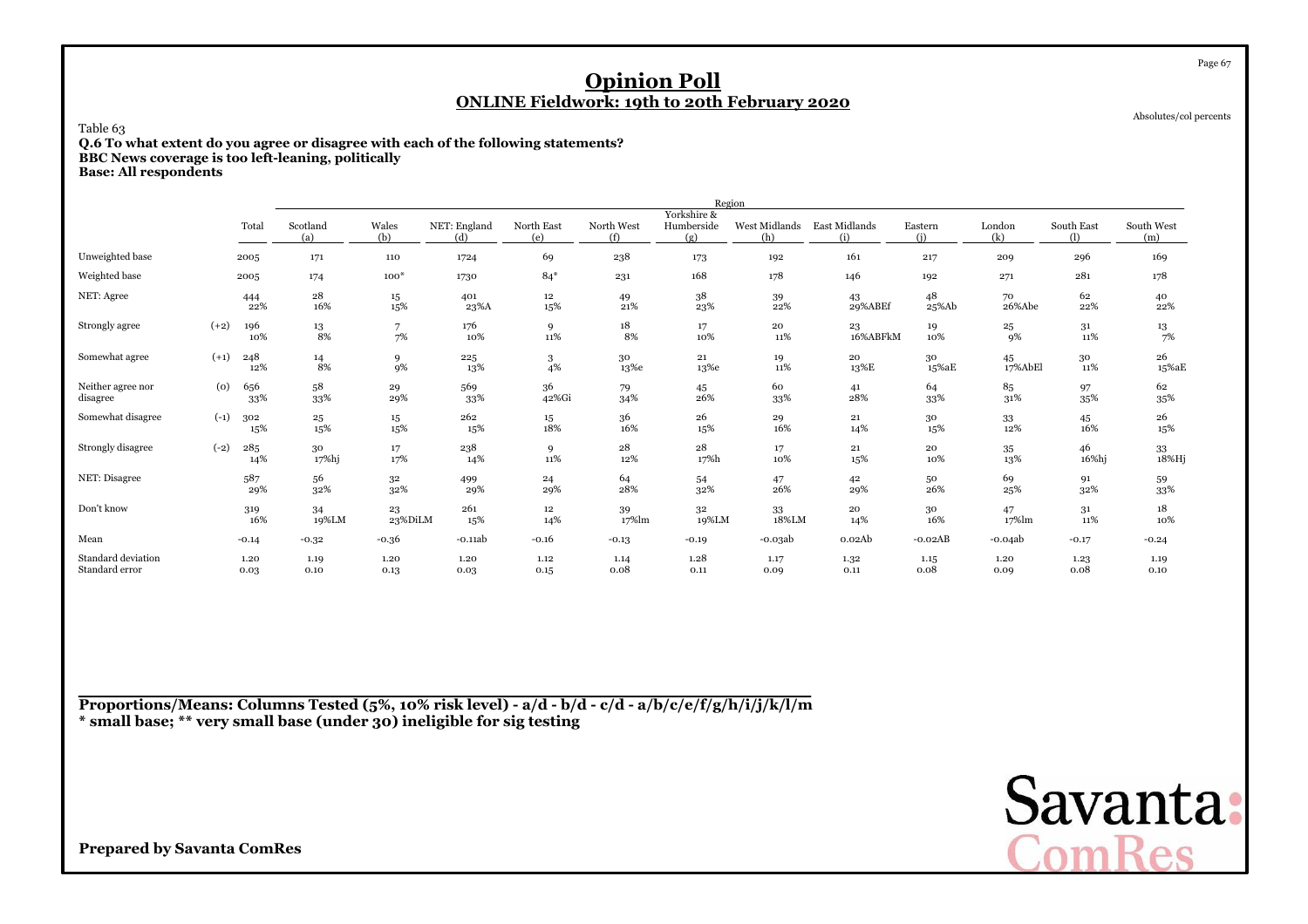Absolutes/col percents

Page 68

### Table 64

 **Q.6 To what extent do you agree or disagree with each of the following statements?BBC News coverage is too left-leaning, politicallyBase: All respondents**

|                                      |        |              |                    |               |                                                      | Past Vote                     |                       |                       |                               |                        |                      |               |                                                      |                                    | <b>Voting Intention</b> |                                        |                         |                               |                                   | 2016 Referendum<br>Vote |                          |
|--------------------------------------|--------|--------------|--------------------|---------------|------------------------------------------------------|-------------------------------|-----------------------|-----------------------|-------------------------------|------------------------|----------------------|---------------|------------------------------------------------------|------------------------------------|-------------------------|----------------------------------------|-------------------------|-------------------------------|-----------------------------------|-------------------------|--------------------------|
|                                      |        | Total        | Cons<br>(a)        | Lab<br>(b)    | Lib Dems<br>(c)                                      | <b>Brexit</b><br>Party<br>(d) | SNP<br>(e)            | Plaid<br>Cymru<br>(f) | Some<br>other<br>party<br>(g) | Did not<br>vote<br>(h) | Cons<br>(i)          | Lab<br>(i)    | Lib Dems<br>(k)                                      | <b>Brexit</b><br>Party<br>$\Omega$ | <b>SNP</b><br>(m)       | Plaid<br>Cymru<br>(n)                  | Green<br>$\omega$       | Some<br>other<br>party<br>(p) | $Un-$<br>likely to<br>vote<br>(q) | Leave<br>(s)            | Remain<br>(t)            |
| Unweighted base                      |        | 2005         | 715                | 599           | 185                                                  | 65                            | 76                    | 18                    | 73                            | 228                    | 713                  | 529           | 129                                                  | 43                                 | 72                      | 20                                     | 71                      | 11                            | 133                               | 879                     | 769                      |
| Weighted base                        |        | 2005         | 769                | 572           | 203                                                  | $49*$                         | $69*$                 | $11^{**}$             | $55^{\ast}$                   | 224                    | 760                  | 494           | $141*$                                               | $40*$                              | $67*$                   | $16***$                                | $60*$                   | $8***$                        | $132*$                            | 862                     | 793                      |
| NET: Agree                           |        | 444<br>22%   | 312<br>41%BCEG 10% | 56            | 13<br>7%                                             | 20<br>41%BCEG 10%             |                       | 4%                    | 8<br>14%с                     | 24<br>10%              | 308<br>41%HJKMOQ)%   | 44            | 10<br>7%                                             | 18<br>44%HJKMOO/%                  | 6                       | 3%                                     | 4<br>7%                 | 3<br>35%                      | 13<br>10%                         | 312<br>36%T             | 88<br>11%                |
| Strongly agree                       | $(+2)$ | 196<br>10%   | 147<br>19%BCEG     | 16<br>$3\%C$  | $\overline{\phantom{a}}$<br>$\overline{\phantom{a}}$ | 12<br>24%BCEG                 | $\overline{4}$<br>6%C |                       | $\overline{2}$<br>4%C         | 14<br>6%jKo            | 143<br>19%HJKMOQ3%k  | 15            | $\overline{\phantom{a}}$<br>$\overline{\phantom{a}}$ | 13                                 | 3<br>34%HIJKMOQ%K       | $\sim$                                 | $\ast$<br>$\frac{M}{N}$ | $\overline{2}$<br>24%         | 8<br>6%K                          | 160<br>19%T             | 24<br>3%                 |
| Somewhat agree                       | $(+1)$ | 248<br>12%   | 165<br>21%BCEg     | 39<br>7%      | 13<br>7%                                             | 8<br>17%BCE                   | 3<br>4%               | 4%                    | 6<br>10%                      | 10<br>4%               | 165<br>22%HJKMOQ5%   | 28            | 10<br>7%                                             | $\overline{4}$<br>10%              | 3<br>5%                 | 3%                                     | $\overline{4}$<br>7%    | $\mathbf{1}$<br>11%           | 6<br>4%                           | 153<br>18%T             | $^{63}_{\phantom{1}8\%}$ |
| Neither agree nor<br>disagree        | (0)    | 656<br>33%   | 253<br>33%d        | 178<br>31%d   | 78<br>39%bD                                          | 10<br>20%                     | 19<br>28%             | 3<br>31%              | 15<br>27%                     | 75<br>34%              | 254<br>33%           | 148<br>30%    | 53<br>38%                                            | 8<br>21%                           | 18<br>26%               | 8<br>50%                               | 21<br>35%               | 3<br>41%                      | 41<br>31%                         | 280<br>32%              | 257<br>32%               |
| Somewhat disagree                    | $(-1)$ | 302<br>15%   | 93<br>12%          | 105<br>18%Ad  | 50<br>25%AD                                          | 9%                            | 12<br>18%             | $\overline{4}$<br>34% | 16<br>29%AbD                  | 14<br>6%               | 93<br>12%H           | 90<br>18%HIlQ | 34<br>24%HILQ                                        | $\overline{2}$<br>5%               | 14                      | 5<br>21%HiLQ 30%                       | 17                      | 28%HIjLQ 9%                   | 11<br>8%                          | 95<br>11%               | 173<br>22%S              |
| Strongly disagree                    | $(-2)$ | 285<br>14%   | 36<br>5%           | 150<br>26%ADG | 51<br>25%ADG                                         | 5%                            | 20<br>29%ADG          | 9%                    | 5<br>9%                       | 16<br>7%               | 36<br>5%             | 151           | 37<br>31%HILOQ26%HILoQ                               | $\overline{\mathbf{2}}$<br>4%      | 17                      | $\overline{\mathbf{2}}$<br>25%HILQ 10% | 8<br>$14\%$ Iq          | 13%                           | 5%                                | 53<br>6%                | 198<br>25%S              |
| NET: Disagree                        |        | 587<br>29%   | 129<br>17%         | 256<br>45%AD  | 100<br>49%AD                                         | 15%                           | 33<br>47%AD           | 5<br>42%              | 21<br>38%AD                   | 30<br>14%              | 129<br>17%           | 241           | 71<br>49%HILQ 50%HILQ                                | 9%                                 | 31                      | 6<br>46%HILQ 40%                       | 25                      | $\overline{2}$<br>42%HILQ 22% | 18<br>13%                         | 148<br>17%              | 371<br>47%S              |
| Don't know                           |        | 319<br>16%   | 75<br>10%          | 82<br>14%AC   | 11<br>.5%                                            | 12<br>25%ABC                  | 10<br>14%C            | 3<br>23%              | 11<br>21%AC                   | 95<br>42%IJKlMO        | 69<br>9%             | 62<br>12%iK   | 5%                                                   | 10<br>26%IJK                       | 13<br>19%IK             | 1<br>7%                                | 9<br>15%K               | 3%                            | 61                                | 122<br>46%IJKLMO4%T     | 77<br>10%                |
| Mean                                 |        | $-0.14$      | 0.42BCEG-0.68      |               | $-0.72$                                              | 0.59BCEG -0.71                |                       | $-0.60$               | $-0.36bc$                     | $-0.07JKMO$            | 0.41HJKM -0.77<br>OQ |               | $-0.73$                                              | 0.87                               | $-0.72$                 | $-0.50$                                | $-0.57$                 | 0.25                          | -0.05JKMO 0.36T                   |                         | $-0.64$                  |
| Standard deviation<br>Standard error |        | 1.20<br>0.03 | 1.12<br>0.04       | 1.09<br>0.05  | 0.93<br>0.07                                         | 1.26<br>0.18                  | 1.20<br>0.15          | 0.80<br>0.21          | 1.02<br>0.13                  | 1.06<br>0.09           | 1.11<br>0.04         | 1.11<br>0.05  | 0.95<br>0.09                                         | 1.25<br>0.21                       | 1.13<br>0.15            | 0.75<br>0.18                           | 0.89<br>0.11            | 1.39<br>0.44                  | 1.03<br>0.12                      | 1.16<br>0.04            | 1.08<br>0.04             |

**Proportions/Means: Columns Tested (5%, 10% risk level) - a/b/c/d/e/f/g - h/i/j/k/l/m/n/o/p/q - s/t \* small base; \*\* very small base (under 30) ineligible for sig testing**

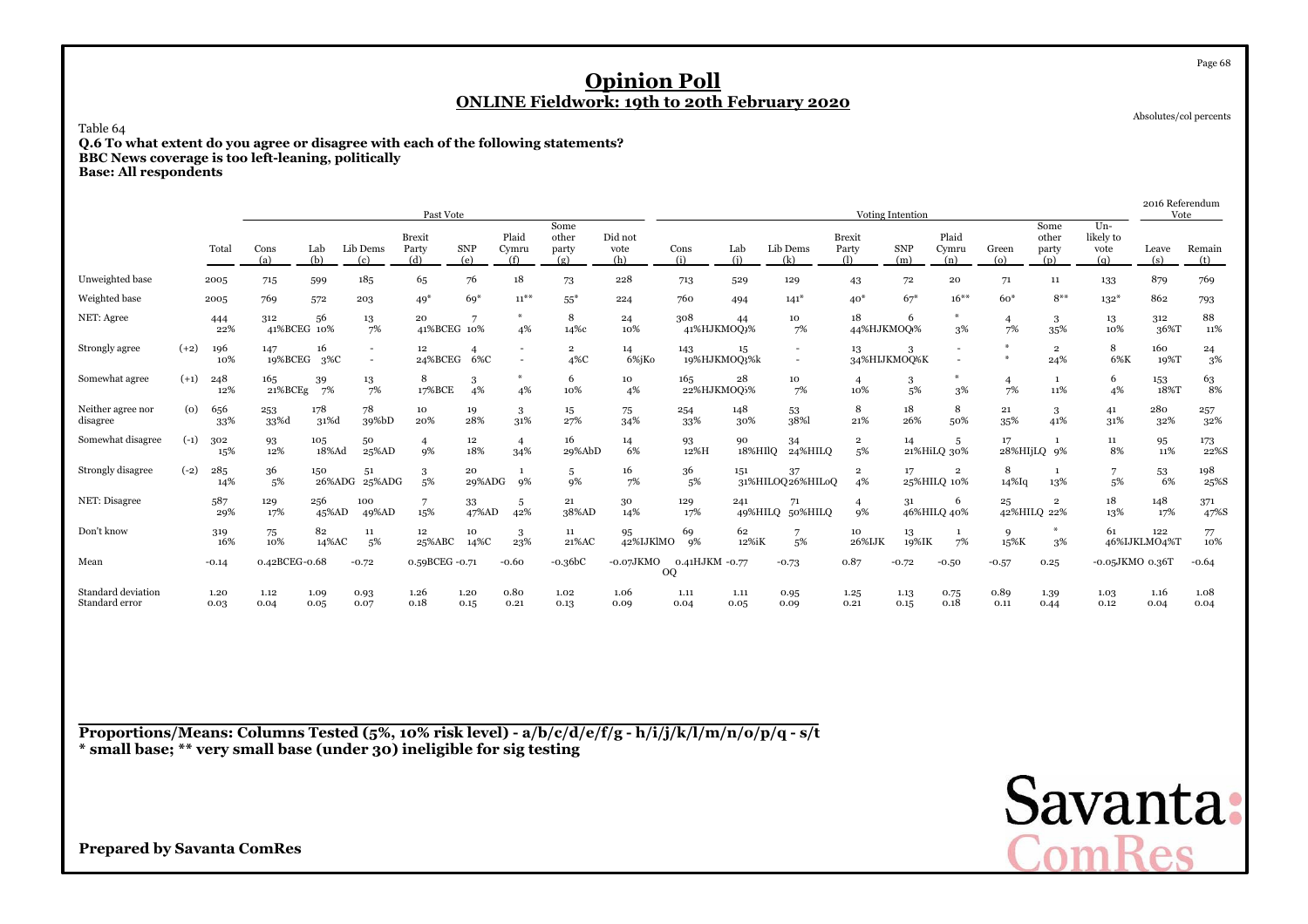Absolutes/col percents

Page 69

Table 65

**Q.6 To what extent do you agree or disagree with each of the following statements? BBC News coverage is too right-leaning, politically**

**Base: All respondents**

|                                      |        |              | Gender       |               |                    |              |                  |              | Age           |               |                     |                  |              |               | Social Grade          |                       |               | <b>Employment Sector</b> |                     |
|--------------------------------------|--------|--------------|--------------|---------------|--------------------|--------------|------------------|--------------|---------------|---------------|---------------------|------------------|--------------|---------------|-----------------------|-----------------------|---------------|--------------------------|---------------------|
|                                      |        | Total        | Male<br>(a)  | Female<br>(b) | $18 - 24$<br>(c)   | 25-34<br>(d) | $35 - 44$<br>(e) | 45-54<br>(f) | 55-64<br>(g)  | $65+$<br>(h)  | $18 - 34$<br>(i)    | $35 - 54$<br>(i) | $55+$<br>(k) | AB<br>(1)     | C <sub>1</sub><br>(m) | C <sub>2</sub><br>(n) | DE<br>$\circ$ | Public<br>(p)            | Pri-<br>vate<br>(q) |
| Unweighted base                      |        | 2005         | 1019         | 986           | 233                | 337          | 312              | 334          | 290           | 499           | 570                 | 646              | 789          | 549           | 601                   | 336                   | 519           | 299                      | 774                 |
| Weighted base                        |        | 2005         | 979          | 1026          | 223                | 347          | 321              | 355          | 297           | 463           | 570                 | 676              | 760          | 547           | 563                   | 407                   | 487           | 330                      | 827                 |
| NET: Agree                           |        | 349<br>17%   | 177<br>18%   | 172<br>17%    | 61<br>28%DEFGH 17% | 60           | 57<br>18%        | 49<br>14%    | 52<br>18%     | 70<br>15%     | 121<br>21%JK        | 106<br>16%       | 122<br>16%   | 106<br>19%    | 89<br>16%             | 71<br>18%             | 84<br>17%     | 66<br>20%                | 148<br>18%          |
| Strongly agree                       | $(+2)$ | 118<br>6%    | 70<br>$7\%B$ | 48<br>5%      | 11<br>5%           | 22<br>6%     | 22<br>7%         | 21<br>6%     | 19<br>6%      | 23<br>5%      | 33<br>6%            | 43<br>6%         | 42<br>6%     | 31<br>6%      | 29<br>5%              | 26<br>7%              | 31<br>6%      | 19<br>6%                 | 51<br>6%            |
| Somewhat agree                       | $(+1)$ | 231<br>12%   | 107<br>11%   | 124<br>12%    | 51<br>23%DEFGH     | 38<br>11%    | 34<br>11%        | 28<br>8%     | 33<br>11%     | 48<br>10%     | 88<br>15%JK         | 63<br>9%         | 80<br>11%    | 75<br>14%     | 59<br>11%             | 45<br>11%             | 52<br>11%     | 46<br>14%                | 97<br>12%           |
| Neither agree nor<br>disagree        | (0)    | 670<br>33%   | 311<br>32%   | 359<br>35%    | 60<br>27%          | 119<br>34%с  | 109<br>34%       | 124<br>35%c  | 99<br>33%     | 159<br>34%с   | 178<br>31%          | 233<br>35%       | 258<br>34%   | 158<br>29%    | 195<br>35%            | 152<br>37%L           | 165<br>34%    | 122<br>37%               | 278<br>34%          |
| Somewhat disagree                    | $(-1)$ | 313<br>16%   | 176<br>18%B  | 137<br>13%    | 30<br>13%          | 40<br>12%    | 37<br>12%        | 55<br>16%    | 46<br>16%     | 104           | 70<br>22%CDEFG 12%  | 93<br>14%        | 150<br>20%IJ | 115<br>21%mNO | 92<br>16%no           | 47<br>12%             | 59<br>12%     | 35<br>11%                | 117<br>14%          |
| Strongly disagree                    | $(-2)$ | 339<br>17%   | 220<br>22%B  | 119<br>12%    | 20<br>9%           | 39<br>11%    | 50<br>16%C       | 65<br>18%CD  | 59<br>20%CD   | 106<br>23%CDE | 60<br>10%           | 115<br>17%I      | 164<br>22%Ij | 111<br>20%nO  | 99<br>18%             | 60<br>15%             | 70<br>14%     | 40<br>12%                | 138<br>17%p         |
| NET: Disagree                        |        | 653<br>33%   | 396<br>40%B  | 256<br>25%    | 50<br>23%          | 80<br>23%    | 88<br>27%        | 120<br>34%CD | 105<br>35%CDe | 209           | 130<br>45%CDEFG 23% | 208<br>31%I      | 314<br>41%IJ | 226<br>41%MNO | 191<br>34%NO          | 107<br>26%            | 129<br>26%    | 75<br>23%                | 255<br>31%P         |
| Don't know                           |        | 333<br>17%   | 94<br>10%    | 239<br>23%A   | 51<br>23%GH        | 88<br>26%FGH | 67<br>21%GH      | 62<br>17%H   | 40<br>14%H    | 24<br>5%      | 140<br>25%JK        | 129<br>19%K      | 65<br>8%     | 58<br>11%     | 89<br>16%L            | 77<br>19%L            | 110<br>22%LM  | 68<br>21%                | 146<br>18%          |
| Mean                                 |        | $-0.31$      | $-0.42$      | $-0.20A$      | 0.01eFGH           | $-0.15$ FgH  | $-0.23H$         | $-0.39$      | $-0.36$       | $-0.51$       | $-0.08$ JK          | $-0.32k$         | $-0.45$      | $-0.41$       | $-0.36$               | $-0.21L$              | $-0.22L$      | $-0.11q$                 | $-0.29$             |
| Standard deviation<br>Standard error |        | 1.15<br>0.03 | 1.21<br>0.04 | 1.07<br>0.04  | 1.10<br>0.08       | 1.11<br>0.07 | 1.17<br>0.07     | 1.14<br>0.07 | 1.18<br>0.07  | 1.12<br>0.05  | 1.11<br>0.05        | 1.16<br>0.05     | 1.15<br>0.04 | 1.17<br>0.05  | 1.13<br>0.05          | 1.13<br>0.07          | 1.15<br>0.06  | 1.10<br>0.07             | 1.16<br>0.05        |

**Proportions/Means: Columns Tested (5%, 10% risk level) - a/b - c/d/e/f/g/h - i/j/k - l/m/n/o - p/q**

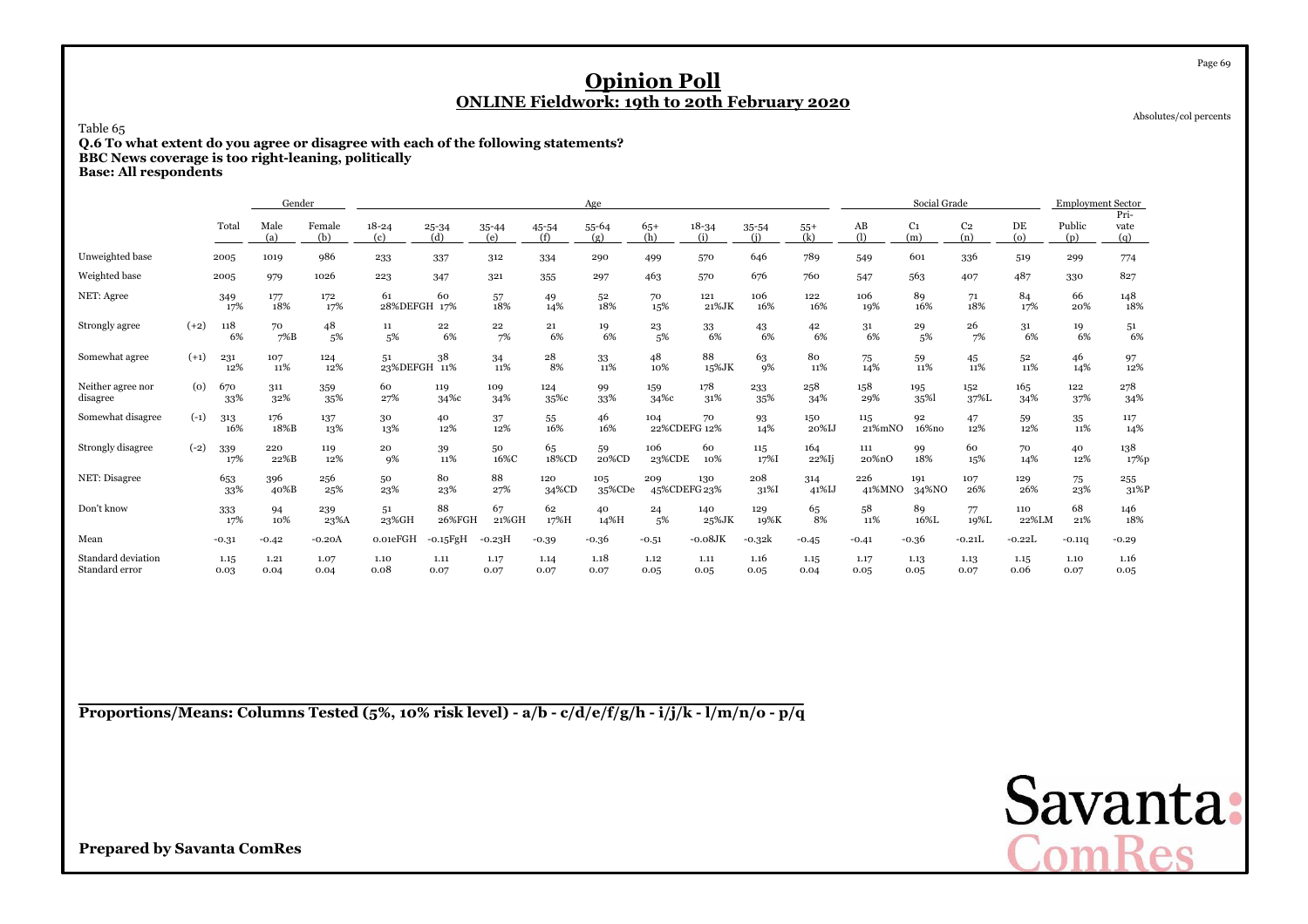Absolutes/col percents

Page 70

#### Table 66

 **Q.6 To what extent do you agree or disagree with each of the following statements?BBC News coverage is too right-leaning, politically**

**Base: All respondents**

|                                      |        |              |                        |                         |                     |                   |                   | Region                           |                      |                      |                 |               |                   |                      |
|--------------------------------------|--------|--------------|------------------------|-------------------------|---------------------|-------------------|-------------------|----------------------------------|----------------------|----------------------|-----------------|---------------|-------------------|----------------------|
|                                      |        | Total        | Scotland<br>(a)        | Wales<br>(b)            | NET: England<br>(d) | North East<br>(e) | North West<br>(f) | Yorkshire &<br>Humberside<br>(g) | West Midlands<br>(h) | East Midlands<br>(i) | Eastern<br>(i)  | London<br>(k) | South East<br>(1) | South West<br>(m)    |
| Unweighted base                      |        | 2005         | 171                    | 110                     | 1724                | 69                | 238               | 173                              | 192                  | 161                  | 217             | 209           | 296               | 169                  |
| Weighted base                        |        | 2005         | 174                    | $100*$                  | 1730                | $84*$             | 231               | 168                              | 178                  | 146                  | 192             | 271           | 281               | 178                  |
| NET: Agree                           |        | 349<br>17%   | 41<br>23%DfhiJl        | 23<br>23%j              | 286<br>17%          | 18<br>21%         | 35<br>15%         | 34<br>20%                        | 26<br>15%            | 21<br>14%            | 27<br>14%       | 51<br>19%     | 44<br>16%         | 30<br>17%            |
| Strongly agree                       | $(+2)$ | 118<br>6%    | 24<br>14%DbeFHIJKLM 7% | 7                       | 87<br>5%            | 5<br>5%           | 7<br>3%           | 14<br><b>8%F</b>                 | 7<br>4%              | 5%                   | 8<br>4%         | 19<br>7%      | 12<br>4%          | 4%                   |
| Somewhat agree                       | $(+1)$ | 231<br>12%   | 16<br>9%               | 16<br>16%               | 199<br>11%          | 13<br>16%         | ${\bf 28}$<br>12% | 20<br>12%                        | 19<br>11%            | 14<br>10%            | 19<br>10%       | 32<br>12%     | 32<br>11%         | 22<br>12%            |
| Neither agree nor<br>disagree        | (0)    | 670<br>33%   | 53<br>30%              | 34<br>34%k              | 583<br>34%          | 37<br>44%aK       | 85<br>37%K        | 56<br>33%k                       | 59<br>33%k           | 50<br>34%k           | 61<br>32%       | 64<br>24%     | 102<br>36%K       | 70<br>39%K           |
| Somewhat disagree                    | $(-1)$ | 313<br>16%   | 29<br>17%              | $12\phantom{.0}$<br>12% | 272<br>16%          | 10<br>12%         | 37<br>16%         | 24<br>15%                        | 24<br>14%            | 18<br>13%            | 37<br>19%       | 46<br>17%     | 50<br>18%         | 25<br>14%            |
| Strongly disagree                    | $(-2)$ | 339<br>17%   | 19<br>11%              | 10<br>10%               | 310<br>18%Ab        | 7<br>8%           | 34<br>15%         | 26<br>16%                        | 33<br>$18\%$ ae      | 36<br>24%ABEFg       | 34<br>$18\%$ ae | 53<br>20%AbE  | 55<br>20%AbE      | $^{33}_{\rm 18\%ae}$ |
| NET: Disagree                        |        | 653<br>33%   | 48<br>28%              | 22<br>22%               | 582<br>34%B         | 16<br>19%         | 71<br>31%         | $5^{\rm 1}$<br>30%               | 57<br>32%e           | 54<br>37%BE          | 71<br>37%aBE    | 99<br>36%BE   | 106<br>38%aBE     | 58<br>32%e           |
| Don't know                           |        | 333<br>17%   | 33<br>19%L             | 21<br>21%Lm             | 280<br>16%          | 13<br>15%         | 40<br>17%L        | 28<br>17%1                       | 37<br>21%LM          | $\bf{22}$<br>15%     | 34<br>17%L      | 57<br>21%LM   | 28<br>10%         | 21<br>12%            |
| Mean                                 |        | $-0.31$      | -0.01DFHIJKLM          | -0.04DfHIJkLm           | $-0.36$             | *fHIJkLm          | $-0.33$           | $-0.21i$                         | $-0.40$              | $-0.49$              | $-0.44$         | $-0.38$       | $-0.41$           | $-0.34$              |
| Standard deviation<br>Standard error |        | 1.15<br>0.03 | 1.25<br>0.11           | 1.11<br>0.11            | 1.14<br>0.03        | 0.98<br>0.13      | 1.05<br>0.08      | 1.20<br>0.10                     | 1.13<br>0.09         | 1.18<br>0.10         | 1.11<br>0.08    | 1.25<br>0.10  | 1.11<br>0.07      | 1.10<br>0.09         |

**Proportions/Means: Columns Tested (5%, 10% risk level) - a/d - b/d - c/d - a/b/c/e/f/g/h/i/j/k/l/m\* small base; \*\* very small base (under 30) ineligible for sig testing**

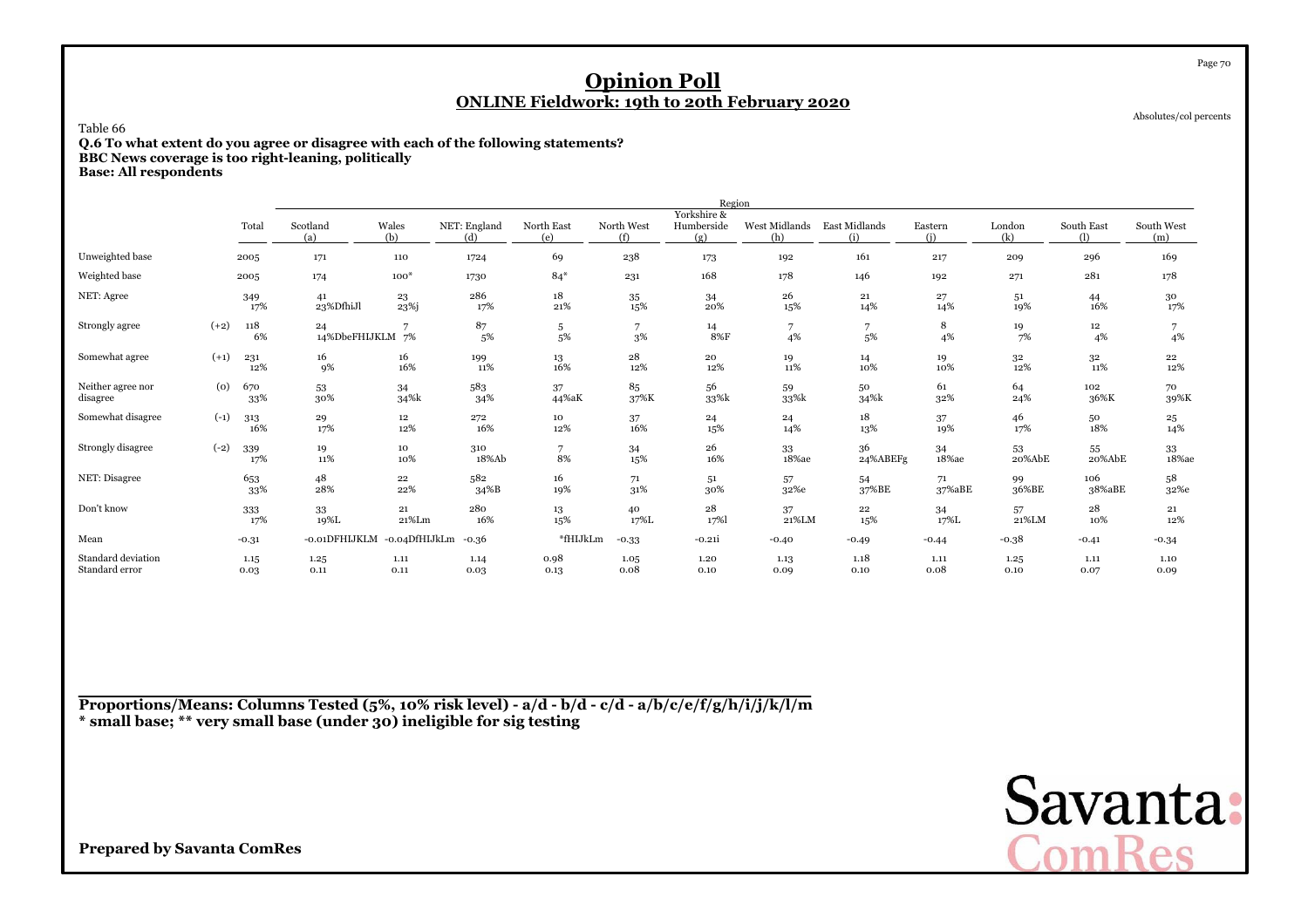Table 67

 **Q.6 To what extent do you agree or disagree with each of the following statements?BBC News coverage is too right-leaning, politically**

**Base: All respondents**

|                                      |        |              |                           |                |                 | Past Vote                     |                   |                          |                               |                        |                          |                 |                       | Voting Intention              |                       |                                                      |                             |                                                      |                                    | 2016 Referendum<br>Vote |                           |
|--------------------------------------|--------|--------------|---------------------------|----------------|-----------------|-------------------------------|-------------------|--------------------------|-------------------------------|------------------------|--------------------------|-----------------|-----------------------|-------------------------------|-----------------------|------------------------------------------------------|-----------------------------|------------------------------------------------------|------------------------------------|-------------------------|---------------------------|
|                                      |        | Total        | Cons<br>(a)               | Lab<br>(b)     | Lib Dems<br>(c) | <b>Brexit</b><br>Party<br>(d) | <b>SNP</b><br>(e) | Plaid<br>Cymru<br>(f)    | Some<br>other<br>party<br>(g) | Did not<br>vote<br>(h) | Cons<br>(i)              | Lab<br>(i)      | Lib Dems<br>(k)       | <b>Brexit</b><br>Party<br>(1) | <b>SNP</b><br>(m)     | Plaid<br>Cymru<br>(n)                                | Green<br>$\left( 0 \right)$ | Some<br>other<br>party<br>(p)                        | $Un -$<br>likely to<br>vote<br>(a) | Leave<br>(s)            | Remain<br>(t)             |
| Unweighted base                      |        | 2005         | 715                       | 599            | 185             | 65                            | 76                | 18                       | 73                            | 228                    | 713                      | 529             | 129                   | 43                            | 72                    | 20                                                   | 71                          | 11                                                   | 133                                | 879                     | 769                       |
| Weighted base                        |        | 2005         | 769                       | 572            | 203             | $49*$                         | $69*$             | $11^{**}$                | $55*$                         | 224                    | 760                      | 494             | $141*$                | $40*$                         | $67*$                 | $16***$                                              | $60*$                       | $8***$                                               | $132*$                             | 862                     | 793                       |
| NET: Agree                           |        | 349<br>17%   | 58<br>8%                  | 174<br>30%ACD  | 39<br>19%A      | 6<br>12%                      | 30                | 43%ABCDG11%              | 14<br>25%A                    | 20<br>9%               | 60<br>8%                 | 169             | 27<br>34%HIKLoQ19%HIQ | 6<br>15%                      | $\bf{^{28}}$          | 41%HIKLOQ5%                                          | 13<br>21%HIQ                | $\overline{\mathbf{2}}$<br>26%                       | 9<br>7%                            | 105<br>12%              | 196<br>25%S               |
| Strongly agree                       | $(+2)$ | 118<br>6%    | 17<br>2%                  | 60<br>10%Ac    | 12<br>6%A       | $\overline{2}$<br>3%          | 17                | 25%ABCDG 6%              | $\overline{\mathbf{2}}$<br>4% | 5<br>2%                | 16<br>2%                 | 57<br>12%HIkO   | 8<br>$6\%$ Iq         | 3<br>$7\%$ iq                 | 17                    | 26%HIJKLOQ%                                          | 5<br>8%HIQ                  | $\overline{\phantom{a}}$<br>$\overline{\phantom{a}}$ | $\overline{2}$<br>1%               | 39<br>4%                | 68<br>9%S                 |
| Somewhat agree                       | $(+1)$ | 231<br>12%   | 41<br>5%                  | 114<br>20%Acd  | 27<br>13%A      | 5<br>9%                       | 12<br>18%A        | 6%                       | $12\phantom{.0}$<br>21%Ad     | 16<br>7%               | 44<br>6%                 | 112<br>23%HIklQ | 20<br>$14\%$ hIq      | 3<br>8%                       | 10<br>15%hIQ          | 6<br>37%                                             | 8<br>13%Iq                  | $\overline{2}$<br>26%                                | 7<br>6%                            | 67<br>8%                | 127<br>16%S               |
| Neither agree nor<br>disagree        | (0)    | 670<br>33%   | 267<br>$35\% \mathrm{dG}$ | 186<br>33%G    | 67<br>33%G      | 11<br>23%                     | 17<br>25%         | -5<br>46%                | 8<br>15%                      | 87<br>39%jLm           | 264<br>$35\% \mathrm{L}$ | 155<br>31%      | 48<br>34%L            | 6<br>15%                      | 17<br>25%             | 6<br>37%                                             | 22<br>36%L                  | $\overline{2}$<br>30%                                | 43<br>33%                          | 286<br>33%              | 259<br>33%                |
| Somewhat disagree                    | $(-1)$ | 313<br>16%   | 166<br>22%BDE             | 62<br>11%      | 40<br>20%BDe    | 4<br>7%                       | 7<br>10%          | $\overline{2}$<br>20%    | 13<br>23%BDE                  | 18<br>8%               | 167<br>22%HJLMQ 11%      | 55              | 24<br>17%H            | $\mathbf 2$<br>6%             | $\overline{7}$<br>11% | $\overline{2}$<br>12%                                | 10<br>17%h                  | 1<br>11%                                             | $12\phantom{.0}$<br>9%             | 136<br>16%              | $\underset{18\%}{^{143}}$ |
| Strongly disagree                    | $(-2)$ | 339<br>17%   | 195<br>25%BEg             | 58<br>10%      | 43<br>21%BE     | 14<br>29%BEg                  | 6<br>9%           | $\overline{\phantom{a}}$ | 7<br>13%                      | $\frac{15}{7\%}$       | 188<br>25%HJMOQ 10%      | 51              | 32                    | 13<br>23%HJMoQ 32%HJMOQ       | 6%                    | $\overline{\phantom{a}}$<br>$\overline{\phantom{a}}$ | 7<br>12%                    | 3<br>33%                                             | 10<br>8%                           | 203<br>24%T             | 112<br>14%                |
| NET: Disagree                        |        | 653<br>33%   | 360<br>47%BE              | 120<br>21%     | 83<br>41%BE     | 18<br>36%BE                   | 13<br>19%         | $\overline{2}$<br>20%    | 20<br>37%BE                   | 34<br>15%              | 355<br>47%HJMOQ 21%h     | 106             | 56<br>40%HJMQ         | 15<br>38%HJMQ                 | 11<br>17%             | $\overline{2}$<br>12%                                | 17<br>29%Hq                 | 3<br>43%                                             | 23<br>17%                          | 340<br>39%T             | 256<br>32%                |
| Don't know                           |        | 333<br>17%   | 84<br>11%                 | 92<br>16%AC    | 13<br>7%        | 14<br>28%ABCE                 | 9<br>13%          | 3<br>23%                 | 13<br>23%AC                   | 83<br>37%IJKMO 11%     | 81                       | 64<br>13%k      | 10<br>7%              | 12<br>31%IJKo                 | 12<br>17%K            | 7%                                                   | 8<br>14%                    | $\overline{\phantom{a}}$                             | 57                                 | 132<br>43%IJKMO15%T     | 83<br>10%                 |
| Mean                                 |        | $-0.31$      | $-0.70$                   | 0.12ACDG-0.40A |                 | $-0.68$<br>G                  | 0.46ABCD-0.04     |                          | $-0.28A$                      | $-0.17$                | $-0.69$<br>О             | 0.16HIK0 -0.40I |                       | $-0.70$<br>$\mathbf 0$        | 0.53HIJKO 0.44        |                                                      | $-0.13$                     | $-0.50$                                              | $-0.30I$                           | $-0.55$                 | $-0.15S$                  |
| Standard deviation<br>Standard error |        | 1.15<br>0.03 | 1.02<br>0.04              | 1.16<br>0.05   | 1.17<br>0.09    | 1.26<br>0.18                  | 1.31<br>0.16      | 0.84<br>0.22             | 1.20<br>0.15                  | 0.89<br>0.07           | 1.02<br>0.04             | 1.17<br>0.05    | 1.18<br>0.11          | 1.44<br>0.26                  | 1.26<br>0.16          | 0.84<br>0.20                                         | 1.13<br>0.14                | 1.28<br>0.39                                         | 0.91<br>0.10                       | 1.14<br>0.04            | 1.17<br>0.04              |

**Proportions/Means: Columns Tested (5%, 10% risk level) - a/b/c/d/e/f/g - h/i/j/k/l/m/n/o/p/q - s/t \* small base; \*\* very small base (under 30) ineligible for sig testing**



Absolutes/col percents

**Prepared by Savanta ComRes**

Page 71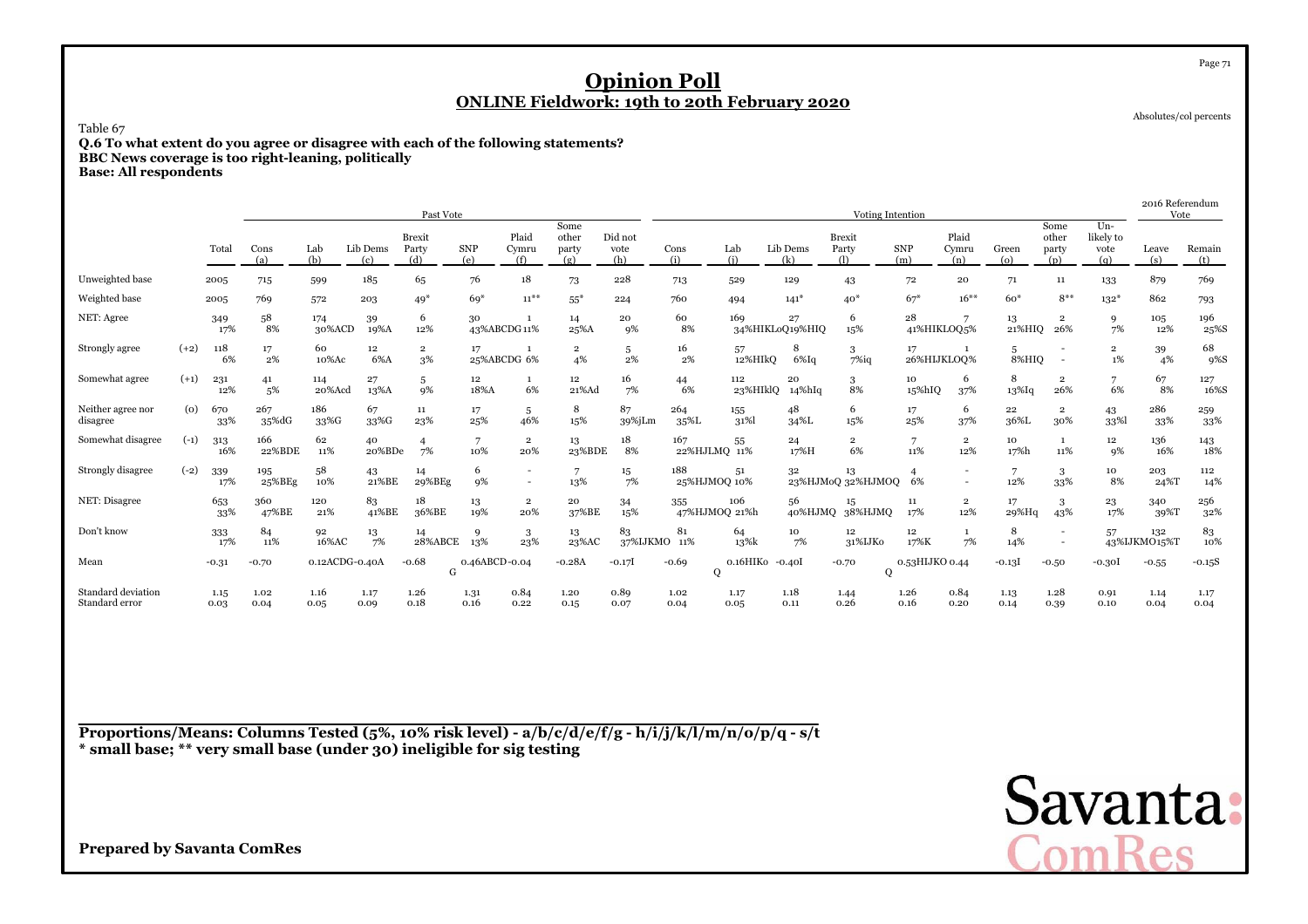Absolutes/col percents

Page 72

Table 68 **Q.7 To what extent do you agree or disagree with each of the following statements?Summary Table**

**Base: All respondents**

|                                      |        |                                                                                      |                                                                                                       |                                                                       | <b>Statements</b>                                                                                                    |                                                                                                                             |                                                                                                         |                                                                                                                                        |                                                                                                 |
|--------------------------------------|--------|--------------------------------------------------------------------------------------|-------------------------------------------------------------------------------------------------------|-----------------------------------------------------------------------|----------------------------------------------------------------------------------------------------------------------|-----------------------------------------------------------------------------------------------------------------------------|---------------------------------------------------------------------------------------------------------|----------------------------------------------------------------------------------------------------------------------------------------|-------------------------------------------------------------------------------------------------|
|                                      |        | The United<br>Kingdom<br>remaining<br>united is very<br>important to me independence | The people of<br>Scotland should The rest of the<br>be given a<br>second<br>referendum on<br>Scottish | UK would be<br>better off if<br>Scotland voted<br>for<br>independence | There should be<br>a 'border poll'<br>in Northern<br>Ireland and the<br>Republic on the<br>unification of<br>Ireland | The rest of the<br>UK would be<br>better off if<br>Northern<br>Ireland voted<br>to unify with<br>the Republic of<br>Ireland | A Sinn Fein<br>government in<br>the Republic of<br>Ireland is<br>dangerous for<br>the United<br>Kingdom | The people of<br>England should<br>be given a<br>referendum on<br>English<br>independence<br>from the rest<br>of the United<br>Kingdon | I would<br>consider myself<br><b>British over</b><br>English/Welsh/<br>Scottish/Irish/<br>Other |
| Unweighted base                      |        | 2005                                                                                 | 2005                                                                                                  | 2005                                                                  | 2005                                                                                                                 | 2005                                                                                                                        | 2005                                                                                                    | 2005                                                                                                                                   | 2005                                                                                            |
| Weighted base                        |        | 2005                                                                                 | 2005                                                                                                  | 2005                                                                  | 2005                                                                                                                 | 2005                                                                                                                        | 2005                                                                                                    | 2005                                                                                                                                   | 2005                                                                                            |
| NET: Agree                           |        | 1121<br>56%                                                                          | 647<br>32%                                                                                            | 376<br>19%                                                            | 571<br>28%                                                                                                           | 531<br>26%                                                                                                                  | 649<br>32%                                                                                              | 424<br>21%                                                                                                                             | 972<br>48%                                                                                      |
| Strongly agree                       | $(+2)$ | 537<br>27%                                                                           | 327<br>16%                                                                                            | 169<br>8%                                                             | 218<br>11%                                                                                                           | 193<br>10%                                                                                                                  | 252<br>13%                                                                                              | 205<br>10%                                                                                                                             | 515<br>26%                                                                                      |
| Somewhat agree                       | $(+1)$ | 585<br>29%                                                                           | 320<br>16%                                                                                            | 207<br>10%                                                            | 353<br>18%                                                                                                           | 338<br>17%                                                                                                                  | 396<br>20%                                                                                              | 219<br>11%                                                                                                                             | 458<br>23%                                                                                      |
| Neither agree nor<br>disagree        | (0)    | 493<br>25%                                                                           | 359<br>18%                                                                                            | 434<br>22%                                                            | 545<br>27%                                                                                                           | 535<br>27%                                                                                                                  | 462<br>23%                                                                                              | 413<br>21%                                                                                                                             | 360<br>18%                                                                                      |
| Somewhat disagree                    | $(-1)$ | 166<br>8%                                                                            | 248<br>12%                                                                                            | 368<br>18%                                                            | 152<br>8%                                                                                                            | 180<br>9%                                                                                                                   | 171<br>9%                                                                                               | 272<br>14%                                                                                                                             | 272<br>14%                                                                                      |
| Strongly disagree                    | $(-2)$ | 140<br>7%                                                                            | 526<br>26%                                                                                            | 475<br>24%                                                            | 171<br>9%                                                                                                            | 185<br>9%                                                                                                                   | 99<br>5%                                                                                                | 661<br>33%                                                                                                                             | 326<br>16%                                                                                      |
| NET: Disagree                        |        | 306<br>15%                                                                           | 774<br>39%                                                                                            | 843<br>42%                                                            | 322<br>16%                                                                                                           | 366<br>18%                                                                                                                  | 270<br>13%                                                                                              | 934<br>47%                                                                                                                             | 598<br>30%                                                                                      |
| Don't know                           |        | 85<br>4%                                                                             | 226<br>11%                                                                                            | 352<br>18%                                                            | 567<br>28%                                                                                                           | 574<br>29%                                                                                                                  | 625<br>31%                                                                                              | 234<br>12%                                                                                                                             | 75<br>4%                                                                                        |
| Mean                                 |        | 0.63                                                                                 | $-0.18$                                                                                               | $-0.47$                                                               | 0.21                                                                                                                 | 0.12                                                                                                                        | 0.39                                                                                                    | $-0.55$                                                                                                                                | 0.29                                                                                            |
| Standard deviation<br>Standard error |        | 1.18<br>0.03                                                                         | 1.48<br>0.04                                                                                          | 1.30<br>0.03                                                          | 1.18<br>0.03                                                                                                         | 1.19<br>0.03                                                                                                                | 1.13<br>0.03                                                                                            | 1.39<br>0.03                                                                                                                           | 1.43<br>0.03                                                                                    |

Savanta:<br>ComRes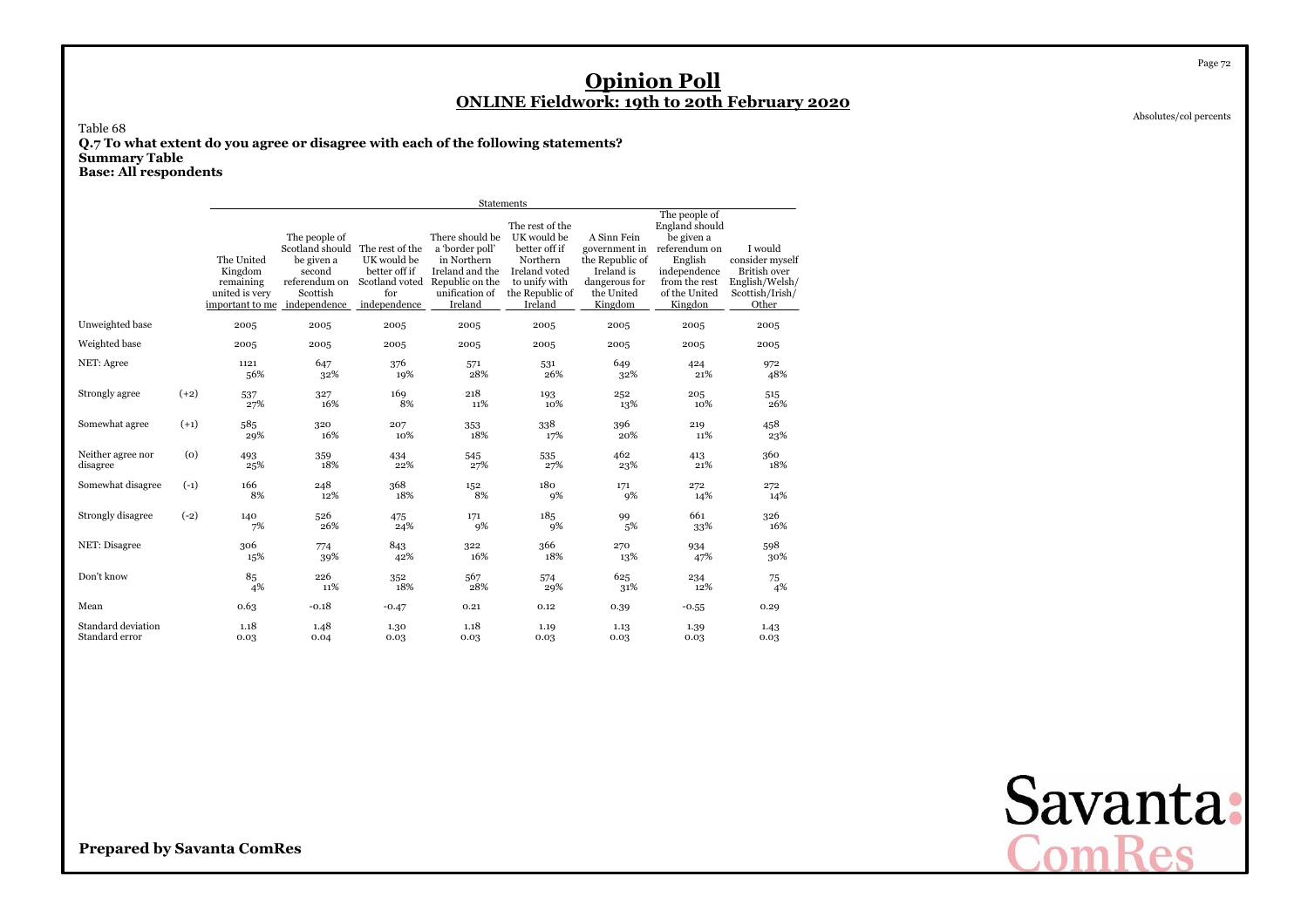Absolutes/col percents

Page 73

Table 69

 **Q.7 To what extent do you agree or disagree with each of the following statements?The United Kingdom remaining united is very important to me**

**Base: All respondents**

|                                      |        |              | Gender       |               |                  |                  |              |              | Age           |                              |                  |              |              |              | Social Grade          |                       |              | <b>Employment Sector</b> |                     |
|--------------------------------------|--------|--------------|--------------|---------------|------------------|------------------|--------------|--------------|---------------|------------------------------|------------------|--------------|--------------|--------------|-----------------------|-----------------------|--------------|--------------------------|---------------------|
|                                      |        | Total        | Male<br>(a)  | Female<br>(b) | $18 - 24$<br>(c) | $25 - 34$<br>(d) | 35-44<br>(e) | 45-54<br>(f) | 55-64<br>(g)  | $65+$<br>(h)                 | $18 - 34$<br>(i) | 35-54<br>(i) | $55+$<br>(k) | AB<br>(1)    | C <sub>1</sub><br>(m) | C <sub>2</sub><br>(n) | DE<br>(o)    | Public<br>(p)            | Pri-<br>vate<br>(q) |
| Unweighted base                      |        | 2005         | 1019         | 986           | 233              | 337              | 312          | 334          | 290           | 499                          | 570              | 646          | 789          | 549          | 601                   | 336                   | 519          | 299                      | 774                 |
| Weighted base                        |        | 2005         | 979          | 1026          | 223              | 347              | 321          | 355          | 297           | 463                          | 570              | 676          | 760          | 547          | 563                   | 407                   | 487          | 330                      | 827                 |
| NET: Agree                           |        | 1121<br>56%  | 520<br>53%   | 601<br>59%A   | 113<br>51%       | 184<br>53%       | 175<br>55%   | 196<br>55%   | 152<br>51%    | 300<br>65%CDEFG 52%          | 298              | 372<br>55%   | 452<br>59%I  | 320<br>59%   | 303<br>54%            | 237<br>58%            | 261<br>54%   | 190<br>58%               | 442<br>53%          |
| Strongly agree                       | $(+2)$ | 537<br>27%   | 266<br>27%   | 271<br>26%    | 40<br>18%        | 90<br>26%с       | 88<br>27%C   | 92<br>26%с   | 69<br>23%     | 157<br>34%CDeFG 23%          | 130              | 180<br>27%   | 227<br>30%I  | 164<br>30%0  | 143<br>25%            | 114<br>28%            | 116<br>24%   | 94<br>28%                | 199<br>24%          |
| Somewhat agree                       | $(+1)$ | 585<br>29%   | 255<br>26%   | 330<br>32%A   | 73<br>33%        | 95<br>27%        | 87<br>27%    | 104<br>29%   | 83<br>28%     | 142<br>31%                   | 168<br>30%       | 192<br>28%   | 225<br>30%   | 156<br>29%   | 160<br>28%            | 123<br>30%            | 145<br>30%   | 97<br>29%                | 242<br>29%          |
| Neither agree nor<br>disagree        | (o)    | 493<br>25%   | 237<br>24%   | 256<br>25%    | 55<br>25%        | 86<br>25%        | 81<br>25%    | 96<br>27%h   | 80<br>27%h    | 96<br>21%                    | 141<br>25%       | 176<br>26%   | 176<br>23%   | 112<br>20%   | 153<br>27%L           | 106<br>26%            | 122<br>25%   | 89<br>27%                | 211<br>26%          |
| Somewhat disagree                    | $(-1)$ | 166<br>8%    | 89<br>9%     | 77<br>8%      | 24<br>11%E       | 28<br>8%         | 18<br>5%     | 26<br>7%     | 28<br>9%      | 41<br>9%                     | 53<br>9%         | 44<br>6%     | 69<br>9%     | 53<br>10%    | 45<br>8%              | 34<br>8%              | 34<br>7%     | 18<br>5%                 | 80<br>10%P          |
| Strongly disagree                    | $(-2)$ | 140<br>7%    | 101<br>10%B  | 38<br>4%      | 10<br>5%         | 23<br>7%         | 33<br>10%CH  | 26<br>7%     | 24<br>8%      | 24<br>5%                     | 33<br>6%         | 59<br>9%i    | 48<br>6%     | 42<br>8%     | $^{43}_{\ 8\%}$       | 19<br>5%              | 35<br>7%     | 18<br>5%                 | $^{53}_{\ 6\%}$     |
| NET: Disagree                        |        | 306<br>15%   | 190<br>19%B  | 115<br>11%    | 34<br>15%        | 51<br>15%        | 50<br>16%    | 52<br>15%    | 52<br>18%     | 66<br>14%                    | 85<br>15%        | 103<br>15%   | 118<br>15%   | 96<br>17%    | 88<br>16%             | 54<br>13%             | 68<br>14%    | 35<br>11%                | 133<br>16%p         |
| Don't know                           |        | 85<br>4%     | 31<br>3%     | 54<br>5%A     | 20<br>9%eFgH     | 25<br>7%FH       | 15<br>5%H    | 10<br>$3\%H$ | 13<br>$4\%$ H | $\overline{\mathbf{2}}$<br># | 45<br>8%JK       | 25<br>4%k    | $15\,$<br>2% | 20<br>4%     | 20<br>3%              | 10<br>2%              | 36<br>7%LMN  | 16<br>5%                 | 41<br>5%            |
| Mean                                 |        | 0.63         | 0.52         | 0.74A         | 0.54             | 0.62             | 0.59         | 0.61         | 0.51          | 0.80CdEFG 0.59               |                  | 0.60         | 0.69         | 0.66         | 0.58                  | 0.70                  | 0.61         | 0.739                    | 0.58                |
| Standard deviation<br>Standard error |        | 1.18<br>0.03 | 1.28<br>0.04 | 1.07<br>0.04  | 1.09<br>0.07     | 1.18<br>0.07     | 1.26<br>0.07 | 1.18<br>0.07 | 1.20<br>0.07  | 1.16<br>0.05                 | 1.15<br>0.05     | 1.21<br>0.05 | 1.18<br>0.04 | 1.24<br>0.05 | 1.19<br>0.05          | 1.12<br>0.06          | 1.17<br>0.05 | 1.12<br>0.07             | 1.17<br>0.04        |

**Proportions/Means: Columns Tested (5%, 10% risk level) - a/b - c/d/e/f/g/h - i/j/k - l/m/n/o - p/q**

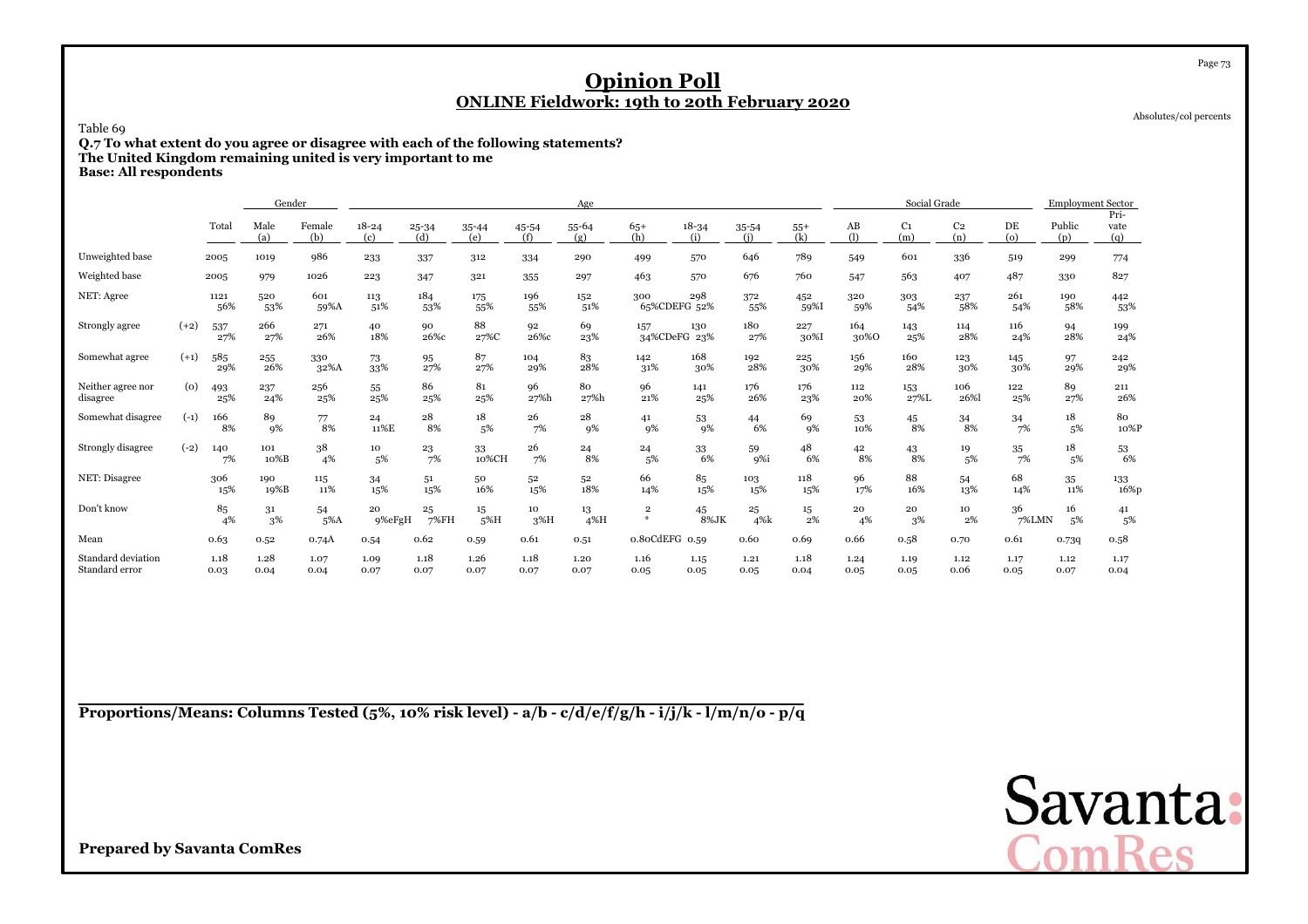Absolutes/col percents

Page 74

Table 70

 **Q.7 To what extent do you agree or disagree with each of the following statements?The United Kingdom remaining united is very important to me**

**Base: All respondents**

|                                      |        |              |                 |                               |                      |                          |                   | Region                           |                          |                      |                |               |                 |                   |
|--------------------------------------|--------|--------------|-----------------|-------------------------------|----------------------|--------------------------|-------------------|----------------------------------|--------------------------|----------------------|----------------|---------------|-----------------|-------------------|
|                                      |        | Total        | Scotland<br>(a) | Wales<br>(b)                  | NET: England<br>(d)  | North East<br>(e)        | North West<br>(f) | Yorkshire &<br>Humberside<br>(g) | West Midlands<br>(h)     | East Midlands<br>(i) | Eastern<br>(i) | London<br>(k) | South East<br>ጠ | South West<br>(m) |
| Unweighted base                      |        | 2005         | 171             | 110                           | 1724                 | 69                       | 238               | 173                              | 192                      | 161                  | 217            | 209           | 296             | 169               |
| Weighted base                        |        | 2005         | 174             | $100*$                        | 1730                 | $84*$                    | 231               | 168                              | 178                      | 146                  | 192            | 271           | 281             | 178               |
| NET: Agree                           |        | 1121<br>56%  | 84<br>48%       | 51<br>51%                     | 986<br>57%a          | 52<br>61%                | 126<br>55%        | 102<br>60%Aik                    | 102<br>57%               | 72<br>49%            | 113<br>59%ai   | 136<br>50%    | 175<br>62%AbIK  | 109<br>61%AIk     |
| Strongly agree                       | $(+2)$ | 537<br>27%   | 54<br>31%iJ     | 28<br>28%                     | 455<br>26%           | 20<br>23%                | 63<br>28%         | 52<br>31%iJ                      | 46<br>26%                | $^{\rm 32}$<br>22%   | 39<br>20%      | 70<br>26%     | 81<br>29%j      | 52<br>29%j        |
| Somewhat agree                       | $(+1)$ | 585<br>29%   | 31<br>18%       | 23<br>23%                     | 531<br>31%A          | 32<br>38%Abk             | 62<br>27%A        | 50<br>30%A                       | 55<br>31%A               | 40<br>27%a           | 74<br>38%ABFIK | 66<br>24%     | 94<br>33%Abk    | 58<br>32%A        |
| Neither agree nor<br>disagree        | (0)    | 493<br>25%   | 22<br>13%       | 32<br>32%Agjl                 | 439<br>25%A          | 18<br>21%                | 64<br>28%A        | 36<br>$21\%$ a $\,$              | 46<br>26%A               | 40<br>27%A           | 42<br>22%A     | 78<br>29%A    | 62<br>22%A      | 53<br>30%Agl      |
| Somewhat disagree                    | $(-1)$ | 166<br>8%    | 20<br>11%Gm     | 7%                            | $^{139}_{\qquad8\%}$ | 5<br>6%                  | $\frac{19}{8\%}$  | 8<br>5%                          | 12<br>7%                 | 11<br>7%             | 17<br>9%       | 33<br>12%GM   | $^{23}_{\ 8\%}$ | 10<br>6%          |
| Strongly disagree                    | $(-2)$ | 140<br>7%    | 44              | 8<br>25%DBEFGHIJKLM%fm        | 88<br>5%             | 6<br>7%                  | 8<br>3%           | 11<br>6%                         | $12\phantom{.0}$<br>6%   | 10<br>7%             | 12<br>6%       | 14<br>5%      | $\bf{12}$<br>4% | 4<br>2%           |
| NET: Disagree                        |        | 306<br>15%   | 63              | 16<br>36%DBEFGHIJKLM%m        | 226<br>13%           | 11<br>13%                | 27<br>12%         | 19<br>11%                        | 24<br>13%                | 21<br>14%            | 29<br>15%m     | 47<br>17%M    | $35\,$<br>13%   | $\frac{14}{8\%}$  |
| Don't know                           |        | 85<br>4%     | 4<br>$2\%$      | $\overline{\mathbf{2}}$<br>2% | 79<br>5%             | $\overline{4}$<br>$5%$ m | 14<br>6%M         | 12<br>7%abLM                     | $\overline{7}$<br>$4\%m$ | 15<br>10%ABHjKLM     | 8<br>4%m       | 9<br>3%       | 8<br>3%         | 1%                |
| Mean                                 |        | 0.63         | 0.18            | o.55a                         | 0.68A                | 0.68A                    | 0.71A             | o.8oAk                           | 0.66A                    | 0.55A                | 0.61A          | 0.56A         | 0.77Ak          | 0.80Aik           |
| Standard deviation<br>Standard error |        | 1.18<br>0.03 | 1.60<br>0.12    | 1.22<br>0.12                  | 1.12<br>0.03         | 1.14<br>0.14             | 1.09<br>0.07      | 1.16<br>0.09                     | 1.15<br>0.08             | 1.16<br>0.10         | 1.11<br>0.08   | 1.17<br>0.08  | 1.10<br>0.07    | 1.00<br>0.08      |

**Proportions/Means: Columns Tested (5%, 10% risk level) - a/d - b/d - c/d - a/b/c/e/f/g/h/i/j/k/l/m\* small base; \*\* very small base (under 30) ineligible for sig testing**

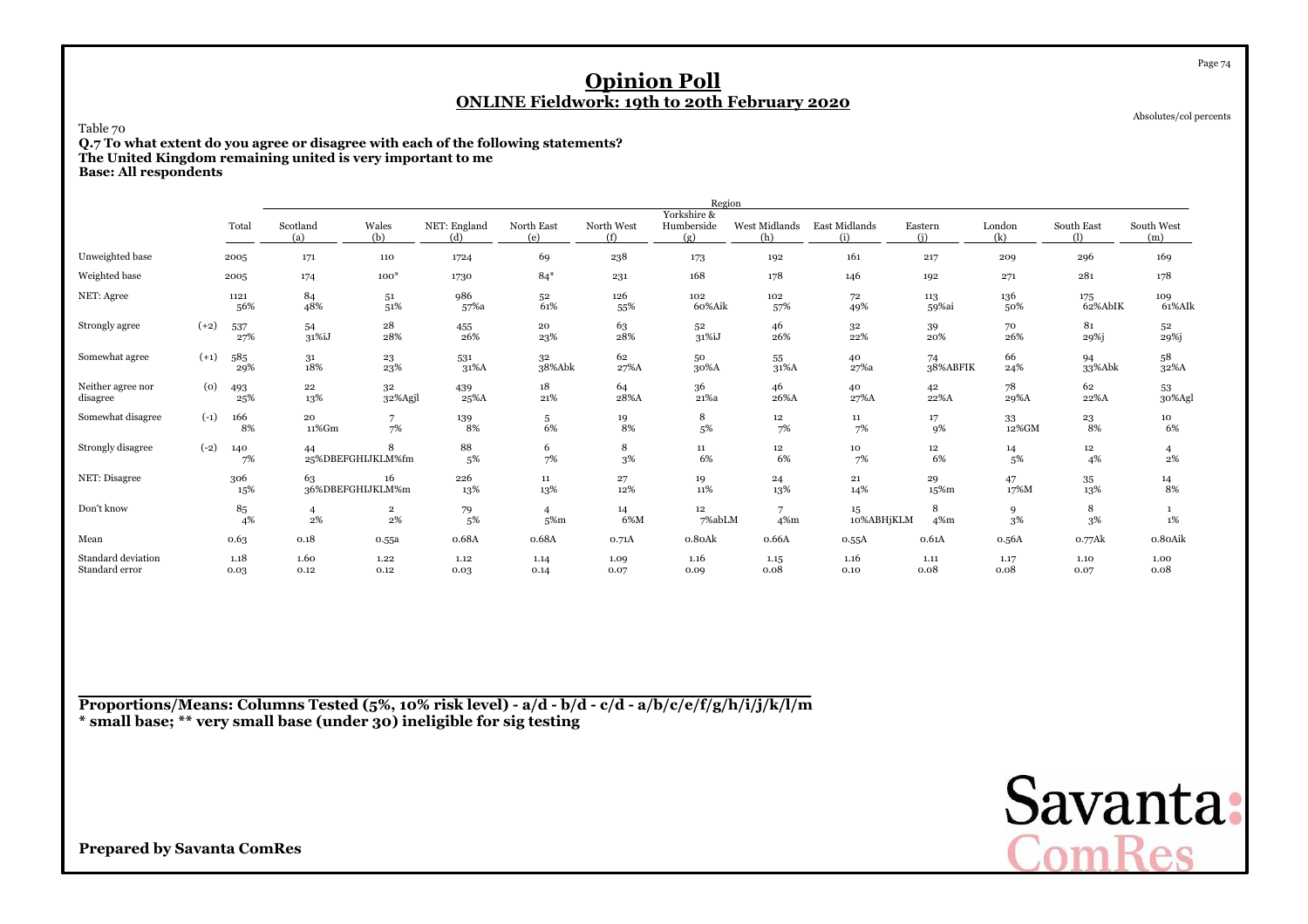Absolutes/col percents

Page 75

Table 71

 **Q.7 To what extent do you agree or disagree with each of the following statements?The United Kingdom remaining united is very important to me**

**Base: All respondents**

|                                      |        |              |               |              |                 | Past Vote                     |                      |                       |                               |                        |                  |                         |                    | Voting Intention              |                               |                                |                               |                                |                                 | 2016 Referendum<br>Vote |                    |
|--------------------------------------|--------|--------------|---------------|--------------|-----------------|-------------------------------|----------------------|-----------------------|-------------------------------|------------------------|------------------|-------------------------|--------------------|-------------------------------|-------------------------------|--------------------------------|-------------------------------|--------------------------------|---------------------------------|-------------------------|--------------------|
|                                      |        | Total        | Cons<br>(a)   | Lab<br>(b)   | Lib Dems<br>(c) | <b>Brexit</b><br>Party<br>(d) | <b>SNP</b><br>(e)    | Plaid<br>Cymru<br>(f) | Some<br>other<br>party<br>(g) | Did not<br>vote<br>(h) | Cons<br>(i)      | Lab<br>(i)              | Lib Dems<br>(k)    | <b>Brexit</b><br>Party<br>(1) | <b>SNP</b><br>(m)             | Plaid<br>Cymru<br>(n)          | Green<br>(0)                  | Some<br>other<br>party<br>(p)  | Un-<br>likely to<br>vote<br>(q) | Leave<br>(s)            | Remain<br>(t)      |
| Unweighted base                      |        | 2005         | 715           | 599          | 185             | 65                            | 76                   | 18                    | 73                            | 228                    | 713              | 529                     | 129                | 43                            | 72                            | 20                             | 71                            | 11                             | 133                             | 879                     | 769                |
| Weighted base                        |        | 2005         | 769           | 572          | 203             | $49*$                         | $69*$                | $11^{**}$             | $55*$                         | 224                    | 760              | 494                     | $141*$             | $40*$                         | $67*$                         | $16***$                        | $60*$                         | $8**$                          | $132*$                          | 862                     | 793                |
| NET: Agree                           |        | 1121<br>56%  | 497<br>65%BDE | 299<br>52%E  | 138<br>68%BDE   | 23<br>46%E                    | 12<br>18%            | 3<br>27%              | 33<br>61%E                    | 99<br>44%M             | 498              | 269<br>66%HJLMQ 54%HlMQ | 96<br>68%HJLMQ37%M | 15                            | 9<br>14%                      | $\overline{\mathbf{2}}$<br>10% | 35                            | 5<br>58%hlMQ 58%               | 53<br>40%M                      | 515<br>60%              | 460<br>58%         |
| Strongly agree                       | $(+2)$ | 537<br>27%   | 255<br>33%BE  | 137<br>24%E  | 67<br>33%BE     | 16<br>32%E                    | $\overline{4}$<br>5% | 3<br>22%              | 15<br>27%E                    | 33<br>15%M             | 250<br>33%HJMQ   | 122<br>25%HMQ           | 55<br>39%HJMQ 25%M | 10                            | 1<br>2%                       | 1<br>7%                        | 17                            | 3<br>28%HMQ 38%                | 18<br>14%M                      | 255<br>30%              | 227<br>29%         |
| Somewhat agree                       | $(+1)$ | 585<br>29%   | 242<br>31%DE  | 163<br>28%DE | 70<br>35%DE     | 14%                           | 9<br>13%             | 5%                    | 19<br>34%DE                   | 66<br>30%LM            | 248<br>33%LM     | 147<br>30%LM            | 42<br>30%lM        | 5<br>12%                      | 8<br>12%                      | $\mathbf{1}$<br>3%             | 18<br>30%lM                   | $\overline{\mathbf{2}}$<br>20% | 35<br>26%M                      | 260<br>30%              | 234<br>29%         |
| Neither agree nor<br>disagree        | (0)    | 493<br>25%   | 168<br>22%e   | 146<br>25%E  | 43<br>21%       | 19                            | 8<br>38%AbCEG 12%    | 3<br>30%              | 11<br>20%                     | 73<br>33%IjKM          | 156<br>21%M      | 124<br>25%iM            | 28<br>20%m         | 16<br>39%IjKM                 | 6<br>9%                       | 5<br>33%                       | 15<br>24%M                    | $\overline{2}$<br>27%          | 44<br>33%IKM                    | 192<br>22%              | 182<br>23%         |
| Somewhat disagree                    | $(-1)$ | 166<br>8%    | 64<br>8%      | 54<br>9%c    | 9<br>5%         | 3<br>6%                       | $11\,$<br>17%AbCd    | #<br>4%               | 6<br>11%с                     | 15<br>7%               | 62<br>8%         | 50<br>10%K              | 5<br>4%            | 6<br>14%K                     | 13                            | 3<br>19%HIJKoQ.9%              | $\overline{4}$<br>7%          |                                | 9<br>7%                         | 79<br>9%                | 60<br>8%           |
| Strongly disagree                    | $(-2)$ | 140<br>7%    | 24<br>3%      | 45<br>8%A    | $11\,$<br>5%    | 4<br>8%a                      | 36<br>53%ABCDG4%     |                       | 1<br>2%                       | 12<br>5%               | 27<br>4%         | 31<br>$6\%$ I           | 9<br>6%            | 3<br>7%                       | 37<br>$\Omega$                | 6<br>55%HIJKLO4%               | 5<br>8%i                      | <sup>1</sup><br>15%            | 13<br>10%I                      | $^{55}_{\ 6\%}$         | 68<br>9%           |
| NET: Disagree                        |        | 306<br>15%   | 89<br>12%     | 98<br>17%AC  | 20<br>10%       | 7<br>14%                      | 48<br>69%ABCDG39%    | 4                     | 7<br>13%                      | 28<br>12%              | 89<br>12%        | 81<br>16%I              | 14<br>10%          | 8<br>21%                      | 50<br>$\Omega$                | 9<br>74%HIJKLO3%               | 9<br>15%                      | $\mathbf{1}$<br>15%            | 22<br>16%                       | 134<br>16%              | 128<br>16%         |
| Don't know                           |        | 85<br>4%     | 16<br>2%      | 29<br>5%AC   | 2<br>1%         | 2%                            | 1<br>1%              | 4%                    | 3<br>6%aC                     | 24<br>11%IJKmo         | 17<br>2%         | 20<br>4%                | 3<br>2%            | $\mathbf{1}$<br>2%            | $\overline{\mathbf{2}}$<br>3% | 3%                             | $\overline{\mathbf{2}}$<br>3% | $\overline{\phantom{a}}$       | 14<br>11%IJK                    | 22<br>3%                | $\bf{^{22}}$<br>3% |
| Mean                                 |        | 0.63         | 0.85BdE       | 0.54E        | 0.86BE          | 0.58E                         | $-0.99$              | $-0.25$               | 0.77E                         | 0.46M                  | 0.85HJLMQ 0.59MQ |                         | 0.92HJLMQ0.36M     |                               | $-1.17$                       | $-0.73$                        | 0.65Mq                        | 0.66                           | 0.31M                           | 0.69                    | 0.64               |
| Standard deviation<br>Standard error |        | 1.18<br>0.03 | 1.08<br>0.04  | 1.20<br>0.05 | 1.10<br>0.08    | 1.24<br>0.16                  | 1.29<br>0.15         | 1.63<br>0.40          | 1.08<br>0.13                  | 1.05<br>0.07           | 1.09<br>0.04     | 1.17<br>0.05            | 1.15<br>0.10       | 1.22<br>0.19                  | 1.15<br>0.14                  | 1.22<br>0.28                   | 1.21<br>0.15                  | 1.47<br>0.44                   | 1.16<br>0.11                    | 1.18<br>0.04            | 1.23<br>0.04       |

**Proportions/Means: Columns Tested (5%, 10% risk level) - a/b/c/d/e/f/g - h/i/j/k/l/m/n/o/p/q - s/t\* small base; \*\* very small base (under 30) ineligible for sig testing**

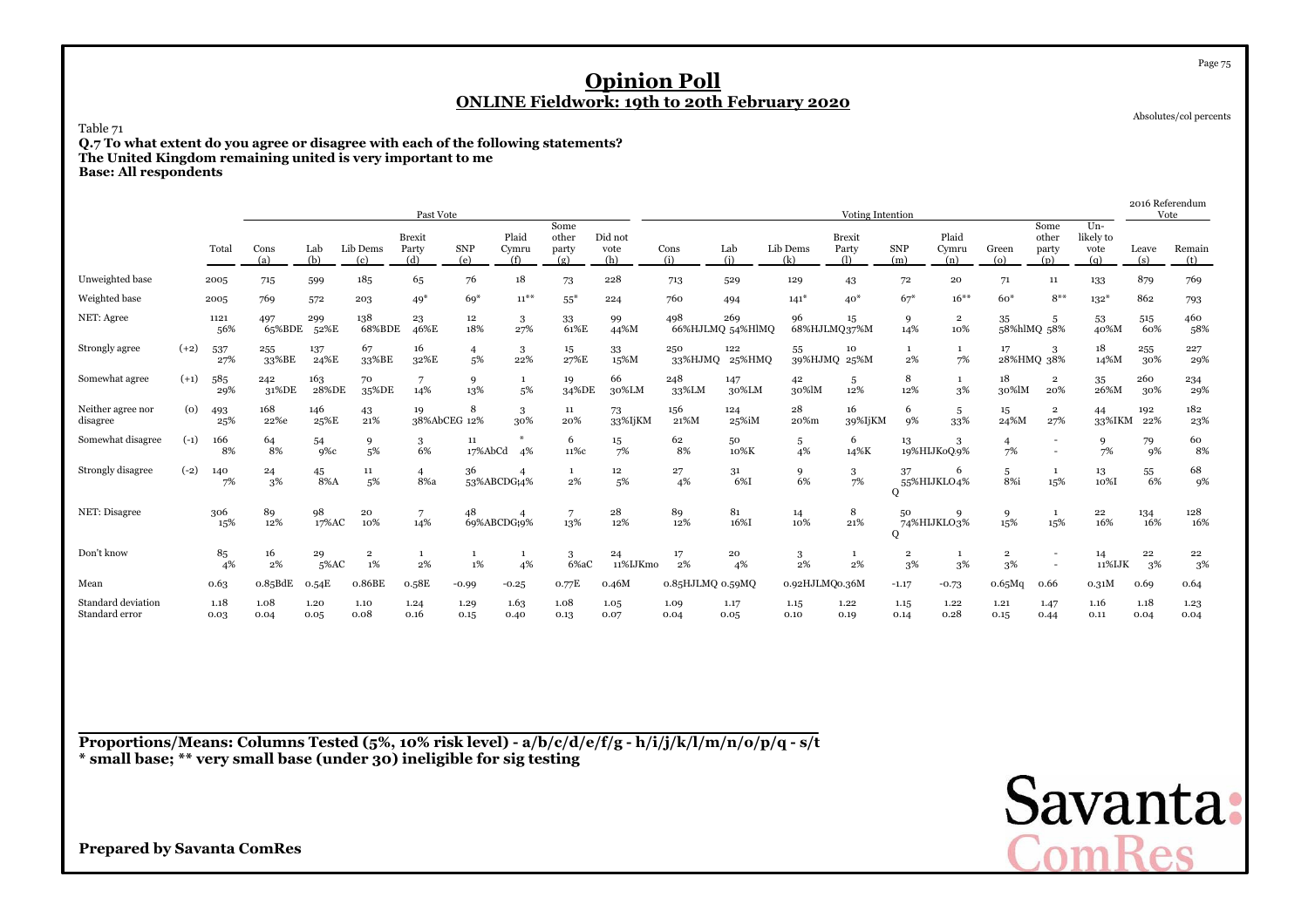Absolutes/col percents

Page 76

### Table 72

 **Q.7 To what extent do you agree or disagree with each of the following statements? The people of Scotland should be given a second referendum on Scottish independenceBase: All respondents**

|                                      |        |              | Gender                   |               |                  |                  |                  |              | Age           |                     |                  |                  |              |                               | Social Grade |                       |               | <b>Employment Sector</b> | Pri-         |
|--------------------------------------|--------|--------------|--------------------------|---------------|------------------|------------------|------------------|--------------|---------------|---------------------|------------------|------------------|--------------|-------------------------------|--------------|-----------------------|---------------|--------------------------|--------------|
|                                      |        | Total        | Male<br>(a)              | Female<br>(b) | $18 - 24$<br>(c) | $25 - 34$<br>(d) | $35 - 44$<br>(e) | 45-54<br>(f) | 55-64<br>(g)  | $65+$<br>(h)        | $18 - 34$<br>(i) | $35 - 54$<br>(i) | $55+$<br>(k) | $\mathbf{A}\mathbf{B}$<br>(1) | C1<br>(m)    | C <sub>2</sub><br>(n) | DE<br>$\circ$ | Public<br>(p)            | vate<br>(q)  |
| Unweighted base                      |        | 2005         | 1019                     | 986           | 233              | 337              | 312              | 334          | 290           | 499                 | 570              | 646              | 789          | 549                           | 601          | 336                   | 519           | 299                      | 774          |
| Weighted base                        |        | 2005         | 979                      | 1026          | 223              | 347              | 321              | 355          | 297           | 463                 | 570              | 676              | 760          | 547                           | 563          | 407                   | 487           | 330                      | 827          |
| NET: Agree                           |        | 647<br>32%   | 337<br>34 <sup>%</sup> b | 309<br>30%    | 88<br>40%fgH     | 134<br>39%fgH    | 113<br>35%H      | 109<br>31%h  | 91<br>31%h    | 111<br>24%          | 222<br>39%jK     | 222<br>33%K      | 203<br>27%   | 183<br>33%                    | 175<br>31%   | 136<br>33%            | 152<br>31%    | 111<br>34%               | 281<br>34%   |
| Strongly agree                       | $(+2)$ | 327<br>16%   | 180<br>18%B              | 147<br>14%    | 43<br>19%H       | 63<br>18%h       | 65<br>20%FH      | 49<br>14%    | 49<br>16%     | 58<br>13%           | 106<br>19%K      | 114<br>17%       | 107<br>14%   | 93<br>17%                     | 85<br>15%    | 69<br>17%             | 80<br>16%     | 46<br>14%                | 151<br>18%   |
| Somewhat agree                       | $(+1)$ | 320<br>16%   | 158<br>16%               | 162<br>16%    | 45<br>20%H       | 71<br>20%gH      | 48<br>15%        | 60<br>17%H   | 43<br>14%     | 53<br>11%           | 116<br>20%jK     | 108<br>16%       | 96<br>13%    | 90<br>16%                     | 90<br>16%    | 67<br>16%             | 73<br>15%     | 64<br>20%                | 129<br>16%   |
| Neither agree nor<br>disagree        | (0)    | 359<br>18%   | 143<br>15%               | 216<br>21%A   | 39<br>17%        | 73<br>21%H       | 60<br>19%        | 67<br>19%h   | 55<br>19%     | 65<br>14%           | 112<br>20%k      | 127<br>19%       | 120<br>16%   | 81<br>15%                     | 120<br>21%Lo | 76<br>19%             | 82<br>17%     | 68<br>21%                | 163<br>20%   |
| Somewhat disagree                    | $(-1)$ | 248<br>12%   | 131<br>13%               | 117<br>11%    | 20<br>9%         | 22<br>6%         | 43<br>13%D       | 45<br>13%D   | 36<br>12%D    | 84<br>18%CDfG       | 41<br>7%         | 87<br>13%I       | 119<br>16%I  | 83<br>15%m                    | 63<br>11%    | 44<br>11%             | 58<br>12%     | 28<br>9%                 | 93<br>11%    |
| Strongly disagree                    | $(-2)$ | 526<br>26%   | 310<br>32%B              | 217<br>21%    | 38<br>17%        | 62<br>18%        | 63<br>20%        | 89<br>25%cd  | 89<br>30%CDE  | 183<br>40%CDEFG 18% | 101              | 153<br>23%i      | 273<br>36%IJ | 160<br>29%0                   | 153<br>27%0  | 105<br>26%            | 108<br>22%    | 76<br>23%                | 181<br>22%   |
| NET: Disagree                        |        | 774<br>39%   | 440<br>45%B              | 334<br>32%    | 58<br>26%        | 84<br>24%        | 106<br>33%D      | 134<br>38%CD | 125<br>42%CDE | 267<br>58%CDEFG 25% | 142              | 240<br>35%I      | 392<br>52%IJ | 243<br>44%mNO                 | 216<br>38%   | 150<br>37%            | 166<br>34%    | 105<br>32%               | 274<br>33%   |
| Don't know                           |        | 226<br>11%   | 58<br>6%                 | 167<br>16%A   | 38<br>17%GH      | 55<br>16%GH      | 42<br>13%H       | 45<br>13%H   | 25<br>8%H     | 20<br>4%            | 93<br>16%K       | 87<br>13%K       | 45<br>6%     | 40<br>7%                      | 52<br>$q\%$  | 46<br>11%             | 87<br>18%LMN  | 47<br>14%                | 108<br>13%   |
| Mean                                 |        | $-0.18$      | $-0.25$                  | $-0.11a$      | 0.19FGH          | 0.17FGH          | 0.04fGH          | $-0.21H$     | $-0.27H$      | $-0.63$             | $0.18$ JK        | $-0.10K$         | $-0.50$      | $-0.25$                       | $-0.21$      | $-0.14$               | $-0.10$       | $-0.08$                  | $-0.03$      |
| Standard deviation<br>Standard error |        | 1.48<br>0.04 | 1.54<br>0.05             | 1.42<br>0.05  | 1.44<br>0.10     | 1.42<br>0.08     | 1.48<br>0.09     | 1.44<br>0.08 | 1.50<br>0.09  | 1.45<br>0.07        | 1.43<br>0.07     | 1.46<br>0.06     | 1.48<br>0.05 | 1.51<br>0.07                  | 1.46<br>0.06 | 1.49<br>0.09          | 1.48<br>0.07  | 1.44<br>0.09             | 1.47<br>0.06 |

**Proportions/Means: Columns Tested (5%, 10% risk level) - a/b - c/d/e/f/g/h - i/j/k - l/m/n/o - p/q**

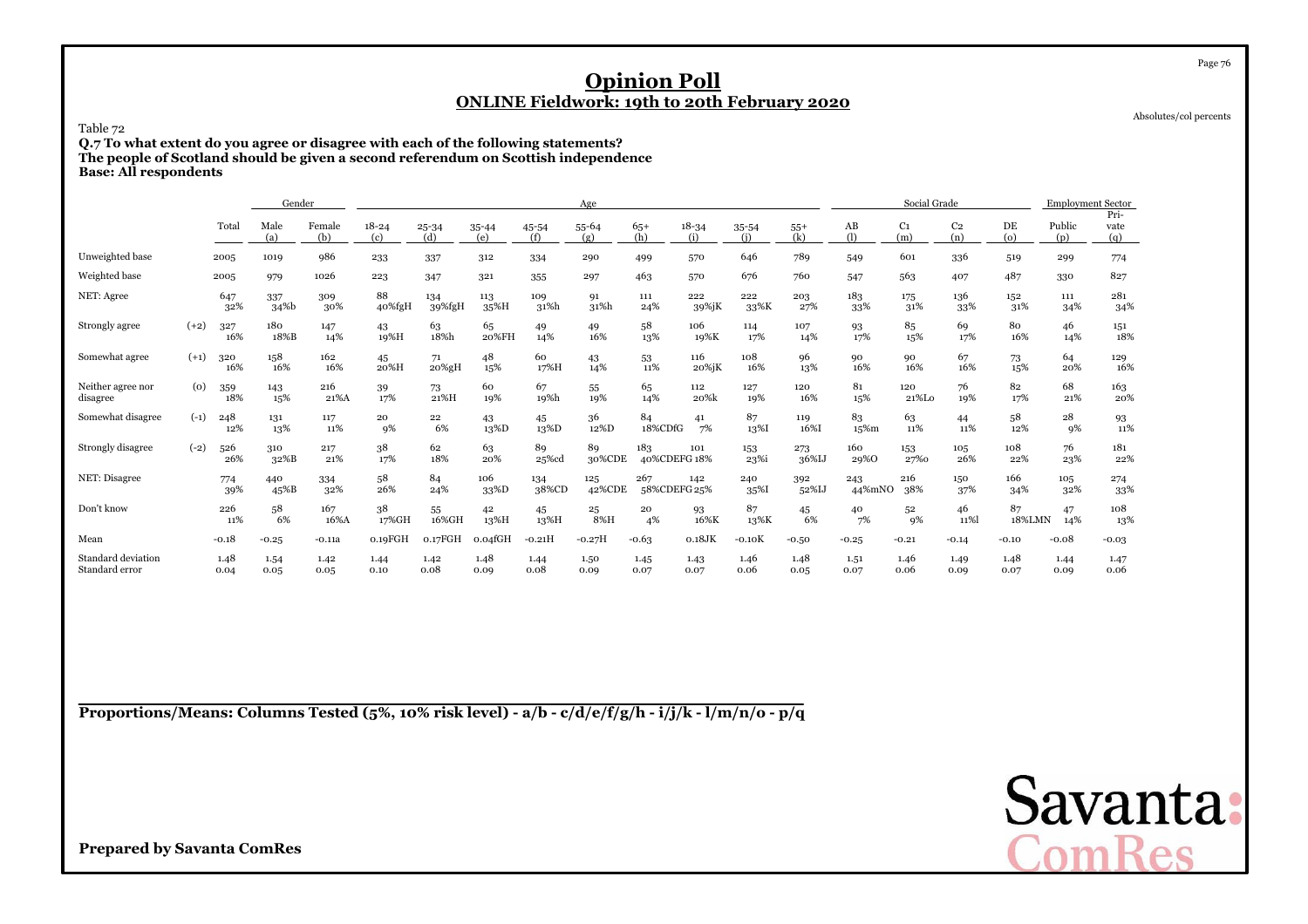Absolutes/col percents

Page 77

### Table 73

 **Q.7 To what extent do you agree or disagree with each of the following statements? The people of Scotland should be given a second referendum on Scottish independenceBase: All respondents**

|                                      |        |              |                       |              |                     |                   |                   | Region                           |                      |                      |                |                        |                   |                   |
|--------------------------------------|--------|--------------|-----------------------|--------------|---------------------|-------------------|-------------------|----------------------------------|----------------------|----------------------|----------------|------------------------|-------------------|-------------------|
|                                      |        | Total        | Scotland<br>(a)       | Wales<br>(b) | NET: England<br>(d) | North East<br>(e) | North West<br>(f) | Yorkshire &<br>Humberside<br>(g) | West Midlands<br>(h) | East Midlands<br>(i) | Eastern<br>(i) | London<br>(k)          | South East<br>(1) | South West<br>(m) |
| Unweighted base                      |        | 2005         | 171                   | 110          | 1724                | 69                | 238               | 173                              | 192                  | 161                  | 217            | 209                    | 296               | 169               |
| Weighted base                        |        | 2005         | 174                   | $100*$       | 1730                | $84*$             | 231               | 168                              | 178                  | 146                  | 192            | 271                    | 281               | 178               |
| NET: Agree                           |        | 647<br>32%   | 86<br>50%DBFGHIJKLM2% | 32           | 528<br>31%          | 31<br>37%         | 71<br>31%         | 5 <sup>1</sup><br>30%            | 58<br>33%            | 48<br>33%            | 54<br>28%      | 86<br>32%              | 83<br>30%         | 46<br>26%         |
| Strongly agree                       | $(+2)$ | 327<br>16%   | 71<br>41%DBEFGHIJKLM% | 12           | 244<br>14%          | 12<br>14%         | 28<br>12%         | 26<br>15%                        | 23<br>13%            | 22<br>15%            | 22<br>12%      | 43<br>16%              | 48<br>17%         | 20<br>11%         |
| Somewhat agree                       | $(+1)$ | 320<br>16%   | $15\,$<br>9%          | 20<br>20%Al  | 285<br>16%A         | 19<br>23%Al       | 44<br>19%Al       | 26<br>15%a                       | 36<br>20%AL          | 26<br>17%A           | 32<br>16%A     | 43<br>16%a             | 35<br>12%         | 26<br>14%         |
| Neither agree nor<br>disagree        | (0)    | 359<br>18%   | 14<br>8%              | 21<br>21%A   | 324<br>19%A         | 16<br>19%A        | 40<br>17%A        | 30<br>18%A                       | 40<br>22%A           | 28<br>19%A           | 41<br>21%A     | 48<br>18%A             | 49<br>18%A        | 32<br>18%A        |
| Somewhat disagree                    | $(-1)$ | 248<br>12%   | 7<br>4%               | 7<br>7%      | 234<br>13%A         | 15<br>17%Ab       | 39<br>17%ABhI     | 23<br>13%A                       | 18<br>10%a           | 13<br>9%             | 24<br>12%A     | 3 <sup>2</sup><br>12%A | 39<br>14%A        | 32<br>18%ABHI     |
| Strongly disagree                    | $(-2)$ | 526<br>26%   | 64<br>36%DeFGHIjK     | 29<br>29%    | 433<br>25%          | 19<br>23%         | 55<br>24%         | 42<br>25%                        | 38<br>21%            | 31<br>21%            | 50<br>26%      | 56<br>21%              | 85<br>30%HiK      | 58<br>32%fHIK     |
| NET: Disagree                        |        | 774<br>39%   | 71<br>40%i            | 36<br>36%    | 667<br>39%          | 34<br>40%         | 94<br>41%hIk      | 65<br>38%                        | 56<br>31%            | 43<br>30%            | 74<br>38%      | 88<br>32%              | 124<br>44%HIK     | 90<br>50%aBfGHIJK |
| Don't know                           |        | 226<br>11%   | 3<br>$2\%$            | 10<br>10%A   | 212<br>12%A         | 3<br>4%           | 25<br>11%A        | 23<br>13%AeM                     | 25<br>14%AEM         | 27<br>18%AEfLM       | 23<br>12%Aem   | 49<br>18%AEfLM         | 25<br>9%A         | 11<br>6%a         |
| Mean                                 |        | $-0.18$      | 0.14DFJLM             | $-0.24$      | $-0.22$             | $-0.12$           | $-0.24$           | $-0.20$                          | $-0.08M$             | $-0.03M$             | $-0.28$        | $-0.07M$               | $-0.30$           | $-0.49$           |
| Standard deviation<br>Standard error |        | 1.48<br>0.04 | 1.81<br>0.14          | 1.46<br>0.15 | 1.44<br>0.04        | 1.40<br>0.17      | 1.40<br>0.10      | 1.47<br>0.12                     | 1.39<br>0.11         | 1.45<br>0.12         | 1.40<br>0.10   | 1.46<br>0.11           | 1.51<br>0.09      | 1.40<br>0.11      |

**Proportions/Means: Columns Tested (5%, 10% risk level) - a/d - b/d - c/d - a/b/c/e/f/g/h/i/j/k/l/m\* small base; \*\* very small base (under 30) ineligible for sig testing**

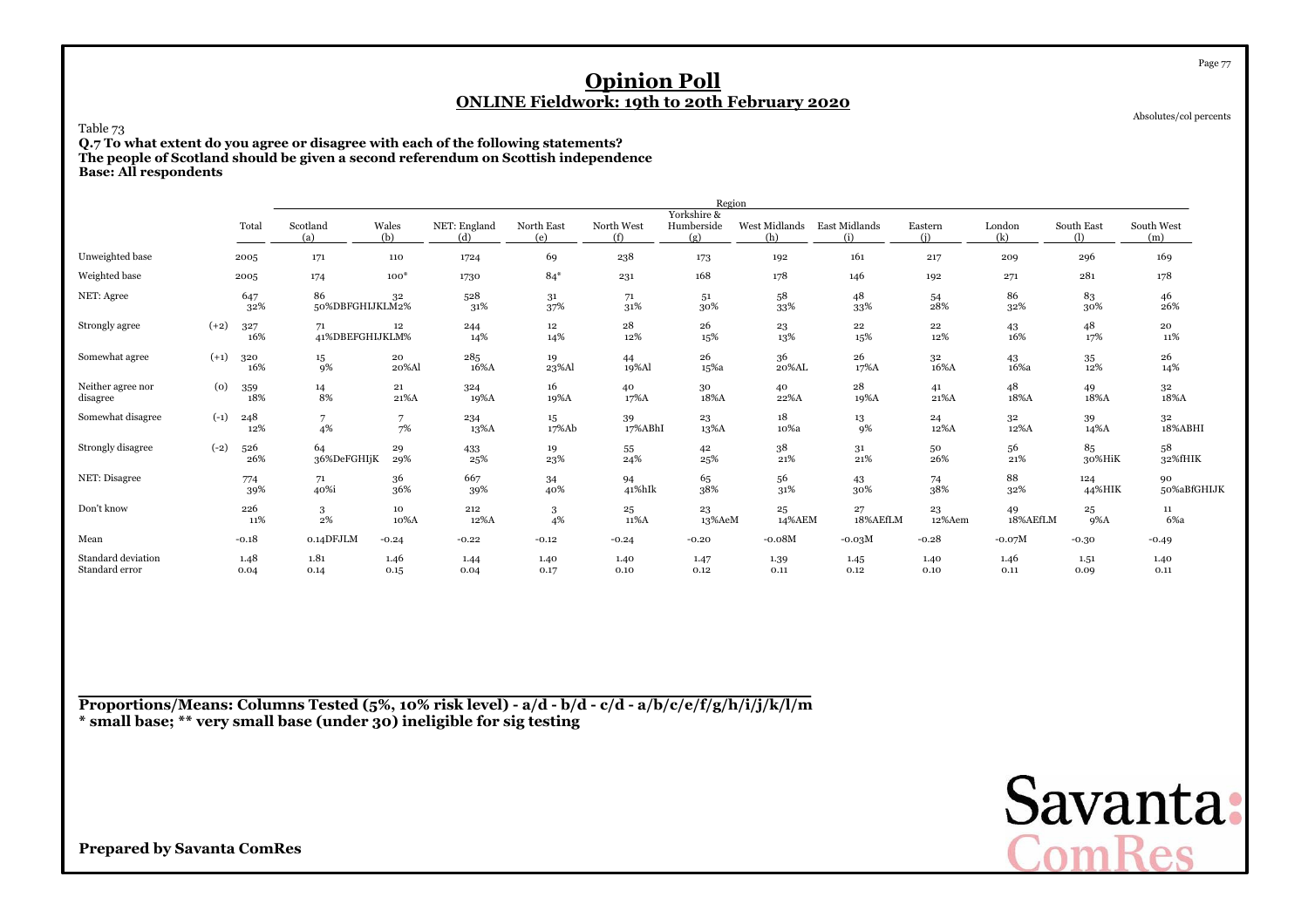Absolutes/col percents

Page 78

### Table 74

 **Q.7 To what extent do you agree or disagree with each of the following statements? The people of Scotland should be given a second referendum on Scottish independenceBase: All respondents**

|                                      |                    |              |                |                  |                 | Past Vote              |                                    |                                |                               |                        |                           |                        |                        | Voting Intention              |                          |                                |               |                               |                                   | Vote              | 2016 Referendum |
|--------------------------------------|--------------------|--------------|----------------|------------------|-----------------|------------------------|------------------------------------|--------------------------------|-------------------------------|------------------------|---------------------------|------------------------|------------------------|-------------------------------|--------------------------|--------------------------------|---------------|-------------------------------|-----------------------------------|-------------------|-----------------|
|                                      |                    | Total        | Cons<br>(a)    | Lab<br>(b)       | Lib Dems<br>(c) | Brexit<br>Party<br>(d) | <b>SNP</b><br>(e)                  | Plaid<br>Cymru<br>(f)          | Some<br>other<br>party<br>(g) | Did not<br>vote<br>(h) | Cons<br>(i)               | Lab<br>(i)             | Lib Dems<br>(k)        | <b>Brexit</b><br>Party<br>(1) | <b>SNP</b><br>(m)        | Plaid<br>Cymru<br>(n)          | Green<br>(o)  | Some<br>other<br>party<br>(p) | $Un-$<br>likely to<br>vote<br>(q) | Leave<br>(s)      | Remain<br>(t)   |
| Unweighted base                      |                    | 2005         | 715            | 599              | 185             | 65                     | 76                                 | 18                             | 73                            | 228                    | 713                       | 529                    | 129                    | 43                            | 72                       | 20                             | 71            | $11\,$                        | 133                               | 879               | 769             |
| Weighted base                        |                    | 2005         | 769            | 572              | 203             | $49*$                  | $69*$                              | $11***$                        | $55*$                         | 224                    | 760                       | 494                    | $141*$                 | $40*$                         | $67*$                    | $16***$                        | $60*$         | $8***$                        | $132*$                            | 862               | 793             |
| NET: Agree                           |                    | 647<br>32%   | 145<br>19%     | 269<br>47%ACDg   | 75<br>37%AD     | 9<br>19%               | 61<br>88%ABCDG46%                  | 5                              | 19<br>34%Ad                   | 57<br>25%i             | 145<br>19%                | 244<br>49%HIKLQ 36%hIL | 51                     | 7<br>17%                      | 61<br>Q                  | 10<br>91%HIJKLO <sub>5</sub> % | 34            | 3<br>56%HIKLQ43%              | 37<br>28%i                        | 206<br>24%        | 346<br>44%S     |
| Strongly agree                       | $(+2)$             | 327<br>16%   | 66<br>9%       | 120<br>21%AD     | 32<br>16%A      | 9%                     | 57<br>82%ABCDG39%                  |                                | 9<br>16%a                     | 30<br>13%i             | 65<br>9%                  | 114<br>23%HIklQ        | 21<br>15%I             | $\overline{4}$<br>9%          | 58<br>0                  | -5<br>87%HIJKLO31%             | 17            | 3<br>28%HIkLQ36%              | 18<br>13%                         | 100<br>12%        | 179<br>23%S     |
| Somewhat agree                       | $(+1)$             | 320<br>16%   | 79<br>10%      | 149<br>26%ADE    | 43<br>21%AdE    | 5<br>10%               | $\overline{4}$<br>6%               | 1<br>8%                        | 10<br>18%ae                   | 27<br>12%m             | 80<br>11%                 | 129                    | 29<br>26%HILMQ 21%hIlM | 3<br>8%                       | 3<br>4%                  | 5<br>34%                       | 17            | -1<br>29%HILMQ 7%             | 19<br>14%M                        | 106<br>12%        | 167<br>21%S     |
| Neither agree nor<br>disagree        | $\left( 0 \right)$ | 359<br>18%   | 128<br>17%E    | 106<br>18%E      | 27<br>13%       | 14%                    | $\overline{4}$<br>5%               | $\overline{\mathbf{2}}$<br>17% | 8<br>14%                      | 58<br>26%IJKMO 16%M    | 120                       | 89<br>18%M             | 21<br>15%m             | 8<br>21%M                     | $\overline{4}$<br>6%     | $\overline{4}$<br>23%          | 12%           | 1<br>8%                       | 31<br>24%iMo                      | 147<br>17%        | 127<br>16%      |
| Somewhat disagree                    | $(-1)$             | 248<br>12%   | 108<br>14%BE   | 54<br>10%E       | 44<br>22%ABE    | 14%E                   | $\overline{\phantom{a}}$<br>$\sim$ | -1<br>13%                      | 11<br>20%BE                   | 20<br>9%M              | 119<br>16%HJM             | 48<br>10%M             | 24<br>17%hJM           | $\overline{4}$<br>11%M        | $\overline{\phantom{a}}$ | $\overline{\phantom{a}}$       | 8<br>14%M     | $\mathbf{1}$<br>19%           | 13<br>$9\%M$                      | 114<br>13%        | 99<br>13%       |
| Strongly disagree                    | $(-2)$             | 526<br>26%   | 340<br>44%BCEG | 69<br>12%        | 46<br>23%BE     | 22<br>44%BCEG          | $\overline{4}$<br>6%               | -1<br>11%                      | 8<br>15%e                     | 32<br>14%M             | 335<br>44%HJKMOQ2%m       | 57                     | 35<br>25%HJMO          | 14<br>34%HJMOQ 3%             | $\overline{2}$           | 5%                             | 5<br>8%       | $\mathbf{1}$<br>10%           | 22<br>17%M                        | 325<br>38%T       | 153<br>19%      |
| NET: Disagree                        |                    | 774<br>39%   | 448<br>58%BCEG | 123<br>22%E      | 90<br>44%BE     | 28<br>57%BEG           | $\overline{4}$<br>6%               | 3<br>24%                       | 19<br>35%BE                   | 53<br>23%M             | 454<br>60%HJKlMO21%M<br>Q | 105                    | 59                     | 18<br>42%HJMOQ45%HJMOQ 3%     | $\overline{2}$           | 5%                             | 13<br>22%M    | $\overline{2}$<br>28%         | 34<br>26%M                        | 439<br>51%T       | 252<br>32%      |
| Don't know                           |                    | 226<br>11%   | 48<br>6%e      | 74<br>13%ACE     | 11<br>5%        | 5<br>10%E              | ₩<br>$\frac{M}{N}$                 | $\mathbf{1}$<br>12%            | 9<br>17%ACE                   | 57<br>25%IJKMO         | 41<br>.5%                 | 56<br>11%IM            | 10<br>7%m              | 7<br>17%IkM                   | 美<br>$\frac{M}{N}$       | 7%                             | 6<br>10%M     | $\overline{2}$<br>21%         | 30                                | 70<br>23%IJKMo 8% | 68<br>9%        |
| Mean                                 |                    | $-0.18$      | $-0.80$        | 0.40ACDG -0.15AD |                 | $-0.82$                | 1.59ABCDG0.56                      |                                | $*AD$                         | 0.01                   | $-0.80$                   | 0.45HIKQ               | -0.17I                 | $-0.63$<br>Q                  | 1.72HIJKO0.92            |                                | 0.61HIKQ 0.51 |                               | $-0.02$ <sup>I</sup>              | $-0.58$           | 0.17S           |
| Standard deviation<br>Standard error |                    | 1.48<br>0.04 | 1.37<br>0.05   | 1.33<br>0.06     | 1.44<br>0.11    | 1.41<br>0.19           | 1.03<br>0.12                       | 1.56<br>0.39                   | 1.42<br>0.18                  | 1.33<br>0.10           | 1.36<br>0.05              | 1.33<br>0.06           | 1.46<br>0.13           | 1.41<br>0.24                  | 0.83<br>0.10             | 1.08<br>0.25                   | 1.31<br>0.16  | 1.68<br>0.56                  | 1.37<br>0.14                      | 1.45<br>0.05      | 1.47<br>0.06    |

**Proportions/Means: Columns Tested (5%, 10% risk level) - a/b/c/d/e/f/g - h/i/j/k/l/m/n/o/p/q - s/t\* small base; \*\* very small base (under 30) ineligible for sig testing**

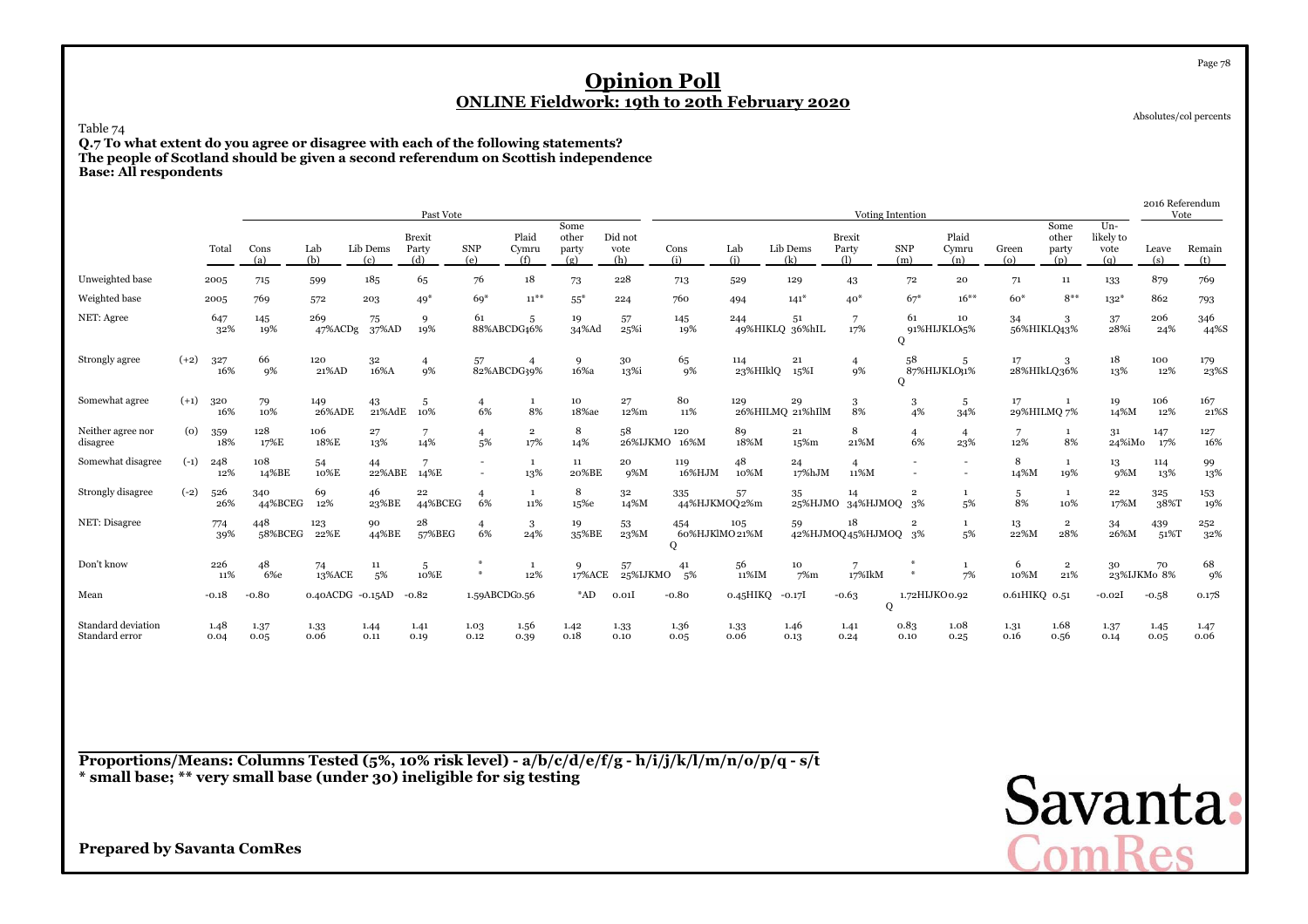Absolutes/col percents

Page 79

### Table 75

 **Q.7 To what extent do you agree or disagree with each of the following statements?The rest of the UK would be better off if Scotland voted for independenceBase: All respondents**

|                                      |        |              | Gender       |               |                  |               |              |              | Age          |                |                     |              |                  |                               | Social Grade          |                       |               | <b>Employment Sector</b> |                     |
|--------------------------------------|--------|--------------|--------------|---------------|------------------|---------------|--------------|--------------|--------------|----------------|---------------------|--------------|------------------|-------------------------------|-----------------------|-----------------------|---------------|--------------------------|---------------------|
|                                      |        | Total        | Male<br>(a)  | Female<br>(b) | $18 - 24$<br>(c) | 25-34<br>(d)  | 35-44<br>(e) | 45-54<br>(f) | 55-64<br>(g) | $65+$<br>(h)   | $18 - 34$<br>(i)    | 35-54<br>(i) | $55+$<br>(k)     | $\mathbf{A}\mathbf{B}$<br>(1) | C <sub>1</sub><br>(m) | C <sub>2</sub><br>(n) | DE<br>$\circ$ | Public<br>(p)            | Pri-<br>vate<br>(q) |
| Unweighted base                      |        | 2005         | 1019         | 986           | 233              | 337           | 312          | 334          | 290          | 499            | 570                 | 646          | 789              | 549                           | 601                   | 336                   | 519           | 299                      | 774                 |
| Weighted base                        |        | 2005         | 979          | 1026          | 223              | 347           | 321          | 355          | 297          | 463            | 570                 | 676          | 760              | 547                           | 563                   | 407                   | 487           | 330                      | 827                 |
| NET: Agree                           |        | 376<br>19%   | 228<br>23%B  | 148<br>14%    | 38<br>17%        | 56<br>16%     | 58<br>18%    | 71<br>20%    | 63<br>21%    | 90<br>19%      | 94<br>17%           | 129<br>19%   | 152<br>20%       | 110<br>20%                    | 100<br>18%            | 81<br>20%             | 85<br>17%     | 54<br>16%                | 161<br>20%          |
| Strongly agree                       | $(+2)$ | 169<br>8%    | 111<br>11%B  | 58<br>6%      | 16<br>7%         | 19<br>5%      | 29<br>9%     | 34<br>10%d   | 32<br>11%D   | 41<br>9%d      | 34<br>6%            | 62<br>9%i    | 73<br>10%I       | 46<br>8%                      | 45<br>8%              | 41<br>10%             | 38<br>8%      | 27<br>8%                 | 70<br>9%            |
| Somewhat agree                       | $(+1)$ | 207<br>10%   | 117<br>12%B  | 89<br>9%      | 23<br>10%        | 38<br>11%     | 30<br>9%     | 37<br>10%    | 31<br>10%    | 48<br>10%      | 60<br>11%           | 67<br>10%    | 79<br>10%        | 64<br>12%                     | 56<br>10%             | 40<br>10%             | 47<br>10%     | 27<br>8%                 | 91<br>11%           |
| Neither agree nor<br>disagree        | (0)    | 434<br>22%   | 224<br>23%   | 210<br>20%    | 44<br>20%        | 87<br>25%H    | 73<br>23%    | 76<br>22%    | 69<br>23%    | 86<br>19%      | 130<br>23%          | 149<br>22%   | 154<br>20%       | 104<br>19%                    | 138<br>24%            | 95<br>23%             | 96<br>20%     | 77<br>23%                | 202<br>24%          |
| Somewhat disagree                    | $(-1)$ | 368<br>18%   | 168<br>17%   | 200<br>19%    | 40<br>18%        | 44<br>13%     | 68<br>21%D   | 62<br>17%    | 48<br>16%    | 106<br>23%DfG  | 84<br>15%           | 130<br>19%i  | 154<br>20%I      | 108<br>20%                    | 111<br>20%            | 64<br>16%             | 86<br>18%     | 57<br>17%                | 130<br>16%          |
| Strongly disagree                    | $(-2)$ | 475<br>24%   | 256<br>26%B  | 220<br>21%    | 47<br>21%        | 68<br>20%     | 71<br>22%    | 81<br>23%    | 72<br>24%    | 136<br>29%CDEf | 116<br>20%          | 151<br>22%   | 208<br>$27\%$ Ij | 160<br>29%MNO                 | 123<br>22%            | 90<br>22%             | 103<br>21%    | 66<br>20%                | 185<br>22%          |
| NET: Disagree                        |        | 843<br>42%   | 424<br>43%   | 419<br>41%    | 87<br>39%        | 112<br>32%    | 139<br>43%D  | 142<br>40%d  | 120<br>40%d  | 242            | 200<br>52%CDEFG 35% | 282<br>42%I  | 362<br>48%IJ     | 267<br>49%MNO                 | 234<br>42%            | 154<br>38%            | 189<br>39%    | 123<br>37%               | 315<br>38%          |
| Don't know                           |        | 352<br>18%   | 102<br>10%   | 249<br>24%A   | 54<br>24%EGH     | 91<br>26%EFGH | 51<br>16%H   | 65<br>18%H   | 45<br>15%H   | 46<br>10%      | 145<br>25%JK        | 116<br>17%K  | 91<br>12%        | 66<br>12%                     | 92<br>16%             | 77<br>19%L            | 117<br>24%LM  | 76<br>23%                | 149<br>18%          |
| Mean                                 |        | $-0.47$      | $-0.39B$     | $-0.56$       | $-0.48$          | $-0.41$       | $-0.46$      | $-0.41$      | -0.39h       | $-0.59$        | $-0.44$             | $-0.43$      | $-0.52$          | $-0.56$                       | $-0.45$               | $-0.37$               | $-0.46$       | $-0.43$                  | $-0.40$             |
| Standard deviation<br>Standard error |        | 1.30<br>0.03 | 1.36<br>0.05 | 1.22<br>0.04  | 1.28<br>0.10     | 1.23<br>0.08  | 1.28<br>0.08 | 1.33<br>0.08 | 1.35<br>0.09 | 1.31<br>0.06   | 1.25<br>0.06        | 1.30<br>0.06 | 1.33<br>0.05     | 1.32<br>0.06                  | 1.25<br>0.06          | 1.33<br>0.08          | 1.30<br>0.06  | 1.27<br>0.08             | 1.30<br>0.05        |

**Proportions/Means: Columns Tested (5%, 10% risk level) - a/b - c/d/e/f/g/h - i/j/k - l/m/n/o - p/q**

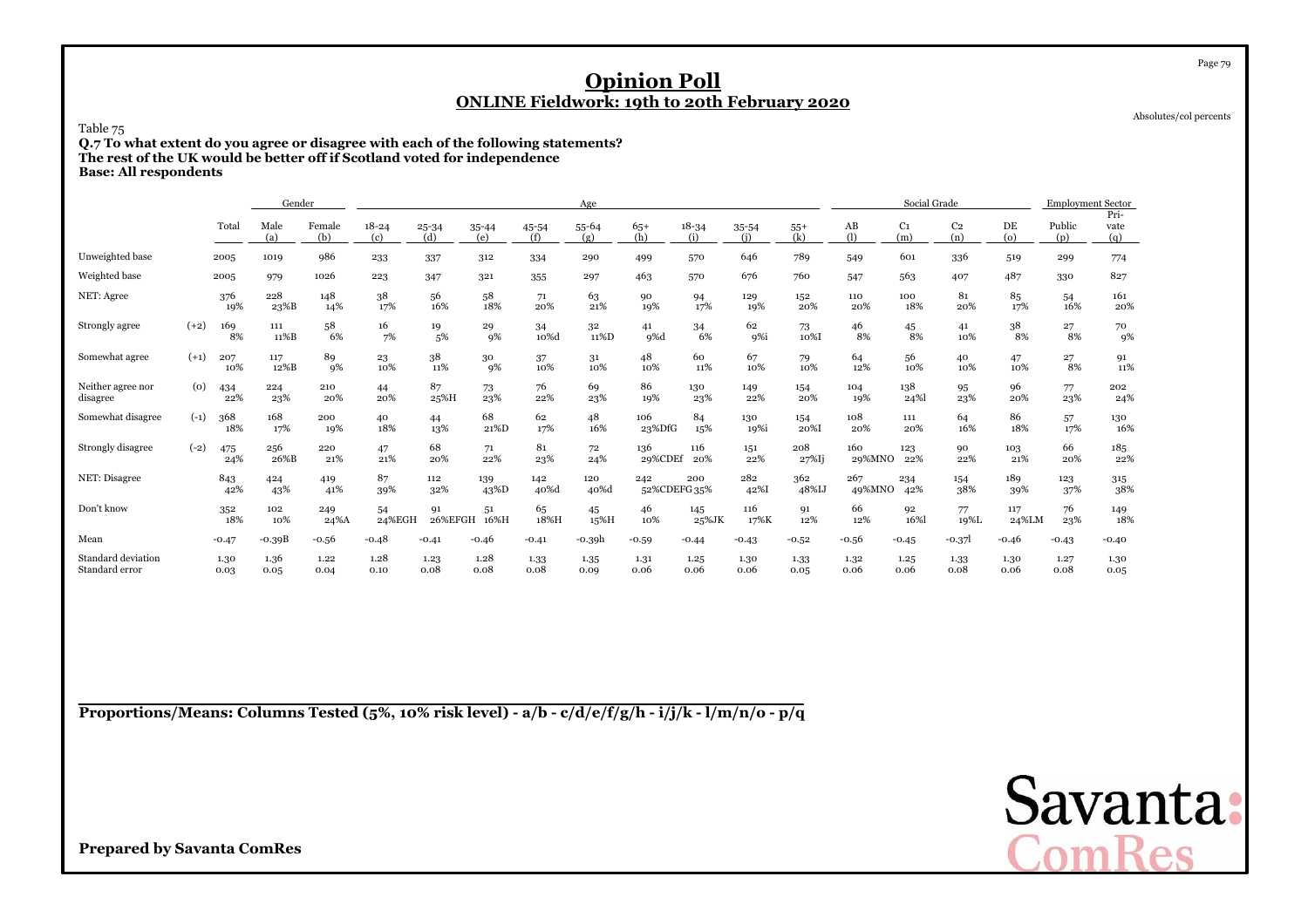Absolutes/col percents

Page 80

### Table 76

 **Q.7 To what extent do you agree or disagree with each of the following statements?The rest of the UK would be better off if Scotland voted for independenceBase: All respondents**

|                                      |        |              |                          |                      |                     |                   |                   |                                  | Region               |                      |                |                |                   |                   |
|--------------------------------------|--------|--------------|--------------------------|----------------------|---------------------|-------------------|-------------------|----------------------------------|----------------------|----------------------|----------------|----------------|-------------------|-------------------|
|                                      |        | Total        | Scotland<br>(a)          | Wales<br>(b)         | NET: England<br>(d) | North East<br>(e) | North West<br>(f) | Yorkshire &<br>Humberside<br>(g) | West Midlands<br>(h) | East Midlands<br>(i) | Eastern<br>(i) | London<br>(k)  | South East<br>(1) | South West<br>(m) |
| Unweighted base                      |        | 2005         | 171                      | 110                  | 1724                | 69                | 238               | 173                              | 192                  | 161                  | 217            | 209            | 296               | 169               |
| Weighted base                        |        | 2005         | 174                      | $100*$               | 1730                | $84*$             | 231               | 168                              | 178                  | 146                  | 192            | 271            | 281               | 178               |
| NET: Agree                           |        | 376<br>19%   | 42<br>24%BFm             | 11<br>11%            | 323<br>19%b         | 23<br>27%BFm      | 34<br>15%         | 27<br>16%                        | 41<br>23%Bfm         | 28<br>19%            | 45<br>23%BFm   | 47<br>17%      | 53<br>19%         | 26<br>15%         |
| Strongly agree                       | $(+2)$ | 169<br>8%    | 28<br>16%DBFGKLM         | $\overline{4}$<br>4% | 138<br>8%           | 9%                | $15\,$<br>6%      | 10<br>6%                         | 23<br>13%BFGKM       | 17<br>12%bgKM        | 21<br>11%bgKM  | 13<br>5%       | 24<br>9%m         | 4%                |
| Somewhat agree                       | $(+1)$ | 207<br>10%   | 14<br>8%                 | 7<br>7%              | 185<br>11%          | 15<br>18%abfI     | 20<br>9%          | 18<br>11%                        | 18<br>10%            | $11\,$<br>7%         | 24<br>12%      | 33<br>12%      | 28<br>10%         | 19<br>11%         |
| Neither agree nor<br>disagree        | (0)    | 434<br>22%   | 29<br>17%                | 19<br>19%            | 386<br>22%          | 12<br>14%         | 65<br>28%AbEJK    | 38<br>22%                        | 44<br>25%ae          | 36<br>25%            | 36<br>19%      | 48<br>18%      | 65<br>23%         | 43<br>24%         |
| Somewhat disagree                    | $(-1)$ | 368<br>18%   | $\bf 21$<br>12%          | $\bf{^{22}}$<br>21%a | 326<br>19%A         | 19<br>23%a        | 51<br>22%A        | $30\,$<br>18%                    | 35<br>20%a           | 27<br>19%            | 36<br>18%      | 43<br>16%      | 48<br>17%         | 36<br>$20\%$ a    |
| Strongly disagree                    | $(-2)$ | 475<br>24%   | 65<br>37%DEFGHIJKL 28%HI | 28                   | 382<br>22%          | 16<br>19%         | 48<br>21%         | 41<br>24%hi                      | 29<br>16%            | $\bf{^{22}}$<br>15%  | 37<br>19%      | 61<br>23%      | 75<br>$27\%$ HIj  | 52<br>29%fHIj     |
| NET: Disagree                        |        | 843<br>42%   | 86<br>49%dHIJk           | 50<br>50%HIjk        | 708<br>41%          | 35<br>42%         | 99<br>43%         | 72<br>42%                        | 64<br>36%            | 49<br>34%            | 73<br>38%      | 104<br>38%     | 123<br>44%i       | 88<br>50%HIJk     |
| Don't know                           |        | 352<br>18%   | 18<br>10%                | 21<br>21%Am          | 314<br>18%A         | 15<br>18%         | 31<br>14%         | 32<br>19%A                       | 29<br>16%            | 33<br>23%AFLM        | 39<br>20%Am    | 73<br>27%AFHLM | 40<br>14%         | 21<br>12%         |
| Mean                                 |        | $-0.47$      | $-0.52$                  | $-0.79$              | $-0.44B$            | $-0.30Bm$         | $-0.49b$          | $-0.55$                          | -0.20aBFGKLM         | $-0.24BgkM$          | $-0.28BM$      | $-0.53$        | $-0.50$           | $-0.68$           |
| Standard deviation<br>Standard error |        | 1.30<br>0.03 | 1.53<br>0.12             | 1.17<br>0.12         | 1.28<br>0.03        | 1.33<br>0.18      | 1.18<br>0.08      | 1.24<br>0.11                     | 1.32<br>0.10         | 1.29<br>0.11         | 1.36<br>0.10   | 1.27<br>0.10   | 1.31<br>0.08      | 1.18<br>0.10      |

**Proportions/Means: Columns Tested (5%, 10% risk level) - a/d - b/d - c/d - a/b/c/e/f/g/h/i/j/k/l/m\* small base; \*\* very small base (under 30) ineligible for sig testing**

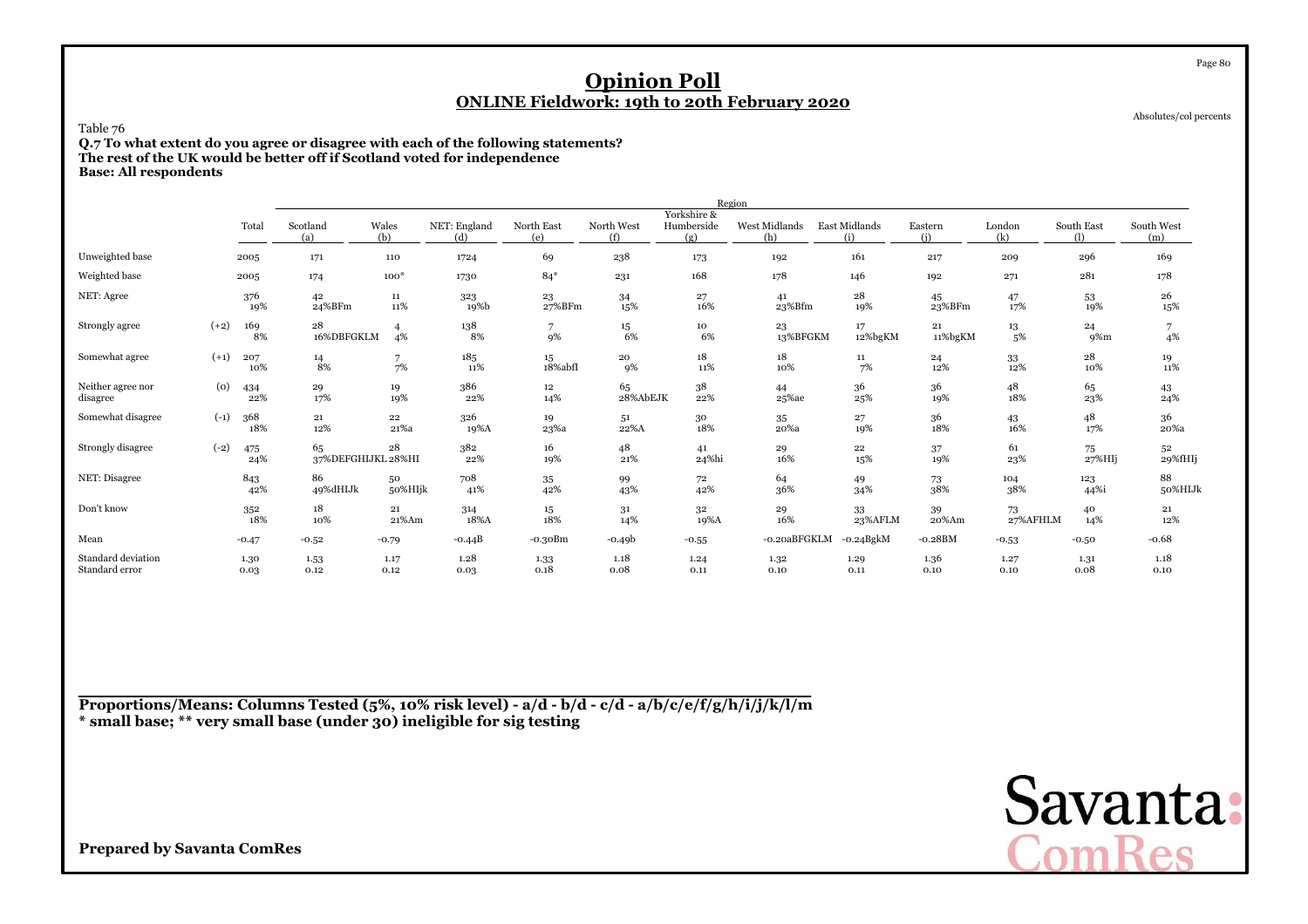Absolutes/col percents

Page 81

Table 77

 **Q.7 To what extent do you agree or disagree with each of the following statements?The rest of the UK would be better off if Scotland voted for independenceBase: All respondents**

|                                      |                    |              |              |               |                    | Past Vote                     |                   |                               |                               |                        |                      |                       |                                          |                                    | Voting Intention      |                               |                             |                               |                                   | 2016 Referendum<br>Vote |               |
|--------------------------------------|--------------------|--------------|--------------|---------------|--------------------|-------------------------------|-------------------|-------------------------------|-------------------------------|------------------------|----------------------|-----------------------|------------------------------------------|------------------------------------|-----------------------|-------------------------------|-----------------------------|-------------------------------|-----------------------------------|-------------------------|---------------|
|                                      |                    | Total        | Cons<br>(a)  | Lab<br>(b)    | Lib Dems<br>(c)    | <b>Brexit</b><br>Party<br>(d) | <b>SNP</b><br>(e) | Plaid<br>Cymru<br>(f)         | Some<br>other<br>party<br>(g) | Did not<br>vote<br>(h) | Cons<br>(i)          | Lab<br>(i)            | Lib Dems<br>(k)                          | <b>Brexit</b><br>Party<br>$\Omega$ | <b>SNP</b><br>(m)     | Plaid<br>Cymru<br>(n)         | Green<br>$\left( 0 \right)$ | Some<br>other<br>party<br>(p) | $Un-$<br>likely to<br>vote<br>(q) | Leave<br>(s)            | Remain<br>(t) |
| Unweighted base                      |                    | 2005         | 715          | 599           | 185                | 65                            | 76                | 18                            | 73                            | 228                    | 713                  | 529                   | 129                                      | 43                                 | 72                    | 20                            | 71                          | 11                            | 133                               | 879                     | 769           |
| Weighted base                        |                    | 2005         | 769          | 572           | 203                | $49*$                         | $69*$             | $11^{**}$                     | $55*$                         | 224                    | 760                  | 494                   | $141*$                                   | $40*$                              | $67*$                 | $16***$                       | $60*$                       | $8***$                        | $132*$                            | 862                     | 793           |
| NET: Agree                           |                    | 376<br>19%   | 193<br>25%BC | 81<br>14%с    | 16<br>8%           | 15<br>30%BC                   | 30                | $\overline{2}$<br>43%ABCG 16% | 10<br>19%C                    | 28<br>13%              | 191<br>25%HJKoQ 14%k | 70                    | 11<br>8%                                 | 19<br>47%HIJKOQ 45%HIJKOQ7%        | 30                    | 3                             | 9<br>15%                    | $\overline{2}$<br>26%         | 12<br>9%                          | 247<br>29%T             | 84<br>11%     |
| Strongly agree                       | $(+2)$             | 169<br>8%    | 87<br>11%BC  | 27<br>5%      | 5<br>3%            | $\overline{7}$<br>13%BC       | 23                | $\overline{2}$<br>33%ABCDG16% | 6<br>11%bC                    | 13<br>6%               | 86<br>11%HJKQ        | 31<br>6%k             | 3<br>2%                                  | 8<br>20%HJKoQ                      | 22                    | $\overline{2}$<br>33%HIJKOQ1% | $\overline{4}$<br>7%k       | $\mathbf{1}$<br>17%           | 6<br>4%                           | 113<br>13%T             | 41<br>5%      |
| Somewhat agree                       | $(+1)$             | 207<br>10%   | 106<br>14%BC | 54<br>9%      | 11<br>5%           | 8<br>17%C                     | 7<br>11%          |                               | $\overline{4}$<br>8%          | 16<br>7%               | 104<br>14%HJKQ 8%    | 39                    | 8<br>6%                                  | 11<br>27%HIJKmO 11%<br>$\circ$     | 8                     | 6%                            | 5<br>8%                     | $\mathbf{1}$<br>9%            | 6<br>5%                           | 133<br>15%T             | 43<br>5%      |
| Neither agree nor<br>disagree        | $\left( 0 \right)$ | 434<br>22%   | 149<br>19%   | 133<br>23%    | 36<br>18%          | 10<br>20%                     | 13<br>19%         | 3<br>29%                      | 11<br>21%                     | 61<br>27%IK            | 145<br>19%           | 124<br>25%IK          | 22<br>15%                                | 6<br>15%                           | 14<br>20%             | 6<br>37%                      | 13<br>22%                   | 3<br>43%                      | 33<br>25%k                        | 176<br>20%              | 166<br>21%    |
| Somewhat disagree                    | $(-1)$             | 368<br>18%   | 132<br>17%   | 116<br>20%e   | 54<br>27%AdE       | 14%                           | 7<br>11%          | 3<br>26%                      | 13<br>24%e                    | 32<br>14%              | 132<br>17%           | 104<br>21%hLMO        | 39<br>28%HILMQ                           | $\overline{2}$<br>6%               | $\overline{7}$<br>10% | $\overline{4}$<br>23%         | 14                          | <sup>1</sup><br>24%hLMQ 10%   | 14<br>11%                         | 137<br>16%              | 180<br>23%S   |
| Strongly disagree                    | $(-2)$             | 475<br>24%   | 201<br>26%d  | 134<br>23%    | 76<br>38%ABDEG 14% |                               | $12 \,$<br>18%    | $\,2\,$<br>22%                | 11<br>20%                     | 29<br>13%              | 208                  | 120<br>27%HlMQ 24%HmQ | 55<br>39%HIJLMO 13%<br>О                 | 5                                  | 9<br>14%              | 3<br>19%                      | 14<br>$23%$ hq              | 1<br>7%                       | 17<br>13%                         | 178<br>21%              | 251<br>32%S   |
| NET: Disagree                        |                    | 843<br>42%   | 333<br>43%DE | 250<br>44%DE  | 130<br>64%ABDEG28% | 14                            | 20<br>28%         | 5<br>48%                      | 24<br>44%de                   | 60<br>27%              | 340                  | 224                   | 94<br>45%HLMQ 45%HLMQ 67%HIJLMO 19%<br>о | 8                                  | 16<br>23%             | 7<br>42%                      | 28                          | -1<br>47%HLMQ 17%             | 31<br>24%                         | 316<br>37%              | 431<br>54%S   |
| Don't know                           |                    | 352<br>18%   | 94<br>12%    | 108<br>19%ACe | 21<br>10%          | 11<br>23%ACe                  | 6<br>9%           | -1<br>7%                      | 9<br>17%                      | 75                     | 85<br>33%IJKlMO 11%  | 77<br>15%I            | 14<br>10%                                | 7<br>18%                           | 8<br>12%              | $\mathbf{1}$<br>3%            | 10<br>16%                   | <sup>1</sup><br>14%           | 56                                | 124<br>42%IJKLMO4%      | 112<br>14%    |
| Mean                                 |                    | $-0.47$      | $-0.38BC$    | $-0.60C$      | $-1.02$            | 0.02aBC                       | 0.33ABCG -0.41    |                               | $-0.42C$                      | $-0.32\text{JK}$       | $-0.40$ JK           | $-0.58K$              | $-1.07$<br>Q                             | 0.43HIJKO<br><b>OQ</b>             | 0.46HIJK -0.34        |                               | $\text{-}0.56\mathrm{K}$    | 0.23                          | $-0.40K$                          | $-0.18T$                | $-0.82$       |
| Standard deviation<br>Standard error |                    | 1.30<br>0.03 | 1.39<br>0.06 | 1.18<br>0.05  | 1.06<br>0.08       | 1.36<br>0.19                  | 1.55<br>0.19      | 1.38<br>0.35                  | 1.31<br>0.17                  | 1.15<br>0.09           | 1.39<br>0.06         | 1.21<br>0.06          | 1.03<br>0.09                             | 1.38<br>0.23                       | 1.48<br>0.18          | 1.24<br>0.28                  | 1.24<br>0.16                | 1.23<br>0.41                  | 1.14<br>0.13                      | 1.38<br>0.05            | 1.17<br>0.05  |

**Proportions/Means: Columns Tested (5%, 10% risk level) - a/b/c/d/e/f/g - h/i/j/k/l/m/n/o/p/q - s/t\* small base; \*\* very small base (under 30) ineligible for sig testing**

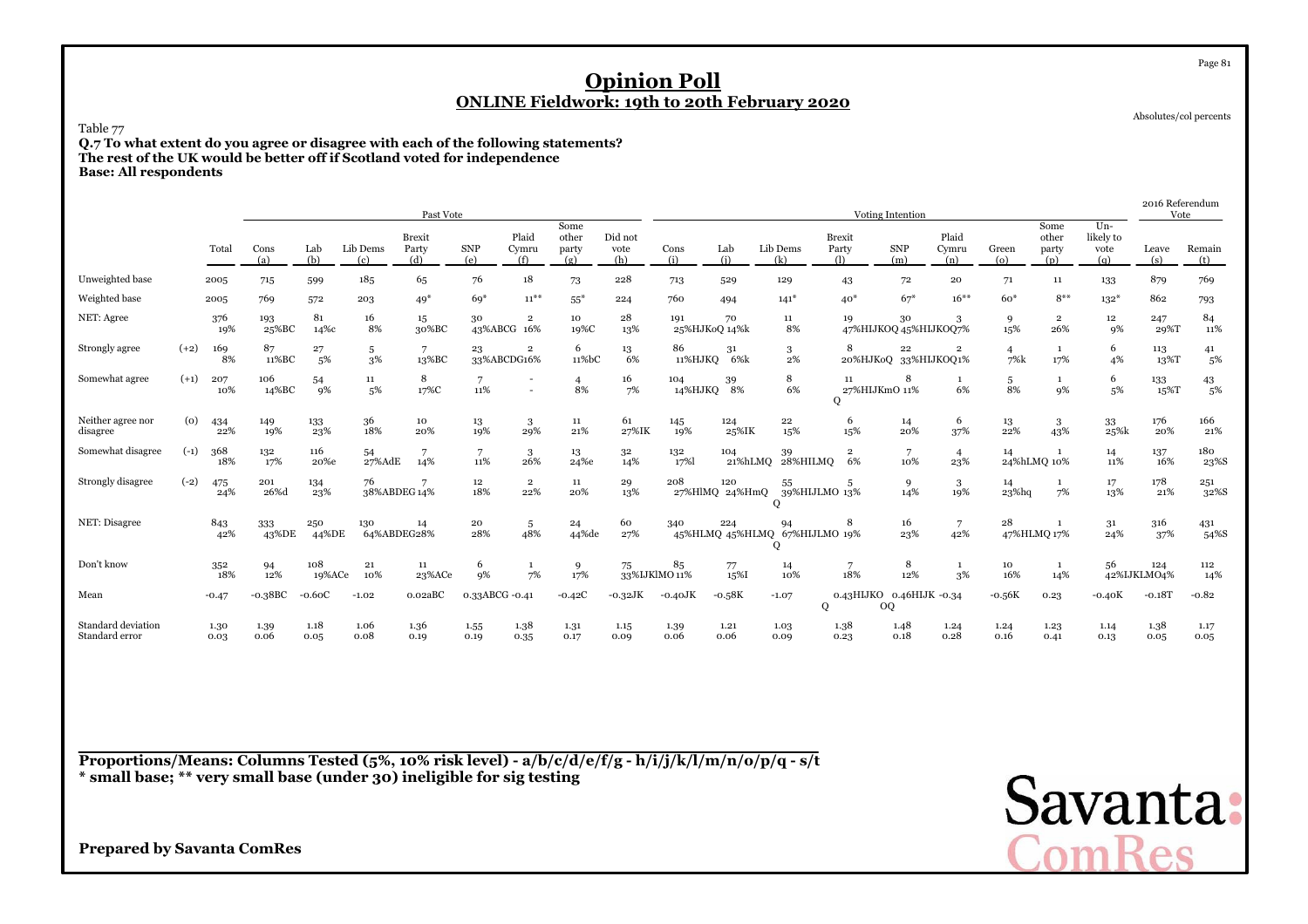Absolutes/col percents

Page 82

### Table 78

 **Q.7 To what extent do you agree or disagree with each of the following statements? There should be a 'border poll' in Northern Ireland and the Republic on the unification of IrelandBase: All respondents**

|                                      |        |              | Gender       |               |                  |                  |              |              | Age          |                        |                  |                  |              |                               | Social Grade          |                       |               | <b>Employment Sector</b> |                     |
|--------------------------------------|--------|--------------|--------------|---------------|------------------|------------------|--------------|--------------|--------------|------------------------|------------------|------------------|--------------|-------------------------------|-----------------------|-----------------------|---------------|--------------------------|---------------------|
|                                      |        | Total        | Male<br>(a)  | Female<br>(b) | $18 - 24$<br>(c) | $25 - 34$<br>(d) | 35-44<br>(e) | 45-54<br>(f) | 55-64<br>(g) | $65+$<br>(h)           | $18 - 34$<br>(i) | $35 - 54$<br>(i) | $55+$<br>(k) | $\mathbf{A}\mathbf{B}$<br>(1) | C <sub>1</sub><br>(m) | C <sub>2</sub><br>(n) | DE<br>(o)     | Public<br>(p)            | Pri-<br>vate<br>(q) |
| Unweighted base                      |        | 2005         | 1019         | 986           | 233              | 337              | 312          | 334          | 290          | 499                    | 570              | 646              | 789          | 549                           | 601                   | 336                   | 519           | 299                      | 774                 |
| Weighted base                        |        | 2005         | 979          | 1026          | 223              | 347              | 321          | 355          | 297          | 463                    | 570              | 676              | 760          | 547                           | 563                   | 407                   | 487           | 330                      | 827                 |
| NET: Agree                           |        | 571<br>28%   | 321<br>33%B  | 250<br>24%    | 53<br>24%        | 74<br>21%        | 83<br>26%    | 94<br>26%    | 95<br>32%cD  | 171<br>37%CDEF         | 128<br>22%       | 177<br>26%       | 266<br>35%IJ | 176<br>32%0                   | 162<br>29%            | 114<br>28%            | 120<br>25%    | 74<br>22%                | 227<br>27%          |
| Strongly agree                       | $(+2)$ | 218<br>11%   | 133<br>14%B  | 86<br>8%      | 10<br>5%         | 27<br>8%         | 39<br>12%Cd  | 39<br>11%C   | 40<br>13%CD  | 62<br>13%CD            | 37<br>7%         | 79<br>12%I       | 102<br>13%I  | 52<br>10%                     | 72<br>13%0            | 50<br>12%             | 44<br>9%      | 27<br>8%                 | 88<br>11%           |
| Somewhat agree                       | $(+1)$ | 353<br>18%   | 188<br>19%b  | 164<br>16%    | 43<br>19%        | 48<br>14%        | 44<br>14%    | 55<br>15%    | 55<br>19%    | 109<br>24%DEF          | 90<br>16%        | 98<br>15%        | 164<br>22%IJ | 124<br>23%MNO                 | 90<br>16%             | 63<br>16%             | 75<br>15%     | 47<br>14%                | 139<br>17%          |
| Neither agree nor<br>disagree        | (o)    | 545<br>27%   | 270<br>28%   | 275<br>27%    | 48<br>22%        | 95<br>27%        | 95<br>29%c   | 109<br>31%C  | 77<br>26%    | 122<br>26%             | 143<br>25%       | 203<br>30%i      | 199<br>26%   | 144<br>26%                    | 156<br>28%            | 110<br>27%            | 136<br>28%    | 100<br>30%               | 238<br>29%          |
| Somewhat disagree                    | $(-1)$ | 152<br>8%    | 92<br>$9\%B$ | 59<br>6%      | 17<br>8%         | 18<br>5%         | 23<br>7%     | 22<br>6%     | 26<br>9%     | 46<br>10%Df            | 35<br>6%         | 45<br>7%         | 72<br>9%ij   | 34<br>6%                      | 57<br>10%LO           | 30<br>7%              | 31<br>6%      | 16<br>5%                 | 58<br>7%            |
| Strongly disagree                    | $(-2)$ | 171<br>9%    | 121<br>12%B  | 49<br>5%      | 13<br>6%         | 38<br>11%cf      | 23<br>7%     | 24<br>7%     | 34<br>11%Cf  | $\substack{39 \\ 8\%}$ | 51<br>9%         | 47<br>7%         | 73<br>10%    | 58<br>11%mo                   | 41<br>7%              | 38<br>9%              | 33<br>7%      | 29<br>9%                 | 69<br>8%            |
| NET: Disagree                        |        | 322<br>16%   | 214<br>22%B  | 109<br>11%    | 30<br>13%        | 56<br>16%        | 47<br>15%    | 46<br>13%    | 60<br>20%cF  | 84<br>18%f             | 86<br>15%        | 92<br>14%        | 144<br>19%iJ | 92<br>17%                     | 98<br>17%0            | 68<br>17%             | 63<br>13%     | 45<br>14%                | 127<br>15%          |
| Don't know                           |        | 567<br>28%   | 174<br>18%   | 393<br>38%A   | 92<br>41%EFGH    | 121<br>35%GH     | 97<br>30%GH  | 107<br>30%GH | 65<br>22%    | 85<br>18%              | 213<br>37%JK     | 203<br>30%K      | 150<br>20%   | 136<br>25%                    | 147<br>26%            | 115<br>28%            | 169<br>35%LMn | 112<br>34%               | 235<br>28%          |
| Mean                                 |        | 0.21         | 0.15         | 0.28a         | 0.16             | 0.03             | 0.23         | 0.26d        | 0.18         | 0.29D                  | 0.08             | 0.25i            | 0.25i        | 0.19                          | 0.23                  | 0.20                  | 0.21          | 0.12                     | 0.20                |
| Standard deviation<br>Standard error |        | 1.18<br>0.03 | 1.26<br>0.04 | 1.06<br>0.04  | 1.07<br>0.09     | 1.20<br>0.08     | 1.17<br>0.08 | 1.12<br>0.07 | 1.27<br>0.08 | 1.18<br>0.06           | 1.16<br>0.06     | 1.14<br>0.05     | 1.21<br>0.05 | 1.19<br>0.06                  | 1.18<br>0.06          | 1.23<br>0.08          | 1.12<br>0.06  | 1.14<br>0.08             | 1.16<br>0.05        |

**Proportions/Means: Columns Tested (5%, 10% risk level) - a/b - c/d/e/f/g/h - i/j/k - l/m/n/o - p/q**

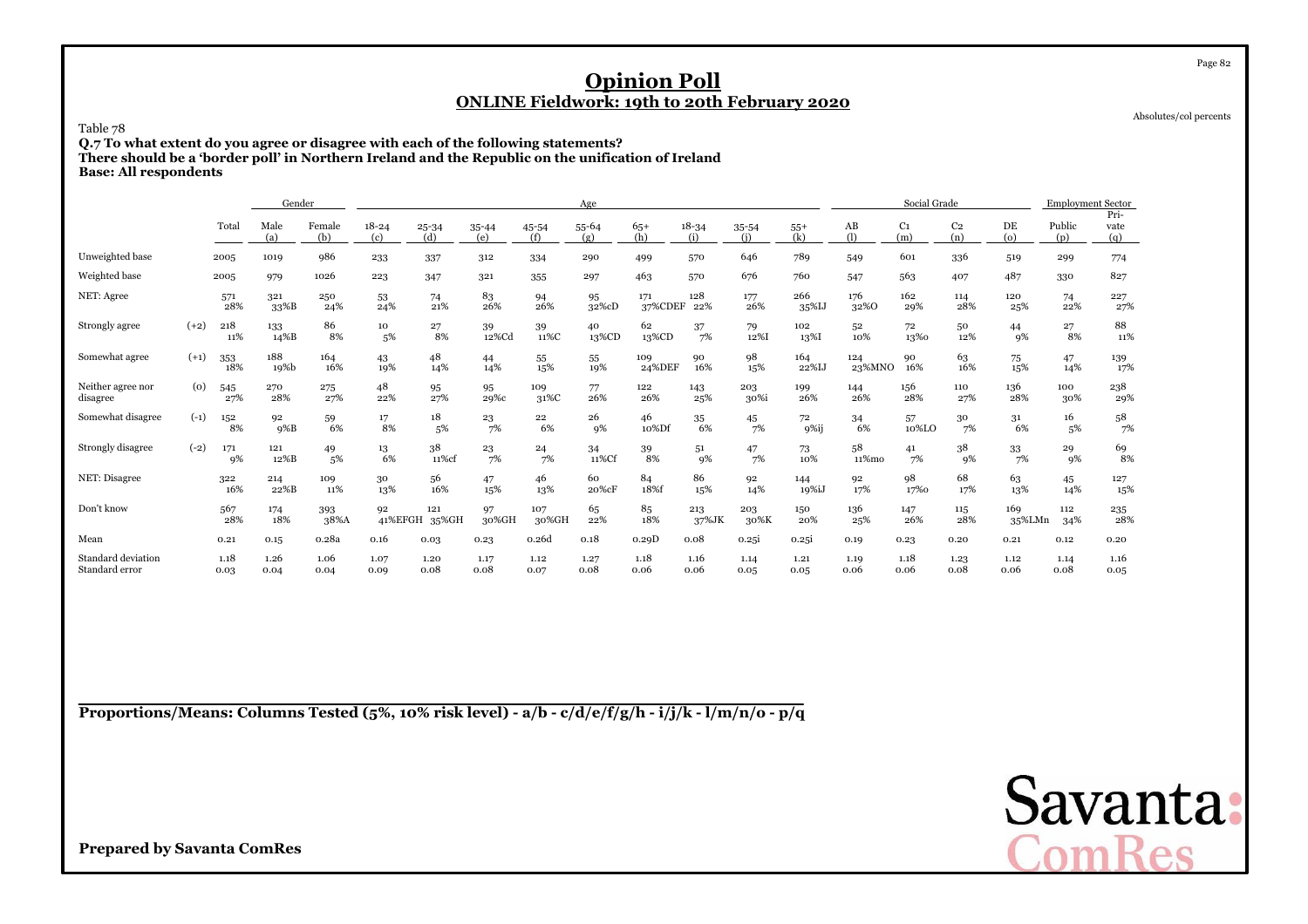Absolutes/col percents

Page 83

### Table 79

 **Q.7 To what extent do you agree or disagree with each of the following statements? There should be a 'border poll' in Northern Ireland and the Republic on the unification of IrelandBase: All respondents**

|                                      |        |              |                  |                     |                     |                      |                   |                                  | Region               |                      |                |               |                  |                   |
|--------------------------------------|--------|--------------|------------------|---------------------|---------------------|----------------------|-------------------|----------------------------------|----------------------|----------------------|----------------|---------------|------------------|-------------------|
|                                      |        | Total        | Scotland<br>(a)  | Wales<br>(b)        | NET: England<br>(d) | North East<br>(e)    | North West<br>(f) | Yorkshire &<br>Humberside<br>(g) | West Midlands<br>(h) | East Midlands<br>(i) | Eastern<br>(i) | London<br>(k) | South East       | South West<br>(m) |
| Unweighted base                      |        | 2005         | 171              | 110                 | 1724                | 69                   | 238               | 173                              | 192                  | 161                  | 217            | 209           | 296              | 169               |
| Weighted base                        |        | 2005         | 174              | $100*$              | 1730                | $84*$                | 231               | 168                              | 178                  | 146                  | 192            | 271           | 281              | 178               |
| NET: Agree                           |        | 571<br>28%   | 48<br>28%        | $\bf{^{28}}$<br>27% | 495<br>29%          | $18\,$<br>22%        | 62<br>27%         | 48<br>29%                        | 51<br>29%            | 40<br>27%            | 45<br>23%      | 80<br>30%     | 100<br>35%efJ    | 51<br>29%         |
| Strongly agree                       | $(+2)$ | 218<br>11%   | 24<br>14%        | 15<br>15%           | 179<br>10%          | $\overline{7}$<br>8% | 20<br>9%          | 22<br>13%                        | 19<br>11%            | 17<br>12%            | 16<br>8%       | 33<br>12%     | 31<br>11%        | $\frac{14}{8\%}$  |
| Somewhat agree                       | $(+1)$ | 353<br>18%   | 24<br>14%        | 12<br>12%           | 316<br>18%          | 11<br>13%            | 42<br>18%         | 26<br>15%                        | $32\,$<br>18%        | 23<br>16%            | 29<br>15%      | 48<br>18%     | 69<br>25%ABeGIJk | 37<br>21%         |
| Neither agree nor<br>disagree        | (0)    | 545<br>27%   | $\frac{49}{28%}$ | 25<br>25%           | 471<br>27%          | 29<br>35%            | 73<br>32%         | 41<br>24%                        | 46<br>26%            | 40<br>28%            | $^{53}_{28\%}$ | 73<br>27%     | 68<br>24%        | 46<br>26%         |
| Somewhat disagree                    | $(-1)$ | 152<br>8%    | $\frac{14}{8\%}$ | 14<br>14%DHIjKL     | 123<br>7%           | 9<br>11%k            | 22<br>10%K        | 13<br>8%                         | 9<br>5%              | 8<br>6%              | 14<br>7%       | 11<br>4%      | 16<br>6%         | 22<br>12%HiKL     |
| Strongly disagree                    | $(-2)$ | 171<br>9%    | 19<br>11%        | 8<br>8%             | 143<br>8%           | 8<br>10%             | 15<br>6%          | 12<br>7%                         | $15\,$<br>8%         | 13<br>9%             | 19<br>10%      | 25<br>9%      | 18<br>6%         | 19<br>11%         |
| NET: Disagree                        |        | 322<br>16%   | $33\,$<br>19%    | 22<br>22%hkL        | 267<br>15%          | 17<br>20%            | 37<br>16%         | 25<br>15%                        | 24<br>13%            | 21<br>14%            | 32<br>17%      | 37<br>13%     | 33<br>12%        | 41<br>23%HiKL     |
| Don't know                           |        | 567<br>28%   | 43<br>25%        | $^{25}$<br>25%      | 498<br>29%          | 20<br>23%            | 58<br>25%         | 54<br>32%                        | 57<br>32%m           | 45<br>31%            | 62<br>32%m     | 81<br>30%     | 80<br>28%        | 41<br>23%         |
| Mean                                 |        | 0.21         | 0.15             | 0.17                | 0.21                | $*$                  | 0.17              | 0.28                             | 0.26                 | 0.23                 | 0.07           | 0.27          | 0.40aEfJM        | 0.04              |
| Standard deviation<br>Standard error |        | 1.18<br>0.03 | 1.26<br>0.11     | 1.26<br>0.14        | 1.17<br>0.03        | 1.13<br>0.16         | 1.07<br>0.08      | 1.22<br>0.11                     | 1.19<br>0.10         | 1.20<br>0.11         | 1.18<br>0.10   | 1.21<br>0.10  | 1.11<br>0.08     | 1.18<br>0.10      |

**Proportions/Means: Columns Tested (5%, 10% risk level) - a/d - b/d - c/d - a/b/c/e/f/g/h/i/j/k/l/m\* small base; \*\* very small base (under 30) ineligible for sig testing**

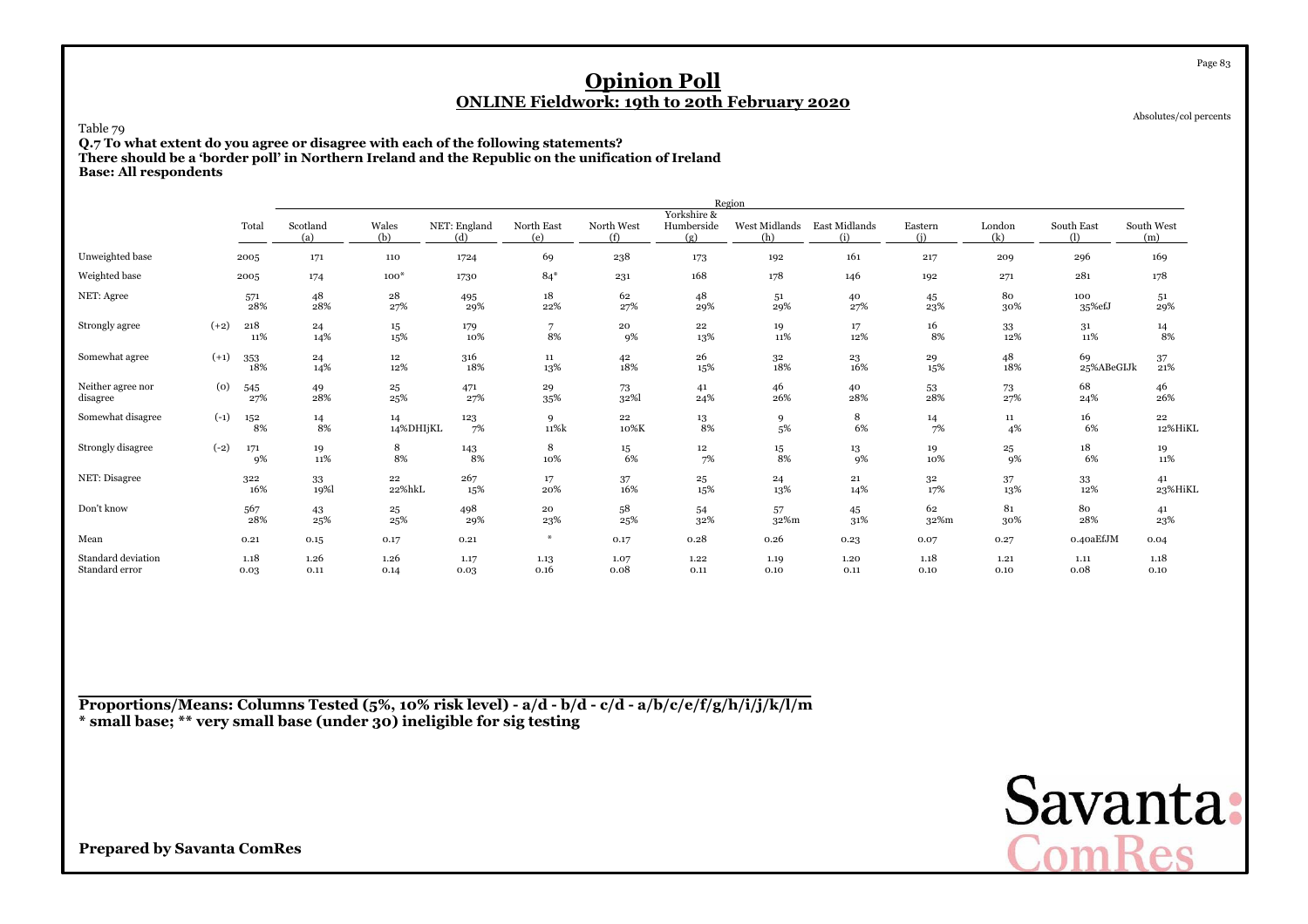Table 80

 **Q.7 To what extent do you agree or disagree with each of the following statements? There should be a 'border poll' in Northern Ireland and the Republic on the unification of IrelandBase: All respondents**

|                                      |        |              |               |              |                 | Past Vote                     |                   |                       |                               |                             |                    |               |                 |                                    | Voting Intention   |                       |                 |                               |                                   | 2016 Referendum    | Vote          |
|--------------------------------------|--------|--------------|---------------|--------------|-----------------|-------------------------------|-------------------|-----------------------|-------------------------------|-----------------------------|--------------------|---------------|-----------------|------------------------------------|--------------------|-----------------------|-----------------|-------------------------------|-----------------------------------|--------------------|---------------|
|                                      |        | Total        | Cons<br>(a)   | Lab<br>(b)   | Lib Dems<br>(c) | <b>Brexit</b><br>Party<br>(d) | <b>SNP</b><br>(e) | Plaid<br>Cymru<br>(f) | Some<br>other<br>party<br>(g) | Did not<br>vote<br>(h)      | Cons<br>(i)        | Lab<br>(i)    | Lib Dems<br>(k) | <b>Brexit</b><br>Party<br>$\Omega$ | <b>SNP</b><br>(m)  | Plaid<br>Cymru<br>(n) | Green<br>(o)    | Some<br>other<br>party<br>(p) | $Un-$<br>likely to<br>vote<br>(q) | Leave<br>(s)       | Remain<br>(t) |
| Unweighted base                      |        | 2005         | 715           | 599          | 185             | 65                            | 76                | 18                    | 73                            | 228                         | 713                | 529           | 129             | 43                                 | 72                 | 20                    | 71              | 11                            | 133                               | 879                | 769           |
| Weighted base                        |        | 2005         | 769           | 572          | 203             | $49*$                         | $69*$             | $11^{**}$             | $55*$                         | 224                         | 760                | 494           | $141*$          | $40*$                              | $67*$              | $16***$               | 60 <sup>*</sup> | $8**$                         | $132*$                            | 862                | 793           |
| NET: Agree                           |        | 571<br>28%   | 211<br>27%    | 185<br>32%a  | 76<br>37%A      | 16<br>32%                     | 30<br>43%Abg      | 4<br>32%              | 15<br>28%                     | 28<br>12%                   | 212<br>28%HQ       | 172<br>35%HIQ | 48<br>34%HQ     | 11<br>28%Hq                        | 30<br>44%HIQ       | $\overline{4}$<br>23% | 23<br>38%HQ     | 3<br>38%                      | 18<br>14%                         | 255<br>30%         | 259<br>33%    |
| Strongly agree                       | $(+2)$ | 218<br>11%   | 69<br>9%      | 73<br>13%a   | 29<br>14%a      | 6<br>12%                      | 17<br>25%ABcdG20% | $\overline{2}$        | 5<br>9%                       | 13<br>6%                    | 69<br>9%           | 68<br>14%HIq  | 21<br>15%Hiq    | $\overline{4}$<br>9%               | 17<br>26%HIJklQ15% | $\overline{2}$        | 11<br>19%HIQ    | $\overline{2}$<br>28%         | 9<br>7%                           | 85<br>10%          | 119<br>15%S   |
| Somewhat agree                       | $(+1)$ | 353<br>18%   | 142<br>18%    | 112<br>20%   | 46<br>23%       | 10<br>20%                     | 12<br>18%         | 12%                   | 10<br>19%                     | 15<br>7%                    | 143<br>19%HO       | 103<br>21%HQ  | 27<br>19%HO     | 7<br>19%HQ                         | 12<br>18%HQ        | $\mathbf{1}$<br>8%    | 11<br>19%HQ     | 1<br>10%                      | 9<br>6%                           | 170<br>20%         | 140<br>18%    |
| Neither agree nor<br>disagree        | (o)    | 545<br>27%   | 206<br>27%    | 160<br>28%   | 53<br>26%       | 11<br>22%                     | 15<br>21%         | 3<br>22%              | 11<br>21%                     | 70<br>31%0                  | 215<br>28%         | 135<br>27%    | 38<br>27%       | 9<br>22%                           | 15<br>23%          | 5<br>32%              | 11<br>19%       | $\overline{4}$<br>46%         | 31<br>23%                         | 235<br>27%         | 206<br>26%    |
| Somewhat disagree                    | $(-1)$ | 152<br>8%    | 75<br>10%bD   | 38<br>7%d    | 16<br>8%d       | 1%                            | 3<br>4%           | $\overline{2}$<br>15% | 5<br>9%d                      | 12<br>5%                    | 67<br>9%           | 37<br>7%      | 8<br>6%         | 3<br>6%                            | 3<br>4%            | $\overline{4}$<br>24% | 5<br>8%         |                               | 7<br>5%                           | 64<br>7%           | 61<br>8%      |
| Strongly disagree                    | $(-2)$ | 171<br>9%    | 95<br>12%Bg   | 29<br>5%     | 19<br>9%b       | 5<br>10%                      | 9<br>13%Bg        | 7%                    | $\overline{\mathbf{2}}$<br>4% | 10<br>5%                    | 94<br>12%HJOQ      | 24<br>5%      | 18              | 6<br>12%HJOq 14%HJO                | 8<br>12%HJO        | $\mathbf{1}$<br>5%    | 1<br>2%         | #<br>6%                       | $\overline{7}$<br>5%              | 88<br>10%          | $^{67}_{8\%}$ |
| NET: Disagree                        |        | 322<br>16%   | 171<br>22%BDg | 67<br>12%    | 35<br>17%b      | 5<br>10%                      | 12<br>17%         | $\overline{2}$<br>22% | 7<br>12%                      | 23<br>10%                   | 161<br>21%HJOQ 12% | 60            | 26<br>18%h      | 8<br>20%                           | 11<br>16%          | 5<br>29%              | 6<br>10%        | $\ast$<br>6%                  | 14<br>10%                         | 152<br>18%         | 129<br>16%    |
| Don't know                           |        | 567<br>28%   | 181<br>24%    | 161<br>28%C  | 40<br>19%       | 18<br>36%aCE                  | 13<br>19%         | 3<br>24%              | 21                            | 103<br>39%AbCE 46%IJKlM 23% | 172                | 127<br>26%    | 30<br>21%       | 12<br>30%                          | 11<br>17%          | $\,2$<br>15%          | 20<br>34%ikM    | 1<br>9%                       | 70                                | 221<br>53%IJKLMO6% | 199<br>25%    |
| Mean                                 |        | 0.21         | 0.02          | 0.39A        | 0.31A           | o.38a                         | 0.48A             | 0.30                  | 0.35                          | 0.06                        | 0.05               | $0.43H$ IQ    | 0.23            | 0.04                               | 0.50Hl             | 0.06                  | 0.69HIkQ 0.59   |                               | 0.10                              | 0.16               | 0.31s         |
| Standard deviation<br>Standard error |        | 1.18<br>0.03 | 1.22<br>0.05  | 1.10<br>0.05 | 1.21<br>0.10    | 1.26<br>0.19                  | 1.39<br>0.18      | 1.37<br>0.38          | 1.10<br>0.16                  | 1.00<br>0.09                | 1.21<br>0.05       | 1.10<br>0.06  | 1.29<br>0.13    | 1.31<br>0.23                       | 1.37<br>0.18       | 1.19<br>0.30          | 1.10<br>0.16    | 1.23<br>0.39                  | 1.15<br>0.14                      | 1.19<br>0.05       | 1.22<br>0.05  |

**Proportions/Means: Columns Tested (5%, 10% risk level) - a/b/c/d/e/f/g - h/i/j/k/l/m/n/o/p/q - s/t\* small base; \*\* very small base (under 30) ineligible for sig testing**



Absolutes/col percents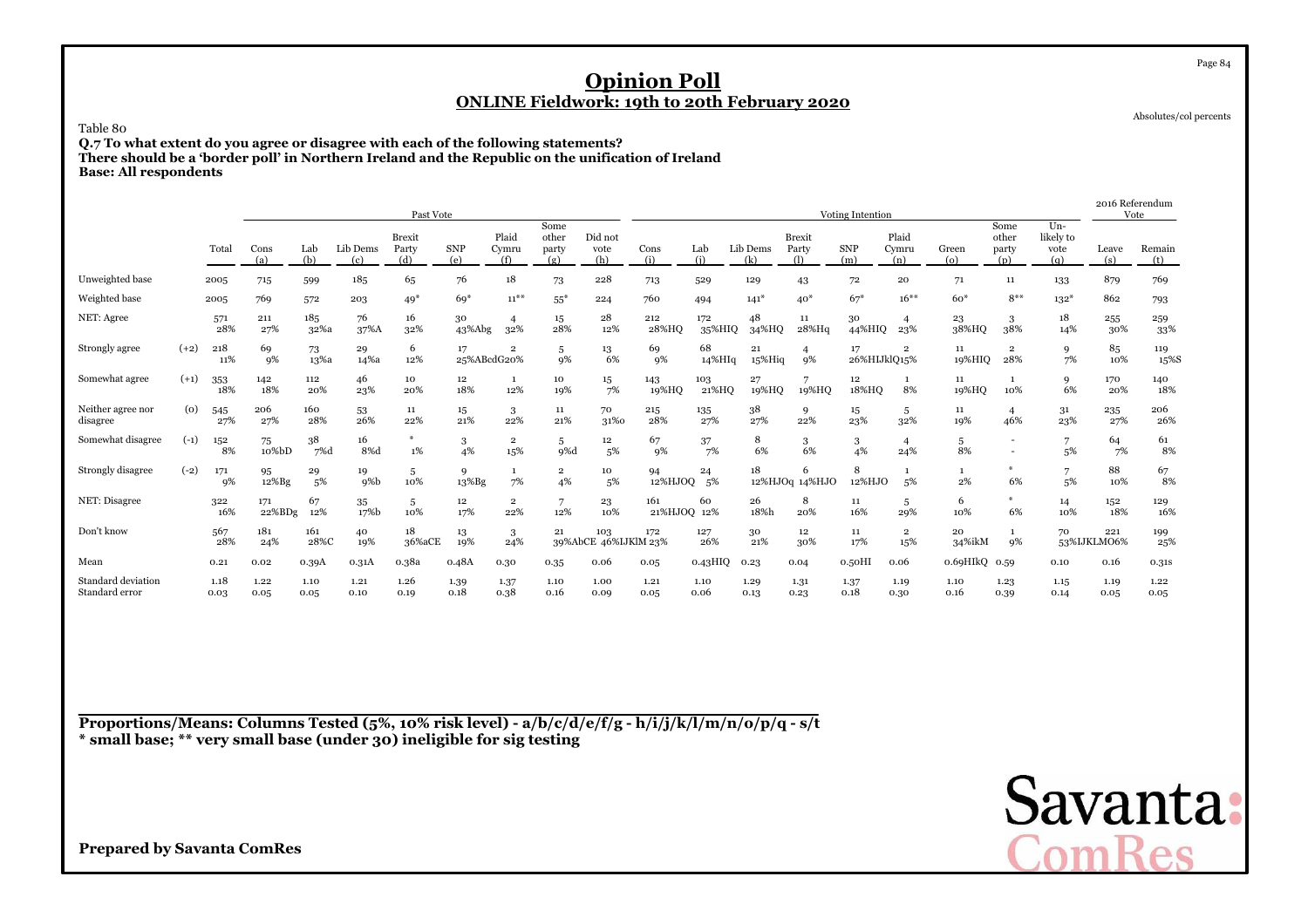Absolutes/col percents

Page 85

#### Table 81

 **Q.7 To what extent do you agree or disagree with each of the following statements?The rest of the UK would be better off if Northern Ireland voted to unify with the Republic of Ireland**

**Base: All respondents**

|                                      |        |              | Gender       |               |                  |                  |              |               | Age          |              |                     |              |              |              | Social Grade          |                       |                | <b>Employment Sector</b> |                                         |
|--------------------------------------|--------|--------------|--------------|---------------|------------------|------------------|--------------|---------------|--------------|--------------|---------------------|--------------|--------------|--------------|-----------------------|-----------------------|----------------|--------------------------|-----------------------------------------|
|                                      |        | Total        | Male<br>(a)  | Female<br>(b) | $18 - 24$<br>(c) | $25 - 34$<br>(d) | 35-44<br>(e) | 45-54<br>(f)  | 55-64<br>(g) | $65+$<br>(h) | $18 - 34$<br>(i)    | 35-54<br>(i) | $55+$<br>(k) | AB<br>(1)    | C <sub>1</sub><br>(m) | C <sub>2</sub><br>(n) | DE<br>$\omega$ | Public<br>(p)            | Pri-<br>vate<br>(q)                     |
| Unweighted base                      |        | 2005         | 1019         | 986           | 233              | 337              | 312          | 334           | 290          | 499          | 570                 | 646          | 789          | 549          | 601                   | 336                   | 519            | 299                      | 774                                     |
| Weighted base                        |        | 2005         | 979          | 1026          | 223              | 347              | 321          | 355           | 297          | 463          | 570                 | 676          | 760          | 547          | 563                   | 407                   | 487            | 330                      | 827                                     |
| NET: Agree                           |        | 531<br>26%   | 312<br>32%B  | 219<br>21%    | 45<br>20%        | 64<br>18%        | 87<br>27%D   | 77<br>22%     | 82<br>28%cD  | 176          | 109<br>38%CDEFG 19% | 164<br>24%i  | 258<br>34%IJ | 167<br>30%MO | 134<br>24%            | 113<br>28%            | 117<br>24%     | 71<br>21%                | 210<br>25%                              |
| Strongly agree                       | $(+2)$ | 193<br>10%   | 120<br>12%B  | 73<br>7%      | 15<br>7%         | 23<br>7%         | 33<br>10%    | 34<br>10%     | 27<br>9%     | 61<br>13%CD  | 38<br>7%            | 67<br>10%i   | 88<br>12%I   | 59<br>11%    | 51<br>9%              | 43<br>11%             | 40<br>8%       | 23<br>7%                 | 85<br>10%                               |
| Somewhat agree                       | $(+1)$ | 338<br>17%   | 192<br>20%B  | 146<br>14%    | 31<br>14%        | 40<br>12%        | 54<br>17%    | 43<br>12%     | 55<br>18%Df  | 115          | 71<br>25%CDEFg 12%  | 97<br>14%    | 170<br>22%IJ | 108<br>20%M  | 83<br>15%             | 71<br>17%             | 76<br>16%      | 48<br>15%                | 125<br>15%                              |
| Neither agree nor<br>disagree        | (0)    | 535<br>27%   | 249<br>25%   | 286<br>28%    | 54<br>24%        | 84<br>24%        | 89<br>28%    | 116<br>33%cDH | 88<br>30%H   | 104<br>22%   | 138<br>24%          | 205<br>30%Ik | 192<br>25%   | 135<br>25%   | 177<br>31%LnO         | 102<br>25%            | 122<br>25%     | 91<br>28%                | 243<br>29%                              |
| Somewhat disagree                    | $(-1)$ | 180<br>9%    | 108<br>11%B  | 73<br>7%      | $\frac{17}{7\%}$ | 24<br>7%         | 33<br>10%    | 30<br>8%      | 29<br>10%    | 48<br>10%    | 41<br>7%            | 63<br>9%     | 77<br>10%i   | 52<br>10%    | 48<br>8%              | 39<br>10%             | 41<br>8%       | 29<br>9%                 | $\begin{array}{c} 70 \ 8\% \end{array}$ |
| Strongly disagree                    | $(-2)$ | 185<br>9%    | 126<br>13%B  | 59<br>6%      | 17<br>8%         | 39<br>11%F       | 23<br>7%     | 21<br>6%      | 31<br>10%f   | 54<br>12%eF  | 56<br>10%i          | 44<br>7%     | 85<br>11%J   | 67<br>12%nO  | 57<br>10%0            | 31<br>8%              | 30<br>6%       | 29<br>9%                 | 70<br>8%                                |
| NET: Disagree                        |        | 366<br>18%   | 234<br>24%B  | 132<br>13%    | 34<br>15%        | 63<br>18%        | 56<br>17%    | 51<br>14%     | 60<br>20%f   | 102<br>22%cF | 97<br>17%           | 107<br>16%   | 162<br>21%iJ | 120<br>22%0  | 105<br>19%            | 70<br>17%             | 71<br>15%      | 58<br>18%                | 140<br>17%                              |
| Don't know                           |        | 574<br>29%   | 185<br>19%   | 389<br>38%A   | 89<br>40%EfGH    | 136<br>39%EfGH   | 89<br>28%H   | 112<br>31%GH  | 67<br>23%    | 81<br>17%    | 225<br>40%JK        | 201<br>30%K  | 148<br>19%   | 126<br>23%   | 148<br>26%            | 121<br>30%            | 178<br>37%LMn  | 111<br>34%               | 233<br>28%                              |
| Mean                                 |        | 0.12         | 0.09         | 0.16          | 0.06             | $-0.07$          | 0.17d        | 0.16d         | 0.08         | 0.21D        | $-0.02$             | 0.17         | 0.16I        | 0.09         | 0.05                  | 0.19                  | 0.18           | 0.03                     | 0.14                                    |
| Standard deviation<br>Standard error |        | 1.19<br>0.03 | 1.27<br>0.04 | 1.07<br>0.04  | 1.15<br>0.10     | 1.22<br>0.08     | 1.15<br>0.08 | 1.09<br>0.07  | 1.17<br>0.08 | 1.26<br>0.06 | 1.19<br>0.06        | 1.12<br>0.05 | 1.23<br>0.05 | 1.25<br>0.06 | 1.16<br>0.06          | 1.18<br>0.08          | 1.12<br>0.06   | 1.14<br>0.08             | 1.16<br>0.05                            |

**Proportions/Means: Columns Tested (5%, 10% risk level) - a/b - c/d/e/f/g/h - i/j/k - l/m/n/o - p/q**

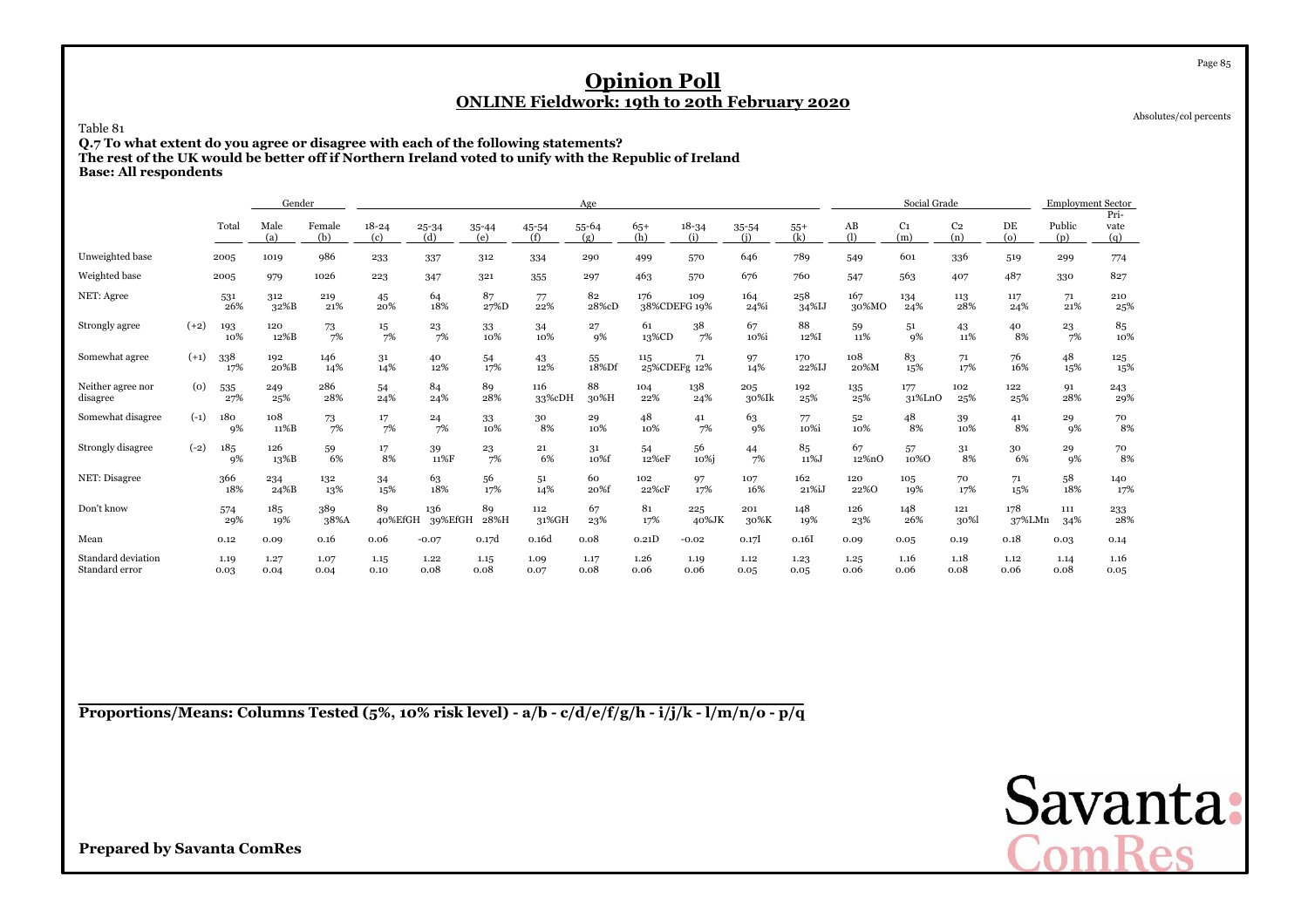Absolutes/col percents

Page 86

#### Table 82

 **Q.7 To what extent do you agree or disagree with each of the following statements? The rest of the UK would be better off if Northern Ireland voted to unify with the Republic of IrelandBase: All respondents**

|                                      |        |              |                        |                  |                     |                                           |                   |                                  | Region               |                      |                |               |                        |                     |
|--------------------------------------|--------|--------------|------------------------|------------------|---------------------|-------------------------------------------|-------------------|----------------------------------|----------------------|----------------------|----------------|---------------|------------------------|---------------------|
|                                      |        | Total        | Scotland<br>(a)        | Wales<br>(b)     | NET: England<br>(d) | North East<br>(e)                         | North West<br>(f) | Yorkshire &<br>Humberside<br>(g) | West Midlands<br>(h) | East Midlands<br>(i) | Eastern<br>(i) | London<br>(k) | South East<br>$\Omega$ | South West<br>(m)   |
| Unweighted base                      |        | 2005         | 171                    | 110              | 1724                | 69                                        | 238               | 173                              | 192                  | 161                  | 217            | 209           | 296                    | 169                 |
| Weighted base                        |        | 2005         | 174                    | $100*$           | 1730                | $84*$                                     | 231               | 168                              | 178                  | 146                  | 192            | 271           | 281                    | 178                 |
| NET: Agree                           |        | 531<br>26%   | $38\,$<br>22%          | 22<br>22%        | 471<br>27%          | 21<br>25%                                 | 54<br>23%         | 44<br>26%                        | 55<br>31%ai          | 31<br>21%            | 47<br>24%      | 86<br>32%afI  | 77<br>27%              | 56<br>31%ai         |
| Strongly agree                       | $(+2)$ | 193<br>10%   | $\substack{13 \\ 8\%}$ | 12<br>12%f       | 168<br>10%          | 6<br>7%                                   | 13<br>6%          | 17<br>10%                        | 23<br>13%F           | $12\,$<br>8%         | 16<br>8%       | 35<br>13%F    | 25<br>9%               | 20<br>11%f          |
| Somewhat agree                       | $(+1)$ | 338<br>17%   | $\bf{^{25}}$<br>14%    | 10<br>10%        | 303<br>18%b         | $\begin{array}{c} 15 \\ 18\% \end{array}$ | 41<br>$18\%$      | $_{\rm 16\%}^{\rm 27}$           | $32\,$<br>18%b       | 19<br>13%            | $31\,$<br>16%  | 51<br>19%b    | 52<br>18%b             | 35<br>$20\%{\rm b}$ |
| Neither agree nor<br>disagree        | (0)    | 535<br>27%   | 47<br>27%              | $\frac{27}{27%}$ | 461<br>27%          | 22<br>27%                                 | 69<br>30%m        | 44<br>26%                        | 47<br>26%            | 43<br>29%            | 46<br>24%      | 71<br>26%     | 80<br>29%              | 39<br>22%           |
| Somewhat disagree                    | $(-1)$ | 180<br>9%    | $\bf 21$<br>12%Hk      | 12<br>12%Hk      | 148<br>9%           | 10<br>12%H                                | 26<br>11%Hk       | 13<br>8%                         | 8<br>4%              | $11\,$<br>$8\%$      | 18<br>9%h      | 16<br>6%      | 20<br>7%               | 25<br>14%HKL        |
| Strongly disagree                    | $(-2)$ | 185<br>9%    | 22<br>12%K             | 14<br>14%K       | 150<br>9%           | 8<br>10%                                  | 21<br>9%          | 14<br>8%                         | 17<br>10%            | $12\,$<br>8%         | 15<br>8%       | 15<br>5%      | 23<br>8%               | 24<br>14%K          |
| NET: Disagree                        |        | 366<br>18%   | 42<br>24%DgHiKL        | 26<br>26%DgHiKL  | 297<br>17%          | 19<br>22%k                                | 47<br>20%K        | $_{\rm 16\%}^{\rm 27}$           | 25<br>14%            | 23<br>16%            | 33<br>17%      | 31<br>11%     | 43<br>15%              | 49<br>28%GHIJKL     |
| Don't know                           |        | 574<br>29%   | 48<br>27%              | $^{25}$<br>25%   | 501<br>29%          | 22<br>26%                                 | 61<br>26%         | 53<br>31%M                       | 52<br>29%m           | 49<br>33%M           | 66<br>34%M     | 83<br>31%M    | 80<br>29%m             | 35<br>20%           |
| Mean                                 |        | 0.12         | $-0.10$                | $-0.08$          | 0.16A               | 0.01                                      | $-0.01$           | 0.18                             | $0.29$ A $b$ F       | 0.08                 | 0.11           | 0.40ABeFIJlM  | 0.18a                  | 0.02                |
| Standard deviation<br>Standard error |        | 1.19<br>0.03 | 1.21<br>0.11           | 1.30<br>0.14     | 1.17<br>0.03        | 1.17<br>0.17                              | 1.10<br>0.08      | 1.19<br>0.11                     | 1.23<br>0.10         | 1.14<br>0.11         | 1.17<br>0.10   | 1.12<br>0.09  | 1.14<br>0.08           | 1.30<br>0.11        |

**Proportions/Means: Columns Tested (5%, 10% risk level) - a/d - b/d - c/d - a/b/c/e/f/g/h/i/j/k/l/m\* small base; \*\* very small base (under 30) ineligible for sig testing**

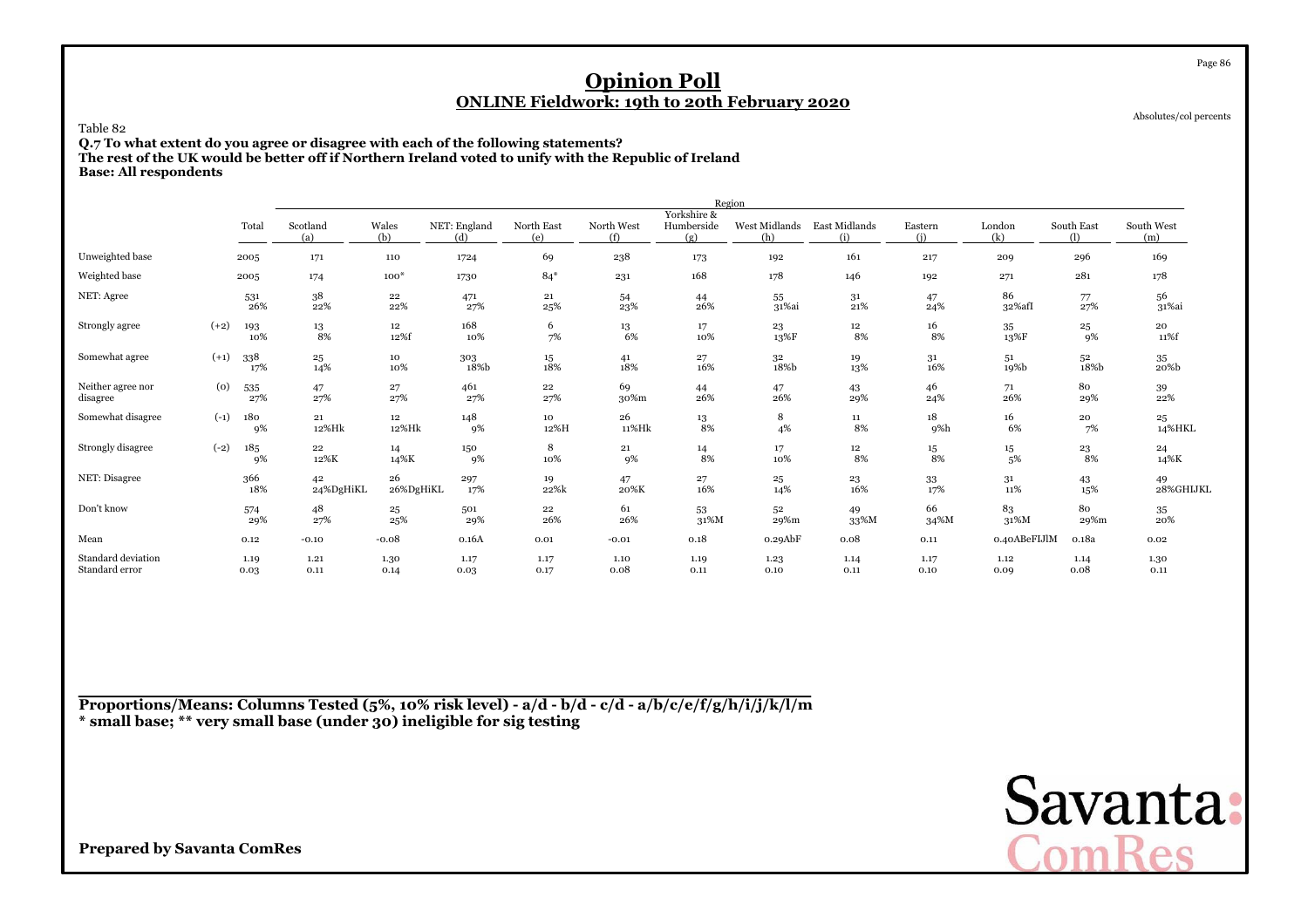Absolutes/col percents

Page 87

### Table 83

 **Q.7 To what extent do you agree or disagree with each of the following statements?The rest of the UK would be better off if Northern Ireland voted to unify with the Republic of Ireland**

**Base: All respondents**

|                                      |        |              |                  |              |                 | Past Vote                     |                   |                       |                               |                        |                    |                       |                 |                                    | <b>Voting Intention</b> |                                |                                  |                               |                                   | 2016 Referendum<br>Vote |               |
|--------------------------------------|--------|--------------|------------------|--------------|-----------------|-------------------------------|-------------------|-----------------------|-------------------------------|------------------------|--------------------|-----------------------|-----------------|------------------------------------|-------------------------|--------------------------------|----------------------------------|-------------------------------|-----------------------------------|-------------------------|---------------|
|                                      |        | Total        | Cons<br>(a)      | Lab<br>(b)   | Lib Dems<br>(c) | <b>Brexit</b><br>Party<br>(d) | <b>SNP</b><br>(e) | Plaid<br>Cymru<br>(f) | Some<br>other<br>party<br>(g) | Did not<br>vote<br>(h) | Cons<br>(i)        | Lab<br>(i)            | Lib Dems<br>(k) | <b>Brexit</b><br>Party<br>$\Omega$ | <b>SNP</b><br>(m)       | Plaid<br>Cymru<br>(n)          | Green<br>$\left( 0 \right)$      | Some<br>other<br>party<br>(p) | $Un-$<br>likely to<br>vote<br>(q) | Leave<br>(s)            | Remain<br>(t) |
| Unweighted base                      |        | 2005         | 715              | 599          | 185             | 65                            | 76                | 18                    | 73                            | 228                    | 713                | 529                   | 129             | 43                                 | 72                      | 20                             | 71                               | 11                            | 133                               | 879                     | 769           |
| Weighted base                        |        | 2005         | 769              | 572          | 203             | $49*$                         | $69*$             | $11^{***}$            | $55*$                         | 224                    | 760                | 494                   | $141*$          | $40*$                              | $67*$                   | $16***$                        | $60*$                            | $8***$                        | $132*$                            | 862                     | 793           |
| NET: Agree                           |        | 531<br>26%   | 225<br>29%       | 151<br>26%   | 53<br>26%       | 14<br>27%                     | 25<br>37%bg       | 12%                   | 12<br>22%                     | 43<br>19%              | 226<br>30%HQ       | 145<br>29%Hq          | 32<br>23%       | 7<br>18%                           | 22<br>33%Hq             | $\mathbf{1}$<br>5%             | 23<br>37%HklQ 45%                |                               | 26<br>20%                         | 271<br>31%T             | 194<br>25%    |
| Strongly agree                       | $(+2)$ | 193<br>10%   | 70<br>9%         | 68<br>12%    | 15<br>8%        | 6<br>12%                      | 11<br>16%ac       | 5%                    | 12%                           | $11\,$<br>5%           | 69<br>9%h          | 63<br>13%HiK          | 5%              | 3<br>7%                            | 9<br>14%HK              | 1<br>4%                        | 12<br>19%HIKq 13%                |                               | 12<br>9%                          | 101<br>12%              | 72<br>$q\%$   |
| Somewhat agree                       | $(+1)$ | 338<br>17%   | 155<br>$20%$ Bg  | 83<br>15%    | 38<br>18%       | 8<br>15%                      | 14<br>21%         | 7%                    | 5<br>10%                      | 32<br>14%              | 156<br>21%hQ       | 81<br>16%             | 25<br>18%       | 4<br>11%                           | 13<br>19%               | ₩<br>$2\%$                     | 11<br>18%                        | $\overline{2}$<br>32%         | 14<br>11%                         | 170<br>20%T             | 123<br>15%    |
| Neither agree nor<br>disagree        | (0)    | 535<br>27%   | 200<br>26%       | 156<br>27%   | 60<br>29%       | 10<br>20%                     | 15<br>21%         | $\overline{4}$<br>37% | 16<br>30%                     | 57<br>26%              | 197<br>26%         | 135<br>27%            | 42<br>30%0      | $12\phantom{.0}$<br>29%            | 17<br>25%               | 9<br>59%                       | 11<br>17%                        | -1<br>19%                     | 27<br>21%                         | 229<br>27%              | 210<br>26%    |
| Somewhat disagree                    | $(-1)$ | 180<br>9%    | 68<br>9%         | 58<br>10%d   | 22<br>11%d      | $\mathbf{1}$<br>3%            | 9<br>13%d         | $\overline{2}$<br>20% | 8%                            | 15<br>7%               | 64<br>8%           | 5 <sup>1</sup><br>10% | 14<br>10%       | 4<br>11%                           | 9<br>14%                | $\mathbf{1}$<br>5%             | 6<br>10%                         | $\overline{\phantom{a}}$      | 11<br>8%                          | 68<br>8%                | 90<br>11%S    |
| Strongly disagree                    | $(-2)$ | 185<br>9%    | 106<br>14%BEg    | 33<br>6%     | 27<br>13%Beg    | $\overline{4}$<br>9%          | 3<br>4%           | 7%                    | $\overline{\mathbf{2}}$<br>5% | 9<br>4%                | 105<br>14%HJMOQ6%  | 29                    | 22              | 5<br>16%HJMOQ2%h                   | 3<br>4%                 | $\mathbf{1}$<br>9%             | $\overline{\mathbf{2}}$<br>$3\%$ | 7%                            | 5<br>4%                           | 86<br>10%               | 84<br>11%     |
| NET: Disagree                        |        | 366<br>18%   | 174<br>$23%$ Bdg | 91<br>16%    | 49<br>24%Bdg    | 6<br>12%                      | 12<br>18%         | 3<br>27%              | 7<br>13%                      | 24<br>11%              | 169<br>22%HJoO     | 80<br>16%h            | 37              | 9<br>26%HJOQ 22%h                  | 12<br>18%               | $\overline{\mathbf{2}}$<br>14% | 7<br>12%                         | $\mathbf{1}$<br>7%            | 16<br>12%                         | 153<br>18%              | 174<br>22%s   |
| Don't know                           |        | 574<br>29%   | 171<br>22%       | 175<br>31%AC | 41<br>20%       | 20<br>41%ACe                  | 17<br>25%         | 3<br>24%              | 19<br>35%AC                   | 99                     | 169<br>44%IJKM 22% | 134<br>27%i           | 30<br>21%       | 12<br>30%                          | 17<br>25%               | 3<br>21%                       | 20<br>33%i                       | $\overline{2}$<br>29%         | 62                                | 210<br>47%IJKlM024%     | 215<br>27%    |
| Mean                                 |        | 0.12         | 0.03             | 0.24AC       | $-0.04$         | 0.32                          | 0.41AC            | $-0.22$               | 0.27                          | 0.18K                  | 0.04               | $0.27$ IK             | $-0.18$         | $-0.12$                            | 0.34K                   | $-0.17$                        | $0.62H$ IjK                      | 0.63                          | 0.24K                             | 0.20T                   | 0.02          |
| Standard deviation<br>Standard error |        | 1.19<br>0.03 | 1.24<br>0.05     | 1.15<br>0.06 | 1.19<br>0.10    | 1.30<br>0.20                  | 1.18<br>0.16      | 1.02<br>0.28          | 1.13<br>0.16                  | 1.00<br>0.09           | 1.25<br>0.05       | 1.15<br>0.06          | 1.18<br>0.12    | 1.20<br>0.21                       | 1.14<br>0.16            | 0.86<br>0.22                   | 1.17<br>0.17                     | 1.20<br>0.42                  | 1.14<br>0.13                      | 1.21<br>0.05            | 1.20<br>0.05  |

**Proportions/Means: Columns Tested (5%, 10% risk level) - a/b/c/d/e/f/g - h/i/j/k/l/m/n/o/p/q - s/t\* small base; \*\* very small base (under 30) ineligible for sig testing**

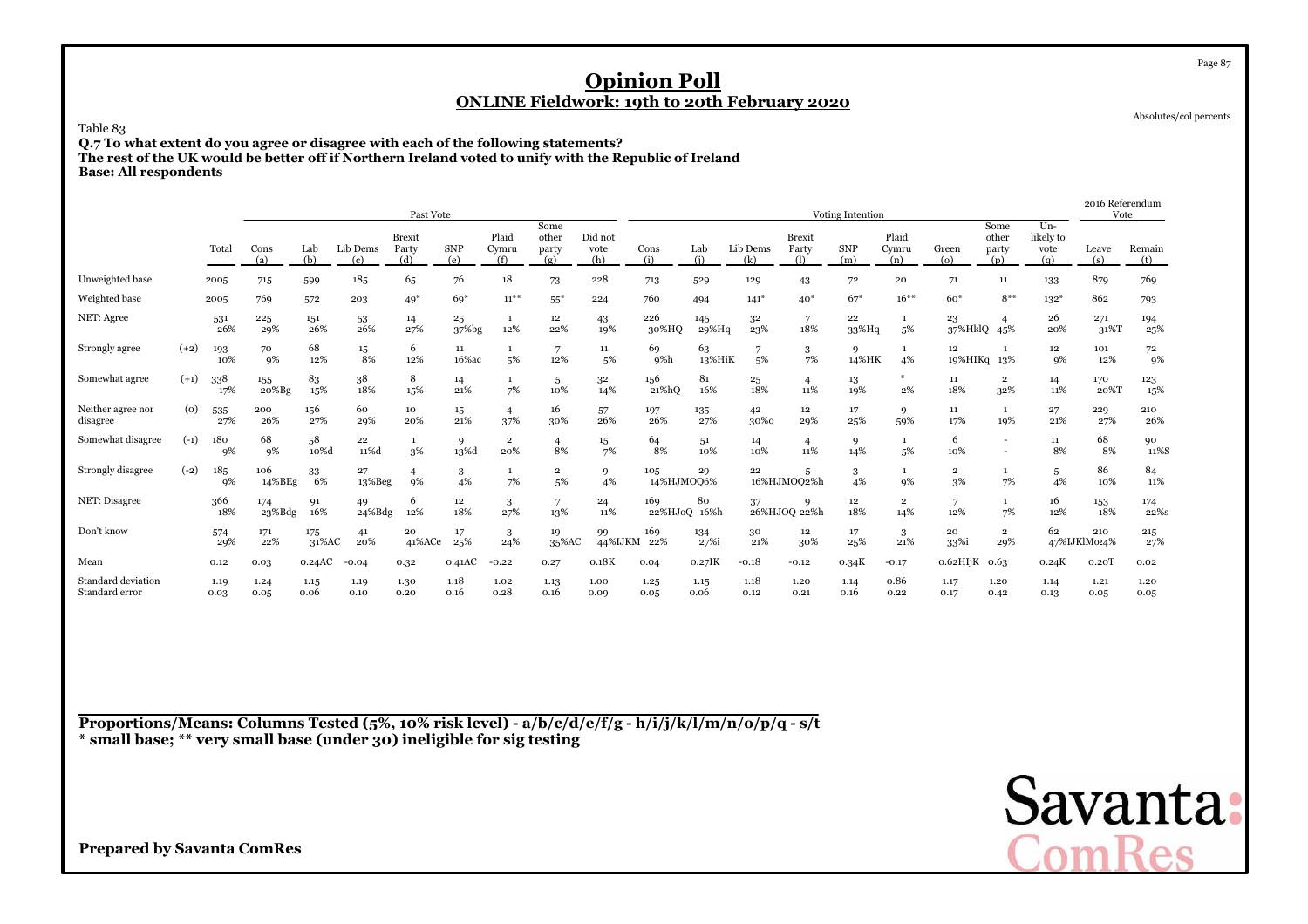Absolutes/col percents

Page 88

### Table 84

 **Q.7 To what extent do you agree or disagree with each of the following statements?A Sinn Fein government in the Republic of Ireland is dangerous for the United Kingdom**

**Base: All respondents**

|                                      |        |              | Gender       |               |                      |                |              |              | Age            |                |                  |              |                  |               | Social Grade          |                       |               | <b>Employment Sector</b> |                           |
|--------------------------------------|--------|--------------|--------------|---------------|----------------------|----------------|--------------|--------------|----------------|----------------|------------------|--------------|------------------|---------------|-----------------------|-----------------------|---------------|--------------------------|---------------------------|
|                                      |        | Total        | Male<br>(a)  | Female<br>(b) | $18 - 24$<br>(c)     | 25-34<br>(d)   | 35-44<br>(e) | 45-54<br>(f) | 55-64<br>(g)   | $65+$<br>(h)   | $18 - 34$<br>(i) | 35-54<br>(i) | $55+$<br>(k)     | AB<br>(1)     | C <sub>1</sub><br>(m) | C <sub>2</sub><br>(n) | DE<br>(o)     | Public<br>(p)            | Pri-<br>vate<br>(q)       |
| Unweighted base                      |        | 2005         | 1019         | 986           | 233                  | 337            | 312          | 334          | 290            | 499            | 570              | 646          | 789              | 549           | 601                   | 336                   | 519           | 299                      | 774                       |
| Weighted base                        |        | 2005         | 979          | 1026          | 223                  | 347            | 321          | 355          | 297            | 463            | 570              | 676          | 760              | 547           | 563                   | 407                   | 487           | 330                      | 827                       |
| NET: Agree                           |        | 649<br>32%   | 371<br>38%B  | 278<br>27%    | 43<br>19%            | 72<br>21%      | 94<br>29%CD  | 113<br>32%CD | 125<br>42%CDEF | 201<br>43%CDEF | 115<br>20%       | 207<br>31%I  | 326<br>43%IJ     | 204<br>37%MO  | 172<br>31%            | 129<br>32%            | 143<br>29%    | 100<br>30%               | 238<br>29%                |
| Strongly agree                       | $(+2)$ | 252<br>13%   | 158<br>16%B  | 95<br>9%      | 13<br>6%             | 28<br>8%       | 39<br>12%C   | 46<br>13%Cd  | 48<br>16%CD    | 77<br>17%CD    | 41<br>7%         | 86<br>13%I   | 125<br>$17\%$ Ij | 73<br>13%     | 74<br>13%             | 53<br>13%             | 53<br>11%     | 36<br>11%                | 103<br>12%                |
| Somewhat agree                       | $(+1)$ | 396<br>20%   | 213<br>22%b  | 183<br>18%    | 30<br>14%            | 44<br>13%      | 55<br>17%    | 67<br>19%d   | 77<br>26%CDEf  | 124<br>27%CDEF | 74<br>13%        | 121<br>18%I  | 201<br>26%IJ     | 132<br>24%Mno | 98<br>17%             | 76<br>19%             | 90<br>19%     | 64<br>19%                | $\underset{16\%}{^{135}}$ |
| Neither agree nor<br>disagree        | (0)    | 462<br>23%   | 236<br>24%   | 226<br>22%    | 45<br>20%            | 89<br>26%g     | 79<br>25%    | 95<br>27%Gh  | 56<br>19%      | 98<br>21%      | 133<br>23%       | 174<br>26%K  | 154<br>20%       | 118<br>22%    | 121<br>22%            | 115<br>28%LMo         | 106<br>22%    | 84<br>25%                | 204<br>25%                |
| Somewhat disagree                    | $(-1)$ | 171<br>9%    | 106<br>11%B  | 65<br>6%      | 14<br>6%             | 20<br>6%       | 20<br>6%     | 21<br>6%     | 42<br>14%CDEF  | 53<br>12%CDEF  | 34<br>6%         | 41<br>6%     | 96<br>13%IJ      | 46<br>8%      | 56<br>10%             | 32<br>8%              | 38<br>8%      | 22<br>7%                 | $\substack{65 \\ 8\%}$    |
| Strongly disagree                    | $(-2)$ | 99<br>5%     | 67<br>7%B    | 31<br>3%      | $\overline{7}$<br>3% | 15<br>4%       | 20<br>6%     | 17<br>5%     | 11<br>4%       | 29<br>6%       | 22<br>4%         | 37<br>6%     | 40<br>5%         | 34<br>6%0     | 32<br>6%              | 15<br>4%              | 17<br>3%      | 11<br>3%                 | 40<br>5%                  |
| NET: Disagree                        |        | 270<br>13%   | 173<br>18%B  | 97<br>9%      | 21<br>9%             | 35<br>10%      | 40<br>12%    | 39<br>11%    | 53<br>18%CDeF  | 82<br>18%CDeF  | 56<br>10%        | 78<br>12%    | 135<br>18%IJ     | 80<br>15%     | 88<br>16%0            | 47<br>12%             | 54<br>11%     | 34<br>10%                | 105<br>13%                |
| Don't know                           |        | 625<br>31%   | 199<br>20%   | 426<br>42%A   | 114<br>51%EFGH       | 151<br>44%EFGH | 108<br>34%GH | 108<br>30%GH | 62<br>21%      | 82<br>18%      | 265<br>47%JK     | 216<br>32%K  | 144<br>19%       | 145<br>26%    | 181<br>32%            | 116<br>28%            | 184<br>38%LmN | 113<br>34%               | 280<br>34%                |
| Mean                                 |        | 0.39         | 0.37         | 0.41          | 0.26                 | 0.26           | 0.35         | 0.42         | 0.47d          | 0.44           | 0.26             | 0.39         | 0.45I            | 0.40          | 0.33                  | 0.41                  | 0.41          | 0.42                     | 0.36                      |
| Standard deviation<br>Standard error |        | 1.13<br>0.03 | 1.20<br>0.04 | 1.04<br>0.04  | 1.04<br>0.10         | 1.07<br>0.08   | 1.16<br>0.08 | 1.10<br>0.07 | 1.14<br>0.08   | 1.18<br>0.06   | 1.06<br>0.06     | 1.13<br>0.05 | 1.16<br>0.05     | 1.16<br>0.06  | 1.19<br>0.06          | 1.07<br>0.07          | 1.08<br>0.06  | 1.05<br>0.07             | 1.13<br>0.05              |

**Proportions/Means: Columns Tested (5%, 10% risk level) - a/b - c/d/e/f/g/h - i/j/k - l/m/n/o - p/q**

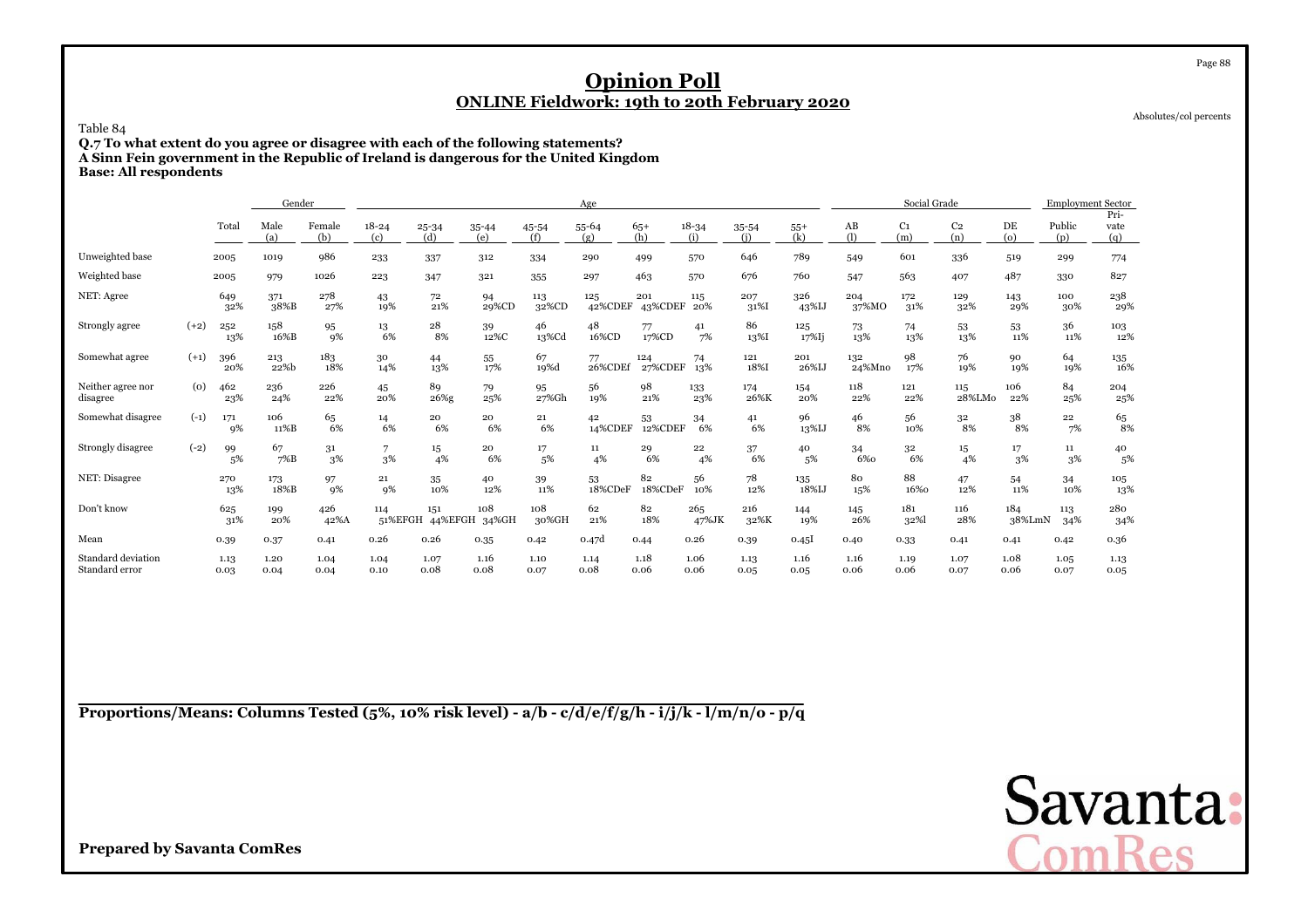Absolutes/col percents

Page 89

### Table 85

**Q.7 To what extent do you agree or disagree with each of the following statements?**

**A Sinn Fein government in the Republic of Ireland is dangerous for the United Kingdom**

**Base: All respondents**

|                                      |        |              |                   |               |                     |                   |                        |                                  | Region                             |                 |                |               |                         |                        |
|--------------------------------------|--------|--------------|-------------------|---------------|---------------------|-------------------|------------------------|----------------------------------|------------------------------------|-----------------|----------------|---------------|-------------------------|------------------------|
|                                      |        | Total        | Scotland<br>(a)   | Wales<br>(b)  | NET: England<br>(d) | North East<br>(e) | North West<br>(f)      | Yorkshire &<br>Humberside<br>(g) | West Midlands East Midlands<br>(h) | (i)             | Eastern<br>(i) | London<br>(k) | South East<br>(1)       | South West<br>(m)      |
| Unweighted base                      |        | 2005         | 171               | 110           | 1724                | 69                | 238                    | 173                              | 192                                | 161             | 217            | 209           | 296                     | 169                    |
| Weighted base                        |        | 2005         | 174               | $100*$        | 1730                | $84*$             | 231                    | 168                              | 178                                | 146             | 192            | 271           | 281                     | 178                    |
| NET: Agree                           |        | 649<br>32%   | 57<br>33%         | 33<br>33%     | 558<br>32%          | $32\,$<br>38%     | 68<br>29%              | 54<br>32%                        | 55<br>31%                          | 50<br>34%       | 68<br>35%      | 85<br>32%     | 84<br>30%               | 62<br>35%              |
| Strongly agree                       | $(+2)$ | 252<br>13%   | 25<br>14%         | 16<br>16%     | 212<br>12%          | 9<br>11%          | 21<br>9%               | 21<br>12%                        | 27<br>15%                          | 24<br>16%f      | 20<br>10%      | 30<br>11%     | 40<br>14%f              | 21<br>12%              |
| Somewhat agree                       | $(+1)$ | 396<br>20%   | $32\,$<br>18%     | $18\,$<br>18% | 347<br>20%          | 23<br>28%hL       | 47<br>20%              | 33<br>20%                        | 29<br>16%                          | $\bf 27$<br>18% | 48<br>25%hL    | 55<br>20%     | 44<br>16%               | 41<br>23%              |
| Neither agree nor<br>disagree        | (0)    | 462<br>23%   | $\frac{39}{22\%}$ | 25<br>25%     | 398<br>23%          | 23<br>27%         | 55<br>24%k             | 47<br>28%K                       | 41<br>23%                          | 35<br>24%       | 45<br>24%      | 45<br>17%     | 69<br>24%k              | 38<br>21%              |
| Somewhat disagree                    | $(-1)$ | 171<br>9%    | $\frac{14}{8\%}$  | 7<br>7%       | 149<br>9%           | 7<br>8%           | 27<br>$12\% \mbox{GJ}$ | 8<br>4%                          | 14<br>8%                           | 11<br>8%        | 8<br>4%        | 28<br>10%gJ   | 31<br>$11\% \rm{GJ}$    | $\substack{15 \\ 8\%}$ |
| Strongly disagree                    | $(-2)$ | 99<br>5%     | 15<br>9%DFHiL     | 8<br>$8\%$ fL | 76<br>4%            | $\sqrt{3}$<br>3%  | $3\%$                  | 9<br>6%                          | 6<br>3%                            | 5<br>4%         | 13<br>7%fL     | 16<br>6%1     | $\overline{7}$<br>$2\%$ | 10<br>6%l              |
| NET: Disagree                        |        | 270<br>13%   | 30<br>17%g        | 15<br>15%     | 225<br>13%          | 10<br>12%         | 34<br>15%              | $17\,$<br>10%                    | 20<br>11%                          | 16<br>11%       | 21<br>11%      | 44<br>16%     | 38<br>14%               | $\bf 25$<br>14%        |
| Don't know                           |        | 625<br>31%   | 49<br>28%         | 27<br>27%     | 549<br>32%          | 20<br>23%         | 73<br>32%              | 50<br>30%                        | 63<br>35%                          | 45<br>31%       | 58<br>30%      | 96<br>35%     | 90<br>32%               | $\frac{54}{30\%}$      |
| Mean                                 |        | 0.39         | 0.29              | 0.36          | 0.40                | 0.44              | 0.30                   | 0.41                             | 0.49                               | 0.52            | 0.40           | 0.32          | 0.42                    | 0.38                   |
| Standard deviation<br>Standard error |        | 1.13<br>0.03 | 1.26<br>0.12      | 1.23<br>0.13  | 1.11<br>0.03        | 1.00<br>0.14      | 1.05<br>0.08           | 1.10<br>0.10                     | 1.12<br>0.10                       | 1.12<br>0.11    | 1.12<br>0.09   | 1.20<br>0.10  | 1.10<br>0.08            | 1.14<br>0.10           |

**Proportions/Means: Columns Tested (5%, 10% risk level) - a/d - b/d - c/d - a/b/c/e/f/g/h/i/j/k/l/m\* small base; \*\* very small base (under 30) ineligible for sig testing**

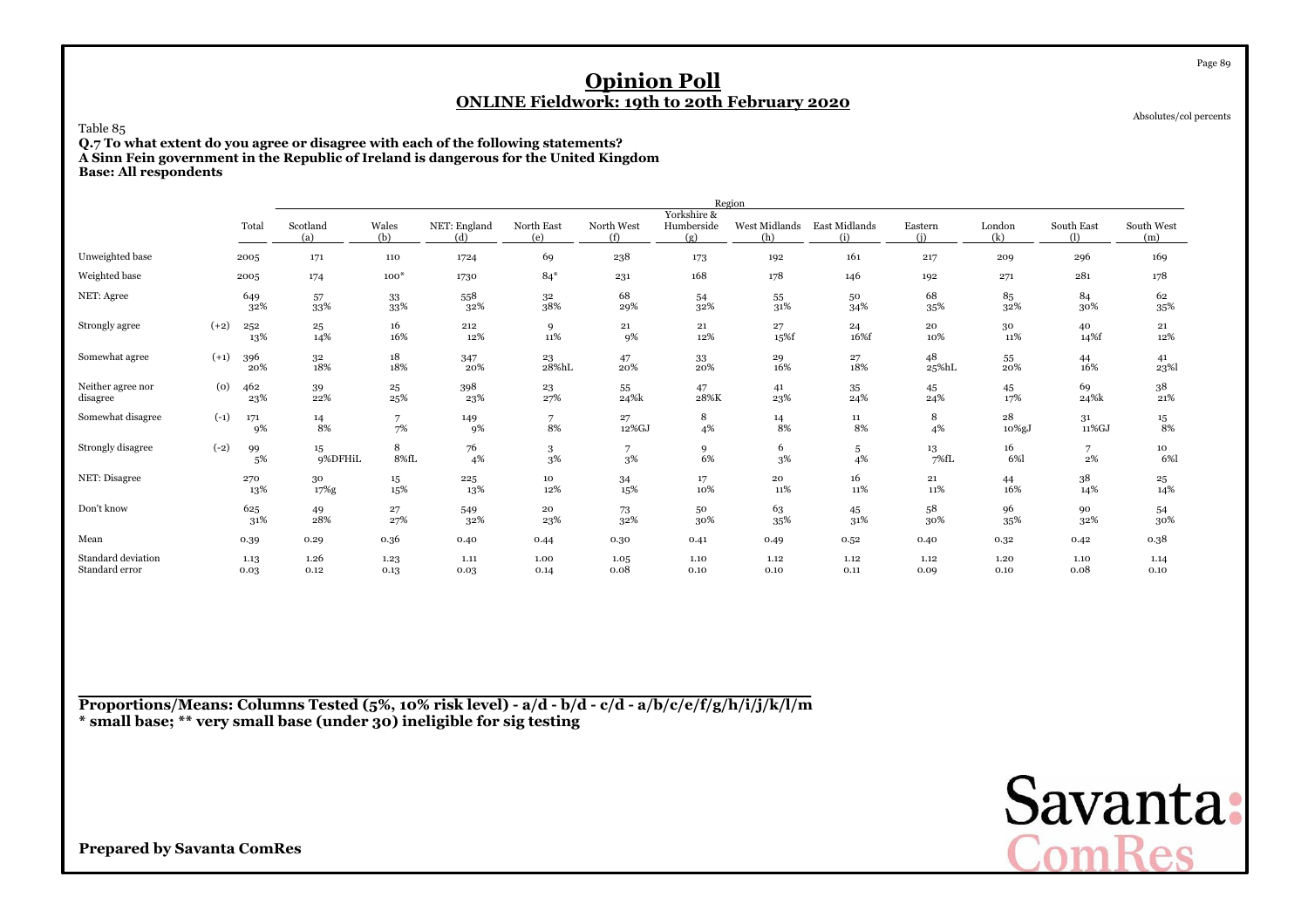Absolutes/col percents

Page 90

### Table 86

 **Q.7 To what extent do you agree or disagree with each of the following statements? A Sinn Fein government in the Republic of Ireland is dangerous for the United KingdomBase: All respondents**

|                                      |        |              |                     |               |                 | Past Vote                     |                   |                                        |                               |                        |                    |                      |                         |                               | Voting Intention  |                               |                             |                                |                                    | 2016 Referendum<br>Vote  |                      |
|--------------------------------------|--------|--------------|---------------------|---------------|-----------------|-------------------------------|-------------------|----------------------------------------|-------------------------------|------------------------|--------------------|----------------------|-------------------------|-------------------------------|-------------------|-------------------------------|-----------------------------|--------------------------------|------------------------------------|--------------------------|----------------------|
|                                      |        | Total        | Cons<br>(a)         | Lab<br>(b)    | Lib Dems<br>(c) | <b>Brexit</b><br>Party<br>(d) | <b>SNP</b><br>(e) | Plaid<br>Cymru<br>(f)                  | Some<br>other<br>party<br>(g) | Did not<br>vote<br>(h) | Cons<br>(i)        | Lab<br>(i)           | Lib Dems<br>(k)         | <b>Brexit</b><br>Party<br>(1) | <b>SNP</b><br>(m) | Plaid<br>Cymru<br>(n)         | Green<br>$\left( 0 \right)$ | Some<br>other<br>party<br>(p)  | $Un -$<br>likely to<br>vote<br>(a) | Leave<br>(s)             | Remain<br>(t)        |
| Unweighted base                      |        | 2005         | 715                 | 599           | 185             | 65                            | 76                | 18                                     | 73                            | 228                    | 713                | 529                  | 129                     | 43                            | 72                | 20                            | 71                          | 11                             | 133                                | 879                      | 769                  |
| Weighted base                        |        | 2005         | 769                 | 572           | 203             | $49*$                         | $69*$             | $11^{***}$                             | $55*$                         | 224                    | 760                | 494                  | $141*$                  | $40*$                         | $67*$             | $16***$                       | 60 <sup>*</sup>             | $8***$                         | $132*$                             | 862                      | 793                  |
| NET: Agree                           |        | 649<br>32%   | 363<br>47%BCEG 26%  | 147           | 48<br>24%       | 20<br>41%BCeG                 | 18<br>25%         | $\overline{4}$<br>35%                  | 10<br>18%                     | 36<br>16%              | 365                | 131<br>48%HJKMOQ%HoQ | 32<br>23 <sup>%</sup> q | 17<br>44%HJKMOQ2%             | 15                | 5<br>30%                      | 10<br>16%                   | $\overline{\mathbf{2}}$<br>22% | 17<br>13%                          | 398<br>46%T              | 200<br>25%           |
| Strongly agree                       | $(+2)$ | 252<br>13%   | 162<br>21%BCeG      | 44<br>8%      | 10<br>5%        | 13<br>25%BCEG 10%             |                   | $\overline{2}$<br>20%                  | 5<br>9%                       | 7<br>3%                | 158                | 42<br>21%HJKmOQ)%Hq  | 5%                      | 8                             | 20%HJKOQ 10%Hq    | 18%                           | 3<br>5%                     | $\mathbf{2}$<br>20%            | 5<br>3%                            | 182<br>21%T              | 56<br>7%             |
| Somewhat agree                       | $(+1)$ | 396<br>20%   | 201<br>26%BcdeG 18% | 103           | 38<br>19%       | 8<br>16%                      | 10<br>15%         | $\overline{2}$<br>14%                  | 5<br>9%                       | 29<br>13%              | 208<br>27%HJKMOQ%Q | 89                   | 25<br>$18\%$ q          | 9<br>23%Q                     | 8<br>12%          | $\overline{2}$<br>11%         | 7<br>11%                    | $\frac{1}{2}$<br>3%            | $12\phantom{.0}$<br>9%             | 216<br>25%T              | 144<br>18%           |
| Neither agree nor<br>disagree        | (0)    | 462<br>23%   | 162<br>21%          | 128<br>22%    | 60<br>30%AbEg   | 10<br>20%                     | 9<br>13%          | $\overline{2}$<br>16%                  | 10<br>17%                     | 63<br>28%im            | 168<br>22%         | 115<br>23%           | 41<br>29%m              | 9<br>22%                      | 11<br>17%         | 6<br>38%                      | 13<br>22%                   | 3<br>35%                       | 28<br>21%                          | 184<br>21%               | 191<br>24%           |
| Somewhat disagree                    | $(-1)$ | 171<br>9%    | 45<br>6%            | 62<br>11%A    | 32<br>16%A      | 3<br>7%                       | 9<br>14%A         | 3%                                     | 5<br>9%                       | 15<br>6%               | 47<br>6%           | 59<br>12%HI          | 24<br>17%HIQ            | $\overline{\mathbf{2}}$<br>5% | 9<br>13%hI        | 8%                            | 5<br>8%                     |                                | 9<br>7%                            | 44<br>5%                 | 104<br>13%S          |
| Strongly disagree                    | $(-2)$ | 99<br>5%     | 21<br>3%            | 42<br>$7\%$ A | 8<br>4%         | $\mathbf{1}$<br>2%            | 15                | $\overline{\mathbf{2}}$<br>21%ABCD 16% | 8<br>14%AbCD                  | 3<br>1%                | 19<br>2%           | 39<br>8%HIkq         | 3%                      | $\mathbf{1}$<br>2%            | 11                | $\overline{2}$<br>17%HIJKLQ1% | 10                          | 17%HIJKLO9%                    | 3%                                 | $^{23}_{\phantom{1}3\%}$ | $^{65}_{8\%{\rm S}}$ |
| NET: Disagree                        |        | 270<br>13%   | 66<br>9%            | 104<br>18%A   | 40<br>20%A      | 5<br>10%                      | 24                | $\mathbf 2$<br>35%ABCD 19%             | 12<br>23%Ad                   | 17<br>8%               | 66<br>9%           | 98<br>20%HIlO        | 28<br>20%HIO            | $\mathbf{3}$<br>7%            | 20                | 3<br>30%HIjLQ 20%             | 15                          | $\mathbf{1}$<br>25%HILQ 19%    | 13<br>10%                          | 67<br>8%                 | 169<br>21%S          |
| Don't know                           |        | 625<br>31%   | 178<br>23%          | 194<br>34%A   | 55<br>27%       | 15<br>30%                     | 19<br>27%         | 3<br>30%                               | 23<br>42%ACe                  | 108<br>48%IJKLM        | 162<br>21%         | 150<br>30%I          | 39<br>28%               | 11<br>27%                     | 21<br>31%i        | 2<br>12%                      | 22<br>37%I                  | $\mathbf 2$<br>23%             | 74                                 | 213<br>56%IJKLMO5%       | 233<br>29%s          |
| Mean                                 |        | 0.39         | 0.74BCEG 0.12E      |               | 0.07e           | 0.77BCEG -0.27                |                   | 0.28                                   | $-0.16$                       | 0.19MO<br>Q            | 0.73HJKMO0.11O     |                      | 0.080                   | 0.74                          | $-0.22$           | 0.19                          | $-0.32$                     | 0.05                           | 0.090                              | 0.75T                    | 0.04                 |
| Standard deviation<br>Standard error |        | 1.13<br>0.03 | 1.05<br>0.04        | 1.15<br>0.06  | 0.97<br>0.08    | 1.16<br>0.17                  | 1.44<br>0.20      | 1.60<br>0.43                           | 1.38<br>0.20                  | 0.82<br>0.08           | 1.03<br>0.04       | 1.17<br>0.06         | 0.97<br>0.10            | 1.05<br>0.19                  | 1.39<br>0.20      | 1.29<br>0.31                  | 1.29<br>0.19                | 1.57<br>0.56                   | 0.97<br>0.12                       | 1.05<br>0.04             | 1.14<br>0.05         |

**Proportions/Means: Columns Tested (5%, 10% risk level) - a/b/c/d/e/f/g - h/i/j/k/l/m/n/o/p/q - s/t \* small base; \*\* very small base (under 30) ineligible for sig testing**

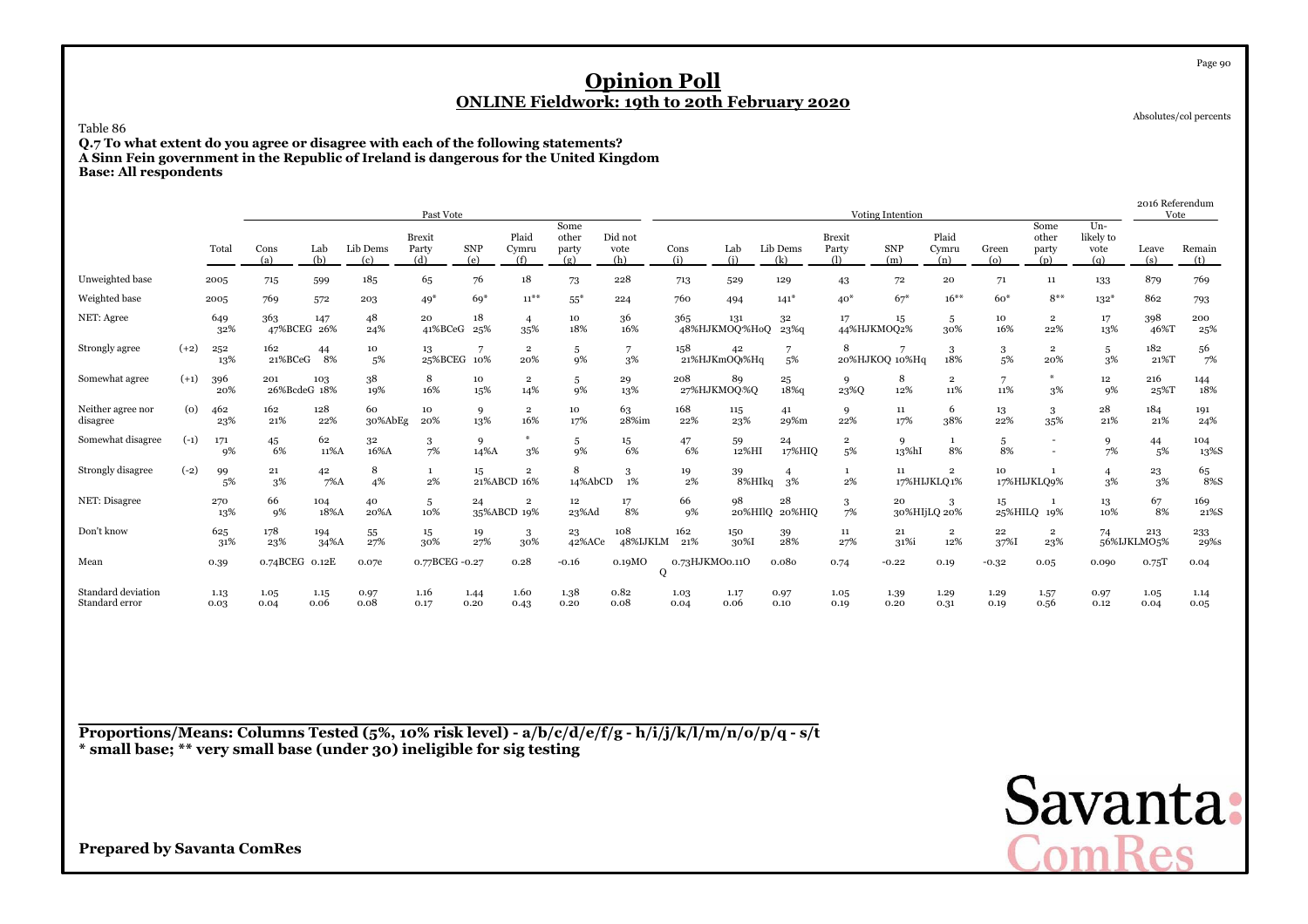Absolutes/col percents

Page 91

Table 87

**Q.7 To what extent do you agree or disagree with each of the following statements?**

**The people of England should be given a referendum on English independence from the rest of the United Kingdon**

**Base: All respondents**

|                                      |        |              | Gender       |               |                  |                  |                  |                          | Age              |              |                     |                  |              |               | Social Grade          |                       |              | <b>Employment Sector</b> |                     |
|--------------------------------------|--------|--------------|--------------|---------------|------------------|------------------|------------------|--------------------------|------------------|--------------|---------------------|------------------|--------------|---------------|-----------------------|-----------------------|--------------|--------------------------|---------------------|
|                                      |        | Total        | Male<br>(a)  | Female<br>(b) | $18 - 24$<br>(c) | $25 - 34$<br>(d) | $35 - 44$<br>(e) | 45-54<br>(f)             | $55 - 64$<br>(g) | $65+$<br>(h) | $18 - 34$<br>(i)    | $35 - 54$<br>(i) | $55+$<br>(k) | AB<br>(1)     | C <sub>1</sub><br>(m) | C <sub>2</sub><br>(n) | DE<br>(o)    | Public<br>(p)            | Pri-<br>vate<br>(q) |
| Unweighted base                      |        | 2005         | 1019         | 986           | 233              | 337              | 312              | 334                      | 290              | 499          | 570                 | 646              | 789          | 549           | 601                   | 336                   | 519          | 299                      | 774                 |
| Weighted base                        |        | 2005         | 979          | 1026          | 223              | 347              | 321              | 355                      | 297              | 463          | 570                 | 676              | 760          | 547           | 563                   | 407                   | 487          | 330                      | 827                 |
| NET: Agree                           |        | 424<br>21%   | 257<br>26%B  | 167<br>16%    | 49<br>22%        | 75<br>22%        | 78<br>24%gh      | 85<br>24%h               | 53<br>18%        | 85<br>18%    | 124<br>22%          | 162<br>24%K      | 138<br>18%   | 105<br>19%    | 129<br>23%            | 93<br>23%             | 97<br>20%    | 73<br>22%                | 198<br>24%          |
| Strongly agree                       | $(+2)$ | 205<br>10%   | 125<br>13%B  | 80<br>8%      | 16<br>7%         | 35<br>10%        | 37<br>11%        | 46<br>13%cg              | 23<br>8%         | 49<br>11%    | 50<br>9%            | 82<br>12%        | 72<br>9%     | 49<br>9%      | 58<br>10%             | 49<br>12%             | 49<br>10%    | 25<br>8%                 | 95<br>11%           |
| Somewhat agree                       | $(+1)$ | 219<br>11%   | 132<br>13%B  | 88<br>9%      | 33<br>15%H       | 41<br>12%h       | 41<br>13%H       | 39<br>11%                | 30<br>10%        | 36<br>8%     | 74<br>13%K          | 80<br>12%k       | 66<br>9%     | 56<br>10%     | 70<br>12%             | 44<br>11%             | 48<br>10%    | 48<br>15%                | 103<br>13%          |
| Neither agree nor<br>disagree        | (0)    | 413<br>21%   | 196<br>20%   | 217<br>21%    | 44<br>20%        | 72<br>21%        | 75<br>24%h       | 79<br>22%                | 63<br>21%        | 80<br>17%    | 116<br>20%          | 154<br>23%k      | 143<br>19%   | 104<br>19%    | 109<br>19%            | 96<br>23%             | 105<br>22%   | 75<br>23%                | 182<br>22%          |
| Somewhat disagree                    | $(-1)$ | 272<br>14%   | 122<br>12%   | 150<br>15%    | 24<br>11%        | 32<br>9%         | 41<br>13%        | 52<br>15%d               | 42<br>14%d       | 81<br>17%CD  | 56<br>10%           | 94<br>14%i       | 123<br>16%I  | 78<br>14%n    | 82<br>15%n            | 40<br>10%             | 72<br>15%n   | 38<br>12%                | 97<br>12%           |
| Strongly disagree                    | $(-2)$ | 661<br>33%   | 346<br>35%b  | 315<br>31%    | 70<br>31%        | 108<br>31%       | 88<br>27%        | 96<br>27%                | 101<br>34%f      | 199          | 178<br>43%CDEFG 31% | 184<br>27%       | 300<br>39%IJ | 220<br>40%MNO | 186<br>33%0           | 129<br>32%            | 127<br>26%   | 96<br>29%                | 251<br>30%          |
| NET: Disagree                        |        | 934<br>47%   | 468<br>48%   | 466<br>45%    | 94<br>42%        | 139<br>40%       | 130<br>40%       | 148<br>42%               | 143<br>48%de     | 280          | 234<br>60%CDEFG 41% | 277<br>41%       | 423<br>56%IJ | 298<br>54%MNO | 268<br>48%0           | 169<br>42%            | 199<br>41%   | 135<br>41%               | 348<br>42%          |
| Don't know                           |        | 234<br>12%   | 58<br>6%     | 176<br>17%A   | 35<br>16%H       | 61<br>17%eH      | 38<br>12%H       | 44<br>12%H               | 38<br>13%H       | 19<br>4%     | 95<br>17%JK         | 82<br>12%K       | 56<br>7%     | 41<br>7%      | 58<br>10%             | 50<br>12%L            | 86<br>18%LMn | 47<br>14%                | 99<br>12%           |
| Mean                                 |        | $-0.55$      | $-0.47B$     | $-0.63$       | -0.53h           | $-0.48H$         | $-0.37$ GH       | $\mbox{-}0.36\mbox{GHz}$ | $-0.65$          | $-0.78$      | $-0.50K$            | $-0.37K$         | $-0.73$      | $-0.72$       | $-0.531$              | $-0.44L$              | $-0.45L$     | $-0.47$                  | $-0.42$             |
| Standard deviation<br>Standard error |        | 1.39<br>0.03 | 1.45<br>0.05 | 1.32<br>0.05  | 1.37<br>0.10     | 1.42<br>0.09     | 1.39<br>0.08     | 1.41<br>0.08             | 1.33<br>0.08     | 1.38<br>0.06 | 1.40<br>0.06        | 1.40<br>0.06     | 1.36<br>0.05 | 1.37<br>0.06  | 1.40<br>0.06          | 1.43<br>0.08          | 1.36<br>0.07 | 1.34<br>0.08             | 1.41<br>0.05        |

**Proportions/Means: Columns Tested (5%, 10% risk level) - a/b - c/d/e/f/g/h - i/j/k - l/m/n/o - p/q**

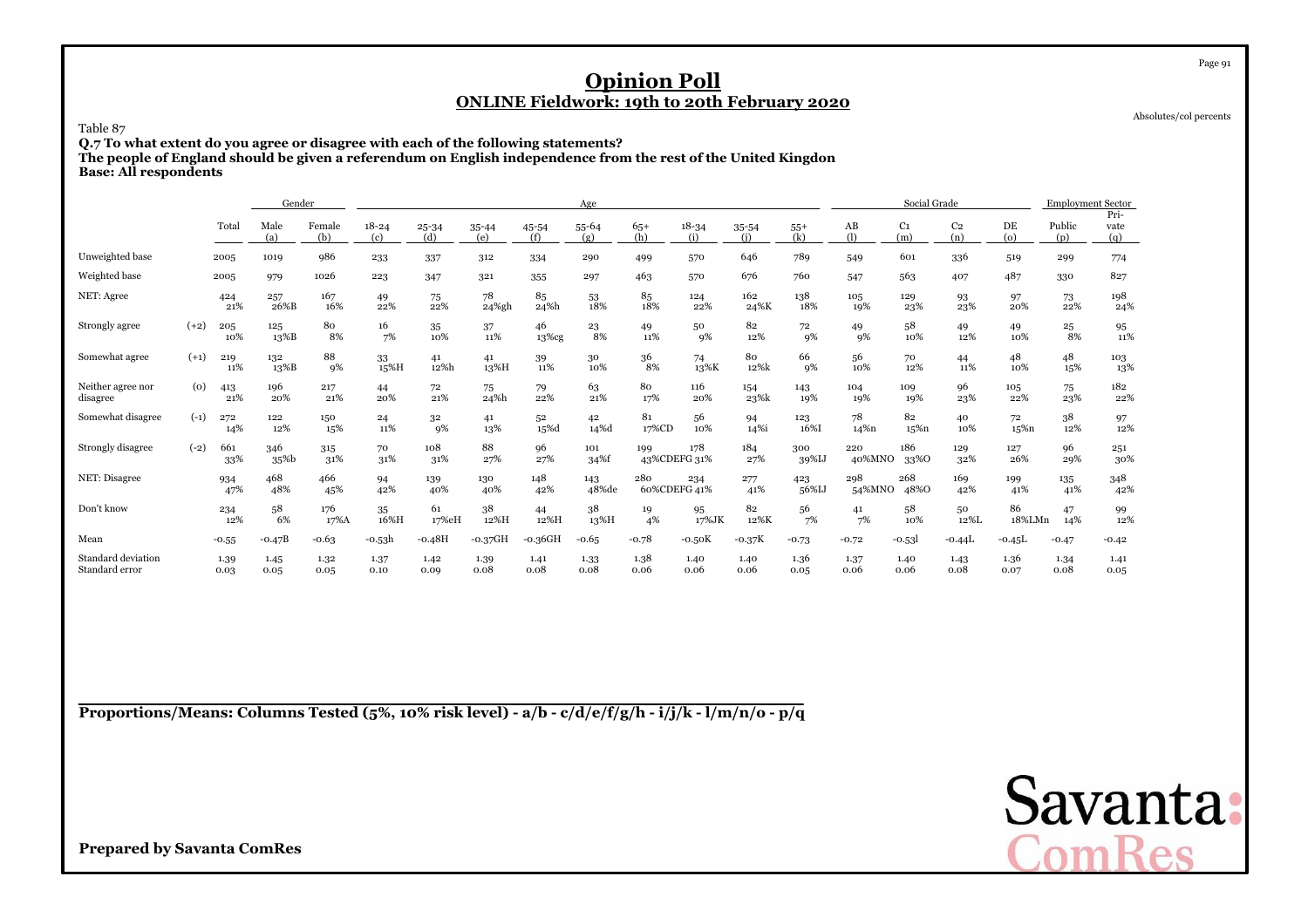Absolutes/col percents

Page 92

Table 88

**Q.7 To what extent do you agree or disagree with each of the following statements?**

**The people of England should be given a referendum on English independence from the rest of the United Kingdon**

**Base: All respondents**

|                                      |        |              |                        |                          |                     |                      |                   | Region                           |                      |                      |                  |                   |                   |                          |
|--------------------------------------|--------|--------------|------------------------|--------------------------|---------------------|----------------------|-------------------|----------------------------------|----------------------|----------------------|------------------|-------------------|-------------------|--------------------------|
|                                      |        | Total        | Scotland<br>(a)        | Wales<br>(b)             | NET: England<br>(d) | North East<br>(e)    | North West<br>(f) | Yorkshire &<br>Humberside<br>(g) | West Midlands<br>(h) | East Midlands<br>(i) | Eastern<br>(i)   | London<br>(k)     | South East<br>(1) | South West<br>(m)        |
| Unweighted base                      |        | 2005         | 171                    | 110                      | 1724                | 69                   | 238               | 173                              | 192                  | 161                  | 217              | 209               | 296               | 169                      |
| Weighted base                        |        | 2005         | 174                    | $100*$                   | 1730                | $84*$                | 231               | 168                              | 178                  | 146                  | 192              | 271               | 281               | 178                      |
| NET: Agree                           |        | 424<br>21%   | 60                     | 25<br>34%DeFGHIJKLM25%fM | 339<br>20%          | 17<br>20%            | 37<br>16%         | 31<br>18%                        | 42<br>24%fM          | 27<br>18%            | 42<br>22%M       | 60<br>22%M        | 64<br>23%fM       | 20<br>11%                |
| Strongly agree                       | $(+2)$ | 205<br>10%   | 36<br>21%DBFGhIJKLM 9% | Q                        | 159<br>9%           | 10<br>11%            | 18<br>8%          | 11<br>6%                         | $22\,$<br>12%gM      | 17<br>12%m           | 15<br>8%         | 23<br>9%          | 34<br>12%gM       | 10<br>5%                 |
| Somewhat agree                       | $(+1)$ | 219<br>11%   | 24<br>14%iM            | 16<br>16%fIM             | 180<br>10%          | $\overline{7}$<br>9% | 19<br>8%          | 20<br>12%                        | 20<br>11%            | 10<br>7%             | 27<br>14%fiM     | 36<br>13%iM       | 30<br>11%         | 11<br>6%                 |
| Neither agree nor<br>disagree        | (o)    | 413<br>21%   | 36<br>21%              | 17<br>17%                | 360<br>21%          | 19<br>22%            | 63<br>27%bhKLm    | 35<br>$21\%$                     | 34<br>19%            | 37<br>25%kL          | 48<br>25%kL      | 46<br>17%         | 43<br>15%         | 34<br>19%                |
| Somewhat disagree                    | $(-1)$ | 272<br>14%   | 15<br>8%               | 7<br>7%                  | 251<br>14%ab        | 22<br>26%ABfghIJK    | 36<br>$15\%ab$    | 24<br>14%                        | 27<br>$15\%ab$       | 18<br>12%            | $\bf{22}$<br>11% | ${\bf 28}$<br>10% | 46<br>16%ABk      | 28<br>$16\%ab$           |
| Strongly disagree                    | $(-2)$ | 661<br>33%   | 51<br>29%              | 38<br>37%I               | 573<br>33%          | 21<br>25%            | 74<br>32%i        | 52<br>$31\%$                     | 55<br>31%            | 34<br>23%            | 63<br>32%i       | 91<br>34%i        | 98<br>35%I        | 86<br>48%AEFGHIJK        |
| NET: Disagree                        |        | 934<br>47%   | 66<br>38%              | 45<br>44%                | 824<br>48%A         | 43<br>51%ai          | 110<br>48%aI      | 76<br>45%                        | 82<br>46%i           | 52<br>35%            | 85<br>44%        | 118<br>44%        | 144<br>51%AI      | 114<br>64%ABFGHIJK<br>т. |
| Don't know                           |        | 234<br>12%   | 13<br>7%               | 13<br>13%M               | 208<br>12%          | 6<br>7%              | 21<br>9%          | 27<br>16%AefM                    | 20<br>11%m           | 30<br>21%AEFHJLM     | 19<br>10%        | 46<br>17%AeFjlM   | 29<br>10%m        | 10<br>5%                 |
| Mean                                 |        | $-0.55$      | -0.13DbFGhJKLM-0.55M   |                          | $-0.59$             | $-0.48M$             | $-0.62M$          | $-0.61M$                         | $-0.46M$             | $-0.36M$             | $-0.52M$         | $-0.56M$          | $-0.57M$          | $-1.01$                  |
| Standard deviation<br>Standard error |        | 1.39<br>0.03 | 1.55<br>0.12           | 1.46<br>0.15             | 1.36<br>0.03        | 1.32<br>0.17         | 1.28<br>0.09      | 1.31<br>0.11                     | 1.43<br>0.11         | 1.37<br>0.12         | 1.34<br>0.10     | 1.42<br>0.11      | 1.44<br>0.09      | 1.22<br>0.10             |

**Proportions/Means: Columns Tested (5%, 10% risk level) - a/d - b/d - c/d - a/b/c/e/f/g/h/i/j/k/l/m\* small base; \*\* very small base (under 30) ineligible for sig testing**

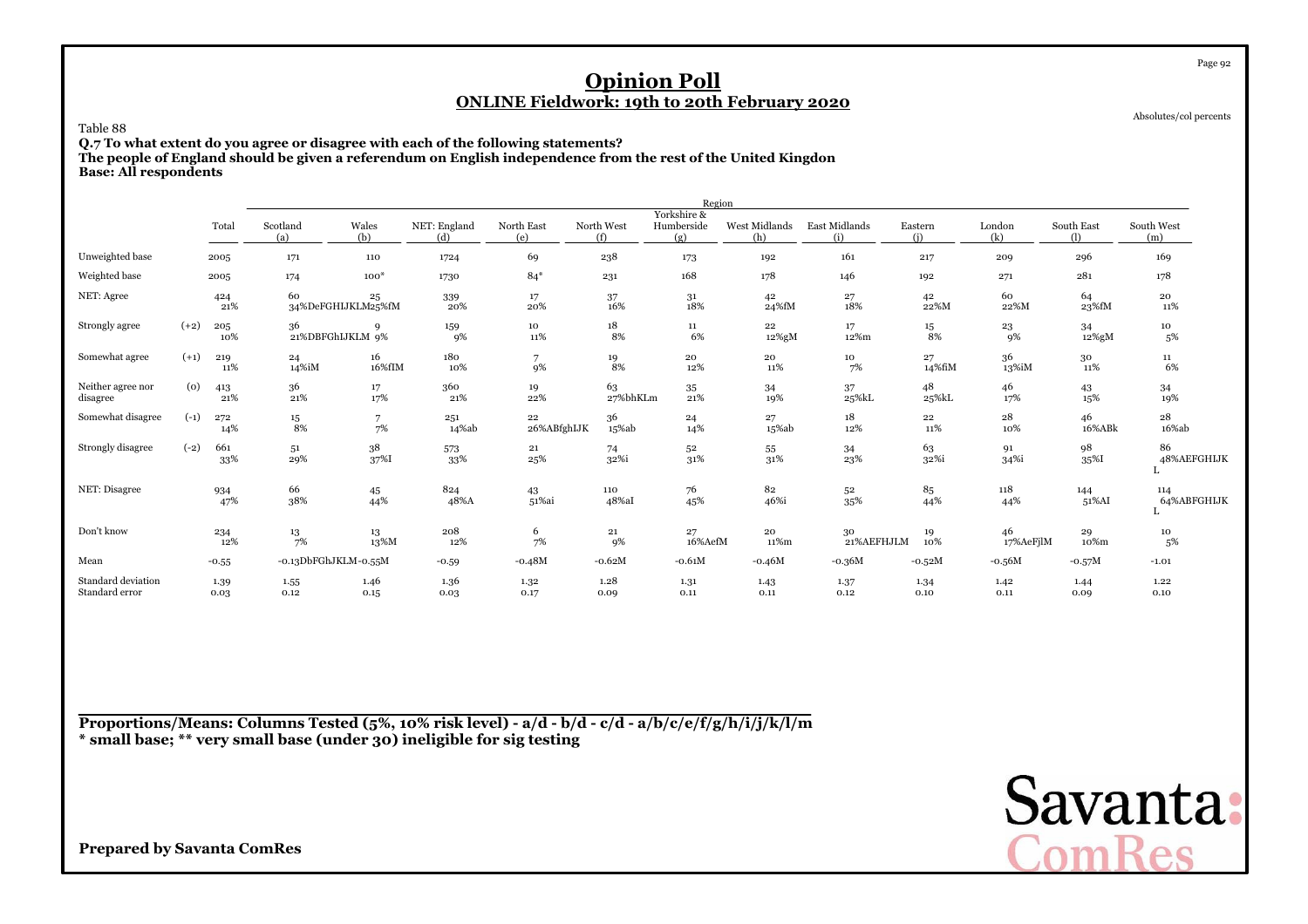Absolutes/col percents

Page 93

Table 89

**Q.7 To what extent do you agree or disagree with each of the following statements? The people of England should be given a referendum on English independence from the rest of the United Kingdon**

**Base: All respondents**

|                                      |        |              |              |                     |                 | Past Vote                 |                     |                       |                               |                        |              |                       |                 |                               | Voting Intention              |                       |                             |                               |                                   | 2016 Referendum<br>Vote |                           |
|--------------------------------------|--------|--------------|--------------|---------------------|-----------------|---------------------------|---------------------|-----------------------|-------------------------------|------------------------|--------------|-----------------------|-----------------|-------------------------------|-------------------------------|-----------------------|-----------------------------|-------------------------------|-----------------------------------|-------------------------|---------------------------|
|                                      |        | Total        | Cons<br>(a)  | Lab<br>(b)          | Lib Dems<br>(c) | Brexit<br>Party<br>(d)    | <b>SNP</b><br>(e)   | Plaid<br>Cymru<br>(f) | Some<br>other<br>party<br>(g) | Did not<br>vote<br>(h) | Cons<br>(i)  | Lab<br>(i)            | Lib Dems<br>(k) | <b>Brexit</b><br>Party<br>(1) | <b>SNP</b><br>(m)             | Plaid<br>Cymru<br>(n) | Green<br>$\left( 0 \right)$ | Some<br>other<br>party<br>(p) | $Un-$<br>likely to<br>vote<br>(q) | Leave<br>(s)            | Remain<br>(t)             |
| Unweighted base                      |        | 2005         | 715          | 599                 | 185             | 65                        | 76                  | 18                    | 73                            | 228                    | 713          | 529                   | 129             | 43                            | 72                            | 20                    | 71                          | 11                            | 133                               | 879                     | 769                       |
| Weighted base                        |        | 2005         | 769          | 572                 | 203             | $49*$                     | $69*$               | $11^{***}$            | $55*$                         | 224                    | 760          | 494                   | $141*$          | $40*$                         | $67*$                         | $16***$               | $60*$                       | $8***$                        | $132*$                            | 862                     | 793                       |
| NET: Agree                           |        | 424<br>21%   | 158<br>21%c  | 118<br>21%c         | 29<br>14%       | 13<br>27%C                | 44<br>64%ABCDG34%   |                       | 11<br>20%                     | 40<br>18%              | 156<br>20%k  | 109<br>22%Kg          | 18<br>13%       | $11\,$<br>28%kg               | 42<br>$\Omega$                | 10<br>63%HIJKLO51%    | 14<br>23%                   | 6<br>72%                      | 18<br>14%                         | 220<br>25%T             | $\underset{18\%}{^{139}}$ |
| Strongly agree                       | $(+2)$ | 205<br>10%   | 78<br>10%C   | 45<br>8%            | 9<br>4%         | 10<br>21%ABC              | 32<br>46%ABCDG26%   | 3                     | 13%C                          | 18<br>8%               | 74<br>10%k   | 43<br>9%              | 6<br>4%         | 9                             | 29<br>22%HIJKQ 44%HIJKLO9%    | 6                     | 6<br>10%                    | $\overline{4}$<br>55%         | 9<br>7%                           | 124<br>14%T             | 61<br>8%                  |
| Somewhat agree                       | $(+1)$ | 219<br>11%   | 80<br>10%    | 74<br>13%           | 20<br>10%       | 3<br>7%                   | 13<br>18% acdg      | $\mathbf{1}$<br>8%    | $\overline{4}$<br>7%          | $\bf{^{22}}$<br>10%    | 82<br>11%    | 66<br>13%             | 13<br>9%        | $\overline{2}$<br>6%          | 13                            | 19%hiklQ 22%          | 8<br>13%                    | <sup>1</sup><br>17%           | 10<br>7%                          | 95<br>11%               | 78<br>10%                 |
| Neither agree nor<br>disagree        | (0)    | 413<br>21%   | 136<br>18%   | 122<br>21%e         | 32<br>16%       | $12 \overline{ }$<br>24%e | 8<br>12%            | $\mathbf{1}$<br>12%   | 14<br>25%e                    | 71<br>32%IJKM          | 142<br>19%   | 105<br>21%            | 23<br>17%       | 8<br>19%                      | 9<br>14%                      | <sup>1</sup><br>8%    | 14<br>23%                   | $\mathbf{1}$<br>11%           | 39<br>30%IjKM                     | 169<br>20%              | 158<br>20%                |
| Somewhat disagree                    | $(-1)$ | 272<br>14%   | 103<br>13%E  | 84<br>15%E          | 37<br>18%E      | 7<br>14%E                 | 1<br>2%             | $\overline{2}$<br>17% | 8<br>14%E                     | 27<br>12%M             | 110<br>14%M  | 74<br>15%M            | 21<br>15%M      | 7<br>17%M                     | $\overline{\mathbf{2}}$<br>3% | -1<br>9%              | 8<br>12%M                   |                               | 15<br>12%m                        | 124<br>14%              | 103<br>13%                |
| Strongly disagree                    | $(-2)$ | 661<br>33%   | 317          | 180<br>41%BDEG 31%E | 98              | 11<br>48%BDEG 23%e        | 8<br>11%            | $\overline{2}$<br>16% | 14<br>25%e                    | 24<br>11%              | 305          | 154<br>40%HJMQ 31%HMQ | 72              | 13<br>51%HIJlMO32%HMQ         | $\overline{7}$<br>11%         | 1<br>9%               | 20                          | $\mathbf{1}$<br>32%HMQ 17%    | 19<br>14%                         | 277<br>32%              | 321<br>$40\%$ S           |
| NET: Disagree                        |        | 934<br>47%   | 420          | 264<br>55%BDEG 46%E | 135             | 18<br>67%ABDEG37%E        | 9<br>13%            | $\overline{4}$<br>33% | 21<br>39%E                    | 51<br>23%              | 414          | 228<br>54%HJMQ 46%HMQ | 93<br>$\Omega$  | 20<br>66%HIJlMO50%HMQ         | 9<br>14%                      | 3<br>18%              | 27                          | 1<br>45%HMQ 17%               | 34<br>26%m                        | 401<br>46%              | 424<br>54%S               |
| Don't know                           |        | 234<br>12%   | 55<br>$7\%c$ | 67<br>12%AC         | 3%              | 6<br>11%C                 | 8<br>11%C           | $\overline{2}$<br>21% | 8<br>16%AC                    | 62<br>28%IJKLMO 6%     | 48           | 52<br>10%IK           | 6<br>4%         | 1<br>4%                       | 10%                           | $\overline{2}$<br>13% | 5<br>9%                     |                               | 40                                | 73<br>31%IJKLMO8%       | 71<br><b>9%</b>           |
| Mean                                 |        | $-0.55$      | $-0.70C$     | $-0.56C$            | $-0.99$         | $\mbox{-} 0.15\mbox{AbC}$ | $0.96$ ABCDG $0.14$ |                       | $-0.37C$                      | -0.11IJKo              | $-0.69K$     | $-0.52$ i $K$         | $-1.05$         | $-0.33K$                      | 0.91HIJKL 0.85<br><b>OQ</b>   |                       | $-0.49K$                    | 0.94                          | $-0.29$ IK                        | $-0.42T$                | $-0.75$                   |
| Standard deviation<br>Standard error |        | 1.39<br>0.03 | 1.41<br>0.05 | 1.34<br>0.06        | 1.22<br>0.09    | 1.50<br>0.20              | 1.38<br>0.17        | 1.66<br>0.44          | 1.40<br>0.17                  | 1.16<br>0.09           | 1.39<br>0.05 | 1.35<br>0.06          | 1.21<br>0.11    | 1.57<br>0.25                  | 1.37<br>0.17                  | 1.40<br>0.34          | 1.39<br>0.17                | 1.57<br>0.47                  | 1.19<br>0.12                      | 1.46<br>0.05            | 1.34<br>0.05              |

**Proportions/Means: Columns Tested (5%, 10% risk level) - a/b/c/d/e/f/g - h/i/j/k/l/m/n/o/p/q - s/t\* small base; \*\* very small base (under 30) ineligible for sig testing**

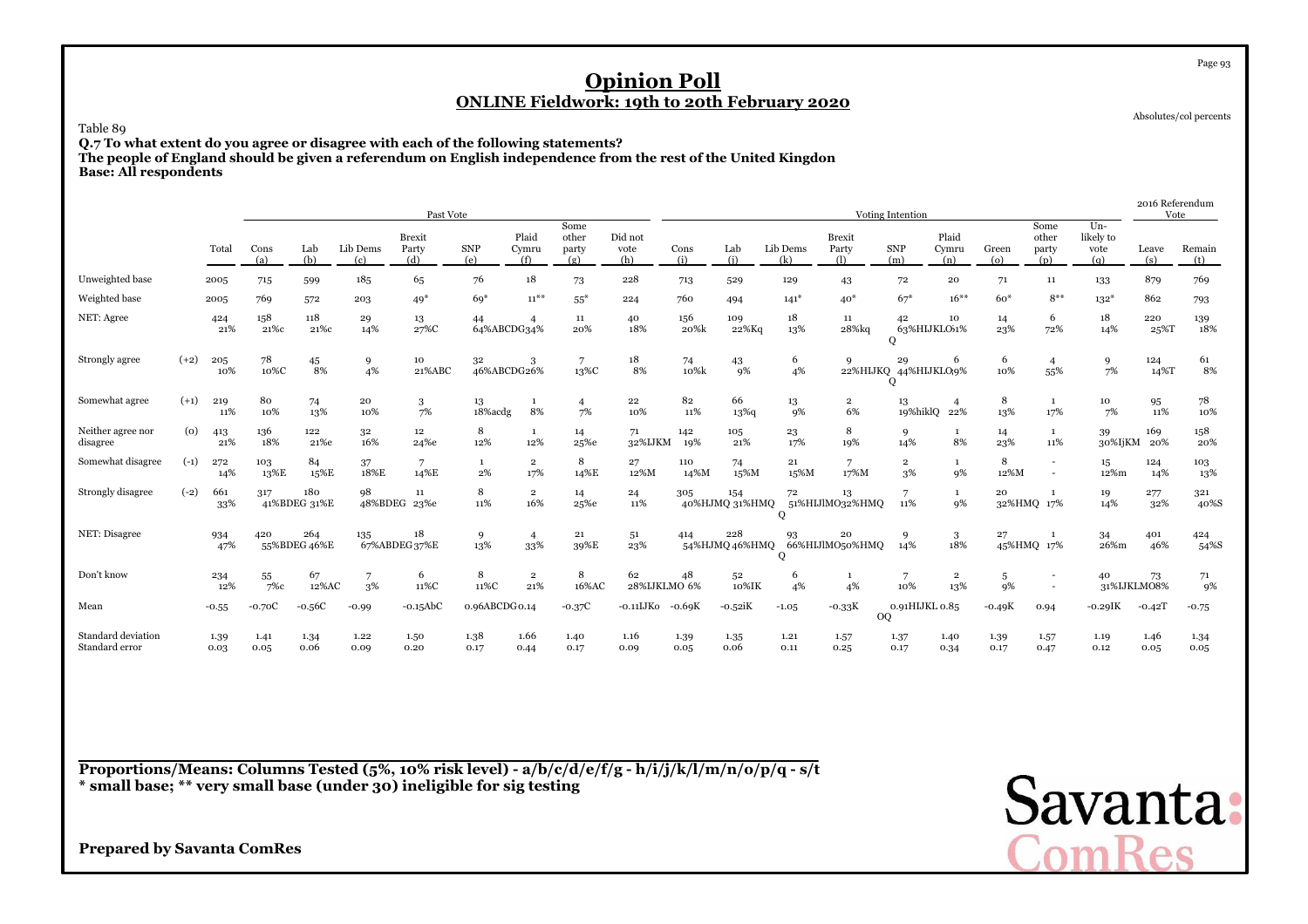Absolutes/col percents

Page 94

Table 90

 **Q.7 To what extent do you agree or disagree with each of the following statements?I would consider myself British over English/Welsh/Scottish/Irish/OtherBase: All respondents**

|                                      | Gender |              |              |               |                  |                  |                  |              | Age              |                      |                  |              |              |                               | Social Grade          |                       |                | <b>Employment Sector</b> | Pri-         |
|--------------------------------------|--------|--------------|--------------|---------------|------------------|------------------|------------------|--------------|------------------|----------------------|------------------|--------------|--------------|-------------------------------|-----------------------|-----------------------|----------------|--------------------------|--------------|
|                                      |        | Total        | Male<br>(a)  | Female<br>(b) | $18 - 24$<br>(c) | $25 - 34$<br>(d) | $35 - 44$<br>(e) | 45-54<br>(f) | $55 - 64$<br>(g) | $65+$<br>(h)         | $18 - 34$<br>(i) | 35-54<br>(i) | $55+$<br>(k) | $\mathbf{A}\mathbf{B}$<br>(1) | C <sub>1</sub><br>(m) | C <sub>2</sub><br>(n) | DE<br>$\omega$ | Public<br>(p)            | vate<br>(q)  |
| Unweighted base                      |        | 2005         | 1019         | 986           | 233              | 337              | 312              | 334          | 290              | 499                  | 570              | 646          | 789          | 549                           | 601                   | 336                   | 519            | 299                      | 774          |
| Weighted base                        |        | 2005         | 979          | 1026          | 223              | 347              | 321              | 355          | 297              | 463                  | 570              | 676          | 760          | 547                           | 563                   | 407                   | 487            | 330                      | 827          |
| NET: Agree                           |        | 972<br>48%   | 451<br>46%   | 521<br>51%a   | 114<br>51%       | 179<br>52%e      | 141<br>44%       | 183<br>51%e  | 136<br>46%       | 220<br>48%           | 293<br>51%       | 323<br>48%   | 356<br>47%   | 269<br>49%                    | 266<br>47%            | 195<br>48%            | 242<br>50%     | 174<br>53%               | 412<br>50%   |
| Strongly agree                       | $(+2)$ | 515<br>26%   | 236<br>24%   | 279<br>27%    | 54<br>24%        | 97<br>28%        | 77<br>24%        | 104<br>29%   | 68<br>23%        | 115<br>25%           | 151<br>26%       | 181<br>27%   | 183<br>24%   | 143<br>26%                    | 144<br>26%            | 96<br>24%             | 132<br>27%     | 91<br>28%                | 220<br>27%   |
| Somewhat agree                       | $(+1)$ | 458<br>23%   | 215<br>22%   | 242<br>24%    | 61<br>27%e       | 82<br>24%        | 64<br>20%        | 79<br>22%    | 68<br>23%        | 105<br>23%           | 142<br>25%       | 142<br>21%   | 173<br>23%   | 127<br>23%                    | 122<br>22%            | 99<br>24%             | 110<br>22%     | 83<br>25%                | 192<br>23%   |
| Neither agree nor<br>disagree        | (0)    | 360<br>18%   | 189<br>19%   | 171<br>17%    | 40<br>18%        | 51<br>15%        | 66<br>21%d       | 70<br>20%    | 57<br>19%        | 76<br>16%            | 91<br>16%        | 137<br>20%   | 132<br>17%   | 107<br>20%                    | 101<br>18%            | 67<br>16%             | 85<br>17%      | 59<br>18%                | 148<br>18%   |
| Somewhat disagree                    | $(-1)$ | 272<br>14%   | 127<br>13%   | 145<br>14%    | 29<br>13%        | 36<br>10%        | 43<br>13%        | 37<br>11%    | 38<br>13%        | 89<br>19%cDeFG       | 65<br>11%        | 81<br>12%    | 126<br>17%IJ | 66<br>12%                     | 95<br>17%LO           | 60<br>15%             | 52<br>11%      | 45<br>14%                | 94<br>11%    |
| Strongly disagree                    | $(-2)$ | 326<br>16%   | 183<br>19%B  | 142<br>14%    | 24<br>11%        | 55<br>16%        | 54<br>17%c       | 58<br>16%    | 59<br>20%C       | 75<br>16%            | 79<br>14%        | 113<br>17%   | 134<br>18%   | 88<br>16%                     | 85<br>15%             | 71<br>17%             | 81<br>17%      | 40<br>12%                | 134<br>16%   |
| NET: Disagree                        |        | 598<br>30%   | 311<br>32%   | 287<br>28%    | 54<br>24%        | 91<br>26%        | 98<br>30%        | 95<br>27%    | 97<br>33%с       | 163<br>35%CDF        | 144<br>25%       | 193<br>29%   | 260<br>34%IJ | 154<br>28%                    | 180<br>32%            | 131<br>32%            | 133<br>27%     | 85<br>26%                | 229<br>28%   |
| Don't know                           |        | 75<br>4%     | 28<br>3%     | 47<br>5%a     | 15<br>7%FGH      | 26<br>8%FGH      | 16<br>5%FH       | 6<br>2%      | 7<br>2%          | $\overline{4}$<br>1% | 41<br>7%JK       | 23<br>3%K    | 11<br>$1\%$  | 17<br>3%                      | 16<br>3%              | 14<br>4%              | 28<br>6%lM     | 12 <sup>12</sup><br>4%   | 38<br>5%     |
| Mean                                 |        | 0.29         | 0.20         | 0.38A         | 0.43gh           | 0.41gh           | 0.22             | 0.38         | 0.17             | 0.21                 | 0.42K            | 0.30         | 0.19         | 0.32                          | 0.26                  | 0.23                  | 0.35           | 0.44                     | 0.34         |
| Standard deviation<br>Standard error |        | 1.43<br>0.03 | 1.44<br>0.05 | 1.41<br>0.05  | 1.33<br>0.09     | 1.45<br>0.08     | 1.43<br>0.08     | 1.43<br>0.08 | 1.45<br>0.09     | 1.43<br>0.06         | 1.40<br>0.06     | 1.43<br>0.06 | 1.43<br>0.05 | 1.42<br>0.06                  | 1.42<br>0.06          | 1.43<br>0.08          | 1.44<br>0.07   | 1.36<br>0.08             | 1.43<br>0.05 |

**Proportions/Means: Columns Tested (5%, 10% risk level) - a/b - c/d/e/f/g/h - i/j/k - l/m/n/o - p/q**

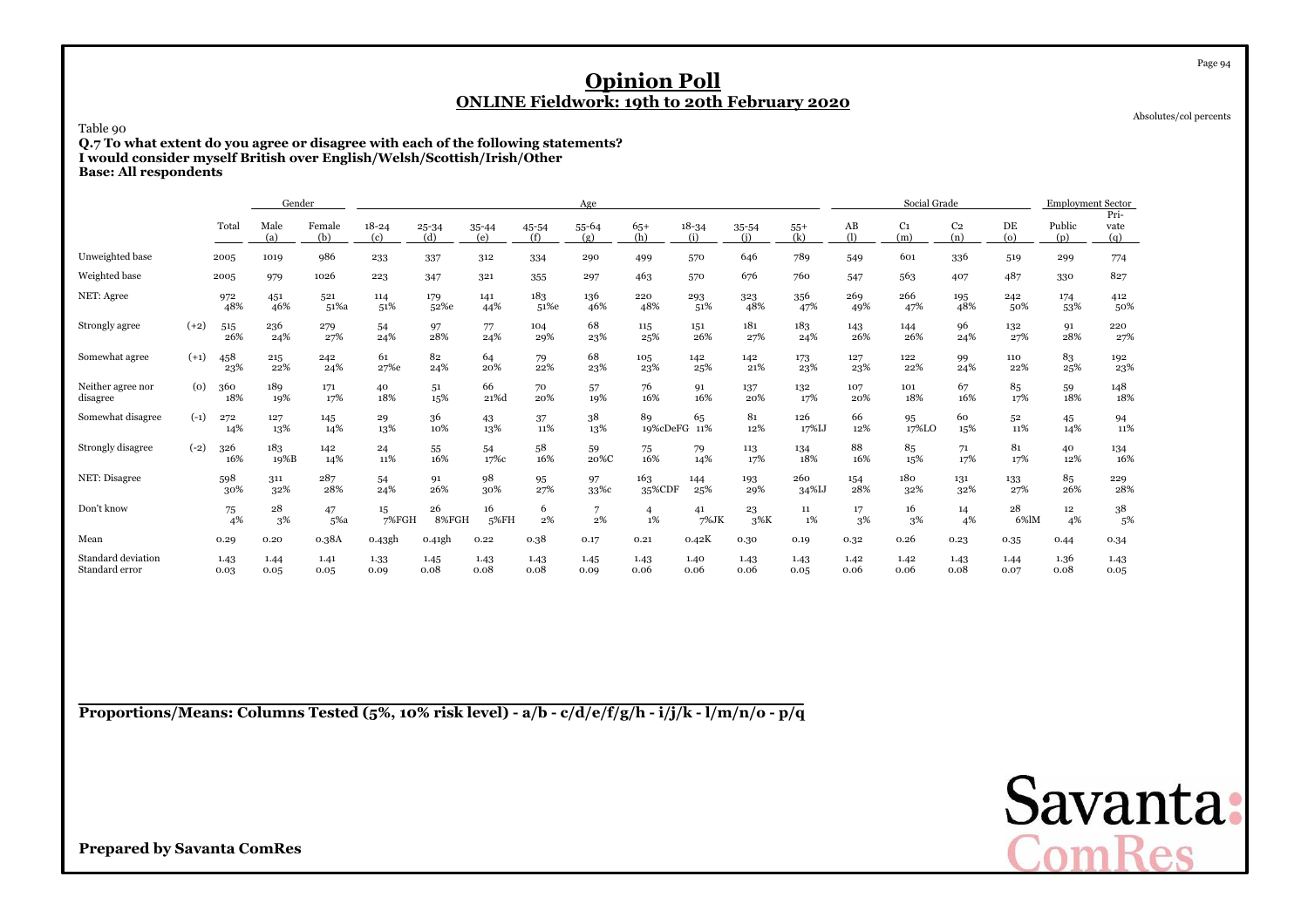Absolutes/col percents

Page 95

Table 91

 **Q.7 To what extent do you agree or disagree with each of the following statements?I would consider myself British over English/Welsh/Scottish/Irish/OtherBase: All respondents**

|                                      |        |               |                 |                                   |                     |                       |                   | Region                           |                      |                      |                |               |                          |                      |
|--------------------------------------|--------|---------------|-----------------|-----------------------------------|---------------------|-----------------------|-------------------|----------------------------------|----------------------|----------------------|----------------|---------------|--------------------------|----------------------|
|                                      |        | Total         | Scotland<br>(a) | Wales<br>(b)                      | NET: England<br>(d) | North East<br>(e)     | North West<br>(f) | Yorkshire &<br>Humberside<br>(g) | West Midlands<br>(h) | East Midlands<br>(i) | Eastern<br>(i) | London<br>(k) | <b>South East</b><br>(1) | South West<br>(m)    |
| Unweighted base                      |        | 2005          | 171             | 110                               | 1724                | 69                    | 238               | 173                              | 192                  | 161                  | 217            | 209           | 296                      | 169                  |
| Weighted base                        |        | 2005          | 174             | $100*$                            | 1730                | $84*$                 | 231               | 168                              | 178                  | 146                  | 192            | 271           | 281                      | 178                  |
| NET: Agree                           |        | 972<br>48%    | 44<br>26%       | 46<br>46%A                        | 882<br>51%A         | 43<br>52%A            | 121<br>52%Ai      | 89<br>53%Ai                      | 88<br>49%A           | 62<br>42%A           | 95<br>50%A     | 135<br>50%A   | 145<br>52%Ai             | 104<br>58%AbI        |
| Strongly agree                       | $(+2)$ | 515<br>26%    | $^{25}$<br>14%  | 22<br>22%                         | 468<br>27%A         | 17<br>20%             | 61<br>26%A        | 53<br>31%Ah                      | 40<br>22%a           | 38<br>26%A           | 45<br>23%A     | 77<br>29%A    | 83<br>30%A               | 55<br>31%A           |
| Somewhat agree                       | $(+1)$ | 458<br>23%    | 20<br>$11\%$    | 24<br>24%A                        | 414<br>24%A         | 27<br>32%AI           | 60<br>26%AI       | 36<br>21%A                       | 48<br>27%AI          | 24<br>17%            | 51<br>26%AI    | 58<br>21%A    | 61<br>22%A               | $^{49}_{\rm 28\%Al}$ |
| Neither agree nor<br>disagree        | (0)    | 360<br>18%    | 23<br>13%       | 13<br>13%                         | 325<br>19%          | 17<br>20%             | 50<br>22%Ab       | 40<br>24%Abjl                    | 29<br>16%            | 29<br>20%            | 29<br>15%      | 56<br>21%a    | 46<br>16%                | 28<br>16%            |
| Somewhat disagree                    | $(-1)$ | 272<br>14%    | 28<br>16%       | 13<br>13%                         | 231<br>13%          | 12<br>14%             | 32<br>14%         | 20<br>12%                        | 26<br>15%            | 21<br>14%            | 36<br>19%Klm   | 28<br>10%     | 35<br>12%                | 20<br>11%            |
| Strongly disagree                    | $(-2)$ | 326<br>16%    | 75              | 27<br>43%DBEFGHIJKLM%DEFGhIJKLMg% | 223                 | 10<br>12%             | 21<br>9%          | 12<br>7%                         | 30<br>17%FG          | 22<br>15%fG          | 27<br>14%g     | 33<br>12%     | 46<br>16%FG              | 23<br>13%            |
| NET: Disagree                        |        | 598<br>30%    | 103             | 41<br>59%DBEFGHIJKLM%DeFGKlM      | 454<br>26%          | 22<br>26%             | 53<br>23%         | 33<br>19%                        | 56<br>31%fGk         | 43<br>$30\%$ g       | 63<br>33%FGK   | 60<br>22%     | 81<br>29%G               | 43<br>24%            |
| Don't know                           |        | $^{75}_{4\%}$ | 4<br>2%         | $\mathbf{1}$<br>1%                | 70<br>4%            | $\mathbf{2}$<br>$2\%$ | 7<br>3%           | 8<br>4%                          | 5<br>$3\%$           | 13<br>9%ABeFHJLM     | 5<br>2%        | 19<br>7%aBjlm | 9<br>3%                  | 4<br>2%              |
| Mean                                 |        | 0.29          | $-0.64$         | $\,{}^\ast \! \! A$               | 0.41AB              | 0.34A                 | 0.49AB            | 0.60ABHIJ                        | 0.24A                | 0.25A                | 0.27A          | 0.47AB        | 0.37Ab                   | 0.53ABh              |
| Standard deviation<br>Standard error |        | 1.43<br>0.03  | 1.49<br>0.12    | 1.54<br>0.15                      | 1.37<br>0.03        | 1.29<br>0.16          | 1.28<br>0.08      | 1.27<br>0.10                     | 1.41<br>0.10         | 1.44<br>0.12         | 1.38<br>0.10   | 1.37<br>0.10  | 1.46<br>0.09             | 1.38<br>0.11         |

**Proportions/Means: Columns Tested (5%, 10% risk level) - a/d - b/d - c/d - a/b/c/e/f/g/h/i/j/k/l/m\* small base; \*\* very small base (under 30) ineligible for sig testing**